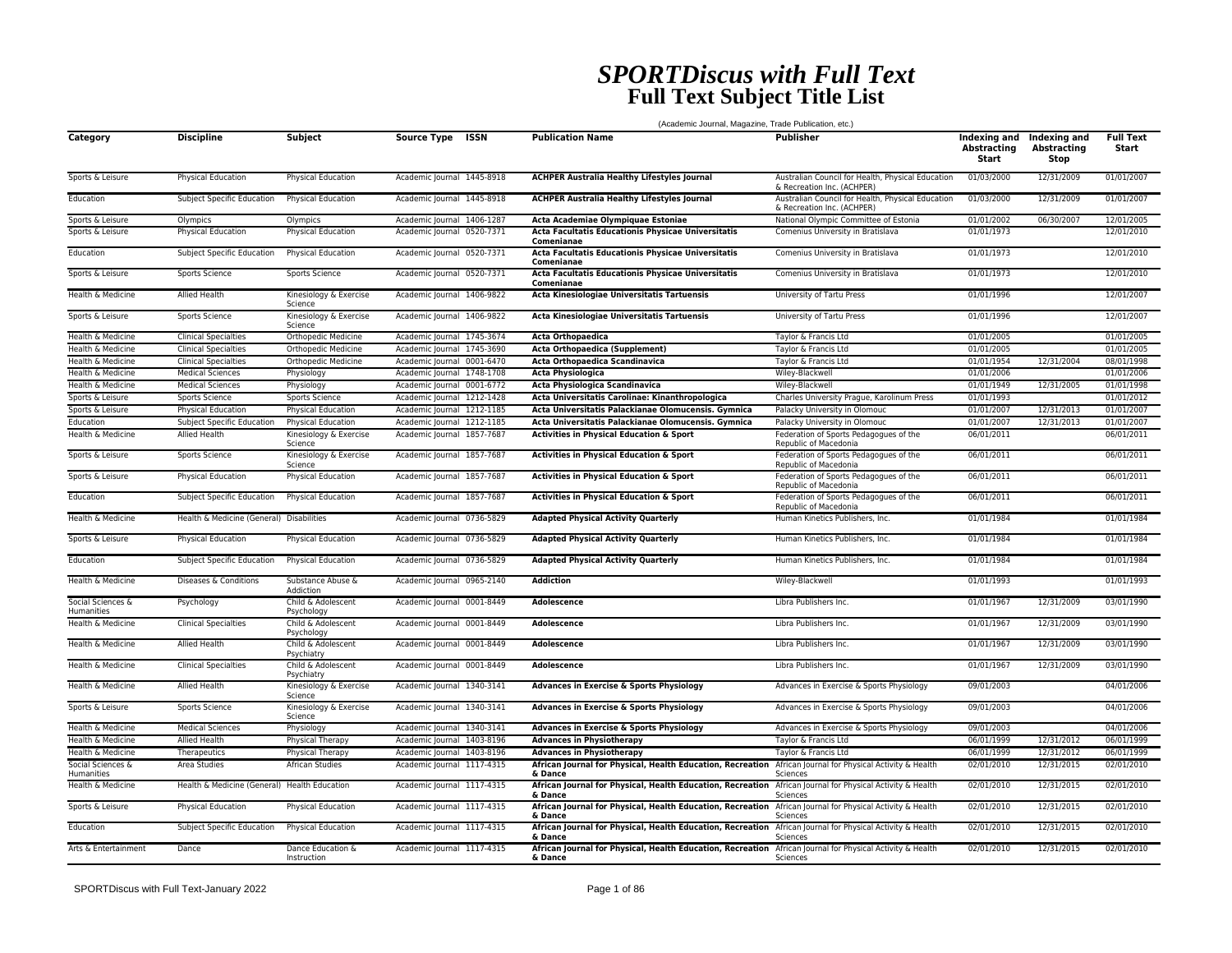| Category                               | <b>Discipline</b>                            | Subject                                        | Source Type ISSN                                         | <b>Publication Name</b>                                                                                                                                                           | <b>Publisher</b>                   | <b>Abstracting</b><br>Start | Indexing and Indexing and<br><b>Abstracting</b><br>Stop | <b>Full Text</b><br>Start |
|----------------------------------------|----------------------------------------------|------------------------------------------------|----------------------------------------------------------|-----------------------------------------------------------------------------------------------------------------------------------------------------------------------------------|------------------------------------|-----------------------------|---------------------------------------------------------|---------------------------|
| Arts & Entertainment                   | <b>Arts Education</b>                        | Dance Education &<br>Instruction               | Academic Journal 1117-4315                               | African Journal for Physical, Health Education, Recreation African Journal for Physical Activity & Health<br>& Dance                                                              | Sciences                           | 02/01/2010                  | 12/31/2015                                              | 02/01/2010                |
| Education                              | Subject Specific Education                   | Dance Education &<br>Instruction               | Academic Journal 1117-4315                               | African Journal for Physical, Health Education, Recreation African Journal for Physical Activity & Health<br>& Dance                                                              | Sciences                           | 02/01/2010                  | 12/31/2015                                              | 02/01/2010                |
| Social Sciences &<br>Humanities        | Demography                                   | Gerontology                                    | Academic Journal 1368-5538                               | <b>Aging Male</b>                                                                                                                                                                 | Taylor & Francis Ltd               | 01/01/2000                  |                                                         | 03/01/2003                |
| Health & Medicine                      | <b>Clinical Specialties</b>                  | Men's Health                                   | Academic Journal 1368-5538                               | <b>Aging Male</b>                                                                                                                                                                 | Taylor & Francis Ltd               | 01/01/2000                  |                                                         | 03/01/2003                |
| Sports & Leisure                       | Sports                                       | Running & Jogging                              | Academic Journal                                         | <b>AMAA Journal</b>                                                                                                                                                               | American Running Association       | 02/01/2003                  |                                                         | 02/01/2003                |
| Sports & Leisure                       | <b>Sports Medicine</b>                       | Sports Medicine                                | Academic Journal                                         | <b>AMAA Journal</b>                                                                                                                                                               | American Running Association       | 02/01/2003                  |                                                         | 02/01/2003                |
| Health & Medicine                      | <b>Clinical Specialties</b>                  | Sports Medicine                                | Academic Journal                                         | <b>AMAA Journal</b>                                                                                                                                                               | American Running Association       | 02/01/2003                  |                                                         | 02/01/2003                |
| Health & Medicine                      | Allied Health                                | Addiction & Recovery<br>Counseling             | Academic Journal 0095-2990                               | American Journal of Drug & Alcohol Abuse                                                                                                                                          | Taylor & Francis Ltd               | 01/01/1990                  |                                                         | 01/01/1993                |
| Health & Medicine                      | <b>Clinical Specialties</b>                  | Addiction & Recovery<br>Counseling             | Academic Journal 0095-2990                               | American Journal of Drug & Alcohol Abuse                                                                                                                                          | Taylor & Francis Ltd               | 01/01/1990                  |                                                         | 01/01/1993                |
| Health & Medicine                      | Diseases & Conditions                        | Substance Abuse &<br>Addiction                 | Academic Journal 0095-2990                               | American Journal of Drug & Alcohol Abuse                                                                                                                                          | Taylor & Francis Ltd               | 01/01/1990                  |                                                         | 01/01/1993                |
| Health & Medicine                      | Health & Medicine (General) Health Education |                                                | Academic Journal 0890-1171                               | American Journal of Health Promotion                                                                                                                                              | Sage Publications                  | 01/01/1986                  |                                                         | 01/01/2003                |
| Health & Medicine                      | Health & Medicine (General) Health Education |                                                | Academic Journal 1090-0500                               | <b>American Journal of Health Studies</b>                                                                                                                                         | American Journal of Health Studies | 01/01/1997                  |                                                         | 01/01/1997                |
| Sports & Leisure                       | <b>Sports Medicine</b>                       | <b>Sports Medicine</b>                         | Academic Journal 1524-2196                               | American Journal of Medicine & Sports                                                                                                                                             | Wiley-Blackwell                    | 11/01/2002                  | 12/31/2004                                              | 01/01/2004                |
| Health & Medicine                      | <b>Clinical Specialties</b>                  | Sports Medicine                                | Academic Journal 1524-2196                               | American Journal of Medicine & Sports                                                                                                                                             | Wiley-Blackwell                    | 11/01/2002                  | 12/31/2004                                              | 01/01/2004                |
| Politics & Government                  | Public Health                                | <b>Public Health</b>                           | Academic Journal 0090-0036                               | <b>American Journal of Public Health</b>                                                                                                                                          | American Public Health Association | 01/01/1924                  |                                                         | 01/01/1986                |
| Health & Medicine                      | <b>Public Health</b>                         | Public Health                                  | Academic Journal 0090-0036                               | American Journal of Public Health                                                                                                                                                 | American Public Health Association | 01/01/1924                  |                                                         | 01/01/1986                |
| Social Sciences &<br><b>Humanities</b> | Public Health                                | Public Health                                  | Academic Journal 0090-0036                               | American Journal of Public Health                                                                                                                                                 | American Public Health Association | 01/01/1924                  |                                                         | 01/01/1986                |
| Health & Medicine                      | Diseases & Conditions                        | Substance Abuse &<br>Addiction                 | Academic Journal 1055-0496                               | <b>American Journal on Addictions</b>                                                                                                                                             | Wiley-Blackwell                    | 09/01/1992                  |                                                         | 01/01/1999                |
| Health & Medicine                      | Health & Medicine (General)                  | <b>Disabilities</b>                            | Academic Journal 0362-4048                               | <b>American Rehabilitation</b>                                                                                                                                                    | US Government Printing Office      | 01/01/1975                  | 09/30/2004                                              | 01/01/1990                |
| Health & Medicine                      | Therapeutics                                 | <b>Rehabilitation Therapy</b>                  | Academic Journal 0362-4048                               | <b>American Rehabilitation</b>                                                                                                                                                    | US Government Printing Office      | 01/01/1975                  | 09/30/2004                                              | 01/01/1990                |
| <b>Business</b>                        | Industries & Trades                          | Hospitality Industry                           | Academic Journal 1300-4220                               | Anatolia: Turizm Arastirmalari Dergisi                                                                                                                                            | Anatolia                           | 01/01/2002                  | 12/31/2012                                              | 01/01/2003                |
| Health & Medicine                      | <b>Allied Health</b>                         | Kinesiology & Exercise<br>Science              | Academic Journal 2232-2620                               | <b>Annales Kinesiologiae</b>                                                                                                                                                      | Annales Kinesiologiae              | 01/01/2012                  |                                                         | 01/01/2012                |
| Sports & Leisure                       | Sports Science                               | Kinesiology & Exercise<br>Science              | Academic Journal 2232-2620                               | <b>Annales Kinesiologiae</b>                                                                                                                                                      | Annales Kinesiologiae              | 01/01/2012                  |                                                         | 01/01/2012                |
| Science                                | Life Sciences                                | Biology                                        | Academic Journal 0301-4460                               | <b>Annals of Human Biology</b>                                                                                                                                                    | Taylor & Francis Ltd               | 01/01/1974                  |                                                         | 01/01/1999                |
| Social Sciences &<br>Humanities        | Demography                                   | Demography                                     | Academic Journal 0301-4460                               | <b>Annals of Human Biology</b>                                                                                                                                                    | Taylor & Francis Ltd               | 01/01/1974                  |                                                         | 01/01/1999                |
| <b>Business</b>                        | Management                                   | Sports Management                              | Academic Journal 1454-9832                               | Annals of the University Dunarea de Jos of Galati: Fascicle Dunarea de Jos University of Galati<br>XV: Physical Education & Sport Management                                      |                                    | 06/01/2010                  |                                                         | 06/01/2010                |
| Sports & Leisure                       | <b>Sports Business</b>                       | Sports Management                              | Academic Journal 1454-9832                               | Annals of the University Dunarea de Jos of Galati: Fascicle Dunarea de Jos University of Galati<br>XV: Physical Education & Sport Management                                      |                                    | 06/01/2010                  |                                                         | 06/01/2010                |
| <b>Business</b>                        | Industries & Trades                          | Sports Management                              | Academic Journal 1454-9832                               | Annals of the University Dunarea de Jos of Galati: Fascicle Dunarea de Jos University of Galati<br>XV: Physical Education & Sport Management                                      |                                    | 06/01/2010                  |                                                         | 06/01/2010                |
| Sports & Leisure                       | <b>Physical Education</b>                    | Physical Education                             | Academic Journal 1454-9832                               | Annals of the University Dunarea de Jos of Galati: Fascicle Dunarea de Jos University of Galati<br>XV: Physical Education & Sport Management                                      |                                    | 06/01/2010                  |                                                         | 06/01/2010                |
| Education<br>Science                   | Subject Specific Education<br>Life Sciences  | Physical Education<br><b>Nutrition Science</b> | Academic Journal 1454-9832<br>Academic Journal 0199-9885 | Annals of the University Dunarea de Jos of Galati: Fascicle Dunarea de Jos University of Galati<br>XV: Physical Education & Sport Management<br><b>Annual Review of Nutrition</b> | Annual Reviews Inc.                | 06/01/2010<br>01/01/1981    |                                                         | 06/01/2010<br>01/01/1997  |
| Health & Medicine                      | <b>Medical Sciences</b>                      | <b>Nutrition Science</b>                       | Academic Journal 0199-9885                               | <b>Annual Review of Nutrition</b>                                                                                                                                                 |                                    | 01/01/1981                  |                                                         | 01/01/1997                |
|                                        |                                              |                                                |                                                          | <b>Annual Review of Nutrition</b>                                                                                                                                                 | Annual Reviews Inc.                |                             |                                                         | 01/01/1997                |
| Technology<br>Politics & Government    | Industrial Technology<br>Law                 | <b>Nutrition Science</b><br>Antitrust Law      | Academic Journal 0199-9885<br>Academic Journal 0003-603X | <b>Antitrust Bulletin</b>                                                                                                                                                         | Annual Reviews Inc.                | 01/01/1981<br>01/01/1957    |                                                         | 11/01/2002                |
| Social Sciences &                      | Law                                          | Antitrust Law                                  |                                                          | <b>Antitrust Bulletin</b>                                                                                                                                                         | Sage Publications Inc.             |                             |                                                         | 11/01/2002                |
| Humanities<br>Health & Medicine        |                                              |                                                | Academic Journal 0003-603X                               |                                                                                                                                                                                   | Sage Publications Inc.             | 01/01/1957                  |                                                         | 01/01/1997                |
|                                        | Health & Medicine (General) Stress & Anxiety |                                                | Academic Journal 1061-5806                               | Anxiety, Stress & Coping                                                                                                                                                          | Routledge                          | 01/01/1992                  |                                                         |                           |
| Social Sciences &<br>Humanities        | Psychology                                   | Stress & Anxiety                               | Academic Journal 1061-5806                               | Anxiety, Stress & Coping                                                                                                                                                          | Routledge                          | 01/01/1992                  |                                                         | 01/01/1997                |
| Health & Medicine                      | <b>Clinical Specialties</b>                  | Stress & Anxiety                               | Academic Journal 1061-5806                               | Anxiety, Stress & Coping                                                                                                                                                          | Routledge                          | 01/01/1992                  |                                                         | 01/01/1997                |
| Home & Living                          | Exercise & Fitness                           | Exercise & Fitness                             | Academic Journal 1804-4204                               | Aplikované Pohybové Aktivity v Teorii a Praxi                                                                                                                                     | Palacky University in Olomouc      | 06/01/2010                  |                                                         | 06/01/2010                |
| Sports & Leisure                       | Exercise & Fitness                           | Exercise & Fitness                             | Academic Journal 1804-4204                               | Aplikované Pohybové Aktivity v Teorii a Praxi                                                                                                                                     | Palacky University in Olomouc      | 06/01/2010                  |                                                         | 06/01/2010                |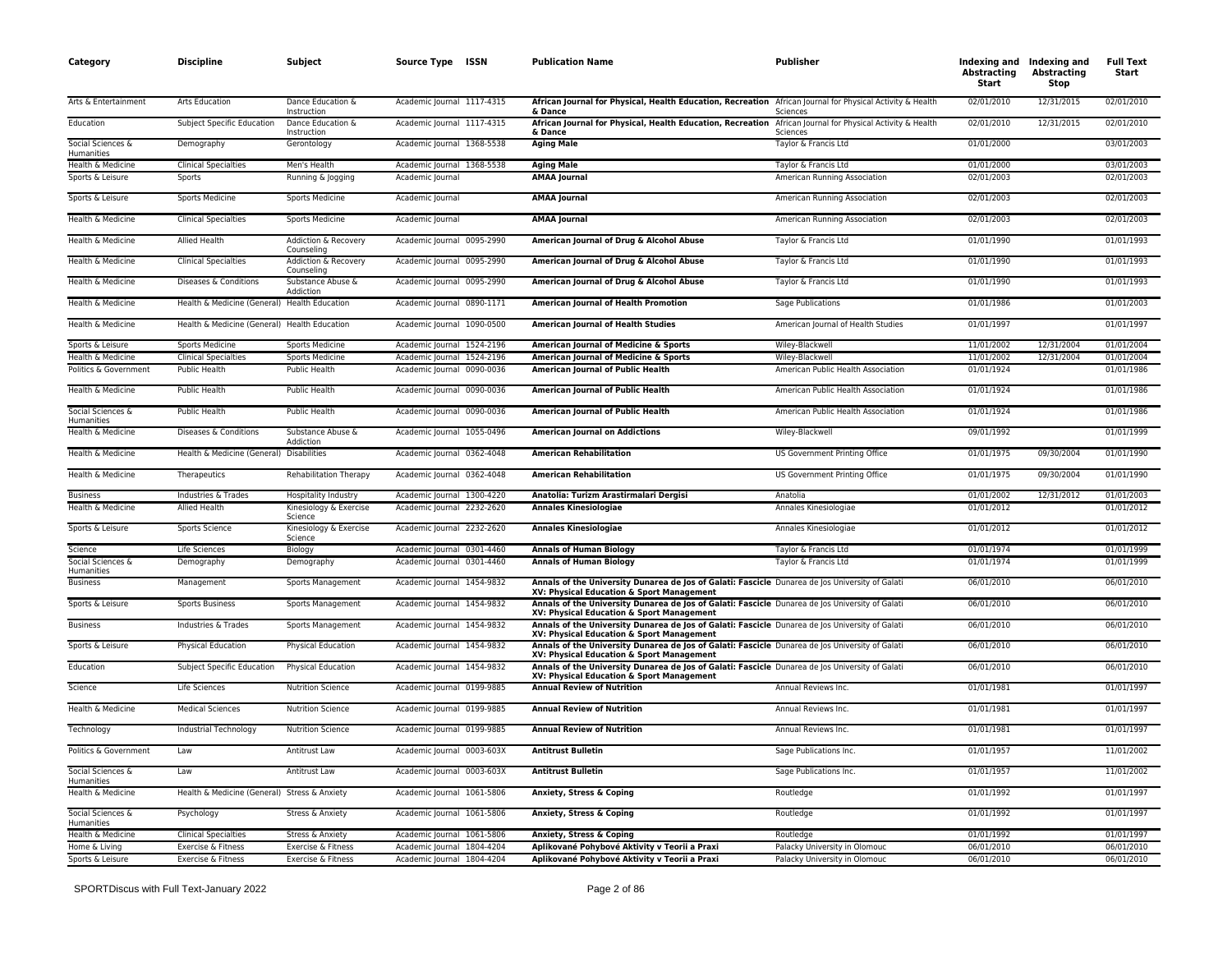| Category                        | <b>Discipline</b>                       | Subject                                                                              | Source Type ISSN           | <b>Publication Name</b>                                              | <b>Publisher</b>                                 | <b>Abstracting</b><br>Start | Indexing and Indexing and<br><b>Abstracting</b><br>Stop | <b>Full Text</b><br>Start |
|---------------------------------|-----------------------------------------|--------------------------------------------------------------------------------------|----------------------------|----------------------------------------------------------------------|--------------------------------------------------|-----------------------------|---------------------------------------------------------|---------------------------|
| Health & Medicine               | Exercise & Fitness                      | Exercise & Fitness                                                                   | Academic Journal 1804-4204 | Aplikované Pohybové Aktivity v Teorii a Praxi                        | Palacky University in Olomouc                    | 06/01/2010                  |                                                         | 06/01/2010                |
| Sports & Leisure                | Sports                                  | <b>Disabled Sports</b>                                                               | Academic Journal 1804-4204 | Aplikované Pohybové Aktivity v Teorii a Praxi                        | Palacky University in Olomouc                    | 06/01/2010                  |                                                         | 06/01/2010                |
| Science                         | Chemistry                               | Metabolism                                                                           | Academic Journal 1715-5312 | Applied Physiology, Nutrition & Metabolism                           | Canadian Science Publishing                      | 02/01/2006                  |                                                         | 02/01/2006                |
| Science                         | Life Sciences                           | Metabolism                                                                           | Academic Journal 1715-5312 | Applied Physiology, Nutrition & Metabolism                           | Canadian Science Publishing                      | 02/01/2006                  |                                                         | 02/01/2006                |
| Health & Medicine               | <b>Clinical Specialties</b>             | Metabolism                                                                           | Academic Journal 1715-5312 | Applied Physiology, Nutrition & Metabolism                           | Canadian Science Publishing                      | 02/01/2006                  |                                                         | 02/01/2006                |
| Science                         | Life Sciences                           | <b>Nutrition Science</b>                                                             | Academic Journal 1715-5312 | Applied Physiology, Nutrition & Metabolism                           | Canadian Science Publishing                      | 02/01/2006                  |                                                         | 02/01/2006                |
| Health & Medicine               | <b>Medical Sciences</b>                 | <b>Nutrition Science</b>                                                             | Academic Journal 1715-5312 | Applied Physiology, Nutrition & Metabolism                           | Canadian Science Publishing                      | 02/01/2006                  |                                                         | 02/01/2006                |
| Technology                      | Industrial Technology                   | <b>Nutrition Science</b>                                                             | Academic Journal 1715-5312 | Applied Physiology, Nutrition & Metabolism                           | Canadian Science Publishing                      | 02/01/2006                  |                                                         | 02/01/2006                |
| Health & Medicine               | <b>Medical Sciences</b>                 | Physiology                                                                           | Academic Journal 1715-5312 | Applied Physiology, Nutrition & Metabolism                           | Canadian Science Publishing                      | 02/01/2006                  |                                                         | 02/01/2006                |
| Health & Medicine               | <b>Medical Sciences</b>                 | Physiology                                                                           | Academic Journal 1090-0586 | Applied Psychophysiology & Biofeedback                               | Springer Nature                                  | 12/01/1997                  |                                                         | 12/01/1997                |
| Health & Medicine               | Health & Medicine (General) Biofeedback |                                                                                      | Academic Journal 1090-0586 | Applied Psychophysiology & Biofeedback                               | Springer Nature                                  | 12/01/1997                  |                                                         | 12/01/1997                |
| Science                         | Life Sciences                           | Biofeedback                                                                          | Academic Journal 1090-0586 | Applied Psychophysiology & Biofeedback                               | Springer Nature                                  | 12/01/1997                  |                                                         | 12/01/1997                |
| Sports & Leisure                | Physical Education                      | <b>Physical Education</b>                                                            | Academic Journal 0214-8757 | Apunts: Educació Física i Esports                                    | Institut Nacional d'Educacio Fisica de Catalunya | 01/01/2010                  |                                                         | 01/01/2010                |
| Education                       | Subject Specific Education              | Physical Education                                                                   | Academic Journal 0214-8757 | Apunts: Educació Física i Esports                                    | Institut Nacional d'Educacio Fisica de Catalunya | 01/01/2010                  |                                                         | 01/01/2010                |
| Sports & Leisure                | Sports & Leisure (General)              | Sports & Leisure (General)                                                           | Academic Journal 0214-8757 | Apunts: Educació Física i Esports                                    | Institut Nacional d'Educacio Fisica de Catalunya | 01/01/2010                  |                                                         | 01/01/2010                |
| Sports & Leisure                | Physical Education                      | Physical Education                                                                   | Academic Journal 1577-4015 | <b>Apunts: Educacion Fisica y Deportes</b>                           | Institut Nacional d'Educacio Fisica de Catalunya | 03/01/1982                  |                                                         | 01/01/2012                |
| Education                       | Subject Specific Education              | Physical Education                                                                   | Academic Journal 1577-4015 | <b>Apunts: Educacion Fisica y Deportes</b>                           | Institut Nacional d'Educacio Fisica de Catalunya | 03/01/1982                  |                                                         | 01/01/2012                |
| Sports & Leisure                | Sports & Leisure (General)              | Sports & Leisure (General)                                                           | Academic Journal 1577-4015 | <b>Apunts: Educacion Fisica y Deportes</b>                           | Institut Nacional d'Educacio Fisica de Catalunya | 03/01/1982                  |                                                         | 01/01/2012                |
| Politics & Government           | Law                                     | Arbitration                                                                          | Academic Journal 0003-7893 | <b>Arbitration Journal</b>                                           | American Arbitration Association Inc.            | 03/01/1965                  | 09/30/1993                                              | 03/01/1965                |
| Social Sciences &<br>Humanities | Law                                     | Arbitration                                                                          | Academic Journal 0003-7893 | <b>Arbitration Journal</b>                                           | American Arbitration Association Inc.            | 03/01/1965                  | 09/30/1993                                              | 03/01/1965                |
| Home & Living                   | Exercise & Fitness                      | Exercise & Fitness                                                                   | Academic Journal 1647-1652 | Archives of Exercise in Health & Disease                             | Archives of Exercise in Health & Disease         | 03/01/2011                  | 03/31/2015                                              | 03/01/2011                |
| Sports & Leisure                | Exercise & Fitness                      | Exercise & Fitness                                                                   | Academic Journal 1647-1652 | Archives of Exercise in Health & Disease                             | Archives of Exercise in Health & Disease         | 03/01/2011                  | 03/31/2015                                              | 03/01/2011                |
| Health & Medicine               | Exercise & Fitness                      | Exercise & Fitness                                                                   | Academic Journal 1647-1652 | Archives of Exercise in Health & Disease                             | Archives of Exercise in Health & Disease         | 03/01/2011                  | 03/31/2015                                              | 03/01/2011                |
| Science                         | Earth & Atmospheric<br>Sciences         | Geography & Cartography                                                              | Academic Journal 0004-0894 | Area                                                                 | Wiley-Blackwell                                  | 01/01/1979                  |                                                         | 03/01/2001                |
| Social Sciences &<br>Humanities | Geography & Cartography                 | Geography & Cartography                                                              | Academic Journal 0004-0894 | Area                                                                 | Wiley-Blackwell                                  | 01/01/1979                  |                                                         | 03/01/2001                |
| Home & Living                   | Exercise & Fitness                      | Exercise & Fitness                                                                   | Academic Journal 2285-830X | <b>Arena: Journal of Physical Activities</b>                         | Arena: Journal of Physical Activities            | 11/01/2013                  |                                                         | 11/01/2013                |
| Sports & Leisure                | Exercise & Fitness                      | Exercise & Fitness                                                                   | Academic Journal 2285-830X | Arena: Journal of Physical Activities                                | Arena: Journal of Physical Activities            | 11/01/2013                  |                                                         | 11/01/2013                |
| Health & Medicine               | Exercise & Fitness                      | Exercise & Fitness                                                                   | Academic Journal 2285-830X | <b>Arena: Journal of Physical Activities</b>                         | Arena: Journal of Physical Activities            | 11/01/2013                  |                                                         | 11/01/2013                |
| Sports & Leisure                | Physical Education                      | Physical Education                                                                   | Academic Journal 2285-830X | <b>Arena: Journal of Physical Activities</b>                         | Arena: Journal of Physical Activities            | 11/01/2013                  |                                                         | 11/01/2013                |
| Education                       | Subject Specific Education              | <b>Physical Education</b>                                                            | Academic Journal 2285-830X | Arena: Journal of Physical Activities                                | Arena: Journal of Physical Activities            | 11/01/2013                  |                                                         | 11/01/2013                |
| Health & Medicine               | Allied Health                           | Kinesiology & Exercise<br>Science                                                    | Academic Journal 1837-7122 | Asia-Pacific Journal of Health, Sport & Physical Education Routledge |                                                  | 01/01/2010                  | 11/30/2017                                              | 01/01/2010                |
| Sports & Leisure                | Sports Science                          | Kinesiology & Exercise<br>Science                                                    | Academic Journal 1837-7122 | Asia-Pacific Journal of Health, Sport & Physical Education Routledge |                                                  | 01/01/2010                  | 11/30/2017                                              | 01/01/2010                |
| Sports & Leisure                | Physical Education                      | <b>Physical Education</b>                                                            | Academic Journal 1837-7122 | Asia-Pacific Journal of Health, Sport & Physical Education Routledge |                                                  | 01/01/2010                  | 11/30/2017                                              | 01/01/2010                |
| Education                       | <b>Subject Specific Education</b>       | <b>Physical Education</b>                                                            | Academic Journal 1837-7122 | Asia-Pacific Journal of Health, Sport & Physical Education           | Routledge                                        | 01/01/2010                  | 11/30/2017                                              | 01/01/2010                |
| Sports & Leisure                | Sports Science                          | Sports Science                                                                       | Academic Journal 1837-7122 | Asia-Pacific Journal of Health, Sport & Physical Education           | Routledge                                        | 01/01/2010                  | 11/30/2017                                              | 01/01/2010                |
| Health & Medicine               | <b>Allied Health</b>                    | Kinesiology & Exercise<br>Science                                                    | Academic Journal 1975-2938 | Asian Journal of Exercise & Sports Science                           | Sagamore Publishing                              | 07/01/2004                  | 07/31/2014                                              | 07/01/2004                |
| Sports & Leisure                | Sports Science                          | Kinesiology & Exercise<br>Science                                                    | Academic Journal 1975-2938 | Asian Journal of Exercise & Sports Science                           | Sagamore Publishing                              | 07/01/2004                  | 07/31/2014                                              | 07/01/2004                |
| Sports & Leisure                | Sports & Leisure (General)              | Sports & Leisure (General)                                                           | Academic Journal 1975-2938 | Asian Journal of Exercise & Sports Science                           | Sagamore Publishing                              | 07/01/2004                  | 07/31/2014                                              | 07/01/2004                |
| Sports & Leisure                |                                         | Athletic Training & Coaching Athletic Training & Coaching Academic Journal 2075-4604 |                            | Asian Journal of Physical Education & Recreation                     | Hong Kong Baptist University                     | 04/01/2009                  |                                                         | 04/01/2009                |
| Education                       | Subject Specific Education              | Athletic Training & Coaching Academic Journal 2075-4604                              |                            | Asian Journal of Physical Education & Recreation                     | Hong Kong Baptist University                     | 04/01/2009                  |                                                         | 04/01/2009                |
| Sports & Leisure                | <b>Physical Education</b>               | Physical Education                                                                   | Academic Journal 2075-4604 | Asian Journal of Physical Education & Recreation                     | Hong Kong Baptist University                     | 04/01/2009                  |                                                         | 04/01/2009                |
| Education                       | Subject Specific Education              | Physical Education                                                                   | Academic Journal 2075-4604 | Asian Journal of Physical Education & Recreation                     | Hong Kong Baptist University                     | 04/01/2009                  |                                                         | 04/01/2009                |
| Sports & Leisure                | <b>Sports Medicine</b>                  | <b>Sports Medicine</b>                                                               | Academic Journal 2008-000X | <b>Asian Journal of Sports Medicine</b>                              | Tehran University of Medical Sciences            | 03/01/2010                  |                                                         | 03/01/2010                |
| Health & Medicine               | <b>Clinical Specialties</b>             | Sports Medicine                                                                      | Academic Journal 2008-000X | <b>Asian Journal of Sports Medicine</b>                              | Tehran University of Medical Sciences            | 03/01/2010                  |                                                         | 03/01/2010                |
| Sports & Leisure                |                                         | Athletic Training & Coaching Athletic Training & Coaching Academic Journal 1078-7895 |                            | <b>Athletic Therapy Today</b>                                        | Human Kinetics Publishers, Inc.                  | 01/01/1996                  | 12/31/2010                                              | 01/01/1997                |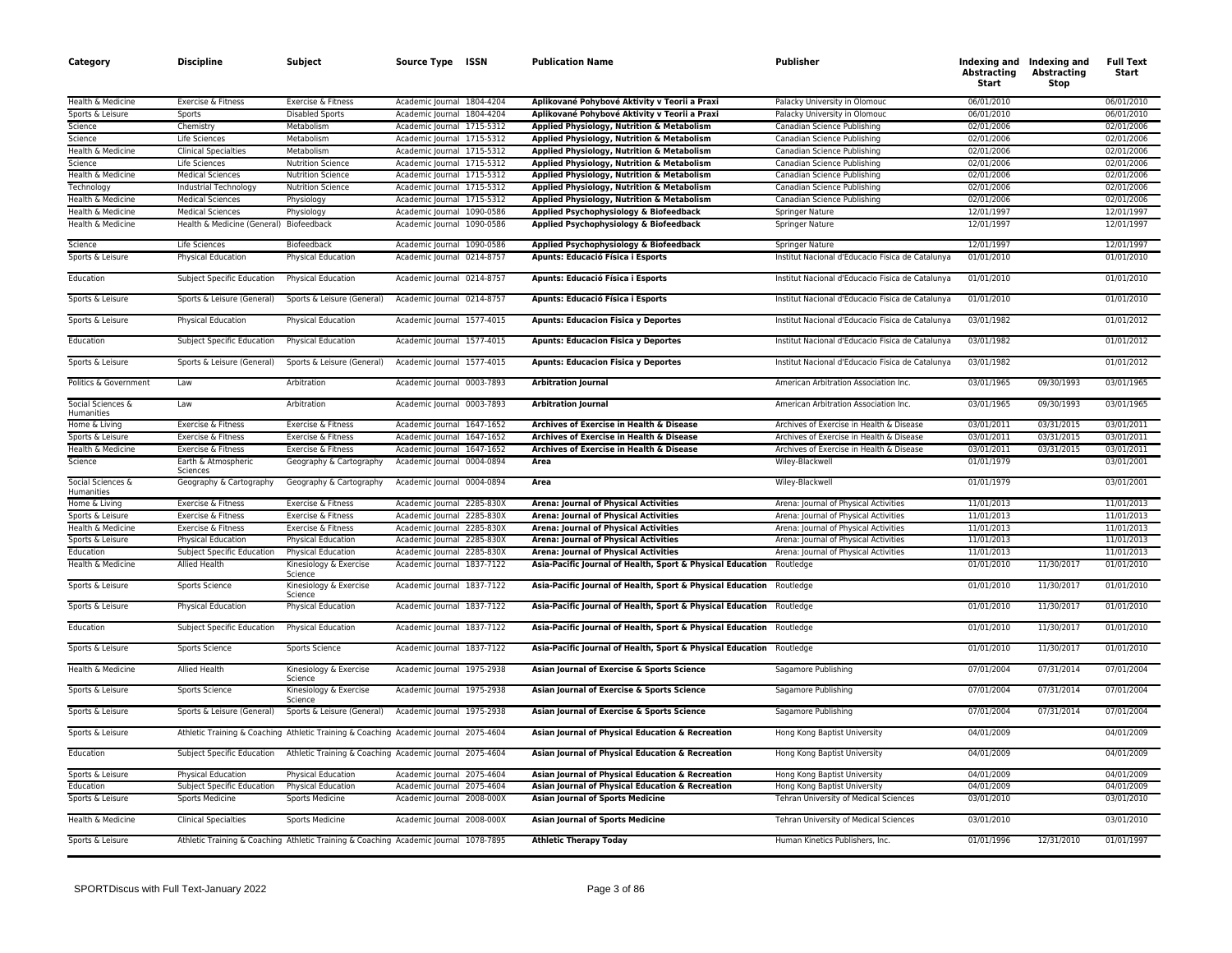| Category                              | <b>Discipline</b>           | Subject                                                                              | Source Type ISSN                                         | <b>Publication Name</b>                                                                                            | Publisher                                                    | Abstracting<br><b>Start</b> | Indexing and Indexing and<br><b>Abstracting</b><br><b>Stop</b> | <b>Full Text</b><br>Start |
|---------------------------------------|-----------------------------|--------------------------------------------------------------------------------------|----------------------------------------------------------|--------------------------------------------------------------------------------------------------------------------|--------------------------------------------------------------|-----------------------------|----------------------------------------------------------------|---------------------------|
| Education                             | Subject Specific Education  | Athletic Training & Coaching Academic Journal 1078-7895                              |                                                          | <b>Athletic Therapy Today</b>                                                                                      | Human Kinetics Publishers, Inc.                              | 01/01/1996                  | 12/31/2010                                                     | 01/01/1997                |
| Health & Medicine                     | Allied Health               | Physical Therapy                                                                     | Academic Journal 1078-7895                               | <b>Athletic Therapy Today</b>                                                                                      | Human Kinetics Publishers, Inc.                              | 01/01/1996                  | 12/31/2010                                                     | 01/01/1997                |
| Health & Medicine                     | Therapeutics                | <b>Physical Therapy</b>                                                              | Academic Journal 1078-7895                               | <b>Athletic Therapy Today</b>                                                                                      | Human Kinetics Publishers, Inc.                              | 01/01/1996                  | 12/31/2010                                                     | 01/01/1997                |
| Sports & Leisure                      | <b>Sports Medicine</b>      | <b>Sports Medicine</b>                                                               | Academic Journal 1078-7895                               | <b>Athletic Therapy Today</b>                                                                                      | Human Kinetics Publishers, Inc.                              | 01/01/1996                  | 12/31/2010                                                     | 01/01/1997                |
| Health & Medicine                     | <b>Clinical Specialties</b> | Sports Medicine                                                                      | Academic Journal 1078-7895                               | <b>Athletic Therapy Today</b>                                                                                      | Human Kinetics Publishers, Inc.                              | 01/01/1996                  | 12/31/2010                                                     | 01/01/1997                |
| Sports & Leisure                      |                             | Athletic Training & Coaching Athletic Training & Coaching Academic Journal 1942-5864 |                                                          | Athletic Training & Sports Health Care: The Journal for the SLACK Incorporated<br><b>Practicing Clinician</b>      |                                                              | 01/01/2009                  |                                                                | 01/01/2009                |
| Education                             | Subject Specific Education  | Athletic Training & Coaching Academic Journal 1942-5864                              |                                                          | Athletic Training & Sports Health Care: The Journal for the SLACK Incorporated<br><b>Practicing Clinician</b>      |                                                              | 01/01/2009                  |                                                                | 01/01/2009                |
| Sports & Leisure                      | Sports Medicine             | Sports Medicine                                                                      | Academic Journal 1942-5864                               | Athletic Training & Sports Health Care: The Journal for the SLACK Incorporated<br><b>Practicing Clinician</b>      |                                                              | 01/01/2009                  |                                                                | 01/01/2009                |
| Health & Medicine                     | <b>Clinical Specialties</b> | Sports Medicine                                                                      | Academic Journal 1942-5864                               | Athletic Training & Sports Health Care: The Journal for the SLACK Incorporated<br><b>Practicing Clinician</b>      |                                                              | 01/01/2009                  |                                                                | 01/01/2009                |
| Sports & Leisure                      |                             | Athletic Training & Coaching Athletic Training & Coaching Academic Journal 1947-380X |                                                          | Athletic Training Education Journal (Allen Press Publishing Allen Press Publishing Services Inc.<br>Services Inc.) |                                                              | 01/01/2013                  |                                                                | 01/01/2013                |
| Education                             | Subject Specific Education  | Athletic Training & Coaching Academic Journal 1947-380X                              |                                                          | Athletic Training Education Journal (Allen Press Publishing Allen Press Publishing Services Inc.<br>Services Inc.) |                                                              | 01/01/2013                  |                                                                | 01/01/2013                |
| Sports & Leisure                      |                             | Athletic Training & Coaching Athletic Training & Coaching Academic Journal 1947-380X |                                                          | Athletic Training Education Journal (National Athletic<br><b>Trainers' Association)</b>                            | National Athletic Trainers' Association                      | 10/01/2011                  | 12/31/2012                                                     | 10/01/2011                |
| Education                             | Subject Specific Education  | Athletic Training & Coaching Academic Journal 1947-380X                              |                                                          | Athletic Training Education Journal (National Athletic<br><b>Trainers' Association)</b>                            | National Athletic Trainers' Association                      | 10/01/2011                  | 12/31/2012                                                     | 10/01/2011                |
| Social Sciences &<br>Humanities       | Psychology                  | Sports Psychology                                                                    | Academic Journal 1109-6020                               | Athlitiki Psychologia                                                                                              | Athlitiki Psychologia Journal                                | 01/01/2000                  | 12/31/2013                                                     | 01/01/2010                |
| Sports & Leisure                      | <b>Sports Science</b>       | Sports Psychology                                                                    | Academic Journal 1109-6020                               | Athlitiki Psychologia                                                                                              | Athlitiki Psychologia Journal                                | 01/01/2000                  | 12/31/2013                                                     | 01/01/2010                |
| Health & Medicine                     | <b>Clinical Specialties</b> | Sports Psychology                                                                    | Academic Journal 1109-6020                               | Athlitiki Psychologia                                                                                              | Athlitiki Psychologia Journal                                | 01/01/2000                  | 12/31/2013                                                     | 01/01/2010                |
| Science                               | Life Sciences               | <b>Nutrition Science</b>                                                             | Academic Journal 1032-1322                               | Australian Journal of Nutrition & Dietetics                                                                        | Wiley-Blackwell                                              | 01/01/1995                  | 12/31/2001                                                     | 01/01/1995                |
| Health & Medicine                     | <b>Medical Sciences</b>     | <b>Nutrition Science</b>                                                             | Academic Journal 1032-1322                               | Australian Journal of Nutrition & Dietetics                                                                        | Wiley-Blackwell                                              | 01/01/1995                  | 12/31/2001                                                     | 01/01/1995                |
| Technology                            | Industrial Technology       | <b>Nutrition Science</b>                                                             | Academic Journal 1032-1322                               | Australian Journal of Nutrition & Dietetics                                                                        | Wiley-Blackwell                                              | 01/01/1995                  | 12/31/2001                                                     | 01/01/1995                |
| Health & Medicine                     | <b>Allied Health</b>        | Physical Therapy                                                                     | Academic Journal 0004-9514                               | <b>Australian Journal of Physiotherapy</b>                                                                         | Australian Physiotherapy Association                         | 12/01/1982                  | 02/28/2010                                                     | 03/01/2007                |
| Health & Medicine                     | Therapeutics                | Physical Therapy                                                                     | Academic Journal 0004-9514                               | <b>Australian Journal of Physiotherapy</b>                                                                         | Australian Physiotherapy Association                         | 12/01/1982                  | 02/28/2010                                                     | 03/01/2007                |
| Home & Living                         | Exercise & Fitness          | Exercise & Fitness                                                                   | Academic Journal 1201-6144                               | <b>AVANTE</b>                                                                                                      | PHE Canada                                                   | 01/01/1995                  | 03/31/2005                                                     | 03/01/2004                |
|                                       | Exercise & Fitness          | Exercise & Fitness                                                                   |                                                          | <b>AVANTE</b>                                                                                                      |                                                              | 01/01/1995                  | 03/31/2005                                                     | 03/01/2004                |
| Sports & Leisure<br>Health & Medicine | Exercise & Fitness          | Exercise & Fitness                                                                   | Academic Journal 1201-6144<br>Academic Journal 1201-6144 | <b>AVANTE</b>                                                                                                      | PHE Canada<br>PHE Canada                                     |                             | 03/31/2005                                                     | 03/01/2004                |
|                                       |                             |                                                                                      |                                                          |                                                                                                                    |                                                              | 01/01/1995                  |                                                                |                           |
| Sports & Leisure                      | Physical Education          | Physical Education                                                                   | Academic Journal 1201-6144                               | <b>AVANTE</b>                                                                                                      | PHE Canada                                                   | 01/01/1995                  | 03/31/2005                                                     | 03/01/2004                |
| Education                             | Subject Specific Education  | Physical Education                                                                   | Academic Journal 1201-6144                               | <b>AVANTE</b>                                                                                                      | PHE Canada                                                   | 01/01/1995                  | 03/31/2005                                                     | 03/01/2004                |
| Sports & Leisure                      | Sports & Leisure (General)  | Sports & Leisure (General)                                                           | Academic Journal 1201-6144                               | <b>AVANTE</b>                                                                                                      | PHE Canada                                                   | 01/01/1995                  | 03/31/2005                                                     | 03/01/2004                |
| Home & Living                         | Exercise & Fitness          | Exercise & Fitness                                                                   | Academic Journal 2080-1297                               | Baltic Journal of Health & Physical Activity                                                                       | Gdansk University of Physical Education & Sport<br>in Gdansk | 01/01/2009                  |                                                                | 01/01/2009                |
| Sports & Leisure                      | Exercise & Fitness          | Exercise & Fitness                                                                   | Academic Journal 2080-1297                               | Baltic Journal of Health & Physical Activity                                                                       | Gdansk University of Physical Education & Sport<br>in Gdansk | 01/01/2009                  |                                                                | 01/01/2009                |
| Health & Medicine                     | Exercise & Fitness          | Exercise & Fitness                                                                   | Academic Journal 2080-1297                               | Baltic Journal of Health & Physical Activity                                                                       | Gdansk University of Physical Education & Sport<br>in Gdansk | 01/01/2009                  |                                                                | 01/01/2009                |
| Health & Medicine                     | <b>Allied Health</b>        | Kinesiology & Exercise<br>Science                                                    | Academic Journal 2080-1297                               | Baltic Journal of Health & Physical Activity                                                                       | Gdansk University of Physical Education & Sport<br>in Gdansk | 01/01/2009                  |                                                                | 01/01/2009                |
| Sports & Leisure                      | Sports Science              | Kinesiology & Exercise<br>Science                                                    | Academic Journal 2080-1297                               | Baltic Journal of Health & Physical Activity                                                                       | Gdansk University of Physical Education & Sport<br>in Gdansk | 01/01/2009                  |                                                                | 01/01/2009                |
| Sports & Leisure                      | Sports Science              | Sports Science                                                                       | Academic Journal 2351-6496                               | <b>Baltic Journal of Sport &amp; Health Sciences</b>                                                               | Lithuanian Academy of Physical Education                     | 10/01/2014                  |                                                                | 10/01/2014                |
| Health & Medicine                     | <b>Medical Sciences</b>     | <b>Medical Sciences</b>                                                              | Academic Journal 2351-6496                               | Baltic Journal of Sport & Health Sciences                                                                          | Lithuanian Academy of Physical Education                     | 10/01/2014                  |                                                                | 10/01/2014                |
| Home & Living                         | Exercise & Fitness          | Exercise & Fitness                                                                   | Academic Journal 1791-325X                               | <b>Biology of Exercise</b>                                                                                         | Simmetria Publications                                       | 01/01/2005                  | 07/31/2019                                                     | 01/01/2005                |
| Sports & Leisure                      | Exercise & Fitness          | Exercise & Fitness                                                                   | Academic Journal 1791-325X                               | <b>Biology of Exercise</b>                                                                                         | Simmetria Publications                                       | 01/01/2005                  | 07/31/2019                                                     | 01/01/2005                |
| Health & Medicine                     | Exercise & Fitness          | Exercise & Fitness                                                                   | Academic Journal 1791-325X                               | <b>Biology of Exercise</b>                                                                                         | Simmetria Publications                                       | 01/01/2005                  | 07/31/2019                                                     | 01/01/2005                |
| Health & Medicine                     | Allied Health               | Kinesiology & Exercise<br>Science                                                    | Academic Journal 1791-325X                               | <b>Biology of Exercise</b>                                                                                         | Simmetria Publications                                       | 01/01/2005                  | 07/31/2019                                                     | 01/01/2005                |
| Sports & Leisure                      | Sports Science              | Kinesiology & Exercise<br>Science                                                    | Academic Journal 1791-325X                               | <b>Biology of Exercise</b>                                                                                         | Simmetria Publications                                       | 01/01/2005                  | 07/31/2019                                                     | 01/01/2005                |
| Sports & Leisure                      | Sports Science              | Sports Science                                                                       | Academic Journal 0860-021X                               | <b>Biology of Sport</b>                                                                                            | Termedia Publishing House                                    | 01/01/1984                  |                                                                | 03/01/2009                |
| Health & Medicine                     | Allied Health               | Kinesiology & Exercise<br>Science                                                    | Academic Journal 2080-2234                               | <b>Biomedical Human Kinetics</b>                                                                                   | Sciendo                                                      | 08/01/2013                  |                                                                | 08/01/2013                |
| Sports & Leisure                      | Sports Science              | Kinesiology & Exercise<br>Science                                                    | Academic Journal 2080-2234                               | <b>Biomedical Human Kinetics</b>                                                                                   | Sciendo                                                      | 08/01/2013                  |                                                                | 08/01/2013                |
| Health & Medicine                     | <b>Medical Sciences</b>     | Biomedicine                                                                          | Academic Journal 2080-2234                               | <b>Biomedical Human Kinetics</b>                                                                                   | Sciendo                                                      | 08/01/2013                  |                                                                | 08/01/2013                |
| Science                               | Life Sciences               | <b>Biostatistics</b>                                                                 | Academic Journal 0006-341X                               | <b>Biometrics</b>                                                                                                  | Wiley-Blackwell                                              | 01/01/1978                  |                                                                | 01/01/2003                |
| Science                               | Mathematics                 | <b>Biostatistics</b>                                                                 | Academic Journal 0006-341X                               | <b>Biometrics</b>                                                                                                  | Wiley-Blackwell                                              | 01/01/1978                  |                                                                | 01/01/2003                |
| Health & Medicine                     | <b>Allied Health</b>        | Kinesiology & Exercise<br>Science                                                    | Academic Journal 2052-1847                               | <b>BMC Sports Science, Medicine &amp; Rehabilitation</b>                                                           | <b>BioMed Central</b>                                        | 03/01/2013                  |                                                                | 03/01/2013                |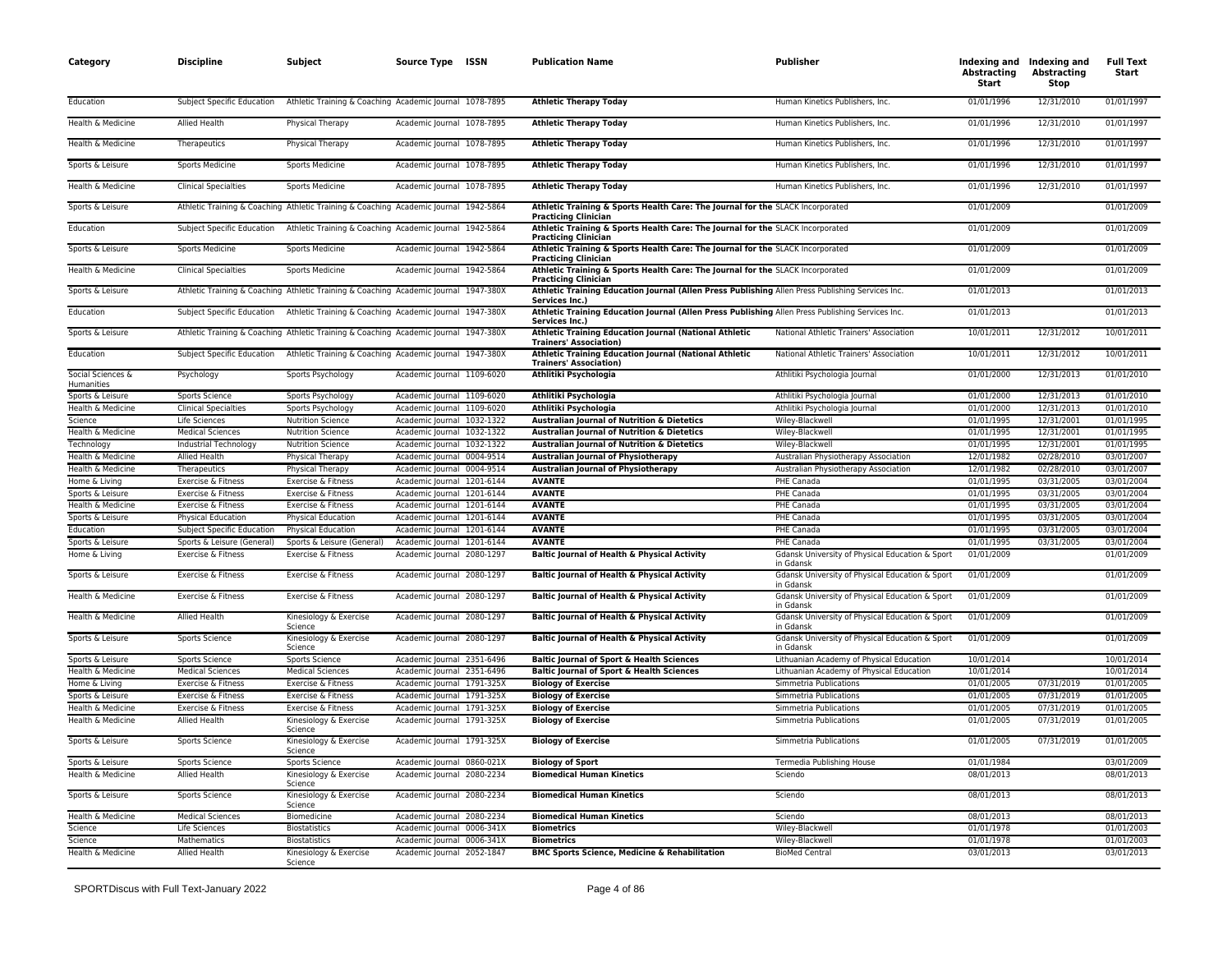| Category                        | <b>Discipline</b>                             | Subject                           | Source Type ISSN           |           | <b>Publication Name</b>                                                                                     | Publisher                                                     | <b>Abstracting</b><br>Start | Indexing and Indexing and<br><b>Abstracting</b><br><b>Stop</b> | <b>Full Text</b><br>Start |
|---------------------------------|-----------------------------------------------|-----------------------------------|----------------------------|-----------|-------------------------------------------------------------------------------------------------------------|---------------------------------------------------------------|-----------------------------|----------------------------------------------------------------|---------------------------|
| Sports & Leisure                | Sports Science                                | Kinesiology & Exercise<br>Science | Academic Journal 2052-1847 |           | <b>BMC Sports Science, Medicine &amp; Rehabilitation</b>                                                    | <b>BioMed Central</b>                                         | 03/01/2013                  |                                                                | 03/01/2013                |
| Sports & Leisure                | <b>Sports Medicine</b>                        | <b>Sports Medicine</b>            | Academic Journal 2052-1847 |           | <b>BMC Sports Science, Medicine &amp; Rehabilitation</b>                                                    | <b>BioMed Central</b>                                         | 03/01/2013                  |                                                                | 03/01/2013                |
| Health & Medicine               | <b>Clinical Specialties</b>                   | Sports Medicine                   | Academic Journal 2052-1847 |           | <b>BMC Sports Science, Medicine &amp; Rehabilitation</b>                                                    | <b>BioMed Central</b>                                         | 03/01/2013                  |                                                                | 03/01/2013                |
| Health & Medicine               | <b>Medical Sciences</b>                       | Physiology                        | Academic Journal 1415-8426 |           | Brazilian Journal of Kineanthropometry & Human                                                              | Brazilian Journal of Kineanthropometry &                      | 01/01/2006                  |                                                                | 01/01/2012                |
|                                 |                                               |                                   |                            |           | Performance                                                                                                 | Human Performance                                             |                             |                                                                |                           |
| Sports & Leisure                | Physical Education                            | Physical Education                | Academic Journal 1415-8426 |           | Brazilian Journal of Kineanthropometry & Human<br>Performance                                               | Brazilian Journal of Kineanthropometry &<br>Human Performance | 01/01/2006                  |                                                                | 01/01/2012                |
| Education                       | Subject Specific Education                    | Physical Education                | Academic Journal 1415-8426 |           | Brazilian Journal of Kineanthropometry & Human<br>Performance                                               | Brazilian Journal of Kineanthropometry &<br>Human Performance | 01/01/2006                  |                                                                | 01/01/2012                |
| Sports & Leisure                | Sports                                        | Soccer                            | Academic Journal 1983-7194 |           | Brazilian Journal of Soccer Science / Revista Brasileira de Revista Brasileira de Futebol<br><b>Futebol</b> |                                                               | 01/01/2014                  |                                                                | 01/01/2014                |
| Sports & Leisure                | Sports Science                                | Sports Science                    | Academic Journal 1983-7194 |           | Brazilian Journal of Soccer Science / Revista Brasileira de Revista Brasileira de Futebol<br>Futebol        |                                                               | 01/01/2014                  |                                                                | 01/01/2014                |
| Health & Medicine               | Health & Medicine (General) Health Psychology |                                   | Academic Journal 1359-107X |           | <b>British Journal of Health Psychology</b>                                                                 | Wiley-Blackwell                                               | 02/01/2001                  |                                                                | 02/01/2001                |
| Social Sciences &<br>Humanities | Psychology                                    | Health Psychology                 | Academic Journal 1359-107X |           | <b>British Journal of Health Psychology</b>                                                                 | Wiley-Blackwell                                               | 02/01/2001                  |                                                                | 02/01/2001                |
| Health & Medicine               | <b>Clinical Specialties</b>                   | Health Psychology                 | Academic Journal 1359-107X |           | <b>British Journal of Health Psychology</b>                                                                 | Wiley-Blackwell                                               | 02/01/2001                  |                                                                | 02/01/2001                |
| Health & Medicine               | <b>Clinical Specialties</b>                   | Orthopedic Medicine               | Academic Journal 2328-4633 |           | <b>Bulletin of the Hospital for Joint Diseases</b>                                                          | J. Michael Ryan Publishing, Inc.                              | 01/01/2013                  |                                                                | 01/01/2013                |
| Health & Medicine               | <b>Clinical Specialties</b>                   | Orthopedic Medicine               | Academic Journal 1936-9719 |           | <b>Bulletin of the NYU Hospital for Joint Diseases</b>                                                      | J. Michael Ryan Publishing, Inc.                              | 01/01/1979                  | 11/30/2012                                                     | 01/01/2004                |
| Health & Medicine               | <b>Clinical Specialties</b>                   | Arthroplasty                      | Academic Journal 1936-9719 |           | <b>Bulletin of the NYU Hospital for Joint Diseases</b>                                                      | J. Michael Ryan Publishing, Inc.                              | 01/01/1979                  | 11/30/2012                                                     | 01/01/2004                |
| Science                         | Chemistry                                     | Metabolism                        | Academic Journal 1066-7814 |           | <b>Canadian Journal of Applied Physiology</b>                                                               | Canadian Science Publishing                                   | 01/01/1978                  | 01/31/2006                                                     | 01/01/1997                |
| Science                         | Life Sciences                                 | Metabolism                        | Academic Journal 1066-7814 |           | <b>Canadian Journal of Applied Physiology</b>                                                               | Canadian Science Publishing                                   | 01/01/1978                  | 01/31/2006                                                     | 01/01/1997                |
| Health & Medicine               | <b>Clinical Specialties</b>                   | Metabolism                        | Academic Journal 1066-7814 |           | <b>Canadian Journal of Applied Physiology</b>                                                               | Canadian Science Publishing                                   | 01/01/1978                  | 01/31/2006                                                     | 01/01/1997                |
| Science                         | Life Sciences                                 | <b>Nutrition Science</b>          | Academic Journal 1066-7814 |           | <b>Canadian Journal of Applied Physiology</b>                                                               | Canadian Science Publishing                                   | 01/01/1978                  | 01/31/2006                                                     | 01/01/1997                |
| Health & Medicine               | <b>Medical Sciences</b>                       | <b>Nutrition Science</b>          | Academic Journal           | 1066-7814 | <b>Canadian Journal of Applied Physiology</b>                                                               | Canadian Science Publishing                                   | 01/01/1978                  | 01/31/2006                                                     | 01/01/1997                |
| Technology                      | Industrial Technology                         | <b>Nutrition Science</b>          | Academic Journal 1066-7814 |           | <b>Canadian Journal of Applied Physiology</b>                                                               | Canadian Science Publishing                                   | 01/01/1978                  | 01/31/2006                                                     | 01/01/1997                |
| Health & Medicine               | <b>Medical Sciences</b>                       | Physiology                        | Academic Journal 1066-7814 |           | <b>Canadian Journal of Applied Physiology</b>                                                               | Canadian Science Publishing                                   | 01/01/1978                  | 01/31/2006                                                     | 01/01/1997                |
| History                         | History by Place                              | Canadian History                  | Academic Journal 0712-9815 |           | Canadian Journal of History of Sport                                                                        | Human Kinetics Publishers, Inc.                               | 01/01/1981                  | 12/31/1995                                                     | 01/01/1981                |
| History                         | <b>Topical History</b>                        | Sports History                    | Academic Journal 0712-9815 |           | Canadian Journal of History of Sport                                                                        | Human Kinetics Publishers, Inc.                               | 01/01/1981                  | 12/31/1995                                                     | 01/01/1981                |
| Sports & Leisure                | Sports & Leisure (General)                    | Sports History                    | Academic Journal 0712-9815 |           | Canadian Journal of History of Sport                                                                        | Human Kinetics Publishers, Inc.                               | 01/01/1981                  | 12/31/1995                                                     | 01/01/1981                |
| Sports & Leisure                | Physical Education                            | Physical Education                | Academic Journal 0008-4115 |           | Canadian Journal of History of Sport & Physical Education Human Kinetics Publishers, Inc.                   |                                                               | 01/01/1970                  | 12/31/1980                                                     | 01/01/1970                |
| Education                       | <b>Subject Specific Education</b>             | Physical Education                | Academic Journal 0008-4115 |           | Canadian Journal of History of Sport & Physical Education Human Kinetics Publishers, Inc.                   |                                                               | 01/01/1970                  | 12/31/1980                                                     | 01/01/1970                |
| History                         | <b>Topical History</b>                        | Sports History                    | Academic Journal 0008-4115 |           | Canadian Journal of History of Sport & Physical Education Human Kinetics Publishers, Inc.                   |                                                               | 01/01/1970                  | 12/31/1980                                                     | 01/01/1970                |
| Sports & Leisure                | Sports & Leisure (General)                    | Sports History                    | Academic Journal 0008-4115 |           | Canadian Journal of History of Sport & Physical Education Human Kinetics Publishers, Inc.                   |                                                               | 01/01/1970                  | 12/31/1980                                                     | 01/01/1970                |
| Science                         | Life Sciences                                 | <b>Nutrition Science</b>          | Academic Journal 0008-4212 |           | Canadian Journal of Physiology & Pharmacology                                                               | Canadian Science Publishing                                   | 04/01/1973                  |                                                                | 01/01/2001                |
| Health & Medicine               | <b>Medical Sciences</b>                       | <b>Nutrition Science</b>          | Academic Journal 0008-4212 |           | Canadian Journal of Physiology & Pharmacology                                                               | Canadian Science Publishing                                   | 04/01/1973                  |                                                                | 01/01/2001                |
| Technology                      | Industrial Technology                         | <b>Nutrition Science</b>          | Academic Journal 0008-4212 |           | Canadian Journal of Physiology & Pharmacology                                                               | Canadian Science Publishing                                   | 04/01/1973                  |                                                                | 01/01/2001                |
| Science                         | Chemistry                                     | Pharmacology                      | Academic Journal 0008-4212 |           | Canadian Journal of Physiology & Pharmacology                                                               | Canadian Science Publishing                                   | 04/01/1973                  |                                                                | 01/01/2001                |
| Health & Medicine               | <b>Medical Sciences</b>                       | Pharmacology                      | Academic Journal 0008-4212 |           | Canadian Journal of Physiology & Pharmacology                                                               | Canadian Science Publishing                                   | 04/01/1973                  |                                                                | 01/01/2001                |
| Health & Medicine               | <b>Medical Sciences</b>                       | Physiology                        | Academic Journal 0008-4212 |           | Canadian Journal of Physiology & Pharmacology                                                               | Canadian Science Publishing                                   | 04/01/1973                  |                                                                | 01/01/2001                |
| Science                         | Chemistry                                     | Toxicology                        | Academic lournal 0008-4212 |           | Canadian Journal of Physiology & Pharmacology                                                               | Canadian Science Publishing                                   | 04/01/1973                  |                                                                | 01/01/2001                |
| Health & Medicine               | <b>Medical Sciences</b>                       | Toxicology                        | Academic Journal 0008-4212 |           | Canadian Journal of Physiology & Pharmacology                                                               | Canadian Science Publishing                                   | 04/01/1973                  |                                                                | 01/01/2001                |
| Social Sciences &<br>Humanities | Psychology                                    | Sports Psychology                 | Academic Journal 2470-4849 |           | Case Studies in Sport & Exercise Psychology                                                                 | Human Kinetics Publishers, Inc.                               | 01/01/2015                  |                                                                | 01/01/2015                |
| Sports & Leisure                | Sports Science                                | Sports Psychology                 | Academic Journal 2470-4849 |           | Case Studies in Sport & Exercise Psychology                                                                 | Human Kinetics Publishers, Inc.                               | 01/01/2015                  |                                                                | 01/01/2015                |
| Health & Medicine               | <b>Clinical Specialties</b>                   | Sports Psychology                 | Academic Journal 2470-4849 |           | Case Studies in Sport & Exercise Psychology                                                                 | Human Kinetics Publishers, Inc.                               | 01/01/2015                  |                                                                | 01/01/2015                |
| <b>Business</b>                 | Management                                    | Sports Management                 | Academic Journal 2167-2458 |           | Case Studies Sport Management (2167-2458)                                                                   | Human Kinetics Publishers, Inc.                               | 01/01/2012                  |                                                                | 01/01/2012                |
| Sports & Leisure                | <b>Sports Business</b>                        | Sports Management                 | Academic Journal 2167-2458 |           | Case Studies Sport Management (2167-2458)                                                                   | Human Kinetics Publishers, Inc.                               | 01/01/2012                  |                                                                | 01/01/2012                |
| <b>Business</b>                 | Industries & Trades                           | Sports Management                 | Academic Journal 2167-2458 |           | Case Studies Sport Management (2167-2458)                                                                   | Human Kinetics Publishers, Inc.                               | 01/01/2012                  |                                                                | 01/01/2012                |
| <b>Business</b>                 | Management                                    | Sports Management                 | Academic Journal 1791-4027 |           | Choregia                                                                                                    | Simmetria Publications                                        | 01/01/2005                  |                                                                | 01/01/2005                |
| Sports & Leisure                | <b>Sports Business</b>                        | Sports Management                 | Academic Journal 1791-4027 |           | Choregia                                                                                                    | Simmetria Publications                                        | 01/01/2005                  |                                                                | 01/01/2005                |
| <b>Business</b>                 | Industries & Trades                           | Sports Management                 | Academic Journal 1791-4027 |           | Choregia                                                                                                    | Simmetria Publications                                        | 01/01/2005                  |                                                                | 01/01/2005                |
|                                 |                                               |                                   |                            |           |                                                                                                             |                                                               |                             |                                                                |                           |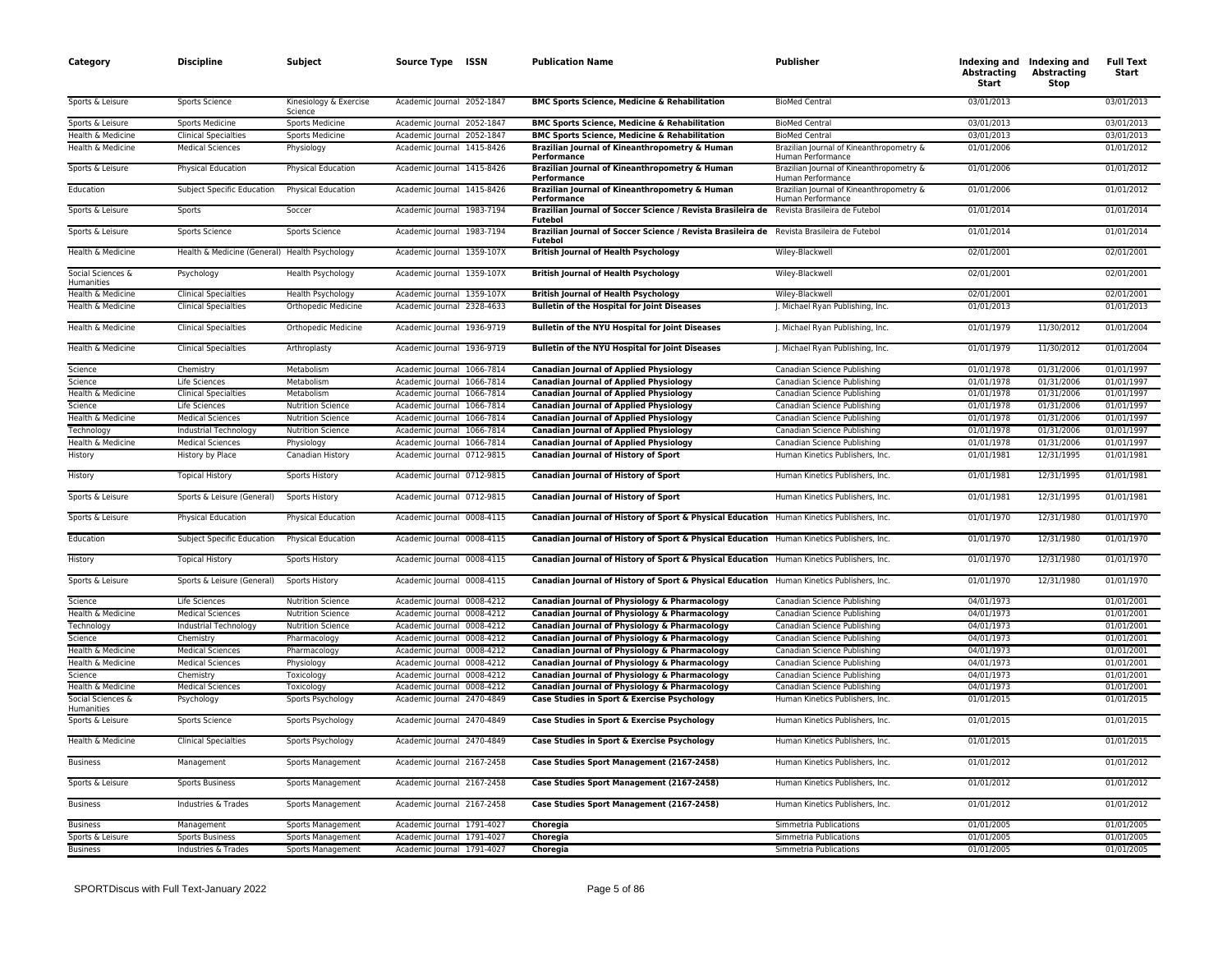| Category                        | <b>Discipline</b>               | Subject                           | Source Type ISSN                                                                     | <b>Publication Name</b>                                                     | Publisher                                                                           | Abstracting<br>Start | Indexing and Indexing and<br><b>Abstracting</b><br>Stop | <b>Full Text</b><br>Start |
|---------------------------------|---------------------------------|-----------------------------------|--------------------------------------------------------------------------------------|-----------------------------------------------------------------------------|-------------------------------------------------------------------------------------|----------------------|---------------------------------------------------------|---------------------------|
| Education                       | <b>Educational Levels</b>       | <b>Higher Education</b>           | Academic Journal                                                                     | Chronicle of Kinesiology & Physical Education in Higher<br><b>Education</b> | Human Kinetics Publishers, Inc.                                                     | 01/01/2006           | 01/01/2016                                              | 01/01/2006                |
| Health & Medicine               | Allied Health                   | Kinesiology & Exercise<br>Science | Academic Journal                                                                     | Chronicle of Kinesiology & Physical Education in Higher<br>Education        | Human Kinetics Publishers, Inc.                                                     | 01/01/2006           | 01/01/2016                                              | 01/01/2006                |
| Sports & Leisure                | Sports Science                  | Kinesiology & Exercise<br>Science | Academic Journal                                                                     | Chronicle of Kinesiology & Physical Education in Higher<br>Education        | Human Kinetics Publishers, Inc.                                                     | 01/01/2006           | 01/01/2016                                              | 01/01/2006                |
| Sports & Leisure                | Physical Education              | Physical Education                | Academic Journal                                                                     | Chronicle of Kinesiology & Physical Education in Higher<br><b>Education</b> | Human Kinetics Publishers, Inc.                                                     | 01/01/2006           | 01/01/2016                                              | 01/01/2006                |
| Education                       | Subject Specific Education      | <b>Physical Education</b>         | Academic Journal                                                                     | Chronicle of Kinesiology & Physical Education in Higher<br><b>Education</b> | Human Kinetics Publishers, Inc.                                                     | 01/01/2006           | 01/01/2016                                              | 01/01/2006                |
| Science                         | Chemistry                       | Pharmacology                      | Academic Journal 0305-1870                                                           | Clinical & Experimental Pharmacology & Physiology                           | Wiley-Blackwell                                                                     | 07/01/1980           |                                                         | 01/01/1998                |
| Health & Medicine               | <b>Medical Sciences</b>         | Pharmacology                      | Academic Journal 0305-1870                                                           | Clinical & Experimental Pharmacology & Physiology                           | Wiley-Blackwell                                                                     | 07/01/1980           |                                                         | 01/01/1998                |
| Health & Medicine               | <b>Medical Sciences</b>         | Physiology                        | Academic Journal 0305-1870                                                           | Clinical & Experimental Pharmacology & Physiology                           | Wiley-Blackwell                                                                     | 07/01/1980           |                                                         | 01/01/1998                |
| Science                         | Chemistry                       | Pharmacology                      | Academic Journal 1173-2563                                                           | <b>Clinical Drug Investigation</b>                                          | Springer Nature                                                                     | 01/01/1996           |                                                         | 01/01/1998                |
| Health & Medicine               | <b>Medical Sciences</b>         | Pharmacology                      | Academic Journal 1173-2563                                                           | <b>Clinical Drug Investigation</b>                                          | Springer Nature                                                                     | 01/01/1996           |                                                         | 01/01/1998                |
| Home & Living                   | Exercise & Fitness              | Exercise & Fitness                | Academic Journal 1520-8702                                                           | <b>Clinical Exercise Physiology</b>                                         | Human Kinetics Publishers, Inc.                                                     | 01/01/1997           | 05/31/2002                                              | 01/01/1997                |
| Sports & Leisure                | Exercise & Fitness              | Exercise & Fitness                | Academic Journal 1520-8702                                                           | <b>Clinical Exercise Physiology</b>                                         | Human Kinetics Publishers, Inc.                                                     | 01/01/1997           | 05/31/2002                                              | 01/01/1997                |
| Health & Medicine               | Exercise & Fitness              | Exercise & Fitness                | Academic Journal 1520-8702                                                           | <b>Clinical Exercise Physiology</b>                                         | Human Kinetics Publishers, Inc.                                                     | 01/01/1997           | 05/31/2002                                              | 01/01/1997                |
| Health & Medicine               | <b>Medical Sciences</b>         | Physiology                        | Academic Journal 1520-8702                                                           | <b>Clinical Exercise Physiology</b>                                         | Human Kinetics Publishers, Inc.                                                     | 01/01/1997           | 05/31/2002                                              | 01/01/1997                |
| Health & Medicine               | Allied Health                   | Kinesiology & Exercise<br>Science | Academic Journal 0896-9620                                                           | <b>Clinical Kinesiology (Online Edition)</b>                                | American Kinesiotherapy Association                                                 | 01/01/1988           |                                                         | 03/01/2009                |
| Sports & Leisure                | Sports Science                  | Kinesiology & Exercise<br>Science | Academic Journal 0896-9620                                                           | <b>Clinical Kinesiology (Online Edition)</b>                                | American Kinesiotherapy Association                                                 | 01/01/1988           |                                                         | 03/01/2009                |
| Sports & Leisure                |                                 |                                   | Athletic Training & Coaching Athletic Training & Coaching Academic Journal 1718-4312 | Coaches Plan/Plan du Coach                                                  | Coaches of Canada                                                                   | 07/01/2006           | 12/31/2017                                              | 04/01/2008                |
| Education                       | Subject Specific Education      |                                   | Athletic Training & Coaching Academic Journal 1718-4312                              | <b>Coaches Plan/Plan du Coach</b>                                           | Coaches of Canada                                                                   | 07/01/2006           | 12/31/2017                                              | 04/01/2008                |
| <b>Business</b>                 | Management                      | Organizational Studies            | Academic Journal 2364-5148                                                           | <b>Coaching - Theorie &amp; Praxis</b>                                      | Springer Nature                                                                     | 01/01/2014           |                                                         | 01/01/2014                |
| Social Sciences &<br>Humanities | Psychology                      | Organizational Studies            | Academic Journal 2364-5148                                                           | Coaching - Theorie & Praxis                                                 | Springer Nature                                                                     | 01/01/2014           |                                                         | 01/01/2014                |
| Health & Medicine               | <b>Clinical Specialties</b>     | <b>Organizational Studies</b>     | Academic Journal 2364-5148                                                           | <b>Coaching - Theorie &amp; Praxis</b>                                      | <b>Springer Nature</b>                                                              | 01/01/2014           |                                                         | 01/01/2014                |
| <b>Business</b>                 | Management                      | Mentoring                         | Academic Journal 2364-5148                                                           | <b>Coaching - Theorie &amp; Praxis</b>                                      | Springer Nature                                                                     | 01/01/2014           |                                                         | 01/01/2014                |
| Education                       | Teaching & Instruction          | Mentoring                         | Academic Journal 2364-5148                                                           | <b>Coaching - Theorie &amp; Praxis</b>                                      | <b>Springer Nature</b>                                                              | 01/01/2014           |                                                         | 01/01/2014                |
| Social Sciences &<br>Humanities | Psychology                      | Applied Psychology                | Academic Journal 1748-1104                                                           | <b>Coaching Psychologist</b>                                                | <b>British Psychological Society</b>                                                | 04/01/2009           |                                                         | 04/01/2009                |
| Health & Medicine               | <b>Clinical Specialties</b>     | Applied Psychology                | Academic Journal 1748-1104                                                           | <b>Coaching Psychologist</b>                                                | <b>British Psychological Society</b>                                                | 04/01/2009           |                                                         | 04/01/2009                |
| Sports & Leisure                | Physical Education              | Physical Education                | Academic Journal                                                                     | <b>COAHPERD Journal</b>                                                     | Colorado Association for Health, Physical<br>Education, Recreation & Dance          | 09/01/1979           | 12/31/2014                                              | 09/01/2010                |
| Education                       | Subject Specific Education      | <b>Physical Education</b>         | Academic Journal                                                                     | <b>COAHPERD Journal</b>                                                     | Colorado Association for Health, Physical<br>Education, Recreation & Dance          | 09/01/1979           | 12/31/2014                                              | 09/01/2010                |
| Sports & Leisure                | Sports                          | Football                          | Academic Journal                                                                     | <b>Coffin Corner</b>                                                        | Professional Football Researchers Association                                       | 11/01/1981           |                                                         | 09/01/2007                |
| History                         | <b>Topical History</b>          | Sports History                    | Academic Journal                                                                     | <b>Coffin Corner</b>                                                        | Professional Football Researchers Association                                       | 11/01/1981           |                                                         | 09/01/2007                |
| Sports & Leisure                | Sports & Leisure (General)      | Sports History                    | Academic Journal                                                                     | <b>Coffin Corner</b>                                                        | Professional Football Researchers Association                                       | 11/01/1981           |                                                         | 09/01/2007                |
| Education                       | <b>Educational Levels</b>       | <b>Higher Education</b>           | Academic Journal 0146-3934                                                           | <b>College Student Journal</b>                                              | Project Innovation, Inc.                                                            | 12/01/1976           |                                                         | 06/01/1996                |
| Communication                   | Communication (General)         | Communication (General)           | Academic Journal 2167-4795                                                           | <b>Communication &amp; Sport</b>                                            | Sage Publications                                                                   | 03/01/2019           |                                                         | 03/01/2019                |
| Sports & Leisure                | Sports & Leisure (General)      | Sports & Leisure (General)        | Academic Journal 2167-4795                                                           | <b>Communication &amp; Sport</b>                                            | Sage Publications                                                                   | 03/01/2019           |                                                         | 03/01/2019                |
| <b>Business</b>                 | Management                      | <b>Business Competition</b>       | Academic Journal 1545-2581                                                           | <b>Competition Forum</b>                                                    | American Society for Competitiveness                                                | 03/01/2005           |                                                         | 03/01/2005                |
| Sports & Leisure                | Physical Education              | Physical Education                | Academic Journal 1516-4381                                                           | Conexões: Revista da Faculdade de Educação Física -<br><b>UNICAMP</b>       | Universidade Estadual de Campinas - Portal de<br>Periodicos Eletronicos Científicos | 01/01/2017           |                                                         | 01/01/2021                |
| Education                       | Subject Specific Education      | Physical Education                | Academic Journal 1516-4381                                                           | Conexões: Revista da Faculdade de Educação Física -<br><b>UNICAMP</b>       | Universidade Estadual de Campinas - Portal de<br>Periodicos Eletronicos Científicos | 01/01/2017           |                                                         | 01/01/2021                |
| Sports & Leisure                | Sports Science                  | Sports Science                    | Academic Journal 1516-4381                                                           | Conexões: Revista da Faculdade de Educação Física -<br><b>UNICAMP</b>       | Universidade Estadual de Campinas - Portal de<br>Periodicos Eletronicos Científicos | 01/01/2017           |                                                         | 01/01/2021                |
| Sports & Leisure                | Sports & Leisure (General)      | <b>Sport Communication</b>        | Academic Journal                                                                     | <b>CoSIDA Digest</b>                                                        | College Sports Information Directors of America                                     | 04/01/1985           | 05/01/2015                                              | 08/01/2010                |
| Communication                   | Communication by Type           | <b>Sport Communication</b>        | Academic Journal                                                                     | <b>CoSIDA Digest</b>                                                        | College Sports Information Directors of America                                     | 04/01/1985           | 05/01/2015                                              | 08/01/2010                |
| Sports & Leisure                | Sports                          | College Sports                    | Academic Journal                                                                     | <b>CoSIDA Digest</b>                                                        | College Sports Information Directors of America                                     | 04/01/1985           | 05/01/2015                                              | 08/01/2010                |
| Education                       | <b>Educational Institutions</b> | College Sports                    | Academic Journal                                                                     | <b>CoSIDA Digest</b>                                                        | College Sports Information Directors of America                                     | 04/01/1985           | 05/01/2015                                              | 08/01/2010                |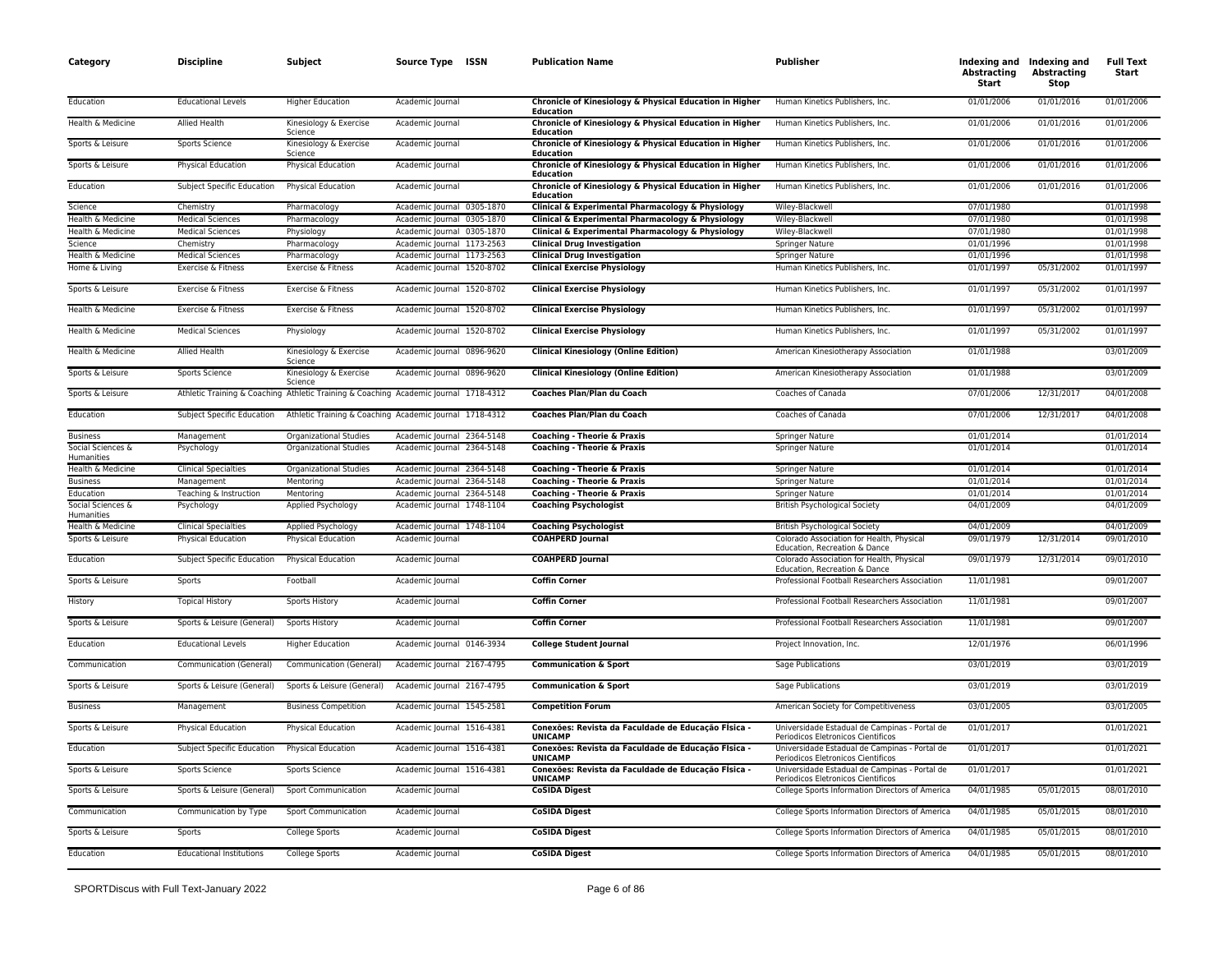| Category                               | <b>Discipline</b>                         | Subject                                   | Source Type ISSN           | <b>Publication Name</b>                                                                                                  | <b>Publisher</b>                                      | Abstracting<br>Start | Indexing and Indexing and<br><b>Abstracting</b><br>Stop | <b>Full Text</b><br>Start |
|----------------------------------------|-------------------------------------------|-------------------------------------------|----------------------------|--------------------------------------------------------------------------------------------------------------------------|-------------------------------------------------------|----------------------|---------------------------------------------------------|---------------------------|
| Sports & Leisure                       | <b>Sports Medicine</b>                    | Sports Medicine                           | Academic Journal 0354-0766 | Croatian Sports Medicine Journal / Hrvatski<br>sportskomediciniski vjesnik                                               | Croatian Sports Medicine Journal                      | 01/01/2007           |                                                         | 01/01/2007                |
| Health & Medicine                      | <b>Clinical Specialties</b>               | Sports Medicine                           | Academic Journal 0354-0766 | Croatian Sports Medicine Journal / Hrvatski<br>sportskomediciniski vjesnik                                               | Croatian Sports Medicine Journal                      | 01/01/2007           |                                                         | 01/01/2007                |
| Health & Medicine                      | <b>Allied Health</b>                      | Kinesiology & Exercise<br>Science         | Academic Journal 1696-5043 | Cultura, Ciencia y Deporte                                                                                               | Cultura, Ciencia y Deporte                            | 02/01/2009           |                                                         | 02/01/2009                |
| Sports & Leisure                       | Sports Science                            | Kinesiology & Exercise<br>Science         | Academic Journal 1696-5043 | Cultura, Ciencia y Deporte                                                                                               | Cultura, Ciencia y Deporte                            | 02/01/2009           |                                                         | 02/01/2009                |
| Sports & Leisure                       | Physical Education                        | Physical Education                        | Academic Journal 1696-5043 | Cultura, Ciencia y Deporte                                                                                               | Cultura, Ciencia y Deporte                            | 02/01/2009           |                                                         | 02/01/2009                |
| Education                              | Subject Specific Education                | <b>Physical Education</b>                 | Academic lournal 1696-5043 | Cultura, Ciencia y Deporte                                                                                               | Cultura, Ciencia y Deporte                            | 02/01/2009           |                                                         | 02/01/2009                |
| Social Sciences &<br><b>Humanities</b> | Social Sciences &<br>Humanities (General) | Social Sciences &<br>Humanities (General) | Academic Journal 1461-0981 | Culture, Sport, Society                                                                                                  | Taylor & Francis Ltd                                  | 03/01/1999           | 12/31/2003                                              | 01/01/2000                |
| Sports & Leisure                       | Sports & Leisure (General)                | Sports & Leisure (General)                | Academic Journal 1461-0981 | Culture, Sport, Society                                                                                                  | Taylor & Francis Ltd                                  | 03/01/1999           | 12/31/2003                                              | 01/01/2000                |
| Sports & Leisure                       | Sports Science                            | <b>Sports Science</b>                     | Academic Journal 2414-6641 | <b>Current Issues in Sport Science</b>                                                                                   | University Library of Bern                            | 01/01/2019           |                                                         | 01/01/2019                |
| Sports & Leisure                       | <b>Sports Medicine</b>                    | <b>Sports Medicine</b>                    | Academic Journal 1537-890X | <b>Current Sports Medicine Reports (American College of</b><br><b>Sports Medicine)</b>                                   | American College of Sports Medicine                   | 02/01/2006           | 07/31/2011                                              | 02/01/2006                |
| Health & Medicine                      | <b>Clinical Specialties</b>               | Sports Medicine                           | Academic Journal 1537-890X | <b>Current Sports Medicine Reports (American College of</b><br><b>Sports Medicine)</b>                                   | American College of Sports Medicine                   | 02/01/2006           | 07/31/2011                                              | 02/01/2006                |
| Politics & Government                  | Law                                       | Arbitration                               | Academic Journal 1074-8105 | <b>Dispute Resolution Journal</b>                                                                                        | American Arbitration Association Inc.                 | 12/01/1993           |                                                         | 12/01/1993                |
| Social Sciences &<br>Humanities        | Law                                       | Arbitration                               | Academic Journal 1074-8105 | <b>Dispute Resolution Journal</b>                                                                                        | American Arbitration Association Inc.                 | 12/01/1993           |                                                         | 12/01/1993                |
| Health & Medicine                      | Diseases & Conditions                     | Substance Abuse &<br>Addiction            | Academic Journal 0959-5236 | Drug & Alcohol Review                                                                                                    | Wiley-Blackwell                                       | 01/01/1992           |                                                         | 03/01/1999                |
| Health & Medicine                      | Diseases & Conditions                     | Substance Abuse &<br>Addiction            | Academic Journal 0968-7637 | Drugs: Education, Prevention & Policy                                                                                    | Taylor & Francis Ltd                                  | 03/01/1996           |                                                         | 03/01/1999                |
| Sports & Leisure                       | Sports Science                            | Sports Science                            | Academic Journal 1885-7019 | E-balonmano.com: Journal of Sports Science / Revista de Federacion Extremena de Balonmano<br><b>Ciencias del Deporte</b> |                                                       | 02/01/2011           |                                                         | 02/01/2011                |
| Social Sciences &<br>Humanities        | Psychology                                | <b>Eating Disorders</b>                   | Academic Journal 1064-0266 | <b>Eating Disorders</b>                                                                                                  | Routledge                                             | 09/01/1998           |                                                         | 09/01/1998                |
| Health & Medicine                      | Diseases & Conditions                     | <b>Eating Disorders</b>                   | Academic Journal 1064-0266 | <b>Eating Disorders</b>                                                                                                  | Routledge                                             | 09/01/1998           |                                                         | 09/01/1998                |
| Health & Medicine                      | <b>Clinical Specialties</b>               | <b>Eating Disorders</b>                   | Academic Journal 1064-0266 | <b>Eating Disorders</b>                                                                                                  | Routledge                                             | 09/01/1998           |                                                         | 09/01/1998                |
| Sports & Leisure                       | <b>Physical Education</b>                 | Physical Education                        | Academic Journal 1983-6643 | Educação Física em Revista                                                                                               | Educacao Fisica em Revista                            | 01/01/2010           |                                                         | 01/01/2010                |
| Education                              | Subject Specific Education                | Physical Education                        | Academic Journal 1983-6643 | Educação Física em Revista                                                                                               | Educacao Fisica em Revista                            | 01/01/2010           |                                                         | 01/01/2010                |
| Sports & Leisure                       | Physical Education                        | Physical Education                        | Academic Journal 1514-0105 | Educación Física y Ciencia                                                                                               | Universidad Nacional de La Plata                      | 04/01/2012           |                                                         | 04/01/2012                |
| Education                              | Subject Specific Education                | Physical Education                        | Academic Journal 1514-0105 | Educación Física y Ciencia                                                                                               | Universidad Nacional de La Plata                      | 04/01/2012           |                                                         | 04/01/2012                |
| Science                                | Life Sciences                             | Life Sciences                             | Academic Journal 1392-5644 | <b>Education. Physical Training. Sport</b>                                                                               | Lithuanian Academy of Physical Education              | 01/01/2001           | 09/30/2014                                              | 02/01/2007                |
| Health & Medicine                      | <b>Medical Sciences</b>                   | Biomedicine                               | Academic Journal 1392-5644 | <b>Education. Physical Training. Sport</b>                                                                               | Lithuanian Academy of Physical Education              | 01/01/2001           | 09/30/2014                                              | 02/01/2007                |
| <b>Business</b>                        | <b>Human Resources</b>                    | <b>Employee Relations</b>                 | Academic Journal 0098-8898 | <b>Employee Relations Law Journal</b>                                                                                    | Wolters Kluwer Legal & Regulatory                     | 01/01/1978           |                                                         | 01/01/2002                |
| Politics & Government                  | Law                                       | <b>Employment Law</b>                     | Academic Journal 0098-8898 | <b>Employee Relations Law Journal</b>                                                                                    | Wolters Kluwer Legal & Regulatory                     | 01/01/1978           |                                                         | 01/01/2002                |
| Social Sciences &<br><b>Humanities</b> | Law                                       | Employment Law                            | Academic Journal 0098-8898 | <b>Employee Relations Law Journal</b>                                                                                    | Wolters Kluwer Legal & Regulatory                     | 01/01/1978           |                                                         | 01/01/2002                |
| Arts & Entertainment                   | Arts & Entertainment<br>(General)         | Entertainment Law                         | Academic Journal 1748-944X | Entertainment & Sports Law Journal                                                                                       | University of Westminster Press                       | 03/01/1984           |                                                         | 06/01/2011                |
| Politics & Government                  | Law                                       | <b>Entertainment Law</b>                  | Academic Journal 1748-944X | Entertainment & Sports Law Journal                                                                                       | University of Westminster Press                       | 03/01/1984           |                                                         | 06/01/2011                |
| Social Sciences &<br>Humanities        | Law                                       | <b>Entertainment Law</b>                  | Academic Journal 1748-944X | Entertainment & Sports Law Journal                                                                                       | University of Westminster Press                       | 03/01/1984           |                                                         | 06/01/2011                |
| Politics & Government                  | Law                                       | Sports Law                                | Academic Journal 1748-944X | Entertainment & Sports Law Journal                                                                                       | University of Westminster Press                       | 03/01/1984           |                                                         | 06/01/2011                |
| Social Sciences &<br>Humanities        | Law                                       | Sports Law                                | Academic Journal 1748-944X | Entertainment & Sports Law Journal                                                                                       | University of Westminster Press                       | 03/01/1984           |                                                         | 06/01/2011                |
| Sports & Leisure                       | Sports & Leisure (General)                | Sports Law                                | Academic Journal 1748-944X | Entertainment & Sports Law Journal                                                                                       | University of Westminster Press                       | 03/01/1984           |                                                         | 06/01/2011                |
| Sports & Leisure                       | Sports                                    | <b>Disabled Sports</b>                    | Academic Journal 1803-3857 | <b>European Journal of Adapted Physical Activity</b>                                                                     | European Federation of Adapted Physical<br>Activities | 09/01/2008           |                                                         | 09/01/2008                |
| Science                                | Life Sciences                             | <b>Nutrition Science</b>                  | Academic Journal 1436-6207 | <b>European Journal of Nutrition</b>                                                                                     | Springer Nature                                       | 02/01/1999           |                                                         | 02/01/1999                |
| Health & Medicine                      | <b>Medical Sciences</b>                   | <b>Nutrition Science</b>                  | Academic Journal 1436-6207 | <b>European Journal of Nutrition</b>                                                                                     | <b>Springer Nature</b>                                | 02/01/1999           |                                                         | 02/01/1999                |
| Technology                             | Industrial Technology                     | <b>Nutrition Science</b>                  | Academic Journal 1436-6207 | <b>European Journal of Nutrition</b>                                                                                     | Springer Nature                                       | 02/01/1999           |                                                         | 02/01/1999                |
| Health & Medicine                      | <b>Allied Health</b>                      | Physical Therapy                          | Academic Journal 2167-9169 | <b>European Journal of Physiotherapy</b>                                                                                 | Taylor & Francis Ltd                                  | 01/01/2013           |                                                         | 01/01/2013                |
| Health & Medicine                      | Therapeutics                              | Physical Therapy                          | Academic Journal 2167-9169 | <b>European Journal of Physiotherapy</b>                                                                                 | Taylor & Francis Ltd                                  | 01/01/2013           |                                                         | 01/01/2013                |
| Health & Medicine                      | <b>Allied Health</b>                      | Kinesiology & Exercise<br>Science         | Academic Journal 1746-1391 | <b>European Journal of Sport Science</b>                                                                                 | Taylor & Francis Ltd                                  | 03/01/2001           |                                                         | 03/01/2001                |
| Sports & Leisure                       | Sports Science                            | Kinesiology & Exercise<br>Science         | Academic Journal 1746-1391 | <b>European Journal of Sport Science</b>                                                                                 | Taylor & Francis Ltd                                  | 03/01/2001           |                                                         | 03/01/2001                |
| Social Sciences &<br>Humanities        | Demography                                | Gerontology                               | Academic Journal 1813-7253 | <b>European Reviews of Aging &amp; Physical Activity</b>                                                                 | <b>BioMed Central</b>                                 | 01/01/2006           |                                                         | 01/01/2006                |
| Health & Medicine                      | Allied Health                             | Kinesiology & Exercise<br>Science         | Academic Journal 1813-7253 | <b>European Reviews of Aging &amp; Physical Activity</b>                                                                 | <b>BioMed Central</b>                                 | 01/01/2006           |                                                         | 01/01/2006                |
| Sports & Leisure                       | Sports Science                            | Kinesiology & Exercise<br>Science         | Academic Journal 1813-7253 | European Reviews of Aging & Physical Activity                                                                            | <b>BioMed Central</b>                                 | 01/01/2006           |                                                         | 01/01/2006                |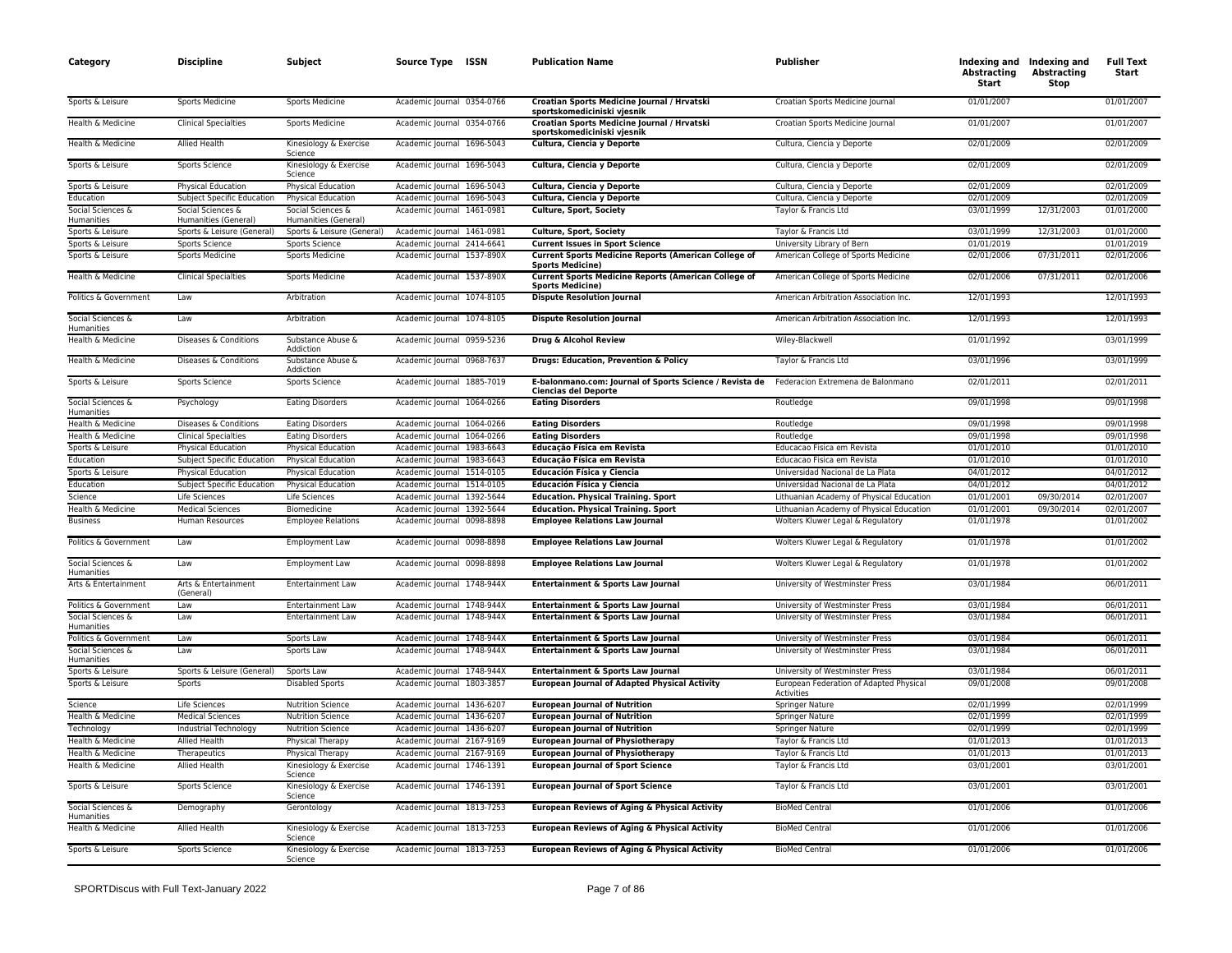| Category                           | <b>Discipline</b>                                    | Subject                                                                    | <b>Source Type</b>                             | ISSN | <b>Publication Name</b>                                                                                                                         | Publisher                                                                                                             | <b>Abstracting</b><br>Start | Indexing and Indexing and<br><b>Abstracting</b><br>Stop | <b>Full Text</b><br>Start |
|------------------------------------|------------------------------------------------------|----------------------------------------------------------------------------|------------------------------------------------|------|-------------------------------------------------------------------------------------------------------------------------------------------------|-----------------------------------------------------------------------------------------------------------------------|-----------------------------|---------------------------------------------------------|---------------------------|
| <b>Business</b>                    | Management                                           | Sports Management                                                          | Academic Journal 1618-4742                     |      | <b>European Sport Management Quarterly</b>                                                                                                      | Routledge                                                                                                             | 04/01/2001                  |                                                         | 02/01/2005                |
| Sports & Leisure                   | <b>Sports Business</b>                               | Sports Management                                                          | Academic Journal 1618-4742                     |      | <b>European Sport Management Quarterly</b>                                                                                                      | Routledge                                                                                                             | 04/01/2001                  |                                                         | 02/01/2005                |
| <b>Business</b>                    | Industries & Trades                                  | Sports Management                                                          | Academic Journal 1618-4742                     |      | <b>European Sport Management Quarterly</b>                                                                                                      | Routledge                                                                                                             | 04/01/2001                  |                                                         | 02/01/2005                |
| Health & Medicine                  | Allied Health                                        | Kinesiology & Exercise<br>Science                                          | Academic Journal 1077-5552                     |      | <b>Exercise Immunology Review</b>                                                                                                               | Prof. Dr. Hinnak Northoff                                                                                             | 03/01/1996                  |                                                         | 01/01/2010                |
| Sports & Leisure                   | Sports Science                                       | Kinesiology & Exercise<br>Science                                          | Academic Journal 1077-5552                     |      | <b>Exercise Immunology Review</b>                                                                                                               | Prof. Dr. Hinnak Northoff                                                                                             | 03/01/1996                  |                                                         | 01/01/2010                |
| Health & Medicine                  | <b>Medical Sciences</b>                              | Immunology                                                                 | Academic Journal 1077-5552                     |      | <b>Exercise Immunology Review</b>                                                                                                               | Prof. Dr. Hinnak Northoff                                                                                             | 03/01/1996                  |                                                         | 01/01/2010                |
| Home & Living                      | Exercise & Fitness                                   | Exercise & Fitness                                                         | Academic Journal 1451-740X                     |      | Facta Universitatis: Series Physical Education & Sport                                                                                          | Facta Universitatis, Series Physical Education &<br>Sport                                                             | 01/01/1996                  |                                                         | 03/01/2006                |
| Sports & Leisure                   | Exercise & Fitness                                   | Exercise & Fitness                                                         | Academic Journal 1451-740X                     |      | Facta Universitatis: Series Physical Education & Sport                                                                                          | Facta Universitatis, Series Physical Education &<br>Sport                                                             | 01/01/1996                  |                                                         | 03/01/2006                |
| Health & Medicine                  | Exercise & Fitness                                   | Exercise & Fitness                                                         | Academic Journal 1451-740X                     |      | Facta Universitatis: Series Physical Education & Sport                                                                                          | Facta Universitatis, Series Physical Education &<br>Sport                                                             | 01/01/1996                  |                                                         | 03/01/2006                |
| Sports & Leisure                   | Physical Education                                   | Physical Education                                                         | Academic Journal 1451-740X                     |      | Facta Universitatis: Series Physical Education & Sport                                                                                          | Facta Universitatis, Series Physical Education &<br>Sport                                                             | 01/01/1996                  |                                                         | 03/01/2006                |
| Education                          | Subject Specific Education                           | <b>Physical Education</b>                                                  | Academic Journal 1451-740X                     |      | Facta Universitatis: Series Physical Education & Sport                                                                                          | Facta Universitatis, Series Physical Education &<br>Sport                                                             | 01/01/1996                  |                                                         | 03/01/2006                |
| Home & Living                      | Exercise & Fitness                                   | Exercise & Fitness                                                         | Academic Journal 1519-9088                     |      | Fitness & Performance Journal (Online Edition)                                                                                                  | COBRASE                                                                                                               | 09/01/2001                  |                                                         | 09/01/2006                |
| Sports & Leisure                   | Exercise & Fitness                                   | Exercise & Fitness                                                         | Academic Journal 1519-9088                     |      | Fitness & Performance Journal (Online Edition)                                                                                                  | COBRASE                                                                                                               | 09/01/2001                  |                                                         | 09/01/2006                |
| Health & Medicine                  | Exercise & Fitness                                   | Exercise & Fitness                                                         | Academic Journal 1519-9088                     |      | Fitness & Performance Journal (Online Edition)                                                                                                  | COBRASE                                                                                                               | 09/01/2001                  |                                                         | 09/01/2006                |
| Science<br>Health & Medicine       | Life Sciences<br><b>Medical Sciences</b>             | <b>Nutrition Science</b><br><b>Nutrition Science</b>                       | Academic Journal 1654-6628                     |      | <b>Food &amp; Nutrition Research</b><br><b>Food &amp; Nutrition Research</b>                                                                    | Swedish Nutrition Foundation<br>Swedish Nutrition Foundation                                                          | 03/01/2008<br>03/01/2008    |                                                         | 03/01/2008<br>03/01/2008  |
|                                    |                                                      |                                                                            | Academic Journal 1654-6628                     |      |                                                                                                                                                 |                                                                                                                       |                             |                                                         |                           |
| Technology<br>Arts & Entertainment | Industrial Technology<br>Dance                       | <b>Nutrition Science</b><br>Dance                                          | Academic Journal 1654-6628<br>Academic Journal |      | <b>Food &amp; Nutrition Research</b><br><b>Future Focus (Ohio Association for Health, Physical</b><br><b>Education, Recreation &amp; Dance)</b> | Swedish Nutrition Foundation<br>Ohio Association for Health, Physical Education<br>Recreation & Dance                 | 03/01/2008<br>09/01/2010    | 11/30/2011                                              | 03/01/2008<br>09/01/2010  |
| Health & Medicine                  |                                                      | Health & Medicine (General) Health & Medicine (General) Academic Journal   |                                                |      | <b>Future Focus (Ohio Association for Health, Physical</b><br><b>Education, Recreation &amp; Dance)</b>                                         | Ohio Association for Health, Physical Education,<br>Recreation & Dance                                                | 09/01/2010                  | 11/30/2011                                              | 09/01/2010                |
| Sports & Leisure                   | <b>Physical Education</b>                            | <b>Physical Education</b>                                                  | Academic Journal                               |      | <b>Future Focus (Ohio Association for Health, Physical</b><br><b>Education, Recreation &amp; Dance)</b>                                         | Ohio Association for Health, Physical Education,<br>Recreation & Dance                                                | 09/01/2010                  | 11/30/2011                                              | 09/01/2010                |
| Education                          | Subject Specific Education                           | Physical Education                                                         | Academic Journal                               |      | <b>Future Focus (Ohio Association for Health, Physical</b><br><b>Education, Recreation &amp; Dance)</b>                                         | Ohio Association for Health, Physical Education,<br>Recreation & Dance                                                | 09/01/2010                  | 11/30/2011                                              | 09/01/2010                |
| Social Sciences &<br>Humanities    | Social Sciences &<br>Humanities (General)            | Recreation & Leisure Studies Academic Journal                              |                                                |      | Future Focus (Ohio Association for Health, Physical<br><b>Education, Recreation &amp; Dance)</b>                                                | Ohio Association for Health, Physical Education<br>Recreation & Dance                                                 | 09/01/2010                  | 11/30/2011                                              | 09/01/2010                |
| Sports & Leisure                   |                                                      | Recreation & Leisure Studies Recreation & Leisure Studies Academic Journal |                                                |      | Future Focus (Ohio Association for Health, Physical<br><b>Education, Recreation &amp; Dance)</b>                                                | Ohio Association for Health, Physical Education<br>Recreation & Dance                                                 | 09/01/2010                  | 11/30/2011                                              | 09/01/2010                |
| Education                          | Subject Specific Education                           | Recreation & Leisure Studies Academic Journal                              |                                                |      | <b>Future Focus (Ohio Association for Health, Physical</b><br><b>Education, Recreation &amp; Dance)</b>                                         | Ohio Association for Health, Physical Education,<br>Recreation & Dance                                                | 09/01/2010                  | 11/30/2011                                              | 09/01/2010                |
| Social Sciences &<br>Humanities    | Social Science Theory &<br><b>Study</b>              | Recreation & Leisure Studies Academic Journal                              |                                                |      | <b>Future Focus (Ohio Association for Health, Physical</b><br><b>Education, Recreation &amp; Dance)</b>                                         | Ohio Association for Health, Physical Education,<br>Recreation & Dance                                                | 09/01/2010                  | 11/30/2011                                              | 09/01/2010                |
| Sports & Leisure                   | Physical Education                                   | Physical Education                                                         | Academic Journal                               |      | <b>GAHPERD Journal</b>                                                                                                                          | Georgia Association for Health, Physical<br>Education, Recreation & Dance                                             | 09/01/1981                  |                                                         | 09/01/2011                |
| Education                          | Subject Specific Education                           | Physical Education                                                         | Academic Journal                               |      | <b>GAHPERD Journal</b>                                                                                                                          | Georgia Association for Health, Physical<br>Education, Recreation & Dance                                             | 09/01/1981                  |                                                         | 09/01/2011                |
| Arts & Entertainment               | Dance                                                | Dance Education &<br>Instruction                                           | Academic Journal                               |      | <b>GAHPERD Journal</b>                                                                                                                          | Georgia Association for Health, Physical<br>Education, Recreation & Dance                                             | 09/01/1981                  |                                                         | 09/01/2011                |
| Arts & Entertainment<br>Education  | <b>Arts Education</b>                                | Dance Education &<br>Instruction<br>Dance Education &                      | Academic Journal                               |      | <b>GAHPERD Journal</b><br><b>GAHPERD Journal</b>                                                                                                | Georgia Association for Health, Physical<br>Education, Recreation & Dance<br>Georgia Association for Health, Physical | 09/01/1981<br>09/01/1981    |                                                         | 09/01/2011<br>09/01/2011  |
| Sports & Leisure                   | Subject Specific Education<br><b>Sports Medicine</b> | Instruction<br><b>Sports Medicine</b>                                      | Academic Journal<br>Academic Journal 0344-5925 |      | German Journal of Sports Medicine / Deutsche Zeitschrift                                                                                        | Education, Recreation & Dance<br>Verein zur Forderung der Sportmedizin                                                | 01/01/1977                  |                                                         | 07/01/2012                |
| Health & Medicine                  | <b>Clinical Specialties</b>                          | Sports Medicine                                                            | Academic Journal 0344-5925                     |      | fur Sportmedizin<br>German Journal of Sports Medicine / Deutsche Zeitschrift                                                                    | Hannover e.V.<br>Verein zur Forderung der Sportmedizin                                                                | 01/01/1977                  |                                                         | 07/01/2012                |
| Sports & Leisure                   | Sports                                               | Gymnastics                                                                 | Academic Journal 1178-9808                     |      | fur Sportmedizin<br>Gym Coach: Journal of Coaching & Sport Science in                                                                           | Hannover e.V.<br><b>Gym Press</b>                                                                                     | 01/01/2010                  |                                                         | 01/01/2010                |
| Sports & Leisure                   | Physical Education                                   | <b>Physical Education</b>                                                  | Academic Journal 1178-9808                     |      | Gymnastics<br>Gym Coach: Journal of Coaching & Sport Science in                                                                                 | Gym Press                                                                                                             | 01/01/2010                  |                                                         | 01/01/2010                |
| Education                          | Subject Specific Education                           | Physical Education                                                         | Academic Journal 1178-9808                     |      | <b>Gymnastics</b><br>Gym Coach: Journal of Coaching & Sport Science in                                                                          | <b>Gym Press</b>                                                                                                      | 01/01/2010                  |                                                         | 01/01/2010                |
| Sports & Leisure                   | Sports Science                                       | Sports Science                                                             | Academic Journal 1178-9808                     |      | Gymnastics<br>Gym Coach: Journal of Coaching & Sport Science in                                                                                 | Gym Press                                                                                                             | 01/01/2010                  |                                                         | 01/01/2010                |
| Sports & Leisure                   | <b>Physical Education</b>                            | <b>Physical Education</b>                                                  | Academic Journal                               |      | <b>Gymnastics</b><br><b>Gymnasium: Journal of Physical Education &amp; Sports</b>                                                               | Alma Mater                                                                                                            | 12/01/2010                  | 05/31/2012                                              | 12/01/2010                |
| Education                          | Subject Specific Education                           | Physical Education                                                         | Academic Journal                               |      | <b>Gymnasium: Journal of Physical Education &amp; Sports</b>                                                                                    | Alma Mater                                                                                                            | 12/01/2010                  | 05/31/2012                                              | 12/01/2010                |
| Sports & Leisure                   | Sports & Leisure (General)                           | Sports & Leisure (General)                                                 | Academic Journal                               |      | Gymnasium: Journal of Physical Education & Sports                                                                                               | Alma Mater                                                                                                            | 12/01/2010                  | 05/31/2012                                              | 12/01/2010                |
| Sports & Leisure                   | Physical Education                                   | Physical Education                                                         | Academic Journal 1453-0201                     |      | Gymnasium: Scientific Journal of Education, Sports &<br>Health                                                                                  | Alma Mater                                                                                                            | 06/01/2012                  |                                                         | 06/01/2012                |
| Education                          | Subject Specific Education Physical Education        |                                                                            | Academic Journal 1453-0201                     |      | Gymnasium: Scientific Journal of Education, Sports &<br>Health                                                                                  | Alma Mater                                                                                                            | 06/01/2012                  |                                                         | 06/01/2012                |
| Health & Medicine                  | Health & Medicine (General) Health Education         |                                                                            | Academic Journal 1036-1073                     |      | <b>Health Promotion Journal of Australia</b>                                                                                                    | John Wiley & Sons, Inc.                                                                                               | 01/01/1992                  |                                                         | 08/01/2015                |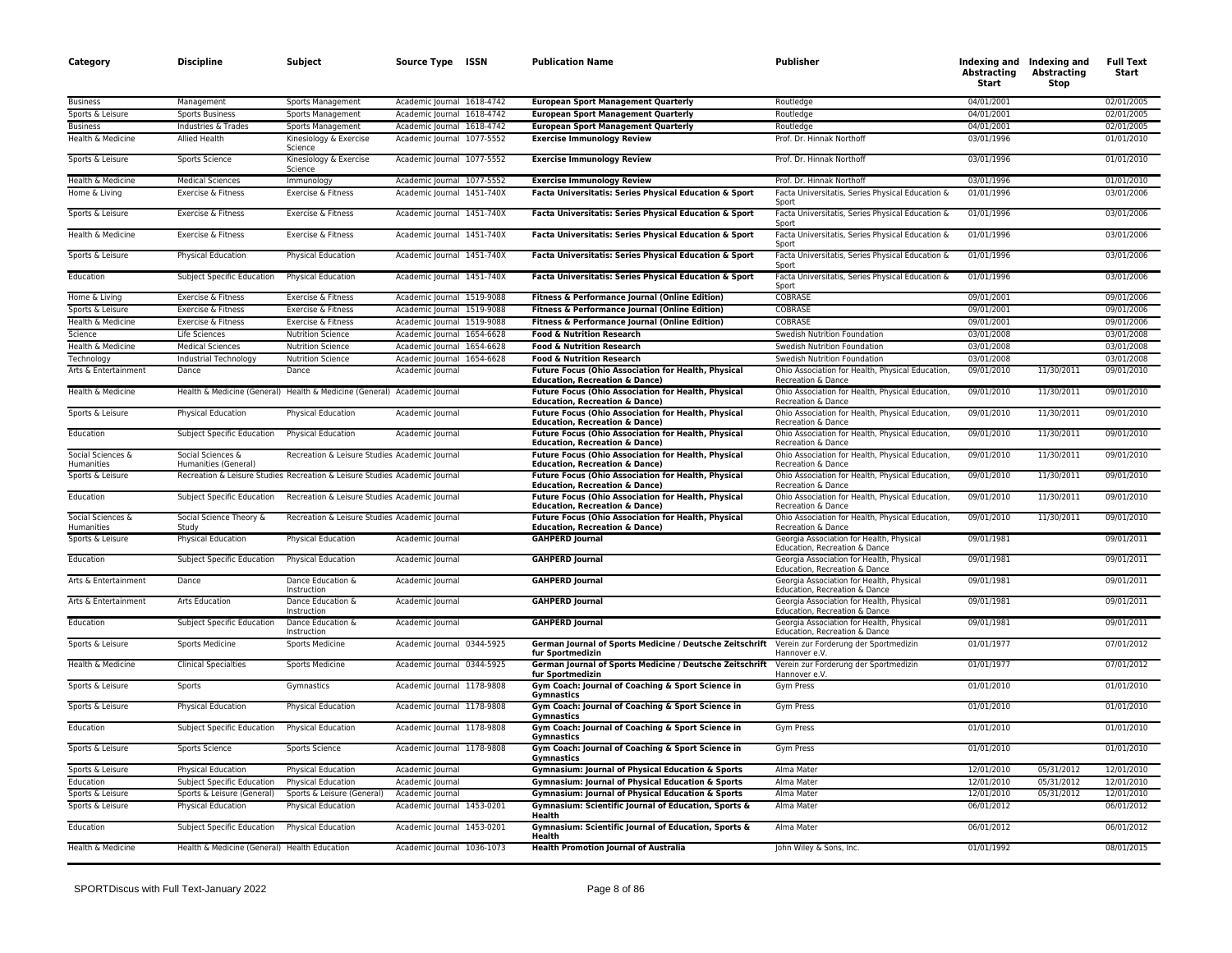| Category                        | Discipline                                | Subject                                              | Source Type ISSN           | <b>Publication Name</b>                                                                                 | Publisher                                                                                          | <b>Abstracting</b><br>Start | Indexing and Indexing and<br><b>Abstracting</b><br>Stop | <b>Full Text</b><br>Start |
|---------------------------------|-------------------------------------------|------------------------------------------------------|----------------------------|---------------------------------------------------------------------------------------------------------|----------------------------------------------------------------------------------------------------|-----------------------------|---------------------------------------------------------|---------------------------|
| Politics & Government           | Public Health                             | Public Health                                        | Academic Journal 1036-1073 | <b>Health Promotion Journal of Australia</b>                                                            | John Wiley & Sons, Inc.                                                                            | 01/01/1992                  |                                                         | 08/01/2015                |
| Health & Medicine               | <b>Public Health</b>                      | Public Health                                        | Academic Journal 1036-1073 | <b>Health Promotion Journal of Australia</b>                                                            | John Wiley & Sons, Inc.                                                                            | 01/01/1992                  |                                                         | 08/01/2015                |
| Social Sciences &<br>Humanities | Public Health                             | Public Health                                        | Academic Journal 1036-1073 | <b>Health Promotion Journal of Australia</b>                                                            | John Wiley & Sons, Inc.                                                                            | 01/01/1992                  |                                                         | 08/01/2015                |
| Politics & Government           | Public Health                             | <b>Health Policy</b>                                 | Academic Journal 1036-1073 | <b>Health Promotion Journal of Australia</b>                                                            | John Wiley & Sons, Inc.                                                                            | 01/01/1992                  |                                                         | 08/01/2015                |
| Health & Medicine               | Public Health                             | <b>Health Policy</b>                                 | Academic Journal 1036-1073 | <b>Health Promotion Journal of Australia</b>                                                            | John Wiley & Sons, Inc.                                                                            | 01/01/1992                  |                                                         | 08/01/2015                |
| Social Sciences &<br>Humanities | <b>Public Health</b>                      | <b>Health Policy</b>                                 | Academic Journal 1036-1073 | <b>Health Promotion Journal of Australia</b>                                                            | John Wiley & Sons, Inc.                                                                            | 01/01/1992                  |                                                         | 08/01/2015                |
| Politics & Government           | Public Policy &<br>Administration         | <b>Health Policy</b>                                 | Academic Journal 1036-1073 | <b>Health Promotion Journal of Australia</b>                                                            | John Wiley & Sons, Inc.                                                                            | 01/01/1992                  |                                                         | 08/01/2015                |
| Social Sciences &<br>Humanities | Public Policy &<br>Administration         | <b>Health Policy</b>                                 | Academic Journal 1036-1073 | <b>Health Promotion Journal of Australia</b>                                                            | John Wiley & Sons, Inc.                                                                            | 01/01/1992                  |                                                         | 08/01/2015                |
| <b>Business</b>                 | Management                                | Sports Management                                    | Academic Journal 1791-6933 | Hellenic Journal of Sport & Recreation Management                                                       | Hellenic Association for Sport Management                                                          | 11/01/2012                  |                                                         | 11/01/2012                |
| Sports & Leisure                | <b>Sports Business</b>                    | Sports Management                                    | Academic Journal 1791-6933 | Hellenic Journal of Sport & Recreation Management                                                       | Hellenic Association for Sport Management                                                          | 11/01/2012                  |                                                         | 11/01/2012                |
| <b>Business</b>                 | Industries & Trades                       | Sports Management                                    | Academic Journal 1791-6933 | Hellenic Journal of Sport & Recreation Management                                                       | Hellenic Association for Sport Management                                                          | 11/01/2012                  |                                                         | 11/01/2012                |
| Social Sciences &<br>Humanities | Psychology                                | Intellectual Giftedness &<br>Gifted Education        | Academic Journal 1359-8139 | <b>High Ability Studies</b>                                                                             | Routledge                                                                                          | 12/01/1998                  |                                                         | 12/01/1998                |
| Education                       | <b>Special Education</b>                  | Intellectual Giftedness &<br><b>Gifted Education</b> | Academic Journal 1359-8139 | <b>High Ability Studies</b>                                                                             | Routledge                                                                                          | 12/01/1998                  |                                                         | 12/01/1998                |
| Health & Medicine               | <b>Clinical Specialties</b>               | Intellectual Giftedness &<br><b>Gifted Education</b> | Academic Journal 1359-8139 | <b>High Ability Studies</b>                                                                             | Routledge                                                                                          | 12/01/1998                  |                                                         | 12/01/1998                |
| Sports & Leisure                | Physical Education                        | <b>Physical Education</b>                            | Academic Journal 1512-8822 | <b>Homo Sporticus</b>                                                                                   | University of Sarajevo, Faculty of Sport &<br>Physical Education                                   | 12/01/2008                  |                                                         | 12/01/2008                |
| Education                       | Subject Specific Education                | <b>Physical Education</b>                            | Academic Journal 1512-8822 | <b>Homo Sporticus</b>                                                                                   | University of Sarajevo, Faculty of Sport &<br>Physical Education                                   | 12/01/2008                  |                                                         | 12/01/2008                |
| Sports & Leisure                | Sports Science                            | <b>Sports Science</b>                                | Academic Journal 1512-8822 | <b>Homo Sporticus</b>                                                                                   | University of Sarajevo, Faculty of Sport &<br>Physical Education                                   | 12/01/2008                  |                                                         | 12/01/2008                |
| Health & Medicine               | Allied Health                             | Kinesiology & Exercise<br>Science                    | Academic Journal 1732-3991 | <b>Human Movement</b>                                                                                   | Sciendo                                                                                            | 01/01/1982                  |                                                         | 12/01/2006                |
| Sports & Leisure                | <b>Sports Science</b>                     | Kinesiology & Exercise<br>Science                    | Academic Journal 1732-3991 | <b>Human Movement</b>                                                                                   | Sciendo                                                                                            | 01/01/1982                  |                                                         | 12/01/2006                |
| <b>Business</b>                 | Management                                | Employee Performance<br>Evaluation                   | Academic Journal 0895-9285 | <b>Human Performance</b>                                                                                | Taylor & Francis Ltd                                                                               | 01/01/1988                  |                                                         | 03/01/1988                |
| Health & Medicine               | <b>Medical Sciences</b>                   | Physiology                                           | Academic Journal 0362-1197 | <b>Human Physiology</b>                                                                                 | Springer Nature                                                                                    | 01/01/1978                  |                                                         | 01/01/2008                |
| Sports & Leisure                | Physical Education                        | Physical Education                                   | Academic Journal 1930-4595 | ICHPER -- SD Journal of Research in Health, Physical<br><b>Education, Recreation, Sport &amp; Dance</b> | International Council for Health, Physical<br>Education, Recreation, Sport & Dance (ICHPER-<br>SD) | 05/01/2009                  |                                                         | 05/01/2009                |
| Education                       | Subject Specific Education                | <b>Physical Education</b>                            | Academic Journal 1930-4595 | ICHPER -- SD Journal of Research in Health, Physical<br><b>Education, Recreation, Sport &amp; Dance</b> | International Council for Health, Physical<br>Education, Recreation, Sport & Dance (ICHPER-<br>SD) | 05/01/2009                  |                                                         | 05/01/2009                |
| Health & Medicine               | Allied Health                             | Kinesiology & Exercise<br>Science                    | Academic Journal 1728-5909 | ICSSPE Bulletin (17285909)                                                                              | ICSSPE (International Council of Sport Science &<br>Physical Education)                            | 04/01/2009                  |                                                         | 04/01/2009                |
| Sports & Leisure                | Sports Science                            | Kinesiology & Exercise<br>Science                    | Academic Journal 1728-5909 | ICSSPE Bulletin (17285909)                                                                              | ICSSPE (International Council of Sport Science &<br><b>Physical Education)</b>                     | 04/01/2009                  |                                                         | 04/01/2009                |
| Sports & Leisure                | Physical Education                        | Physical Education                                   | Academic Journal 1728-5909 | ICSSPE Bulletin (17285909)                                                                              | ICSSPE (International Council of Sport Science &<br><b>Physical Education)</b>                     | 04/01/2009                  |                                                         | 04/01/2009                |
| Education                       | Subject Specific Education                | Physical Education                                   | Academic Journal 1728-5909 | ICSSPE Bulletin (17285909)                                                                              | ICSSPE (International Council of Sport Science &<br><b>Physical Education)</b>                     | 04/01/2009                  |                                                         | 04/01/2009                |
| Social Sciences &<br>Humanities | Anthropology                              | Cultural Anthropology                                | Academic Journal 2084-3763 | Ido Movement for Culture. Journal of Martial Arts<br>Anthropology                                       | <b>Idokan Poland Association</b>                                                                   | 12/01/2012                  |                                                         | 12/01/2012                |
| Social Sciences &<br>Humanities | Social Sciences &<br>Humanities (General) | <b>Cultural Anthropology</b>                         | Academic Journal 2084-3763 | Ido Movement for Culture. Journal of Martial Arts<br>Anthropology                                       | <b>Idokan Poland Association</b>                                                                   | 12/01/2012                  |                                                         | 12/01/2012                |
| Education                       | Subject Specific Education                | Cultural Anthropology                                | Academic Journal 2084-3763 | Ido Movement for Culture. Journal of Martial Arts<br>Anthropology                                       | Idokan Poland Association                                                                          | 12/01/2012                  |                                                         | 12/01/2012                |
| Social Sciences &<br>Humanities | Social Science Theory &<br>Study          | Cultural Anthropology                                | Academic Journal 2084-3763 | Ido Movement for Culture. Journal of Martial Arts<br>Anthropology                                       | <b>Idokan Poland Association</b>                                                                   | 12/01/2012                  |                                                         | 12/01/2012                |
| Sports & Leisure                | Sports                                    | <b>Martial Arts</b>                                  | Academic Journal 2084-3763 | Ido Movement for Culture. Journal of Martial Arts<br>Anthropology                                       | Idokan Poland Association                                                                          | 12/01/2012                  |                                                         | 12/01/2012                |
| Sports & Leisure                | Physical Education                        | <b>Physical Education</b>                            | Academic Journal 1062-2764 | Illinois Journal for Health, Physical Education, Recreation<br>& Dance                                  | Illinois Association for Health, Physical<br>Education, Recreation & Dance (IAHPERD)               | 09/01/1993                  |                                                         | 07/01/2005                |
| Education                       | Subject Specific Education                | Physical Education                                   | Academic Journal 1062-2764 | Illinois Journal for Health, Physical Education, Recreation<br>& Dance                                  | Illinois Association for Health, Physical<br>Education, Recreation & Dance (IAHPERD)               | 09/01/1993                  |                                                         | 07/01/2005                |
| Arts & Entertainment            | Dance                                     | Dance Education &<br>Instruction                     | Academic Journal 1062-2764 | Illinois Journal for Health, Physical Education, Recreation<br>& Dance                                  | Illinois Association for Health, Physical<br>Education, Recreation & Dance (IAHPERD)               | 09/01/1993                  |                                                         | 07/01/2005                |
| Arts & Entertainment            | Arts Education                            | Dance Education &<br>Instruction                     | Academic Journal 1062-2764 | Illinois Journal for Health, Physical Education, Recreation<br>& Dance                                  | Illinois Association for Health, Physical<br>Education, Recreation & Dance (IAHPERD)               | 09/01/1993                  |                                                         | 07/01/2005                |
| Education                       | Subject Specific Education                | Dance Education &<br>Instruction                     | Academic Journal 1062-2764 | Illinois Journal for Health, Physical Education, Recreation<br>& Dance                                  | Illinois Association for Health, Physical<br>Education, Recreation & Dance (IAHPERD)               | 09/01/1993                  |                                                         | 07/01/2005                |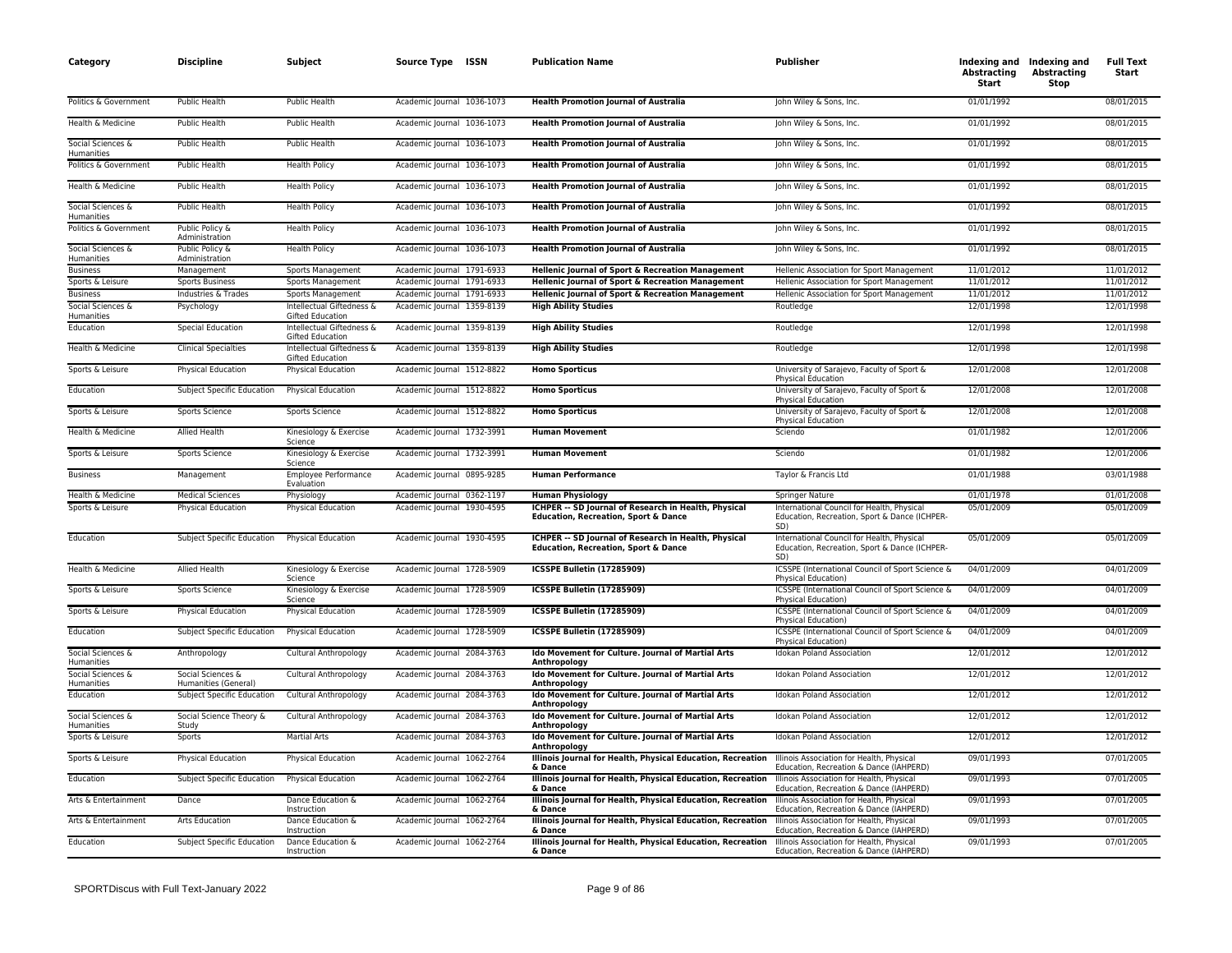| Category                                             | <b>Discipline</b>                         | Subject                                                                              | <b>Source Type</b>                                       | ISSN | <b>Publication Name</b>                                                                                             | Publisher                                                                     | <b>Abstracting</b><br>Start | Indexing and Indexing and<br><b>Abstracting</b><br>Stop | <b>Full Text</b><br>Start |
|------------------------------------------------------|-------------------------------------------|--------------------------------------------------------------------------------------|----------------------------------------------------------|------|---------------------------------------------------------------------------------------------------------------------|-------------------------------------------------------------------------------|-----------------------------|---------------------------------------------------------|---------------------------|
| Sports & Leisure                                     | Sports & Leisure (General)                | Sports & Leisure (General)                                                           | Academic Journal                                         |      | Impumelelo: Interdisciplinary Electronic Journal of African Ohio University, Sports Administration Program<br>Sport |                                                                               | 03/01/2013                  | 10/31/2013                                              | 03/01/2013                |
| Home & Living                                        | Exercise & Fitness                        | Exercise & Fitness                                                                   | Academic Journal 1790-3041                               |      | Inquiries in Sport & Physical Education                                                                             | Hellenic Academy of Physical Education                                        | 01/01/2005                  | 04/30/2010                                              | 01/01/2005                |
| Sports & Leisure                                     | Exercise & Fitness                        | Exercise & Fitness                                                                   | Academic Journal 1790-3041                               |      | Inquiries in Sport & Physical Education                                                                             | Hellenic Academy of Physical Education                                        | 01/01/2005                  | 04/30/2010                                              | 01/01/2005                |
| Health & Medicine                                    | Exercise & Fitness                        | Exercise & Fitness                                                                   | Academic Journal 1790-3041                               |      | Inquiries in Sport & Physical Education                                                                             | Hellenic Academy of Physical Education                                        | 01/01/2005                  | 04/30/2010                                              | 01/01/2005                |
| Sports & Leisure                                     | Physical Education                        | Physical Education                                                                   | Academic Journal 1790-3041                               |      | Inquiries in Sport & Physical Education                                                                             | Hellenic Academy of Physical Education                                        | 01/01/2005                  | 04/30/2010                                              | 01/01/2005                |
| Education                                            | Subject Specific Education                | <b>Physical Education</b>                                                            | Academic Journal 1790-3041                               |      | Inquiries in Sport & Physical Education                                                                             | Hellenic Academy of Physical Education                                        | 01/01/2005                  | 04/30/2010                                              | 01/01/2005                |
| Sports & Leisure                                     | Sports & Leisure (General)                | Sports & Leisure (General)                                                           | Academic Journal 1790-3041                               |      | Inquiries in Sport & Physical Education                                                                             | Hellenic Academy of Physical Education                                        | 01/01/2005                  | 04/30/2010                                              | 01/01/2005                |
| Social Sciences &<br>Humanities<br>Health & Medicine | Psychology<br><b>Clinical Specialties</b> | Applied Psychology<br>Applied Psychology                                             | Academic Journal 1750-2764<br>Academic Journal 1750-2764 |      | <b>International Coaching Psychology Review</b><br><b>International Coaching Psychology Review</b>                  | <b>British Psychological Society</b><br><b>British Psychological Society</b>  | 11/01/2008<br>11/01/2008    |                                                         | 11/01/2008<br>11/01/2008  |
| Home & Living                                        | Exercise & Fitness                        | Exercise & Fitness                                                                   | Academic Journal 1598-2939                               |      | <b>International Journal of Applied Sports Sciences</b>                                                             | Korea Sport Science Institute                                                 | 01/01/2000                  |                                                         | 06/01/2003                |
| Sports & Leisure                                     | Exercise & Fitness                        | Exercise & Fitness                                                                   | Academic Journal 1598-2939                               |      | <b>International Journal of Applied Sports Sciences</b>                                                             | Korea Sport Science Institute                                                 | 01/01/2000                  |                                                         | 06/01/2003                |
| Health & Medicine                                    | Exercise & Fitness                        | Exercise & Fitness                                                                   | Academic Journal 1598-2939                               |      | <b>International Journal of Applied Sports Sciences</b>                                                             | Korea Sport Science Institute                                                 | 01/01/2000                  |                                                         | 06/01/2003                |
| Sports & Leisure                                     | <b>Physical Education</b>                 | Physical Education                                                                   | Academic Journal 1598-2939                               |      | <b>International Journal of Applied Sports Sciences</b>                                                             | Korea Sport Science Institute                                                 | 01/01/2000                  |                                                         | 06/01/2003                |
|                                                      |                                           |                                                                                      |                                                          |      |                                                                                                                     |                                                                               |                             |                                                         |                           |
| Education                                            | Subject Specific Education                | <b>Physical Education</b>                                                            | Academic Journal 1598-2939                               |      | <b>International Journal of Applied Sports Sciences</b>                                                             | Korea Sport Science Institute                                                 | 01/01/2000                  |                                                         | 06/01/2003                |
| Home & Living                                        | Exercise & Fitness                        | Exercise & Fitness                                                                   | Academic Journal 1932-9997                               |      | International Journal of Aquatic Research & Education                                                               | Human Kinetics Publishers, Inc.                                               | 02/01/2007                  |                                                         | 02/01/2007                |
| Sports & Leisure                                     | Exercise & Fitness                        | Exercise & Fitness                                                                   | Academic Journal 1932-9997                               |      | International Journal of Aquatic Research & Education                                                               | Human Kinetics Publishers, Inc.                                               | 02/01/2007                  |                                                         | 02/01/2007                |
| Health & Medicine                                    | Exercise & Fitness                        | Exercise & Fitness                                                                   | Academic Journal 1932-9997                               |      | International Journal of Aquatic Research & Education                                                               | Human Kinetics Publishers, Inc.                                               | 02/01/2007                  |                                                         | 02/01/2007                |
| Sports & Leisure                                     | Sports                                    | <b>Water Sports</b>                                                                  | Academic Journal 1932-9997                               |      | International Journal of Aquatic Research & Education                                                               | Human Kinetics Publishers, Inc.                                               | 02/01/2007                  |                                                         | 02/01/2007                |
| Sports & Leisure                                     | Physical Education                        | Physical Education                                                                   | Academic Journal 1738-4885                               |      | <b>International Journal of Asian Society for Physical</b><br><b>Education, Sport &amp; Dance</b>                   | Asian Society for Physical Education, Sport &<br>Dance                        | 04/01/2012                  |                                                         | 04/01/2012                |
| Education                                            | Subject Specific Education                | <b>Physical Education</b>                                                            | Academic Journal 1738-4885                               |      | International Journal of Asian Society for Physical<br><b>Education, Sport &amp; Dance</b>                          | Asian Society for Physical Education, Sport &<br>Dance                        | 04/01/2012                  |                                                         | 04/01/2012                |
| Sports & Leisure                                     | Sports Science                            | Sports Science                                                                       | Academic Journal 1738-4885                               |      | International Journal of Asian Society for Physical<br><b>Education, Sport &amp; Dance</b>                          | Asian Society for Physical Education, Sport &<br>Dance                        | 04/01/2012                  |                                                         | 04/01/2012                |
| Health & Medicine                                    | <b>Clinical Specialties</b>               | <b>Behavioral Medicine</b>                                                           | Academic Journal 1070-5503                               |      | <b>International Journal of Behavioral Medicine</b>                                                                 | Springer Nature                                                               | 01/01/1994                  |                                                         | 01/01/1994                |
| Sports & Leisure                                     |                                           | Athletic Training & Coaching Athletic Training & Coaching Academic Journal 1975-8286 |                                                          |      | <b>International Journal of Coaching Science</b>                                                                    | Korea Coaching Development Center (KCDC)                                      | 09/01/2008                  |                                                         | 09/01/2008                |
| Education                                            | Subject Specific Education                | Athletic Training & Coaching Academic Journal 1975-8286                              |                                                          |      | <b>International Journal of Coaching Science</b>                                                                    | Korea Coaching Development Center (KCDC)                                      | 09/01/2008                  |                                                         | 09/01/2008                |
| Technology                                           | <b>Computer Science</b>                   | Computer Science                                                                     | Academic Journal 1684-4769                               |      | International Journal of Computer Science in Sport<br>(International Association of Computer Science in Sport)      | International Association of Computer Science<br>in Sport                     | 05/01/2010                  | 12/31/2015                                              | 05/01/2010                |
| Sports & Leisure                                     | Sports Science                            | Sports Science                                                                       | Academic Journal 1684-4769                               |      | International Journal of Computer Science in Sport<br>(International Association of Computer Science in Sport)      | International Association of Computer Science<br>in Sport                     | 05/01/2010                  | 12/31/2015                                              | 05/01/2010                |
| Health & Medicine                                    | <b>Allied Health</b>                      | Kinesiology & Exercise<br>Science                                                    | Academic Journal 1939-795X                               |      | <b>International Journal of Exercise Science</b>                                                                    | Western Kentucky University, Department of<br>Kinesiology, Recreation & Sport | 01/01/2008                  |                                                         | 01/01/2008                |
| Sports & Leisure                                     | Sports Science                            | Kinesiology & Exercise<br>Science                                                    | Academic Journal 1939-795X                               |      | <b>International Journal of Exercise Science</b>                                                                    | Western Kentucky University, Department of<br>Kinesiology, Recreation & Sport | 01/01/2008                  |                                                         | 01/01/2008                |
| Home & Living                                        | Exercise & Fitness                        | Exercise & Fitness                                                                   | Academic Journal 0973-2152                               |      | <b>International Journal of Fitness</b>                                                                             | <b>Society Press</b>                                                          | 07/01/2007                  |                                                         | 07/01/2007                |
| Sports & Leisure                                     | Exercise & Fitness                        | Exercise & Fitness                                                                   | Academic Journal 0973-2152                               |      | <b>International Journal of Fitness</b>                                                                             | <b>Society Press</b>                                                          | 07/01/2007                  |                                                         | 07/01/2007                |
| Health & Medicine                                    | Exercise & Fitness                        | Exercise & Fitness                                                                   | Academic Journal 0973-2152                               |      | <b>International Journal of Fitness</b>                                                                             | <b>Society Press</b>                                                          | 07/01/2007                  |                                                         | 07/01/2007                |
| Science                                              | Life Sciences                             | Food Science & Technology                                                            | Academic Journal 0963-7486                               |      | International Journal of Food Sciences & Nutrition                                                                  | Taylor & Francis Ltd                                                          | 07/01/1996                  |                                                         | 07/01/1996                |
| Technology<br>Science                                | Industrial Technology<br>Life Sciences    | Food Science & Technology Academic Journal 0963-7486<br><b>Nutrition Science</b>     | Academic Journal 0963-7486                               |      | International Journal of Food Sciences & Nutrition<br>International Journal of Food Sciences & Nutrition            | Taylor & Francis Ltd<br>Taylor & Francis Ltd                                  | 07/01/1996<br>07/01/1996    |                                                         | 07/01/1996<br>07/01/1996  |
| Health & Medicine                                    | <b>Medical Sciences</b>                   | <b>Nutrition Science</b>                                                             | Academic Journal 0963-7486                               |      | International Journal of Food Sciences & Nutrition                                                                  | Taylor & Francis Ltd                                                          | 07/01/1996                  |                                                         | 07/01/1996                |
| Technology                                           | Industrial Technology                     | <b>Nutrition Science</b>                                                             | Academic Journal 0963-7486                               |      | International Journal of Food Sciences & Nutrition                                                                  | Taylor & Francis Ltd                                                          | 07/01/1996                  |                                                         | 07/01/1996                |
| Sports & Leisure                                     | Sports                                    | Golf                                                                                 | Academic Journal 2168-7595                               |      | <b>International Journal of Golf Science</b>                                                                        | Human Kinetics Publishers, Inc.                                               | 12/01/2012                  |                                                         | 12/01/2012                |
| Sports & Leisure                                     | <b>Physical Education</b>                 | Physical Education                                                                   | Academic Journal 0341-8685                               |      | <b>International Journal of Physical Education</b>                                                                  | Meyer & Meyer Fachverlag & Buchhandel GmbH                                    | 01/01/1974                  |                                                         | 01/01/2004                |
| Education                                            | <b>Subject Specific Education</b>         | Physical Education                                                                   | Academic Journal 0341-8685                               |      | <b>International Journal of Physical Education</b>                                                                  | Meyer & Meyer Fachverlag & Buchhandel GmbH                                    | 01/01/1974                  |                                                         | 01/01/2004                |
| Social Sciences &                                    | Psychology                                | Psychology                                                                           | Academic Journal 0020-7594                               |      | <b>International Journal of Psychology</b>                                                                          | John Wiley & Sons, Inc.                                                       | 01/01/1973                  |                                                         | 03/01/1975                |
| Humanities<br>Health & Medicine                      | <b>Clinical Specialties</b>               | Psychology                                                                           | Academic Journal 0020-7594                               |      | <b>International Journal of Psychology</b>                                                                          | John Wiley & Sons, Inc.                                                       | 01/01/1973                  |                                                         | 03/01/1975                |
| Health & Medicine                                    | <b>Allied Health</b>                      | Kinesiology & Exercise<br>Science                                                    | Academic Journal 1612-197X                               |      | International Journal of Sport & Exercise Psychology                                                                | Taylor & Francis Ltd                                                          | 01/01/2003                  |                                                         | 01/01/2008                |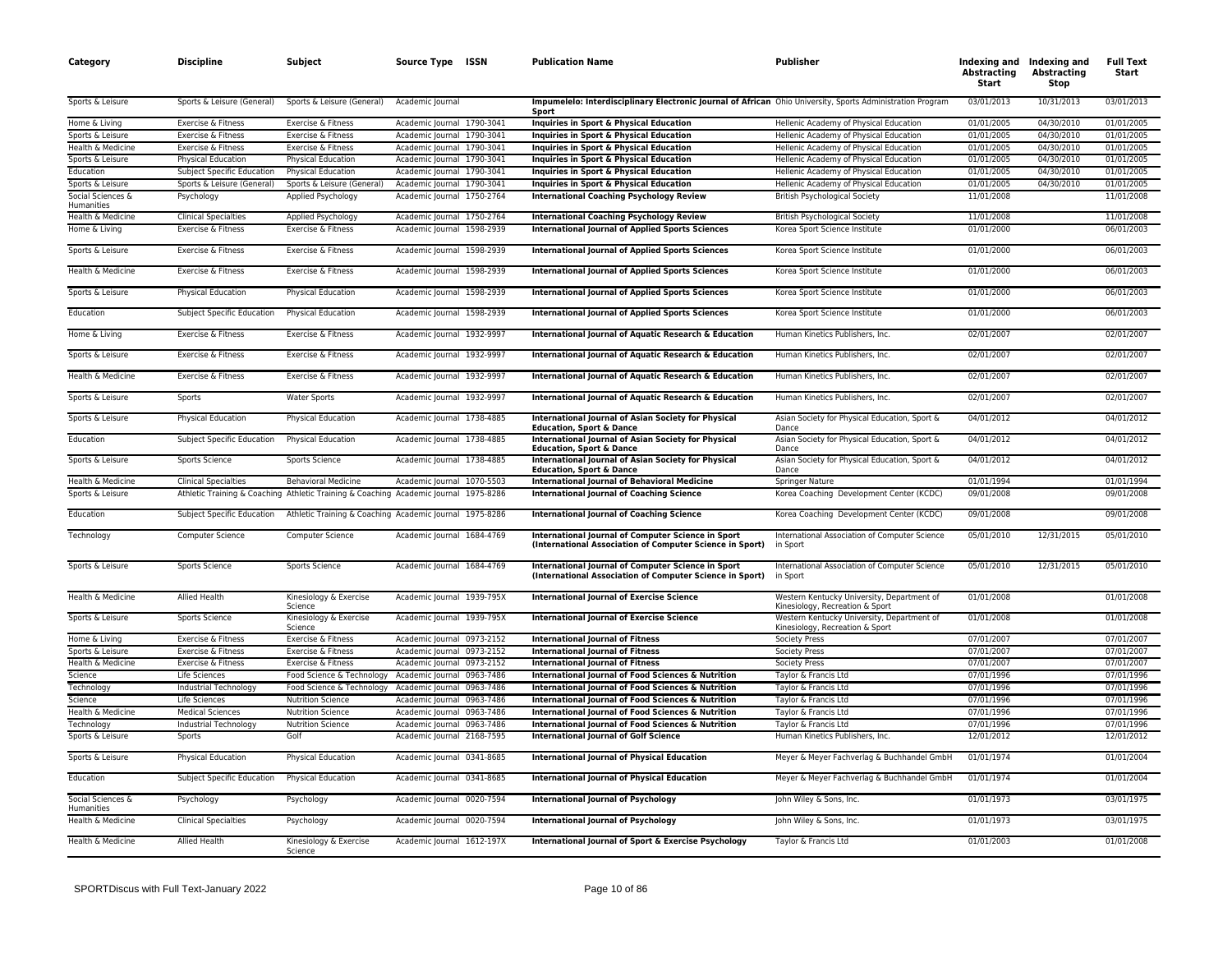| Category                               | <b>Discipline</b>                           | Subject                                                                    | Source Type ISSN           | <b>Publication Name</b>                                                      | <b>Publisher</b>                                                              | Abstracting<br>Start | Indexing and Indexing and<br><b>Abstracting</b><br>Stop | <b>Full Text</b><br>Start |
|----------------------------------------|---------------------------------------------|----------------------------------------------------------------------------|----------------------------|------------------------------------------------------------------------------|-------------------------------------------------------------------------------|----------------------|---------------------------------------------------------|---------------------------|
| Sports & Leisure                       | Sports Science                              | Kinesiology & Exercise<br>Science                                          | Academic Journal 1612-197X | International Journal of Sport & Exercise Psychology                         | Taylor & Francis Ltd                                                          | 01/01/2003           |                                                         | 01/01/2008                |
| Social Sciences &<br><b>Humanities</b> | Psychology                                  | Sports Psychology                                                          | Academic Journal 1612-197X | International Journal of Sport & Exercise Psychology                         | Taylor & Francis Ltd                                                          | 01/01/2003           |                                                         | 01/01/2008                |
| Sports & Leisure                       | Sports Science                              | Sports Psychology                                                          | Academic Journal 1612-197X | International Journal of Sport & Exercise Psychology                         | Taylor & Francis Ltd                                                          | 01/01/2003           |                                                         | 01/01/2008                |
| Health & Medicine                      | <b>Clinical Specialties</b>                 | Sports Psychology                                                          | Academic Journal 1612-197X | International Journal of Sport & Exercise Psychology                         | Taylor & Francis Ltd                                                          | 01/01/2003           |                                                         | 01/01/2008                |
| Sports & Leisure                       | Sports Science                              | Sports Science                                                             | Academic Journal 1880-4012 | International Journal of Sport & Health Science                              | International Journal of Sport & Health Science                               | 01/01/2009           |                                                         | 01/01/2009                |
| Health & Medicine                      | <b>Medical Sciences</b>                     | <b>Medical Sciences</b>                                                    | Academic Journal 1880-4012 | International Journal of Sport & Health Science                              | International Journal of Sport & Health Science                               | 01/01/2009           |                                                         | 01/01/2009                |
| Social Sciences &<br>Humanities        | Sociology                                   | Sports Sociology                                                           | Academic Journal 2152-7857 | International Journal of Sport & Society                                     | Common Ground Research Networks                                               | 10/01/2010           |                                                         | 10/01/2010                |
| Sports & Leisure                       | Sports Science                              | Sports Sociology                                                           | Academic Journal 2152-7857 | International Journal of Sport & Society                                     | Common Ground Research Networks                                               | 10/01/2010           |                                                         | 10/01/2010                |
| Technology                             | Engineering                                 | <b>Biomedical Engineering</b>                                              | Academic Journal 0740-2082 | <b>International Journal of Sport Biomechanics</b>                           | Human Kinetics Publishers, Inc.                                               | 01/01/1984           | 01/31/1993                                              | 02/01/1985                |
| Science                                | Life Sciences                               | <b>Biomedical Engineering</b>                                              | Academic Journal 0740-2082 | <b>International Journal of Sport Biomechanics</b>                           | Human Kinetics Publishers, Inc.                                               | 01/01/1984           | 01/31/1993                                              | 02/01/1985                |
| Health & Medicine                      | <b>Medical Sciences</b>                     | <b>Biomedical Engineering</b>                                              | Academic Journal 0740-2082 | <b>International Journal of Sport Biomechanics</b>                           | Human Kinetics Publishers, Inc.                                               | 01/01/1984           | 01/31/1993                                              | 02/01/1985                |
| Sports & Leisure                       | Sports Medicine                             | Sports Medicine                                                            | Academic Journal 0740-2082 | <b>International Journal of Sport Biomechanics</b>                           | Human Kinetics Publishers, Inc.                                               | 01/01/1984           | 01/31/1993                                              | 02/01/1985                |
| Health & Medicine                      | <b>Clinical Specialties</b>                 | Sports Medicine                                                            | Academic Journal 0740-2082 | <b>International Journal of Sport Biomechanics</b>                           | Human Kinetics Publishers, Inc.                                               | 01/01/1984           | 01/31/1993                                              | 02/01/1985                |
| Sports & Leisure                       | Sports & Leisure (General)                  | <b>Sport Communication</b>                                                 | Academic Journal 1936-3915 | International Journal of Sport Communication                                 | Human Kinetics Publishers, Inc.                                               | 03/01/2008           |                                                         | 03/01/2008                |
| Communication                          | Communication by Type                       | Sport Communication                                                        | Academic Journal 1936-3915 | <b>International Journal of Sport Communication</b>                          | Human Kinetics Publishers, Inc.                                               | 03/01/2008           |                                                         | 03/01/2008                |
| <b>Business</b>                        | Banking, Finance & Investing Sports Finance |                                                                            | Academic Journal 1558-6235 | <b>International Journal of Sport Finance</b>                                | <b>Fitness Information Technology</b>                                         | 11/01/2007           |                                                         | 11/01/2007                |
| Sports & Leisure                       | <b>Sports Business</b>                      | Sports Finance                                                             | Academic Journal 1558-6235 | <b>International Journal of Sport Finance</b>                                | <b>Fitness Information Technology</b>                                         | 11/01/2007           |                                                         | 11/01/2007                |
| <b>Business</b>                        | Industries & Trades                         | Sports Finance                                                             | Academic Journal 1558-6235 | <b>International Journal of Sport Finance</b>                                | <b>Fitness Information Technology</b>                                         | 11/01/2007           |                                                         | 11/01/2007                |
| <b>Business</b>                        | Management                                  | Sports Management                                                          | Academic Journal           | International Journal of Sport Management, Recreation &<br>Tourism           | International Journal of Sport Management,<br>Recreation & Tourism            | 12/01/2011           | 12/20/2016                                              | 12/01/2011                |
| Sports & Leisure                       | <b>Sports Business</b>                      | Sports Management                                                          | Academic Journal           | International Journal of Sport Management, Recreation &<br>Tourism           | International Journal of Sport Management,<br>Recreation & Tourism            | 12/01/2011           | 12/20/2016                                              | 12/01/2011                |
| <b>Business</b>                        | Industries & Trades                         | Sports Management                                                          | Academic Journal           | International Journal of Sport Management, Recreation &<br>Tourism           | International Journal of Sport Management,<br><b>Recreation &amp; Tourism</b> | 12/01/2011           | 12/20/2016                                              | 12/01/2011                |
| Social Sciences &<br>Humanities        | Social Sciences &<br>Humanities (General)   | Recreation & Leisure Studies Academic Journal                              |                            | International Journal of Sport Management, Recreation &<br>Tourism           | International Journal of Sport Management,<br><b>Recreation &amp; Tourism</b> | 12/01/2011           | 12/20/2016                                              | 12/01/2011                |
| Sports & Leisure                       |                                             | Recreation & Leisure Studies Recreation & Leisure Studies Academic Journal |                            | International Journal of Sport Management, Recreation &<br>Tourism           | International Journal of Sport Management,<br><b>Recreation &amp; Tourism</b> | 12/01/2011           | 12/20/2016                                              | 12/01/2011                |
| Education                              | Subject Specific Education                  | Recreation & Leisure Studies Academic Journal                              |                            | International Journal of Sport Management, Recreation &<br>Tourism           | International Journal of Sport Management,<br>Recreation & Tourism            | 12/01/2011           | 12/20/2016                                              | 12/01/2011                |
| Social Sciences &<br>Humanities        | Social Science Theory &<br>Study            | Recreation & Leisure Studies Academic Journal                              |                            | International Journal of Sport Management, Recreation &<br>Tourism           | International Journal of Sport Management,<br>Recreation & Tourism            | 12/01/2011           | 12/20/2016                                              | 12/01/2011                |
| Health & Medicine                      | Allied Health                               | Kinesiology & Exercise<br>Science                                          | Academic Journal 1050-1606 | <b>International Journal of Sport Nutrition</b>                              | Human Kinetics Publishers, Inc.                                               | 03/01/1991           | 12/31/1999                                              | 01/01/1997                |
| Sports & Leisure                       | Sports Science                              | Kinesiology & Exercise<br>Science                                          | Academic Journal 1050-1606 | <b>International Journal of Sport Nutrition</b>                              | Human Kinetics Publishers, Inc.                                               | 03/01/1991           | 12/31/1999                                              | 01/01/1997                |
| Science                                | Life Sciences                               | <b>Nutrition Science</b>                                                   | Academic Journal 1050-1606 | <b>International Journal of Sport Nutrition</b>                              | Human Kinetics Publishers, Inc.                                               | 03/01/1991           | 12/31/1999                                              | 01/01/1997                |
| Health & Medicine                      | <b>Medical Sciences</b>                     | <b>Nutrition Science</b>                                                   | Academic Journal 1050-1606 | <b>International Journal of Sport Nutrition</b>                              | Human Kinetics Publishers, Inc.                                               | 03/01/1991           | 12/31/1999                                              | 01/01/1997                |
| Technology                             | Industrial Technology                       | <b>Nutrition Science</b>                                                   | Academic Journal 1050-1606 | <b>International Journal of Sport Nutrition</b>                              | Human Kinetics Publishers, Inc.                                               | 03/01/1991           | 12/31/1999                                              | 01/01/1997                |
| Health & Medicine                      | Allied Health                               | Kinesiology & Exercise<br>Science                                          | Academic Journal 1526-484X | International Journal of Sport Nutrition & Exercise<br>Metabolism            | Human Kinetics Publishers, Inc.                                               | 03/01/2000           |                                                         | 03/01/2000                |
| Sports & Leisure                       | Sports Science                              | Kinesiology & Exercise<br>Science                                          | Academic Journal 1526-484X | <b>International Journal of Sport Nutrition &amp; Exercise</b><br>Metabolism | Human Kinetics Publishers, Inc.                                               | 03/01/2000           |                                                         | 03/01/2000                |
| Science                                | Chemistry                                   | Metabolism                                                                 | Academic Journal 1526-484X | International Journal of Sport Nutrition & Exercise<br>Metabolism            | Human Kinetics Publishers, Inc.                                               | 03/01/2000           |                                                         | 03/01/2000                |
| Science                                | Life Sciences                               | Metabolism                                                                 | Academic Journal 1526-484X | International Journal of Sport Nutrition & Exercise<br>Metabolism            | Human Kinetics Publishers, Inc.                                               | 03/01/2000           |                                                         | 03/01/2000                |
| Health & Medicine                      | <b>Clinical Specialties</b>                 | Metabolism                                                                 | Academic Journal 1526-484X | International Journal of Sport Nutrition & Exercise<br>Metabolism            | Human Kinetics Publishers, Inc.                                               | 03/01/2000           |                                                         | 03/01/2000                |
| Science                                | Life Sciences                               | <b>Nutrition Science</b>                                                   | Academic Journal 1526-484X | International Journal of Sport Nutrition & Exercise<br><b>Metabolism</b>     | Human Kinetics Publishers, Inc.                                               | 03/01/2000           |                                                         | 03/01/2000                |
| Health & Medicine                      | <b>Medical Sciences</b>                     | <b>Nutrition Science</b>                                                   | Academic Journal 1526-484X | International Journal of Sport Nutrition & Exercise<br>Metabolism            | Human Kinetics Publishers, Inc.                                               | 03/01/2000           |                                                         | 03/01/2000                |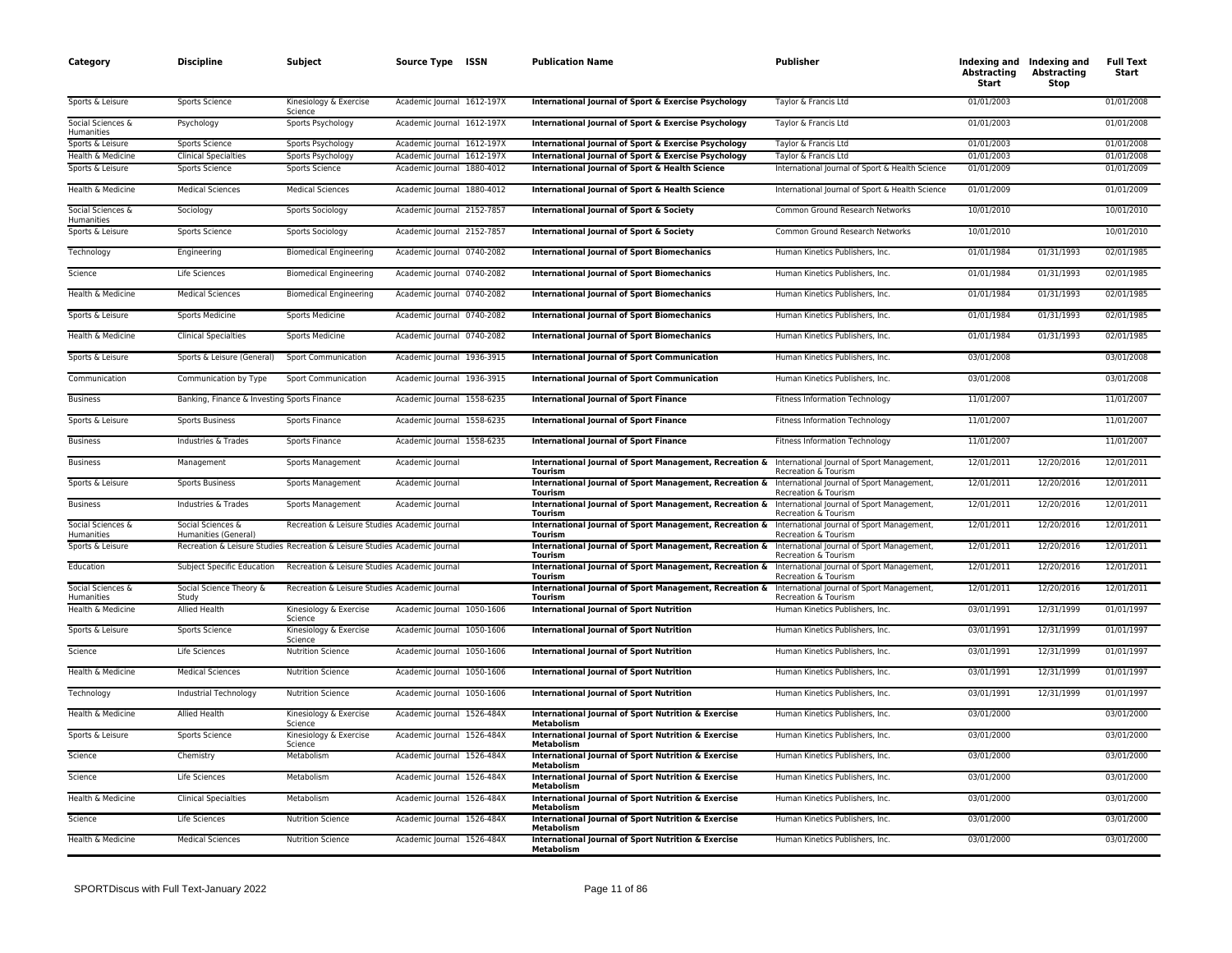| 03/01/2000<br>Technology<br>Academic Journal 1526-484X<br>International Journal of Sport Nutrition & Exercise<br>03/01/2000<br>Industrial Technology<br><b>Nutrition Science</b><br>Human Kinetics Publishers, Inc.<br>Metabolism<br>Health & Medicine<br><b>Allied Health</b><br>Academic Journal 2159-2896<br><b>International Journal of Sports Physical Therapy</b><br>01/01/2011<br>01/01/2011<br>Physical Therapy<br>North American Journal of Sports Physical<br>Therapy<br>Health & Medicine<br>Academic Journal 2159-2896<br>International Journal of Sports Physical Therapy<br>North American Journal of Sports Physical<br>01/01/2011<br>01/01/2011<br>Therapeutics<br>Physical Therapy<br>Therapy<br>Sports & Leisure<br>01/01/2011<br>01/01/2011<br><b>Sports Medicine</b><br>Sports Medicine<br>Academic Journal 2159-2896<br>International Journal of Sports Physical Therapy<br>North American Journal of Sports Physical<br>Therany<br>01/01/2011<br>Health & Medicine<br>Academic Journal 2159-2896<br>01/01/2011<br><b>Clinical Specialties</b><br>Sports Medicine<br>International Journal of Sports Physical Therapy<br>North American Journal of Sports Physical<br>Therany<br>Health & Medicine<br><b>Medical Sciences</b><br>Academic Journal 1555-0265<br>International Journal of Sports Physiology & Performance<br>Human Kinetics Publishers, Inc.<br>03/01/2006<br>03/01/2006<br>Physiology<br>Sports & Leisure<br><b>Sports Medicine</b><br><b>Sports Medicine</b><br>Academic Journal 1555-0265<br>International Journal of Sports Physiology & Performance Human Kinetics Publishers, Inc.<br>03/01/2006<br>03/01/2006<br>Health & Medicine<br><b>Clinical Specialties</b><br>Sports Medicine<br>Academic Journal 1555-0265<br>International Journal of Sports Physiology & Performance Human Kinetics Publishers, Inc.<br>03/01/2006<br>03/01/2006<br>Arts & Entertainment<br>Academic Journal 1110-8460<br>01/01/2015<br>01/01/2015<br>Arts & Entertainment<br>Arts & Entertainment<br>International Journal of Sports Science & Arts - Arabic<br>Helwan University, Faculty of Physical Education<br>(General)<br>(General)<br>for Girls<br>Sports & Leisure<br>Academic Journal 1110-8460<br>01/01/2015<br>01/01/2015<br>Physical Education<br><b>Physical Education</b><br>International Journal of Sports Science & Arts - Arabic<br>Helwan University, Faculty of Physical Education<br>for Girls<br>Education<br>Subject Specific Education<br><b>Physical Education</b><br>Academic Journal 1110-8460<br>International Journal of Sports Science & Arts - Arabic<br>Helwan University, Faculty of Physical Education<br>01/01/2015<br>01/01/2015<br>for Girls<br>Sports & Leisure<br>Academic Journal 1110-8460<br>Helwan University, Faculty of Physical Education<br>01/01/2015<br>01/01/2015<br>Sports Science<br>Sports Science<br>International Journal of Sports Science & Arts - Arabic<br>for Girls<br>Sports & Leisure<br>Athletic Training & Coaching Athletic Training & Coaching Academic Journal 1747-9541<br>International Journal of Sports Science & Coaching<br>Sage Publications<br>01/01/2006<br>03/01/2007<br>Education<br>Subject Specific Education<br>Athletic Training & Coaching Academic Journal 1747-9541<br>International Journal of Sports Science & Coaching<br>Sage Publications<br>01/01/2006<br>03/01/2007<br>Sports & Leisure<br>Academic Journal 1747-9541<br>01/01/2006<br>03/01/2007<br>Sports Science<br>International Journal of Sports Science & Coaching<br>Sage Publications<br><b>Sports Science</b><br>Home & Living<br>Exercise & Fitness<br>Exercise & Fitness<br>Academic Journal 2231-1599<br>International Journal of Sports Sciences & Fitness<br>International Journal of Sports Sciences &<br>01/01/2011<br>01/01/2011<br>Fitness<br>Sports & Leisure<br>Academic Journal 2231-1599<br>International Journal of Sports Sciences & Fitness<br>International Journal of Sports Sciences &<br>01/01/2011<br>01/01/2011<br>Exercise & Fitness<br>Exercise & Fitness<br>Fitness<br>Health & Medicine<br>01/01/2011<br>01/01/2011<br>Exercise & Fitness<br>Exercise & Fitness<br>Academic Journal 2231-1599<br>International Journal of Sports Sciences & Fitness<br>International Journal of Sports Sciences &<br>Fitness<br>01/01/2011<br>01/01/2011<br>Sports & Leisure<br>Sports Science<br>Academic Journal 2231-1599<br>International Journal of Sports Sciences & Fitness<br>International Journal of Sports Sciences &<br>Sports Science<br>Fitness<br>Health & Medicine<br><b>International Journal of Swimming Kinetics</b><br>09/01/2013<br>Allied Health<br>Kinesiology & Exercise<br>Academic Journal 2201-1560<br>International Society of Swimming Coaching<br>09/01/2013<br>Science<br>Sports & Leisure<br>Sports Science<br>Kinesiology & Exercise<br>Academic Journal 2201-1560<br><b>International Journal of Swimming Kinetics</b><br>International Society of Swimming Coaching<br>09/01/2013<br>09/01/2013<br>Science<br><b>International Journal of Swimming Kinetics</b><br>09/01/2013<br>09/01/2013<br>Sports & Leisure<br>Swimming & Diving<br>Academic Journal 2201-1560<br>International Society of Swimming Coaching<br>Sports<br>Athletic Training & Coaching Athletic Training & Coaching Academic Journal 2328-918X<br>Sports & Leisure<br><b>International Sport Coaching Journal</b><br>Human Kinetics Publishers, Inc.<br>01/01/2016<br>01/01/2016<br>Education<br>Subject Specific Education<br>Athletic Training & Coaching Academic Journal 2328-918X<br><b>International Sport Coaching Journal</b><br>Human Kinetics Publishers, Inc.<br>01/01/2016<br>01/01/2016<br>01/01/2016<br>Sports & Leisure<br>Academic Journal 2328-918X<br><b>International Sport Coaching Journal</b><br>Human Kinetics Publishers, Inc.<br>01/01/2016<br>Sports & Leisure (General)<br>Sports & Leisure (General)<br>12/31/2014<br>Sports & Leisure<br>Sports Medicine<br>Sports Medicine<br>Academic lournal 1528-3356<br><b>International SportMed lournal</b><br>International Federation of Sports Medicine<br>01/01/2000<br>01/01/2000<br>Health & Medicine<br>12/31/2014<br><b>Clinical Specialties</b><br>Sports Medicine<br>Academic Journal 1528-3356<br><b>International SportMed Journal</b><br>International Federation of Sports Medicine<br>01/01/2000<br>01/01/2000<br>Sports & Leisure<br>Sports & Leisure (General)<br>Academic Journal 1094-0480<br><b>International Sports Journal</b><br>University of New Haven School of Business<br>06/01/1997<br>06/30/2004<br>01/01/2002<br>Sports & Leisure (General)<br>Politics & Government<br>Sports Law<br>Academic Journal 1105-8587<br><b>International Sports Law Review Pandektis</b><br>International Association of Sports Law<br>01/01/1992<br>11/01/2008<br>Law<br>Social Sciences &<br>01/01/1992<br>11/01/2008<br>Law<br>Academic Journal 1105-8587<br><b>International Sports Law Review Pandektis</b><br>International Association of Sports Law<br>Sports Law<br>Humanities<br>11/01/2008<br>Sports & Leisure<br>Sports & Leisure (General)<br>Sports Law<br>Academic Journal 1105-8587<br><b>International Sports Law Review Pandektis</b><br>International Association of Sports Law<br>01/01/1992<br>Academic Journal 1443-0770<br><b>International Sports Studies</b><br>Logos Verlag Berlin GmbH<br>01/01/1999<br>01/01/2013<br>Sports & Leisure<br>Sports Science<br><b>Sports Science</b><br>04/01/1990<br>Sports & Leisure<br>Sports<br>Weightlifting & Bodybuilding Academic Journal 1069-7276<br><b>Iron Game History</b><br>Iron Game History<br>03/01/2005<br>Health & Medicine<br>IOS Press<br>01/01/1991<br>01/01/1998<br>Allied Health<br>Kinesiology & Exercise<br>Academic Journal 0959-3020<br><b>Isokinetics &amp; Exercise Science</b><br>Science<br>Sports & Leisure<br><b>IOS Press</b><br>01/01/1991<br>01/01/1998<br>Sports Science<br>Kinesiology & Exercise<br>Academic Journal 0959-3020<br><b>Isokinetics &amp; Exercise Science</b><br>Science<br>Sports & Leisure<br>Physical Education<br>Physical Education<br>Academic Journal 0730-3084<br>JOPERD: The Journal of Physical Education, Recreation &<br>Routledge<br>02/01/1986<br>01/01/2013<br><b>Dance</b><br>Education<br>Subject Specific Education<br><b>Physical Education</b><br>Academic Journal 0730-3084<br>JOPERD: The Journal of Physical Education, Recreation &<br>Routledge<br>02/01/1986<br>01/01/2013<br>Dance<br>Arts & Entertainment<br>JOPERD: The Journal of Physical Education, Recreation &<br>Dance Education &<br>Academic Journal 0730-3084<br>02/01/1986<br>01/01/2013<br>Dance<br>Routledge<br>Instruction<br>Dance<br>Arts & Entertainment<br><b>Arts Education</b><br>Dance Education &<br>Academic Journal 0730-3084<br>JOPERD: The Journal of Physical Education, Recreation & Routledge<br>02/01/1986<br>01/01/2013<br>Instruction<br>Dance | Category | <b>Discipline</b> | Subject | Source Type ISSN | <b>Publication Name</b> | <b>Publisher</b> | Abstracting<br>Start | Indexing and Indexing and<br><b>Abstracting</b><br>Stop | <b>Full Text</b><br>Start |
|-------------------------------------------------------------------------------------------------------------------------------------------------------------------------------------------------------------------------------------------------------------------------------------------------------------------------------------------------------------------------------------------------------------------------------------------------------------------------------------------------------------------------------------------------------------------------------------------------------------------------------------------------------------------------------------------------------------------------------------------------------------------------------------------------------------------------------------------------------------------------------------------------------------------------------------------------------------------------------------------------------------------------------------------------------------------------------------------------------------------------------------------------------------------------------------------------------------------------------------------------------------------------------------------------------------------------------------------------------------------------------------------------------------------------------------------------------------------------------------------------------------------------------------------------------------------------------------------------------------------------------------------------------------------------------------------------------------------------------------------------------------------------------------------------------------------------------------------------------------------------------------------------------------------------------------------------------------------------------------------------------------------------------------------------------------------------------------------------------------------------------------------------------------------------------------------------------------------------------------------------------------------------------------------------------------------------------------------------------------------------------------------------------------------------------------------------------------------------------------------------------------------------------------------------------------------------------------------------------------------------------------------------------------------------------------------------------------------------------------------------------------------------------------------------------------------------------------------------------------------------------------------------------------------------------------------------------------------------------------------------------------------------------------------------------------------------------------------------------------------------------------------------------------------------------------------------------------------------------------------------------------------------------------------------------------------------------------------------------------------------------------------------------------------------------------------------------------------------------------------------------------------------------------------------------------------------------------------------------------------------------------------------------------------------------------------------------------------------------------------------------------------------------------------------------------------------------------------------------------------------------------------------------------------------------------------------------------------------------------------------------------------------------------------------------------------------------------------------------------------------------------------------------------------------------------------------------------------------------------------------------------------------------------------------------------------------------------------------------------------------------------------------------------------------------------------------------------------------------------------------------------------------------------------------------------------------------------------------------------------------------------------------------------------------------------------------------------------------------------------------------------------------------------------------------------------------------------------------------------------------------------------------------------------------------------------------------------------------------------------------------------------------------------------------------------------------------------------------------------------------------------------------------------------------------------------------------------------------------------------------------------------------------------------------------------------------------------------------------------------------------------------------------------------------------------------------------------------------------------------------------------------------------------------------------------------------------------------------------------------------------------------------------------------------------------------------------------------------------------------------------------------------------------------------------------------------------------------------------------------------------------------------------------------------------------------------------------------------------------------------------------------------------------------------------------------------------------------------------------------------------------------------------------------------------------------------------------------------------------------------------------------------------------------------------------------------------------------------------------------------------------------------------------------------------------------------------------------------------------------------------------------------------------------------------------------------------------------------------------------------------------------------------------------------------------------------------------------------------------------------------------------------------------------------------------------------------------------------------------------------------------------------------------------------------------------------------------------------------------------------------------------------------------------------------------------------------------------------------------------------------------------------------------------------------------------------------------------------------------------------------------------------------------------------------------------------------------------------------------------------------------------------------------------------------------------------------------------------------------------------------------------------------------------------------------------------------------------------------------------------------------------------------------------------------------------------------------------------------------------------------------------------------------------------------------------------------------------------------------------------------------------------------------------------------------------------------------------------------------------------------------------------------------------------------------------------------------------------------------------------------------------------------------------------------------------------------------------------------------------------------------------------------------------------------------------------------------------------------------------------------------------------------------------------------------------------------------------------------------------------------------------------------------------------------------------------------------------------------------------------------------------------------------------------------------------------------------------------------------------------------------------------------------------------------------------------------------------------------------------------------------------------------------------------------------------------------|----------|-------------------|---------|------------------|-------------------------|------------------|----------------------|---------------------------------------------------------|---------------------------|
|                                                                                                                                                                                                                                                                                                                                                                                                                                                                                                                                                                                                                                                                                                                                                                                                                                                                                                                                                                                                                                                                                                                                                                                                                                                                                                                                                                                                                                                                                                                                                                                                                                                                                                                                                                                                                                                                                                                                                                                                                                                                                                                                                                                                                                                                                                                                                                                                                                                                                                                                                                                                                                                                                                                                                                                                                                                                                                                                                                                                                                                                                                                                                                                                                                                                                                                                                                                                                                                                                                                                                                                                                                                                                                                                                                                                                                                                                                                                                                                                                                                                                                                                                                                                                                                                                                                                                                                                                                                                                                                                                                                                                                                                                                                                                                                                                                                                                                                                                                                                                                                                                                                                                                                                                                                                                                                                                                                                                                                                                                                                                                                                                                                                                                                                                                                                                                                                                                                                                                                                                                                                                                                                                                                                                                                                                                                                                                                                                                                                                                                                                                                                                                                                                                                                                                                                                                                                                                                                                                                                                                                                                                                                                                                                                                                                                                                                                                                                                                                                                                                                                                                                                                                                                                                                                                                                                                                                                                                                                                                                                                                                                                                                                                                                                                                                                                                                                                                                                                                                                                                                                                                                                                                                                                                                                                                                                                                                                                                                                       |          |                   |         |                  |                         |                  |                      |                                                         |                           |
|                                                                                                                                                                                                                                                                                                                                                                                                                                                                                                                                                                                                                                                                                                                                                                                                                                                                                                                                                                                                                                                                                                                                                                                                                                                                                                                                                                                                                                                                                                                                                                                                                                                                                                                                                                                                                                                                                                                                                                                                                                                                                                                                                                                                                                                                                                                                                                                                                                                                                                                                                                                                                                                                                                                                                                                                                                                                                                                                                                                                                                                                                                                                                                                                                                                                                                                                                                                                                                                                                                                                                                                                                                                                                                                                                                                                                                                                                                                                                                                                                                                                                                                                                                                                                                                                                                                                                                                                                                                                                                                                                                                                                                                                                                                                                                                                                                                                                                                                                                                                                                                                                                                                                                                                                                                                                                                                                                                                                                                                                                                                                                                                                                                                                                                                                                                                                                                                                                                                                                                                                                                                                                                                                                                                                                                                                                                                                                                                                                                                                                                                                                                                                                                                                                                                                                                                                                                                                                                                                                                                                                                                                                                                                                                                                                                                                                                                                                                                                                                                                                                                                                                                                                                                                                                                                                                                                                                                                                                                                                                                                                                                                                                                                                                                                                                                                                                                                                                                                                                                                                                                                                                                                                                                                                                                                                                                                                                                                                                                                       |          |                   |         |                  |                         |                  |                      |                                                         |                           |
|                                                                                                                                                                                                                                                                                                                                                                                                                                                                                                                                                                                                                                                                                                                                                                                                                                                                                                                                                                                                                                                                                                                                                                                                                                                                                                                                                                                                                                                                                                                                                                                                                                                                                                                                                                                                                                                                                                                                                                                                                                                                                                                                                                                                                                                                                                                                                                                                                                                                                                                                                                                                                                                                                                                                                                                                                                                                                                                                                                                                                                                                                                                                                                                                                                                                                                                                                                                                                                                                                                                                                                                                                                                                                                                                                                                                                                                                                                                                                                                                                                                                                                                                                                                                                                                                                                                                                                                                                                                                                                                                                                                                                                                                                                                                                                                                                                                                                                                                                                                                                                                                                                                                                                                                                                                                                                                                                                                                                                                                                                                                                                                                                                                                                                                                                                                                                                                                                                                                                                                                                                                                                                                                                                                                                                                                                                                                                                                                                                                                                                                                                                                                                                                                                                                                                                                                                                                                                                                                                                                                                                                                                                                                                                                                                                                                                                                                                                                                                                                                                                                                                                                                                                                                                                                                                                                                                                                                                                                                                                                                                                                                                                                                                                                                                                                                                                                                                                                                                                                                                                                                                                                                                                                                                                                                                                                                                                                                                                                                                       |          |                   |         |                  |                         |                  |                      |                                                         |                           |
|                                                                                                                                                                                                                                                                                                                                                                                                                                                                                                                                                                                                                                                                                                                                                                                                                                                                                                                                                                                                                                                                                                                                                                                                                                                                                                                                                                                                                                                                                                                                                                                                                                                                                                                                                                                                                                                                                                                                                                                                                                                                                                                                                                                                                                                                                                                                                                                                                                                                                                                                                                                                                                                                                                                                                                                                                                                                                                                                                                                                                                                                                                                                                                                                                                                                                                                                                                                                                                                                                                                                                                                                                                                                                                                                                                                                                                                                                                                                                                                                                                                                                                                                                                                                                                                                                                                                                                                                                                                                                                                                                                                                                                                                                                                                                                                                                                                                                                                                                                                                                                                                                                                                                                                                                                                                                                                                                                                                                                                                                                                                                                                                                                                                                                                                                                                                                                                                                                                                                                                                                                                                                                                                                                                                                                                                                                                                                                                                                                                                                                                                                                                                                                                                                                                                                                                                                                                                                                                                                                                                                                                                                                                                                                                                                                                                                                                                                                                                                                                                                                                                                                                                                                                                                                                                                                                                                                                                                                                                                                                                                                                                                                                                                                                                                                                                                                                                                                                                                                                                                                                                                                                                                                                                                                                                                                                                                                                                                                                                                       |          |                   |         |                  |                         |                  |                      |                                                         |                           |
|                                                                                                                                                                                                                                                                                                                                                                                                                                                                                                                                                                                                                                                                                                                                                                                                                                                                                                                                                                                                                                                                                                                                                                                                                                                                                                                                                                                                                                                                                                                                                                                                                                                                                                                                                                                                                                                                                                                                                                                                                                                                                                                                                                                                                                                                                                                                                                                                                                                                                                                                                                                                                                                                                                                                                                                                                                                                                                                                                                                                                                                                                                                                                                                                                                                                                                                                                                                                                                                                                                                                                                                                                                                                                                                                                                                                                                                                                                                                                                                                                                                                                                                                                                                                                                                                                                                                                                                                                                                                                                                                                                                                                                                                                                                                                                                                                                                                                                                                                                                                                                                                                                                                                                                                                                                                                                                                                                                                                                                                                                                                                                                                                                                                                                                                                                                                                                                                                                                                                                                                                                                                                                                                                                                                                                                                                                                                                                                                                                                                                                                                                                                                                                                                                                                                                                                                                                                                                                                                                                                                                                                                                                                                                                                                                                                                                                                                                                                                                                                                                                                                                                                                                                                                                                                                                                                                                                                                                                                                                                                                                                                                                                                                                                                                                                                                                                                                                                                                                                                                                                                                                                                                                                                                                                                                                                                                                                                                                                                                                       |          |                   |         |                  |                         |                  |                      |                                                         |                           |
|                                                                                                                                                                                                                                                                                                                                                                                                                                                                                                                                                                                                                                                                                                                                                                                                                                                                                                                                                                                                                                                                                                                                                                                                                                                                                                                                                                                                                                                                                                                                                                                                                                                                                                                                                                                                                                                                                                                                                                                                                                                                                                                                                                                                                                                                                                                                                                                                                                                                                                                                                                                                                                                                                                                                                                                                                                                                                                                                                                                                                                                                                                                                                                                                                                                                                                                                                                                                                                                                                                                                                                                                                                                                                                                                                                                                                                                                                                                                                                                                                                                                                                                                                                                                                                                                                                                                                                                                                                                                                                                                                                                                                                                                                                                                                                                                                                                                                                                                                                                                                                                                                                                                                                                                                                                                                                                                                                                                                                                                                                                                                                                                                                                                                                                                                                                                                                                                                                                                                                                                                                                                                                                                                                                                                                                                                                                                                                                                                                                                                                                                                                                                                                                                                                                                                                                                                                                                                                                                                                                                                                                                                                                                                                                                                                                                                                                                                                                                                                                                                                                                                                                                                                                                                                                                                                                                                                                                                                                                                                                                                                                                                                                                                                                                                                                                                                                                                                                                                                                                                                                                                                                                                                                                                                                                                                                                                                                                                                                                                       |          |                   |         |                  |                         |                  |                      |                                                         |                           |
|                                                                                                                                                                                                                                                                                                                                                                                                                                                                                                                                                                                                                                                                                                                                                                                                                                                                                                                                                                                                                                                                                                                                                                                                                                                                                                                                                                                                                                                                                                                                                                                                                                                                                                                                                                                                                                                                                                                                                                                                                                                                                                                                                                                                                                                                                                                                                                                                                                                                                                                                                                                                                                                                                                                                                                                                                                                                                                                                                                                                                                                                                                                                                                                                                                                                                                                                                                                                                                                                                                                                                                                                                                                                                                                                                                                                                                                                                                                                                                                                                                                                                                                                                                                                                                                                                                                                                                                                                                                                                                                                                                                                                                                                                                                                                                                                                                                                                                                                                                                                                                                                                                                                                                                                                                                                                                                                                                                                                                                                                                                                                                                                                                                                                                                                                                                                                                                                                                                                                                                                                                                                                                                                                                                                                                                                                                                                                                                                                                                                                                                                                                                                                                                                                                                                                                                                                                                                                                                                                                                                                                                                                                                                                                                                                                                                                                                                                                                                                                                                                                                                                                                                                                                                                                                                                                                                                                                                                                                                                                                                                                                                                                                                                                                                                                                                                                                                                                                                                                                                                                                                                                                                                                                                                                                                                                                                                                                                                                                                                       |          |                   |         |                  |                         |                  |                      |                                                         |                           |
|                                                                                                                                                                                                                                                                                                                                                                                                                                                                                                                                                                                                                                                                                                                                                                                                                                                                                                                                                                                                                                                                                                                                                                                                                                                                                                                                                                                                                                                                                                                                                                                                                                                                                                                                                                                                                                                                                                                                                                                                                                                                                                                                                                                                                                                                                                                                                                                                                                                                                                                                                                                                                                                                                                                                                                                                                                                                                                                                                                                                                                                                                                                                                                                                                                                                                                                                                                                                                                                                                                                                                                                                                                                                                                                                                                                                                                                                                                                                                                                                                                                                                                                                                                                                                                                                                                                                                                                                                                                                                                                                                                                                                                                                                                                                                                                                                                                                                                                                                                                                                                                                                                                                                                                                                                                                                                                                                                                                                                                                                                                                                                                                                                                                                                                                                                                                                                                                                                                                                                                                                                                                                                                                                                                                                                                                                                                                                                                                                                                                                                                                                                                                                                                                                                                                                                                                                                                                                                                                                                                                                                                                                                                                                                                                                                                                                                                                                                                                                                                                                                                                                                                                                                                                                                                                                                                                                                                                                                                                                                                                                                                                                                                                                                                                                                                                                                                                                                                                                                                                                                                                                                                                                                                                                                                                                                                                                                                                                                                                                       |          |                   |         |                  |                         |                  |                      |                                                         |                           |
|                                                                                                                                                                                                                                                                                                                                                                                                                                                                                                                                                                                                                                                                                                                                                                                                                                                                                                                                                                                                                                                                                                                                                                                                                                                                                                                                                                                                                                                                                                                                                                                                                                                                                                                                                                                                                                                                                                                                                                                                                                                                                                                                                                                                                                                                                                                                                                                                                                                                                                                                                                                                                                                                                                                                                                                                                                                                                                                                                                                                                                                                                                                                                                                                                                                                                                                                                                                                                                                                                                                                                                                                                                                                                                                                                                                                                                                                                                                                                                                                                                                                                                                                                                                                                                                                                                                                                                                                                                                                                                                                                                                                                                                                                                                                                                                                                                                                                                                                                                                                                                                                                                                                                                                                                                                                                                                                                                                                                                                                                                                                                                                                                                                                                                                                                                                                                                                                                                                                                                                                                                                                                                                                                                                                                                                                                                                                                                                                                                                                                                                                                                                                                                                                                                                                                                                                                                                                                                                                                                                                                                                                                                                                                                                                                                                                                                                                                                                                                                                                                                                                                                                                                                                                                                                                                                                                                                                                                                                                                                                                                                                                                                                                                                                                                                                                                                                                                                                                                                                                                                                                                                                                                                                                                                                                                                                                                                                                                                                                                       |          |                   |         |                  |                         |                  |                      |                                                         |                           |
|                                                                                                                                                                                                                                                                                                                                                                                                                                                                                                                                                                                                                                                                                                                                                                                                                                                                                                                                                                                                                                                                                                                                                                                                                                                                                                                                                                                                                                                                                                                                                                                                                                                                                                                                                                                                                                                                                                                                                                                                                                                                                                                                                                                                                                                                                                                                                                                                                                                                                                                                                                                                                                                                                                                                                                                                                                                                                                                                                                                                                                                                                                                                                                                                                                                                                                                                                                                                                                                                                                                                                                                                                                                                                                                                                                                                                                                                                                                                                                                                                                                                                                                                                                                                                                                                                                                                                                                                                                                                                                                                                                                                                                                                                                                                                                                                                                                                                                                                                                                                                                                                                                                                                                                                                                                                                                                                                                                                                                                                                                                                                                                                                                                                                                                                                                                                                                                                                                                                                                                                                                                                                                                                                                                                                                                                                                                                                                                                                                                                                                                                                                                                                                                                                                                                                                                                                                                                                                                                                                                                                                                                                                                                                                                                                                                                                                                                                                                                                                                                                                                                                                                                                                                                                                                                                                                                                                                                                                                                                                                                                                                                                                                                                                                                                                                                                                                                                                                                                                                                                                                                                                                                                                                                                                                                                                                                                                                                                                                                                       |          |                   |         |                  |                         |                  |                      |                                                         |                           |
|                                                                                                                                                                                                                                                                                                                                                                                                                                                                                                                                                                                                                                                                                                                                                                                                                                                                                                                                                                                                                                                                                                                                                                                                                                                                                                                                                                                                                                                                                                                                                                                                                                                                                                                                                                                                                                                                                                                                                                                                                                                                                                                                                                                                                                                                                                                                                                                                                                                                                                                                                                                                                                                                                                                                                                                                                                                                                                                                                                                                                                                                                                                                                                                                                                                                                                                                                                                                                                                                                                                                                                                                                                                                                                                                                                                                                                                                                                                                                                                                                                                                                                                                                                                                                                                                                                                                                                                                                                                                                                                                                                                                                                                                                                                                                                                                                                                                                                                                                                                                                                                                                                                                                                                                                                                                                                                                                                                                                                                                                                                                                                                                                                                                                                                                                                                                                                                                                                                                                                                                                                                                                                                                                                                                                                                                                                                                                                                                                                                                                                                                                                                                                                                                                                                                                                                                                                                                                                                                                                                                                                                                                                                                                                                                                                                                                                                                                                                                                                                                                                                                                                                                                                                                                                                                                                                                                                                                                                                                                                                                                                                                                                                                                                                                                                                                                                                                                                                                                                                                                                                                                                                                                                                                                                                                                                                                                                                                                                                                                       |          |                   |         |                  |                         |                  |                      |                                                         |                           |
|                                                                                                                                                                                                                                                                                                                                                                                                                                                                                                                                                                                                                                                                                                                                                                                                                                                                                                                                                                                                                                                                                                                                                                                                                                                                                                                                                                                                                                                                                                                                                                                                                                                                                                                                                                                                                                                                                                                                                                                                                                                                                                                                                                                                                                                                                                                                                                                                                                                                                                                                                                                                                                                                                                                                                                                                                                                                                                                                                                                                                                                                                                                                                                                                                                                                                                                                                                                                                                                                                                                                                                                                                                                                                                                                                                                                                                                                                                                                                                                                                                                                                                                                                                                                                                                                                                                                                                                                                                                                                                                                                                                                                                                                                                                                                                                                                                                                                                                                                                                                                                                                                                                                                                                                                                                                                                                                                                                                                                                                                                                                                                                                                                                                                                                                                                                                                                                                                                                                                                                                                                                                                                                                                                                                                                                                                                                                                                                                                                                                                                                                                                                                                                                                                                                                                                                                                                                                                                                                                                                                                                                                                                                                                                                                                                                                                                                                                                                                                                                                                                                                                                                                                                                                                                                                                                                                                                                                                                                                                                                                                                                                                                                                                                                                                                                                                                                                                                                                                                                                                                                                                                                                                                                                                                                                                                                                                                                                                                                                                       |          |                   |         |                  |                         |                  |                      |                                                         |                           |
|                                                                                                                                                                                                                                                                                                                                                                                                                                                                                                                                                                                                                                                                                                                                                                                                                                                                                                                                                                                                                                                                                                                                                                                                                                                                                                                                                                                                                                                                                                                                                                                                                                                                                                                                                                                                                                                                                                                                                                                                                                                                                                                                                                                                                                                                                                                                                                                                                                                                                                                                                                                                                                                                                                                                                                                                                                                                                                                                                                                                                                                                                                                                                                                                                                                                                                                                                                                                                                                                                                                                                                                                                                                                                                                                                                                                                                                                                                                                                                                                                                                                                                                                                                                                                                                                                                                                                                                                                                                                                                                                                                                                                                                                                                                                                                                                                                                                                                                                                                                                                                                                                                                                                                                                                                                                                                                                                                                                                                                                                                                                                                                                                                                                                                                                                                                                                                                                                                                                                                                                                                                                                                                                                                                                                                                                                                                                                                                                                                                                                                                                                                                                                                                                                                                                                                                                                                                                                                                                                                                                                                                                                                                                                                                                                                                                                                                                                                                                                                                                                                                                                                                                                                                                                                                                                                                                                                                                                                                                                                                                                                                                                                                                                                                                                                                                                                                                                                                                                                                                                                                                                                                                                                                                                                                                                                                                                                                                                                                                                       |          |                   |         |                  |                         |                  |                      |                                                         |                           |
|                                                                                                                                                                                                                                                                                                                                                                                                                                                                                                                                                                                                                                                                                                                                                                                                                                                                                                                                                                                                                                                                                                                                                                                                                                                                                                                                                                                                                                                                                                                                                                                                                                                                                                                                                                                                                                                                                                                                                                                                                                                                                                                                                                                                                                                                                                                                                                                                                                                                                                                                                                                                                                                                                                                                                                                                                                                                                                                                                                                                                                                                                                                                                                                                                                                                                                                                                                                                                                                                                                                                                                                                                                                                                                                                                                                                                                                                                                                                                                                                                                                                                                                                                                                                                                                                                                                                                                                                                                                                                                                                                                                                                                                                                                                                                                                                                                                                                                                                                                                                                                                                                                                                                                                                                                                                                                                                                                                                                                                                                                                                                                                                                                                                                                                                                                                                                                                                                                                                                                                                                                                                                                                                                                                                                                                                                                                                                                                                                                                                                                                                                                                                                                                                                                                                                                                                                                                                                                                                                                                                                                                                                                                                                                                                                                                                                                                                                                                                                                                                                                                                                                                                                                                                                                                                                                                                                                                                                                                                                                                                                                                                                                                                                                                                                                                                                                                                                                                                                                                                                                                                                                                                                                                                                                                                                                                                                                                                                                                                                       |          |                   |         |                  |                         |                  |                      |                                                         |                           |
|                                                                                                                                                                                                                                                                                                                                                                                                                                                                                                                                                                                                                                                                                                                                                                                                                                                                                                                                                                                                                                                                                                                                                                                                                                                                                                                                                                                                                                                                                                                                                                                                                                                                                                                                                                                                                                                                                                                                                                                                                                                                                                                                                                                                                                                                                                                                                                                                                                                                                                                                                                                                                                                                                                                                                                                                                                                                                                                                                                                                                                                                                                                                                                                                                                                                                                                                                                                                                                                                                                                                                                                                                                                                                                                                                                                                                                                                                                                                                                                                                                                                                                                                                                                                                                                                                                                                                                                                                                                                                                                                                                                                                                                                                                                                                                                                                                                                                                                                                                                                                                                                                                                                                                                                                                                                                                                                                                                                                                                                                                                                                                                                                                                                                                                                                                                                                                                                                                                                                                                                                                                                                                                                                                                                                                                                                                                                                                                                                                                                                                                                                                                                                                                                                                                                                                                                                                                                                                                                                                                                                                                                                                                                                                                                                                                                                                                                                                                                                                                                                                                                                                                                                                                                                                                                                                                                                                                                                                                                                                                                                                                                                                                                                                                                                                                                                                                                                                                                                                                                                                                                                                                                                                                                                                                                                                                                                                                                                                                                                       |          |                   |         |                  |                         |                  |                      |                                                         |                           |
|                                                                                                                                                                                                                                                                                                                                                                                                                                                                                                                                                                                                                                                                                                                                                                                                                                                                                                                                                                                                                                                                                                                                                                                                                                                                                                                                                                                                                                                                                                                                                                                                                                                                                                                                                                                                                                                                                                                                                                                                                                                                                                                                                                                                                                                                                                                                                                                                                                                                                                                                                                                                                                                                                                                                                                                                                                                                                                                                                                                                                                                                                                                                                                                                                                                                                                                                                                                                                                                                                                                                                                                                                                                                                                                                                                                                                                                                                                                                                                                                                                                                                                                                                                                                                                                                                                                                                                                                                                                                                                                                                                                                                                                                                                                                                                                                                                                                                                                                                                                                                                                                                                                                                                                                                                                                                                                                                                                                                                                                                                                                                                                                                                                                                                                                                                                                                                                                                                                                                                                                                                                                                                                                                                                                                                                                                                                                                                                                                                                                                                                                                                                                                                                                                                                                                                                                                                                                                                                                                                                                                                                                                                                                                                                                                                                                                                                                                                                                                                                                                                                                                                                                                                                                                                                                                                                                                                                                                                                                                                                                                                                                                                                                                                                                                                                                                                                                                                                                                                                                                                                                                                                                                                                                                                                                                                                                                                                                                                                                                       |          |                   |         |                  |                         |                  |                      |                                                         |                           |
|                                                                                                                                                                                                                                                                                                                                                                                                                                                                                                                                                                                                                                                                                                                                                                                                                                                                                                                                                                                                                                                                                                                                                                                                                                                                                                                                                                                                                                                                                                                                                                                                                                                                                                                                                                                                                                                                                                                                                                                                                                                                                                                                                                                                                                                                                                                                                                                                                                                                                                                                                                                                                                                                                                                                                                                                                                                                                                                                                                                                                                                                                                                                                                                                                                                                                                                                                                                                                                                                                                                                                                                                                                                                                                                                                                                                                                                                                                                                                                                                                                                                                                                                                                                                                                                                                                                                                                                                                                                                                                                                                                                                                                                                                                                                                                                                                                                                                                                                                                                                                                                                                                                                                                                                                                                                                                                                                                                                                                                                                                                                                                                                                                                                                                                                                                                                                                                                                                                                                                                                                                                                                                                                                                                                                                                                                                                                                                                                                                                                                                                                                                                                                                                                                                                                                                                                                                                                                                                                                                                                                                                                                                                                                                                                                                                                                                                                                                                                                                                                                                                                                                                                                                                                                                                                                                                                                                                                                                                                                                                                                                                                                                                                                                                                                                                                                                                                                                                                                                                                                                                                                                                                                                                                                                                                                                                                                                                                                                                                                       |          |                   |         |                  |                         |                  |                      |                                                         |                           |
|                                                                                                                                                                                                                                                                                                                                                                                                                                                                                                                                                                                                                                                                                                                                                                                                                                                                                                                                                                                                                                                                                                                                                                                                                                                                                                                                                                                                                                                                                                                                                                                                                                                                                                                                                                                                                                                                                                                                                                                                                                                                                                                                                                                                                                                                                                                                                                                                                                                                                                                                                                                                                                                                                                                                                                                                                                                                                                                                                                                                                                                                                                                                                                                                                                                                                                                                                                                                                                                                                                                                                                                                                                                                                                                                                                                                                                                                                                                                                                                                                                                                                                                                                                                                                                                                                                                                                                                                                                                                                                                                                                                                                                                                                                                                                                                                                                                                                                                                                                                                                                                                                                                                                                                                                                                                                                                                                                                                                                                                                                                                                                                                                                                                                                                                                                                                                                                                                                                                                                                                                                                                                                                                                                                                                                                                                                                                                                                                                                                                                                                                                                                                                                                                                                                                                                                                                                                                                                                                                                                                                                                                                                                                                                                                                                                                                                                                                                                                                                                                                                                                                                                                                                                                                                                                                                                                                                                                                                                                                                                                                                                                                                                                                                                                                                                                                                                                                                                                                                                                                                                                                                                                                                                                                                                                                                                                                                                                                                                                                       |          |                   |         |                  |                         |                  |                      |                                                         |                           |
|                                                                                                                                                                                                                                                                                                                                                                                                                                                                                                                                                                                                                                                                                                                                                                                                                                                                                                                                                                                                                                                                                                                                                                                                                                                                                                                                                                                                                                                                                                                                                                                                                                                                                                                                                                                                                                                                                                                                                                                                                                                                                                                                                                                                                                                                                                                                                                                                                                                                                                                                                                                                                                                                                                                                                                                                                                                                                                                                                                                                                                                                                                                                                                                                                                                                                                                                                                                                                                                                                                                                                                                                                                                                                                                                                                                                                                                                                                                                                                                                                                                                                                                                                                                                                                                                                                                                                                                                                                                                                                                                                                                                                                                                                                                                                                                                                                                                                                                                                                                                                                                                                                                                                                                                                                                                                                                                                                                                                                                                                                                                                                                                                                                                                                                                                                                                                                                                                                                                                                                                                                                                                                                                                                                                                                                                                                                                                                                                                                                                                                                                                                                                                                                                                                                                                                                                                                                                                                                                                                                                                                                                                                                                                                                                                                                                                                                                                                                                                                                                                                                                                                                                                                                                                                                                                                                                                                                                                                                                                                                                                                                                                                                                                                                                                                                                                                                                                                                                                                                                                                                                                                                                                                                                                                                                                                                                                                                                                                                                                       |          |                   |         |                  |                         |                  |                      |                                                         |                           |
|                                                                                                                                                                                                                                                                                                                                                                                                                                                                                                                                                                                                                                                                                                                                                                                                                                                                                                                                                                                                                                                                                                                                                                                                                                                                                                                                                                                                                                                                                                                                                                                                                                                                                                                                                                                                                                                                                                                                                                                                                                                                                                                                                                                                                                                                                                                                                                                                                                                                                                                                                                                                                                                                                                                                                                                                                                                                                                                                                                                                                                                                                                                                                                                                                                                                                                                                                                                                                                                                                                                                                                                                                                                                                                                                                                                                                                                                                                                                                                                                                                                                                                                                                                                                                                                                                                                                                                                                                                                                                                                                                                                                                                                                                                                                                                                                                                                                                                                                                                                                                                                                                                                                                                                                                                                                                                                                                                                                                                                                                                                                                                                                                                                                                                                                                                                                                                                                                                                                                                                                                                                                                                                                                                                                                                                                                                                                                                                                                                                                                                                                                                                                                                                                                                                                                                                                                                                                                                                                                                                                                                                                                                                                                                                                                                                                                                                                                                                                                                                                                                                                                                                                                                                                                                                                                                                                                                                                                                                                                                                                                                                                                                                                                                                                                                                                                                                                                                                                                                                                                                                                                                                                                                                                                                                                                                                                                                                                                                                                                       |          |                   |         |                  |                         |                  |                      |                                                         |                           |
|                                                                                                                                                                                                                                                                                                                                                                                                                                                                                                                                                                                                                                                                                                                                                                                                                                                                                                                                                                                                                                                                                                                                                                                                                                                                                                                                                                                                                                                                                                                                                                                                                                                                                                                                                                                                                                                                                                                                                                                                                                                                                                                                                                                                                                                                                                                                                                                                                                                                                                                                                                                                                                                                                                                                                                                                                                                                                                                                                                                                                                                                                                                                                                                                                                                                                                                                                                                                                                                                                                                                                                                                                                                                                                                                                                                                                                                                                                                                                                                                                                                                                                                                                                                                                                                                                                                                                                                                                                                                                                                                                                                                                                                                                                                                                                                                                                                                                                                                                                                                                                                                                                                                                                                                                                                                                                                                                                                                                                                                                                                                                                                                                                                                                                                                                                                                                                                                                                                                                                                                                                                                                                                                                                                                                                                                                                                                                                                                                                                                                                                                                                                                                                                                                                                                                                                                                                                                                                                                                                                                                                                                                                                                                                                                                                                                                                                                                                                                                                                                                                                                                                                                                                                                                                                                                                                                                                                                                                                                                                                                                                                                                                                                                                                                                                                                                                                                                                                                                                                                                                                                                                                                                                                                                                                                                                                                                                                                                                                                                       |          |                   |         |                  |                         |                  |                      |                                                         |                           |
|                                                                                                                                                                                                                                                                                                                                                                                                                                                                                                                                                                                                                                                                                                                                                                                                                                                                                                                                                                                                                                                                                                                                                                                                                                                                                                                                                                                                                                                                                                                                                                                                                                                                                                                                                                                                                                                                                                                                                                                                                                                                                                                                                                                                                                                                                                                                                                                                                                                                                                                                                                                                                                                                                                                                                                                                                                                                                                                                                                                                                                                                                                                                                                                                                                                                                                                                                                                                                                                                                                                                                                                                                                                                                                                                                                                                                                                                                                                                                                                                                                                                                                                                                                                                                                                                                                                                                                                                                                                                                                                                                                                                                                                                                                                                                                                                                                                                                                                                                                                                                                                                                                                                                                                                                                                                                                                                                                                                                                                                                                                                                                                                                                                                                                                                                                                                                                                                                                                                                                                                                                                                                                                                                                                                                                                                                                                                                                                                                                                                                                                                                                                                                                                                                                                                                                                                                                                                                                                                                                                                                                                                                                                                                                                                                                                                                                                                                                                                                                                                                                                                                                                                                                                                                                                                                                                                                                                                                                                                                                                                                                                                                                                                                                                                                                                                                                                                                                                                                                                                                                                                                                                                                                                                                                                                                                                                                                                                                                                                                       |          |                   |         |                  |                         |                  |                      |                                                         |                           |
|                                                                                                                                                                                                                                                                                                                                                                                                                                                                                                                                                                                                                                                                                                                                                                                                                                                                                                                                                                                                                                                                                                                                                                                                                                                                                                                                                                                                                                                                                                                                                                                                                                                                                                                                                                                                                                                                                                                                                                                                                                                                                                                                                                                                                                                                                                                                                                                                                                                                                                                                                                                                                                                                                                                                                                                                                                                                                                                                                                                                                                                                                                                                                                                                                                                                                                                                                                                                                                                                                                                                                                                                                                                                                                                                                                                                                                                                                                                                                                                                                                                                                                                                                                                                                                                                                                                                                                                                                                                                                                                                                                                                                                                                                                                                                                                                                                                                                                                                                                                                                                                                                                                                                                                                                                                                                                                                                                                                                                                                                                                                                                                                                                                                                                                                                                                                                                                                                                                                                                                                                                                                                                                                                                                                                                                                                                                                                                                                                                                                                                                                                                                                                                                                                                                                                                                                                                                                                                                                                                                                                                                                                                                                                                                                                                                                                                                                                                                                                                                                                                                                                                                                                                                                                                                                                                                                                                                                                                                                                                                                                                                                                                                                                                                                                                                                                                                                                                                                                                                                                                                                                                                                                                                                                                                                                                                                                                                                                                                                                       |          |                   |         |                  |                         |                  |                      |                                                         |                           |
|                                                                                                                                                                                                                                                                                                                                                                                                                                                                                                                                                                                                                                                                                                                                                                                                                                                                                                                                                                                                                                                                                                                                                                                                                                                                                                                                                                                                                                                                                                                                                                                                                                                                                                                                                                                                                                                                                                                                                                                                                                                                                                                                                                                                                                                                                                                                                                                                                                                                                                                                                                                                                                                                                                                                                                                                                                                                                                                                                                                                                                                                                                                                                                                                                                                                                                                                                                                                                                                                                                                                                                                                                                                                                                                                                                                                                                                                                                                                                                                                                                                                                                                                                                                                                                                                                                                                                                                                                                                                                                                                                                                                                                                                                                                                                                                                                                                                                                                                                                                                                                                                                                                                                                                                                                                                                                                                                                                                                                                                                                                                                                                                                                                                                                                                                                                                                                                                                                                                                                                                                                                                                                                                                                                                                                                                                                                                                                                                                                                                                                                                                                                                                                                                                                                                                                                                                                                                                                                                                                                                                                                                                                                                                                                                                                                                                                                                                                                                                                                                                                                                                                                                                                                                                                                                                                                                                                                                                                                                                                                                                                                                                                                                                                                                                                                                                                                                                                                                                                                                                                                                                                                                                                                                                                                                                                                                                                                                                                                                                       |          |                   |         |                  |                         |                  |                      |                                                         |                           |
|                                                                                                                                                                                                                                                                                                                                                                                                                                                                                                                                                                                                                                                                                                                                                                                                                                                                                                                                                                                                                                                                                                                                                                                                                                                                                                                                                                                                                                                                                                                                                                                                                                                                                                                                                                                                                                                                                                                                                                                                                                                                                                                                                                                                                                                                                                                                                                                                                                                                                                                                                                                                                                                                                                                                                                                                                                                                                                                                                                                                                                                                                                                                                                                                                                                                                                                                                                                                                                                                                                                                                                                                                                                                                                                                                                                                                                                                                                                                                                                                                                                                                                                                                                                                                                                                                                                                                                                                                                                                                                                                                                                                                                                                                                                                                                                                                                                                                                                                                                                                                                                                                                                                                                                                                                                                                                                                                                                                                                                                                                                                                                                                                                                                                                                                                                                                                                                                                                                                                                                                                                                                                                                                                                                                                                                                                                                                                                                                                                                                                                                                                                                                                                                                                                                                                                                                                                                                                                                                                                                                                                                                                                                                                                                                                                                                                                                                                                                                                                                                                                                                                                                                                                                                                                                                                                                                                                                                                                                                                                                                                                                                                                                                                                                                                                                                                                                                                                                                                                                                                                                                                                                                                                                                                                                                                                                                                                                                                                                                                       |          |                   |         |                  |                         |                  |                      |                                                         |                           |
|                                                                                                                                                                                                                                                                                                                                                                                                                                                                                                                                                                                                                                                                                                                                                                                                                                                                                                                                                                                                                                                                                                                                                                                                                                                                                                                                                                                                                                                                                                                                                                                                                                                                                                                                                                                                                                                                                                                                                                                                                                                                                                                                                                                                                                                                                                                                                                                                                                                                                                                                                                                                                                                                                                                                                                                                                                                                                                                                                                                                                                                                                                                                                                                                                                                                                                                                                                                                                                                                                                                                                                                                                                                                                                                                                                                                                                                                                                                                                                                                                                                                                                                                                                                                                                                                                                                                                                                                                                                                                                                                                                                                                                                                                                                                                                                                                                                                                                                                                                                                                                                                                                                                                                                                                                                                                                                                                                                                                                                                                                                                                                                                                                                                                                                                                                                                                                                                                                                                                                                                                                                                                                                                                                                                                                                                                                                                                                                                                                                                                                                                                                                                                                                                                                                                                                                                                                                                                                                                                                                                                                                                                                                                                                                                                                                                                                                                                                                                                                                                                                                                                                                                                                                                                                                                                                                                                                                                                                                                                                                                                                                                                                                                                                                                                                                                                                                                                                                                                                                                                                                                                                                                                                                                                                                                                                                                                                                                                                                                                       |          |                   |         |                  |                         |                  |                      |                                                         |                           |
|                                                                                                                                                                                                                                                                                                                                                                                                                                                                                                                                                                                                                                                                                                                                                                                                                                                                                                                                                                                                                                                                                                                                                                                                                                                                                                                                                                                                                                                                                                                                                                                                                                                                                                                                                                                                                                                                                                                                                                                                                                                                                                                                                                                                                                                                                                                                                                                                                                                                                                                                                                                                                                                                                                                                                                                                                                                                                                                                                                                                                                                                                                                                                                                                                                                                                                                                                                                                                                                                                                                                                                                                                                                                                                                                                                                                                                                                                                                                                                                                                                                                                                                                                                                                                                                                                                                                                                                                                                                                                                                                                                                                                                                                                                                                                                                                                                                                                                                                                                                                                                                                                                                                                                                                                                                                                                                                                                                                                                                                                                                                                                                                                                                                                                                                                                                                                                                                                                                                                                                                                                                                                                                                                                                                                                                                                                                                                                                                                                                                                                                                                                                                                                                                                                                                                                                                                                                                                                                                                                                                                                                                                                                                                                                                                                                                                                                                                                                                                                                                                                                                                                                                                                                                                                                                                                                                                                                                                                                                                                                                                                                                                                                                                                                                                                                                                                                                                                                                                                                                                                                                                                                                                                                                                                                                                                                                                                                                                                                                                       |          |                   |         |                  |                         |                  |                      |                                                         |                           |
|                                                                                                                                                                                                                                                                                                                                                                                                                                                                                                                                                                                                                                                                                                                                                                                                                                                                                                                                                                                                                                                                                                                                                                                                                                                                                                                                                                                                                                                                                                                                                                                                                                                                                                                                                                                                                                                                                                                                                                                                                                                                                                                                                                                                                                                                                                                                                                                                                                                                                                                                                                                                                                                                                                                                                                                                                                                                                                                                                                                                                                                                                                                                                                                                                                                                                                                                                                                                                                                                                                                                                                                                                                                                                                                                                                                                                                                                                                                                                                                                                                                                                                                                                                                                                                                                                                                                                                                                                                                                                                                                                                                                                                                                                                                                                                                                                                                                                                                                                                                                                                                                                                                                                                                                                                                                                                                                                                                                                                                                                                                                                                                                                                                                                                                                                                                                                                                                                                                                                                                                                                                                                                                                                                                                                                                                                                                                                                                                                                                                                                                                                                                                                                                                                                                                                                                                                                                                                                                                                                                                                                                                                                                                                                                                                                                                                                                                                                                                                                                                                                                                                                                                                                                                                                                                                                                                                                                                                                                                                                                                                                                                                                                                                                                                                                                                                                                                                                                                                                                                                                                                                                                                                                                                                                                                                                                                                                                                                                                                                       |          |                   |         |                  |                         |                  |                      |                                                         |                           |
|                                                                                                                                                                                                                                                                                                                                                                                                                                                                                                                                                                                                                                                                                                                                                                                                                                                                                                                                                                                                                                                                                                                                                                                                                                                                                                                                                                                                                                                                                                                                                                                                                                                                                                                                                                                                                                                                                                                                                                                                                                                                                                                                                                                                                                                                                                                                                                                                                                                                                                                                                                                                                                                                                                                                                                                                                                                                                                                                                                                                                                                                                                                                                                                                                                                                                                                                                                                                                                                                                                                                                                                                                                                                                                                                                                                                                                                                                                                                                                                                                                                                                                                                                                                                                                                                                                                                                                                                                                                                                                                                                                                                                                                                                                                                                                                                                                                                                                                                                                                                                                                                                                                                                                                                                                                                                                                                                                                                                                                                                                                                                                                                                                                                                                                                                                                                                                                                                                                                                                                                                                                                                                                                                                                                                                                                                                                                                                                                                                                                                                                                                                                                                                                                                                                                                                                                                                                                                                                                                                                                                                                                                                                                                                                                                                                                                                                                                                                                                                                                                                                                                                                                                                                                                                                                                                                                                                                                                                                                                                                                                                                                                                                                                                                                                                                                                                                                                                                                                                                                                                                                                                                                                                                                                                                                                                                                                                                                                                                                                       |          |                   |         |                  |                         |                  |                      |                                                         |                           |
|                                                                                                                                                                                                                                                                                                                                                                                                                                                                                                                                                                                                                                                                                                                                                                                                                                                                                                                                                                                                                                                                                                                                                                                                                                                                                                                                                                                                                                                                                                                                                                                                                                                                                                                                                                                                                                                                                                                                                                                                                                                                                                                                                                                                                                                                                                                                                                                                                                                                                                                                                                                                                                                                                                                                                                                                                                                                                                                                                                                                                                                                                                                                                                                                                                                                                                                                                                                                                                                                                                                                                                                                                                                                                                                                                                                                                                                                                                                                                                                                                                                                                                                                                                                                                                                                                                                                                                                                                                                                                                                                                                                                                                                                                                                                                                                                                                                                                                                                                                                                                                                                                                                                                                                                                                                                                                                                                                                                                                                                                                                                                                                                                                                                                                                                                                                                                                                                                                                                                                                                                                                                                                                                                                                                                                                                                                                                                                                                                                                                                                                                                                                                                                                                                                                                                                                                                                                                                                                                                                                                                                                                                                                                                                                                                                                                                                                                                                                                                                                                                                                                                                                                                                                                                                                                                                                                                                                                                                                                                                                                                                                                                                                                                                                                                                                                                                                                                                                                                                                                                                                                                                                                                                                                                                                                                                                                                                                                                                                                                       |          |                   |         |                  |                         |                  |                      |                                                         |                           |
|                                                                                                                                                                                                                                                                                                                                                                                                                                                                                                                                                                                                                                                                                                                                                                                                                                                                                                                                                                                                                                                                                                                                                                                                                                                                                                                                                                                                                                                                                                                                                                                                                                                                                                                                                                                                                                                                                                                                                                                                                                                                                                                                                                                                                                                                                                                                                                                                                                                                                                                                                                                                                                                                                                                                                                                                                                                                                                                                                                                                                                                                                                                                                                                                                                                                                                                                                                                                                                                                                                                                                                                                                                                                                                                                                                                                                                                                                                                                                                                                                                                                                                                                                                                                                                                                                                                                                                                                                                                                                                                                                                                                                                                                                                                                                                                                                                                                                                                                                                                                                                                                                                                                                                                                                                                                                                                                                                                                                                                                                                                                                                                                                                                                                                                                                                                                                                                                                                                                                                                                                                                                                                                                                                                                                                                                                                                                                                                                                                                                                                                                                                                                                                                                                                                                                                                                                                                                                                                                                                                                                                                                                                                                                                                                                                                                                                                                                                                                                                                                                                                                                                                                                                                                                                                                                                                                                                                                                                                                                                                                                                                                                                                                                                                                                                                                                                                                                                                                                                                                                                                                                                                                                                                                                                                                                                                                                                                                                                                                                       |          |                   |         |                  |                         |                  |                      |                                                         |                           |
|                                                                                                                                                                                                                                                                                                                                                                                                                                                                                                                                                                                                                                                                                                                                                                                                                                                                                                                                                                                                                                                                                                                                                                                                                                                                                                                                                                                                                                                                                                                                                                                                                                                                                                                                                                                                                                                                                                                                                                                                                                                                                                                                                                                                                                                                                                                                                                                                                                                                                                                                                                                                                                                                                                                                                                                                                                                                                                                                                                                                                                                                                                                                                                                                                                                                                                                                                                                                                                                                                                                                                                                                                                                                                                                                                                                                                                                                                                                                                                                                                                                                                                                                                                                                                                                                                                                                                                                                                                                                                                                                                                                                                                                                                                                                                                                                                                                                                                                                                                                                                                                                                                                                                                                                                                                                                                                                                                                                                                                                                                                                                                                                                                                                                                                                                                                                                                                                                                                                                                                                                                                                                                                                                                                                                                                                                                                                                                                                                                                                                                                                                                                                                                                                                                                                                                                                                                                                                                                                                                                                                                                                                                                                                                                                                                                                                                                                                                                                                                                                                                                                                                                                                                                                                                                                                                                                                                                                                                                                                                                                                                                                                                                                                                                                                                                                                                                                                                                                                                                                                                                                                                                                                                                                                                                                                                                                                                                                                                                                                       |          |                   |         |                  |                         |                  |                      |                                                         |                           |
|                                                                                                                                                                                                                                                                                                                                                                                                                                                                                                                                                                                                                                                                                                                                                                                                                                                                                                                                                                                                                                                                                                                                                                                                                                                                                                                                                                                                                                                                                                                                                                                                                                                                                                                                                                                                                                                                                                                                                                                                                                                                                                                                                                                                                                                                                                                                                                                                                                                                                                                                                                                                                                                                                                                                                                                                                                                                                                                                                                                                                                                                                                                                                                                                                                                                                                                                                                                                                                                                                                                                                                                                                                                                                                                                                                                                                                                                                                                                                                                                                                                                                                                                                                                                                                                                                                                                                                                                                                                                                                                                                                                                                                                                                                                                                                                                                                                                                                                                                                                                                                                                                                                                                                                                                                                                                                                                                                                                                                                                                                                                                                                                                                                                                                                                                                                                                                                                                                                                                                                                                                                                                                                                                                                                                                                                                                                                                                                                                                                                                                                                                                                                                                                                                                                                                                                                                                                                                                                                                                                                                                                                                                                                                                                                                                                                                                                                                                                                                                                                                                                                                                                                                                                                                                                                                                                                                                                                                                                                                                                                                                                                                                                                                                                                                                                                                                                                                                                                                                                                                                                                                                                                                                                                                                                                                                                                                                                                                                                                                       |          |                   |         |                  |                         |                  |                      |                                                         |                           |
|                                                                                                                                                                                                                                                                                                                                                                                                                                                                                                                                                                                                                                                                                                                                                                                                                                                                                                                                                                                                                                                                                                                                                                                                                                                                                                                                                                                                                                                                                                                                                                                                                                                                                                                                                                                                                                                                                                                                                                                                                                                                                                                                                                                                                                                                                                                                                                                                                                                                                                                                                                                                                                                                                                                                                                                                                                                                                                                                                                                                                                                                                                                                                                                                                                                                                                                                                                                                                                                                                                                                                                                                                                                                                                                                                                                                                                                                                                                                                                                                                                                                                                                                                                                                                                                                                                                                                                                                                                                                                                                                                                                                                                                                                                                                                                                                                                                                                                                                                                                                                                                                                                                                                                                                                                                                                                                                                                                                                                                                                                                                                                                                                                                                                                                                                                                                                                                                                                                                                                                                                                                                                                                                                                                                                                                                                                                                                                                                                                                                                                                                                                                                                                                                                                                                                                                                                                                                                                                                                                                                                                                                                                                                                                                                                                                                                                                                                                                                                                                                                                                                                                                                                                                                                                                                                                                                                                                                                                                                                                                                                                                                                                                                                                                                                                                                                                                                                                                                                                                                                                                                                                                                                                                                                                                                                                                                                                                                                                                                                       |          |                   |         |                  |                         |                  |                      |                                                         |                           |
|                                                                                                                                                                                                                                                                                                                                                                                                                                                                                                                                                                                                                                                                                                                                                                                                                                                                                                                                                                                                                                                                                                                                                                                                                                                                                                                                                                                                                                                                                                                                                                                                                                                                                                                                                                                                                                                                                                                                                                                                                                                                                                                                                                                                                                                                                                                                                                                                                                                                                                                                                                                                                                                                                                                                                                                                                                                                                                                                                                                                                                                                                                                                                                                                                                                                                                                                                                                                                                                                                                                                                                                                                                                                                                                                                                                                                                                                                                                                                                                                                                                                                                                                                                                                                                                                                                                                                                                                                                                                                                                                                                                                                                                                                                                                                                                                                                                                                                                                                                                                                                                                                                                                                                                                                                                                                                                                                                                                                                                                                                                                                                                                                                                                                                                                                                                                                                                                                                                                                                                                                                                                                                                                                                                                                                                                                                                                                                                                                                                                                                                                                                                                                                                                                                                                                                                                                                                                                                                                                                                                                                                                                                                                                                                                                                                                                                                                                                                                                                                                                                                                                                                                                                                                                                                                                                                                                                                                                                                                                                                                                                                                                                                                                                                                                                                                                                                                                                                                                                                                                                                                                                                                                                                                                                                                                                                                                                                                                                                                                       |          |                   |         |                  |                         |                  |                      |                                                         |                           |
|                                                                                                                                                                                                                                                                                                                                                                                                                                                                                                                                                                                                                                                                                                                                                                                                                                                                                                                                                                                                                                                                                                                                                                                                                                                                                                                                                                                                                                                                                                                                                                                                                                                                                                                                                                                                                                                                                                                                                                                                                                                                                                                                                                                                                                                                                                                                                                                                                                                                                                                                                                                                                                                                                                                                                                                                                                                                                                                                                                                                                                                                                                                                                                                                                                                                                                                                                                                                                                                                                                                                                                                                                                                                                                                                                                                                                                                                                                                                                                                                                                                                                                                                                                                                                                                                                                                                                                                                                                                                                                                                                                                                                                                                                                                                                                                                                                                                                                                                                                                                                                                                                                                                                                                                                                                                                                                                                                                                                                                                                                                                                                                                                                                                                                                                                                                                                                                                                                                                                                                                                                                                                                                                                                                                                                                                                                                                                                                                                                                                                                                                                                                                                                                                                                                                                                                                                                                                                                                                                                                                                                                                                                                                                                                                                                                                                                                                                                                                                                                                                                                                                                                                                                                                                                                                                                                                                                                                                                                                                                                                                                                                                                                                                                                                                                                                                                                                                                                                                                                                                                                                                                                                                                                                                                                                                                                                                                                                                                                                                       |          |                   |         |                  |                         |                  |                      |                                                         |                           |
|                                                                                                                                                                                                                                                                                                                                                                                                                                                                                                                                                                                                                                                                                                                                                                                                                                                                                                                                                                                                                                                                                                                                                                                                                                                                                                                                                                                                                                                                                                                                                                                                                                                                                                                                                                                                                                                                                                                                                                                                                                                                                                                                                                                                                                                                                                                                                                                                                                                                                                                                                                                                                                                                                                                                                                                                                                                                                                                                                                                                                                                                                                                                                                                                                                                                                                                                                                                                                                                                                                                                                                                                                                                                                                                                                                                                                                                                                                                                                                                                                                                                                                                                                                                                                                                                                                                                                                                                                                                                                                                                                                                                                                                                                                                                                                                                                                                                                                                                                                                                                                                                                                                                                                                                                                                                                                                                                                                                                                                                                                                                                                                                                                                                                                                                                                                                                                                                                                                                                                                                                                                                                                                                                                                                                                                                                                                                                                                                                                                                                                                                                                                                                                                                                                                                                                                                                                                                                                                                                                                                                                                                                                                                                                                                                                                                                                                                                                                                                                                                                                                                                                                                                                                                                                                                                                                                                                                                                                                                                                                                                                                                                                                                                                                                                                                                                                                                                                                                                                                                                                                                                                                                                                                                                                                                                                                                                                                                                                                                                       |          |                   |         |                  |                         |                  |                      |                                                         |                           |
|                                                                                                                                                                                                                                                                                                                                                                                                                                                                                                                                                                                                                                                                                                                                                                                                                                                                                                                                                                                                                                                                                                                                                                                                                                                                                                                                                                                                                                                                                                                                                                                                                                                                                                                                                                                                                                                                                                                                                                                                                                                                                                                                                                                                                                                                                                                                                                                                                                                                                                                                                                                                                                                                                                                                                                                                                                                                                                                                                                                                                                                                                                                                                                                                                                                                                                                                                                                                                                                                                                                                                                                                                                                                                                                                                                                                                                                                                                                                                                                                                                                                                                                                                                                                                                                                                                                                                                                                                                                                                                                                                                                                                                                                                                                                                                                                                                                                                                                                                                                                                                                                                                                                                                                                                                                                                                                                                                                                                                                                                                                                                                                                                                                                                                                                                                                                                                                                                                                                                                                                                                                                                                                                                                                                                                                                                                                                                                                                                                                                                                                                                                                                                                                                                                                                                                                                                                                                                                                                                                                                                                                                                                                                                                                                                                                                                                                                                                                                                                                                                                                                                                                                                                                                                                                                                                                                                                                                                                                                                                                                                                                                                                                                                                                                                                                                                                                                                                                                                                                                                                                                                                                                                                                                                                                                                                                                                                                                                                                                                       |          |                   |         |                  |                         |                  |                      |                                                         |                           |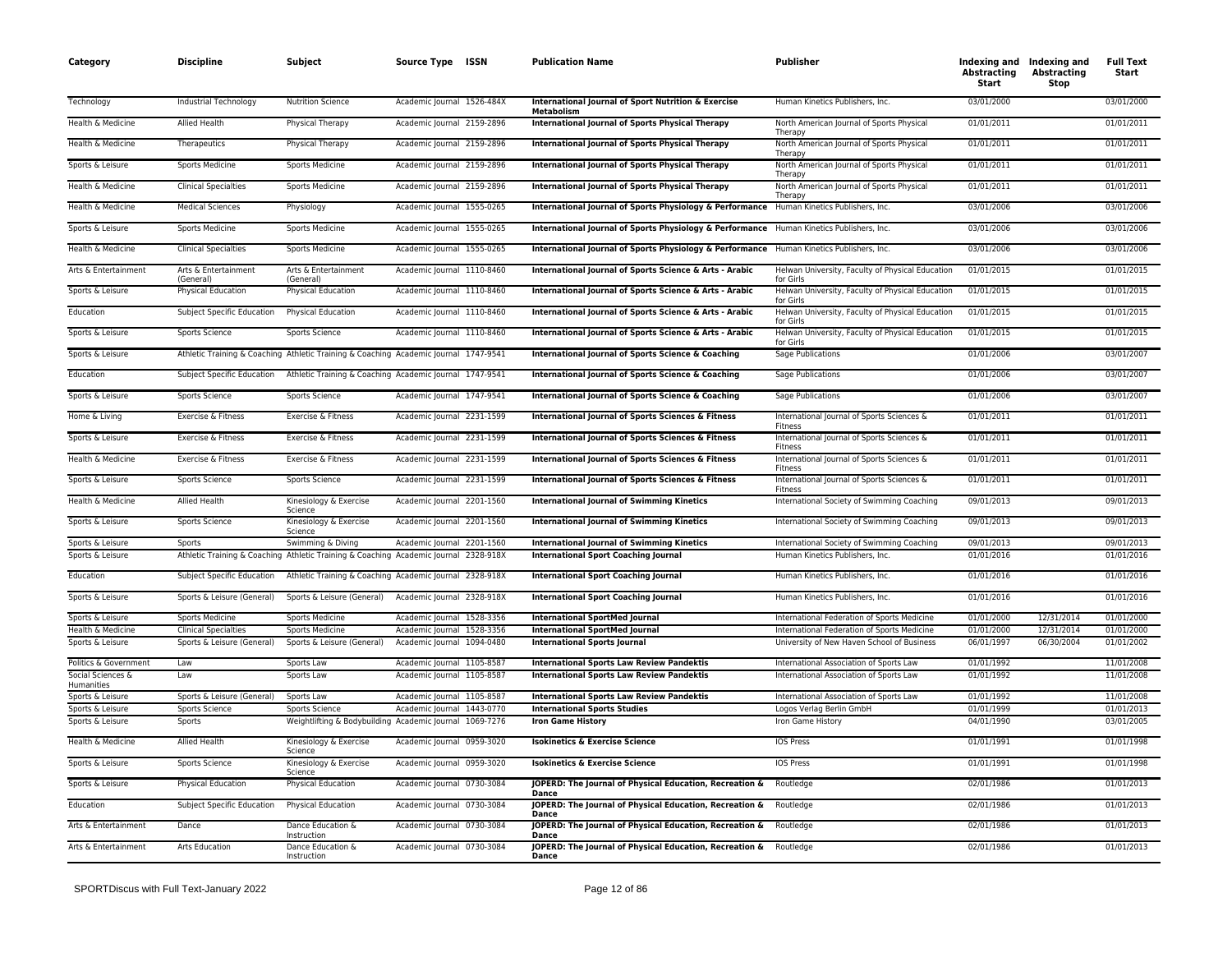| Category                        | <b>Discipline</b>                 | Subject                                                                              | Source Type ISSN           | <b>Publication Name</b>                                                           | <b>Publisher</b>                                  | Abstracting<br>Start | Indexing and Indexing and<br><b>Abstracting</b><br>Stop | <b>Full Text</b><br>Start |
|---------------------------------|-----------------------------------|--------------------------------------------------------------------------------------|----------------------------|-----------------------------------------------------------------------------------|---------------------------------------------------|----------------------|---------------------------------------------------------|---------------------------|
| Education                       | <b>Subject Specific Education</b> | Dance Education &<br>Instruction                                                     | Academic Journal 0730-3084 | JOPERD: The Journal of Physical Education, Recreation &<br><b>Dance</b>           | Routledge                                         | 02/01/1986           |                                                         | 01/01/2013                |
| Social Sciences &<br>Humanities | Psychology                        | Human Behavior                                                                       | Academic Journal 0021-8308 | Journal for the Theory of Social Behaviour                                        | Wiley-Blackwell                                   | 01/01/1972           |                                                         | 01/01/1998                |
| Health & Medicine               | <b>Clinical Specialties</b>       | Human Behavior                                                                       | Academic Journal 0021-8308 | Journal for the Theory of Social Behaviour                                        | Wiley-Blackwell                                   | 01/01/1972           |                                                         | 01/01/1998                |
| Social Sciences &<br>Humanities | Psychology                        | Social Psychology                                                                    | Academic Journal 0021-8308 | Journal for the Theory of Social Behaviour                                        | Wiley-Blackwell                                   | 01/01/1972           |                                                         | 01/01/1998                |
| Social Sciences &<br>Humanities | Sociology                         | Social Psychology                                                                    | Academic Journal 0021-8308 | Journal for the Theory of Social Behaviour                                        | Wiley-Blackwell                                   | 01/01/1972           |                                                         | 01/01/1998                |
| Health & Medicine               | <b>Clinical Specialties</b>       | Social Psychology                                                                    | Academic Journal 0021-8308 | Journal for the Theory of Social Behaviour                                        | Wiley-Blackwell                                   | 01/01/1972           |                                                         | 01/01/1998                |
| Home & Living                   | Exercise & Fitness                | Exercise & Fitness                                                                   | Academic Journal 1063-8652 | Journal of Aging & Physical Activity                                              | Human Kinetics Publishers, Inc.                   | 10/01/1993           |                                                         | 01/01/1997                |
| Sports & Leisure                | Exercise & Fitness                | Exercise & Fitness                                                                   | Academic Journal 1063-8652 | Journal of Aging & Physical Activity                                              | Human Kinetics Publishers, Inc.                   | 10/01/1993           |                                                         | 01/01/1997                |
| Health & Medicine               | Exercise & Fitness                | Exercise & Fitness                                                                   | Academic Journal 1063-8652 | Journal of Aging & Physical Activity                                              | Human Kinetics Publishers, Inc.                   | 10/01/1993           |                                                         | 01/01/1997                |
| Social Sciences &<br>Humanities | Demography                        | Gerontology                                                                          | Academic Journal 1063-8652 | Journal of Aging & Physical Activity                                              | Human Kinetics Publishers, Inc.                   | 10/01/1993           |                                                         | 01/01/1997                |
| Health & Medicine               | Diseases & Conditions             | Substance Abuse &<br>Addiction                                                       | Academic Journal 0090-1482 | Journal of Alcohol & Drug Education                                               | American Alcohol & Drug Information<br>Foundation | 01/01/1973           |                                                         | 09/01/1993                |
| Education                       | Professional Education            | <b>Teacher Education</b>                                                             | Academic Journal 0090-1482 | Journal of Alcohol & Drug Education                                               | American Alcohol & Drug Information<br>Foundation | 01/01/1973           |                                                         | 09/01/1993                |
| Education                       | Teaching & Instruction            | <b>Teacher Education</b>                                                             | Academic Journal 0090-1482 | Journal of Alcohol & Drug Education                                               | American Alcohol & Drug Information<br>Foundation | 01/01/1973           |                                                         | 09/01/1993                |
| Health & Medicine               |                                   | Health & Medicine (General) Health & Medicine (General) Academic Journal 0744-8481   |                            | <b>Journal of American College Health</b>                                         | Taylor & Francis Ltd                              | 10/01/1964           |                                                         | 01/01/1994                |
| Education                       | <b>Educational Levels</b>         | <b>Higher Education</b>                                                              | Academic Journal 0744-8481 | <b>Journal of American College Health</b>                                         | Taylor & Francis Ltd                              | 10/01/1964           |                                                         | 01/01/1994                |
| Technology                      | Engineering                       | <b>Biomedical Engineering</b>                                                        | Academic Journal 1065-8483 | <b>Journal of Applied Biomechanics</b>                                            | Human Kinetics Publishers, Inc.                   | 01/01/1990           |                                                         | 02/01/1993                |
| Science                         | Life Sciences                     | <b>Biomedical Engineering</b>                                                        | Academic Journal 1065-8483 | <b>Journal of Applied Biomechanics</b>                                            | Human Kinetics Publishers, Inc.                   | 01/01/1990           |                                                         | 02/01/1993                |
| Health & Medicine               | <b>Medical Sciences</b>           | <b>Biomedical Engineering</b>                                                        | Academic Journal 1065-8483 | <b>Journal of Applied Biomechanics</b>                                            | Human Kinetics Publishers, Inc.                   | 01/01/1990           |                                                         | 02/01/1993                |
| <b>Business</b>                 | Management                        | Sports Management                                                                    | Academic Journal 2327-0179 | Journal of Applied Sport Management                                               | Sagamore Publishing                               | 03/01/2013           |                                                         | 03/01/2013                |
| Sports & Leisure                | <b>Sports Business</b>            | Sports Management                                                                    | Academic Journal 2327-0179 | Journal of Applied Sport Management                                               | Sagamore Publishing                               | 03/01/2013           |                                                         | 03/01/2013                |
| <b>Business</b>                 | Industries & Trades               | Sports Management                                                                    | Academic Journal 2327-0179 | Journal of Applied Sport Management                                               | Sagamore Publishing                               | 03/01/2013           |                                                         | 03/01/2013                |
| Social Sciences &<br>Humanities | Psychology                        | Sports Psychology                                                                    | Academic Journal 1041-3200 | Journal of Applied Sport Psychology                                               | Routledge                                         | 01/01/1989           |                                                         | 03/01/2003                |
| Sports & Leisure                | Sports Science                    | Sports Psychology                                                                    | Academic Journal 1041-3200 | Journal of Applied Sport Psychology                                               | Routledge                                         | 01/01/1989           |                                                         | 03/01/2003                |
| Health & Medicine               | <b>Clinical Specialties</b>       | Sports Psychology                                                                    | Academic Journal 1041-3200 | Journal of Applied Sport Psychology                                               | Routledge                                         | 01/01/1989           |                                                         | 03/01/2003                |
| Sports & Leisure                | Sports                            | <b>Martial Arts</b>                                                                  | Academic Journal 1057-8358 | Journal of Asian Martial Arts                                                     | Via Media Publishing Co.                          | 01/01/1992           | 01/31/2012                                              | 01/01/2005                |
| Sports & Leisure                |                                   | Athletic Training & Coaching Athletic Training & Coaching Academic Journal 1062-6050 |                            | Journal of Athletic Training (Allen Press)                                        | Allen Press Publishing Services Inc.              | 05/01/2012           |                                                         | 05/01/2012                |
| Education                       | Subject Specific Education        | Athletic Training & Coaching Academic Journal 1062-6050                              |                            | Journal of Athletic Training (Allen Press)                                        | Allen Press Publishing Services Inc.              | 05/01/2012           |                                                         | 05/01/2012                |
| Health & Medicine               | <b>Medical Sciences</b>           | Physiology                                                                           | Academic Journal 1062-6050 | Journal of Athletic Training (Allen Press)                                        | Allen Press Publishing Services Inc.              | 05/01/2012           |                                                         | 05/01/2012                |
| Sports & Leisure                | Sports Medicine                   | Sports Medicine                                                                      | Academic Journal 1062-6050 | Journal of Athletic Training (Allen Press)                                        | Allen Press Publishing Services Inc.              | 05/01/2012           |                                                         | 05/01/2012                |
| Health & Medicine               | <b>Clinical Specialties</b>       | Sports Medicine                                                                      | Academic Journal 1062-6050 | Journal of Athletic Training (Allen Press)                                        | Allen Press Publishing Services Inc.              | 05/01/2012           |                                                         | 05/01/2012                |
| Sports & Leisure                |                                   | Athletic Training & Coaching Athletic Training & Coaching Academic Journal 1062-6050 |                            | Journal of Athletic Training (National Athletic Trainers<br>Association)          | National Athletic Trainers' Association           | 01/01/1992           | 03/31/2012                                              | 04/01/2004                |
| Education                       | Subject Specific Education        | Athletic Training & Coaching Academic Journal 1062-6050                              |                            | Journal of Athletic Training (National Athletic Trainers'<br>Association)         | National Athletic Trainers' Association           | 01/01/1992           | 03/31/2012                                              | 04/01/2004                |
| Health & Medicine               | <b>Allied Health</b>              | Kinesiology & Exercise<br>Science                                                    | Academic Journal 1062-6050 | Journal of Athletic Training (National Athletic Trainers<br>Association)          | National Athletic Trainers' Association           | 01/01/1992           | 03/31/2012                                              | 04/01/2004                |
| Sports & Leisure                | Sports Science                    | Kinesiology & Exercise<br>Science                                                    | Academic Journal 1062-6050 | Journal of Athletic Training (National Athletic Trainers<br>Association)          | National Athletic Trainers' Association           | 01/01/1992           | 03/31/2012                                              | 04/01/2004                |
| Health & Medicine               | Allied Health                     | Physical Therapy                                                                     | Academic Journal 1062-6050 | Journal of Athletic Training (National Athletic Trainers'<br>Association)         | National Athletic Trainers' Association           | 01/01/1992           | 03/31/2012                                              | 04/01/2004                |
| Health & Medicine               | Therapeutics                      | Physical Therapy                                                                     | Academic Journal 1062-6050 | Journal of Athletic Training (National Athletic Trainers'<br><b>Association</b> ) | National Athletic Trainers' Association           | 01/01/1992           | 03/31/2012                                              | 04/01/2004                |
| Sports & Leisure                | Sports Medicine                   | Sports Medicine                                                                      | Academic Journal 1062-6050 | <b>Journal of Athletic Training (National Athletic Trainers'</b><br>Association)  | National Athletic Trainers' Association           | 01/01/1992           | 03/31/2012                                              | 04/01/2004                |
| Health & Medicine               | <b>Clinical Specialties</b>       | Sports Medicine                                                                      | Academic Journal 1062-6050 | Journal of Athletic Training (National Athletic Trainers'<br><b>Association</b> ) | National Athletic Trainers' Association           | 01/01/1992           | 03/31/2012                                              | 04/01/2004                |
| Health & Medicine               | <b>Clinical Specialties</b>       | Musculoskeletal Medicine                                                             | Academic Journal 1053-8127 | Journal of Back & Musculoskeletal Rehabilitation                                  | <b>IOS Press</b>                                  | 01/01/1991           |                                                         | 01/01/1999                |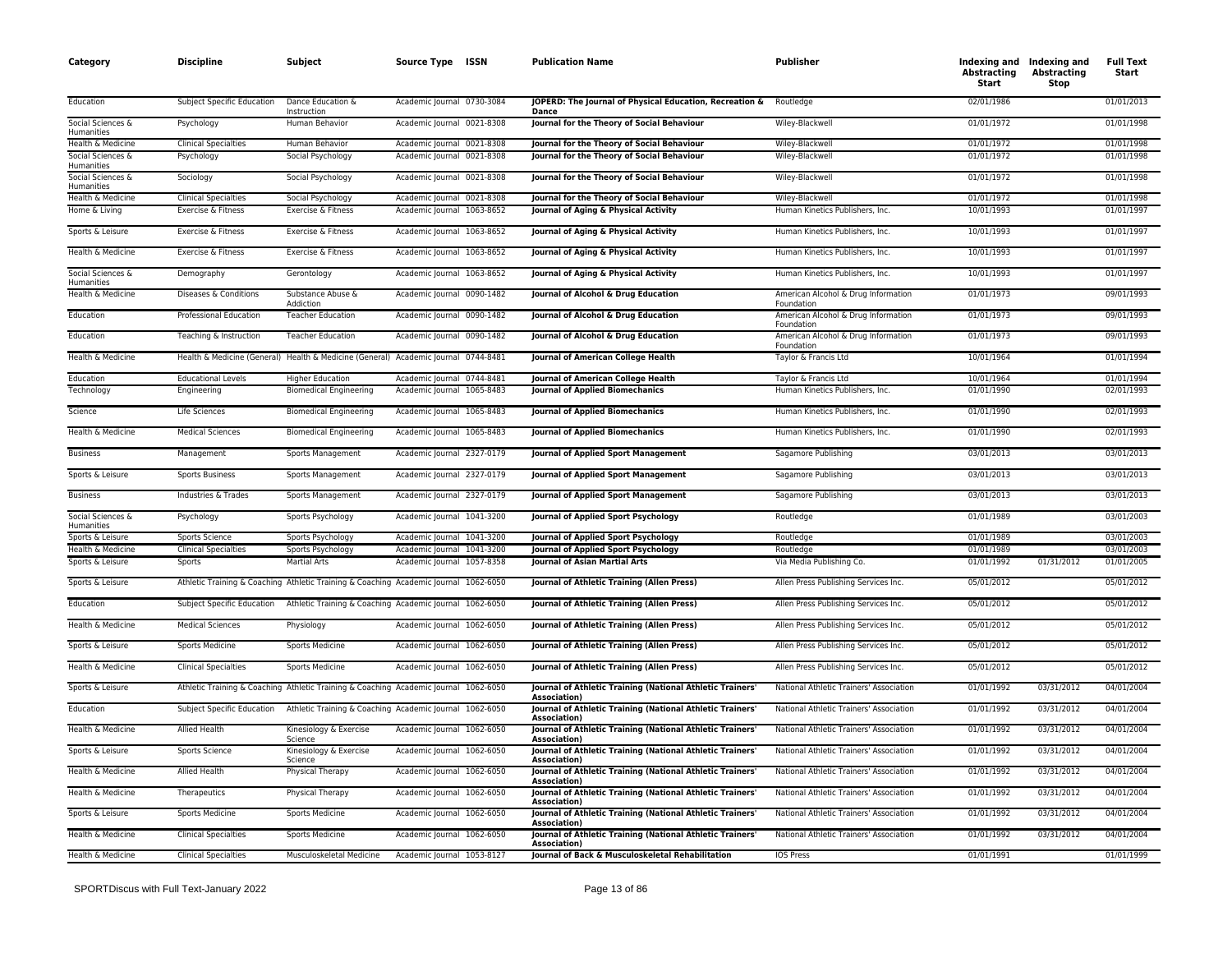| Category                        | <b>Discipline</b>               | Subject                                                                            | Source Type ISSN           | <b>Publication Name</b>                                                                                             | <b>Publisher</b>                            | Abstracting<br>Start | Indexing and Indexing and<br><b>Abstracting</b><br>Stop | <b>Full Text</b><br>Start |
|---------------------------------|---------------------------------|------------------------------------------------------------------------------------|----------------------------|---------------------------------------------------------------------------------------------------------------------|---------------------------------------------|----------------------|---------------------------------------------------------|---------------------------|
| Health & Medicine               | <b>Clinical Specialties</b>     | <b>Behavioral Medicine</b>                                                         | Academic Journal           | Journal of Behavioral Health & Medicine                                                                             | American Psychological Association          | 01/01/2010           | 12/31/2010                                              | 01/01/2010                |
| Social Sciences &<br>Humanities | Psychology                      | Sports Psychology                                                                  | Academic Journal 1932-9261 | Journal of Clinical Sport Psychology                                                                                | Human Kinetics Publishers, Inc.             | 03/01/2008           |                                                         | 03/01/2008                |
| Sports & Leisure                | Sports Science                  | Sports Psychology                                                                  | Academic Journal 1932-9261 | Journal of Clinical Sport Psychology                                                                                | Human Kinetics Publishers, Inc.             | 03/01/2008           |                                                         | 03/01/2008                |
| Health & Medicine               | <b>Clinical Specialties</b>     | Sports Psychology                                                                  | Academic Journal 1932-9261 | Journal of Clinical Sport Psychology                                                                                | Human Kinetics Publishers, Inc.             | 03/01/2008           |                                                         | 03/01/2008                |
| Sports & Leisure                | Sports                          | <b>Combat Sports</b>                                                               | Academic Journal 2081-5735 | Journal of Combat Sports & Martial Arts                                                                             | Agencja Wydawnicza Medsportpress Sp. z o.o. | 07/01/2012           | 12/31/2017                                              | 07/01/2012                |
| Sports & Leisure                | Sports & Leisure (General)      | Sports & Leisure (General)                                                         | Academic Journal 1554-9933 | <b>Journal of Contemporary Athletics</b>                                                                            | Nova Science Publishers, Inc.               | 01/01/2015           |                                                         | 01/01/2015                |
| Arts & Entertainment            | Dance                           | Dance Education &<br>Instruction                                                   | Academic Journal 1529-0824 | <b>Journal of Dance Education</b>                                                                                   | Routledge                                   | 01/01/2001           |                                                         | 08/01/2004                |
| Arts & Entertainment            | Arts Education                  | Dance Education &<br>Instruction                                                   | Academic Journal 1529-0824 | <b>Journal of Dance Education</b>                                                                                   | Routledge                                   | 01/01/2001           |                                                         | 08/01/2004                |
| Education                       | Subject Specific Education      | Dance Education &<br>Instruction                                                   | Academic Journal 1529-0824 | <b>Journal of Dance Education</b>                                                                                   | Routledge                                   | 01/01/2001           |                                                         | 08/01/2004                |
| Arts & Entertainment            | Dance                           | Dance                                                                              | Academic Journal 1089-313X | Journal of Dance Medicine & Science                                                                                 | J. Michael Ryan Publishing, Inc.            | 01/01/1997           |                                                         | 05/01/2004                |
| Health & Medicine               |                                 | Health & Medicine (General) Health & Medicine (General) Academic Journal 1089-313X |                            | Journal of Dance Medicine & Science                                                                                 | J. Michael Ryan Publishing, Inc.            | 01/01/1997           |                                                         | 05/01/2004                |
| Health & Medicine               | Allied Health                   | Kinesiology & Exercise<br>Science                                                  | Academic Journal 1097-9751 | Journal of Exercise Physiology Online                                                                               | American Society of Exercise Physiologists  | 04/01/1998           |                                                         | 04/01/1998                |
| Sports & Leisure                | Sports Science                  | Kinesiology & Exercise<br>Science                                                  | Academic Journal 1097-9751 | Journal of Exercise Physiology Online                                                                               | American Society of Exercise Physiologists  | 04/01/1998           |                                                         | 04/01/1998                |
| Health & Medicine               | <b>Medical Sciences</b>         | Physiology                                                                         | Academic Journal 1097-9751 | Journal of Exercise Physiology Online                                                                               | American Society of Exercise Physiologists  | 04/01/1998           |                                                         | 04/01/1998                |
| Health & Medicine               | Therapeutics                    | <b>Rehabilitation Therapy</b>                                                      | Academic Journal 2148-8819 | Journal of Exercise Therapy & Rehabilitation                                                                        | Yavuz Yakut                                 | 04/01/2016           |                                                         | 04/01/2016                |
| Home & Living                   | Exercise & Fitness              | Exercise & Fitness                                                                 | Academic Journal 2201-5655 | Journal of Fitness Research                                                                                         | Australian Institute of Fitness             | 04/01/2014           | 12/31/2016                                              | 04/01/2014                |
| Sports & Leisure                | Exercise & Fitness              | Exercise & Fitness                                                                 | Academic Journal 2201-5655 | Journal of Fitness Research                                                                                         | Australian Institute of Fitness             | 04/01/2014           | 12/31/2016                                              | 04/01/2014                |
| Health & Medicine               | Exercise & Fitness              | Exercise & Fitness                                                                 | Academic Journal 2201-5655 | Journal of Fitness Research                                                                                         | Australian Institute of Fitness             | 04/01/2014           | 12/31/2016                                              | 04/01/2014                |
| <b>Business</b>                 | Management                      | Sports Management                                                                  | Academic Journal 2470-4067 | <b>Journal of Global Sport Management</b>                                                                           | Taylor & Francis Ltd                        | 01/01/2017           |                                                         | 01/01/2017                |
| Sports & Leisure                | <b>Sports Business</b>          | Sports Management                                                                  | Academic Journal 2470-4067 | Journal of Global Sport Management                                                                                  | Taylor & Francis Ltd                        | 01/01/2017           |                                                         | 01/01/2017                |
| <b>Business</b>                 | Industries & Trades             | Sports Management                                                                  | Academic Journal 2470-4067 | Journal of Global Sport Management                                                                                  | Taylor & Francis Ltd                        | 01/01/2017           |                                                         | 01/01/2017                |
| Education                       | <b>Educational Levels</b>       | <b>Higher Education</b>                                                            | Academic Journal 1473-8376 | Journal of Hospitality, Leisure, Sport & Tourism Education Oxford Brookes University<br>(Oxford Brookes University) |                                             | 04/01/2002           | 12/31/2011                                              | 12/01/2007                |
| <b>Business</b>                 | Industries & Trades             | Hospitality Industry                                                               | Academic Journal 1473-8376 | Journal of Hospitality, Leisure, Sport & Tourism Education Oxford Brookes University<br>(Oxford Brookes University) |                                             | 04/01/2002           | 12/31/2011                                              | 12/01/2007                |
| Sports & Leisure                | Sports & Leisure (General)      | Sports & Leisure (General)                                                         | Academic Journal 1473-8376 | Journal of Hospitality, Leisure, Sport & Tourism Education Oxford Brookes University<br>(Oxford Brookes University) |                                             | 04/01/2002           | 12/31/2011                                              | 12/01/2007                |
| Health & Medicine               | <b>Allied Health</b>            | Kinesiology & Exercise<br>Science                                                  | Academic Journal 1640-5544 | <b>Iournal of Human Kinetics</b>                                                                                    | Sciendo                                     | 07/01/2011           |                                                         | 07/01/2011                |
| Sports & Leisure                | <b>Sports Science</b>           | Kinesiology & Exercise<br>Science                                                  | Academic Journal 1640-5544 | <b>Journal of Human Kinetics</b>                                                                                    | Sciendo                                     | 07/01/2011           |                                                         | 07/01/2011                |
| Sports & Leisure                | Sports Science                  | Sports Science                                                                     | Academic Journal 1640-5544 | <b>Journal of Human Kinetics</b>                                                                                    | Sciendo                                     | 07/01/2011           |                                                         | 07/01/2011                |
| Home & Living                   | Exercise & Fitness              | Exercise & Fitness                                                                 | Academic Journal 1988-5202 | Journal of Human Sport & Exercise                                                                                   | Journal of Human Sport & Exercise           | 07/01/2006           |                                                         | 07/01/2006                |
| Sports & Leisure                | Exercise & Fitness              | Exercise & Fitness                                                                 | Academic Journal 1988-5202 | Journal of Human Sport & Exercise                                                                                   | Journal of Human Sport & Exercise           | 07/01/2006           |                                                         | 07/01/2006                |
| Health & Medicine               | Exercise & Fitness              | Exercise & Fitness                                                                 | Academic lournal 1988-5202 | Journal of Human Sport & Exercise                                                                                   | Journal of Human Sport & Exercise           | 07/01/2006           |                                                         | 07/01/2006                |
| Sports & Leisure                | Sports & Leisure (General)      | Sports & Leisure (General)                                                         | Academic Journal 1988-5202 | Journal of Human Sport & Exercise                                                                                   | Journal of Human Sport & Exercise           | 07/01/2006           |                                                         | 07/01/2006                |
| Home & Living                   | Exercise & Fitness              | Exercise & Fitness                                                                 | Academic Journal 2194-637X | Journal of Imagery Research in Sport & Physical Activity                                                            | De Gruyter                                  | 08/05/2005           |                                                         | 08/05/2005                |
| Sports & Leisure                | Exercise & Fitness              | Exercise & Fitness                                                                 | Academic Journal 2194-637X | Journal of Imagery Research in Sport & Physical Activity                                                            | De Gruyter                                  | 08/05/2005           |                                                         | 08/05/2005                |
| Health & Medicine               | Exercise & Fitness              | Exercise & Fitness                                                                 | Academic Journal 2194-637X | Journal of Imagery Research in Sport & Physical Activity                                                            | De Gruyter                                  | 08/05/2005           |                                                         | 08/05/2005                |
| Health & Medicine               | <b>Allied Health</b>            | Physical Therapy                                                                   | Academic Journal 2194-637X | Journal of Imagery Research in Sport & Physical Activity                                                            | De Gruyter                                  | 08/05/2005           |                                                         | 08/05/2005                |
| Health & Medicine               | Therapeutics                    | Physical Therapy                                                                   | Academic Journal 2194-637X | Journal of Imagery Research in Sport & Physical Activity                                                            | De Gruyter                                  | 08/05/2005           |                                                         | 08/05/2005                |
| Sports & Leisure                | <b>Sports Medicine</b>          | <b>Sports Medicine</b>                                                             | Academic Journal 2194-637X | Journal of Imagery Research in Sport & Physical Activity                                                            | De Gruyter                                  | 08/05/2005           |                                                         | 08/05/2005                |
| Health & Medicine               | <b>Clinical Specialties</b>     | <b>Sports Medicine</b>                                                             | Academic Journal 2194-637X | Journal of Imagery Research in Sport & Physical Activity                                                            | De Gruyter                                  | 08/05/2005           |                                                         | 08/05/2005                |
| Social Sciences &<br>Humanities | Psychology                      | Mental Imagery                                                                     | Academic Journal 2194-637X | Journal of Imagery Research in Sport & Physical Activity                                                            | De Gruyter                                  | 08/05/2005           |                                                         | 08/05/2005                |
| Health & Medicine               | <b>Clinical Specialties</b>     | Mental Imagery                                                                     | Academic Journal 2194-637X | Journal of Imagery Research in Sport & Physical Activity                                                            | De Gruyter                                  | 08/05/2005           |                                                         | 08/05/2005                |
| Sports & Leisure                | Sports                          | College Sports                                                                     | Academic Journal 1941-6342 | Journal of Intercollegiate Sport                                                                                    | Journal of Intercollegiate Sport            | 06/01/2008           |                                                         | 06/01/2008                |
| Education                       | <b>Educational Institutions</b> | College Sports                                                                     | Academic Journal 1941-6342 | Journal of Intercollegiate Sport                                                                                    | Journal of Intercollegiate Sport            | 06/01/2008           |                                                         | 06/01/2008                |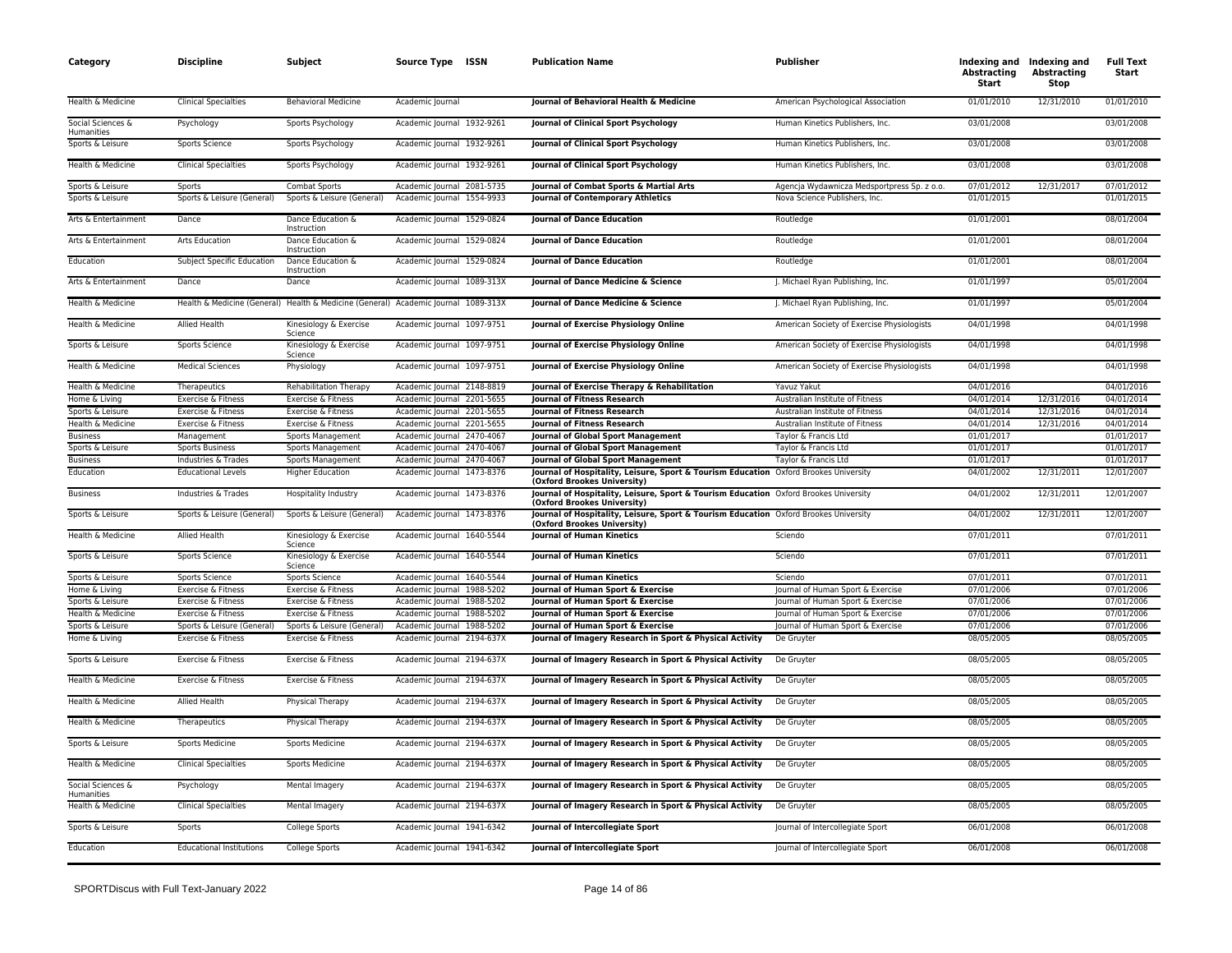| Category                        | <b>Discipline</b>                            | Subject                           | Source Type ISSN           | <b>Publication Name</b>                                                                           | Publisher                                | Abstracting<br>Start | Indexing and Indexing and<br><b>Abstracting</b><br>Stop | <b>Full Text</b><br>Start |
|---------------------------------|----------------------------------------------|-----------------------------------|----------------------------|---------------------------------------------------------------------------------------------------|------------------------------------------|----------------------|---------------------------------------------------------|---------------------------|
| <b>Business</b>                 | Management                                   | Sports Management                 | Academic Journal 2333-1577 | Journal of Issues in Intercollegiate Athletics                                                    | College Sport Research Institute         | 01/01/2008           |                                                         | 01/01/2008                |
| Sports & Leisure                | <b>Sports Business</b>                       | Sports Management                 | Academic Journal 2333-1577 | Journal of Issues in Intercollegiate Athletics                                                    | College Sport Research Institute         | 01/01/2008           |                                                         | 01/01/2008                |
| <b>Business</b>                 | Industries & Trades                          | Sports Management                 | Academic Journal 2333-1577 | Journal of Issues in Intercollegiate Athletics                                                    | College Sport Research Institute         | 01/01/2008           |                                                         | 01/01/2008                |
| Sports & Leisure                | Sports                                       | College Sports                    | Academic Journal 2333-1577 | Journal of Issues in Intercollegiate Athletics                                                    | College Sport Research Institute         | 01/01/2008           |                                                         | 01/01/2008                |
| Education                       | <b>Educational Institutions</b>              | College Sports                    | Academic Journal 2333-1577 | Journal of Issues in Intercollegiate Athletics                                                    | College Sport Research Institute         | 01/01/2008           |                                                         | 01/01/2008                |
| <b>Business</b>                 | Economics                                    | Labor Economics                   | Academic Journal 0195-3613 | <b>Journal of Labor Research</b>                                                                  | Springer Nature                          | 03/01/1980           |                                                         | 03/01/1980                |
| Social Sciences &<br>Humanities | Economics                                    | Labor Economics                   | Academic Journal 0195-3613 | <b>Journal of Labor Research</b>                                                                  | <b>Springer Nature</b>                   | 03/01/1980           |                                                         | 03/01/1980                |
| <b>Business</b>                 | Labor & Employment                           | Organized Labor                   | Academic Journal 0195-3613 | <b>Iournal of Labor Research</b>                                                                  | Springer Nature                          | 03/01/1980           |                                                         | 03/01/1980                |
| Politics & Government           | Campaigns & Organizations                    | Organized Labor                   | Academic Journal 0195-3613 | <b>Journal of Labor Research</b>                                                                  | <b>Springer Nature</b>                   | 03/01/1980           |                                                         | 03/01/1980                |
| Politics & Government           | Law                                          | Sports Law                        | Academic Journal 1072-0316 | Journal of Legal Aspects of Sport                                                                 | Human Kinetics Publishers, Inc.          | 09/01/1991           |                                                         | 06/01/2006                |
| Social Sciences &<br>Humanities | Law                                          | Sports Law                        | Academic Journal 1072-0316 | Journal of Legal Aspects of Sport                                                                 | Human Kinetics Publishers, Inc.          | 09/01/1991           |                                                         | 06/01/2006                |
| Sports & Leisure                | Sports & Leisure (General)                   | Sports Law                        | Academic Journal 1072-0316 | Journal of Legal Aspects of Sport                                                                 | Human Kinetics Publishers, Inc.          | 09/01/1991           |                                                         | 06/01/2006                |
| Health & Medicine               | Allied Health                                | Physical Therapy                  | Academic Journal 1066-9817 | Journal of Manual & Manipulative Therapy (Journal of<br><b>Manual &amp; Manipulative Therapy)</b> | Journal of Manual & Manipulative Therapy | 01/01/2001           | 12/31/2009                                              | 01/01/2001                |
| Health & Medicine               | Therapeutics                                 | Physical Therapy                  | Academic Journal 1066-9817 | Journal of Manual & Manipulative Therapy (Journal of<br>Manual & Manipulative Therapy)            | Journal of Manual & Manipulative Therapy | 01/01/2001           | 12/31/2009                                              | 01/01/2001                |
| Social Sciences &<br>Humanities | Social Sciences &<br>Humanities (General)    | Men's Studies                     | Academic Journal 1060-8265 | <b>Journal of Men's Studies</b>                                                                   | Sage Publications Inc.                   | 08/01/1993           |                                                         | 01/01/2004                |
| Education                       | Subject Specific Education                   | Men's Studies                     | Academic Journal 1060-8265 | <b>Journal of Men's Studies</b>                                                                   | Sage Publications Inc.                   | 08/01/1993           |                                                         | 01/01/2004                |
| Social Sciences &<br>Humanities | Social Science Theory &<br>Study             | Men's Studies                     | Academic Journal 1060-8265 | Journal of Men's Studies                                                                          | Sage Publications Inc.                   | 08/01/1993           |                                                         | 01/01/2004                |
| Technology                      | Engineering                                  | <b>Biomedical Engineering</b>     | Academic Journal 0022-2895 | <b>Journal of Motor Behavior</b>                                                                  | Taylor & Francis Ltd                     | 01/01/1969           |                                                         | 06/01/1996                |
| Science                         | Life Sciences                                | <b>Biomedical Engineering</b>     | Academic Journal 0022-2895 | Journal of Motor Behavior                                                                         | Taylor & Francis Ltd                     | 01/01/1969           |                                                         | 06/01/1996                |
| Health & Medicine               | <b>Medical Sciences</b>                      | <b>Biomedical Engineering</b>     | Academic Journal 0022-2895 | <b>Journal of Motor Behavior</b>                                                                  | Taylor & Francis Ltd                     | 01/01/1969           |                                                         | 06/01/1996                |
| Health & Medicine               | Allied Health                                | Kinesiology & Exercise<br>Science | Academic Journal 0022-2895 | Journal of Motor Behavior                                                                         | Taylor & Francis Ltd                     | 01/01/1969           |                                                         | 06/01/1996                |
| Sports & Leisure                | Sports Science                               | Kinesiology & Exercise<br>Science | Academic Journal 0022-2895 | <b>Journal of Motor Behavior</b>                                                                  | Taylor & Francis Ltd                     | 01/01/1969           |                                                         | 06/01/1996                |
| Science                         | Life Sciences                                | Child Development                 | Academic Journal 2325-3193 | Journal of Motor Learning & Development                                                           | Human Kinetics Publishers, Inc.          | 03/01/2013           |                                                         | 03/01/2013                |
| Social Sciences &<br>Humanities | Psychology                                   | Child Development                 | Academic Journal 2325-3193 | Journal of Motor Learning & Development                                                           | Human Kinetics Publishers, Inc.          | 03/01/2013           |                                                         | 03/01/2013                |
| Health & Medicine               | <b>Medical Sciences</b>                      | Child Development                 | Academic Journal 2325-3193 | Journal of Motor Learning & Development                                                           | Human Kinetics Publishers, Inc.          | 03/01/2013           |                                                         | 03/01/2013                |
| Health & Medicine               | <b>Clinical Specialties</b>                  | Child Development                 | Academic Journal 2325-3193 | Journal of Motor Learning & Development                                                           | Human Kinetics Publishers, Inc.          | 03/01/2013           |                                                         | 03/01/2013                |
| Health & Medicine               | Health & Medicine (General) Motor Ability    |                                   | Academic Journal 2325-3193 | Journal of Motor Learning & Development                                                           | Human Kinetics Publishers, Inc.          | 03/01/2013           |                                                         | 03/01/2013                |
| Health & Medicine               | <b>Clinical Specialties</b>                  | Pain & Pain Management            | Academic Journal 1058-2452 | <b>Journal of Musculoskeletal Pain</b>                                                            | Taylor & Francis Ltd                     | 01/01/1993           | 12/31/2009                                              | 01/01/2000                |
| Health & Medicine               | <b>Clinical Specialties</b>                  | Musculoskeletal Medicine          | Academic Journal 1058-2452 | Journal of Musculoskeletal Pain                                                                   | Taylor & Francis Ltd                     | 01/01/1993           | 12/31/2009                                              | 01/01/2000                |
| <b>Business</b>                 | Management                                   | Sports Management                 | Academic Journal           | <b>Journal of NCAA Compliance</b>                                                                 | <b>Hackney Publications</b>              | 05/01/2011           |                                                         | 05/01/2011                |
| Sports & Leisure                | <b>Sports Business</b>                       | Sports Management                 | Academic Journal           | <b>Journal of NCAA Compliance</b>                                                                 | <b>Hackney Publications</b>              | 05/01/2011           |                                                         | 05/01/2011                |
| <b>Business</b>                 | Industries & Trades                          | Sports Management                 | Academic Journal           | <b>Journal of NCAA Compliance</b>                                                                 | <b>Hackney Publications</b>              | 05/01/2011           |                                                         | 05/01/2011                |
| Sports & Leisure                | Sports                                       | College Sports                    | Academic Journal           | <b>Journal of NCAA Compliance</b>                                                                 | <b>Hackney Publications</b>              | 05/01/2011           |                                                         | 05/01/2011                |
| Education                       | <b>Educational Institutions</b>              | College Sports                    | Academic Journal           | <b>Journal of NCAA Compliance</b>                                                                 | <b>Hackney Publications</b>              | 05/01/2011           |                                                         | 05/01/2011                |
| Science                         | Life Sciences                                | <b>Nutrition Science</b>          | Academic Journal 0022-3182 | Journal of Nutrition Education                                                                    | Elsevier B.V.                            | 03/01/1983           | 12/31/2001                                              | 01/01/2001                |
| Health & Medicine               | <b>Medical Sciences</b>                      | <b>Nutrition Science</b>          | Academic Journal 0022-3182 | <b>Journal of Nutrition Education</b>                                                             | Elsevier B.V.                            | 03/01/1983           | 12/31/2001                                              | 01/01/2001                |
| Technology                      | Industrial Technology                        | <b>Nutrition Science</b>          | Academic Journal 0022-3182 | Journal of Nutrition Education                                                                    | Elsevier B.V.                            | 03/01/1983           | 12/31/2001                                              | 01/01/2001                |
| Health & Medicine               | Health & Medicine (General) Health Education |                                   | Academic Journal 1499-4046 | Journal of Nutrition Education & Behavior                                                         | Elsevier B.V.                            | 01/01/2002           |                                                         | 01/01/2002                |
| Science                         | Life Sciences                                | <b>Nutrition Science</b>          | Academic Journal 1499-4046 | Journal of Nutrition Education & Behavior                                                         | Elsevier B.V.                            | 01/01/2002           |                                                         | 01/01/2002                |
| Health & Medicine               | <b>Medical Sciences</b>                      | <b>Nutrition Science</b>          | Academic Journal 1499-4046 | Journal of Nutrition Education & Behavior                                                         | Elsevier B.V.                            | 01/01/2002           |                                                         | 01/01/2002                |
| Technology                      | Industrial Technology                        | <b>Nutrition Science</b>          | Academic Journal 1499-4046 | Journal of Nutrition Education & Behavior                                                         | Elsevier B.V.                            | 01/01/2002           |                                                         | 01/01/2002                |
| Health & Medicine               | Therapeutics                                 | <b>Rehabilitation Therapy</b>     | Academic Journal 1053-0487 | Journal of Occupational Rehabilitation                                                            | Springer Nature                          | 01/01/2000           |                                                         | 01/01/2000                |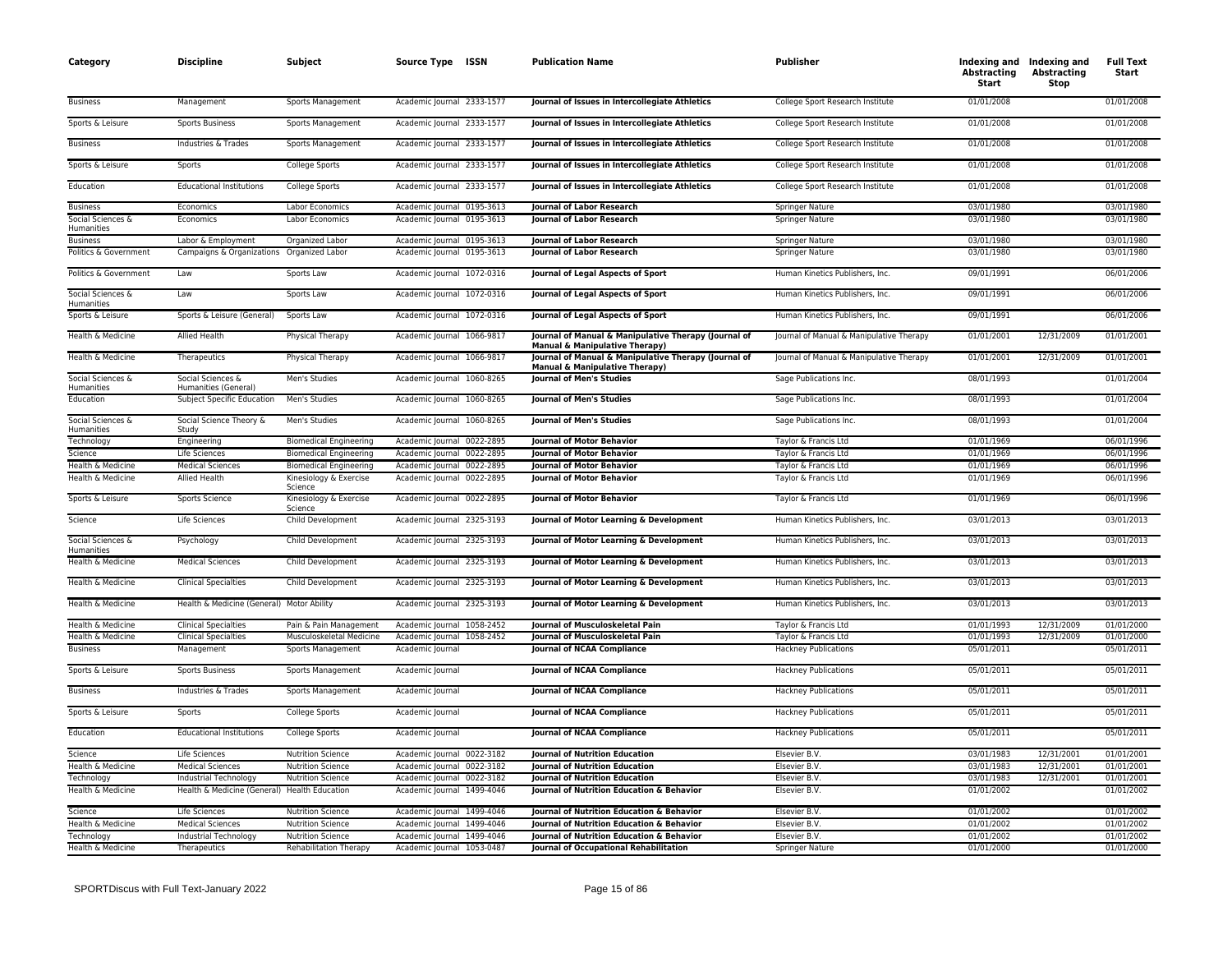| Category                              | <b>Discipline</b>                              | Subject                                  | Source Type ISSN                                         | <b>Publication Name</b>                                                                                                                                                          | Publisher                                                                                      | Abstracting<br>Start     | Indexing and Indexing and<br><b>Abstracting</b><br>Stop | <b>Full Text</b><br>Start |
|---------------------------------------|------------------------------------------------|------------------------------------------|----------------------------------------------------------|----------------------------------------------------------------------------------------------------------------------------------------------------------------------------------|------------------------------------------------------------------------------------------------|--------------------------|---------------------------------------------------------|---------------------------|
| Sports & Leisure                      | Sports Medicine                                | Sports Medicine                          | Academic Journal 0190-6011                               | Journal of Orthopaedic & Sports Physical Therapy                                                                                                                                 | JOSPT, Inc. d/b/a Movement Science Media                                                       | 03/01/1980               |                                                         | 03/01/2013                |
| Health & Medicine                     | <b>Clinical Specialties</b>                    | Sports Medicine                          | Academic Journal 0190-6011                               | Journal of Orthopaedic & Sports Physical Therapy                                                                                                                                 | JOSPT, Inc. d/b/a Movement Science Media                                                       | 03/01/1980               |                                                         | 03/01/2013                |
| Health & Medicine                     | <b>Clinical Specialties</b>                    | Musculoskeletal Medicine                 | Academic Journal 0190-6011                               | Journal of Orthopaedic & Sports Physical Therapy                                                                                                                                 | JOSPT, Inc. d/b/a Movement Science Media                                                       | 03/01/1980               |                                                         | 03/01/2013                |
| Home & Living                         | <b>Outdoor Recreation</b>                      | <b>Outdoor Recreation</b>                | Academic Journal 2381-0696                               | Journal of Outdoor Recreation, Education & Leadership                                                                                                                            | Sagamore Publishing                                                                            | 02/01/2015               |                                                         | 02/01/2015                |
| Sports & Leisure                      | <b>Outdoor Recreation</b>                      | <b>Outdoor Recreation</b>                | Academic Journal 2381-0696                               | Journal of Outdoor Recreation, Education & Leadership                                                                                                                            | Sagamore Publishing                                                                            | 02/01/2015               |                                                         | 02/01/2015                |
| Home & Living                         | <b>Outdoor Recreation</b>                      | <b>Outdoor Education</b>                 | Academic Journal 2381-0696                               | Journal of Outdoor Recreation, Education & Leadership                                                                                                                            | Sagamore Publishing                                                                            | 02/01/2015               |                                                         | 02/01/2015                |
| Sports & Leisure                      | <b>Outdoor Recreation</b>                      | <b>Outdoor Education</b>                 | Academic Journal 2381-0696                               | Journal of Outdoor Recreation, Education & Leadership                                                                                                                            | Sagamore Publishing                                                                            | 02/01/2015               |                                                         | 02/01/2015                |
| Social Sciences &<br>Humanities       | Social Sciences &<br>Humanities (General)      | Outdoor Education                        | Academic Journal 2381-0696                               | Journal of Outdoor Recreation, Education & Leadership                                                                                                                            | Sagamore Publishing                                                                            | 02/01/2015               |                                                         | 02/01/2015                |
| Sports & Leisure                      | Recreation & Leisure Studies Outdoor Education |                                          | Academic Journal 2381-0696                               | Journal of Outdoor Recreation, Education & Leadership                                                                                                                            | Sagamore Publishing                                                                            | 02/01/2015               |                                                         | 02/01/2015                |
| Education                             | Subject Specific Education                     | <b>Outdoor Education</b>                 | Academic Journal 2381-0696                               | Journal of Outdoor Recreation, Education & Leadership                                                                                                                            | Sagamore Publishing                                                                            | 02/01/2015               |                                                         | 02/01/2015                |
| Social Sciences &<br>Humanities       | Social Science Theory &<br>Study               | <b>Outdoor Education</b>                 | Academic Journal 2381-0696                               | Journal of Outdoor Recreation, Education & Leadership                                                                                                                            | Sagamore Publishing                                                                            | 02/01/2015               |                                                         | 02/01/2015                |
| Politics & Government                 | Public Policy &<br>Administration              | Parks & Recreation<br>Administration     | Academic Journal 0735-1968                               | Journal of Park & Recreation Administration                                                                                                                                      | Sagamore Publishing                                                                            | 01/01/1984               |                                                         | 01/01/2004                |
| Social Sciences &<br>Humanities       | Public Policy &<br>Administration              | Parks & Recreation<br>Administration     | Academic Journal 0735-1968                               | Journal of Park & Recreation Administration                                                                                                                                      | Sagamore Publishing                                                                            | 01/01/1984               |                                                         | 01/01/2004                |
| Social Sciences &<br>Humanities       | Psychology                                     | Personality                              | Academic Journal 0022-3891                               | Journal of Personality Assessment                                                                                                                                                | Taylor & Francis Ltd                                                                           | 01/01/1972               |                                                         | 02/01/1975                |
| Health & Medicine                     | <b>Clinical Specialties</b>                    | Personality                              | Academic Journal 0022-3891                               | <b>Journal of Personality Assessment</b>                                                                                                                                         | Taylor & Francis Ltd                                                                           | 01/01/1972               |                                                         | 02/01/1975                |
| Home & Living                         | Exercise & Fitness                             | Exercise & Fitness                       | Academic Journal 1543-3080                               | Journal of Physical Activity & Health                                                                                                                                            | Human Kinetics Publishers, Inc.                                                                | 01/01/2004               |                                                         | 01/01/2004                |
| Sports & Leisure                      | Exercise & Fitness                             | Exercise & Fitness                       | Academic Journal 1543-3080                               | Journal of Physical Activity & Health                                                                                                                                            | Human Kinetics Publishers, Inc.                                                                | 01/01/2004               |                                                         | 01/01/2004                |
| Health & Medicine                     | Exercise & Fitness                             | Exercise & Fitness                       | Academic Journal 1543-3080                               | Journal of Physical Activity & Health                                                                                                                                            | Human Kinetics Publishers, Inc.                                                                | 01/01/2004               |                                                         | 01/01/2004                |
| Sports & Leisure                      | Physical Education                             | Physical Education                       | Academic Journal 2084-7971                               | Journal of Physical Education & Health Social Perspective   Journal of Physical Education & Health                                                                               |                                                                                                | 06/01/2013               |                                                         | 06/01/2013                |
| Education                             | Subject Specific Education                     | Physical Education                       | Academic Journal 2084-7971                               | Journal of Physical Education & Health Social Perspective Journal of Physical Education & Health                                                                                 |                                                                                                | 06/01/2013               |                                                         | 06/01/2013                |
| Sports & Leisure                      | <b>Physical Education</b>                      | Physical Education                       | Academic Journal 1028-7418                               | Journal of Physical Education & Recreation (10287418)                                                                                                                            | Hong Kong Baptist University                                                                   | 12/01/2000               | 03/31/2009                                              | 04/01/2006                |
| Education                             | Subject Specific Education                     | Physical Education                       | Academic Journal 1028-7418                               | Journal of Physical Education & Recreation (10287418)                                                                                                                            | Hong Kong Baptist University                                                                   | 12/01/2000               | 03/31/2009                                              | 04/01/2006                |
| Home & Living                         | Exercise & Fitness                             | Exercise & Fitness                       | Academic Journal 2247-8051                               | Journal of Physical Education & Sport                                                                                                                                            | Physical Education & Sport Faculty of Pitesti                                                  | 09/01/2011               |                                                         | 09/01/2011                |
| Sports & Leisure                      | Exercise & Fitness                             | Exercise & Fitness                       | Academic Journal 2247-8051                               | Journal of Physical Education & Sport                                                                                                                                            | Physical Education & Sport Faculty of Pitesti                                                  | 09/01/2011               |                                                         | 09/01/2011                |
| Health & Medicine<br>Sports & Leisure | Exercise & Fitness<br>Physical Education       | Exercise & Fitness<br>Physical Education | Academic Journal 2247-8051<br>Academic Journal 2247-8051 | Journal of Physical Education & Sport<br>Journal of Physical Education & Sport                                                                                                   | Physical Education & Sport Faculty of Pitesti<br>Physical Education & Sport Faculty of Pitesti | 09/01/2011<br>09/01/2011 |                                                         | 09/01/2011<br>09/01/2011  |
| Education                             | Subject Specific Education                     | Physical Education                       | Academic Journal 2247-8051                               | Journal of Physical Education & Sport                                                                                                                                            | Physical Education & Sport Faculty of Pitesti                                                  | 09/01/2011               |                                                         | 09/01/2011                |
| Sports & Leisure                      | Sports & Leisure (General)                     | Sports & Leisure (General)               | Academic Journal 2247-8051                               | Journal of Physical Education & Sport                                                                                                                                            | Physical Education & Sport Faculty of Pitesti                                                  | 09/01/2011               |                                                         | 09/01/2011                |
| Sports & Leisure                      | Physical Education                             | Physical Education                       | Academic Journal 1582-8131                               | Journal of Physical Education & Sport / Citius Altius Fortius Physical Education & Sport Faculty of Pitesti                                                                      |                                                                                                | 12/01/2009               | 08/31/2011                                              | 12/01/2009                |
| Education                             | Subject Specific Education                     | Physical Education                       | Academic Journal 1582-8131                               | Journal of Physical Education & Sport / Citius Altius Fortius Physical Education & Sport Faculty of Pitesti                                                                      |                                                                                                | 12/01/2009               | 08/31/2011                                              | 12/01/2009                |
| Sports & Leisure                      | Sports Science                                 | Sports Science                           | Academic Journal 1582-8131                               | Journal of Physical Education & Sport / Citius Altius Fortius Physical Education & Sport Faculty of Pitesti                                                                      |                                                                                                | 12/01/2009               | 08/31/2011                                              | 12/01/2009                |
| Sports & Leisure                      | Physical Education                             | Physical Education                       | Academic Journal 1309-386X                               | Journal of Physical Education & Sports Science / Beden<br>Egitimi ve Spor Bilimleri Dergisi                                                                                      | Journal of Physical Education & Sports Science                                                 | 10/01/2010               |                                                         | 10/01/2010                |
| Education                             | Subject Specific Education                     | Physical Education                       | Academic Journal 1309-386X                               | Journal of Physical Education & Sports Science / Beden<br>Egitimi ve Spor Bilimleri Dergisi                                                                                      | Journal of Physical Education & Sports Science                                                 | 10/01/2010               |                                                         | 10/01/2010                |
| Sports & Leisure                      | Sports Science                                 | Sports Science                           | Academic Journal 1309-386X                               | <b>Iournal of Physical Education &amp; Sports Science / Beden</b><br>Egitimi ve Spor Bilimleri Dergisi                                                                           | Journal of Physical Education & Sports Science                                                 | 10/01/2010               |                                                         | 10/01/2010                |
| Sports & Leisure                      | Physical Education                             | <b>Physical Education</b>                | Academic Journal 1304-284X                               | <b>Iournal of Physical Education &amp; Sports Sciences / Ankara</b><br>Üniversitesi Beden Egitimi ve Spor Yüksekokulu<br>SPORMETRE Beden Eitimi ve Spor Bilimleri Dergisi        | Ankara University                                                                              | 01/01/2017               |                                                         | 01/01/2017                |
| Education                             | Subject Specific Education                     | <b>Physical Education</b>                | Academic Journal 1304-284X                               | Journal of Physical Education & Sports Sciences / Ankara Ankara University<br>Üniversitesi Beden Egitimi ve Spor Yüksekokulu<br>SPORMETRE Beden Eitimi ve Spor Bilimleri Dergisi |                                                                                                | 01/01/2017               |                                                         | 01/01/2017                |
| Sports & Leisure                      | Sports Science                                 | Sports Science                           | Academic Journal 1304-284X                               | Journal of Physical Education & Sports Sciences / Ankara Ankara University<br>Üniversitesi Beden Egitimi ve Spor Yüksekokulu<br>SPORMETRE Beden Eitimi ve Spor Bilimleri Dergisi |                                                                                                | 01/01/2017               |                                                         | 01/01/2017                |
| Sports & Leisure                      | Physical Education                             | Physical Education                       | Academic Journal 1172-5958                               | Journal of Physical Education New Zealand                                                                                                                                        | Physical Education New Zealand Inc.                                                            | 01/01/1974               | 05/31/2006                                              | 01/01/2004                |
|                                       |                                                |                                          |                                                          |                                                                                                                                                                                  |                                                                                                |                          |                                                         |                           |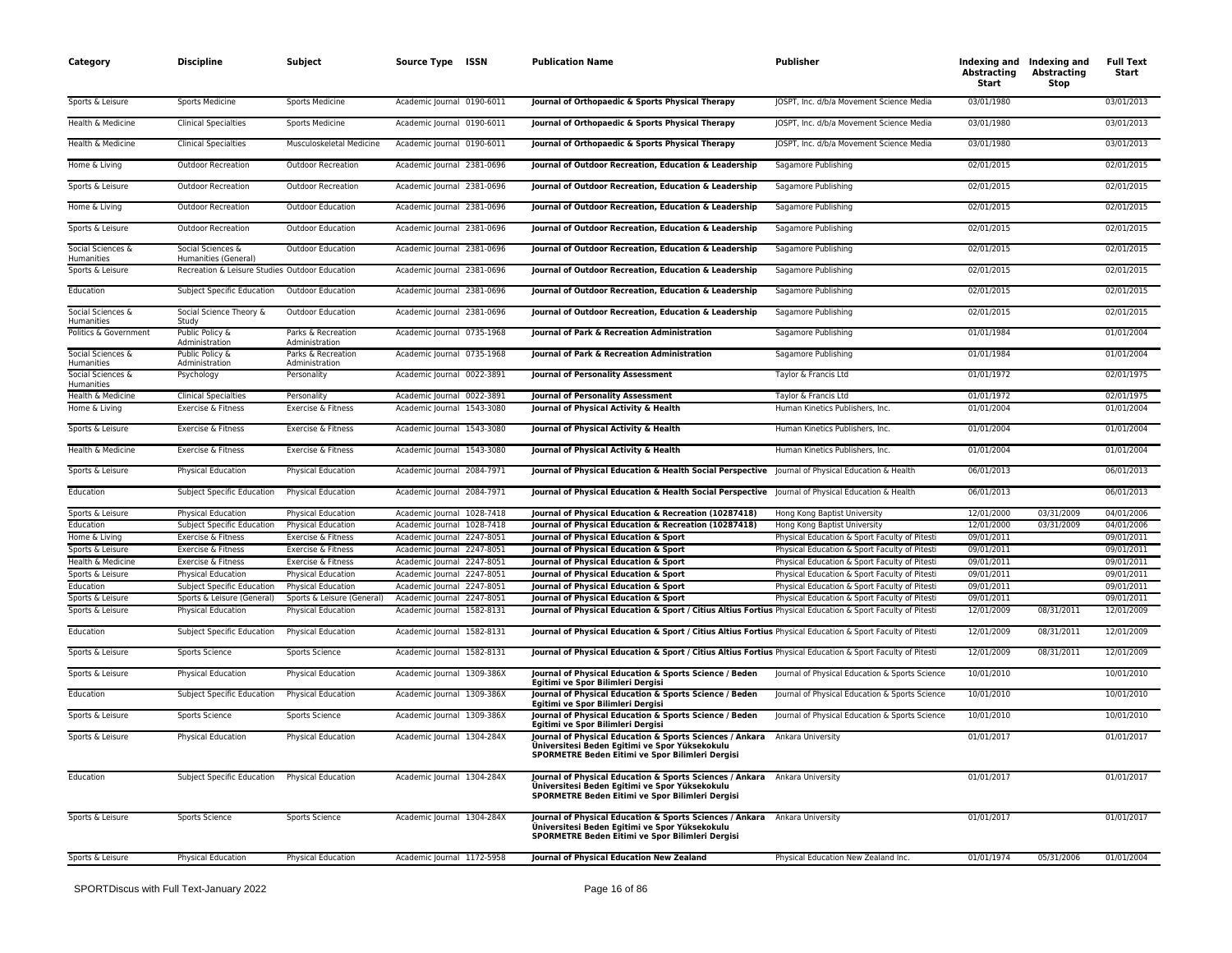| Category                        | <b>Discipline</b>                         | Subject                                | Source Type ISSN           | <b>Publication Name</b>                                                    | Publisher                                                    | <b>Abstracting</b><br>Start | Indexing and Indexing and<br><b>Abstracting</b><br>Stop | <b>Full Text</b><br>Start |
|---------------------------------|-------------------------------------------|----------------------------------------|----------------------------|----------------------------------------------------------------------------|--------------------------------------------------------------|-----------------------------|---------------------------------------------------------|---------------------------|
| Education                       | Subject Specific Education                | Physical Education                     | Academic lournal 1172-5958 | Journal of Physical Education New Zealand                                  | Physical Education New Zealand Inc                           | 01/01/1974                  | 05/31/2006                                              | 01/01/2004                |
| Health & Medicine               | Allied Health                             | Physical Therapy                       | Academic Journal 1836-9553 | Journal of Physiotherapy (Australian Physiotherapy<br>Association)         | Australian Physiotherapy Association                         | 03/01/2010                  | 03/31/2011                                              | 03/01/2010                |
| Health & Medicine               | Therapeutics                              | Physical Therapy                       | Academic Journal 1836-9553 | Journal of Physiotherapy (Australian Physiotherapy<br><b>Association</b> ) | Australian Physiotherapy Association                         | 03/01/2010                  | 03/31/2011                                              | 03/01/2010                |
| Health & Medicine               | Allied Health                             | Kinesiology & Exercise<br>Science      | Academic Journal 1550-963X | Journal of Professional Exercise Physiology                                | American Society of Exercise Physiologists                   | 08/01/2003                  |                                                         | 08/01/2003                |
| Sports & Leisure                | Sports Science                            | Kinesiology & Exercise<br>Science      | Academic Journal 1550-963X | Journal of Professional Exercise Physiology                                | American Society of Exercise Physiologists                   | 08/01/2003                  |                                                         | 08/01/2003                |
| Health & Medicine               | <b>Medical Sciences</b>                   | Physiology                             | Academic Journal 1550-963X | Journal of Professional Exercise Physiology                                | American Society of Exercise Physiologists                   | 08/01/2003                  |                                                         | 08/01/2003                |
| Science                         | Science (General)                         | Quantitative Research                  | Academic Journal 2194-6388 | Journal of Quantitative Analysis in Sports                                 | De Gruyter                                                   | 07/05/2008                  |                                                         | 07/05/2008                |
| Science                         | Mathematics                               | <b>Sports Statistics</b>               | Academic Journal 2194-6388 | Journal of Quantitative Analysis in Sports                                 | De Gruyter                                                   | 07/05/2008                  |                                                         | 07/05/2008                |
| Sports & Leisure                | Sports & Leisure (General)                | <b>Sports Statistics</b>               | Academic Journal 2194-6388 | Journal of Quantitative Analysis in Sports                                 | De Gruyter                                                   | 07/05/2008                  |                                                         | 07/05/2008                |
| Health & Medicine               | Therapeutics                              | <b>Rehabilitation Therapy</b>          | Academic Journal 0022-4154 | <b>Journal of Rehabilitation</b>                                           | National Rehabilitation Association                          | 07/01/1972                  |                                                         | 01/01/1986                |
| <b>Business</b>                 | Management                                | Medical Administration &<br>Management | Academic Journal 0148-3846 | Journal of Rehabilitation Administration                                   | National Association for Rehabilitation<br>Leadership (NARL) | 03/01/2005                  |                                                         | 03/01/2005                |
| Health & Medicine               | Medical Administration &<br>Management    | Medical Administration &<br>Management | Academic Journal 0148-3846 | Journal of Rehabilitation Administration                                   | National Association for Rehabilitation<br>Leadership (NARL) | 03/01/2005                  |                                                         | 03/01/2005                |
| Health & Medicine               | Therapeutics                              | Rehabilitation Therapy                 | Academic Journal 0748-7711 | Journal of Rehabilitation Research & Development                           | VA Prosthetics Research & Development Center                 | 01/01/1985                  | 09/30/2016                                              | 01/01/1990                |
| Politics & Government           | Political Science & Studies               | <b>Rural Studies</b>                   | Academic Journal 2151-4178 | <b>Journal of Rural Social Sciences</b>                                    | Southern Rural Sociology                                     | 01/01/2010                  |                                                         | 01/01/2010                |
| Social Sciences &<br>Humanities | Political Science & Studies               | <b>Rural Studies</b>                   | Academic Journal 2151-4178 | <b>Journal of Rural Social Sciences</b>                                    | Southern Rural Sociology                                     | 01/01/2010                  |                                                         | 01/01/2010                |
| Social Sciences &<br>Humanities | Social Sciences &<br>Humanities (General) | <b>Rural Studies</b>                   | Academic Journal 2151-4178 | Journal of Rural Social Sciences                                           | Southern Rural Sociology                                     | 01/01/2010                  |                                                         | 01/01/2010                |
| Education                       | Subject Specific Education                | <b>Rural Studies</b>                   | Academic Journal 2151-4178 | <b>Journal of Rural Social Sciences</b>                                    | Southern Rural Sociology                                     | 01/01/2010                  |                                                         | 01/01/2010                |
| Social Sciences &<br>Humanities | Social Science Theory &<br>Study          | <b>Rural Studies</b>                   | Academic Journal 2151-4178 | <b>Journal of Rural Social Sciences</b>                                    | Southern Rural Sociology                                     | 01/01/2010                  |                                                         | 01/01/2010                |
| <b>Business</b>                 | Economics                                 | <b>Rural Economics</b>                 | Academic Journal 2151-4178 | <b>Journal of Rural Social Sciences</b>                                    | Southern Rural Sociology                                     | 01/01/2010                  |                                                         | 01/01/2010                |
| Social Sciences &<br>Humanities | Economics                                 | <b>Rural Economics</b>                 | Academic Journal 2151-4178 | <b>Journal of Rural Social Sciences</b>                                    | Southern Rural Sociology                                     | 01/01/2010                  |                                                         | 01/01/2010                |
| Sports & Leisure                | Physical Education                        | Physical Education                     | Academic Journal 1112-4032 | Journal of Science & Techniques of Physical & Sports<br>Activities         | Association of Arab Universities                             | 01/01/2020                  |                                                         | 01/01/2020                |
| Education                       | Subject Specific Education                | <b>Physical Education</b>              | Academic Journal 1112-4032 | Journal of Science & Techniques of Physical & Sports<br><b>Activities</b>  | Association of Arab Universities                             | 01/01/2020                  |                                                         | 01/01/2020                |
| Sports & Leisure                | Sports Science                            | Sports Science                         | Academic Journal 1112-4032 | Journal of Science & Techniques of Physical & Sports<br><b>Activities</b>  | Association of Arab Universities                             | 01/01/2020                  |                                                         | 01/01/2020                |
| Health & Medicine               | <b>Clinical Specialties</b>               | Arthroplasty                           | Academic Journal 2471-5492 | Journal of Shoulder & Elbow Arthroplasty                                   | Sage Publications                                            | 11/01/2017                  |                                                         | 11/01/2017                |
| Health & Medicine               | <b>Clinical Specialties</b>               | Shoulder & Arm Surgery                 | Academic Journal 2471-5492 | Journal of Shoulder & Elbow Arthroplasty                                   | Sage Publications                                            | 11/01/2017                  |                                                         | 11/01/2017                |
| Social Sciences &<br>Humanities | Psychology                                | Social Psychology                      | Academic Journal 0886-1641 | Journal of Social Behavior & Personality                                   | <b>Select Press</b>                                          | 01/01/1987                  | 03/31/2005                                              | 03/01/1996                |
| Social Sciences &<br>Humanities | Sociology                                 | Social Psychology                      | Academic Journal 0886-1641 | Journal of Social Behavior & Personality                                   | <b>Select Press</b>                                          | 01/01/1987                  | 03/31/2005                                              | 03/01/1996                |
| Health & Medicine               | <b>Clinical Specialties</b>               | Social Psychology                      | Academic Journal 0886-1641 | Journal of Social Behavior & Personality                                   | <b>Select Press</b>                                          | 01/01/1987                  | 03/31/2005                                              | 03/01/1996                |
| Social Sciences &<br>Humanities | Psychology                                | Social Psychology                      | Academic Journal 0022-4545 | Journal of Social Psychology                                               | Taylor & Francis Ltd                                         | 02/01/1930                  |                                                         | 02/01/1930                |
| Social Sciences &<br>Humanities | Sociology                                 | Social Psychology                      | Academic Journal 0022-4545 | Journal of Social Psychology                                               | Taylor & Francis Ltd                                         | 02/01/1930                  |                                                         | 02/01/1930                |
| Health & Medicine               | <b>Clinical Specialties</b>               | Social Psychology                      | Academic Journal 0022-4545 | Journal of Social Psychology                                               | Taylor & Francis Ltd                                         | 02/01/1930                  |                                                         | 02/01/1930                |
| Social Sciences &<br>Humanities | Psychology                                | Sports Psychology                      | Academic Journal 0895-2779 | Journal of Sport & Exercise Psychology                                     | Human Kinetics Publishers, Inc.                              | 01/01/1988                  |                                                         | 03/01/1988                |
| Sports & Leisure                | Sports Science                            | Sports Psychology                      | Academic Journal 0895-2779 | Journal of Sport & Exercise Psychology                                     | Human Kinetics Publishers, Inc.                              | 01/01/1988                  |                                                         | 03/01/1988                |
| Health & Medicine               | <b>Clinical Specialties</b>               | Sports Psychology                      | Academic Journal 0895-2779 | Journal of Sport & Exercise Psychology                                     | Human Kinetics Publishers, Inc.                              | 01/01/1988                  |                                                         | 03/01/1988                |
| Sports & Leisure                | Sports Science                            | Sports Science                         | Academic Journal 1989-6239 | Journal of Sport & Health Research                                         | Journal of Sport & Health Research                           | 01/01/2012                  |                                                         | 01/01/2012                |
| Sports & Leisure                | Sports & Leisure (General)                | Sports & Leisure (General)             | Academic Journal 1477-5085 | Journal of Sport & Tourism                                                 | Routledge                                                    | 01/01/2003                  |                                                         | 01/01/2003                |
| <b>Business</b>                 | Management                                | Sports Management                      | Academic Journal 2151-5786 | Journal of Sport Administration & Supervision                              | Sagamore Publishing                                          | 01/01/2009                  | 05/31/2012                                              | 01/01/2009                |
| Sports & Leisure                | <b>Sports Business</b>                    | Sports Management                      | Academic Journal 2151-5786 | Journal of Sport Administration & Supervision                              | Sagamore Publishing                                          | 01/01/2009                  | 05/31/2012                                              | 01/01/2009                |
| <b>Business</b>                 | Industries & Trades                       | Sports Management                      | Academic Journal 2151-5786 | Journal of Sport Administration & Supervision                              | Sagamore Publishing                                          | 01/01/2009                  | 05/31/2012                                              | 01/01/2009                |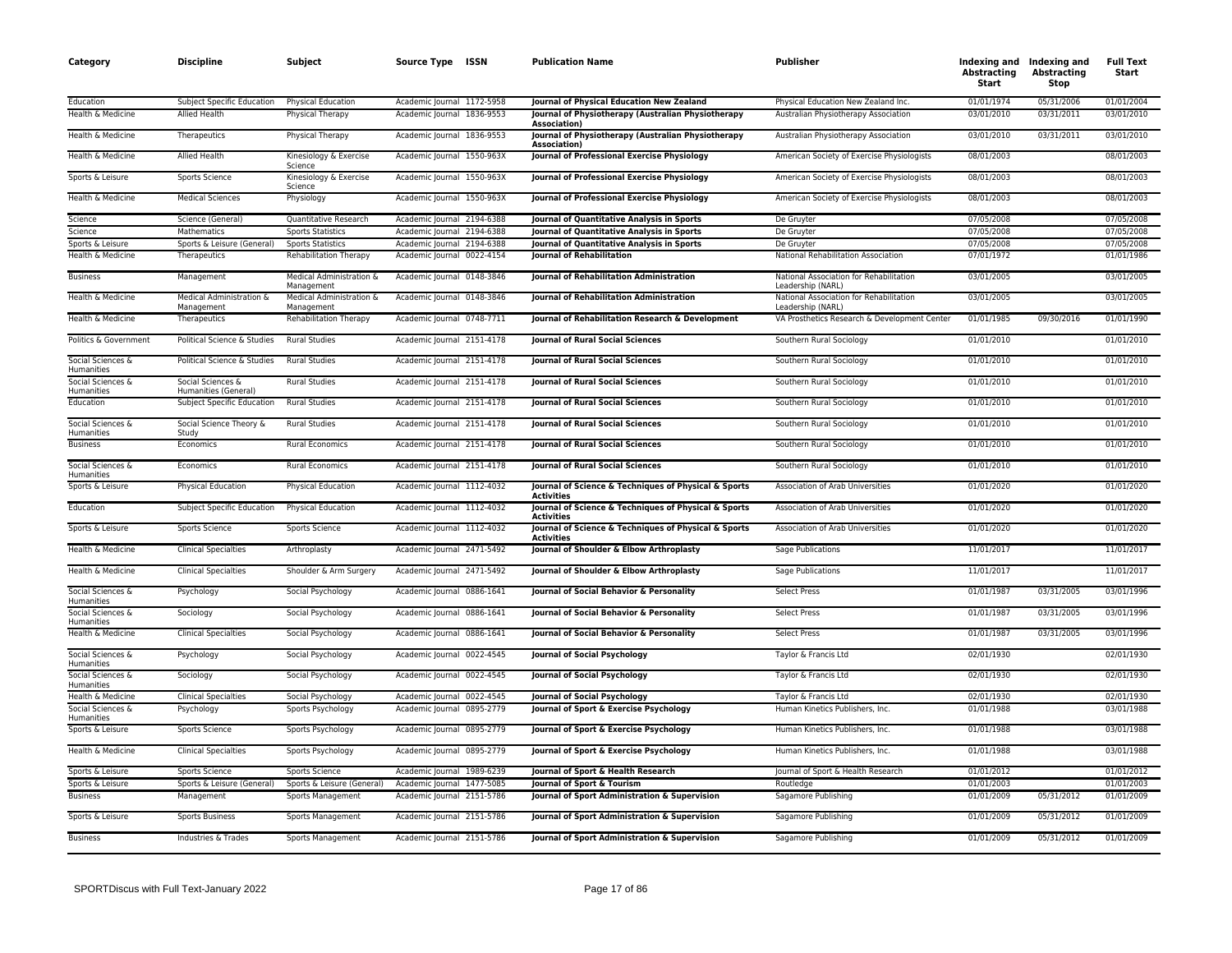| Category                        | <b>Discipline</b>                       | Subject                                                                              | Source Type ISSN           | <b>Publication Name</b>                                                                                             | <b>Publisher</b>                                | Abstracting<br>Start | Indexing and Indexing and<br><b>Abstracting</b><br>Stop | <b>Full Text</b><br>Start |
|---------------------------------|-----------------------------------------|--------------------------------------------------------------------------------------|----------------------------|---------------------------------------------------------------------------------------------------------------------|-------------------------------------------------|----------------------|---------------------------------------------------------|---------------------------|
| Social Sciences &<br>Humanities | Psychology                              | Sports Psychology                                                                    | Academic Journal 0162-7341 | Journal of Sport Behavior                                                                                           | University of South Alabama                     | 01/01/1978           |                                                         | 01/01/1990                |
| Sports & Leisure                | Sports Science                          | Sports Psychology                                                                    | Academic Journal 0162-7341 | <b>Journal of Sport Behavior</b>                                                                                    | University of South Alabama                     | 01/01/1978           |                                                         | 01/01/1990                |
| Health & Medicine               | <b>Clinical Specialties</b>             | Sports Psychology                                                                    | Academic Journal 0162-7341 | Journal of Sport Behavior                                                                                           | University of South Alabama                     | 01/01/1978           |                                                         | 01/01/1990                |
| <b>Business</b>                 | Management                              | Sports Management                                                                    | Academic Journal 0888-4773 | <b>Journal of Sport Management</b>                                                                                  | Human Kinetics Publishers, Inc.                 | 01/01/1987           |                                                         | 01/01/1987                |
| Sports & Leisure                | <b>Sports Business</b>                  | Sports Management                                                                    | Academic Journal 0888-4773 | <b>Journal of Sport Management</b>                                                                                  | Human Kinetics Publishers, Inc.                 | 01/01/1987           |                                                         | 01/01/1987                |
| <b>Business</b>                 | Industries & Trades                     | Sports Management                                                                    | Academic Journal 0888-4773 | <b>Journal of Sport Management</b>                                                                                  | Human Kinetics Publishers, Inc.                 | 01/01/1987           |                                                         | 01/01/1987                |
| Social Sciences &<br>Humanities | Psychology                              | Sports Psychology                                                                    | Academic Journal 0163-433X | <b>Journal of Sport Psychology</b>                                                                                  | Human Kinetics Publishers, Inc.                 | 01/01/1979           | 02/28/1988                                              | 01/01/1979                |
| Sports & Leisure                | Sports Science                          | Sports Psychology                                                                    | Academic Journal 0163-433X | Journal of Sport Psychology                                                                                         | Human Kinetics Publishers, Inc.                 | 01/01/1979           | 02/28/1988                                              | 01/01/1979                |
| Health & Medicine               | <b>Clinical Specialties</b>             | Sports Psychology                                                                    | Academic Journal 0163-433X | Journal of Sport Psychology                                                                                         | Human Kinetics Publishers, Inc.                 | 01/01/1979           | 02/28/1988                                              | 01/01/1979                |
| Social Sciences &<br>Humanities | Psychology                              | Sports Psychology                                                                    | Academic Journal 2152-0704 | Journal of Sport Psychology in Action                                                                               | Routledge                                       | 01/01/2010           |                                                         | 01/01/2010                |
| Sports & Leisure                | Sports Science                          | Sports Psychology                                                                    | Academic Journal 2152-0704 | Journal of Sport Psychology in Action                                                                               | Routledge                                       | 01/01/2010           |                                                         | 01/01/2010                |
| Health & Medicine               | <b>Clinical Specialties</b>             | Sports Psychology                                                                    | Academic Journal 2152-0704 | Journal of Sport Psychology in Action                                                                               | Routledge                                       | 01/01/2010           |                                                         | 01/01/2010                |
| Health & Medicine               | Therapeutics                            | <b>Rehabilitation Therapy</b>                                                        | Academic Journal 1056-6716 | <b>Journal of Sport Rehabilitation</b>                                                                              | Human Kinetics Publishers, Inc.                 | 01/01/1992           |                                                         | 01/01/1997                |
| Sports & Leisure                | <b>Sports Medicine</b>                  | <b>Sports Medicine</b>                                                               | Academic Journal 1056-6716 | Journal of Sport Rehabilitation                                                                                     | Human Kinetics Publishers, Inc.                 | 01/01/1992           |                                                         | 01/01/1997                |
| Health & Medicine               | <b>Clinical Specialties</b>             | Sports Medicine                                                                      | Academic Journal 1056-6716 | <b>Journal of Sport Rehabilitation</b>                                                                              | Human Kinetics Publishers, Inc.                 | 01/01/1992           |                                                         | 01/01/1997                |
| <b>Business</b>                 | Economics                               | <b>Sports Economics</b>                                                              | Academic Journal 1527-0025 | <b>Journal of Sports Economics</b>                                                                                  | Sage Publications                               | 02/01/2000           |                                                         | 07/01/2009                |
| Social Sciences &               | Economics                               | <b>Sports Economics</b>                                                              | Academic Journal 1527-0025 | <b>Journal of Sports Economics</b>                                                                                  | Sage Publications                               | 02/01/2000           |                                                         | 07/01/2009                |
| Humanities<br>Sports & Leisure  | Sports & Leisure (General)              | Sports Economics                                                                     | Academic Journal 1527-0025 | <b>Journal of Sports Economics</b>                                                                                  | Sage Publications                               | 02/01/2000           |                                                         | 07/01/2009                |
| Health & Medicine               | <b>Allied Health</b>                    | <b>Allied Health</b>                                                                 | Academic Journal 2376-9289 | Journal of Sports Medicine & Allied Health Sciences:<br>Official Journal of the Ohio Athletic Trainers' Association | Bowling Green State University Libraries        | 10/01/2017           |                                                         | 10/01/2017                |
| Sports & Leisure                | <b>Sports Medicine</b>                  | Sports Medicine                                                                      | Academic Journal 2376-9289 | Journal of Sports Medicine & Allied Health Sciences:<br>Official Journal of the Ohio Athletic Trainers' Association | Bowling Green State University Libraries        | 10/01/2017           |                                                         | 10/01/2017                |
| Health & Medicine               | <b>Clinical Specialties</b>             | <b>Sports Medicine</b>                                                               | Academic Journal 2376-9289 | Journal of Sports Medicine & Allied Health Sciences:<br>Official Journal of the Ohio Athletic Trainers' Association | Bowling Green State University Libraries        | 10/01/2017           |                                                         | 10/01/2017                |
| Health & Medicine               | Allied Health                           | Kinesiology & Exercise<br>Science                                                    | Academic Journal 1303-2968 | Journal of Sports Science & Medicine                                                                                | Hakan Gur, Journal of Sports Science & Medicine | 03/01/2002           |                                                         | 01/01/2007                |
| Sports & Leisure                | Sports Science                          | Kinesiology & Exercise<br>Science                                                    | Academic Journal 1303-2968 | Journal of Sports Science & Medicine                                                                                | Hakan Gur, Journal of Sports Science & Medicine | 03/01/2002           |                                                         | 01/01/2007                |
| Sports & Leisure                | <b>Sports Medicine</b>                  | Sports Medicine                                                                      | Academic Journal 1303-2968 | Journal of Sports Science & Medicine                                                                                | Hakan Gur, Journal of Sports Science & Medicine | 03/01/2002           |                                                         | 01/01/2007                |
| Health & Medicine               | <b>Clinical Specialties</b>             | Sports Medicine                                                                      | Academic Journal 1303-2968 | Journal of Sports Science & Medicine                                                                                | Hakan Gur, Journal of Sports Science & Medicine | 03/01/2002           |                                                         | 01/01/2007                |
| Sports & Leisure                | Sports Science                          | Sports Science                                                                       | Academic Journal 0264-0414 | <b>Journal of Sports Sciences</b>                                                                                   | Taylor & Francis Ltd                            | 01/01/1983           |                                                         | 05/01/1996                |
| Sports & Leisure                | Sports                                  | Swimming & Diving                                                                    | Academic Journal 0747-5993 | Journal of Swimming Research                                                                                        | American Swimming Coaches Association           | 09/01/1984           |                                                         | 01/01/2004                |
| Sports & Leisure                | Physical Education                      | Physical Education                                                                   | Academic Journal 0273-5024 | Journal of Teaching in Physical Education                                                                           | Human Kinetics Publishers, Inc.                 | 04/01/1981           |                                                         | 04/01/1981                |
| Education                       | Subject Specific Education              | Physical Education                                                                   | Academic Journal 0273-5024 | Journal of Teaching in Physical Education                                                                           | Human Kinetics Publishers, Inc.                 | 04/01/1981           |                                                         | 04/01/1981                |
| Education                       | Teaching & Instruction                  | Teaching & Instruction                                                               | Academic Journal 0273-5024 | Journal of Teaching in Physical Education                                                                           | Human Kinetics Publishers, Inc.                 | 04/01/1981           |                                                         | 04/01/1981                |
| Health & Medicine               | Complementary &<br>Alternative Medicine | <b>Chiropractic Medicine</b>                                                         | Academic Journal 0008-3194 | Journal of the Canadian Chiropractic Association                                                                    | Canadian Chiropractic Association               | 03/01/1990           |                                                         | 03/01/1990                |
| Health & Medicine               | <b>Clinical Specialties</b>             | <b>Chiropractic Medicine</b>                                                         | Academic Journal 0008-3194 | Journal of the Canadian Chiropractic Association                                                                    | Canadian Chiropractic Association               | 03/01/1990           |                                                         | 03/01/1990                |
| Sports & Leisure                |                                         | Athletic Training & Coaching Athletic Training & Coaching Academic Journal 1550-2783 |                            | Journal of the International Society of Sports Nutrition                                                            | <b>BioMed Central</b>                           | 06/01/2008           |                                                         | 06/01/2008                |
| Education                       | Subject Specific Education              | Athletic Training & Coaching Academic Journal 1550-2783                              |                            | Journal of the International Society of Sports Nutrition                                                            | <b>BioMed Central</b>                           | 06/01/2008           |                                                         | 06/01/2008                |
| Home & Living                   | Exercise & Fitness                      | Exercise & Fitness                                                                   | Academic Journal 1550-2783 | Journal of the International Society of Sports Nutrition                                                            | <b>BioMed Central</b>                           | 06/01/2008           |                                                         | 06/01/2008                |
| Sports & Leisure                | Exercise & Fitness                      | Exercise & Fitness                                                                   | Academic Journal 1550-2783 | Journal of the International Society of Sports Nutrition                                                            | <b>BioMed Central</b>                           | 06/01/2008           |                                                         | 06/01/2008                |
| Health & Medicine               | Exercise & Fitness                      | Exercise & Fitness                                                                   | Academic Journal 1550-2783 | Journal of the International Society of Sports Nutrition                                                            | <b>BioMed Central</b>                           | 06/01/2008           |                                                         | 06/01/2008                |
| Science                         | Life Sciences                           | Nutrition Science                                                                    | Academic Journal 1550-2783 | Journal of the International Society of Sports Nutrition                                                            | <b>BioMed Central</b>                           | 06/01/2008           |                                                         | 06/01/2008                |
| Health & Medicine               | <b>Medical Sciences</b>                 | Nutrition Science                                                                    | Academic Journal 1550-2783 | Journal of the International Society of Sports Nutrition                                                            | <b>BioMed Central</b>                           | 06/01/2008           |                                                         | 06/01/2008                |
|                                 |                                         |                                                                                      |                            |                                                                                                                     |                                                 |                      |                                                         |                           |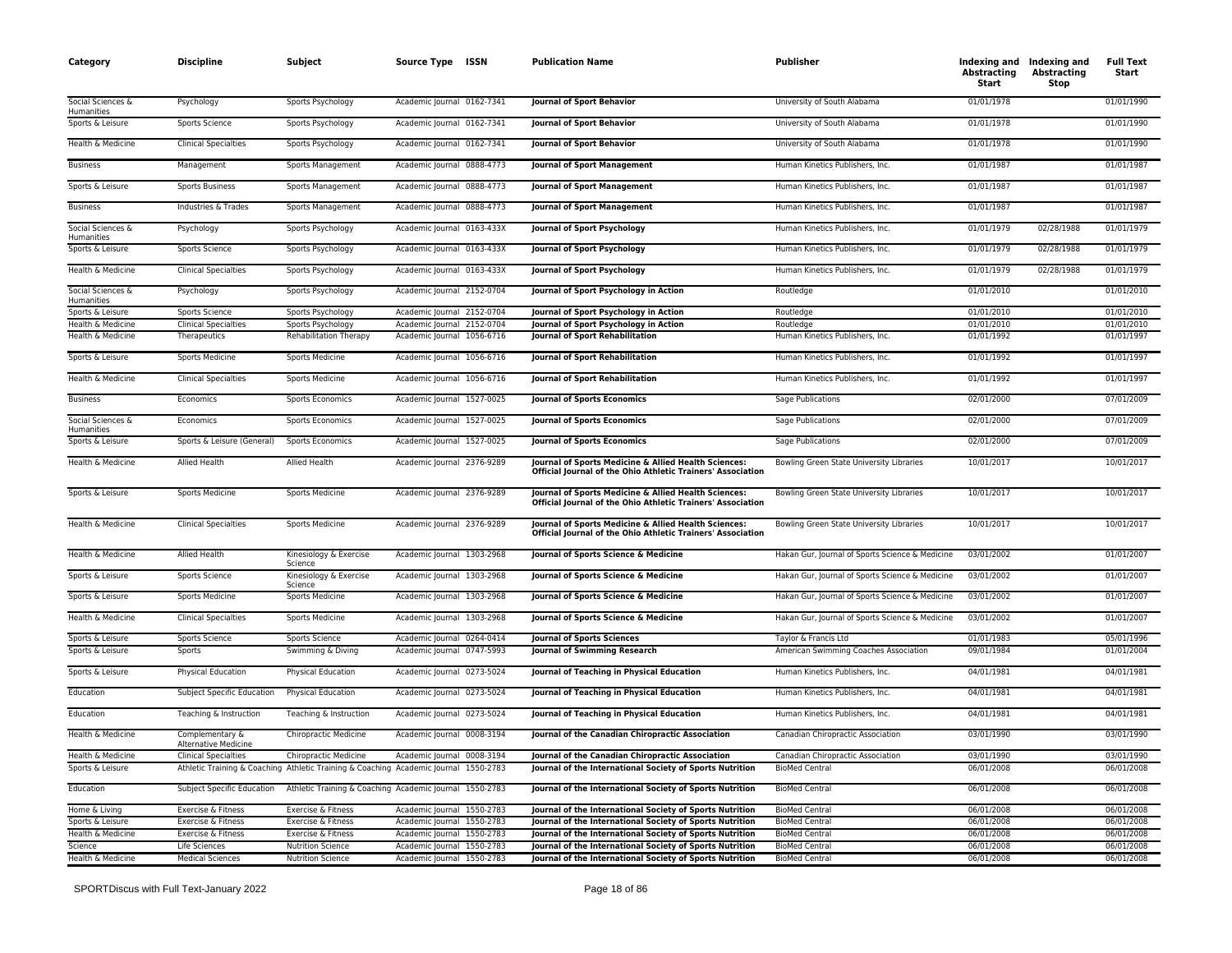| Category                                            | <b>Discipline</b>                                     | Subject                                                     | Source Type ISSN                                         | <b>Publication Name</b>                                                                              | Publisher                                                                          | Abstracting<br>Start     | Indexing and Indexing and<br><b>Abstracting</b><br>Stop | <b>Full Text</b><br>Start |
|-----------------------------------------------------|-------------------------------------------------------|-------------------------------------------------------------|----------------------------------------------------------|------------------------------------------------------------------------------------------------------|------------------------------------------------------------------------------------|--------------------------|---------------------------------------------------------|---------------------------|
| Technology                                          | Industrial Technology                                 | <b>Nutrition Science</b>                                    | Academic Journal 1550-2783                               | Journal of the International Society of Sports Nutrition                                             | <b>BioMed Central</b>                                                              | 06/01/2008               |                                                         | 06/01/2008                |
| Sports & Leisure                                    | Sports                                                | Swimming & Diving                                           | Academic Journal 1839-3659                               | Journal of the International Society of Swimming Coaching International Society of Swimming Coaching |                                                                                    | 03/01/2013               |                                                         | 03/01/2013                |
| Philosophy                                          | Philosophy (General)                                  | Ethics                                                      | Academic Journal 0094-8705                               | Journal of the Philosophy of Sport                                                                   | Routledge                                                                          | 01/01/1974               |                                                         | 01/01/1974                |
| Sports & Leisure                                    | Sports & Leisure (General)                            | Sports & Leisure (General)                                  | Academic Journal 0094-8705                               | Journal of the Philosophy of Sport                                                                   | Routledge                                                                          | 01/01/1974               |                                                         | 01/01/1974                |
| <b>Business</b>                                     | Industries & Trades                                   | Event Planning                                              | Academic Journal                                         | Journal of Venue & Event Management                                                                  | University of South Carolina, Department of<br>Sport & Event Management            | 12/01/2011               | 11/30/2013                                              | 12/01/2011                |
| <b>Business</b>                                     | Management                                            | Sports Facility Management Academic Journal                 |                                                          | Journal of Venue & Event Management                                                                  | University of South Carolina, Department of<br>Sport & Event Management            | 12/01/2011               | 11/30/2013                                              | 12/01/2011                |
| Sports & Leisure                                    | <b>Sports Business</b>                                | Sports Facility Management Academic Journal                 |                                                          | Journal of Venue & Event Management                                                                  | University of South Carolina, Department of<br>Sport & Event Management            | 12/01/2011               | 11/30/2013                                              | 12/01/2011                |
| <b>Business</b>                                     | Industries & Trades                                   | Sports Facility Management Academic Journal                 |                                                          | Journal of Venue & Event Management                                                                  | University of South Carolina, Department of<br>Sport & Event Management            | 12/01/2011               | 11/30/2013                                              | 12/01/2011                |
| Arts & Entertainment                                | Architecture                                          | <b>Event Facilities</b>                                     | Academic Journal                                         | Journal of Venue & Event Management                                                                  | University of South Carolina, Department of<br>Sport & Event Management            | 12/01/2011               | 11/30/2013                                              | 12/01/2011                |
| Arts & Entertainment                                | Arts & Entertainment<br>(General)                     | <b>Event Facilities</b>                                     | Academic Journal                                         | Journal of Venue & Event Management                                                                  | University of South Carolina, Department of<br>Sport & Event Management            | 12/01/2011               | 11/30/2013                                              | 12/01/2011                |
| Technology                                          | Construction & Building                               | <b>Event Facilities</b>                                     | Academic Journal                                         | Journal of Venue & Event Management                                                                  | University of South Carolina, Department of<br>Sport & Event Management            | 12/01/2011               | 11/30/2013                                              | 12/01/2011                |
| <b>Business</b>                                     | Industries & Trades                                   | <b>Event Facilities</b>                                     | Academic Journal                                         | Journal of Venue & Event Management                                                                  | University of South Carolina, Department of<br>Sport & Event Management            | 12/01/2011               | 11/30/2013                                              | 12/01/2011                |
| Sports & Leisure                                    | Sports                                                | Youth Sports                                                | Academic Journal 1559-2383                               | Journal of Youth Sports                                                                              | Trudvang, LLC                                                                      | 09/01/2008               |                                                         | 09/01/2008                |
| Home & Living                                       | Exercise & Fitness                                    | Exercise & Fitness                                          | Academic Journal 1814-9162                               | Journal on Active Aging                                                                              | International Council on Active Aging                                              | 01/01/2003               |                                                         | 01/01/2003                |
| Sports & Leisure                                    | Exercise & Fitness                                    | Exercise & Fitness                                          | Academic Journal 1814-9162                               | Journal on Active Aging                                                                              | International Council on Active Aging                                              | 01/01/2003               |                                                         | 01/01/2003                |
| Health & Medicine                                   | Exercise & Fitness                                    | Exercise & Fitness                                          | Academic Journal 1814-9162                               | Journal on Active Aging                                                                              | International Council on Active Aging                                              | 01/01/2003               |                                                         | 01/01/2003                |
| Social Sciences &<br>Humanities<br>Sports & Leisure | Demography<br>Physical Education                      | Gerontology<br><b>Physical Education</b>                    | Academic Journal 1814-9162<br>Academic Journal 1071-2577 | Journal on Active Aging<br><b>KAHPERD Journal</b>                                                    | International Council on Active Aging<br>Kentucky Association for Health, Physical | 01/01/2003<br>01/01/2013 |                                                         | 01/01/2003<br>01/01/2013  |
| Education                                           | Subject Specific Education                            | Physical Education                                          | Academic Journal 1071-2577                               | <b>KAHPERD Journal</b>                                                                               | Education, Recreation & Dance<br>Kentucky Association for Health, Physical         | 01/01/2013               |                                                         | 01/01/2013                |
| Sports & Leisure                                    | Physical Education                                    | Physical Education                                          | Academic Journal                                         | Kentucky Newsletter for Health, Physical Education,                                                  | Education, Recreation & Dance<br>Kentucky Association for Health, Physical         | 10/01/2008               |                                                         | 10/01/2008                |
| Education                                           | Subject Specific Education                            | <b>Physical Education</b>                                   | Academic Journal                                         | <b>Recreation &amp; Dance</b><br>Kentucky Newsletter for Health, Physical Education,                 | Education, Recreation & Dance<br>Kentucky Association for Health, Physical         | 10/01/2008               |                                                         | 10/01/2008                |
| Arts & Entertainment                                | Dance                                                 | Dance Education &                                           | Academic Journal                                         | <b>Recreation &amp; Dance</b><br>Kentucky Newsletter for Health, Physical Education,                 | Education, Recreation & Dance<br>Kentucky Association for Health, Physical         | 10/01/2008               |                                                         | 10/01/2008                |
| Arts & Entertainment                                | Arts Education                                        | Instruction<br>Dance Education &                            | Academic Journal                                         | <b>Recreation &amp; Dance</b><br>Kentucky Newsletter for Health, Physical Education,                 | Education, Recreation & Dance<br>Kentucky Association for Health, Physical         | 10/01/2008               |                                                         | 10/01/2008                |
| Education                                           | Subject Specific Education                            | Instruction<br>Dance Education &                            | Academic Journal                                         | <b>Recreation &amp; Dance</b><br>Kentucky Newsletter for Health, Physical Education,                 | Education, Recreation & Dance<br>Kentucky Association for Health, Physical         | 10/01/2008               |                                                         | 10/01/2008                |
| Health & Medicine                                   |                                                       | Instruction<br>Kinesiology & Exercise                       | Academic Journal 1318-2269                               | <b>Recreation &amp; Dance</b><br>Kinesiologia Slovenica                                              | Education, Recreation & Dance<br>Faculty of Sport                                  | 01/01/1992               |                                                         | 06/01/2008                |
|                                                     | Allied Health                                         | Science<br>Kinesiology & Exercise                           |                                                          |                                                                                                      |                                                                                    |                          |                                                         | 06/01/2008                |
| Sports & Leisure                                    | Sports Science                                        | Science                                                     | Academic Journal 1318-2269                               | Kinesiologia Slovenica                                                                               | Faculty of Sport                                                                   | 01/01/1992               |                                                         |                           |
| Health & Medicine                                   | Allied Health                                         | Kinesiology & Exercise<br>Science                           | Academic Journal 1331-1441                               | Kinesiology                                                                                          | Faculty of Kinesiology University                                                  | 01/01/1973               |                                                         | 12/01/2003                |
| Sports & Leisure<br>Health & Medicine               | Sports Science<br>Allied Health                       | Kinesiology & Exercise<br>Science<br>Kinesiology & Exercise | Academic Journal 1331-1441<br>Academic Journal 2163-0453 | Kinesiology                                                                                          | Faculty of Kinesiology University                                                  | 01/01/1973<br>01/01/1968 |                                                         | 12/01/2003<br>02/01/2012  |
|                                                     |                                                       | Science                                                     |                                                          | <b>Kinesiology Review</b>                                                                            | Human Kinetics Publishers, Inc.                                                    |                          |                                                         |                           |
| Sports & Leisure                                    | Sports Science                                        | Kinesiology & Exercise<br>Science                           | Academic Journal 2163-0453                               | <b>Kinesiology Review</b>                                                                            | Human Kinetics Publishers, Inc.                                                    | 01/01/1968<br>01/01/1993 |                                                         | 02/01/2012<br>01/01/2000  |
| Sports & Leisure<br>Health & Medicine               | <b>Sports Medicine</b><br><b>Clinical Specialties</b> | Sports Medicine<br><b>Sports Medicine</b>                   | Academic Journal 0942-2056<br>Academic Journal 0942-2056 | Knee Surgery, Sports Traumatology, Arthroscopy<br>Knee Surgery, Sports Traumatology, Arthroscopy     | <b>Springer Nature</b><br><b>Springer Nature</b>                                   | 01/01/1993               |                                                         | 01/01/2000                |
| Health & Medicine                                   | <b>Clinical Specialties</b>                           | Minimally Invasive<br>Procedures                            | Academic Journal 0942-2056                               | Knee Surgery, Sports Traumatology, Arthroscopy                                                       | Springer Nature                                                                    | 01/01/1993               |                                                         | 01/01/2000                |
| Health & Medicine                                   | <b>Clinical Specialties</b>                           | Knee Surgery                                                | Academic Journal 0942-2056                               | Knee Surgery, Sports Traumatology, Arthroscopy                                                       | Springer Nature                                                                    | 01/01/1993               |                                                         | 01/01/2000                |
| Social Sciences &                                   | Psychology                                            | Psychology                                                  | Academic Journal 1357-650X                               | Laterality                                                                                           | Taylor & Francis Ltd                                                               | 03/01/1996               |                                                         | 03/01/1996                |
| Humanities<br>Health & Medicine                     | <b>Clinical Specialties</b>                           | Psychology                                                  | Academic Journal 1357-650X                               | Laterality                                                                                           | Taylor & Francis Ltd                                                               | 03/01/1996               |                                                         | 03/01/1996                |
| Social Sciences &                                   | Social Sciences &                                     | Social Sciences &                                           | Academic Journal 0149-0400                               | <b>Leisure Sciences</b>                                                                              | Routledge                                                                          | 01/01/1974               |                                                         | 01/01/1998                |
| Humanities                                          | Humanities (General)                                  | Humanities (General)                                        |                                                          |                                                                                                      |                                                                                    |                          |                                                         |                           |
| Sports & Leisure                                    | Sports & Leisure (General)                            | Sports & Leisure (General)                                  | Academic Journal 0149-0400                               | <b>Leisure Sciences</b>                                                                              | Routledge                                                                          | 01/01/1974               |                                                         | 01/01/1998                |
| Education                                           | Professional Education                                | <b>Teacher Education</b>                                    | Academic Journal 0121-4128                               | Lúdica Pedagógica                                                                                    | Universidad Pedaggica Nacional                                                     | 01/01/2015               |                                                         | 01/01/2015                |
| Education                                           | Teaching & Instruction                                | <b>Teacher Education</b>                                    | Academic Journal 0121-4128                               | Lúdica Pedagógica                                                                                    | Universidad Pedaggica Nacional                                                     | 01/01/2015               |                                                         | 01/01/2015                |
| Sports & Leisure                                    | Physical Education                                    | Physical Education                                          | Academic Journal 0121-4128                               | Lúdica Pedagógica                                                                                    | Universidad Pedaggica Nacional                                                     | 01/01/2015               |                                                         | 01/01/2015                |
| Education                                           | Subject Specific Education                            | <b>Physical Education</b>                                   | Academic Journal 0121-4128                               | Lúdica Pedagógica                                                                                    | Universidad Pedaggica Nacional                                                     | 01/01/2015               |                                                         | 01/01/2015                |
| <b>Business</b>                                     | Management                                            | Management                                                  | Academic Journal 1360-6719                               | <b>Managing Leisure</b>                                                                              | Routledge                                                                          | 07/01/1998               | 12/31/2014                                              | 07/01/1998                |
| Sports & Leisure                                    | Sports & Leisure (General)                            | Sports & Leisure (General)                                  | Academic Journal 1360-6719                               | <b>Managing Leisure</b>                                                                              | Routledge                                                                          | 07/01/1998               | 12/31/2014                                              | 07/01/1998                |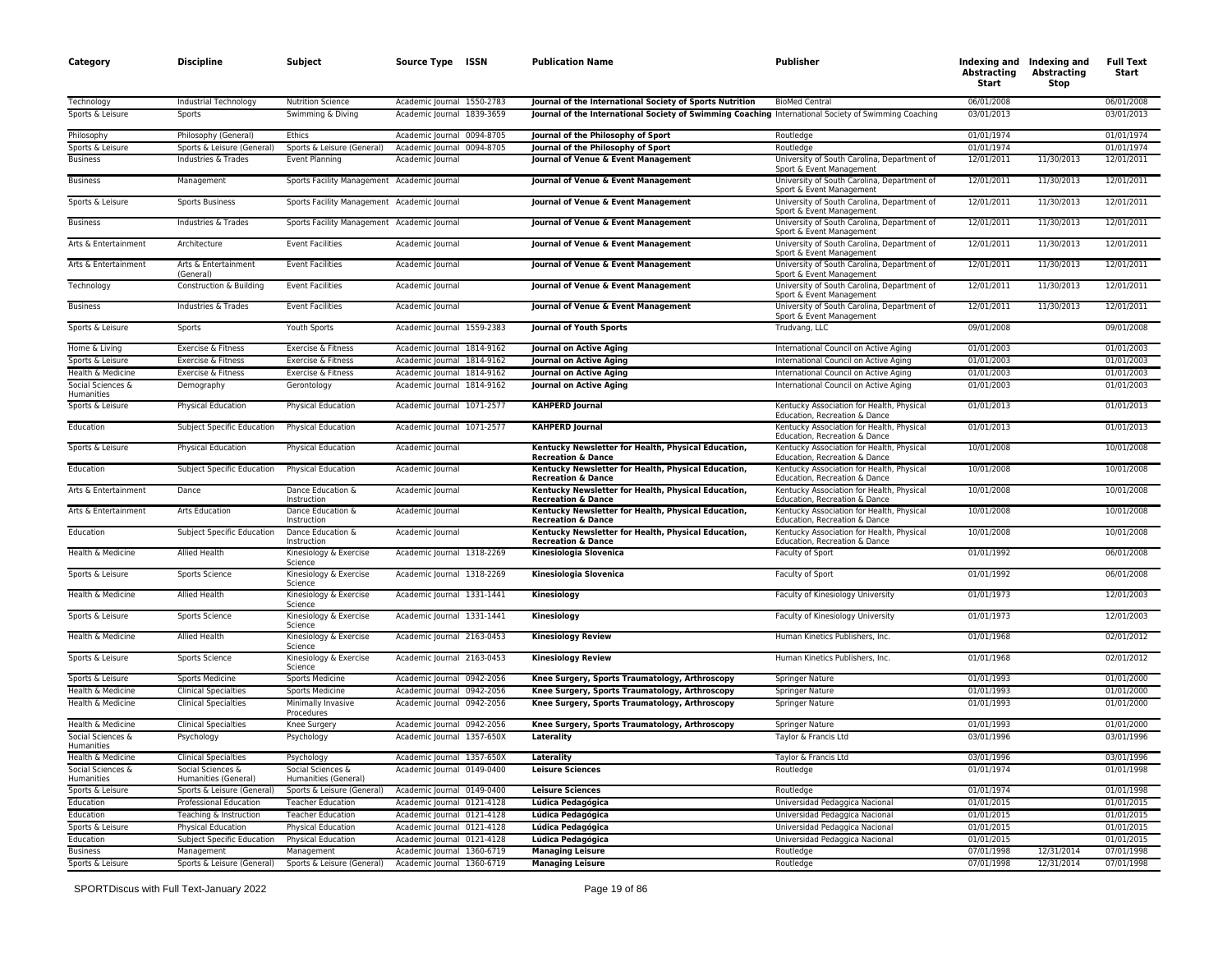| Category                             | <b>Discipline</b>           | Subject                                 | Source Type ISSN                                         | <b>Publication Name</b>                                                                                                                            | Publisher                                                         | Abstracting<br>Start     | Indexing and Indexing and<br><b>Abstracting</b><br>Stop | <b>Full Text</b><br>Start |
|--------------------------------------|-----------------------------|-----------------------------------------|----------------------------------------------------------|----------------------------------------------------------------------------------------------------------------------------------------------------|-------------------------------------------------------------------|--------------------------|---------------------------------------------------------|---------------------------|
| Politics & Government                | Law                         | Sports Law                              | Academic Journal 1533-6484                               | <b>Marquette Sports Law Review</b>                                                                                                                 | Marquette Sports Law Review                                       | 09/01/1990               |                                                         | 03/01/2006                |
| Social Sciences &<br>Humanities      | Law                         | Sports Law                              | Academic Journal 1533-6484                               | <b>Marquette Sports Law Review</b>                                                                                                                 | Marquette Sports Law Review                                       | 09/01/1990               |                                                         | 03/01/2006                |
| Sports & Leisure                     | Sports & Leisure (General)  | Sports Law                              | Academic Journal 1533-6484                               | <b>Marquette Sports Law Review</b>                                                                                                                 | Marquette Sports Law Review                                       | 09/01/1990               |                                                         | 03/01/2006                |
| Home & Living                        | Exercise & Fitness          | Exercise & Fitness                      | Academic Journal 1887-9586                               | Materiales para la Historia del Deporte                                                                                                            | Asociacion Andaluza de Historia del Deporte                       | 03/01/2016               |                                                         | 03/01/2016                |
| Sports & Leisure                     | Exercise & Fitness          | Exercise & Fitness                      | Academic Journal 1887-9586                               | Materiales para la Historia del Deporte                                                                                                            | Asociacion Andaluza de Historia del Deporte                       | 03/01/2016               |                                                         | 03/01/2016                |
| Health & Medicine                    | Exercise & Fitness          | Exercise & Fitness                      | Academic Journal 1887-9586                               | Materiales para la Historia del Deporte                                                                                                            | Asociacion Andaluza de Historia del Deporte                       | 03/01/2016               |                                                         | 03/01/2016                |
| Sports & Leisure                     | Physical Education          | Physical Education                      | Academic Journal 1887-9586                               | Materiales para la Historia del Deporte                                                                                                            | Asociacion Andaluza de Historia del Deporte                       | 03/01/2016               |                                                         | 03/01/2016                |
| Education                            | Subject Specific Education  | Physical Education                      | Academic Journal 1887-9586                               | Materiales para la Historia del Deporte                                                                                                            | Asociacion Andaluza de Historia del Deporte                       | 03/01/2016               |                                                         | 03/01/2016                |
| History                              | <b>Topical History</b>      | <b>Sports History</b>                   | Academic Journal 1887-9586                               | Materiales para la Historia del Deporte                                                                                                            | Asociacion Andaluza de Historia del Deporte                       | 03/01/2016               |                                                         | 03/01/2016                |
| Sports & Leisure                     | Sports & Leisure (General)  | Sports History                          | Academic Journal 1887-9586                               | Materiales para la Historia del Deporte                                                                                                            | Asociacion Andaluza de Historia del Deporte                       | 03/01/2016               |                                                         | 03/01/2016                |
| Health & Medicine                    | Allied Health               | Kinesiology & Exercise<br>Science       | Academic Journal 1091-367X                               | Measurement in Physical Education & Exercise Science                                                                                               | Taylor & Francis Ltd                                              | 01/01/1997               |                                                         | 01/01/1997                |
| Sports & Leisure                     | Sports Science              | Kinesiology & Exercise<br>Science       | Academic Journal 1091-367X                               | Measurement in Physical Education & Exercise Science                                                                                               | Taylor & Francis Ltd                                              | 01/01/1997               |                                                         | 01/01/1997                |
| Sports & Leisure                     | Physical Education          | Physical Education                      | Academic Journal 1091-367X                               | Measurement in Physical Education & Exercise Science                                                                                               | Taylor & Francis Ltd                                              | 01/01/1997               |                                                         | 01/01/1997                |
| Education                            | Subject Specific Education  | Physical Education                      | Academic Journal 1091-367X                               | Measurement in Physical Education & Exercise Science                                                                                               | Taylor & Francis Ltd                                              | 01/01/1997               |                                                         | 01/01/1997                |
| Home & Living                        | Exercise & Fitness          | Exercise & Fitness                      | Academic Journal 1429-0022                               | <b>Medicina Sportiva</b>                                                                                                                           | Medicina Sportiva                                                 | 01/01/1958               | 10/31/2014                                              | 01/01/2010                |
| Sports & Leisure                     | Exercise & Fitness          | Exercise & Fitness                      | Academic Journal 1429-0022                               | <b>Medicina Sportiva</b>                                                                                                                           | Medicina Sportiva                                                 | 01/01/1958               | 10/31/2014                                              | 01/01/2010                |
| Health & Medicine                    | Exercise & Fitness          | Exercise & Fitness                      | Academic Journal 1429-0022                               | <b>Medicina Sportiva</b>                                                                                                                           | Medicina Sportiva                                                 | 01/01/1958               | 10/31/2014                                              | 01/01/2010                |
| Sports & Leisure                     | <b>Sports Medicine</b>      | Sports Medicine                         | Academic Journal 1210-5481                               | Medicina Sportiva Bohemica et Slovaca                                                                                                              | Ceska spolecnost telovychovneho lekarstvi                         | 05/01/2008               |                                                         | 05/01/2008                |
| Health & Medicine                    | <b>Clinical Specialties</b> | <b>Sports Medicine</b>                  | Academic Journal 1210-5481                               | Medicina Sportiva Bohemica et Slovaca                                                                                                              | Ceska spolecnost telovychovneho lekarstvi                         | 05/01/2008               |                                                         | 05/01/2008                |
| Sports & Leisure                     | <b>Sports Medicine</b>      | Sports Medicine                         | Academic Journal 1567-2352                               | Medicine & Science in Tennis                                                                                                                       | Society for Tennis Medicine & Science                             | 03/01/2001               | 03/30/2017                                              | 02/01/2012                |
| Health & Medicine                    | <b>Clinical Specialties</b> | Sports Medicine                         | Academic Journal 1567-2352                               | Medicine & Science in Tennis                                                                                                                       | Society for Tennis Medicine & Science                             | 03/01/2001               | 03/30/2017                                              | 02/01/2012                |
| Sports & Leisure                     | Sports                      | Tennis                                  | Academic Journal 1567-2352                               | Medicine & Science in Tennis                                                                                                                       | Society for Tennis Medicine & Science                             | 03/01/2001               | 03/30/2017                                              | 02/01/2012                |
| Sports & Leisure                     | <b>Sports Science</b>       | <b>Sports Science</b>                   | Academic Journal 1567-2352                               | <b>Medicine &amp; Science in Tennis</b>                                                                                                            | Society for Tennis Medicine & Science                             | 03/01/2001               | 03/30/2017                                              | 02/01/2012                |
| Politics & Government                | Law                         | Sports Law                              | Academic Journal 2165-6541                               | <b>Mississippi Sports Law Review</b>                                                                                                               | Mississippi Sports Law Review                                     | 01/01/2011               |                                                         | 01/01/2011                |
| Social Sciences &<br>Humanities      | Law                         | Sports Law                              | Academic Journal 2165-6541                               | <b>Mississippi Sports Law Review</b>                                                                                                               | Mississippi Sports Law Review                                     | 01/01/2011               |                                                         | 01/01/2011<br>01/01/2011  |
| Sports & Leisure<br>Sports & Leisure | Sports & Leisure (General)  | Sports Law<br><b>Physical Education</b> | Academic Journal 2165-6541<br>Academic Journal 1058-6288 | <b>Mississippi Sports Law Review</b><br>Missouri Journal of Health, Physical Education, Recreation Missouri Journal of Health, Physical Education, | Mississippi Sports Law Review                                     | 01/01/2011<br>01/01/1991 | 01/31/2018                                              | 07/01/2005                |
|                                      | Physical Education          |                                         |                                                          | & Dance                                                                                                                                            | Recreation & Dance                                                |                          |                                                         |                           |
| Education                            | Subject Specific Education  | Physical Education                      | Academic Journal 1058-6288                               | Missouri Journal of Health, Physical Education, Recreation Missouri Journal of Health, Physical Education,<br>& Dance                              | Recreation & Dance                                                | 01/01/1991               | 01/31/2018                                              | 07/01/2005                |
| Arts & Entertainment                 | Dance                       | Dance Education &<br>Instruction        | Academic Journal 1058-6288                               | Missouri Journal of Health, Physical Education, Recreation Missouri Journal of Health, Physical Education,<br>& Dance                              | Recreation & Dance                                                | 01/01/1991               | 01/31/2018                                              | 07/01/2005                |
| Arts & Entertainment                 | Arts Education              | Dance Education &<br>Instruction        | Academic Journal 1058-6288                               | Missouri Journal of Health, Physical Education, Recreation Missouri Journal of Health, Physical Education,<br>& Dance                              | Recreation & Dance                                                | 01/01/1991               | 01/31/2018                                              | 07/01/2005                |
| Education                            | Subject Specific Education  | Dance Education &<br>Instruction        | Academic Journal 1058-6288                               | Missouri Journal of Health, Physical Education, Recreation Missouri Journal of Health, Physical Education,<br>& Dance                              | Recreation & Dance                                                | 01/01/1991               | 01/31/2018                                              | 07/01/2005                |
| Sports & Leisure                     | <b>Sports Medicine</b>      | Sports Medicine                         | Academic Journal 1800-8755                               | Montenegrin Journal of Sports Science & Medicine                                                                                                   | Montenegrin Journal of Sports Science &<br>Medicine               | 09/01/2012               |                                                         | 09/01/2012                |
| Health & Medicine                    | <b>Clinical Specialties</b> | Sports Medicine                         | Academic Journal 1800-8755                               | Montenegrin Journal of Sports Science & Medicine                                                                                                   | Montenegrin Journal of Sports Science &<br>Medicine               | 09/01/2012               |                                                         | 09/01/2012                |
| Sports & Leisure                     | Sports Science              | Sports Science                          | Academic Journal 1800-8755                               | Montenegrin Journal of Sports Science & Medicine                                                                                                   | Montenegrin Journal of Sports Science &<br>Medicine               | 09/01/2012               |                                                         | 09/01/2012                |
| Health & Medicine                    | <b>Allied Health</b>        | Kinesiology & Exercise<br>Science       | Academic Journal 1087-1640                               | <b>Motor Control</b>                                                                                                                               | Human Kinetics Publishers, Inc.                                   | 01/01/1997               |                                                         | 01/01/1997                |
| Sports & Leisure                     | Sports Science              | Kinesiology & Exercise<br>Science       | Academic Journal 1087-1640                               | <b>Motor Control</b>                                                                                                                               | Human Kinetics Publishers, Inc.                                   | 01/01/1997               |                                                         | 01/01/1997                |
| Health & Medicine                    | Allied Health               | Kinesiology & Exercise<br>Science       | Academic Journal 0214-0071                               | Motricidad: European Journal of Human Movement                                                                                                     | Asociacion Espanola de Ciencias del Deporte                       | 06/01/2011               |                                                         | 06/01/2011                |
| Sports & Leisure                     | Sports Science              | Kinesiology & Exercise<br>Science       | Academic Journal 0214-0071                               | Motricidad: European Journal of Human Movement                                                                                                     | Asociacion Espanola de Ciencias del Deporte                       | 06/01/2011               |                                                         | 06/01/2011                |
| Home & Living                        | Exercise & Fitness          | Exercise & Fitness                      | Academic Journal 1646-107X                               | <b>Motricidade</b>                                                                                                                                 | Silabas Didaticas LDA                                             | 01/01/2007               |                                                         | 01/01/2007                |
| Sports & Leisure                     | Exercise & Fitness          | Exercise & Fitness                      | Academic Journal 1646-107X                               | <b>Motricidade</b>                                                                                                                                 | Silabas Didaticas LDA                                             | 01/01/2007               |                                                         | 01/01/2007                |
| Health & Medicine                    | Exercise & Fitness          | Exercise & Fitness                      | Academic Journal 1646-107X                               | <b>Motricidade</b>                                                                                                                                 | Silabas Didaticas LDA                                             | 01/01/2007               |                                                         | 01/01/2007                |
| Sports & Leisure                     | <b>Sports Medicine</b>      | Sports Medicine                         | Academic Journal 1646-107X                               | Motricidade                                                                                                                                        | Silabas Didaticas LDA                                             | 01/01/2007               |                                                         | 01/01/2007                |
| Health & Medicine                    | <b>Clinical Specialties</b> | <b>Sports Medicine</b>                  | Academic Journal 1646-107X                               | <b>Motricidade</b>                                                                                                                                 | Silabas Didaticas LDA                                             | 01/01/2007               |                                                         | 01/01/2007                |
| Sports & Leisure                     | Sports Science              | Sports Science                          | Academic Journal 2118-5735                               | Movement & Sport Sciences / Science & Motricité                                                                                                    | <b>EDP Sciences</b>                                               | 01/01/2012               |                                                         | 01/01/2012                |
| Home & Living                        | Exercise & Fitness          | Exercise & Fitness                      | Academic Journal 0104-754X                               | <b>Movimento (0104754X)</b>                                                                                                                        | Movimento, da Escola de Educacao, Fisica,<br>Fisioterapia e Danca | 01/01/2020               |                                                         | 01/01/2020                |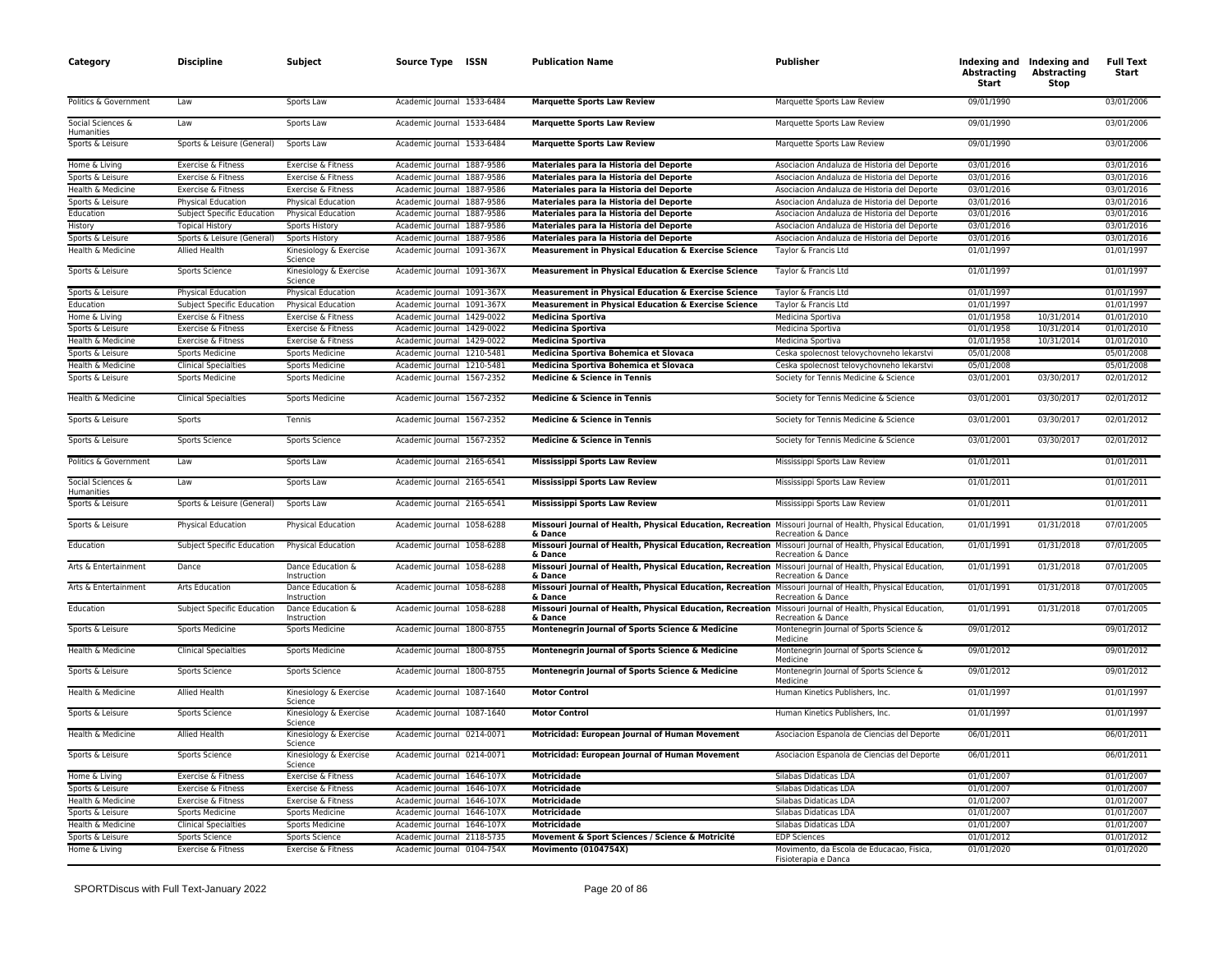| Category                        | <b>Discipline</b>                            | Subject                                                    | Source Type ISSN           |           | <b>Publication Name</b>                                                                    | Publisher                                                                      | Indexing and Indexing and<br>Abstracting<br>Start | <b>Abstracting</b><br>Stop | <b>Full Text</b><br>Start |
|---------------------------------|----------------------------------------------|------------------------------------------------------------|----------------------------|-----------|--------------------------------------------------------------------------------------------|--------------------------------------------------------------------------------|---------------------------------------------------|----------------------------|---------------------------|
| Sports & Leisure                | Exercise & Fitness                           | Exercise & Fitness                                         | Academic Journal 0104-754X |           | <b>Movimento (0104754X)</b>                                                                | Movimento, da Escola de Educacao, Fisica,<br>Fisioterapia e Danca              | 01/01/2020                                        |                            | 01/01/2020                |
| Health & Medicine               | Exercise & Fitness                           | Exercise & Fitness                                         | Academic Journal 0104-754X |           | <b>Movimento (0104754X)</b>                                                                | Movimento, da Escola de Educacao, Fisica,<br>Fisioterapia e Danca              | 01/01/2020                                        |                            | 01/01/2020                |
| Health & Medicine               | <b>Medical Sciences</b>                      | Neurology                                                  | Academic Journal 0960-2011 |           | <b>Neuropsychological Rehabilitation</b>                                                   | Taylor & Francis Ltd                                                           | 01/01/1996                                        |                            | 01/01/1996                |
| Health & Medicine               | <b>Clinical Specialties</b>                  | Neurology                                                  | Academic Journal 0960-2011 |           | <b>Neuropsychological Rehabilitation</b>                                                   | Taylor & Francis Ltd                                                           | 01/01/1996                                        |                            | 01/01/1996                |
| Health & Medicine               | Therapeutics                                 | Rehabilitation Therapy                                     | Academic Journal 0960-2011 |           | <b>Neuropsychological Rehabilitation</b>                                                   | Taylor & Francis Ltd                                                           | 01/01/1996                                        |                            | 01/01/1996                |
| Sports & Leisure                | <b>Sports Medicine</b>                       | Sports Medicine                                            | Academic Journal           | 0110-6384 | <b>New Zealand Journal of Sports Medicine</b>                                              | Sports Medicine New Zealand                                                    | 01/01/1977                                        |                            | 07/01/2013                |
| Health & Medicine               | <b>Clinical Specialties</b>                  | Sports Medicine                                            | Academic Journal 0110-6384 |           | <b>New Zealand Journal of Sports Medicine</b>                                              | Sports Medicine New Zealand                                                    | 01/01/1977                                        |                            | 07/01/2013                |
| Health & Medicine               | <b>Allied Health</b>                         | Physical Therapy                                           | Academic Journal 1558-6162 |           | North American Journal of Sports Physical Therapy                                          | North American Journal of Sports Physical<br>Therapy                           | 12/01/2010                                        | 12/31/2010                 | 12/01/2010                |
| Health & Medicine               | Therapeutics                                 | Physical Therapy                                           | Academic Journal 1558-6162 |           | North American Journal of Sports Physical Therapy                                          | North American Journal of Sports Physical<br>Therapy                           | 12/01/2010                                        | 12/31/2010                 | 12/01/2010                |
| Sports & Leisure                | Sports Science                               | Sports Science                                             | Academic Journal 1558-6162 |           | North American Journal of Sports Physical Therapy                                          | North American Journal of Sports Physical<br>Therapy                           | 12/01/2010                                        | 12/31/2010                 | 12/01/2010                |
| Science                         | Life Sciences                                | <b>Nutrition Science</b>                                   | Academic Journal 1446-6368 |           | <b>Nutrition &amp; Dietetics</b>                                                           | Wiley-Blackwell                                                                | 01/01/2002                                        |                            | 01/01/2002                |
| Health & Medicine               | <b>Medical Sciences</b>                      | <b>Nutrition Science</b>                                   | Academic Journal 1446-6368 |           | <b>Nutrition &amp; Dietetics</b>                                                           | Wiley-Blackwell                                                                | 01/01/2002                                        |                            | 01/01/2002                |
| Technology                      | Industrial Technology                        | <b>Nutrition Science</b>                                   | Academic Journal 1446-6368 |           | <b>Nutrition &amp; Dietetics</b>                                                           | Wiley-Blackwell                                                                | 01/01/2002                                        |                            | 01/01/2002                |
| Health & Medicine               | <b>Medical Sciences</b>                      | Neurology                                                  | Academic Journal 1028-415X |           | <b>Nutritional Neuroscience</b>                                                            | Taylor & Francis Ltd                                                           | 01/01/2002                                        |                            | 02/01/2002                |
| Health & Medicine               | <b>Clinical Specialties</b>                  | Neurology                                                  | Academic Journal 1028-415X |           | <b>Nutritional Neuroscience</b>                                                            | Taylor & Francis Ltd                                                           | 01/01/2002                                        |                            | 02/01/2002                |
| Science                         | Life Sciences                                | <b>Nutrition Science</b>                                   | Academic Journal 1028-415X |           | <b>Nutritional Neuroscience</b>                                                            | Taylor & Francis Ltd                                                           | 01/01/2002                                        |                            | 02/01/2002                |
| Health & Medicine               | <b>Medical Sciences</b>                      | <b>Nutrition Science</b>                                   | Academic Journal 1028-415X |           | <b>Nutritional Neuroscience</b>                                                            | Taylor & Francis Ltd                                                           | 01/01/2002                                        |                            | 02/01/2002                |
| Technology                      | Industrial Technology                        | <b>Nutrition Science</b>                                   | Academic Journal 1028-415X |           | <b>Nutritional Neuroscience</b>                                                            | Taylor & Francis Ltd                                                           | 01/01/2002                                        |                            | 02/01/2002                |
| Sports & Leisure                | Physical Education                           | Physical Education                                         | Academic Journal 2285-777X |           | Ovidius University Annals, Series Physical Education &<br>Sport/Science, Movement & Health | Larion Alin Cornel                                                             | 03/01/2009                                        |                            | 03/01/2009                |
| Education                       | Subject Specific Education                   | Physical Education                                         | Academic Journal 2285-777X |           | Ovidius University Annals, Series Physical Education &<br>Sport/Science, Movement & Health | Larion Alin Cornel                                                             | 03/01/2009                                        |                            | 03/01/2009                |
| Sports & Leisure                | Sports Science                               | Sports Science                                             | Academic Journal 2285-777X |           | Ovidius University Annals, Series Physical Education &<br>Sport/Science, Movement & Health | Larion Alin Cornel                                                             | 03/01/2009                                        |                            | 03/01/2009                |
| Technology                      | Medical Technology                           | Defibrillation & Defibrillators Academic Journal 0147-8389 |                            |           | Pacing & Clinical Electrophysiology                                                        | Wiley-Blackwell                                                                | 01/01/1978                                        |                            | 01/01/1978                |
| Health & Medicine               | <b>Medical Technology</b>                    | Defibrillation & Defibrillators Academic Journal 0147-8389 |                            |           | Pacing & Clinical Electrophysiology                                                        | Wiley-Blackwell                                                                | 01/01/1978                                        |                            | 01/01/1978                |
| Science                         | Life Sciences                                | Electrophysiology                                          | Academic Journal 0147-8389 |           | Pacing & Clinical Electrophysiology                                                        | Wiley-Blackwell                                                                | 01/01/1978                                        |                            | 01/01/1978                |
| Science                         | Physics                                      | Electrophysiology                                          | Academic Journal 0147-8389 |           | Pacing & Clinical Electrophysiology                                                        | Wiley-Blackwell                                                                | 01/01/1978                                        |                            | 01/01/1978                |
| Health & Medicine               | <b>Medical Sciences</b>                      | Electrophysiology                                          | Academic Journal 0147-8389 |           | Pacing & Clinical Electrophysiology                                                        | Wiley-Blackwell                                                                | 01/01/1978                                        |                            | 01/01/1978                |
| Health & Medicine               | <b>Clinical Specialties</b>                  | Pain & Pain Management                                     | Academic Journal 1526-2375 |           | <b>Pain Medicine</b>                                                                       | Oxford University Press / USA                                                  | 01/01/2000                                        |                            | 01/01/2000                |
| Health & Medicine               | Health & Medicine (General) Disabilities     |                                                            | Academic Journal 8756-5811 |           | Palaestra                                                                                  | Sagamore Publishing                                                            | 03/01/1957                                        |                            | 01/01/2005                |
| Sports & Leisure                | Physical Education                           | Physical Education                                         | Academic Journal 8756-5811 |           | Palaestra                                                                                  | Sagamore Publishing                                                            | 03/01/1957                                        |                            | 01/01/2005                |
| Education                       | Subject Specific Education                   | <b>Physical Education</b>                                  | Academic Journal 8756-5811 |           | Palaestra                                                                                  | Sagamore Publishing                                                            | 03/01/1957                                        |                            | 01/01/2005                |
| Sports & Leisure                | Sports                                       | <b>Disabled Sports</b>                                     | Academic Journal 8756-5811 |           | Palaestra                                                                                  | Sagamore Publishing                                                            | 03/01/1957                                        |                            | 01/01/2005                |
| Sports & Leisure                | Sports Science                               | Sports Science                                             | Academic Journal 1309-0356 |           | <b>Pamukkale Journal of Sport Sciences</b>                                                 | Pamukkale University School of Sport Sciences<br>& Technology                  | 01/01/2012                                        |                            | 01/01/2012                |
| Home & Living                   | Exercise & Fitness                           | Exercise & Fitness                                         | Academic Journal 0899-8493 |           | <b>Pediatric Exercise Science</b>                                                          | Human Kinetics Publishers, Inc.                                                | 02/01/1989                                        |                            | 02/01/1989                |
| Sports & Leisure                | Exercise & Fitness                           | Exercise & Fitness                                         | Academic Journal 0899-8493 |           | <b>Pediatric Exercise Science</b>                                                          | Human Kinetics Publishers, Inc.                                                | 02/01/1989                                        |                            | 02/01/1989                |
| Health & Medicine               | Exercise & Fitness                           | Exercise & Fitness                                         | Academic Journal 0899-8493 |           | <b>Pediatric Exercise Science</b>                                                          | Human Kinetics Publishers, Inc.                                                | 02/01/1989                                        |                            | 02/01/1989                |
| Health & Medicine               | <b>Clinical Specialties</b>                  | Pediatric Medicine                                         | Academic Journal 0899-8493 |           | <b>Pediatric Exercise Science</b>                                                          | Human Kinetics Publishers, Inc.                                                | 02/01/1989                                        |                            | 02/01/1989                |
| Social Sciences &<br>Humanities | Psychology                                   | Perception                                                 | Academic Journal 0031-5125 |           | Perceptual & Motor Skills<br><b>Perceptual &amp; Motor Skills</b>                          | Sage Publications                                                              | 01/01/1962                                        |                            | 01/01/2011                |
| Health & Medicine               | <b>Clinical Specialties</b>                  | Perception                                                 | Academic Journal 0031-5125 |           |                                                                                            | Sage Publications                                                              | 01/01/1962                                        |                            | 01/01/2011                |
| Health & Medicine               | Health & Medicine (General) Motor Ability    |                                                            | Academic Journal 0031-5125 |           | <b>Perceptual &amp; Motor Skills</b>                                                       | Sage Publications                                                              | 01/01/1962                                        |                            | 01/01/2011                |
| Sports & Leisure                | Physical Education                           | Physical Education                                         | Academic Journal           |           | Perspectives: Multidisciplinary Series of Physical<br><b>Education &amp; Sport Science</b> | ICSSPE (International Council of Sport Science &<br>Physical Education)        | 01/01/2013                                        |                            | 01/01/2013                |
| Education                       | Subject Specific Education                   | <b>Physical Education</b>                                  | Academic Journal           |           | Perspectives: Multidisciplinary Series of Physical<br><b>Education &amp; Sport Science</b> | ICSSPE (International Council of Sport Science &<br><b>Physical Education)</b> | 01/01/2013                                        |                            | 01/01/2013                |
| Sports & Leisure                | Sports Science                               | Sports Science                                             | Academic Journal           |           | Perspectives: Multidisciplinary Series of Physical<br><b>Education &amp; Sport Science</b> | ICSSPE (International Council of Sport Science &<br><b>Physical Education)</b> | 01/01/2013                                        |                            | 01/01/2013                |
| Health & Medicine               | Health & Medicine (General) Health Education |                                                            | Academic Journal 1498-0940 |           | Physical & Health Education Journal                                                        | PHE Canada                                                                     | 01/01/2001                                        |                            | 03/01/2004                |
| Sports & Leisure                | Physical Education                           | Physical Education                                         | Academic Journal 1498-0940 |           | Physical & Health Education Journal                                                        | PHE Canada                                                                     | 01/01/2001                                        |                            | 03/01/2004                |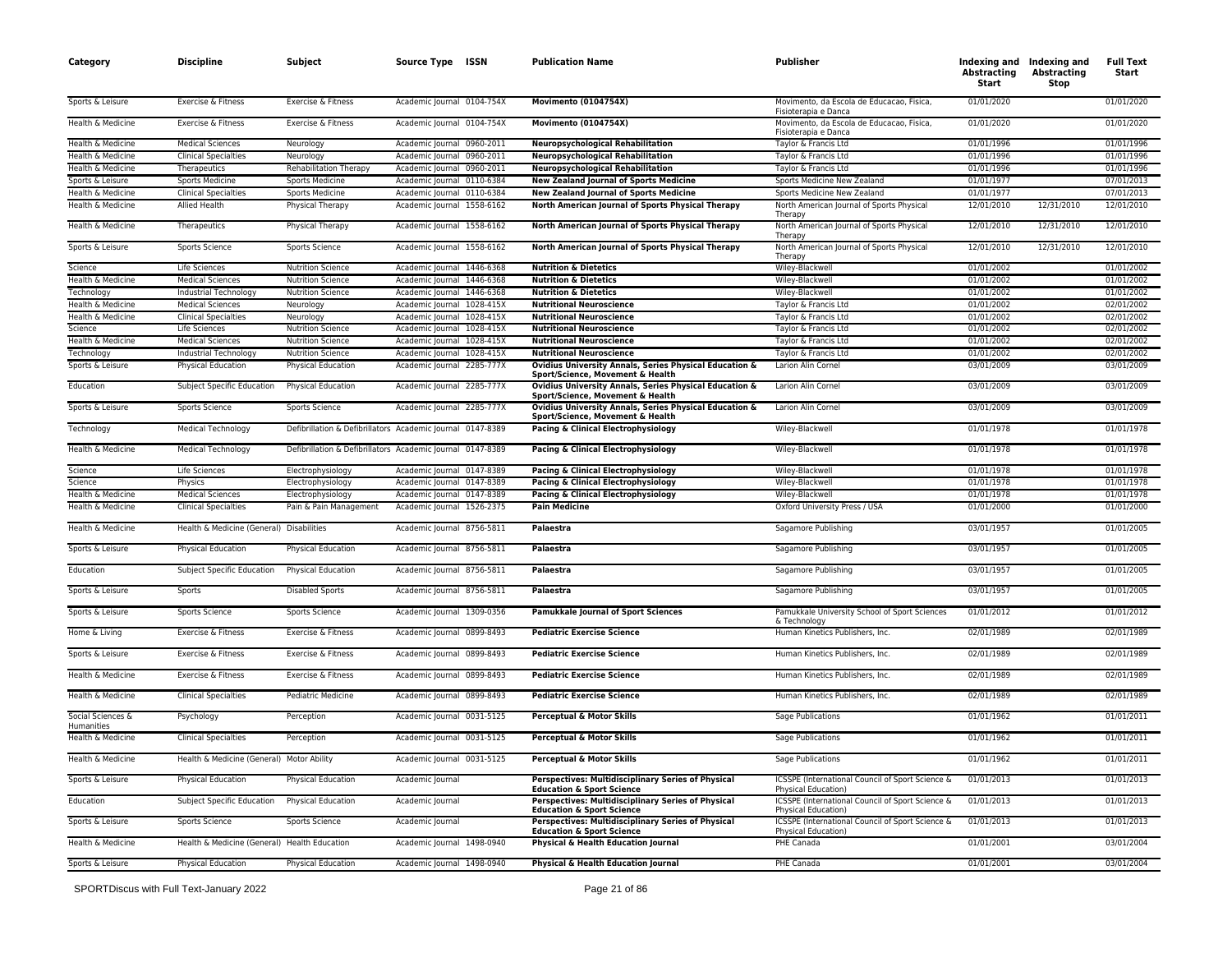| Category                               | <b>Discipline</b>                                   | Subject                                                                            | Source Type ISSN                                         |                                | <b>Publication Name</b>                                                                                                  | <b>Publisher</b>                                                         | Abstracting<br>Start     | Indexing and Indexing and<br><b>Abstracting</b><br>Stop | <b>Full Text</b><br>Start |
|----------------------------------------|-----------------------------------------------------|------------------------------------------------------------------------------------|----------------------------------------------------------|--------------------------------|--------------------------------------------------------------------------------------------------------------------------|--------------------------------------------------------------------------|--------------------------|---------------------------------------------------------|---------------------------|
| Education                              | Subject Specific Education                          | Physical Education                                                                 | Academic Journal 1498-0940                               |                                | Physical & Health Education Journal                                                                                      | PHE Canada                                                               | 01/01/2001               |                                                         | 03/01/2004                |
| Sports & Leisure                       | <b>Sports Science</b>                               | <b>Sports Science</b>                                                              | Academic Journal 2081-2221                               |                                | Physical Culture & Sport. Studies & Research                                                                             | Sciendo                                                                  | 08/01/2013               |                                                         | 08/01/2013                |
| Sports & Leisure                       | Physical Education                                  | Physical Education                                                                 | Academic Journal 0350-3828                               |                                | Physical Culture / Fizicka Kultura                                                                                       | University of Belgrade - Faculty of Sport &<br>Physical Education        | 01/01/1974               |                                                         | 07/01/2011                |
| Education                              | <b>Subject Specific Education</b>                   | <b>Physical Education</b>                                                          | Academic Journal 0350-3828                               |                                | Physical Culture / Fizicka Kultura                                                                                       | University of Belgrade - Faculty of Sport &<br><b>Physical Education</b> | 01/01/1974               |                                                         | 07/01/2011                |
| Sports & Leisure                       | Sports Science                                      | Sports Science                                                                     | Academic Journal 0350-3828                               |                                | Physical Culture / Fizicka Kultura                                                                                       | University of Belgrade - Faculty of Sport &<br>Physical Education        | 01/01/1974               |                                                         | 07/01/2011                |
| Sports & Leisure                       | <b>Physical Education</b>                           | <b>Physical Education</b>                                                          | Academic Journal 1211-6521                               |                                | Physical Culture / Telesna Kultura                                                                                       | Palacky University in Olomouc                                            | 06/01/2009               |                                                         | 06/01/2009                |
| Education                              | Subject Specific Education                          | <b>Physical Education</b>                                                          | Academic Journal 1211-6521                               |                                | Physical Culture / Telesna Kultura                                                                                       | Palacky University in Olomouc                                            | 06/01/2009               |                                                         | 06/01/2009                |
| Sports & Leisure                       | Physical Education                                  | <b>Physical Education</b>                                                          | Academic Journal 1740-8989                               |                                | <b>Physical Education &amp; Sport Pedagogy</b>                                                                           | Routledge                                                                | 01/01/2004               |                                                         | 01/01/2004                |
| Education                              | Subject Specific Education                          | <b>Physical Education</b>                                                          | Academic Journal 1740-8989                               |                                | <b>Physical Education &amp; Sport Pedagogy</b>                                                                           | Routledge                                                                | 01/01/2004               |                                                         | 01/01/2004                |
| Sports & Leisure                       | Physical Education                                  | <b>Physical Education</b>                                                          | Academic Journal 0031-8981                               |                                | <b>Physical Educator</b>                                                                                                 | Sagamore Publishing                                                      | 01/01/1941               |                                                         | 01/01/1990                |
| Education                              | <b>Subject Specific Education</b>                   | <b>Physical Education</b>                                                          | Academic Journal 0031-8981                               |                                | <b>Physical Educator</b>                                                                                                 | Sagamore Publishing                                                      | 01/01/1941               |                                                         | 01/01/1990                |
| Sports & Leisure                       | Physical Education                                  | Physical Education                                                                 | Academic Journal 1178-1076                               |                                | Physical Educator - Journal of Physical Education New<br>Zealand                                                         | Physical Education New Zealand Inc.                                      | 05/01/2007               | 07/31/2015                                              | 05/01/2007                |
| Education                              | Subject Specific Education                          | Physical Education                                                                 | Academic Journal 1178-1076                               |                                | Physical Educator - Journal of Physical Education New<br><b>Zealand</b>                                                  | Physical Education New Zealand Inc.                                      | 05/01/2007               | 07/31/2015                                              | 05/01/2007                |
| Health & Medicine                      | Allied Health                                       | Physical Therapy                                                                   | Academic Journal 0031-9023                               |                                | <b>Physical Therapy</b>                                                                                                  | Oxford University Press / USA                                            | 01/01/1969               |                                                         | 01/01/2000                |
| Health & Medicine                      | Therapeutics                                        | Physical Therapy                                                                   | Academic Journal 0031-9023                               |                                | <b>Physical Therapy</b>                                                                                                  | Oxford University Press / USA                                            | 01/01/1969               |                                                         | 01/01/2000                |
| Health & Medicine                      | Allied Health                                       | Physical Therapy                                                                   | Academic Journal 1466-853X                               |                                | <b>Physical Therapy in Sport</b>                                                                                         | Elsevier B.V.                                                            | 09/01/1999               |                                                         | 09/01/2012                |
| Health & Medicine                      | Therapeutics                                        | Physical Therapy                                                                   | Academic Journal 1466-853X                               |                                | <b>Physical Therapy in Sport</b>                                                                                         | Elsevier B.V.                                                            | 09/01/1999               |                                                         | 09/01/2012                |
| Sports & Leisure                       | <b>Sports Medicine</b>                              | <b>Sports Medicine</b>                                                             | Academic Journal 1466-853X                               |                                | <b>Physical Therapy in Sport</b>                                                                                         | Elsevier B.V.                                                            | 09/01/1999               |                                                         | 09/01/2012                |
| Health & Medicine                      | <b>Clinical Specialties</b>                         | <b>Sports Medicine</b>                                                             | Academic Journal 1466-853X                               |                                | <b>Physical Therapy in Sport</b>                                                                                         | Elsevier B.V.                                                            | 09/01/1999               |                                                         | 09/01/2012                |
| Health & Medicine                      | <b>Allied Health</b>                                | Physical Therapy                                                                   | Academic Journal 1230-8323                               |                                | Physiotherapy / Fizjoterapia                                                                                             | Physiotherapy                                                            | 12/01/2006               |                                                         | 12/01/2006                |
| Health & Medicine                      | Therapeutics                                        | Physical Therapy                                                                   | Academic Journal 1230-8323                               |                                | Physiotherapy / Fizjoterapia                                                                                             | Physiotherapy                                                            | 12/01/2006               |                                                         | 12/01/2006                |
| Health & Medicine<br>Health & Medicine | Allied Health                                       | Physical Therapy                                                                   | Academic Journal 1358-2267<br>Academic Journal 1358-2267 |                                | <b>Physiotherapy Research International</b>                                                                              | John Wiley & Sons, Inc.<br>John Wiley & Sons, Inc.                       | 01/01/1997<br>01/01/1997 |                                                         | 01/01/2000<br>01/01/2000  |
| Sports & Leisure                       | Therapeutics                                        | Physical Therapy                                                                   | Academic Journal 1996-2452                               |                                | <b>Physiotherapy Research International</b><br>PODIUM-Revista de Ciencia y Tecnologia en la Cultura                      | Universidad de Pinar del Rio                                             | 09/01/2017               |                                                         | 09/01/2017                |
|                                        | Physical Education                                  | Physical Education                                                                 |                                                          |                                | Física                                                                                                                   |                                                                          |                          |                                                         |                           |
| Education<br>Sports & Leisure          | Subject Specific Education<br><b>Sports Science</b> | Physical Education                                                                 | Academic Journal 1996-2452<br>Academic Journal 1996-2452 |                                | PODIUM- Revista de Ciencia y Tecnologia en la Cultura<br>Física<br>PODIUM- Revista de Ciencia y Tecnologia en la Cultura | Universidad de Pinar del Rio<br>Universidad de Pinar del Rio             | 09/01/2017<br>09/01/2017 |                                                         | 09/01/2017<br>09/01/2017  |
| Sports & Leisure                       | <b>Sports Science</b>                               | <b>Sports Science</b><br><b>Sports Science</b>                                     | Academic Journal 1899-1998                               |                                | Física<br>Polish Journal of Sport & Tourism                                                                              | Sciendo                                                                  | 06/01/2008               |                                                         | 06/01/2008                |
| Sports & Leisure                       | <b>Sports Medicine</b>                              | Sports Medicine                                                                    | Academic Journal 1232-406X                               |                                | Polish Journal of Sports Medicine / Medycyna Sportowa                                                                    | Agencja Wydawnicza Medsportpress Sp. z o.o.                              | 10/01/2000               |                                                         | 09/01/2006                |
| Health & Medicine                      | <b>Clinical Specialties</b>                         | Sports Medicine                                                                    | Academic Journal 1232-406X                               |                                | Polish Journal of Sports Medicine / Medycyna Sportowa                                                                    | Agencja Wydawnicza Medsportpress Sp. z o.o.                              | 10/01/2000               |                                                         | 09/01/2006                |
| Sports & Leisure                       | <b>Physical Education</b>                           | Physical Education                                                                 |                                                          | Academic Journal 9789993838135 | Proceedings of the Faculty of Physical Education,<br>University of Banja Luka                                            | University Banja Luka, Faculty of Physical<br>Education & Sports         | 07/01/2009               |                                                         | 07/01/2009                |
| Education                              | <b>Subject Specific Education</b>                   | <b>Physical Education</b>                                                          |                                                          | Academic Journal 9789993838135 | Proceedings of the Faculty of Physical Education,<br>University of Banja Luka                                            | University Banja Luka, Faculty of Physical<br>Education & Sports         | 07/01/2009               |                                                         | 07/01/2009                |
| Health & Medicine                      | Allied Health                                       | Kinesiology & Exercise<br>Science                                                  | Academic Journal 1099-5862                               |                                | <b>Professionalization of Exercise Physiology</b>                                                                        | American Society of Exercise Physiologists                               | 07/01/1998               |                                                         | 07/01/1998                |
| Sports & Leisure                       | Sports Science                                      | Kinesiology & Exercise<br>Science                                                  | Academic Journal 1099-5862                               |                                | <b>Professionalization of Exercise Physiology</b>                                                                        | American Society of Exercise Physiologists                               | 07/01/1998               |                                                         | 07/01/1998                |
| Health & Medicine                      | <b>Medical Sciences</b>                             | Physiology                                                                         | Academic Journal 1099-5862                               |                                | <b>Professionalization of Exercise Physiology</b>                                                                        | American Society of Exercise Physiologists                               | 07/01/1998               |                                                         | 07/01/1998                |
| Social Sciences &<br>Humanities        | Psychology                                          | Psychology                                                                         | Academic Journal 0956-7976                               |                                | Psychological Science (0956-7976)                                                                                        | Sage Publications Inc.                                                   | 01/01/1990               |                                                         | 01/01/1990                |
| Health & Medicine                      | <b>Clinical Specialties</b>                         | Psychology                                                                         | Academic Journal 0956-7976                               |                                | Psychological Science (0956-7976)                                                                                        | Sage Publications Inc.                                                   | 01/01/1990               |                                                         | 01/01/1990                |
| Health & Medicine                      |                                                     | Health & Medicine (General) Health & Medicine (General) Academic Journal 0887-0446 |                                                          |                                | Psychology & Health                                                                                                      | Routledge                                                                | 01/01/1990               |                                                         | 01/01/1999                |
| Social Sciences &<br>Humanities        | Psychology                                          | Psychology                                                                         | Academic Journal 0887-0446                               |                                | Psychology & Health                                                                                                      | Routledge                                                                | 01/01/1990               |                                                         | 01/01/1999                |
| Health & Medicine                      | <b>Clinical Specialties</b>                         | Psychology                                                                         | Academic Journal 0887-0446                               |                                | Psychology & Health                                                                                                      | Routledge                                                                | 01/01/1990               |                                                         | 01/01/1999                |
| Health & Medicine                      |                                                     | Health & Medicine (General) Health & Medicine (General) Academic Journal 1354-8506 |                                                          |                                | Psychology, Health & Medicine                                                                                            | Routledge                                                                | 10/01/1997               |                                                         | 10/01/1997                |
| Social Sciences &<br>Humanities        | Psychology                                          | Psychology                                                                         | Academic Journal 1354-8506                               |                                | Psychology, Health & Medicine                                                                                            | Routledge                                                                | 10/01/1997               |                                                         | 10/01/1997                |
| Health & Medicine                      | <b>Clinical Specialties</b>                         | Psychology                                                                         | Academic Journal 1354-8506                               |                                | Psychology, Health & Medicine                                                                                            | Routledge                                                                | 10/01/1997               |                                                         | 10/01/1997                |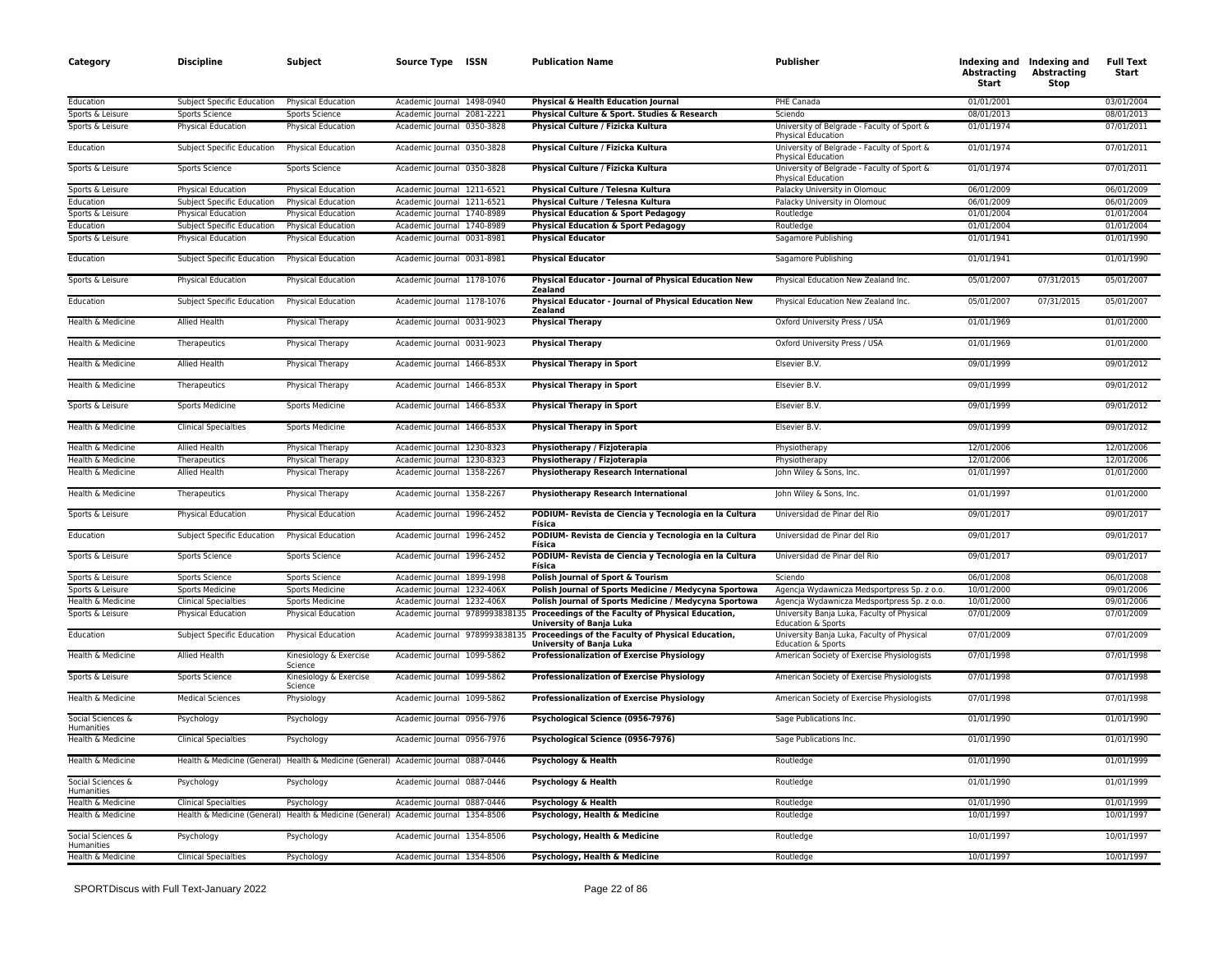| Category                        | <b>Discipline</b>                            | Subject                                                                              | Source Type ISSN           | <b>Publication Name</b>                                                                                        | Publisher                                                              | Abstracting<br>Start | Indexing and Indexing and<br><b>Abstracting</b><br>Stop | <b>Full Text</b><br>Start |
|---------------------------------|----------------------------------------------|--------------------------------------------------------------------------------------|----------------------------|----------------------------------------------------------------------------------------------------------------|------------------------------------------------------------------------|----------------------|---------------------------------------------------------|---------------------------|
| Science                         | Chemistry                                    | Psychopharmacology                                                                   | Academic Journal 0033-3158 | Psychopharmacology                                                                                             | Springer Nature                                                        | 01/01/1984           |                                                         | 10/01/1996                |
| Social Sciences &<br>Humanities | Psychology                                   | Psychopharmacology                                                                   | Academic Journal 0033-3158 | Psychopharmacology                                                                                             | <b>Springer Nature</b>                                                 | 01/01/1984           |                                                         | 10/01/1996                |
| Health & Medicine               | <b>Medical Sciences</b>                      | Psychopharmacology                                                                   | Academic Journal 0033-3158 | Psychopharmacology                                                                                             | Springer Nature                                                        | 01/01/1984           |                                                         | 10/01/1996                |
| Health & Medicine               | <b>Clinical Specialties</b>                  | Psychopharmacology                                                                   | Academic Journal 0033-3158 | Psychopharmacology                                                                                             | <b>Springer Nature</b>                                                 | 01/01/1984           |                                                         | 10/01/1996                |
| Health & Medicine               | <b>Medical Sciences</b>                      | Neurology                                                                            | Academic Journal 0048-5772 | Psychophysiology                                                                                               | Wiley-Blackwell                                                        | 07/01/1964           |                                                         | 07/01/1964                |
| Health & Medicine               | <b>Clinical Specialties</b>                  | Neurology                                                                            | Academic Journal 0048-5772 | Psychophysiology                                                                                               | Wiley-Blackwell                                                        | 07/01/1964           |                                                         | 07/01/1964                |
| Health & Medicine               | <b>Medical Sciences</b>                      | Physiology                                                                           | Academic Journal 0048-5772 | Psychophysiology                                                                                               | Wiley-Blackwell                                                        | 07/01/1964           |                                                         | 07/01/1964                |
| Social Sciences &<br>Humanities | Psychology                                   | Psychology                                                                           | Academic Journal 0048-5772 | Psychophysiology                                                                                               | Wiley-Blackwell                                                        | 07/01/1964           |                                                         | 07/01/1964                |
| Health & Medicine               | <b>Clinical Specialties</b>                  | Psychology                                                                           | Academic Journal 0048-5772 | Psychophysiology                                                                                               | Wiley-Blackwell                                                        | 07/01/1964           |                                                         | 07/01/1964                |
| Sports & Leisure                |                                              | Athletic Training & Coaching Athletic Training & Coaching Academic Journal 0033-6297 |                            | Quest (00336297)                                                                                               | Routledge                                                              | 12/01/1963           |                                                         | 12/01/1963                |
| Education                       | Subject Specific Education                   | Athletic Training & Coaching Academic Journal 0033-6297                              |                            | Quest (00336297)                                                                                               | Routledge                                                              | 12/01/1963           |                                                         | 12/01/1963                |
| Health & Medicine               | Allied Health                                | Kinesiology & Exercise<br>Science                                                    | Academic Journal 0033-6297 | Quest (00336297)                                                                                               | Routledge                                                              | 12/01/1963           |                                                         | 12/01/1963                |
| Sports & Leisure                | Sports Science                               | Kinesiology & Exercise<br>Science                                                    | Academic Journal 0033-6297 | Quest (00336297)                                                                                               | Routledge                                                              | 12/01/1963           |                                                         | 12/01/1963                |
| Politics & Government           | Law                                          | Law                                                                                  | Academic Journal 1970-5611 | Rassegna di diritto ed Economia dello Sport                                                                    | Edizioni Scientifiche Italiane E.S.I. SpA                              | 01/01/2017           |                                                         | 01/01/2017                |
| Social Sciences &<br>Humanities | Law                                          | Law                                                                                  | Academic Journal 1970-5611 | Rassegna di diritto ed Economia dello Sport                                                                    | Edizioni Scientifiche Italiane E.S.I. SpA                              | 01/01/2017           |                                                         | 01/01/2017                |
| <b>Business</b>                 | Economics                                    | Sports Economics                                                                     | Academic Journal 1970-5611 | Rassegna di diritto ed Economia dello Sport                                                                    | Edizioni Scientifiche Italiane E.S.I. SpA                              | 01/01/2017           |                                                         | 01/01/2017                |
| Social Sciences &<br>Humanities | Economics                                    | <b>Sports Economics</b>                                                              | Academic Journal 1970-5611 | Rassegna di diritto ed Economia dello Sport                                                                    | Edizioni Scientifiche Italiane E.S.I. SpA                              | 01/01/2017           |                                                         | 01/01/2017                |
| Sports & Leisure                | Sports & Leisure (General)                   | <b>Sports Economics</b>                                                              | Academic Journal 1970-5611 | Rassegna di diritto ed Economia dello Sport                                                                    | Edizioni Scientifiche Italiane E.S.I. SpA                              | 01/01/2017           |                                                         | 01/01/2017                |
| <b>History</b>                  | <b>Topical History</b>                       | Sports History                                                                       | Academic Journal 1982-8985 | Recorde: Revista de História do Esporte                                                                        | Recorde: Revista de Historia do Esporte                                | 06/01/2008           |                                                         | 06/01/2008                |
| Sports & Leisure                | Sports & Leisure (General)                   | Sports History                                                                       | Academic Journal 1982-8985 | Recorde: Revista de História do Esporte                                                                        | Recorde: Revista de Historia do Esporte                                | 06/01/2008           |                                                         | 06/01/2008                |
| <b>Business</b>                 | Management                                   | Sports Management                                                                    | Academic Journal 1558-8661 | <b>Recreational Sports Journal</b>                                                                             | Sage Publications                                                      | 09/01/2005           |                                                         | 01/01/2006                |
| Sports & Leisure                | <b>Sports Business</b>                       | Sports Management                                                                    | Academic Journal 1558-8661 | <b>Recreational Sports Journal</b>                                                                             | Sage Publications                                                      | 09/01/2005           |                                                         | 01/01/2006                |
| <b>Business</b>                 | Industries & Trades                          | Sports Management                                                                    | Academic Journal 1558-8661 | <b>Recreational Sports Journal</b>                                                                             | Sage Publications                                                      | 09/01/2005           |                                                         | 01/01/2006                |
| Sports & Leisure                | Sports                                       | College Sports                                                                       | Academic Journal 1558-8661 | <b>Recreational Sports Journal</b>                                                                             | Sage Publications                                                      | 09/01/2005           |                                                         | 01/01/2006                |
| Education                       | <b>Educational Institutions</b>              | College Sports                                                                       | Academic Journal 1558-8661 | <b>Recreational Sports Journal</b>                                                                             | <b>Sage Publications</b>                                               | 09/01/2005           |                                                         | 01/01/2006                |
| Sports & Leisure                | Sports                                       | <b>Intramural Sports</b>                                                             | Academic Journal 1558-8661 | <b>Recreational Sports Journal</b>                                                                             | Sage Publications                                                      | 09/01/2005           |                                                         | 01/01/2006                |
| Health & Medicine               | Allied Health                                | Kinesiology & Exercise<br>Science                                                    | Academic Journal 1857-7679 | <b>Research in Kinesiology</b>                                                                                 | Federation of Sports Pedagogues of the<br>Republic of Macedonia        | 06/01/2011           |                                                         | 06/01/2011                |
| Sports & Leisure                | Sports Science                               | Kinesiology & Exercise<br>Science                                                    | Academic Journal 1857-7679 | <b>Research in Kinesiology</b>                                                                                 | Federation of Sports Pedagogues of the<br>Republic of Macedonia        | 06/01/2011           |                                                         | 06/01/2011                |
| Health & Medicine               | Health & Medicine (General) Health Education |                                                                                      | Academic Journal 1857-8152 | Research in Physical Education, Sport & Health                                                                 | Research in Physical Education, Sport & Health                         | 09/01/2013           |                                                         | 09/01/2013                |
| Sports & Leisure                | <b>Physical Education</b>                    | Physical Education                                                                   | Academic Journal 1857-8152 | Research in Physical Education, Sport & Health                                                                 | Research in Physical Education, Sport & Health                         | 09/01/2013           |                                                         | 09/01/2013                |
| Education                       | Subject Specific Education                   | Physical Education                                                                   | Academic Journal 1857-8152 | Research in Physical Education, Sport & Health                                                                 | Research in Physical Education, Sport & Health                         | 09/01/2013           |                                                         | 09/01/2013                |
| Sports & Leisure                | Sports Science                               | Sports Science                                                                       | Academic Journal 1857-8152 | Research in Physical Education, Sport & Health                                                                 | Research in Physical Education, Sport & Health                         | 09/01/2013           |                                                         | 09/01/2013                |
| Sports & Leisure                | <b>Sports Medicine</b>                       | <b>Sports Medicine</b>                                                               | Academic Journal 1543-8627 | <b>Research in Sports Medicine</b>                                                                             | Taylor & Francis Ltd                                                   | 01/01/2003           |                                                         | 01/01/2003                |
| Health & Medicine               | <b>Clinical Specialties</b>                  | Sports Medicine                                                                      | Academic Journal 1543-8627 | <b>Research in Sports Medicine</b>                                                                             | Taylor & Francis Ltd                                                   | 01/01/2003           |                                                         | 01/01/2003                |
| Home & Living                   | Exercise & Fitness                           | Exercise & Fitness                                                                   | Academic Journal 0270-1367 | Research Quarterly for Exercise & Sport                                                                        | Routledge                                                              | 01/01/1980           |                                                         | 01/01/2013                |
| Sports & Leisure                | Exercise & Fitness                           | Exercise & Fitness                                                                   | Academic Journal 0270-1367 | Research Quarterly for Exercise & Sport                                                                        | Routledge                                                              | 01/01/1980           |                                                         | 01/01/2013                |
| Health & Medicine               | Exercise & Fitness                           | Exercise & Fitness                                                                   | Academic Journal 0270-1367 | Research Quarterly for Exercise & Sport                                                                        | Routledge                                                              | 01/01/1980           |                                                         | 01/01/2013                |
| Health & Medicine               | Allied Health                                | Kinesiology & Exercise<br>Science                                                    | Academic Journal 1730-7988 | <b>Research Yearbook</b>                                                                                       | Agencja Wydawnicza Medsportpress Sp. z o.o.                            | 01/01/2004           | 12/31/2008                                              | 10/01/2006                |
| Sports & Leisure                | Sports Science                               | Kinesiology & Exercise<br>Science                                                    | Academic Journal 1730-7988 | <b>Research Yearbook</b>                                                                                       | Agencja Wydawnicza Medsportpress Sp. z o.o.                            | 01/01/2004           | 12/31/2008                                              | 10/01/2006                |
| Sports & Leisure                | Physical Education                           | Physical Education                                                                   | Academic Journal 1579-1726 | Retos: Nuevas Perspectivas de Educación Física, Deporte Federacion Espanola de Asociaciones de<br>v Recreación | Docentes de Educacion Fisica                                           | 01/01/2012           |                                                         | 01/01/2012                |
| Education                       | Subject Specific Education                   | Physical Education                                                                   | Academic Journal 1579-1726 | Retos: Nuevas Perspectivas de Educación Física, Deporte<br>v Recreación                                        | Federacion Espanola de Asociaciones de<br>Docentes de Educacion Fisica | 01/01/2012           |                                                         | 01/01/2012                |
| Sports & Leisure                | Sports Science                               | Sports Science                                                                       | Academic Journal 1579-1726 | Retos: Nuevas Perspectivas de Educación Física, Deporte<br>v Recreación                                        | Federacion Espanola de Asociaciones de<br>Docentes de Educacion Fisica | 01/01/2012           |                                                         | 01/01/2012                |
| Sports & Leisure                | <b>Sports Medicine</b>                       | <b>Sports Medicine</b>                                                               | Academic Journal 1888-7546 | Revista Andaluza de Medicina del Deporte                                                                       | Centro Andaluza de Medicina del Deporte                                | 12/01/2012           |                                                         | 12/01/2012                |
| Health & Medicine               | <b>Clinical Specialties</b>                  | Sports Medicine                                                                      | Academic Journal 1888-7546 | Revista Andaluza de Medicina del Deporte                                                                       | Centro Andaluza de Medicina del Deporte                                | 12/01/2012           |                                                         | 12/01/2012                |
| Technology                      | Engineering                                  | <b>Biomedical Engineering</b>                                                        | Academic Journal 1518-8191 | Revista Brasileira de Biomecânica                                                                              | Editora Estacao Liberdade                                              | 11/01/2000           | 12/31/2013                                              | 05/01/2008                |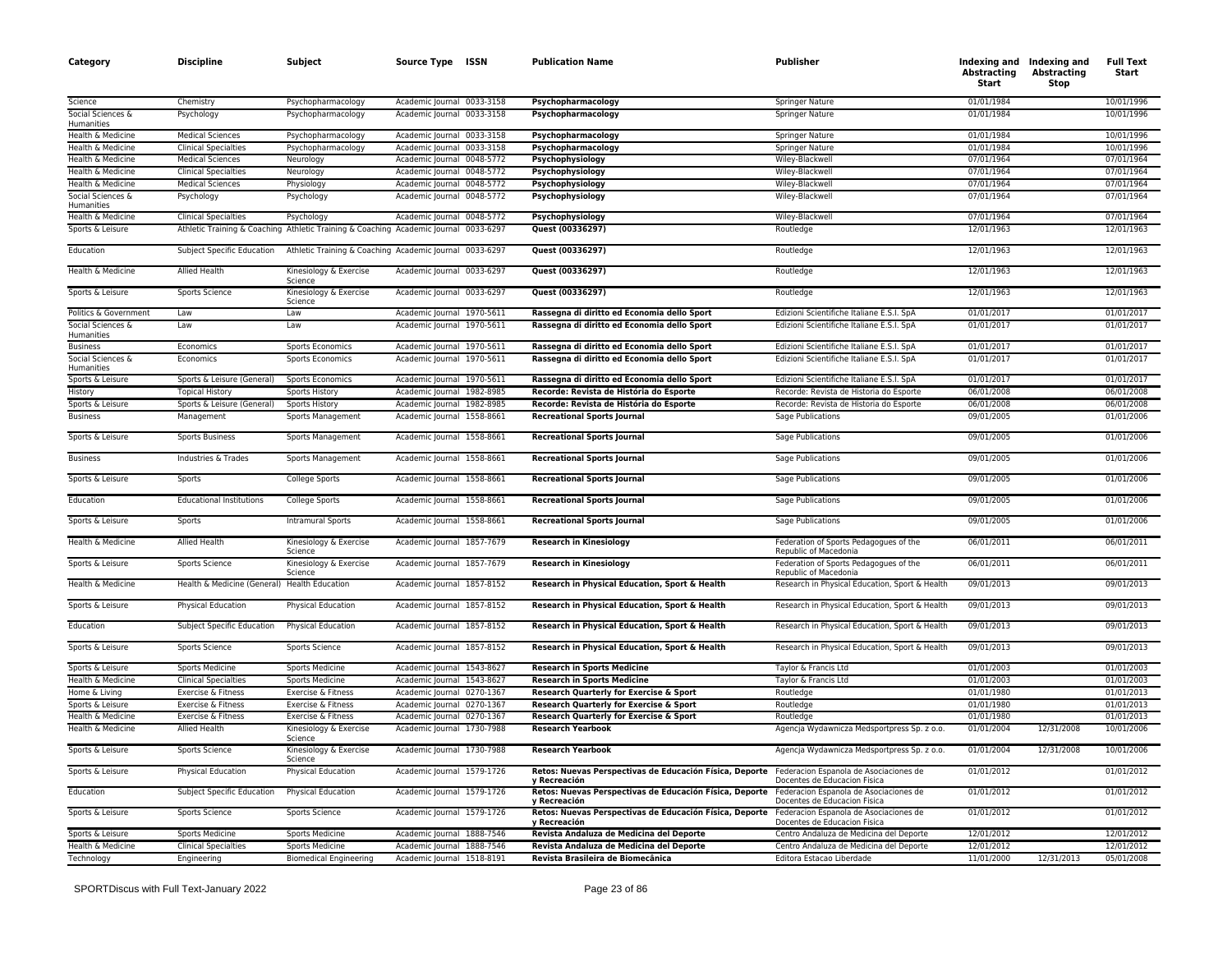| Category                        | <b>Discipline</b>                 | Subject                                               | Source Type ISSN           | <b>Publication Name</b>                                                              | <b>Publisher</b>                                                                     | Abstracting<br>Start | Indexing and Indexing and<br><b>Abstracting</b><br><b>Stop</b> | <b>Full Text</b><br>Start |
|---------------------------------|-----------------------------------|-------------------------------------------------------|----------------------------|--------------------------------------------------------------------------------------|--------------------------------------------------------------------------------------|----------------------|----------------------------------------------------------------|---------------------------|
| Science                         | Life Sciences                     | <b>Biomedical Engineering</b>                         | Academic lournal 1518-8191 | Revista Brasileira de Biomecânica                                                    | Editora Estacao Liberdade                                                            | 11/01/2000           | 12/31/2013                                                     | 05/01/2008                |
| Health & Medicine               | <b>Medical Sciences</b>           | <b>Biomedical Engineering</b>                         | Academic Journal 1518-8191 | Revista Brasileira de Biomecânica                                                    | Editora Estacao Liberdade                                                            | 11/01/2000           | 12/31/2013                                                     | 05/01/2008                |
| Home & Living                   | Exercise & Fitness                | Exercise & Fitness                                    | Academic Journal 0103-1716 | Revista Brasileira de Ciência e Movimento: RBCM                                      | Revista Brasileira de Ciencia e Movimento                                            | 01/01/2013           |                                                                | 01/01/2014                |
| Sports & Leisure                | Exercise & Fitness                | Exercise & Fitness                                    | Academic Journal 0103-1716 | Revista Brasileira de Ciência e Movimento: RBCM                                      | Revista Brasileira de Ciencia e Movimento                                            | 01/01/2013           |                                                                | 01/01/2014                |
| Health & Medicine               | Exercise & Fitness                | Exercise & Fitness                                    | Academic Journal 0103-1716 | Revista Brasileira de Ciência e Movimento: RBCM                                      | Revista Brasileira de Ciencia e Movimento                                            | 01/01/2013           |                                                                | 01/01/2014                |
| Sports & Leisure                | Sports                            | Soccer                                                | Academic Journal 1984-4956 | Revista Brasileira de Futsal e Futebol                                               | Instituto Brasileiro de Pesquisa e Ensino em<br>Fisiología do Exercicio              | 01/01/2013           |                                                                | 01/01/2013                |
| Science                         | Life Sciences                     | <b>Nutrition Science</b>                              | Academic Journal 1981-9927 | Revista Brasileira de Nutrição e Esportiva                                           | Instituto Brasileiro de Pesquisa e Ensino em<br>Fisiologia do Exercicio              | 01/01/2013           |                                                                | 01/01/2013                |
| Health & Medicine               | <b>Medical Sciences</b>           | <b>Nutrition Science</b>                              | Academic Journal 1981-9927 | Revista Brasileira de Nutrição e Esportiva                                           | Instituto Brasileiro de Pesquisa e Ensino em<br>Fisiologia do Exercicio              | 01/01/2013           |                                                                | 01/01/2013                |
| Technology                      | Industrial Technology             | <b>Nutrition Science</b>                              | Academic Journal 1981-9927 | Revista Brasileira de Nutrição e Esportiva                                           | Instituto Brasileiro de Pesquisa e Ensino em<br>Fisiologia do Exercicio              | 01/01/2013           |                                                                | 01/01/2013                |
| Sports & Leisure                | Sports & Leisure (General)        | Sports & Leisure (General)                            | Academic Journal 1981-9927 | Revista Brasileira de Nutrição e Esportiva                                           | Instituto Brasileiro de Pesquisa e Ensino em<br>Fisiologia do Exercicio              | 01/01/2013           |                                                                | 01/01/2013                |
| Health & Medicine               | Allied Health                     | Kinesiology & Exercise<br>Science                     | Academic Journal 1981-9900 | Revista Brasileira de Prescrição e Fisiologia do Exercício                           | Instituto Brasileiro de Pesquisa e Ensino em<br>Fisiologia do Exercicio              | 01/01/2013           |                                                                | 01/01/2013                |
| Sports & Leisure                | Sports Science                    | Kinesiology & Exercise<br>Science                     | Academic Journal 1981-9900 | Revista Brasileira de Prescrição e Fisiologia do Exercício                           | Instituto Brasileiro de Pesquisa e Ensino em<br>Fisiologia do Exercicio              | 01/01/2013           |                                                                | 01/01/2013                |
| Home & Living                   | Exercise & Fitness                | Exercise & Fitness                                    | Academic Journal 0717-408X | Revista Ciencias de la Actividad Física UCM                                          | Ediciones Universidad Catolica del Maule                                             | 12/01/2013           |                                                                | 12/01/2013                |
| Sports & Leisure                | Exercise & Fitness                | Exercise & Fitness                                    | Academic Journal 0717-408X | Revista Ciencias de la Actividad Física UCM                                          | Ediciones Universidad Catolica del Maule                                             | 12/01/2013           |                                                                | 12/01/2013                |
| Health & Medicine               | Exercise & Fitness                | Exercise & Fitness                                    | Academic Journal 0717-408X | Revista Ciencias de la Actividad Física UCM                                          | Ediciones Universidad Catolica del Maule                                             | 12/01/2013           |                                                                | 12/01/2013                |
| Health & Medicine               | Allied Health                     | Kinesiology & Exercise<br>Science                     | Academic Journal 0717-408X | Revista Ciencias de la Actividad Física UCM                                          | Ediciones Universidad Catolica del Maule                                             | 12/01/2013           |                                                                | 12/01/2013                |
| Sports & Leisure                | Sports Science                    | Kinesiology & Exercise<br>Science                     | Academic Journal 0717-408X | Revista Ciencias de la Actividad Física UCM                                          | Ediciones Universidad Catolica del Maule                                             | 12/01/2013           |                                                                | 12/01/2013                |
| Sports & Leisure                | Physical Education                | Physical Education                                    | Academic Journal 0717-408X | Revista Ciencias de la Actividad Física UCM                                          | Ediciones Universidad Catolica del Maule                                             | 12/01/2013           |                                                                | 12/01/2013                |
| Education                       | <b>Subject Specific Education</b> | <b>Physical Education</b>                             | Academic Journal 0717-408X | Revista Ciencias de la Actividad Física UCM                                          | Ediciones Universidad Catolica del Maule                                             | 12/01/2013           |                                                                | 12/01/2013                |
| Sports & Leisure                | Sports                            | <b>Martial Arts</b>                                   | Academic Journal 1885-8643 | Revista de Artes Marciales Asiaticas                                                 | Revista de Artes Marciales Asiaticas                                                 | 01/01/2008           |                                                                | 01/01/2008                |
| Arts & Entertainment            | Dance                             | Flamenco Dancing                                      | Academic Journal 1989-1628 | Revista del Centro de Investigación Flamenco Telethusa                               | Centro de Investigacion Flamenco Telethusa                                           | 01/01/2008           |                                                                | 01/01/2008                |
| Politics & Government           | Law                               | Sports Law                                            | Academic Journal 1132-9688 | Revista Española de Derecho Deportivo                                                | <b>Editorial Reus</b>                                                                | 01/01/2018           |                                                                | 01/01/2018                |
| Social Sciences &<br>Humanities | Law                               | Sports Law                                            | Academic Journal 1132-9688 | Revista Española de Derecho Deportivo                                                | <b>Editorial Reus</b>                                                                | 01/01/2018           |                                                                | 01/01/2018                |
| Sports & Leisure                | Sports & Leisure (General)        | Sports Law                                            | Academic Journal 1132-9688 | Revista Española de Derecho Deportivo                                                | <b>Editorial Reus</b>                                                                | 01/01/2018           |                                                                | 01/01/2018                |
| Science                         | Science (General)                 | Science (General)                                     | Academic Journal 2255-0461 | Revista Iberoamericana de Ciencias de la Actividad Física<br>v el Deporte            | Revista Iberoamericana de Ciencias de la<br>Actividad Fisica y el Deporte            | 03/01/2014           |                                                                | 03/01/2014                |
| <b>Business</b>                 | Management                        | Sports Management                                     | Academic Journal 2237-3373 | Revista Intercontinental de Gestão Desportiva                                        | Revista Intercontinental de Gestao Desportiva                                        | 01/01/2012           |                                                                | 01/01/2012                |
| Sports & Leisure                | <b>Sports Business</b>            | Sports Management                                     | Academic Journal 2237-3373 | Revista Intercontinental de Gestão Desportiva                                        | Revista Intercontinental de Gestao Desportiva                                        | 01/01/2012           |                                                                | 01/01/2012                |
| <b>Business</b>                 | Industries & Trades               | Sports Management                                     | Academic Journal 2237-3373 | Revista Intercontinental de Gestão Desportiva                                        | Revista Intercontinental de Gestao Desportiva                                        | 01/01/2012           |                                                                | 01/01/2012                |
| Sports & Leisure                | <b>Sports Medicine</b>            | <b>Sports Medicine</b>                                | Academic Journal 1577-0354 | Revista Internacional de Medicina y Ciencias de la<br>Actividad Física y del Deporte | Revista Internacional de Medicina y Ciencias de<br>la Actividad Fisica y del Deporte | 06/01/2014           |                                                                | 06/01/2014                |
| Health & Medicine               | <b>Clinical Specialties</b>       | <b>Sports Medicine</b>                                | Academic Journal 1577-0354 | Revista Internacional de Medicina y Ciencias de la<br>Actividad Física y del Deporte | Revista Internacional de Medicina y Ciencias de<br>la Actividad Fisica y del Deporte | 06/01/2014           |                                                                | 06/01/2014                |
| Health & Medicine               | Allied Health                     | Kinesiology & Exercise<br>Science                     | Academic Journal 1579-5225 | Revista Kronos                                                                       | Revista Kronos                                                                       | 01/01/2002           |                                                                | 01/01/2002                |
| Sports & Leisure                | Sports Science                    | Kinesiology & Exercise<br>Science                     | Academic Journal 1579-5225 | <b>Revista Kronos</b>                                                                | Revista Kronos                                                                       | 01/01/2002           |                                                                | 01/01/2002                |
| Sports & Leisure                | <b>Sports Medicine</b>            | <b>Sports Medicine</b>                                | Academic Journal 1579-5225 | <b>Revista Kronos</b>                                                                | Revista Kronos                                                                       | 01/01/2002           |                                                                | 01/01/2002                |
| Health & Medicine               | <b>Clinical Specialties</b>       | Sports Medicine                                       | Academic Journal 1579-5225 | Revista Kronos                                                                       | Revista Kronos                                                                       | 01/01/2002           |                                                                | 01/01/2002                |
| Health & Medicine               | Allied Health                     | Kinesiology & Exercise<br>Science                     | Academic Journal 1678-2577 | Revista Mackenzie de Educacao Fisica e Esporte                                       | Revista Mackenzie de Educacao Fisica e Esporte                                       | 01/01/2002           | 07/01/2016                                                     | 01/01/2002                |
| Sports & Leisure                | Sports Science                    | Kinesiology & Exercise<br>Science                     | Academic Journal 1678-2577 | Revista Mackenzie de Educacao Fisica e Esporte                                       | Revista Mackenzie de Educacao Fisica e Esporte                                       | 01/01/2002           | 07/01/2016                                                     | 01/01/2002                |
| Sports & Leisure                | Physical Education                | Physical Education                                    | Academic Journal 1678-2577 | Revista Mackenzie de Educacao Fisica e Esporte                                       | Revista Mackenzie de Educacao Fisica e Esporte                                       | 01/01/2002           | 07/01/2016                                                     | 01/01/2002                |
| Education                       | Subject Specific Education        | Physical Education                                    | Academic Journal 1678-2577 | Revista Mackenzie de Educacao Fisica e Esporte                                       | Revista Mackenzie de Educacao Fisica e Esporte                                       | 01/01/2002           | 07/01/2016                                                     | 01/01/2002                |
| Health & Medicine               | Allied Health                     | Kinesiology & Exercise<br>Science                     | Academic Journal 1645-0523 | Revista Portuguesa de Ciências do Desporto                                           | Universidade do Porto, Faculdade de Desporto                                         | 01/01/2001           |                                                                | 08/01/2008                |
| Sports & Leisure                | Sports Science                    | Kinesiology & Exercise<br>Science                     | Academic Journal 1645-0523 | Revista Portuguesa de Ciências do Desporto                                           | Universidade do Porto, Faculdade de Desporto                                         | 01/01/2001           |                                                                | 08/01/2008                |
| Sports & Leisure                | Physical Education                | Physical Education                                    | Academic Journal 1688-4949 | Revista Universitaria de la Educación Física y el Deporte                            | Instituto Universitaria Asociacion Cristiana de<br>lovenes                           | 10/01/2011           |                                                                | 10/01/2011                |
| Education                       | Subject Specific Education        | <b>Physical Education</b>                             | Academic Journal 1688-4949 | Revista Universitaria de la Educación Física y el Deporte                            | Instituto Universitaria Asociacion Cristiana de<br>Jovenes                           | 10/01/2011           |                                                                | 10/01/2011                |
| Sports & Leisure                |                                   | Sports & Leisure (General) Sports & Leisure (General) | Academic Journal 1688-4949 | Revista Universitaria de la Educación Física y el Deporte                            | Instituto Universitaria Asociacion Cristiana de<br>lovenes                           | 10/01/2011           |                                                                | 10/01/2011                |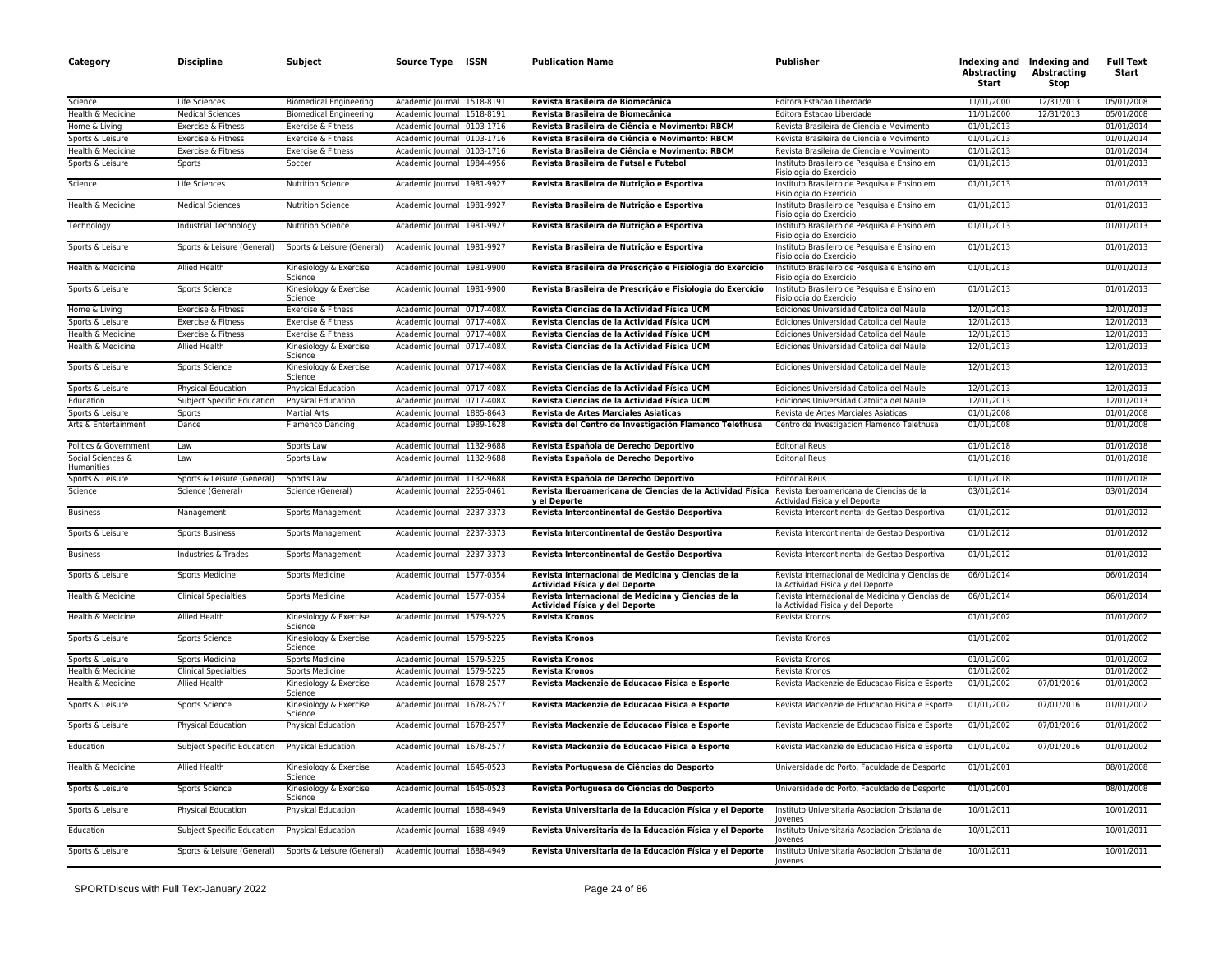| Category                        | <b>Discipline</b>                             | Subject                                                           | Source Type ISSN           | <b>Publication Name</b>                                                                                                                                                                                                      | <b>Publisher</b>                                                     | Abstracting<br>Start | Indexing and Indexing and<br><b>Abstracting</b><br>Stop | <b>Full Text</b><br>Start |
|---------------------------------|-----------------------------------------------|-------------------------------------------------------------------|----------------------------|------------------------------------------------------------------------------------------------------------------------------------------------------------------------------------------------------------------------------|----------------------------------------------------------------------|----------------------|---------------------------------------------------------|---------------------------|
| Health & Medicine               | Allied Health                                 | Kinesiology & Exercise<br>Science                                 | Academic Journal 1885-3137 | RICYDE. Revista Internacional de Ciencias del Deporte                                                                                                                                                                        | Revista Internacional de Ciencias del Deporte                        | 01/01/2009           |                                                         | 01/01/2009                |
| Sports & Leisure                | Sports Science                                | Kinesiology & Exercise<br>Science                                 | Academic Journal 1885-3137 | RICYDE. Revista Internacional de Ciencias del Deporte                                                                                                                                                                        | Revista Internacional de Ciencias del Deporte                        | 01/01/2009           |                                                         | 01/01/2009                |
| Health & Medicine               | Allied Health                                 | Physical Therapy                                                  | Academic Journal 1341-1667 | Rigakuryoho Kagaku                                                                                                                                                                                                           | International Press Editing Center Incorporation                     | 05/01/2006           |                                                         | 01/01/2011                |
| Health & Medicine               | Therapeutics                                  | Physical Therapy                                                  | Academic Journal 1341-1667 | Rigakuryoho Kagaku                                                                                                                                                                                                           | International Press Editing Center Incorporation                     | 05/01/2006           |                                                         | 01/01/2011                |
| <b>Business</b>                 | Insurance                                     | Risk Assessment & Actuarial Academic Journal 0272-4332<br>Science |                            | Risk Analysis: An International Journal                                                                                                                                                                                      | Wiley-Blackwell                                                      | 08/01/1996           |                                                         | 02/01/2000                |
| Home & Living                   | Exercise & Fitness                            | Exercise & Fitness                                                | Academic Journal 0239-4375 | <b>Rozprawy Naukowe</b>                                                                                                                                                                                                      | Akademia Wychowania Fizycznego we<br>Wroclawiu                       | 01/01/1979           |                                                         | 03/01/2012                |
| Sports & Leisure                | Exercise & Fitness                            | Exercise & Fitness                                                | Academic Journal 0239-4375 | <b>Rozprawy Naukowe</b>                                                                                                                                                                                                      | Akademia Wychowania Fizycznego we<br>Wroclawiu                       | 01/01/1979           |                                                         | 03/01/2012                |
| Health & Medicine               | Exercise & Fitness                            | Exercise & Fitness                                                | Academic Journal 0239-4375 | <b>Rozprawy Naukowe</b>                                                                                                                                                                                                      | Akademia Wychowania Fizycznego we<br>Wroclawiu                       | 01/01/1979           |                                                         | 03/01/2012                |
| Health & Medicine               | <b>Allied Health</b>                          | Physical Therapy                                                  | Academic Journal 0239-4375 | <b>Rozprawy Naukowe</b>                                                                                                                                                                                                      | Akademia Wychowania Fizycznego we<br>Wroclawiu                       | 01/01/1979           |                                                         | 03/01/2012                |
| Health & Medicine               | Therapeutics                                  | Physical Therapy                                                  | Academic Journal 0239-4375 | <b>Rozprawy Naukowe</b>                                                                                                                                                                                                      | Akademia Wychowania Fizycznego we<br>Wroclawiu                       | 01/01/1979           |                                                         | 03/01/2012                |
| Science                         | Life Sciences                                 | <b>Nutrition Science</b>                                          | Academic Journal 1748-2976 | Scandinavian Journal of Food & Nutrition                                                                                                                                                                                     | Swedish Nutrition Foundation                                         | 01/01/2006           | 12/31/2007                                              | 01/01/2006                |
| Health & Medicine               | <b>Medical Sciences</b>                       | <b>Nutrition Science</b>                                          | Academic Journal 1748-2976 | Scandinavian Journal of Food & Nutrition                                                                                                                                                                                     | Swedish Nutrition Foundation                                         | 01/01/2006           | 12/31/2007                                              | 01/01/2006                |
| Technology                      | Industrial Technology                         | <b>Nutrition Science</b>                                          | Academic Journal 1748-2976 | Scandinavian Journal of Food & Nutrition                                                                                                                                                                                     | Swedish Nutrition Foundation                                         | 01/01/2006           | 12/31/2007                                              | 01/01/2006                |
| Sports & Leisure                | <b>Sports Medicine</b>                        | <b>Sports Medicine</b>                                            | Academic Journal 0905-7188 | Scandinavian Journal of Medicine & Science in Sports                                                                                                                                                                         | Wiley-Blackwell                                                      | 01/01/1991           |                                                         | 02/01/1998                |
|                                 |                                               |                                                                   |                            |                                                                                                                                                                                                                              |                                                                      |                      |                                                         |                           |
| Health & Medicine               | <b>Clinical Specialties</b>                   | Sports Medicine                                                   | Academic Journal 0905-7188 | Scandinavian Journal of Medicine & Science in Sports                                                                                                                                                                         | Wiley-Blackwell                                                      | 01/01/1991           |                                                         | 02/01/1998                |
| Science                         | Life Sciences                                 | <b>Nutrition Science</b>                                          | Academic Journal 1102-6480 | <b>Scandinavian Journal of Nutrition</b>                                                                                                                                                                                     | Swedish Nutrition Foundation                                         | 01/01/2001           | 12/31/2005                                              | 03/01/2002                |
| Health & Medicine               | <b>Medical Sciences</b>                       | <b>Nutrition Science</b>                                          | Academic Journal 1102-6480 | <b>Scandinavian Journal of Nutrition</b>                                                                                                                                                                                     | Swedish Nutrition Foundation                                         | 01/01/2001           | 12/31/2005                                              | 03/01/2002                |
| Technology                      | <b>Industrial Technology</b>                  | <b>Nutrition Science</b>                                          | Academic Journal 1102-6480 | <b>Scandinavian Journal of Nutrition</b>                                                                                                                                                                                     | Swedish Nutrition Foundation                                         | 01/01/2001           | 12/31/2005                                              | 03/01/2002                |
| Sports & Leisure                | <b>Sports Medicine</b>                        | Sports Medicine                                                   | Academic Journal 1422-0644 | Schweizerische Zeitschrift für Sportmedizin &<br>Sporttraumatologie                                                                                                                                                          | Schwiez Zschr Sportmed Sporttraumatologie                            | 01/01/1994           |                                                         | 03/01/2011                |
| Health & Medicine               | <b>Clinical Specialties</b>                   | Sports Medicine                                                   | Academic Journal 1422-0644 | Schweizerische Zeitschrift für Sportmedizin &<br>Sporttraumatologie                                                                                                                                                          | Schwiez Zschr Sportmed Sporttraumatologie                            | 01/01/1994           |                                                         | 03/01/2011                |
| Sports & Leisure                | Sports                                        | Football                                                          | Academic Journal 2473-4446 | Science & Medicine in Football                                                                                                                                                                                               | Taylor & Francis Ltd                                                 | 02/01/2018           |                                                         | 02/01/2018                |
| Sports & Leisure                | <b>Sports Medicine</b>                        | <b>Sports Medicine</b>                                            | Academic Journal 2473-4446 | Science & Medicine in Football                                                                                                                                                                                               | Taylor & Francis Ltd                                                 | 02/01/2018           |                                                         | 02/01/2018                |
|                                 |                                               |                                                                   |                            |                                                                                                                                                                                                                              |                                                                      |                      |                                                         |                           |
| Health & Medicine               | <b>Clinical Specialties</b>                   | <b>Sports Medicine</b>                                            | Academic Journal 2473-4446 | <b>Science &amp; Medicine in Football</b>                                                                                                                                                                                    | Taylor & Francis Ltd                                                 | 02/01/2018           |                                                         | 02/01/2018                |
| Sports & Leisure                | Sports Science                                | <b>Sports Science</b>                                             | Academic Journal 2473-4446 | Science & Medicine in Football                                                                                                                                                                                               | Taylor & Francis Ltd                                                 | 02/01/2018           |                                                         | 02/01/2018                |
| Sports & Leisure                | Sports                                        | Gymnastics                                                        | Academic Journal 1855-7171 | <b>Science of Gymnastics Journal</b>                                                                                                                                                                                         | Science of Gymnastics Journal                                        | 10/01/2009           |                                                         | 10/01/2009                |
| Sports & Leisure                | <b>Sports Medicine</b>                        | Sports Medicine                                                   | Academic Journal 1583-7912 | Scientific Bulletin of the Politehnica University of<br>Timisoara. Transactions on Physical Education & Sport /<br>Buletinul Stiintific al Universitatii Politehnica din<br>Timisoara. Seria Educatie Fizica si Sport        | University of Timisoara, Department of Physical<br>Education & Sport | 08/01/2011           |                                                         | 08/01/2011                |
| Health & Medicine               | <b>Clinical Specialties</b>                   | Sports Medicine                                                   | Academic Journal 1583-7912 | Scientific Bulletin of the Politehnica University of<br>Timisoara. Transactions on Physical Education & Sport /<br>Buletinul Stiintific al Universitatii Politehnica din<br>Timisoara. Seria Educatie Fizica si Sport        | University of Timisoara, Department of Physical<br>Education & Sport | 08/01/2011           |                                                         | 08/01/2011                |
| Sports & Leisure                | Physical Education                            | Physical Education                                                | Academic Journal 1583-7912 | Scientific Bulletin of the Politehnica University of<br>Timisoara. Transactions on Physical Education & Sport /<br>Buletinul Stiintific al Universitatii Politehnica din<br>Timisoara. Seria Educatie Fizica si Sport        | University of Timisoara, Department of Physical<br>Education & Sport | 08/01/2011           |                                                         | 08/01/2011                |
| Education                       | Subject Specific Education Physical Education |                                                                   | Academic Journal 1583-7912 | Scientific Bulletin of the Politehnica University of<br>Timisoara. Transactions on Physical Education & Sport /<br><b>Buletinul Stiintific al Universitatii Politehnica din</b><br>Timisoara. Seria Educatie Fizica si Sport | University of Timisoara, Department of Physical<br>Education & Sport | 08/01/2011           |                                                         | 08/01/2011                |
| Sports & Leisure                | <b>Sports Business</b>                        | <b>Sports Business</b>                                            | Academic Journal 1583-7912 | Scientific Bulletin of the Politehnica University of<br>Timisoara. Transactions on Physical Education & Sport /<br>Buletinul Stiintific al Universitatii Politehnica din<br>Timisoara. Seria Educatie Fizica si Sport        | University of Timisoara, Department of Physical<br>Education & Sport | 08/01/2011           |                                                         | 08/01/2011                |
| <b>Business</b>                 | Industries & Trades                           | <b>Sports Business</b>                                            | Academic Journal 1583-7912 | Scientific Bulletin of the Politehnica University of<br>Timisoara. Transactions on Physical Education & Sport /<br>Buletinul Stiintific al Universitatii Politehnica din<br>Timisoara. Seria Educatie Fizica si Sport        | University of Timisoara, Department of Physical<br>Education & Sport | 08/01/2011           |                                                         | 08/01/2011                |
| Home & Living                   | <b>Outdoor Recreation</b>                     | Orienteering                                                      | Academic Journal 1012-0602 | <b>Scientific Journal of Orienteering</b>                                                                                                                                                                                    | International Orienteering Federation (IOF)                          | 01/01/1985           | 01/01/2014                                              | 10/01/2005                |
| Sports & Leisure                | Outdoor Recreation                            | Orienteering                                                      | Academic Journal 1012-0602 | <b>Scientific Journal of Orienteering</b>                                                                                                                                                                                    | International Orienteering Federation (IOF)                          | 01/01/1985           | 01/01/2014                                              | 10/01/2005                |
| Sports & Leisure                | Sports Science                                | <b>Sports Science</b>                                             | Academic lournal 1820-6301 | <b>Serbian lournal of Sports Sciences</b>                                                                                                                                                                                    | Sports Academy, Belgrade                                             | 10/01/2010           | 12/31/2013                                              | 10/01/2010                |
| Arts & Entertainment            | Arts & Entertainment<br>(General)             | Entertainment Law                                                 | Academic Journal 1931-4825 | Seton Hall Journal of Sports & Entertainment Law                                                                                                                                                                             | Seton Hall University School of Law                                  | 01/01/2004           | 01/31/2014                                              | 01/01/2011                |
| Politics & Government           | Law                                           | <b>Entertainment Law</b>                                          | Academic Journal 1931-4825 | Seton Hall Journal of Sports & Entertainment Law                                                                                                                                                                             | Seton Hall University School of Law                                  | 01/01/2004           | 01/31/2014                                              | 01/01/2011                |
| Social Sciences &<br>Humanities | Law                                           | Entertainment Law                                                 | Academic Journal 1931-4825 | Seton Hall Journal of Sports & Entertainment Law                                                                                                                                                                             | Seton Hall University School of Law                                  | 01/01/2004           | 01/31/2014                                              | 01/01/2011                |
| Politics & Government           | Law                                           | Sports Law                                                        | Academic Journal 1931-4825 | Seton Hall Journal of Sports & Entertainment Law                                                                                                                                                                             | Seton Hall University School of Law                                  | 01/01/2004           | 01/31/2014                                              | 01/01/2011                |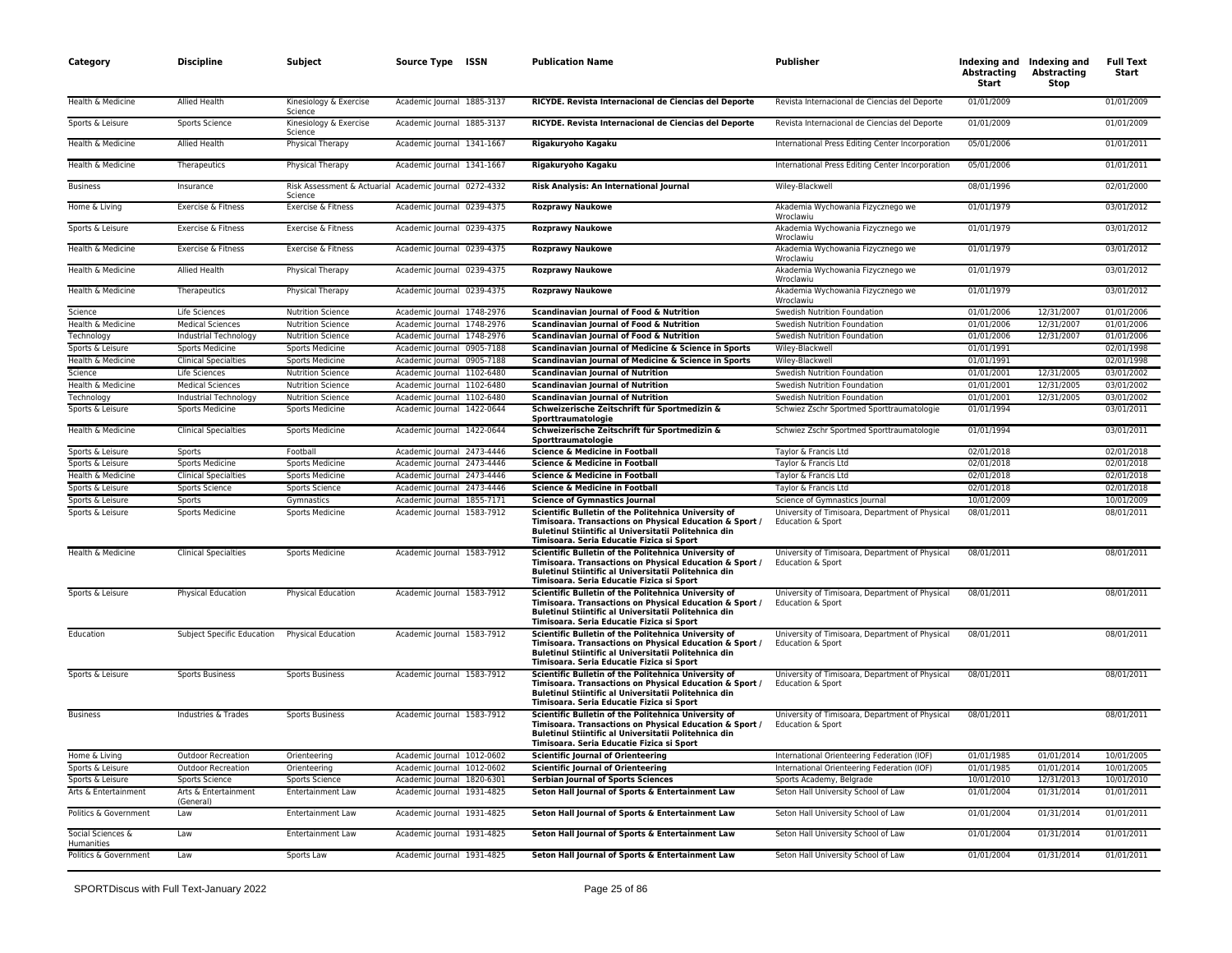| Category                                      | <b>Discipline</b>                            | Subject                                  | Source Type ISSN                                         | <b>Publication Name</b>                                                                    | Publisher                                                                                   | <b>Abstracting</b><br>Start | Indexing and Indexing and<br><b>Abstracting</b><br>Stop | <b>Full Text</b><br>Start |
|-----------------------------------------------|----------------------------------------------|------------------------------------------|----------------------------------------------------------|--------------------------------------------------------------------------------------------|---------------------------------------------------------------------------------------------|-----------------------------|---------------------------------------------------------|---------------------------|
| Social Sciences &<br>Humanities               | Law                                          | Sports Law                               | Academic Journal 1931-4825                               | Seton Hall Journal of Sports & Entertainment Law                                           | Seton Hall University School of Law                                                         | 01/01/2004                  | 01/31/2014                                              | 01/01/2011                |
| Sports & Leisure                              | Sports & Leisure (General)                   | Sports Law                               | Academic Journal 1931-4825                               | Seton Hall Journal of Sports & Entertainment Law                                           | Seton Hall University School of Law                                                         | 01/01/2004                  | 01/31/2014                                              | 01/01/2011                |
| Sports & Leisure                              | Physical Education                           | Physical Education                       | Academic Journal 1991-8410                               | Shield: Research Journal of Physical Education & Sports<br>Science                         | University of Sindh, Jamshoro, Pakistan, Centre<br>for Physical Education & Sports Science  | 01/01/2009                  |                                                         | 01/01/2009                |
| Education                                     | Subject Specific Education                   | Physical Education                       | Academic Journal 1991-8410                               | Shield: Research Journal of Physical Education & Sports<br>Science                         | University of Sindh, Jamshoro, Pakistan, Centre<br>for Physical Education & Sports Science  | 01/01/2009                  |                                                         | 01/01/2009                |
| Sports & Leisure                              | Sports Science                               | Sports Science                           | Academic Journal 1991-8410                               | Shield: Research Journal of Physical Education & Sports<br>Science                         | University of Sindh, Jamshoro, Pakistan, Centre<br>for Physical Education & Sports Science  | 01/01/2009                  |                                                         | 01/01/2009                |
| Sports & Leisure                              | Sports & Leisure (General)                   | Sports & Leisure (General)               | Academic Journal 1991-0177                               | Slobozhanskyi R & Sports Bulletin                                                          | Kharkiv State Academy of Physical Culture                                                   | 01/01/2015                  |                                                         | 01/01/2015                |
| Health & Medicine                             | Therapeutics                                 | <b>Rehabilitation Therapy</b>            | Academic Journal 1758-2555                               | SMARTT: Sports Medicine, Arthroscopy, Rehabilitation,<br><b>Therapy &amp; Technology</b>   | <b>BioMed Central</b>                                                                       | 01/01/2009                  | 04/30/2012                                              | 01/01/2009                |
| Sports & Leisure                              | Sports Medicine                              | Sports Medicine                          | Academic Journal 1758-2555                               | SMARTT: Sports Medicine, Arthroscopy, Rehabilitation,<br>Therapy & Technology              | <b>BioMed Central</b>                                                                       | 01/01/2009                  | 04/30/2012                                              | 01/01/2009                |
| Health & Medicine                             | <b>Clinical Specialties</b>                  | Sports Medicine                          | Academic Journal 1758-2555                               | SMARTT: Sports Medicine, Arthroscopy, Rehabilitation,<br>Therapy & Technology              | <b>BioMed Central</b>                                                                       | 01/01/2009                  | 04/30/2012                                              | 01/01/2009                |
| Sports & Leisure                              | Sports                                       | Soccer                                   | Academic Journal 1466-0970                               | Soccer & Society                                                                           | Routledge                                                                                   | 01/01/2000                  |                                                         | 01/01/2000                |
| Social Sciences &<br>Humanities               | Psychology                                   | Child & Adolescent<br>Psychology         | Academic Journal 0301-2212                               | Social Behavior & Personality: an international journal                                    | Society for Personality Research                                                            | 06/01/1973                  |                                                         | 06/01/1973                |
| Health & Medicine                             | <b>Clinical Specialties</b>                  | Child & Adolescent<br>Psychology         | Academic Journal 0301-2212                               | Social Behavior & Personality: an international journal                                    | Society for Personality Research                                                            | 06/01/1973                  |                                                         | 06/01/1973                |
| Social Sciences &<br><b>Humanities</b>        | Psychology                                   | Social Psychology                        | Academic Journal 0301-2212                               | Social Behavior & Personality: an international journal                                    | Society for Personality Research                                                            | 06/01/1973                  |                                                         | 06/01/1973                |
| Social Sciences &<br>Humanities               | Sociology                                    | Social Psychology                        | Academic Journal 0301-2212                               | Social Behavior & Personality: an international journal                                    | Society for Personality Research                                                            | 06/01/1973                  |                                                         | 06/01/1973                |
| Health & Medicine                             | <b>Clinical Specialties</b>                  | Social Psychology                        | Academic Journal 0301-2212                               | Social Behavior & Personality: an international journal                                    | Society for Personality Research                                                            | 06/01/1973                  |                                                         | 06/01/1973                |
| Social Sciences &<br>Humanities               | Psychology                                   | Personality                              | Academic Journal 0301-2212                               | Social Behavior & Personality: an international journal                                    | Society for Personality Research                                                            | 06/01/1973                  |                                                         | 06/01/1973                |
| Health & Medicine                             | <b>Clinical Specialties</b>                  | Personality                              | Academic Journal 0301-2212                               | Social Behavior & Personality: an international journal                                    | Society for Personality Research                                                            | 06/01/1973                  |                                                         | 06/01/1973                |
| Social Sciences &                             | Social Sciences &                            | Social Sciences &                        | Academic Journal 0147-2011                               | Society                                                                                    | Springer Nature                                                                             | 01/01/1967                  |                                                         | 01/01/1984                |
| Humanities<br>Social Sciences &<br>Humanities | Humanities (General)<br>Sociology            | Humanities (General)<br>Sports Sociology | Academic Journal 0741-1235                               | Sociology of Sport Journal                                                                 | Human Kinetics Publishers, Inc.                                                             | 03/01/1980                  |                                                         | 01/01/1986                |
| Sports & Leisure                              | Sports Science                               | <b>Sports Sociology</b>                  | Academic Journal 0741-1235                               | Sociology of Sport Journal                                                                 | Human Kinetics Publishers, Inc.                                                             | 03/01/1980                  |                                                         | 01/01/1986                |
| Sports & Leisure                              | Sports Science                               | Sports Science                           | Academic Journal 0379-9069                               | South African Journal for Research in Sport, Physical<br><b>Education &amp; Recreation</b> | South African Journal for Research in Sport,<br>Physical Education & Recreation (SAJR SPER) | 01/01/1980                  |                                                         | 03/01/2006                |
| Science                                       | Life Sciences                                | Pathology                                | Academic Journal 1362-4393                               | <b>Spinal Cord</b>                                                                         | Springer Nature                                                                             | 01/01/1997                  | 11/30/2015                                              | 01/01/1997                |
| Health & Medicine                             | <b>Clinical Specialties</b>                  | Pathology                                | Academic Journal 1362-4393                               | <b>Spinal Cord</b>                                                                         | <b>Springer Nature</b>                                                                      | 01/01/1997                  | 11/30/2015                                              | 01/01/1997                |
| Health & Medicine                             | <b>Clinical Specialties</b>                  | Back & Spine Health                      | Academic Journal 1362-4393                               | <b>Spinal Cord</b>                                                                         | Springer Nature                                                                             | 01/01/1997                  | 11/30/2015                                              | 01/01/1997                |
| Sports & Leisure                              | <b>Sports Medicine</b>                       | Sports Medicine                          | Academic Journal 1300-0551                               | Spor Hekimligi Dergisi/Turkish Journal of Sports Medicine                                  | Turkish Journal of Sports Medicine / Spor<br>Hekimleri Dernegi                              | 01/01/2016                  |                                                         | 01/01/2016                |
| Health & Medicine                             | <b>Clinical Specialties</b>                  | Sports Medicine                          | Academic Journal 1300-0551                               | Spor Hekimligi Dergisi/Turkish Journal of Sports Medicine                                  | Turkish Journal of Sports Medicine / Spor<br>Hekimleri Dernegi                              | 01/01/2016                  |                                                         | 01/01/2016                |
| Politics & Government                         | Politics & Government by<br>Place            | European Union                           | Academic Journal 2040-5847                               | Sport & EU Review                                                                          | Association for the Study of Sport & the<br>European Union                                  | 11/01/2010                  |                                                         | 11/01/2010                |
| Sports & Leisure                              | Sports Science                               | Sports Science                           | Academic Journal 2040-5847                               | Sport & EU Review                                                                          | Association for the Study of Sport & the<br>European Union                                  | 11/01/2010                  |                                                         | 11/01/2010                |
| Health & Medicine                             | Allied Health                                | Kinesiology & Exercise<br>Science        | Academic Journal 1745-4980                               | Sport & Exercise Psychology Review                                                         | <b>British Psychological Society</b>                                                        | 02/01/2009                  |                                                         | 02/01/2009                |
| Sports & Leisure                              | Sports Science                               | Kinesiology & Exercise<br>Science        | Academic Journal 1745-4980                               | Sport & Exercise Psychology Review                                                         | British Psychological Society                                                               | 02/01/2009                  |                                                         | 02/01/2009                |
| Social Sciences &<br><b>Humanities</b>        | Psychology                                   | Sports Psychology                        | Academic Journal 1745-4980                               | Sport & Exercise Psychology Review                                                         | <b>British Psychological Society</b>                                                        | 02/01/2009                  |                                                         | 02/01/2009                |
| Sports & Leisure                              | Sports Science                               | Sports Psychology                        | Academic Journal 1745-4980                               | Sport & Exercise Psychology Review                                                         | <b>British Psychological Society</b>                                                        | 02/01/2009                  |                                                         | 02/01/2009                |
| Health & Medicine                             | <b>Clinical Specialties</b>                  | Sports Psychology                        | Academic Journal 1745-4980                               | Sport & Exercise Psychology Review                                                         | <b>British Psychological Society</b>                                                        | 02/01/2009                  |                                                         | 02/01/2009                |
| Sports & Leisure                              | Sports Medicine                              | Sports Medicine                          | Academic Journal 1874-6659                               | Sport & Geneeskunde                                                                        | Arko Sports Media                                                                           | 09/01/2007                  |                                                         | 10/01/2010                |
| Health & Medicine                             | <b>Clinical Specialties</b>                  | Sports Medicine                          | Academic Journal 1874-6659                               | Sport & Geneeskunde                                                                        | Arko Sports Media                                                                           | 09/01/2007                  |                                                         | 10/01/2010                |
| Politics & Government                         | Law                                          | Sports Law                               | Academic Journal 1353-0127                               | Sport & Law Journal                                                                        | British Association for Sport & Law                                                         | 01/01/2013                  | 12/31/2013<br>12/31/2013                                | 01/01/2013                |
| Social Sciences &<br><b>Humanities</b>        | Law                                          | Sports Law                               | Academic Journal 1353-0127                               | Sport & Law Journal                                                                        | British Association for Sport & Law                                                         | 01/01/2013                  |                                                         | 01/01/2013                |
| Sports & Leisure                              | Sports & Leisure (General)                   | Sports Law                               | Academic Journal 1353-0127                               | Sport & Law Journal                                                                        | British Association for Sport & Law                                                         | 01/01/2013                  | 12/31/2013                                              | 01/01/2013                |
| Sports & Leisure                              | Physical Education                           | Physical Education                       | Academic Journal 1582-2168                               | Sport & Society / Sport si Societate                                                       | Altius Academy Foundation                                                                   | 02/01/2012<br>02/01/2012    |                                                         | 02/01/2012<br>02/01/2012  |
| Education<br>Sports & Leisure                 | Subject Specific Education<br>Sports Science | Physical Education<br>Sports Science     | Academic Journal 1582-2168<br>Academic Journal 1582-2168 | Sport & Society / Sport si Societate<br>Sport & Society / Sport si Societate               | Altius Academy Foundation<br>Altius Academy Foundation                                      | 02/01/2012                  |                                                         | 02/01/2012                |
| Sports & Leisure                              | Sports                                       | <b>College Sports</b>                    | Academic Journal 1543-9518                               | <b>Sport Journal</b>                                                                       | United States Sports Academy                                                                | 06/01/1998                  |                                                         | 10/01/2007                |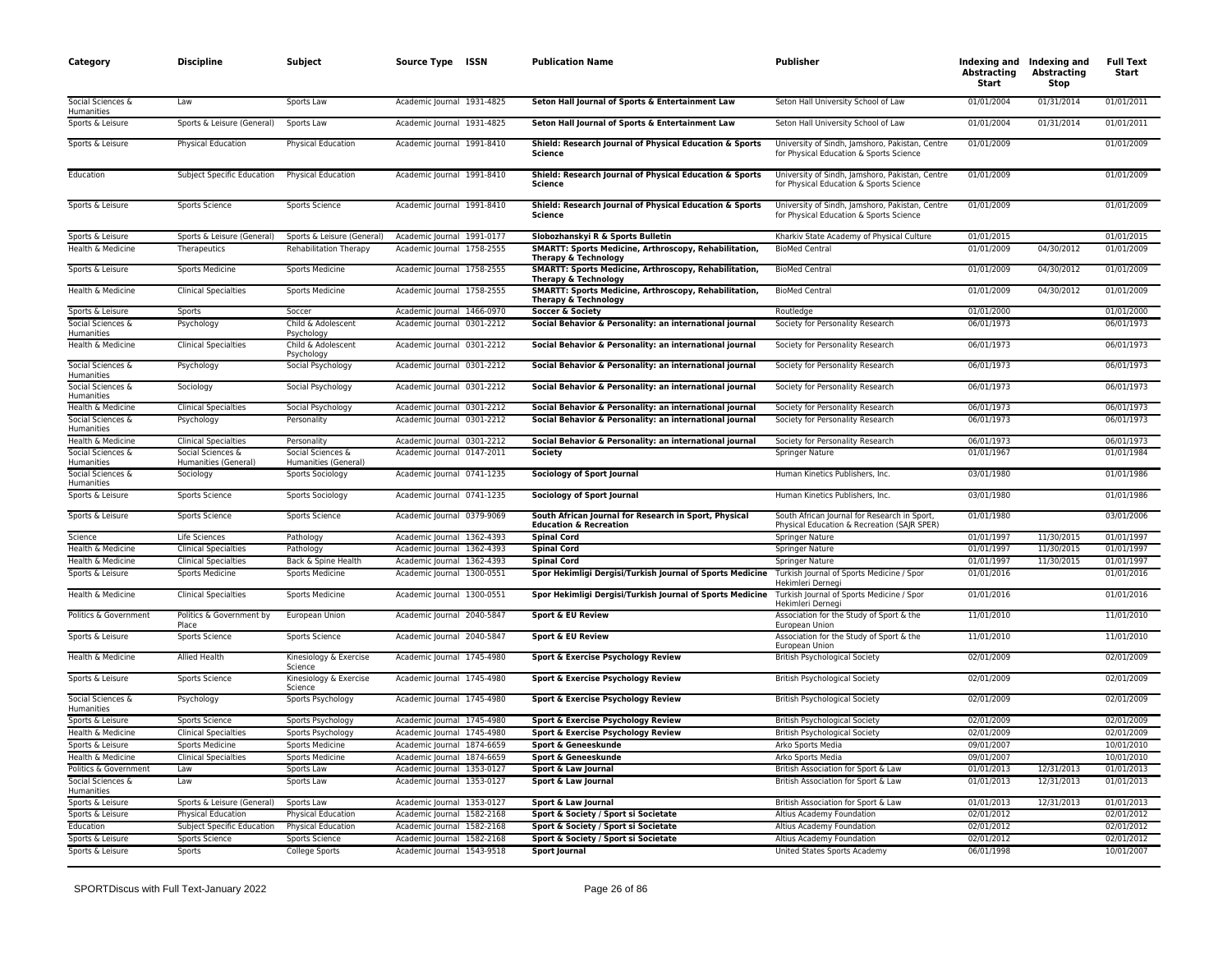| Category                               | <b>Discipline</b>               | Subject                           | Source Type ISSN           | <b>Publication Name</b>                                                                     | <b>Publisher</b>                                                                      | Abstracting<br>Start | Indexing and Indexing and<br><b>Abstracting</b><br>Stop | <b>Full Text</b><br>Start |
|----------------------------------------|---------------------------------|-----------------------------------|----------------------------|---------------------------------------------------------------------------------------------|---------------------------------------------------------------------------------------|----------------------|---------------------------------------------------------|---------------------------|
| Education                              | <b>Educational Institutions</b> | College Sports                    | Academic Journal 1543-9518 | <b>Sport Journal</b>                                                                        | United States Sports Academy                                                          | 06/01/1998           |                                                         | 10/01/2007                |
| <b>Business</b>                        | <b>Business Education</b>       | <b>Business Education</b>         | Academic Journal 1938-6974 | <b>Sport Management Education Journal (Human Kinetics)</b>                                  | Human Kinetics Publishers, Inc.                                                       | 01/01/2012           |                                                         | 01/01/2012                |
| Education                              | Professional Education          | <b>Business Education</b>         | Academic Journal 1938-6974 | <b>Sport Management Education Journal (Human Kinetics)</b>                                  | Human Kinetics Publishers, Inc.                                                       | 01/01/2012           |                                                         | 01/01/2012                |
| <b>Business</b>                        | Management                      | Sports Management                 | Academic Journal 1938-6974 | <b>Sport Management Education Journal (Human Kinetics)</b>                                  | Human Kinetics Publishers, Inc.                                                       | 01/01/2012           |                                                         | 01/01/2012                |
| Sports & Leisure                       | <b>Sports Business</b>          | Sports Management                 | Academic Journal 1938-6974 | <b>Sport Management Education Journal (Human Kinetics)</b>                                  | Human Kinetics Publishers, Inc.                                                       | 01/01/2012           |                                                         | 01/01/2012                |
| <b>Business</b>                        | Industries & Trades             | Sports Management                 | Academic Journal 1938-6974 | <b>Sport Management Education Journal (Human Kinetics)</b>                                  | Human Kinetics Publishers, Inc.                                                       | 01/01/2012           |                                                         | 01/01/2012                |
| <b>Business</b>                        | Management                      | Sports Management                 | Academic Journal 1441-3523 | <b>Sport Management Review (Sport Management</b><br>Association of Australia & New Zealand) | Sport Management Association of Australia &<br>New Zealand                            | 01/01/1998           | 12/31/2008                                              | 01/01/1998                |
| Sports & Leisure                       | <b>Sports Business</b>          | Sports Management                 | Academic Journal 1441-3523 | <b>Sport Management Review (Sport Management</b><br>Association of Australia & New Zealand) | Sport Management Association of Australia &<br>New Zealand                            | 01/01/1998           | 12/31/2008                                              | 01/01/1998                |
| <b>Business</b>                        | Industries & Trades             | Sports Management                 | Academic Journal 1441-3523 | <b>Sport Management Review (Sport Management</b><br>Association of Australia & New Zealand) | Sport Management Association of Australia &<br>New Zealand                            | 01/01/1998           | 12/31/2008                                              | 01/01/1998                |
| <b>Business</b>                        | Marketing                       | Sports Marketing                  | Academic Journal 1061-6934 | <b>Sport Marketing Quarterly</b>                                                            | <b>Fitness Information Technology</b>                                                 | 01/01/1992           |                                                         | 01/01/2000                |
| Sports & Leisure                       | <b>Sports Business</b>          | <b>Sports Marketing</b>           | Academic Journal 1061-6934 | <b>Sport Marketing Quarterly</b>                                                            | Fitness Information Technology                                                        | 01/01/1992           |                                                         | 01/01/2000                |
| <b>Business</b>                        | Industries & Trades             | Sports Marketing                  | Academic Journal 1061-6934 | <b>Sport Marketing Quarterly</b>                                                            | <b>Fitness Information Technology</b>                                                 | 01/01/1992           |                                                         | 01/01/2000                |
| Sports & Leisure                       | Sports Medicine                 | Sports Medicine                   | Academic Journal 1451-7485 | <b>Sport Mont</b>                                                                           | Montenegrin Sport Academy                                                             | 09/01/2012           |                                                         | 09/01/2012                |
| Health & Medicine                      | <b>Clinical Specialties</b>     | <b>Sports Medicine</b>            | Academic Journal 1451-7485 | <b>Sport Mont</b>                                                                           | Montenegrin Sport Academy                                                             | 09/01/2012           |                                                         | 09/01/2012                |
| Sports & Leisure                       | Sports Science                  | Sports Science                    | Academic Journal 1451-7485 | <b>Sport Mont</b>                                                                           | Montenegrin Sport Academy                                                             | 09/01/2012           |                                                         | 09/01/2012                |
| Social Sciences &<br><b>Humanities</b> | Psychology                      | Sports Psychology                 | Academic Journal 0888-4781 | <b>Sport Psychologist</b>                                                                   | Human Kinetics Publishers, Inc.                                                       | 01/01/1984           |                                                         | 01/01/1987                |
| Sports & Leisure                       | Sports Science                  | Sports Psychology                 | Academic Journal 0888-4781 | <b>Sport Psychologist</b>                                                                   | Human Kinetics Publishers, Inc.                                                       | 01/01/1984           |                                                         | 01/01/1987                |
| Health & Medicine                      | <b>Clinical Specialties</b>     | Sports Psychology                 | Academic Journal 0888-4781 | <b>Sport Psychologist</b>                                                                   | Human Kinetics Publishers, Inc.                                                       | 01/01/1984           |                                                         | 01/01/1987                |
| Sports & Leisure                       | Sports Science                  | Sports Science                    | Academic Journal 2066-8732 | <b>Sport Science Review</b>                                                                 | Sciendo                                                                               | 01/01/2010           | 12/31/2016                                              | 01/01/2010                |
| Health & Medicine                      | Allied Health                   | Kinesiology & Exercise<br>Science | Academic Journal 1824-7490 | <b>Sport Sciences for Health</b>                                                            | <b>Springer Nature</b>                                                                | 12/01/2004           |                                                         | 12/01/2004                |
| Sports & Leisure                       | Sports Science                  | Kinesiology & Exercise<br>Science | Academic Journal 1824-7490 | <b>Sport Sciences for Health</b>                                                            | Springer Nature                                                                       | 12/01/2004           |                                                         | 12/01/2004                |
| Sports & Leisure                       | Sports Science                  | Sports Science                    | Academic Journal 1824-7490 | <b>Sport Sciences for Health</b>                                                            | Springer Nature                                                                       | 12/01/2004           |                                                         | 12/01/2004                |
| Health & Medicine                      | Allied Health                   | Kinesiology & Exercise<br>Science | Academic Journal 1840-4413 | <b>Sport Scientific &amp; Practical Aspects</b>                                             | Faculty of Physical Education & Sport, Tuzla<br>University                            | 04/01/2009           |                                                         | 04/01/2009                |
| Sports & Leisure                       | Sports Science                  | Kinesiology & Exercise<br>Science | Academic Journal 1840-4413 | <b>Sport Scientific &amp; Practical Aspects</b>                                             | Faculty of Physical Education & Sport, Tuzla<br>University                            | 04/01/2009           |                                                         | 04/01/2009                |
| Sports & Leisure                       | Sports & Leisure (General)      | Sports & Leisure (General)        | Academic Journal 0353-7455 | Sport: Revija Za Teoreticna in Prakticna Vprasanja Sporta                                   | Sport: Revija Za Teoreticna in Praticna<br>Vprasanja Sporta                           | 06/01/1994           |                                                         | 12/01/2009                |
| Sports & Leisure                       | Physical Education              | Physical Education                | Academic Journal 1840-3638 | Sportekspert                                                                                | Association of Professors & Experts in Physical<br>Education & Sport, Canton Sarajevo | 06/01/2008           | 06/30/2011                                              | 06/01/2008                |
| Education                              | Subject Specific Education      | Physical Education                | Academic Journal 1840-3638 | Sportekspert                                                                                | Association of Professors & Experts in Physical<br>Education & Sport, Canton Sarajevo | 06/01/2008           | 06/30/2011                                              | 06/01/2008                |
| Sports & Leisure                       | <b>Sports Medicine</b>          | <b>Sports Medicine</b>            | Academic Journal 1744-9383 | <b>SportEX Dynamics</b>                                                                     | Centor Publishing                                                                     | 04/01/2005           | 09/30/2015                                              | 04/01/2005                |
| Health & Medicine                      | <b>Clinical Specialties</b>     | Sports Medicine                   | Academic Journal 1744-9383 | <b>SportEX Dynamics</b>                                                                     | Centor Publishing                                                                     | 04/01/2005           | 09/30/2015                                              | 04/01/2005                |
| Health & Medicine                      | Therapeutics                    | Rehabilitation Therapy            | Academic Journal 1471-8138 | <b>SportEX Medicine</b>                                                                     | Centor Publishing                                                                     | 07/01/1999           | 09/30/2015                                              | 04/01/2005                |
| Sports & Leisure                       | Sports Medicine                 | <b>Sports Medicine</b>            | Academic Journal 1471-8138 | <b>SportEX Medicine</b>                                                                     | Centor Publishing                                                                     | 07/01/1999           | 09/30/2015                                              | 04/01/2005                |
| Health & Medicine                      | <b>Clinical Specialties</b>     | Sports Medicine                   | Academic Journal 1471-8138 | <b>SportEX Medicine</b>                                                                     | Centor Publishing                                                                     | 07/01/1999           | 09/30/2015                                              | 04/01/2005                |
| Health & Medicine                      | Allied Health                   | Physical Therapy                  | Academic Journal 2397-1177 | <b>SportEX Medicine &amp; Dynamics</b>                                                      | Centor Publishing                                                                     | 10/01/2015           | 12/31/2015                                              | 10/01/2015                |
| Health & Medicine                      | Therapeutics                    | Physical Therapy                  | Academic Journal 2397-1177 | <b>SportEX Medicine &amp; Dynamics</b>                                                      | Centor Publishing                                                                     | 10/01/2015           | 12/31/2015                                              | 10/01/2015                |
| Sports & Leisure                       | <b>Sports Medicine</b>          | <b>Sports Medicine</b>            | Academic Journal 2397-1177 | <b>SportEX Medicine &amp; Dynamics</b>                                                      | Centor Publishing                                                                     | 10/01/2015           | 12/31/2015                                              | 10/01/2015                |
| Health & Medicine                      | <b>Clinical Specialties</b>     | Sports Medicine                   | Academic Journal 2397-1177 | <b>SportEX Medicine &amp; Dynamics</b>                                                      | Centor Publishing                                                                     | 10/01/2015           | 12/31/2015                                              | 10/01/2015                |
| Sports & Leisure                       | Physical Education              | Physical Education                | Academic Journal 1986-6089 | SportLogia                                                                                  | University Banja Luka, Faculty of Physical<br>Education & Sports                      | 01/01/2010           |                                                         | 01/01/2010                |
| Education                              | Subject Specific Education      | <b>Physical Education</b>         | Academic Journal 1986-6089 | SportLogia                                                                                  | University Banja Luka, Faculty of Physical<br>Education & Sports                      | 01/01/2010           |                                                         | 01/01/2010                |
| Sports & Leisure                       | Sports Science                  | Sports Science                    | Academic Journal 1986-6089 | SportLogia                                                                                  | University Banja Luka, Faculty of Physical<br>Education & Sports                      | 01/01/2010           |                                                         | 01/01/2010                |
| Technology                             | Engineering                     | <b>Biomedical Engineering</b>     | Academic Journal 1476-3141 | <b>Sports Biomechanics</b>                                                                  | Routledge                                                                             | 01/01/2002           |                                                         | 01/01/2002                |
| Science                                | Life Sciences                   | <b>Biomedical Engineering</b>     | Academic Journal 1476-3141 | <b>Sports Biomechanics</b>                                                                  | Routledge                                                                             | 01/01/2002           |                                                         | 01/01/2002                |
| Health & Medicine                      | <b>Medical Sciences</b>         | <b>Biomedical Engineering</b>     | Academic Journal 1476-3141 | <b>Sports Biomechanics</b>                                                                  | Routledge                                                                             | 01/01/2002           |                                                         | 01/01/2002                |
| Sports & Leisure                       | <b>Sports Medicine</b>          | <b>Sports Medicine</b>            | Academic Journal 1476-3141 | <b>Sports Biomechanics</b>                                                                  | Routledge                                                                             | 01/01/2002           |                                                         | 01/01/2002                |
| Health & Medicine                      | <b>Clinical Specialties</b>     | <b>Sports Medicine</b>            | Academic Journal 1476-3141 | <b>Sports Biomechanics</b>                                                                  | Routledge                                                                             | 01/01/2002           |                                                         | 01/01/2002                |
| Sports & Leisure                       | <b>Sports Medicine</b>          | Sports Medicine                   | Academic Journal 1841-0162 | Sports Medicine Journal / Medicina Sportivâ                                                 | Sports Medicine Journal                                                               | 03/01/2012           |                                                         | 03/01/2012                |
|                                        |                                 |                                   |                            |                                                                                             |                                                                                       |                      |                                                         |                           |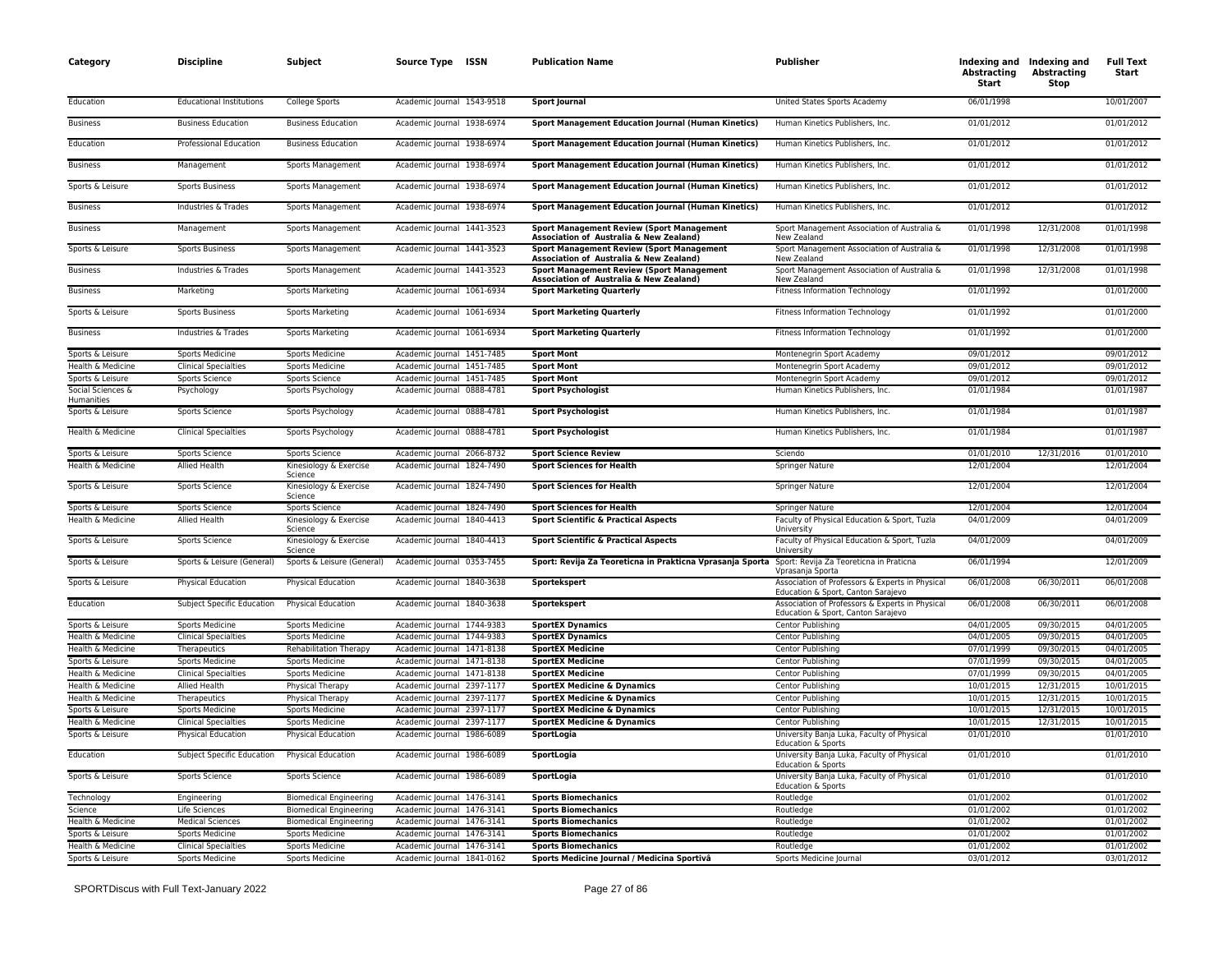| Category                               | Discipline                                   | Subject                                              | Source Type                | ISSN | <b>Publication Name</b>                                                                    | Publisher                                                                          | Indexing and<br>Abstracting<br>Start | Indexing and<br><b>Abstracting</b><br>Stop | <b>Full Text</b><br>Start |
|----------------------------------------|----------------------------------------------|------------------------------------------------------|----------------------------|------|--------------------------------------------------------------------------------------------|------------------------------------------------------------------------------------|--------------------------------------|--------------------------------------------|---------------------------|
| Health & Medicine                      | <b>Clinical Specialties</b>                  | Sports Medicine                                      | Academic Journal 1841-0162 |      | Sports Medicine Journal / Medicina Sportivâ                                                | Sports Medicine Journal                                                            | 03/01/2012                           |                                            | 03/01/2012                |
| Sports & Leisure                       | <b>Sports Science</b>                        | <b>Sports Science</b>                                | Academic Journal 2232-8211 |      | Sports Science & Health / Sportske Nauke i Zdravlje                                        | Pan-European University Apeiron                                                    | 09/01/2011                           |                                            | 06/01/2012                |
| Home & Living                          | Exercise & Fitness                           | Exercise & Fitness                                   | Academic Journal 1174-9210 |      | Sportscience                                                                               | Sportscience                                                                       | 01/01/1997                           |                                            | 12/01/2007                |
| Sports & Leisure                       | Exercise & Fitness                           | Exercise & Fitness                                   | Academic Journal 1174-9210 |      | Sportscience                                                                               | Sportscience                                                                       | 01/01/1997                           |                                            | 12/01/2007                |
| Health & Medicine                      | Exercise & Fitness                           | Exercise & Fitness                                   | Academic Journal 1174-9210 |      | Sportscience                                                                               | Sportscience                                                                       | 01/01/1997                           |                                            | 12/01/2007                |
| Sports & Leisure                       | Sports & Leisure (General)                   | Sports & Leisure (General)                           | Academic Journal 1174-9210 |      | Sportscience                                                                               | Sportscience                                                                       | 01/01/1997                           |                                            | 12/01/2007                |
| Sports & Leisure                       | Sports & Leisure (General)                   | Sports & Leisure (General)                           | Academic Journal 1512-875X |      | Sportski Logos                                                                             | Teacher Training Faculty, University Dzemal<br>Gijedic in Mostar                   | 06/01/2013                           |                                            | 06/01/2013                |
| Health & Medicine                      | Health & Medicine (General) Stress & Anxiety |                                                      | Academic Journal 1532-3005 |      | Stress & Health: Journal of the International Society for<br>the Investigation of Stress   | John Wiley & Sons, Inc.                                                            | 01/01/2001                           |                                            | 01/01/2001                |
| Social Sciences &<br>Humanities        | Psychology                                   | Stress & Anxiety                                     | Academic Journal 1532-3005 |      | Stress & Health: Journal of the International Society for<br>the Investigation of Stress   | John Wiley & Sons, Inc.                                                            | 01/01/2001                           |                                            | 01/01/2001                |
| Health & Medicine                      | <b>Clinical Specialties</b>                  | Stress & Anxiety                                     | Academic Journal 1532-3005 |      | Stress & Health: Journal of the International Society for<br>the Investigation of Stress   | John Wiley & Sons, Inc.                                                            | 01/01/2001                           |                                            | 01/01/2001                |
| Health & Medicine                      | Health & Medicine (General) Stress & Anxiety |                                                      | Academic Journal 0748-8386 |      | <b>Stress Medicine</b>                                                                     | John Wiley & Sons, Inc.                                                            | 01/01/1984                           | 12/31/2000                                 | 01/01/1984                |
| Social Sciences &<br><b>Humanities</b> | Psychology                                   | Stress & Anxiety                                     | Academic Journal 0748-8386 |      | <b>Stress Medicine</b>                                                                     | John Wiley & Sons, Inc.                                                            | 01/01/1984                           | 12/31/2000                                 | 01/01/1984                |
| Health & Medicine                      | <b>Clinical Specialties</b>                  | Stress & Anxiety                                     | Academic Journal 0748-8386 |      | <b>Stress Medicine</b>                                                                     | John Wiley & Sons, Inc.                                                            | 01/01/1984                           | 12/31/2000                                 | 01/01/1984                |
| Health & Medicine                      | Allied Health                                | Physical Therapy                                     | Academic Journal 2284-7324 |      | Studia Universitatis Vasile Goldis, Physical Education &<br><b>Physical Therapy Series</b> | Vasile Goldis University Press                                                     | 12/01/2013                           |                                            | 12/01/2013                |
| Health & Medicine                      | Therapeutics                                 | Physical Therapy                                     | Academic Journal 2284-7324 |      | Studia Universitatis Vasile Goldis, Physical Education &<br><b>Physical Therapy Series</b> | Vasile Goldis University Press                                                     | 12/01/2013                           |                                            | 12/01/2013                |
| Sports & Leisure                       | <b>Physical Education</b>                    | <b>Physical Education</b>                            | Academic Journal 2284-7324 |      | Studia Universitatis Vasile Goldis, Physical Education &<br><b>Physical Therapy Series</b> | Vasile Goldis University Press                                                     | 12/01/2013                           |                                            | 12/01/2013                |
| Education                              | Subject Specific Education                   | Physical Education                                   | Academic Journal 2284-7324 |      | Studia Universitatis Vasile Goldis, Physical Education &<br><b>Physical Therapy Series</b> | Vasile Goldis University Press                                                     | 12/01/2013                           |                                            | 12/01/2013                |
| Social Sciences &<br>Humanities        | Social Sciences &<br>Humanities (General)    | Ethnic & Cultural Studies                            | Academic Journal 0730-9139 |      | <b>Studies in Latin American Popular Culture</b>                                           | University of Texas Press                                                          | 01/01/1990                           |                                            | 01/01/1990                |
| Education                              | Subject Specific Education                   | Ethnic & Cultural Studies                            | Academic Journal 0730-9139 |      | <b>Studies in Latin American Popular Culture</b>                                           | University of Texas Press                                                          | 01/01/1990                           |                                            | 01/01/1990                |
| Social Sciences &<br>Humanities        | Social Science Theory &<br>Study             | Ethnic & Cultural Studies                            | Academic Journal 0730-9139 |      | Studies in Latin American Popular Culture                                                  | University of Texas Press                                                          | 01/01/1990                           |                                            | 01/01/1990                |
| Sports & Leisure                       | Physical Education                           | Physical Education                                   | Academic Journal 0867-1079 |      | Studies in Physical Culture & Tourism                                                      | Poznan University of Physical Education                                            | 01/01/1992                           | 12/31/2012                                 | 06/01/2006                |
| Education                              | Subject Specific Education                   | Physical Education                                   | Academic Journal 0867-1079 |      | Studies in Physical Culture & Tourism                                                      | Poznan University of Physical Education                                            | 01/01/1992                           | 12/31/2012                                 | 06/01/2006                |
| <b>Business</b>                        | Management                                   | Sports Management                                    | Academic Journal 2300-6412 |      | <b>Studies in Sport Humanities</b>                                                         | University of Physical Education / Akademia<br>Wychowania Fizycznego w Krakowie    | 01/01/2019                           |                                            | 01/01/2019                |
| Sports & Leisure                       | <b>Sports Business</b>                       | Sports Management                                    | Academic Journal 2300-6412 |      | <b>Studies in Sport Humanities</b>                                                         | University of Physical Education / Akademia<br>Wychowania Fizycznego w Krakowie    | 01/01/2019                           |                                            | 01/01/2019                |
| <b>Business</b>                        | Industries & Trades                          | Sports Management                                    | Academic Journal 2300-6412 |      | <b>Studies in Sport Humanities</b>                                                         | University of Physical Education / Akademia<br>Wychowania Fizycznego w Krakowie    | 01/01/2019                           |                                            | 01/01/2019                |
| Sports & Leisure                       | <b>Physical Education</b>                    | <b>Physical Education</b>                            | Academic Journal 2300-6412 |      | <b>Studies in Sport Humanities</b>                                                         | University of Physical Education / Akademia<br>Wychowania Fizycznego w Krakowie    | 01/01/2019                           |                                            | 01/01/2019                |
| Education                              | Subject Specific Education                   | <b>Physical Education</b>                            | Academic Journal 2300-6412 |      | <b>Studies in Sport Humanities</b>                                                         | University of Physical Education / Akademia<br>Wychowania Fizycznego w Krakowie    | 01/01/2019                           |                                            | 01/01/2019                |
| Health & Medicine                      | Diseases & Conditions                        | Substance Abuse &<br>Addiction                       | Academic Journal 1082-6084 |      | Substance Use & Misuse                                                                     | Taylor & Francis Ltd                                                               | 09/01/1997                           |                                            | 01/01/2001                |
| Sports & Leisure                       | Physical Education                           | Physical Education                                   | Academic Journal 0889-0846 |      | <b>TAHPERD Journal</b>                                                                     | <b>Texas AHPERD</b>                                                                | 02/01/1979                           |                                            | 06/01/2005                |
| Education                              | Subject Specific Education                   | <b>Physical Education</b>                            | Academic Journal 0889-0846 |      | <b>TAHPERD Journal</b>                                                                     | <b>Texas AHPERD</b>                                                                | 02/01/1979                           |                                            | 06/01/2005                |
| Arts & Entertainment                   | Dance                                        | Dance Education &<br>Instruction                     | Academic Journal 0889-0846 |      | <b>TAHPERD Journal</b>                                                                     | Texas AHPERD                                                                       | 02/01/1979                           |                                            | 06/01/2005                |
| Arts & Entertainment                   | Arts Education                               | Dance Education &<br>Instruction                     | Academic Journal 0889-0846 |      | <b>TAHPERD Journal</b>                                                                     | <b>Texas AHPERD</b>                                                                | 02/01/1979                           |                                            | 06/01/2005                |
| Education                              | Subject Specific Education                   | Dance Education &<br>Instruction                     | Academic Journal 0889-0846 |      | <b>TAHPERD Journal</b>                                                                     | <b>Texas AHPERD</b>                                                                | 02/01/1979                           |                                            | 06/01/2005                |
| Social Sciences &<br>Humanities        | Psychology                                   | Intellectual Giftedness &<br><b>Gifted Education</b> | Academic Journal 1869-0459 |      | <b>Talent Development &amp; Excellence</b>                                                 | International Research Association for Talent<br>Development & Excellence (IRATDE) | 06/01/2010                           | 12/31/2019                                 | 06/01/2010                |
| Education                              | <b>Special Education</b>                     | Intellectual Giftedness &<br>Gifted Education        | Academic Journal 1869-0459 |      | Talent Development & Excellence                                                            | International Research Association for Talent<br>Development & Excellence (IRATDE) | 06/01/2010                           | 12/31/2019                                 | 06/01/2010                |
| Health & Medicine                      | <b>Clinical Specialties</b>                  | Intellectual Giftedness &<br>Gifted Education        | Academic Journal 1869-0459 |      | <b>Talent Development &amp; Excellence</b>                                                 | International Research Association for Talent<br>Development & Excellence (IRATDE) | 06/01/2010                           | 12/31/2019                                 | 06/01/2010                |
| Social Sciences &<br>Humanities        | Psychology                                   | Creativity                                           | Academic Journal 1869-0459 |      | <b>Talent Development &amp; Excellence</b>                                                 | International Research Association for Talent<br>Development & Excellence (IRATDE) | 06/01/2010                           | 12/31/2019                                 | 06/01/2010                |
| Education                              | Learning                                     | Creativity                                           | Academic Journal 1869-0459 |      | Talent Development & Excellence                                                            | International Research Association for Talent<br>Development & Excellence (IRATDE) | 06/01/2010                           | 12/31/2019                                 | 06/01/2010                |
| Health & Medicine                      | <b>Clinical Specialties</b>                  | Creativity                                           | Academic Journal 1869-0459 |      | <b>Talent Development &amp; Excellence</b>                                                 | International Research Association for Talent<br>Development & Excellence (IRATDE) | 06/01/2010                           | 12/31/2019                                 | 06/01/2010                |
| Education                              | <b>Educational Levels</b>                    | <b>Elementary Education</b>                          | Academic Journal 1045-4853 |      | <b>Teaching Elementary Physical Education</b>                                              | Human Kinetics Publishers, Inc.                                                    | 01/01/1990                           | 11/30/2006                                 | 01/01/1997                |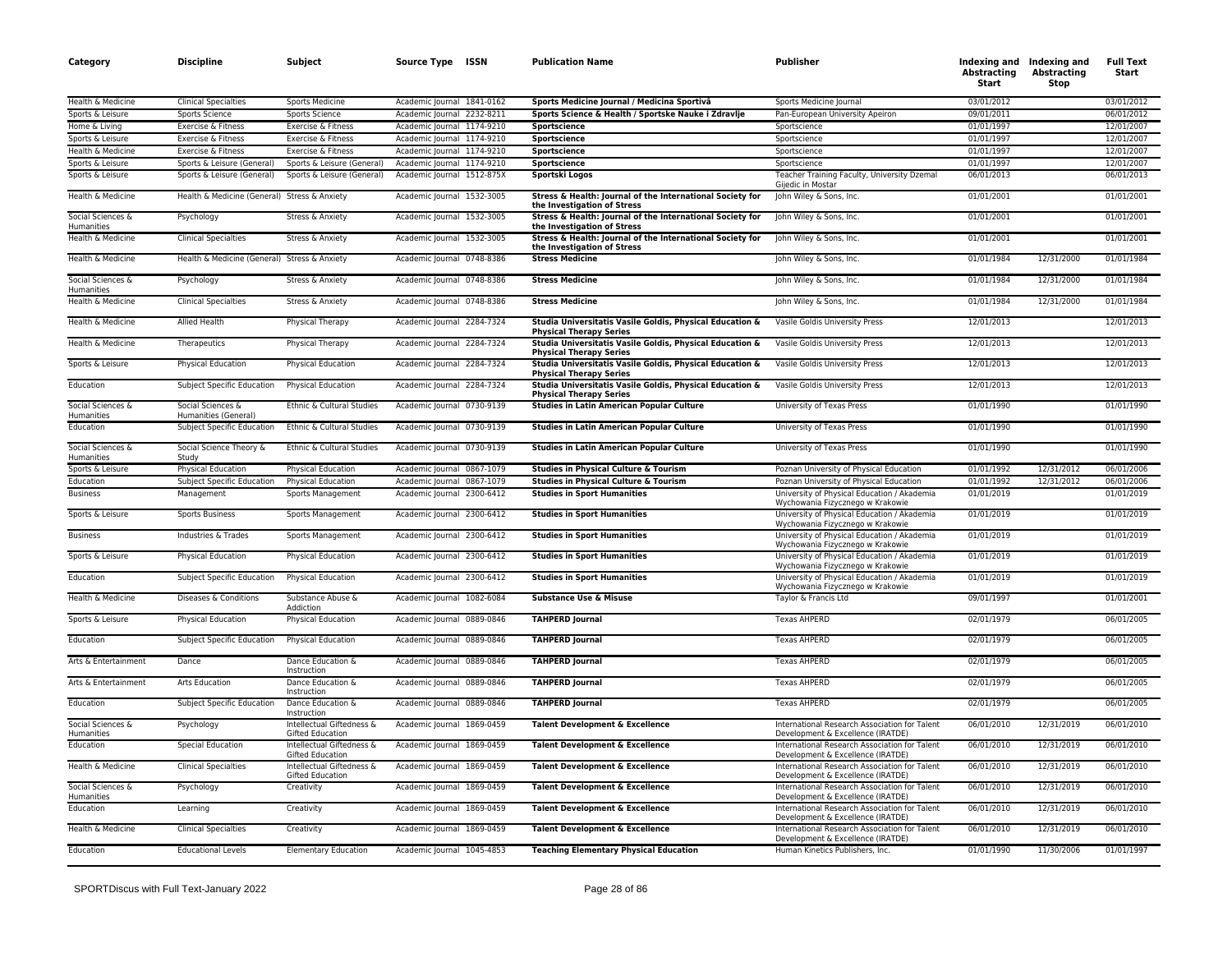| Category                               | <b>Discipline</b>                                  | Subject                         | Source Type ISSN           |           | <b>Publication Name</b>                                                                                   | Publisher                                                                       | Abstracting<br>Start | Indexing and Indexing and<br><b>Abstracting</b><br>Stop | <b>Full Text</b><br>Start |
|----------------------------------------|----------------------------------------------------|---------------------------------|----------------------------|-----------|-----------------------------------------------------------------------------------------------------------|---------------------------------------------------------------------------------|----------------------|---------------------------------------------------------|---------------------------|
| Sports & Leisure                       | <b>Physical Education</b>                          | Physical Education              | Academic Journal 1045-4853 |           | <b>Teaching Elementary Physical Education</b>                                                             | Human Kinetics Publishers, Inc.                                                 | 01/01/1990           | 11/30/2006                                              | 01/01/1997                |
| Education                              | Subject Specific Education                         | <b>Physical Education</b>       | Academic Journal 1045-4853 |           | <b>Teaching Elementary Physical Education</b>                                                             | Human Kinetics Publishers, Inc.                                                 | 01/01/1990           | 11/30/2006                                              | 01/01/1997                |
| Education                              | Teaching & Instruction                             | Teaching & Instruction          | Academic Journal 1045-4853 |           | <b>Teaching Elementary Physical Education</b>                                                             | Human Kinetics Publishers, Inc.                                                 | 01/01/1990           | 11/30/2006                                              | 01/01/1997                |
| Arts & Entertainment                   | Arts & Entertainment<br>(General)                  | Entertainment Law               | Academic Journal 1533-1903 |           | Texas Review of Entertainment & Sports Law                                                                | University of Texas at Austin School of Law<br>Publications                     | 03/01/2000           |                                                         | 03/01/2000                |
| Politics & Government                  | Law                                                | Entertainment Law               | Academic Journal 1533-1903 |           | Texas Review of Entertainment & Sports Law                                                                | University of Texas at Austin School of Law<br>Publications                     | 03/01/2000           |                                                         | 03/01/2000                |
| Social Sciences &<br><b>Humanities</b> | Law                                                | <b>Entertainment Law</b>        | Academic Journal 1533-1903 |           | Texas Review of Entertainment & Sports Law                                                                | University of Texas at Austin School of Law<br>Publications                     | 03/01/2000           |                                                         | 03/01/2000                |
| Politics & Government                  | Law                                                | Sports Law                      | Academic Journal 1533-1903 |           | Texas Review of Entertainment & Sports Law                                                                | University of Texas at Austin School of Law<br>Publications                     | 03/01/2000           |                                                         | 03/01/2000                |
| Social Sciences &<br>Humanities        | Law                                                | Sports Law                      | Academic Journal 1533-1903 |           | Texas Review of Entertainment & Sports Law                                                                | University of Texas at Austin School of Law<br>Publications                     | 03/01/2000           |                                                         | 03/01/2000                |
| Sports & Leisure                       | Sports & Leisure (General)                         | Sports Law                      | Academic Journal 1533-1903 |           | Texas Review of Entertainment & Sports Law                                                                | University of Texas at Austin School of Law<br>Publications                     | 03/01/2000           |                                                         | 03/01/2000                |
| Health & Medicine                      | Health & Medicine (General) Disabilities           |                                 | Academic Journal 0040-5914 |           | <b>Therapeutic Recreation Journal</b>                                                                     | Sagamore Publishing                                                             | 01/01/1968           |                                                         | 01/01/2013                |
| Sports & Leisure                       | Sports & Leisure (General)                         | Sports & Leisure (General)      | Academic Journal 0040-5914 |           | <b>Therapeutic Recreation Journal</b>                                                                     | Sagamore Publishing                                                             | 01/01/1968           |                                                         | 01/01/2013                |
| Health & Medicine                      | Therapeutics                                       | <b>Rehabilitation Therapy</b>   | Academic Journal 2065-0574 |           | Timisoara Physical Education & Rehabilitation Journal                                                     | Timisoara Physical Education & Rehabilitation<br>lournal                        | 05/01/2010           |                                                         | 05/01/2010                |
| Sports & Leisure                       | Physical Education                                 | Physical Education              | Academic Journal 2065-0574 |           | Timisoara Physical Education & Rehabilitation Journal                                                     | Timisoara Physical Education & Rehabilitation<br>lournal                        | 05/01/2010           |                                                         | 05/01/2010                |
| Education                              | Subject Specific Education                         | <b>Physical Education</b>       | Academic Journal 2065-0574 |           | Timisoara Physical Education & Rehabilitation Journal                                                     | Timisoara Physical Education & Rehabilitation<br>lournal                        | 05/01/2010           |                                                         | 05/01/2010                |
| Sports & Leisure                       | <b>Sports Science</b>                              | Sports Science                  | Academic Journal 2299-9590 |           | <b>Trends in Sport Sciences</b>                                                                           | Poznan University of Physical Education                                         | 08/01/2013           |                                                         | 08/01/2013                |
| Health & Medicine                      | Therapeutics                                       | <b>Rehabilitation Therapy</b>   | Academic Journal 2587-1250 |           | Turkish Journal of Physical Medicine & Rehabilitation<br>$(2587 - 1250)$                                  | Turkish Society of Physical Medicine &<br>Rehabilitation                        | 04/01/2017           |                                                         | 04/01/2017                |
| Health & Medicine                      | <b>Clinical Specialties</b>                        | Rheumatology                    | Academic Journal 2587-1250 |           | Turkish Journal of Physical Medicine & Rehabilitation<br>$(2587 - 1250)$                                  | Turkish Society of Physical Medicine &<br>Rehabilitation                        | 04/01/2017           |                                                         | 04/01/2017                |
| Health & Medicine                      | Allied Health                                      | Physical Therapy                | Academic Journal 1302-0234 |           | Turkish Journal of Physical Medicine & Rehabilitation /<br>Turkiye Fiziksel Tip ve Rehabilitasyon Dergisi | Turkish Society of Physical Medicine &<br>Rehabilitation                        | 03/01/2007           | 03/31/2017                                              | 03/01/2007                |
| Health & Medicine                      | Therapeutics                                       | Physical Therapy                | Academic Journal 1302-0234 |           | Turkish Journal of Physical Medicine & Rehabilitation /<br>Turkiye Fiziksel Tip ve Rehabilitasyon Dergisi | Turkish Society of Physical Medicine &<br>Rehabilitation                        | 03/01/2007           | 03/31/2017                                              | 03/01/2007                |
| Health & Medicine                      | Therapeutics                                       | <b>Rehabilitation Therapy</b>   | Academic Journal 1302-0234 |           | Turkish Journal of Physical Medicine & Rehabilitation /<br>Turkiye Fiziksel Tip ve Rehabilitasyon Dergisi | Turkish Society of Physical Medicine &<br>Rehabilitation                        | 03/01/2007           | 03/31/2017                                              | 03/01/2007                |
| Sports & Leisure                       | Sports Science                                     | Sports Science                  | Academic Journal 1308-0938 |           | <b>Turkiye Klinikleri Journal of Sports Sciences</b>                                                      | Turkiye Klinikleri                                                              | 07/01/2011           |                                                         | 07/01/2011                |
| <b>Business</b>                        | Management                                         | Casino & Gaming<br>Management   | Academic Journal 1535-7589 |           | <b>UNLV Gaming Research &amp; Review Journal</b>                                                          | University of Nevada, Las Vegas                                                 | 07/01/2002           |                                                         | 07/01/2002                |
| <b>Business</b>                        | Industries & Trades                                | Casino & Gaming<br>Management   | Academic Journal 1535-7589 |           | <b>UNLV Gaming Research &amp; Review Journal</b>                                                          | University of Nevada, Las Vegas                                                 | 07/01/2002           |                                                         | 07/01/2002                |
| Arts & Entertainment                   | Arts & Entertainment<br>(General)                  | Entertainment Law               | Academic Journal 1556-9799 |           | Virginia Sports & Entertainment Law Journal                                                               | Virginia Sports & Entertainment Law Journal                                     | 01/01/1987           |                                                         | 09/01/2010                |
| Politics & Government                  | Law                                                | <b>Entertainment Law</b>        | Academic Journal 1556-9799 |           | Virginia Sports & Entertainment Law Journal                                                               | Virginia Sports & Entertainment Law Journal                                     | 01/01/1987           |                                                         | 09/01/2010                |
| Social Sciences &<br>Humanities        | Law                                                | Entertainment Law               | Academic Journal 1556-9799 |           | Virginia Sports & Entertainment Law Journal                                                               | Virginia Sports & Entertainment Law Journal                                     | 01/01/1987           |                                                         | 09/01/2010                |
| Politics & Government                  | Law                                                | Sports Law                      | Academic Journal 1556-9799 |           | Virginia Sports & Entertainment Law Journal                                                               | Virginia Sports & Entertainment Law Journal                                     | 01/01/1987           |                                                         | 09/01/2010                |
| Social Sciences &<br><b>Humanities</b> | Law                                                | Sports Law                      | Academic Journal 1556-9799 |           | Virginia Sports & Entertainment Law Journal                                                               | Virginia Sports & Entertainment Law Journal                                     | 01/01/1987           |                                                         | 09/01/2010                |
| Sports & Leisure                       | Sports & Leisure (General)                         | Sports Law                      | Academic Journal 1556-9799 |           | Virginia Sports & Entertainment Law Journal                                                               | Virginia Sports & Entertainment Law Journal                                     | 01/01/1987           |                                                         | 09/01/2010                |
| Home & Living                          | Exercise & Fitness                                 | Exercise & Fitness              | Academic Journal 1063-6161 |           | Women in Sport & Physical Activity Journal                                                                | Human Kinetics Publishers, Inc.                                                 | 09/01/1992           |                                                         | 04/01/2014                |
| Sports & Leisure                       | Exercise & Fitness                                 | Exercise & Fitness              | Academic Journal 1063-6161 |           | Women in Sport & Physical Activity Journal                                                                | Human Kinetics Publishers, Inc.                                                 | 09/01/1992           |                                                         | 04/01/2014                |
| Health & Medicine                      | Exercise & Fitness                                 | Exercise & Fitness              | Academic Journal 1063-6161 |           | Women in Sport & Physical Activity Journal                                                                | Human Kinetics Publishers, Inc.                                                 | 09/01/1992           |                                                         | 04/01/2014                |
| Sports & Leisure                       | Sports                                             | Women's Sports                  | Academic Journal 1063-6161 |           | Women in Sport & Physical Activity Journal                                                                | Human Kinetics Publishers, Inc.                                                 | 09/01/1992           |                                                         | 04/01/2014                |
| Health & Medicine                      | Safety & Accident Prevention Occupational Health & | Safety                          | Academic Journal 0267-8373 |           | <b>Work &amp; Stress</b>                                                                                  | Taylor & Francis Ltd                                                            | 01/01/1988           |                                                         | 03/01/1999                |
| <b>Business</b>                        | <b>Business Practices</b>                          | Occupational Health &<br>Safety | Academic Journal 0267-8373 |           | <b>Work &amp; Stress</b>                                                                                  | Taylor & Francis Ltd                                                            | 01/01/1988           |                                                         | 03/01/1999                |
| Sports & Leisure                       | Sports Science                                     | Sports Science                  | Academic Journal 2196-5218 |           | Zeitschrift fur Sportpadagogische Forschung                                                               | Meyer & Meyer Fachverlag & Buchhandel GmbH                                      | 01/01/2018           |                                                         | 01/01/2018                |
| Home & Living                          | Exercise & Fitness                                 | Exercise & Fitness              | Magazine                   | 1328-7133 | <b>ACHPER Active &amp; Healthy Magazine</b>                                                               | Australian Council for Health, Physical Education<br>& Recreation Inc. (ACHPER) | 03/01/1996           | 12/31/2013                                              | 03/01/2007                |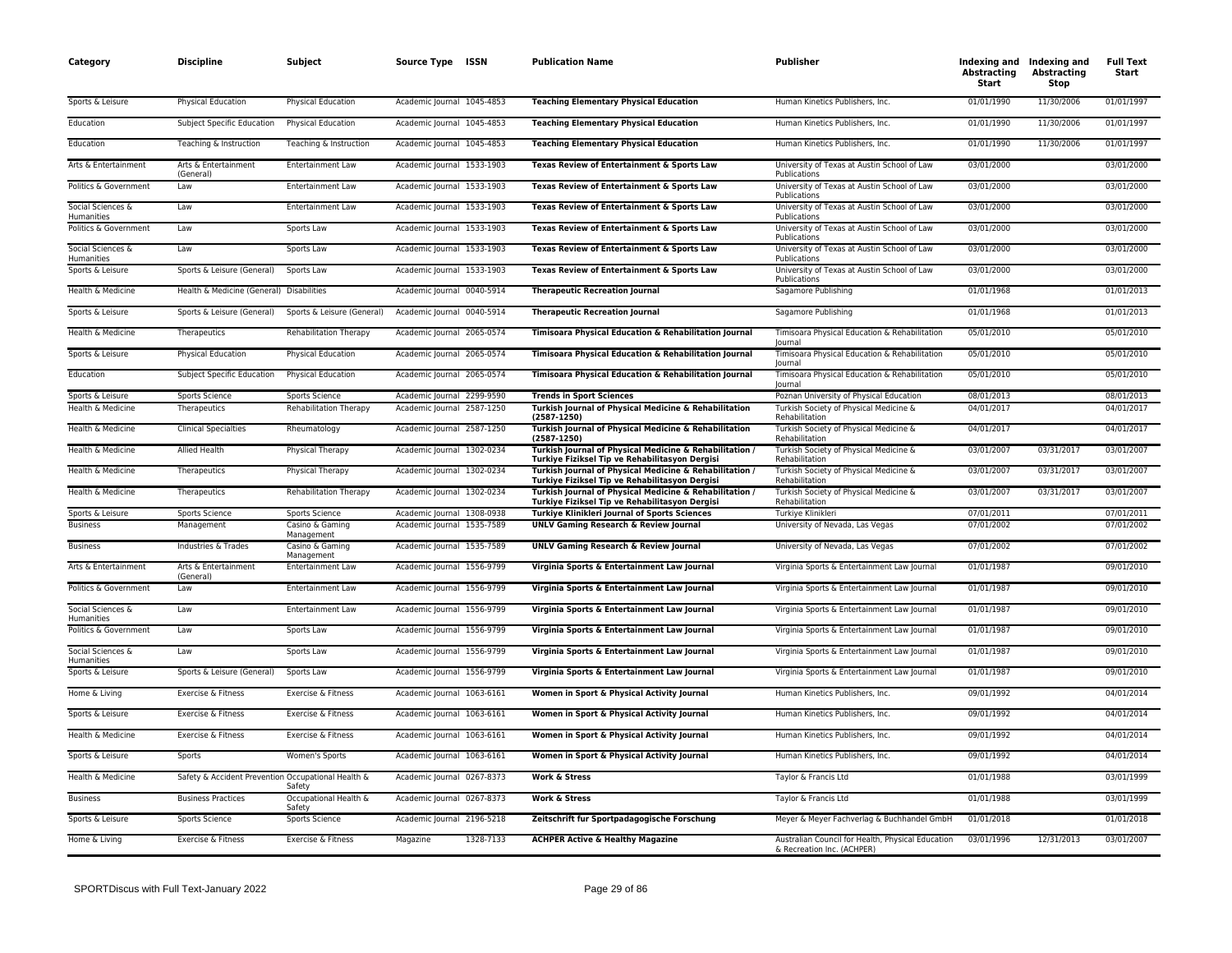| 12/31/2013<br>1328-7133<br><b>ACHPER Active &amp; Healthy Magazine</b><br>03/01/1996<br>03/01/2007<br>Sports & Leisure<br>Exercise & Fitness<br>Exercise & Fitness<br>Australian Council for Health, Physical Education<br>Magazine<br>& Recreation Inc. (ACHPER)<br>Health & Medicine<br>Exercise & Fitness<br>Exercise & Fitness<br>1328-7133<br><b>ACHPER Active &amp; Healthy Magazine</b><br>Australian Council for Health, Physical Education<br>03/01/1996<br>12/31/2013<br>03/01/2007<br>Magazine<br>& Recreation Inc. (ACHPER)<br>1328-7133<br><b>ACHPER Active &amp; Healthy Magazine</b><br>Australian Council for Health, Physical Education<br>03/01/1996<br>12/31/2013<br>03/01/2007<br>Sports & Leisure<br>Physical Education<br>Physical Education<br>Magazine<br>& Recreation Inc. (ACHPER)<br>1328-7133<br>Education<br>Subject Specific Education<br>Physical Education<br>Magazine<br><b>ACHPER Active &amp; Healthy Magazine</b><br>Australian Council for Health, Physical Education<br>03/01/1996<br>12/31/2013<br>03/01/2007<br>& Recreation Inc. (ACHPER)<br>Home & Living<br>Magazine<br>American College of Sports Medicine<br>10/01/2000<br>09/01/2010<br>Exercise & Fitness<br>Exercise & Fitness<br><b>ACSM Fit Society Page</b><br>10/01/2000<br>Sports & Leisure<br>Magazine<br><b>ACSM Fit Society Page</b><br>09/01/2010<br>Exercise & Fitness<br>Exercise & Fitness<br>American College of Sports Medicine<br>Health & Medicine<br>Exercise & Fitness<br>Exercise & Fitness<br><b>ACSM Fit Society Page</b><br>American College of Sports Medicine<br>10/01/2000<br>09/01/2010<br>Magazine<br>Health & Medicine<br>Health & Medicine (General) Disabilities<br>1188-620X<br>03/01/1992<br>01/31/2013<br>01/01/2006<br>Magazine<br><b>Active Living</b><br><b>Fitness Report</b><br>Home & Living<br>Exercise & Fitness<br>Exercise & Fitness<br>Magazine<br>1188-620X<br><b>Active Living</b><br><b>Fitness Report</b><br>03/01/1992<br>01/31/2013<br>01/01/2006<br>Sports & Leisure<br>1188-620X<br><b>Active Living</b><br>03/01/1992<br>01/31/2013<br>01/01/2006<br>Exercise & Fitness<br>Exercise & Fitness<br>Magazine<br><b>Fitness Report</b><br>Health & Medicine<br>Exercise & Fitness<br>Exercise & Fitness<br>Magazine<br>1188-620X<br><b>Active Living</b><br><b>Fitness Report</b><br>03/01/1992<br>01/31/2013<br>01/01/2006<br>Health & Medicine<br>Health & Medicine (General) Disabilities<br>Magazine<br>1206-0941<br><b>Active Living Magazine</b><br>Active Living Magazine<br>09/01/2007<br>10/31/2008<br>09/01/2007<br>1206-0941<br>09/01/2007<br>10/31/2008<br>09/01/2007<br>Home & Living<br>Exercise & Fitness<br>Exercise & Fitness<br>Magazine<br><b>Active Living Magazine</b><br><b>Active Living Magazine</b><br>10/31/2008<br>Magazine<br>1206-0941<br><b>Active Living Magazine</b><br>09/01/2007<br>09/01/2007<br>Sports & Leisure<br>Exercise & Fitness<br>Exercise & Fitness<br>Active Living Magazine<br>Health & Medicine<br>Exercise & Fitness<br>Exercise & Fitness<br>Magazine<br>1206-0941<br><b>Active Living Magazine</b><br><b>Active Living Magazine</b><br>09/01/2007<br>10/31/2008<br>09/01/2007<br>Health & Medicine<br>Magazine<br>09/01/2006<br>07/31/2012<br>09/01/2006<br>Health & Medicine (General) Disabilities<br><b>Active Living: Newsletters</b><br><b>Fitness Report</b><br>09/01/2006<br>07/31/2012<br>09/01/2006<br>Home & Living<br>Exercise & Fitness<br>Exercise & Fitness<br>Magazine<br><b>Active Living: Newsletters</b><br><b>Fitness Report</b><br>Sports & Leisure<br>Exercise & Fitness<br>Exercise & Fitness<br><b>Active Living: Newsletters</b><br><b>Fitness Report</b><br>09/01/2006<br>07/31/2012<br>09/01/2006<br>Magazine<br>Health & Medicine<br><b>Active Living: Newsletters</b><br>09/01/2006<br>07/31/2012<br>09/01/2006<br>Exercise & Fitness<br>Exercise & Fitness<br>Magazine<br><b>Fitness Report</b><br>1705-2688<br>Mill Pond Publishing<br>01/01/2003<br>12/31/2004<br>09/01/2004<br>Home & Living<br>Exercise & Fitness<br>Exercise & Fitness<br>Magazine<br><b>Active Woman Canada</b><br>1705-2688<br>01/01/2003<br>12/31/2004<br>09/01/2004<br>Sports & Leisure<br>Exercise & Fitness<br>Exercise & Fitness<br>Magazine<br><b>Active Woman Canada</b><br>Mill Pond Publishing<br>Health & Medicine<br>Exercise & Fitness<br>Magazine<br>1705-2688<br><b>Active Woman Canada</b><br>Mill Pond Publishing<br>01/01/2003<br>12/31/2004<br>09/01/2004<br>Exercise & Fitness<br>1705-2688<br><b>Active Woman Canada</b><br>01/01/2003<br>12/31/2004<br>09/01/2004<br>Health & Medicine<br><b>Clinical Specialties</b><br>Women's Health<br>Magazine<br>Mill Pond Publishing<br>Magazine<br>0149-4082<br>United States Professional Tennis Association<br>01/01/1981<br>09/01/2012<br>Sports & Leisure<br>Sports<br>Tennis<br>Addvantage<br>AIM (03824373)<br>Sports & Leisure<br>Sports<br>Shooting Sports<br>Magazine<br>0382-4373<br>Shooting Federation of Canada<br>11/01/1974<br>01/01/2005<br>Sports & Leisure<br>Wrestling<br>0569-1796<br><b>Amateur Wrestling News</b><br><b>Amateur Wrestling News</b><br>02/25/1978<br>08/15/2007<br>Sports<br>Magazine<br>American Academy of Podiatric Sports Medicine<br>09/01/1988<br>12/01/2004<br>Health & Medicine<br><b>Clinical Specialties</b><br>Podiatry<br>Magazine<br>American Academy of Podiatric Sports Medicine<br><b>Newsletter</b><br>Sports & Leisure<br><b>Sports Medicine</b><br>Sports Medicine<br>Magazine<br>American Academy of Podiatric Sports Medicine<br>American Academy of Podiatric Sports Medicine<br>09/01/1988<br>12/01/2004<br>Newsletter<br>Health & Medicine<br>American Academy of Podiatric Sports Medicine<br>American Academy of Podiatric Sports Medicine<br>12/01/2004<br><b>Clinical Specialties</b><br>Sports Medicine<br>Magazine<br>09/01/1988<br>Newsletter<br>0747-0371<br>11/01/1985<br>08/01/2007<br>Sports & Leisure<br>League of American Bicyclists, Inc.<br>Sports<br>Magazine<br><b>American Bicyclist</b><br>Cycling<br>Home & Living<br>Exercise & Fitness<br>0893-5238<br>Assessment Technologies Institute, LLC d/b/a<br>01/01/1987<br>07/01/1993<br>Exercise & Fitness<br>Magazine<br><b>American Fitness</b><br>National Academy of Sports Medicine<br>0893-5238<br>01/01/1987<br>07/01/1993<br>Sports & Leisure<br>Exercise & Fitness<br>Exercise & Fitness<br>Magazine<br><b>American Fitness</b><br>Assessment Technologies Institute, LLC d/b/a<br>National Academy of Sports Medicine<br>Health & Medicine<br>Exercise & Fitness<br>Magazine<br>0893-5238<br><b>American Fitness</b><br>Assessment Technologies Institute, LLC d/b/a<br>01/01/1987<br>07/01/1993<br>Exercise & Fitness<br>National Academy of Sports Medicine<br>0893-5238<br>07/01/1993<br>Health & Medicine<br>Magazine<br>Assessment Technologies Institute, LLC d/b/a<br>01/01/1987<br>Consumer Health<br>Consumer Health<br><b>American Fitness</b><br>National Academy of Sports Medicine<br>0003-0945<br>08/01/1976<br>11/01/1996<br>Education<br><b>Educational Levels</b><br><b>Higher Education</b><br>Magazine<br>American School & University<br><b>Endeavor Business Media</b><br>Sports & Leisure<br>Athletic Training & Coaching Athletic Training & Coaching Magazine<br><b>American Swimming</b><br>American Swimming Coaches Association<br>10/01/1991<br>01/01/2005<br>Education<br><b>Subject Specific Education</b><br>Athletic Training & Coaching Magazine<br><b>American Swimming</b><br>American Swimming Coaches Association<br>10/01/1991<br>01/01/2005<br>Sports & Leisure<br><b>American Swimming</b><br>American Swimming Coaches Association<br>10/01/1991<br>01/01/2005<br>Sports<br>Swimming & Diving<br>Magazine<br>Sports & Leisure<br>1938-4149<br>01/01/2002<br>02/28/2014<br>01/01/2006<br><b>Sports</b><br>Golf<br>Magazine<br><b>Amputee Golfer Magazine</b><br>National Amputee Golf Association<br>Sports & Leisure<br><b>Disabled Sports</b><br>Magazine<br>1938-4149<br><b>Amputee Golfer Magazine</b><br>National Amputee Golf Association<br>01/01/2002<br>02/28/2014<br>01/01/2006<br>Sports<br>Sports & Leisure<br>Magazine<br>1037-6720<br><b>Archery Action with Outdoor Connections</b><br>Australian Bowhunters Association Incorporated<br>11/01/2008<br>09/01/2010<br>Sports<br>Archery<br>01/31/2008<br>Sports & Leisure<br>Sports<br>Basketball<br>Magazine<br><b>Around the Rim</b><br>Canadian Wheelchair Basketball Association<br>11/01/2002<br>09/01/2004<br>Sports & Leisure<br><b>Sports</b><br><b>Wheelchair Sports</b><br>Magazine<br><b>Around the Rim</b><br>Canadian Wheelchair Basketball Association<br>11/01/2002<br>01/31/2008<br>09/01/2004 | Category | <b>Discipline</b> | Subject | Source Type ISSN | <b>Publication Name</b> | Publisher | Abstracting<br>Start | Indexing and Indexing and<br>Abstracting<br>Stop | <b>Full Text</b><br>Start |
|------------------------------------------------------------------------------------------------------------------------------------------------------------------------------------------------------------------------------------------------------------------------------------------------------------------------------------------------------------------------------------------------------------------------------------------------------------------------------------------------------------------------------------------------------------------------------------------------------------------------------------------------------------------------------------------------------------------------------------------------------------------------------------------------------------------------------------------------------------------------------------------------------------------------------------------------------------------------------------------------------------------------------------------------------------------------------------------------------------------------------------------------------------------------------------------------------------------------------------------------------------------------------------------------------------------------------------------------------------------------------------------------------------------------------------------------------------------------------------------------------------------------------------------------------------------------------------------------------------------------------------------------------------------------------------------------------------------------------------------------------------------------------------------------------------------------------------------------------------------------------------------------------------------------------------------------------------------------------------------------------------------------------------------------------------------------------------------------------------------------------------------------------------------------------------------------------------------------------------------------------------------------------------------------------------------------------------------------------------------------------------------------------------------------------------------------------------------------------------------------------------------------------------------------------------------------------------------------------------------------------------------------------------------------------------------------------------------------------------------------------------------------------------------------------------------------------------------------------------------------------------------------------------------------------------------------------------------------------------------------------------------------------------------------------------------------------------------------------------------------------------------------------------------------------------------------------------------------------------------------------------------------------------------------------------------------------------------------------------------------------------------------------------------------------------------------------------------------------------------------------------------------------------------------------------------------------------------------------------------------------------------------------------------------------------------------------------------------------------------------------------------------------------------------------------------------------------------------------------------------------------------------------------------------------------------------------------------------------------------------------------------------------------------------------------------------------------------------------------------------------------------------------------------------------------------------------------------------------------------------------------------------------------------------------------------------------------------------------------------------------------------------------------------------------------------------------------------------------------------------------------------------------------------------------------------------------------------------------------------------------------------------------------------------------------------------------------------------------------------------------------------------------------------------------------------------------------------------------------------------------------------------------------------------------------------------------------------------------------------------------------------------------------------------------------------------------------------------------------------------------------------------------------------------------------------------------------------------------------------------------------------------------------------------------------------------------------------------------------------------------------------------------------------------------------------------------------------------------------------------------------------------------------------------------------------------------------------------------------------------------------------------------------------------------------------------------------------------------------------------------------------------------------------------------------------------------------------------------------------------------------------------------------------------------------------------------------------------------------------------------------------------------------------------------------------------------------------------------------------------------------------------------------------------------------------------------------------------------------------------------------------------------------------------------------------------------------------------------------------------------------------------------------------------------------------------------------------------------------------------------------------------------------------------------------------------------------------------------------------------------------------------------------------------------------------------------------------------------------------------------------------------------------------------------------------------------------------------------------------------------------------------------------------------------------------------------------------------------------------------------------------------------------------------------------------------------------------------------------------------------------------------------------------------------------------------------------------------------------------------------------------------------------------------------------------------------------------------------------------------------------------------------------------------------------------------------------------------------------------------------------------------------------------------------------------------------------------------------------------------------------------------------------------------------------------------------------------------------------------------------------------------------------------------------------------------------------------------------------------------------------------------------------------------------------------------------------------------------------------------------------------------------------------------------------------------------------------------------------------------------------------------------------------------------------------------------------------------------------------------------------------------------------------------------------------------------------------------------------------------------------------------------------------------------------------------------------------------------------------------------------------------------------------------------------------------------------------------------------------------------------------------------------------------------------------------------------------------------------|----------|-------------------|---------|------------------|-------------------------|-----------|----------------------|--------------------------------------------------|---------------------------|
|                                                                                                                                                                                                                                                                                                                                                                                                                                                                                                                                                                                                                                                                                                                                                                                                                                                                                                                                                                                                                                                                                                                                                                                                                                                                                                                                                                                                                                                                                                                                                                                                                                                                                                                                                                                                                                                                                                                                                                                                                                                                                                                                                                                                                                                                                                                                                                                                                                                                                                                                                                                                                                                                                                                                                                                                                                                                                                                                                                                                                                                                                                                                                                                                                                                                                                                                                                                                                                                                                                                                                                                                                                                                                                                                                                                                                                                                                                                                                                                                                                                                                                                                                                                                                                                                                                                                                                                                                                                                                                                                                                                                                                                                                                                                                                                                                                                                                                                                                                                                                                                                                                                                                                                                                                                                                                                                                                                                                                                                                                                                                                                                                                                                                                                                                                                                                                                                                                                                                                                                                                                                                                                                                                                                                                                                                                                                                                                                                                                                                                                                                                                                                                                                                                                                                                                                                                                                                                                                                                                                                                                                                                                                                                                                                                                                                                                                                                                                                                                                                                                                                                                                                                                                                                                                                                                                                                                                                                                                                                                                                                                                                                                                                                                                                                                                                                                                                                                                                                                                                                                                                                                                                                                                                                                                    |          |                   |         |                  |                         |           |                      |                                                  |                           |
|                                                                                                                                                                                                                                                                                                                                                                                                                                                                                                                                                                                                                                                                                                                                                                                                                                                                                                                                                                                                                                                                                                                                                                                                                                                                                                                                                                                                                                                                                                                                                                                                                                                                                                                                                                                                                                                                                                                                                                                                                                                                                                                                                                                                                                                                                                                                                                                                                                                                                                                                                                                                                                                                                                                                                                                                                                                                                                                                                                                                                                                                                                                                                                                                                                                                                                                                                                                                                                                                                                                                                                                                                                                                                                                                                                                                                                                                                                                                                                                                                                                                                                                                                                                                                                                                                                                                                                                                                                                                                                                                                                                                                                                                                                                                                                                                                                                                                                                                                                                                                                                                                                                                                                                                                                                                                                                                                                                                                                                                                                                                                                                                                                                                                                                                                                                                                                                                                                                                                                                                                                                                                                                                                                                                                                                                                                                                                                                                                                                                                                                                                                                                                                                                                                                                                                                                                                                                                                                                                                                                                                                                                                                                                                                                                                                                                                                                                                                                                                                                                                                                                                                                                                                                                                                                                                                                                                                                                                                                                                                                                                                                                                                                                                                                                                                                                                                                                                                                                                                                                                                                                                                                                                                                                                                                    |          |                   |         |                  |                         |           |                      |                                                  |                           |
|                                                                                                                                                                                                                                                                                                                                                                                                                                                                                                                                                                                                                                                                                                                                                                                                                                                                                                                                                                                                                                                                                                                                                                                                                                                                                                                                                                                                                                                                                                                                                                                                                                                                                                                                                                                                                                                                                                                                                                                                                                                                                                                                                                                                                                                                                                                                                                                                                                                                                                                                                                                                                                                                                                                                                                                                                                                                                                                                                                                                                                                                                                                                                                                                                                                                                                                                                                                                                                                                                                                                                                                                                                                                                                                                                                                                                                                                                                                                                                                                                                                                                                                                                                                                                                                                                                                                                                                                                                                                                                                                                                                                                                                                                                                                                                                                                                                                                                                                                                                                                                                                                                                                                                                                                                                                                                                                                                                                                                                                                                                                                                                                                                                                                                                                                                                                                                                                                                                                                                                                                                                                                                                                                                                                                                                                                                                                                                                                                                                                                                                                                                                                                                                                                                                                                                                                                                                                                                                                                                                                                                                                                                                                                                                                                                                                                                                                                                                                                                                                                                                                                                                                                                                                                                                                                                                                                                                                                                                                                                                                                                                                                                                                                                                                                                                                                                                                                                                                                                                                                                                                                                                                                                                                                                                                    |          |                   |         |                  |                         |           |                      |                                                  |                           |
|                                                                                                                                                                                                                                                                                                                                                                                                                                                                                                                                                                                                                                                                                                                                                                                                                                                                                                                                                                                                                                                                                                                                                                                                                                                                                                                                                                                                                                                                                                                                                                                                                                                                                                                                                                                                                                                                                                                                                                                                                                                                                                                                                                                                                                                                                                                                                                                                                                                                                                                                                                                                                                                                                                                                                                                                                                                                                                                                                                                                                                                                                                                                                                                                                                                                                                                                                                                                                                                                                                                                                                                                                                                                                                                                                                                                                                                                                                                                                                                                                                                                                                                                                                                                                                                                                                                                                                                                                                                                                                                                                                                                                                                                                                                                                                                                                                                                                                                                                                                                                                                                                                                                                                                                                                                                                                                                                                                                                                                                                                                                                                                                                                                                                                                                                                                                                                                                                                                                                                                                                                                                                                                                                                                                                                                                                                                                                                                                                                                                                                                                                                                                                                                                                                                                                                                                                                                                                                                                                                                                                                                                                                                                                                                                                                                                                                                                                                                                                                                                                                                                                                                                                                                                                                                                                                                                                                                                                                                                                                                                                                                                                                                                                                                                                                                                                                                                                                                                                                                                                                                                                                                                                                                                                                                                    |          |                   |         |                  |                         |           |                      |                                                  |                           |
|                                                                                                                                                                                                                                                                                                                                                                                                                                                                                                                                                                                                                                                                                                                                                                                                                                                                                                                                                                                                                                                                                                                                                                                                                                                                                                                                                                                                                                                                                                                                                                                                                                                                                                                                                                                                                                                                                                                                                                                                                                                                                                                                                                                                                                                                                                                                                                                                                                                                                                                                                                                                                                                                                                                                                                                                                                                                                                                                                                                                                                                                                                                                                                                                                                                                                                                                                                                                                                                                                                                                                                                                                                                                                                                                                                                                                                                                                                                                                                                                                                                                                                                                                                                                                                                                                                                                                                                                                                                                                                                                                                                                                                                                                                                                                                                                                                                                                                                                                                                                                                                                                                                                                                                                                                                                                                                                                                                                                                                                                                                                                                                                                                                                                                                                                                                                                                                                                                                                                                                                                                                                                                                                                                                                                                                                                                                                                                                                                                                                                                                                                                                                                                                                                                                                                                                                                                                                                                                                                                                                                                                                                                                                                                                                                                                                                                                                                                                                                                                                                                                                                                                                                                                                                                                                                                                                                                                                                                                                                                                                                                                                                                                                                                                                                                                                                                                                                                                                                                                                                                                                                                                                                                                                                                                                    |          |                   |         |                  |                         |           |                      |                                                  |                           |
|                                                                                                                                                                                                                                                                                                                                                                                                                                                                                                                                                                                                                                                                                                                                                                                                                                                                                                                                                                                                                                                                                                                                                                                                                                                                                                                                                                                                                                                                                                                                                                                                                                                                                                                                                                                                                                                                                                                                                                                                                                                                                                                                                                                                                                                                                                                                                                                                                                                                                                                                                                                                                                                                                                                                                                                                                                                                                                                                                                                                                                                                                                                                                                                                                                                                                                                                                                                                                                                                                                                                                                                                                                                                                                                                                                                                                                                                                                                                                                                                                                                                                                                                                                                                                                                                                                                                                                                                                                                                                                                                                                                                                                                                                                                                                                                                                                                                                                                                                                                                                                                                                                                                                                                                                                                                                                                                                                                                                                                                                                                                                                                                                                                                                                                                                                                                                                                                                                                                                                                                                                                                                                                                                                                                                                                                                                                                                                                                                                                                                                                                                                                                                                                                                                                                                                                                                                                                                                                                                                                                                                                                                                                                                                                                                                                                                                                                                                                                                                                                                                                                                                                                                                                                                                                                                                                                                                                                                                                                                                                                                                                                                                                                                                                                                                                                                                                                                                                                                                                                                                                                                                                                                                                                                                                                    |          |                   |         |                  |                         |           |                      |                                                  |                           |
|                                                                                                                                                                                                                                                                                                                                                                                                                                                                                                                                                                                                                                                                                                                                                                                                                                                                                                                                                                                                                                                                                                                                                                                                                                                                                                                                                                                                                                                                                                                                                                                                                                                                                                                                                                                                                                                                                                                                                                                                                                                                                                                                                                                                                                                                                                                                                                                                                                                                                                                                                                                                                                                                                                                                                                                                                                                                                                                                                                                                                                                                                                                                                                                                                                                                                                                                                                                                                                                                                                                                                                                                                                                                                                                                                                                                                                                                                                                                                                                                                                                                                                                                                                                                                                                                                                                                                                                                                                                                                                                                                                                                                                                                                                                                                                                                                                                                                                                                                                                                                                                                                                                                                                                                                                                                                                                                                                                                                                                                                                                                                                                                                                                                                                                                                                                                                                                                                                                                                                                                                                                                                                                                                                                                                                                                                                                                                                                                                                                                                                                                                                                                                                                                                                                                                                                                                                                                                                                                                                                                                                                                                                                                                                                                                                                                                                                                                                                                                                                                                                                                                                                                                                                                                                                                                                                                                                                                                                                                                                                                                                                                                                                                                                                                                                                                                                                                                                                                                                                                                                                                                                                                                                                                                                                                    |          |                   |         |                  |                         |           |                      |                                                  |                           |
|                                                                                                                                                                                                                                                                                                                                                                                                                                                                                                                                                                                                                                                                                                                                                                                                                                                                                                                                                                                                                                                                                                                                                                                                                                                                                                                                                                                                                                                                                                                                                                                                                                                                                                                                                                                                                                                                                                                                                                                                                                                                                                                                                                                                                                                                                                                                                                                                                                                                                                                                                                                                                                                                                                                                                                                                                                                                                                                                                                                                                                                                                                                                                                                                                                                                                                                                                                                                                                                                                                                                                                                                                                                                                                                                                                                                                                                                                                                                                                                                                                                                                                                                                                                                                                                                                                                                                                                                                                                                                                                                                                                                                                                                                                                                                                                                                                                                                                                                                                                                                                                                                                                                                                                                                                                                                                                                                                                                                                                                                                                                                                                                                                                                                                                                                                                                                                                                                                                                                                                                                                                                                                                                                                                                                                                                                                                                                                                                                                                                                                                                                                                                                                                                                                                                                                                                                                                                                                                                                                                                                                                                                                                                                                                                                                                                                                                                                                                                                                                                                                                                                                                                                                                                                                                                                                                                                                                                                                                                                                                                                                                                                                                                                                                                                                                                                                                                                                                                                                                                                                                                                                                                                                                                                                                                    |          |                   |         |                  |                         |           |                      |                                                  |                           |
|                                                                                                                                                                                                                                                                                                                                                                                                                                                                                                                                                                                                                                                                                                                                                                                                                                                                                                                                                                                                                                                                                                                                                                                                                                                                                                                                                                                                                                                                                                                                                                                                                                                                                                                                                                                                                                                                                                                                                                                                                                                                                                                                                                                                                                                                                                                                                                                                                                                                                                                                                                                                                                                                                                                                                                                                                                                                                                                                                                                                                                                                                                                                                                                                                                                                                                                                                                                                                                                                                                                                                                                                                                                                                                                                                                                                                                                                                                                                                                                                                                                                                                                                                                                                                                                                                                                                                                                                                                                                                                                                                                                                                                                                                                                                                                                                                                                                                                                                                                                                                                                                                                                                                                                                                                                                                                                                                                                                                                                                                                                                                                                                                                                                                                                                                                                                                                                                                                                                                                                                                                                                                                                                                                                                                                                                                                                                                                                                                                                                                                                                                                                                                                                                                                                                                                                                                                                                                                                                                                                                                                                                                                                                                                                                                                                                                                                                                                                                                                                                                                                                                                                                                                                                                                                                                                                                                                                                                                                                                                                                                                                                                                                                                                                                                                                                                                                                                                                                                                                                                                                                                                                                                                                                                                                                    |          |                   |         |                  |                         |           |                      |                                                  |                           |
|                                                                                                                                                                                                                                                                                                                                                                                                                                                                                                                                                                                                                                                                                                                                                                                                                                                                                                                                                                                                                                                                                                                                                                                                                                                                                                                                                                                                                                                                                                                                                                                                                                                                                                                                                                                                                                                                                                                                                                                                                                                                                                                                                                                                                                                                                                                                                                                                                                                                                                                                                                                                                                                                                                                                                                                                                                                                                                                                                                                                                                                                                                                                                                                                                                                                                                                                                                                                                                                                                                                                                                                                                                                                                                                                                                                                                                                                                                                                                                                                                                                                                                                                                                                                                                                                                                                                                                                                                                                                                                                                                                                                                                                                                                                                                                                                                                                                                                                                                                                                                                                                                                                                                                                                                                                                                                                                                                                                                                                                                                                                                                                                                                                                                                                                                                                                                                                                                                                                                                                                                                                                                                                                                                                                                                                                                                                                                                                                                                                                                                                                                                                                                                                                                                                                                                                                                                                                                                                                                                                                                                                                                                                                                                                                                                                                                                                                                                                                                                                                                                                                                                                                                                                                                                                                                                                                                                                                                                                                                                                                                                                                                                                                                                                                                                                                                                                                                                                                                                                                                                                                                                                                                                                                                                                                    |          |                   |         |                  |                         |           |                      |                                                  |                           |
|                                                                                                                                                                                                                                                                                                                                                                                                                                                                                                                                                                                                                                                                                                                                                                                                                                                                                                                                                                                                                                                                                                                                                                                                                                                                                                                                                                                                                                                                                                                                                                                                                                                                                                                                                                                                                                                                                                                                                                                                                                                                                                                                                                                                                                                                                                                                                                                                                                                                                                                                                                                                                                                                                                                                                                                                                                                                                                                                                                                                                                                                                                                                                                                                                                                                                                                                                                                                                                                                                                                                                                                                                                                                                                                                                                                                                                                                                                                                                                                                                                                                                                                                                                                                                                                                                                                                                                                                                                                                                                                                                                                                                                                                                                                                                                                                                                                                                                                                                                                                                                                                                                                                                                                                                                                                                                                                                                                                                                                                                                                                                                                                                                                                                                                                                                                                                                                                                                                                                                                                                                                                                                                                                                                                                                                                                                                                                                                                                                                                                                                                                                                                                                                                                                                                                                                                                                                                                                                                                                                                                                                                                                                                                                                                                                                                                                                                                                                                                                                                                                                                                                                                                                                                                                                                                                                                                                                                                                                                                                                                                                                                                                                                                                                                                                                                                                                                                                                                                                                                                                                                                                                                                                                                                                                                    |          |                   |         |                  |                         |           |                      |                                                  |                           |
|                                                                                                                                                                                                                                                                                                                                                                                                                                                                                                                                                                                                                                                                                                                                                                                                                                                                                                                                                                                                                                                                                                                                                                                                                                                                                                                                                                                                                                                                                                                                                                                                                                                                                                                                                                                                                                                                                                                                                                                                                                                                                                                                                                                                                                                                                                                                                                                                                                                                                                                                                                                                                                                                                                                                                                                                                                                                                                                                                                                                                                                                                                                                                                                                                                                                                                                                                                                                                                                                                                                                                                                                                                                                                                                                                                                                                                                                                                                                                                                                                                                                                                                                                                                                                                                                                                                                                                                                                                                                                                                                                                                                                                                                                                                                                                                                                                                                                                                                                                                                                                                                                                                                                                                                                                                                                                                                                                                                                                                                                                                                                                                                                                                                                                                                                                                                                                                                                                                                                                                                                                                                                                                                                                                                                                                                                                                                                                                                                                                                                                                                                                                                                                                                                                                                                                                                                                                                                                                                                                                                                                                                                                                                                                                                                                                                                                                                                                                                                                                                                                                                                                                                                                                                                                                                                                                                                                                                                                                                                                                                                                                                                                                                                                                                                                                                                                                                                                                                                                                                                                                                                                                                                                                                                                                                    |          |                   |         |                  |                         |           |                      |                                                  |                           |
|                                                                                                                                                                                                                                                                                                                                                                                                                                                                                                                                                                                                                                                                                                                                                                                                                                                                                                                                                                                                                                                                                                                                                                                                                                                                                                                                                                                                                                                                                                                                                                                                                                                                                                                                                                                                                                                                                                                                                                                                                                                                                                                                                                                                                                                                                                                                                                                                                                                                                                                                                                                                                                                                                                                                                                                                                                                                                                                                                                                                                                                                                                                                                                                                                                                                                                                                                                                                                                                                                                                                                                                                                                                                                                                                                                                                                                                                                                                                                                                                                                                                                                                                                                                                                                                                                                                                                                                                                                                                                                                                                                                                                                                                                                                                                                                                                                                                                                                                                                                                                                                                                                                                                                                                                                                                                                                                                                                                                                                                                                                                                                                                                                                                                                                                                                                                                                                                                                                                                                                                                                                                                                                                                                                                                                                                                                                                                                                                                                                                                                                                                                                                                                                                                                                                                                                                                                                                                                                                                                                                                                                                                                                                                                                                                                                                                                                                                                                                                                                                                                                                                                                                                                                                                                                                                                                                                                                                                                                                                                                                                                                                                                                                                                                                                                                                                                                                                                                                                                                                                                                                                                                                                                                                                                                                    |          |                   |         |                  |                         |           |                      |                                                  |                           |
|                                                                                                                                                                                                                                                                                                                                                                                                                                                                                                                                                                                                                                                                                                                                                                                                                                                                                                                                                                                                                                                                                                                                                                                                                                                                                                                                                                                                                                                                                                                                                                                                                                                                                                                                                                                                                                                                                                                                                                                                                                                                                                                                                                                                                                                                                                                                                                                                                                                                                                                                                                                                                                                                                                                                                                                                                                                                                                                                                                                                                                                                                                                                                                                                                                                                                                                                                                                                                                                                                                                                                                                                                                                                                                                                                                                                                                                                                                                                                                                                                                                                                                                                                                                                                                                                                                                                                                                                                                                                                                                                                                                                                                                                                                                                                                                                                                                                                                                                                                                                                                                                                                                                                                                                                                                                                                                                                                                                                                                                                                                                                                                                                                                                                                                                                                                                                                                                                                                                                                                                                                                                                                                                                                                                                                                                                                                                                                                                                                                                                                                                                                                                                                                                                                                                                                                                                                                                                                                                                                                                                                                                                                                                                                                                                                                                                                                                                                                                                                                                                                                                                                                                                                                                                                                                                                                                                                                                                                                                                                                                                                                                                                                                                                                                                                                                                                                                                                                                                                                                                                                                                                                                                                                                                                                                    |          |                   |         |                  |                         |           |                      |                                                  |                           |
|                                                                                                                                                                                                                                                                                                                                                                                                                                                                                                                                                                                                                                                                                                                                                                                                                                                                                                                                                                                                                                                                                                                                                                                                                                                                                                                                                                                                                                                                                                                                                                                                                                                                                                                                                                                                                                                                                                                                                                                                                                                                                                                                                                                                                                                                                                                                                                                                                                                                                                                                                                                                                                                                                                                                                                                                                                                                                                                                                                                                                                                                                                                                                                                                                                                                                                                                                                                                                                                                                                                                                                                                                                                                                                                                                                                                                                                                                                                                                                                                                                                                                                                                                                                                                                                                                                                                                                                                                                                                                                                                                                                                                                                                                                                                                                                                                                                                                                                                                                                                                                                                                                                                                                                                                                                                                                                                                                                                                                                                                                                                                                                                                                                                                                                                                                                                                                                                                                                                                                                                                                                                                                                                                                                                                                                                                                                                                                                                                                                                                                                                                                                                                                                                                                                                                                                                                                                                                                                                                                                                                                                                                                                                                                                                                                                                                                                                                                                                                                                                                                                                                                                                                                                                                                                                                                                                                                                                                                                                                                                                                                                                                                                                                                                                                                                                                                                                                                                                                                                                                                                                                                                                                                                                                                                                    |          |                   |         |                  |                         |           |                      |                                                  |                           |
|                                                                                                                                                                                                                                                                                                                                                                                                                                                                                                                                                                                                                                                                                                                                                                                                                                                                                                                                                                                                                                                                                                                                                                                                                                                                                                                                                                                                                                                                                                                                                                                                                                                                                                                                                                                                                                                                                                                                                                                                                                                                                                                                                                                                                                                                                                                                                                                                                                                                                                                                                                                                                                                                                                                                                                                                                                                                                                                                                                                                                                                                                                                                                                                                                                                                                                                                                                                                                                                                                                                                                                                                                                                                                                                                                                                                                                                                                                                                                                                                                                                                                                                                                                                                                                                                                                                                                                                                                                                                                                                                                                                                                                                                                                                                                                                                                                                                                                                                                                                                                                                                                                                                                                                                                                                                                                                                                                                                                                                                                                                                                                                                                                                                                                                                                                                                                                                                                                                                                                                                                                                                                                                                                                                                                                                                                                                                                                                                                                                                                                                                                                                                                                                                                                                                                                                                                                                                                                                                                                                                                                                                                                                                                                                                                                                                                                                                                                                                                                                                                                                                                                                                                                                                                                                                                                                                                                                                                                                                                                                                                                                                                                                                                                                                                                                                                                                                                                                                                                                                                                                                                                                                                                                                                                                                    |          |                   |         |                  |                         |           |                      |                                                  |                           |
|                                                                                                                                                                                                                                                                                                                                                                                                                                                                                                                                                                                                                                                                                                                                                                                                                                                                                                                                                                                                                                                                                                                                                                                                                                                                                                                                                                                                                                                                                                                                                                                                                                                                                                                                                                                                                                                                                                                                                                                                                                                                                                                                                                                                                                                                                                                                                                                                                                                                                                                                                                                                                                                                                                                                                                                                                                                                                                                                                                                                                                                                                                                                                                                                                                                                                                                                                                                                                                                                                                                                                                                                                                                                                                                                                                                                                                                                                                                                                                                                                                                                                                                                                                                                                                                                                                                                                                                                                                                                                                                                                                                                                                                                                                                                                                                                                                                                                                                                                                                                                                                                                                                                                                                                                                                                                                                                                                                                                                                                                                                                                                                                                                                                                                                                                                                                                                                                                                                                                                                                                                                                                                                                                                                                                                                                                                                                                                                                                                                                                                                                                                                                                                                                                                                                                                                                                                                                                                                                                                                                                                                                                                                                                                                                                                                                                                                                                                                                                                                                                                                                                                                                                                                                                                                                                                                                                                                                                                                                                                                                                                                                                                                                                                                                                                                                                                                                                                                                                                                                                                                                                                                                                                                                                                                                    |          |                   |         |                  |                         |           |                      |                                                  |                           |
|                                                                                                                                                                                                                                                                                                                                                                                                                                                                                                                                                                                                                                                                                                                                                                                                                                                                                                                                                                                                                                                                                                                                                                                                                                                                                                                                                                                                                                                                                                                                                                                                                                                                                                                                                                                                                                                                                                                                                                                                                                                                                                                                                                                                                                                                                                                                                                                                                                                                                                                                                                                                                                                                                                                                                                                                                                                                                                                                                                                                                                                                                                                                                                                                                                                                                                                                                                                                                                                                                                                                                                                                                                                                                                                                                                                                                                                                                                                                                                                                                                                                                                                                                                                                                                                                                                                                                                                                                                                                                                                                                                                                                                                                                                                                                                                                                                                                                                                                                                                                                                                                                                                                                                                                                                                                                                                                                                                                                                                                                                                                                                                                                                                                                                                                                                                                                                                                                                                                                                                                                                                                                                                                                                                                                                                                                                                                                                                                                                                                                                                                                                                                                                                                                                                                                                                                                                                                                                                                                                                                                                                                                                                                                                                                                                                                                                                                                                                                                                                                                                                                                                                                                                                                                                                                                                                                                                                                                                                                                                                                                                                                                                                                                                                                                                                                                                                                                                                                                                                                                                                                                                                                                                                                                                                                    |          |                   |         |                  |                         |           |                      |                                                  |                           |
|                                                                                                                                                                                                                                                                                                                                                                                                                                                                                                                                                                                                                                                                                                                                                                                                                                                                                                                                                                                                                                                                                                                                                                                                                                                                                                                                                                                                                                                                                                                                                                                                                                                                                                                                                                                                                                                                                                                                                                                                                                                                                                                                                                                                                                                                                                                                                                                                                                                                                                                                                                                                                                                                                                                                                                                                                                                                                                                                                                                                                                                                                                                                                                                                                                                                                                                                                                                                                                                                                                                                                                                                                                                                                                                                                                                                                                                                                                                                                                                                                                                                                                                                                                                                                                                                                                                                                                                                                                                                                                                                                                                                                                                                                                                                                                                                                                                                                                                                                                                                                                                                                                                                                                                                                                                                                                                                                                                                                                                                                                                                                                                                                                                                                                                                                                                                                                                                                                                                                                                                                                                                                                                                                                                                                                                                                                                                                                                                                                                                                                                                                                                                                                                                                                                                                                                                                                                                                                                                                                                                                                                                                                                                                                                                                                                                                                                                                                                                                                                                                                                                                                                                                                                                                                                                                                                                                                                                                                                                                                                                                                                                                                                                                                                                                                                                                                                                                                                                                                                                                                                                                                                                                                                                                                                                    |          |                   |         |                  |                         |           |                      |                                                  |                           |
|                                                                                                                                                                                                                                                                                                                                                                                                                                                                                                                                                                                                                                                                                                                                                                                                                                                                                                                                                                                                                                                                                                                                                                                                                                                                                                                                                                                                                                                                                                                                                                                                                                                                                                                                                                                                                                                                                                                                                                                                                                                                                                                                                                                                                                                                                                                                                                                                                                                                                                                                                                                                                                                                                                                                                                                                                                                                                                                                                                                                                                                                                                                                                                                                                                                                                                                                                                                                                                                                                                                                                                                                                                                                                                                                                                                                                                                                                                                                                                                                                                                                                                                                                                                                                                                                                                                                                                                                                                                                                                                                                                                                                                                                                                                                                                                                                                                                                                                                                                                                                                                                                                                                                                                                                                                                                                                                                                                                                                                                                                                                                                                                                                                                                                                                                                                                                                                                                                                                                                                                                                                                                                                                                                                                                                                                                                                                                                                                                                                                                                                                                                                                                                                                                                                                                                                                                                                                                                                                                                                                                                                                                                                                                                                                                                                                                                                                                                                                                                                                                                                                                                                                                                                                                                                                                                                                                                                                                                                                                                                                                                                                                                                                                                                                                                                                                                                                                                                                                                                                                                                                                                                                                                                                                                                                    |          |                   |         |                  |                         |           |                      |                                                  |                           |
|                                                                                                                                                                                                                                                                                                                                                                                                                                                                                                                                                                                                                                                                                                                                                                                                                                                                                                                                                                                                                                                                                                                                                                                                                                                                                                                                                                                                                                                                                                                                                                                                                                                                                                                                                                                                                                                                                                                                                                                                                                                                                                                                                                                                                                                                                                                                                                                                                                                                                                                                                                                                                                                                                                                                                                                                                                                                                                                                                                                                                                                                                                                                                                                                                                                                                                                                                                                                                                                                                                                                                                                                                                                                                                                                                                                                                                                                                                                                                                                                                                                                                                                                                                                                                                                                                                                                                                                                                                                                                                                                                                                                                                                                                                                                                                                                                                                                                                                                                                                                                                                                                                                                                                                                                                                                                                                                                                                                                                                                                                                                                                                                                                                                                                                                                                                                                                                                                                                                                                                                                                                                                                                                                                                                                                                                                                                                                                                                                                                                                                                                                                                                                                                                                                                                                                                                                                                                                                                                                                                                                                                                                                                                                                                                                                                                                                                                                                                                                                                                                                                                                                                                                                                                                                                                                                                                                                                                                                                                                                                                                                                                                                                                                                                                                                                                                                                                                                                                                                                                                                                                                                                                                                                                                                                                    |          |                   |         |                  |                         |           |                      |                                                  |                           |
|                                                                                                                                                                                                                                                                                                                                                                                                                                                                                                                                                                                                                                                                                                                                                                                                                                                                                                                                                                                                                                                                                                                                                                                                                                                                                                                                                                                                                                                                                                                                                                                                                                                                                                                                                                                                                                                                                                                                                                                                                                                                                                                                                                                                                                                                                                                                                                                                                                                                                                                                                                                                                                                                                                                                                                                                                                                                                                                                                                                                                                                                                                                                                                                                                                                                                                                                                                                                                                                                                                                                                                                                                                                                                                                                                                                                                                                                                                                                                                                                                                                                                                                                                                                                                                                                                                                                                                                                                                                                                                                                                                                                                                                                                                                                                                                                                                                                                                                                                                                                                                                                                                                                                                                                                                                                                                                                                                                                                                                                                                                                                                                                                                                                                                                                                                                                                                                                                                                                                                                                                                                                                                                                                                                                                                                                                                                                                                                                                                                                                                                                                                                                                                                                                                                                                                                                                                                                                                                                                                                                                                                                                                                                                                                                                                                                                                                                                                                                                                                                                                                                                                                                                                                                                                                                                                                                                                                                                                                                                                                                                                                                                                                                                                                                                                                                                                                                                                                                                                                                                                                                                                                                                                                                                                                                    |          |                   |         |                  |                         |           |                      |                                                  |                           |
|                                                                                                                                                                                                                                                                                                                                                                                                                                                                                                                                                                                                                                                                                                                                                                                                                                                                                                                                                                                                                                                                                                                                                                                                                                                                                                                                                                                                                                                                                                                                                                                                                                                                                                                                                                                                                                                                                                                                                                                                                                                                                                                                                                                                                                                                                                                                                                                                                                                                                                                                                                                                                                                                                                                                                                                                                                                                                                                                                                                                                                                                                                                                                                                                                                                                                                                                                                                                                                                                                                                                                                                                                                                                                                                                                                                                                                                                                                                                                                                                                                                                                                                                                                                                                                                                                                                                                                                                                                                                                                                                                                                                                                                                                                                                                                                                                                                                                                                                                                                                                                                                                                                                                                                                                                                                                                                                                                                                                                                                                                                                                                                                                                                                                                                                                                                                                                                                                                                                                                                                                                                                                                                                                                                                                                                                                                                                                                                                                                                                                                                                                                                                                                                                                                                                                                                                                                                                                                                                                                                                                                                                                                                                                                                                                                                                                                                                                                                                                                                                                                                                                                                                                                                                                                                                                                                                                                                                                                                                                                                                                                                                                                                                                                                                                                                                                                                                                                                                                                                                                                                                                                                                                                                                                                                                    |          |                   |         |                  |                         |           |                      |                                                  |                           |
|                                                                                                                                                                                                                                                                                                                                                                                                                                                                                                                                                                                                                                                                                                                                                                                                                                                                                                                                                                                                                                                                                                                                                                                                                                                                                                                                                                                                                                                                                                                                                                                                                                                                                                                                                                                                                                                                                                                                                                                                                                                                                                                                                                                                                                                                                                                                                                                                                                                                                                                                                                                                                                                                                                                                                                                                                                                                                                                                                                                                                                                                                                                                                                                                                                                                                                                                                                                                                                                                                                                                                                                                                                                                                                                                                                                                                                                                                                                                                                                                                                                                                                                                                                                                                                                                                                                                                                                                                                                                                                                                                                                                                                                                                                                                                                                                                                                                                                                                                                                                                                                                                                                                                                                                                                                                                                                                                                                                                                                                                                                                                                                                                                                                                                                                                                                                                                                                                                                                                                                                                                                                                                                                                                                                                                                                                                                                                                                                                                                                                                                                                                                                                                                                                                                                                                                                                                                                                                                                                                                                                                                                                                                                                                                                                                                                                                                                                                                                                                                                                                                                                                                                                                                                                                                                                                                                                                                                                                                                                                                                                                                                                                                                                                                                                                                                                                                                                                                                                                                                                                                                                                                                                                                                                                                                    |          |                   |         |                  |                         |           |                      |                                                  |                           |
|                                                                                                                                                                                                                                                                                                                                                                                                                                                                                                                                                                                                                                                                                                                                                                                                                                                                                                                                                                                                                                                                                                                                                                                                                                                                                                                                                                                                                                                                                                                                                                                                                                                                                                                                                                                                                                                                                                                                                                                                                                                                                                                                                                                                                                                                                                                                                                                                                                                                                                                                                                                                                                                                                                                                                                                                                                                                                                                                                                                                                                                                                                                                                                                                                                                                                                                                                                                                                                                                                                                                                                                                                                                                                                                                                                                                                                                                                                                                                                                                                                                                                                                                                                                                                                                                                                                                                                                                                                                                                                                                                                                                                                                                                                                                                                                                                                                                                                                                                                                                                                                                                                                                                                                                                                                                                                                                                                                                                                                                                                                                                                                                                                                                                                                                                                                                                                                                                                                                                                                                                                                                                                                                                                                                                                                                                                                                                                                                                                                                                                                                                                                                                                                                                                                                                                                                                                                                                                                                                                                                                                                                                                                                                                                                                                                                                                                                                                                                                                                                                                                                                                                                                                                                                                                                                                                                                                                                                                                                                                                                                                                                                                                                                                                                                                                                                                                                                                                                                                                                                                                                                                                                                                                                                                                                    |          |                   |         |                  |                         |           |                      |                                                  |                           |
|                                                                                                                                                                                                                                                                                                                                                                                                                                                                                                                                                                                                                                                                                                                                                                                                                                                                                                                                                                                                                                                                                                                                                                                                                                                                                                                                                                                                                                                                                                                                                                                                                                                                                                                                                                                                                                                                                                                                                                                                                                                                                                                                                                                                                                                                                                                                                                                                                                                                                                                                                                                                                                                                                                                                                                                                                                                                                                                                                                                                                                                                                                                                                                                                                                                                                                                                                                                                                                                                                                                                                                                                                                                                                                                                                                                                                                                                                                                                                                                                                                                                                                                                                                                                                                                                                                                                                                                                                                                                                                                                                                                                                                                                                                                                                                                                                                                                                                                                                                                                                                                                                                                                                                                                                                                                                                                                                                                                                                                                                                                                                                                                                                                                                                                                                                                                                                                                                                                                                                                                                                                                                                                                                                                                                                                                                                                                                                                                                                                                                                                                                                                                                                                                                                                                                                                                                                                                                                                                                                                                                                                                                                                                                                                                                                                                                                                                                                                                                                                                                                                                                                                                                                                                                                                                                                                                                                                                                                                                                                                                                                                                                                                                                                                                                                                                                                                                                                                                                                                                                                                                                                                                                                                                                                                                    |          |                   |         |                  |                         |           |                      |                                                  |                           |
|                                                                                                                                                                                                                                                                                                                                                                                                                                                                                                                                                                                                                                                                                                                                                                                                                                                                                                                                                                                                                                                                                                                                                                                                                                                                                                                                                                                                                                                                                                                                                                                                                                                                                                                                                                                                                                                                                                                                                                                                                                                                                                                                                                                                                                                                                                                                                                                                                                                                                                                                                                                                                                                                                                                                                                                                                                                                                                                                                                                                                                                                                                                                                                                                                                                                                                                                                                                                                                                                                                                                                                                                                                                                                                                                                                                                                                                                                                                                                                                                                                                                                                                                                                                                                                                                                                                                                                                                                                                                                                                                                                                                                                                                                                                                                                                                                                                                                                                                                                                                                                                                                                                                                                                                                                                                                                                                                                                                                                                                                                                                                                                                                                                                                                                                                                                                                                                                                                                                                                                                                                                                                                                                                                                                                                                                                                                                                                                                                                                                                                                                                                                                                                                                                                                                                                                                                                                                                                                                                                                                                                                                                                                                                                                                                                                                                                                                                                                                                                                                                                                                                                                                                                                                                                                                                                                                                                                                                                                                                                                                                                                                                                                                                                                                                                                                                                                                                                                                                                                                                                                                                                                                                                                                                                                                    |          |                   |         |                  |                         |           |                      |                                                  |                           |
|                                                                                                                                                                                                                                                                                                                                                                                                                                                                                                                                                                                                                                                                                                                                                                                                                                                                                                                                                                                                                                                                                                                                                                                                                                                                                                                                                                                                                                                                                                                                                                                                                                                                                                                                                                                                                                                                                                                                                                                                                                                                                                                                                                                                                                                                                                                                                                                                                                                                                                                                                                                                                                                                                                                                                                                                                                                                                                                                                                                                                                                                                                                                                                                                                                                                                                                                                                                                                                                                                                                                                                                                                                                                                                                                                                                                                                                                                                                                                                                                                                                                                                                                                                                                                                                                                                                                                                                                                                                                                                                                                                                                                                                                                                                                                                                                                                                                                                                                                                                                                                                                                                                                                                                                                                                                                                                                                                                                                                                                                                                                                                                                                                                                                                                                                                                                                                                                                                                                                                                                                                                                                                                                                                                                                                                                                                                                                                                                                                                                                                                                                                                                                                                                                                                                                                                                                                                                                                                                                                                                                                                                                                                                                                                                                                                                                                                                                                                                                                                                                                                                                                                                                                                                                                                                                                                                                                                                                                                                                                                                                                                                                                                                                                                                                                                                                                                                                                                                                                                                                                                                                                                                                                                                                                                                    |          |                   |         |                  |                         |           |                      |                                                  |                           |
|                                                                                                                                                                                                                                                                                                                                                                                                                                                                                                                                                                                                                                                                                                                                                                                                                                                                                                                                                                                                                                                                                                                                                                                                                                                                                                                                                                                                                                                                                                                                                                                                                                                                                                                                                                                                                                                                                                                                                                                                                                                                                                                                                                                                                                                                                                                                                                                                                                                                                                                                                                                                                                                                                                                                                                                                                                                                                                                                                                                                                                                                                                                                                                                                                                                                                                                                                                                                                                                                                                                                                                                                                                                                                                                                                                                                                                                                                                                                                                                                                                                                                                                                                                                                                                                                                                                                                                                                                                                                                                                                                                                                                                                                                                                                                                                                                                                                                                                                                                                                                                                                                                                                                                                                                                                                                                                                                                                                                                                                                                                                                                                                                                                                                                                                                                                                                                                                                                                                                                                                                                                                                                                                                                                                                                                                                                                                                                                                                                                                                                                                                                                                                                                                                                                                                                                                                                                                                                                                                                                                                                                                                                                                                                                                                                                                                                                                                                                                                                                                                                                                                                                                                                                                                                                                                                                                                                                                                                                                                                                                                                                                                                                                                                                                                                                                                                                                                                                                                                                                                                                                                                                                                                                                                                                                    |          |                   |         |                  |                         |           |                      |                                                  |                           |
|                                                                                                                                                                                                                                                                                                                                                                                                                                                                                                                                                                                                                                                                                                                                                                                                                                                                                                                                                                                                                                                                                                                                                                                                                                                                                                                                                                                                                                                                                                                                                                                                                                                                                                                                                                                                                                                                                                                                                                                                                                                                                                                                                                                                                                                                                                                                                                                                                                                                                                                                                                                                                                                                                                                                                                                                                                                                                                                                                                                                                                                                                                                                                                                                                                                                                                                                                                                                                                                                                                                                                                                                                                                                                                                                                                                                                                                                                                                                                                                                                                                                                                                                                                                                                                                                                                                                                                                                                                                                                                                                                                                                                                                                                                                                                                                                                                                                                                                                                                                                                                                                                                                                                                                                                                                                                                                                                                                                                                                                                                                                                                                                                                                                                                                                                                                                                                                                                                                                                                                                                                                                                                                                                                                                                                                                                                                                                                                                                                                                                                                                                                                                                                                                                                                                                                                                                                                                                                                                                                                                                                                                                                                                                                                                                                                                                                                                                                                                                                                                                                                                                                                                                                                                                                                                                                                                                                                                                                                                                                                                                                                                                                                                                                                                                                                                                                                                                                                                                                                                                                                                                                                                                                                                                                                                    |          |                   |         |                  |                         |           |                      |                                                  |                           |
|                                                                                                                                                                                                                                                                                                                                                                                                                                                                                                                                                                                                                                                                                                                                                                                                                                                                                                                                                                                                                                                                                                                                                                                                                                                                                                                                                                                                                                                                                                                                                                                                                                                                                                                                                                                                                                                                                                                                                                                                                                                                                                                                                                                                                                                                                                                                                                                                                                                                                                                                                                                                                                                                                                                                                                                                                                                                                                                                                                                                                                                                                                                                                                                                                                                                                                                                                                                                                                                                                                                                                                                                                                                                                                                                                                                                                                                                                                                                                                                                                                                                                                                                                                                                                                                                                                                                                                                                                                                                                                                                                                                                                                                                                                                                                                                                                                                                                                                                                                                                                                                                                                                                                                                                                                                                                                                                                                                                                                                                                                                                                                                                                                                                                                                                                                                                                                                                                                                                                                                                                                                                                                                                                                                                                                                                                                                                                                                                                                                                                                                                                                                                                                                                                                                                                                                                                                                                                                                                                                                                                                                                                                                                                                                                                                                                                                                                                                                                                                                                                                                                                                                                                                                                                                                                                                                                                                                                                                                                                                                                                                                                                                                                                                                                                                                                                                                                                                                                                                                                                                                                                                                                                                                                                                                                    |          |                   |         |                  |                         |           |                      |                                                  |                           |
|                                                                                                                                                                                                                                                                                                                                                                                                                                                                                                                                                                                                                                                                                                                                                                                                                                                                                                                                                                                                                                                                                                                                                                                                                                                                                                                                                                                                                                                                                                                                                                                                                                                                                                                                                                                                                                                                                                                                                                                                                                                                                                                                                                                                                                                                                                                                                                                                                                                                                                                                                                                                                                                                                                                                                                                                                                                                                                                                                                                                                                                                                                                                                                                                                                                                                                                                                                                                                                                                                                                                                                                                                                                                                                                                                                                                                                                                                                                                                                                                                                                                                                                                                                                                                                                                                                                                                                                                                                                                                                                                                                                                                                                                                                                                                                                                                                                                                                                                                                                                                                                                                                                                                                                                                                                                                                                                                                                                                                                                                                                                                                                                                                                                                                                                                                                                                                                                                                                                                                                                                                                                                                                                                                                                                                                                                                                                                                                                                                                                                                                                                                                                                                                                                                                                                                                                                                                                                                                                                                                                                                                                                                                                                                                                                                                                                                                                                                                                                                                                                                                                                                                                                                                                                                                                                                                                                                                                                                                                                                                                                                                                                                                                                                                                                                                                                                                                                                                                                                                                                                                                                                                                                                                                                                                                    |          |                   |         |                  |                         |           |                      |                                                  |                           |
|                                                                                                                                                                                                                                                                                                                                                                                                                                                                                                                                                                                                                                                                                                                                                                                                                                                                                                                                                                                                                                                                                                                                                                                                                                                                                                                                                                                                                                                                                                                                                                                                                                                                                                                                                                                                                                                                                                                                                                                                                                                                                                                                                                                                                                                                                                                                                                                                                                                                                                                                                                                                                                                                                                                                                                                                                                                                                                                                                                                                                                                                                                                                                                                                                                                                                                                                                                                                                                                                                                                                                                                                                                                                                                                                                                                                                                                                                                                                                                                                                                                                                                                                                                                                                                                                                                                                                                                                                                                                                                                                                                                                                                                                                                                                                                                                                                                                                                                                                                                                                                                                                                                                                                                                                                                                                                                                                                                                                                                                                                                                                                                                                                                                                                                                                                                                                                                                                                                                                                                                                                                                                                                                                                                                                                                                                                                                                                                                                                                                                                                                                                                                                                                                                                                                                                                                                                                                                                                                                                                                                                                                                                                                                                                                                                                                                                                                                                                                                                                                                                                                                                                                                                                                                                                                                                                                                                                                                                                                                                                                                                                                                                                                                                                                                                                                                                                                                                                                                                                                                                                                                                                                                                                                                                                                    |          |                   |         |                  |                         |           |                      |                                                  |                           |
|                                                                                                                                                                                                                                                                                                                                                                                                                                                                                                                                                                                                                                                                                                                                                                                                                                                                                                                                                                                                                                                                                                                                                                                                                                                                                                                                                                                                                                                                                                                                                                                                                                                                                                                                                                                                                                                                                                                                                                                                                                                                                                                                                                                                                                                                                                                                                                                                                                                                                                                                                                                                                                                                                                                                                                                                                                                                                                                                                                                                                                                                                                                                                                                                                                                                                                                                                                                                                                                                                                                                                                                                                                                                                                                                                                                                                                                                                                                                                                                                                                                                                                                                                                                                                                                                                                                                                                                                                                                                                                                                                                                                                                                                                                                                                                                                                                                                                                                                                                                                                                                                                                                                                                                                                                                                                                                                                                                                                                                                                                                                                                                                                                                                                                                                                                                                                                                                                                                                                                                                                                                                                                                                                                                                                                                                                                                                                                                                                                                                                                                                                                                                                                                                                                                                                                                                                                                                                                                                                                                                                                                                                                                                                                                                                                                                                                                                                                                                                                                                                                                                                                                                                                                                                                                                                                                                                                                                                                                                                                                                                                                                                                                                                                                                                                                                                                                                                                                                                                                                                                                                                                                                                                                                                                                                    |          |                   |         |                  |                         |           |                      |                                                  |                           |
|                                                                                                                                                                                                                                                                                                                                                                                                                                                                                                                                                                                                                                                                                                                                                                                                                                                                                                                                                                                                                                                                                                                                                                                                                                                                                                                                                                                                                                                                                                                                                                                                                                                                                                                                                                                                                                                                                                                                                                                                                                                                                                                                                                                                                                                                                                                                                                                                                                                                                                                                                                                                                                                                                                                                                                                                                                                                                                                                                                                                                                                                                                                                                                                                                                                                                                                                                                                                                                                                                                                                                                                                                                                                                                                                                                                                                                                                                                                                                                                                                                                                                                                                                                                                                                                                                                                                                                                                                                                                                                                                                                                                                                                                                                                                                                                                                                                                                                                                                                                                                                                                                                                                                                                                                                                                                                                                                                                                                                                                                                                                                                                                                                                                                                                                                                                                                                                                                                                                                                                                                                                                                                                                                                                                                                                                                                                                                                                                                                                                                                                                                                                                                                                                                                                                                                                                                                                                                                                                                                                                                                                                                                                                                                                                                                                                                                                                                                                                                                                                                                                                                                                                                                                                                                                                                                                                                                                                                                                                                                                                                                                                                                                                                                                                                                                                                                                                                                                                                                                                                                                                                                                                                                                                                                                                    |          |                   |         |                  |                         |           |                      |                                                  |                           |
|                                                                                                                                                                                                                                                                                                                                                                                                                                                                                                                                                                                                                                                                                                                                                                                                                                                                                                                                                                                                                                                                                                                                                                                                                                                                                                                                                                                                                                                                                                                                                                                                                                                                                                                                                                                                                                                                                                                                                                                                                                                                                                                                                                                                                                                                                                                                                                                                                                                                                                                                                                                                                                                                                                                                                                                                                                                                                                                                                                                                                                                                                                                                                                                                                                                                                                                                                                                                                                                                                                                                                                                                                                                                                                                                                                                                                                                                                                                                                                                                                                                                                                                                                                                                                                                                                                                                                                                                                                                                                                                                                                                                                                                                                                                                                                                                                                                                                                                                                                                                                                                                                                                                                                                                                                                                                                                                                                                                                                                                                                                                                                                                                                                                                                                                                                                                                                                                                                                                                                                                                                                                                                                                                                                                                                                                                                                                                                                                                                                                                                                                                                                                                                                                                                                                                                                                                                                                                                                                                                                                                                                                                                                                                                                                                                                                                                                                                                                                                                                                                                                                                                                                                                                                                                                                                                                                                                                                                                                                                                                                                                                                                                                                                                                                                                                                                                                                                                                                                                                                                                                                                                                                                                                                                                                                    |          |                   |         |                  |                         |           |                      |                                                  |                           |
|                                                                                                                                                                                                                                                                                                                                                                                                                                                                                                                                                                                                                                                                                                                                                                                                                                                                                                                                                                                                                                                                                                                                                                                                                                                                                                                                                                                                                                                                                                                                                                                                                                                                                                                                                                                                                                                                                                                                                                                                                                                                                                                                                                                                                                                                                                                                                                                                                                                                                                                                                                                                                                                                                                                                                                                                                                                                                                                                                                                                                                                                                                                                                                                                                                                                                                                                                                                                                                                                                                                                                                                                                                                                                                                                                                                                                                                                                                                                                                                                                                                                                                                                                                                                                                                                                                                                                                                                                                                                                                                                                                                                                                                                                                                                                                                                                                                                                                                                                                                                                                                                                                                                                                                                                                                                                                                                                                                                                                                                                                                                                                                                                                                                                                                                                                                                                                                                                                                                                                                                                                                                                                                                                                                                                                                                                                                                                                                                                                                                                                                                                                                                                                                                                                                                                                                                                                                                                                                                                                                                                                                                                                                                                                                                                                                                                                                                                                                                                                                                                                                                                                                                                                                                                                                                                                                                                                                                                                                                                                                                                                                                                                                                                                                                                                                                                                                                                                                                                                                                                                                                                                                                                                                                                                                                    |          |                   |         |                  |                         |           |                      |                                                  |                           |
|                                                                                                                                                                                                                                                                                                                                                                                                                                                                                                                                                                                                                                                                                                                                                                                                                                                                                                                                                                                                                                                                                                                                                                                                                                                                                                                                                                                                                                                                                                                                                                                                                                                                                                                                                                                                                                                                                                                                                                                                                                                                                                                                                                                                                                                                                                                                                                                                                                                                                                                                                                                                                                                                                                                                                                                                                                                                                                                                                                                                                                                                                                                                                                                                                                                                                                                                                                                                                                                                                                                                                                                                                                                                                                                                                                                                                                                                                                                                                                                                                                                                                                                                                                                                                                                                                                                                                                                                                                                                                                                                                                                                                                                                                                                                                                                                                                                                                                                                                                                                                                                                                                                                                                                                                                                                                                                                                                                                                                                                                                                                                                                                                                                                                                                                                                                                                                                                                                                                                                                                                                                                                                                                                                                                                                                                                                                                                                                                                                                                                                                                                                                                                                                                                                                                                                                                                                                                                                                                                                                                                                                                                                                                                                                                                                                                                                                                                                                                                                                                                                                                                                                                                                                                                                                                                                                                                                                                                                                                                                                                                                                                                                                                                                                                                                                                                                                                                                                                                                                                                                                                                                                                                                                                                                                                    |          |                   |         |                  |                         |           |                      |                                                  |                           |
|                                                                                                                                                                                                                                                                                                                                                                                                                                                                                                                                                                                                                                                                                                                                                                                                                                                                                                                                                                                                                                                                                                                                                                                                                                                                                                                                                                                                                                                                                                                                                                                                                                                                                                                                                                                                                                                                                                                                                                                                                                                                                                                                                                                                                                                                                                                                                                                                                                                                                                                                                                                                                                                                                                                                                                                                                                                                                                                                                                                                                                                                                                                                                                                                                                                                                                                                                                                                                                                                                                                                                                                                                                                                                                                                                                                                                                                                                                                                                                                                                                                                                                                                                                                                                                                                                                                                                                                                                                                                                                                                                                                                                                                                                                                                                                                                                                                                                                                                                                                                                                                                                                                                                                                                                                                                                                                                                                                                                                                                                                                                                                                                                                                                                                                                                                                                                                                                                                                                                                                                                                                                                                                                                                                                                                                                                                                                                                                                                                                                                                                                                                                                                                                                                                                                                                                                                                                                                                                                                                                                                                                                                                                                                                                                                                                                                                                                                                                                                                                                                                                                                                                                                                                                                                                                                                                                                                                                                                                                                                                                                                                                                                                                                                                                                                                                                                                                                                                                                                                                                                                                                                                                                                                                                                                                    |          |                   |         |                  |                         |           |                      |                                                  |                           |
|                                                                                                                                                                                                                                                                                                                                                                                                                                                                                                                                                                                                                                                                                                                                                                                                                                                                                                                                                                                                                                                                                                                                                                                                                                                                                                                                                                                                                                                                                                                                                                                                                                                                                                                                                                                                                                                                                                                                                                                                                                                                                                                                                                                                                                                                                                                                                                                                                                                                                                                                                                                                                                                                                                                                                                                                                                                                                                                                                                                                                                                                                                                                                                                                                                                                                                                                                                                                                                                                                                                                                                                                                                                                                                                                                                                                                                                                                                                                                                                                                                                                                                                                                                                                                                                                                                                                                                                                                                                                                                                                                                                                                                                                                                                                                                                                                                                                                                                                                                                                                                                                                                                                                                                                                                                                                                                                                                                                                                                                                                                                                                                                                                                                                                                                                                                                                                                                                                                                                                                                                                                                                                                                                                                                                                                                                                                                                                                                                                                                                                                                                                                                                                                                                                                                                                                                                                                                                                                                                                                                                                                                                                                                                                                                                                                                                                                                                                                                                                                                                                                                                                                                                                                                                                                                                                                                                                                                                                                                                                                                                                                                                                                                                                                                                                                                                                                                                                                                                                                                                                                                                                                                                                                                                                                                    |          |                   |         |                  |                         |           |                      |                                                  |                           |
|                                                                                                                                                                                                                                                                                                                                                                                                                                                                                                                                                                                                                                                                                                                                                                                                                                                                                                                                                                                                                                                                                                                                                                                                                                                                                                                                                                                                                                                                                                                                                                                                                                                                                                                                                                                                                                                                                                                                                                                                                                                                                                                                                                                                                                                                                                                                                                                                                                                                                                                                                                                                                                                                                                                                                                                                                                                                                                                                                                                                                                                                                                                                                                                                                                                                                                                                                                                                                                                                                                                                                                                                                                                                                                                                                                                                                                                                                                                                                                                                                                                                                                                                                                                                                                                                                                                                                                                                                                                                                                                                                                                                                                                                                                                                                                                                                                                                                                                                                                                                                                                                                                                                                                                                                                                                                                                                                                                                                                                                                                                                                                                                                                                                                                                                                                                                                                                                                                                                                                                                                                                                                                                                                                                                                                                                                                                                                                                                                                                                                                                                                                                                                                                                                                                                                                                                                                                                                                                                                                                                                                                                                                                                                                                                                                                                                                                                                                                                                                                                                                                                                                                                                                                                                                                                                                                                                                                                                                                                                                                                                                                                                                                                                                                                                                                                                                                                                                                                                                                                                                                                                                                                                                                                                                                                    |          |                   |         |                  |                         |           |                      |                                                  |                           |
|                                                                                                                                                                                                                                                                                                                                                                                                                                                                                                                                                                                                                                                                                                                                                                                                                                                                                                                                                                                                                                                                                                                                                                                                                                                                                                                                                                                                                                                                                                                                                                                                                                                                                                                                                                                                                                                                                                                                                                                                                                                                                                                                                                                                                                                                                                                                                                                                                                                                                                                                                                                                                                                                                                                                                                                                                                                                                                                                                                                                                                                                                                                                                                                                                                                                                                                                                                                                                                                                                                                                                                                                                                                                                                                                                                                                                                                                                                                                                                                                                                                                                                                                                                                                                                                                                                                                                                                                                                                                                                                                                                                                                                                                                                                                                                                                                                                                                                                                                                                                                                                                                                                                                                                                                                                                                                                                                                                                                                                                                                                                                                                                                                                                                                                                                                                                                                                                                                                                                                                                                                                                                                                                                                                                                                                                                                                                                                                                                                                                                                                                                                                                                                                                                                                                                                                                                                                                                                                                                                                                                                                                                                                                                                                                                                                                                                                                                                                                                                                                                                                                                                                                                                                                                                                                                                                                                                                                                                                                                                                                                                                                                                                                                                                                                                                                                                                                                                                                                                                                                                                                                                                                                                                                                                                                    |          |                   |         |                  |                         |           |                      |                                                  |                           |
|                                                                                                                                                                                                                                                                                                                                                                                                                                                                                                                                                                                                                                                                                                                                                                                                                                                                                                                                                                                                                                                                                                                                                                                                                                                                                                                                                                                                                                                                                                                                                                                                                                                                                                                                                                                                                                                                                                                                                                                                                                                                                                                                                                                                                                                                                                                                                                                                                                                                                                                                                                                                                                                                                                                                                                                                                                                                                                                                                                                                                                                                                                                                                                                                                                                                                                                                                                                                                                                                                                                                                                                                                                                                                                                                                                                                                                                                                                                                                                                                                                                                                                                                                                                                                                                                                                                                                                                                                                                                                                                                                                                                                                                                                                                                                                                                                                                                                                                                                                                                                                                                                                                                                                                                                                                                                                                                                                                                                                                                                                                                                                                                                                                                                                                                                                                                                                                                                                                                                                                                                                                                                                                                                                                                                                                                                                                                                                                                                                                                                                                                                                                                                                                                                                                                                                                                                                                                                                                                                                                                                                                                                                                                                                                                                                                                                                                                                                                                                                                                                                                                                                                                                                                                                                                                                                                                                                                                                                                                                                                                                                                                                                                                                                                                                                                                                                                                                                                                                                                                                                                                                                                                                                                                                                                                    |          |                   |         |                  |                         |           |                      |                                                  |                           |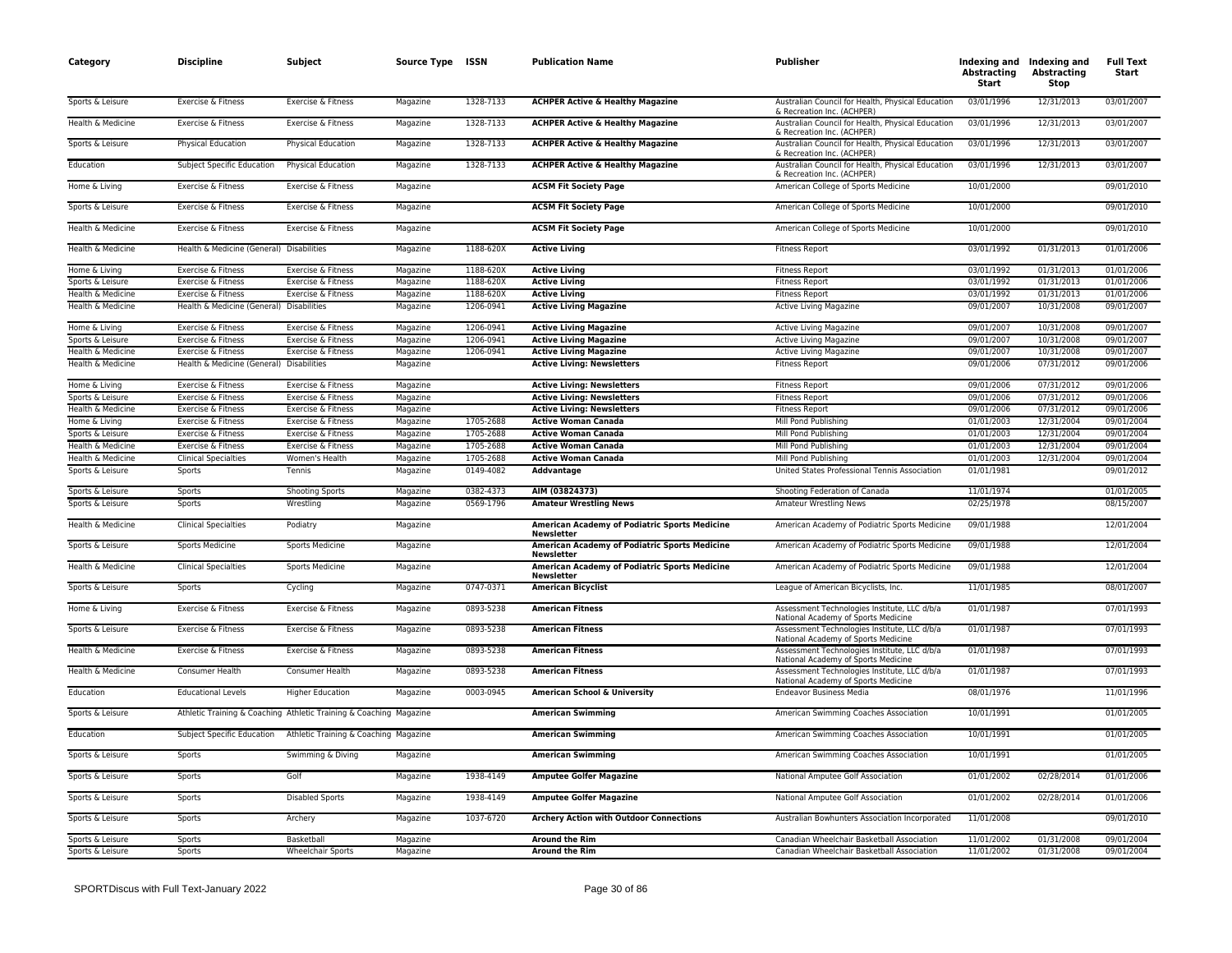| Category                        | <b>Discipline</b>                 | Subject                                                            | Source Type ISSN |           | <b>Publication Name</b>        | <b>Publisher</b>                                               | Abstracting<br>Start | Indexing and Indexing and<br><b>Abstracting</b><br>Stop | <b>Full Text</b><br>Start |
|---------------------------------|-----------------------------------|--------------------------------------------------------------------|------------------|-----------|--------------------------------|----------------------------------------------------------------|----------------------|---------------------------------------------------------|---------------------------|
| Sports & Leisure                |                                   | Athletic Training & Coaching Athletic Training & Coaching Magazine |                  | 0747-6000 | <b>ASCA Newsletter</b>         | American Swimming Coaches Association                          | 07/01/1985           |                                                         | 01/01/2005                |
| Education                       | Subject Specific Education        | Athletic Training & Coaching Magazine                              |                  | 0747-6000 | <b>ASCA Newsletter</b>         | American Swimming Coaches Association                          | 07/01/1985           |                                                         | 01/01/2005                |
| Sports & Leisure                | Sports                            | Swimming & Diving                                                  | Magazine         | 0747-6000 | <b>ASCA Newsletter</b>         | American Swimming Coaches Association                          | 07/01/1985           |                                                         | 01/01/2005                |
| Home & Living                   | Exercise & Fitness                | Yoga                                                               | Magazine         | 0315-8179 | <b>Ascent Magazine</b>         | <b>Timeless Books</b>                                          | 09/01/1999           | 03/31/2009                                              | 12/01/2004                |
| Sports & Leisure                | Exercise & Fitness                | Yoga                                                               | Magazine         | 0315-8179 | <b>Ascent Magazine</b>         | <b>Timeless Books</b>                                          | 09/01/1999           | 03/31/2009                                              | 12/01/2004                |
| Health & Medicine               | Exercise & Fitness                | Yoga                                                               | Magazine         | 0315-8179 | <b>Ascent Magazine</b>         | <b>Timeless Books</b>                                          | 09/01/1999           | 03/31/2009                                              | 12/01/2004                |
| Sports & Leisure                | Sports                            | <b>Equestrian Sports</b>                                           | Magazine         |           | <b>Aside World</b>             | International Side-Saddle Organization                         | 10/01/2009           |                                                         | 10/01/2009                |
| Sports & Leisure                |                                   | Athletic Training & Coaching Athletic Training & Coaching Magazine |                  |           | <b>AthletesNOW</b>             | <b>Athletes CAN</b>                                            | 05/01/2006           |                                                         | 05/01/2006                |
| Education                       | Subject Specific Education        | Athletic Training & Coaching Magazine                              |                  |           | <b>AthletesNOW</b>             | <b>Athletes CAN</b>                                            | 05/01/2006           |                                                         | 05/01/2006                |
| <b>Business</b>                 | Management                        | Sports Facility Management Magazine                                |                  | 0747-315X | <b>Athletic Business</b>       | Athletic Business Media, Inc.                                  | 03/01/1984           |                                                         | 01/01/2008                |
| Sports & Leisure                | <b>Sports Business</b>            | Sports Facility Management Magazine                                |                  | 0747-315X | <b>Athletic Business</b>       | Athletic Business Media, Inc.                                  | 03/01/1984           |                                                         | 01/01/2008                |
| <b>Business</b>                 | Industries & Trades               | Sports Facility Management Magazine                                |                  | 0747-315X | <b>Athletic Business</b>       | Athletic Business Media, Inc.                                  | 03/01/1984           |                                                         | 01/01/2008                |
| Sports & Leisure                | Sports                            | Track & Field                                                      | Magazine         | 0229-4966 | <b>Athletics</b>               | Athletics Magazine                                             | 05/01/1974           | 12/31/2014                                              | 11/01/2004                |
| Politics & Government           | Public Policy &<br>Administration | Parks & Recreation<br>Administration                               | Magazine         | 1446-5604 | Australasian Parks & Leisure   | Parks & Leisure Australia                                      | 12/01/2001           |                                                         | 12/01/2006                |
| Social Sciences &<br>Humanities | Public Policy &<br>Administration | Parks & Recreation<br>Administration                               | Magazine         | 1446-5604 | Australasian Parks & Leisure   | Parks & Leisure Australia                                      | 12/01/2001           |                                                         | 12/01/2006                |
| Sports & Leisure                | Sports                            | Soccer                                                             | Magazine         | 1832-987X | <b>Australian FourFourTwo</b>  | Future Publishing Ltd.                                         | 08/01/2007           | 04/30/2018                                              | 03/01/2013                |
| Home & Living                   | <b>Outdoor Recreation</b>         | Orienteering                                                       | Magazine         | 0818-6510 | <b>Australian Orienteer</b>    | Australian Orienteer                                           | 12/01/1987           |                                                         | 03/01/2009                |
| Sports & Leisure                | Outdoor Recreation                | Orienteering                                                       | Magazine         | 0818-6510 | <b>Australian Orienteer</b>    | Australian Orienteer                                           | 12/01/1987           |                                                         | 03/01/2009                |
| Sports & Leisure                |                                   | Athletic Training & Coaching Athletic Training & Coaching Magazine |                  | 1320-5773 | <b>Australian Triathlete</b>   | Publicity Press Pty Ltd.                                       | 01/01/1993           | 02/28/2014                                              | 05/01/2012                |
| Education                       | Subject Specific Education        | Athletic Training & Coaching Magazine                              |                  | 1320-5773 | <b>Australian Triathlete</b>   | Publicity Press Pty Ltd.                                       | 01/01/1993           | 02/28/2014                                              | 05/01/2012                |
| Technology                      | Transportation                    | Automobile Racing                                                  | Magazine         | 0090-8029 | <b>Auto Racing Digest</b>      | Lakeside Publishing Company, LLC                               | 10/01/1981           | 01/31/2004                                              | 07/01/1998                |
| Sports & Leisure                | Sports                            | Automobile Racing                                                  | Magazine         | 0090-8029 | <b>Auto Racing Digest</b>      | Lakeside Publishing Company, LLC                               | 10/01/1981           | 01/31/2004                                              | 07/01/1998                |
| Technology                      | Transportation                    | Automobile Racing                                                  | Magazine         | 0269-946X | Autosport                      | Motorsports Network                                            | 02/01/1981           | 09/30/2017                                              | 07/25/2013                |
| Sports & Leisure                | Sports                            | Automobile Racing                                                  | Magazine         | 0269-946X | Autosport                      | Motorsports Network                                            | 02/01/1981           | 09/30/2017                                              | 07/25/2013                |
| Home & Living                   | <b>Outdoor Recreation</b>         | Camping & Hiking                                                   | Magazine         | 0277-867X | <b>Backpacker</b>              | Pocket Outdoor Media                                           | 12/01/1976           |                                                         | 05/01/1990                |
| Sports & Leisure                | <b>Outdoor Recreation</b>         | Camping & Hiking                                                   | Magazine         | 0277-867X | <b>Backpacker</b>              | Pocket Outdoor Media                                           | 12/01/1976           |                                                         | 05/01/1990                |
| Home & Living                   | Travel                            | Camping & Hiking                                                   | Magazine         | 0277-867X | <b>Backpacker</b>              | Pocket Outdoor Media                                           | 12/01/1976           |                                                         | 05/01/1990                |
| Sports & Leisure                | Sports                            | Baseball                                                           | Magazine         | 0005-609X | <b>Baseball Digest</b>         | Grandstand Publishing, LLC                                     | 11/01/1978           |                                                         | 07/01/1998                |
| Sports & Leisure                | Sports                            | Basketball                                                         | Magazine         | 0098-5988 | <b>Basketball Digest</b>       | Lakeside Publishing Company, LLC                               | 05/01/1979           | 12/31/2004                                              | 07/01/1998                |
| Sports & Leisure                |                                   | Athletic Training & Coaching Athletic Training & Coaching Magazine |                  | 1209-6245 | <b>BC Coach's Perspective</b>  | Coaches Association of British Columbia                        | 12/01/2001           | 04/30/2012                                              | 01/01/2010                |
| Education                       | Subject Specific Education        | Athletic Training & Coaching Magazine                              |                  | 1209-6245 | <b>BC Coach's Perspective</b>  | Coaches Association of British Columbia                        | 12/01/2001           | 04/30/2012                                              | 01/01/2010                |
| Sports & Leisure                | Sports                            | Cycling                                                            | Magazine         | 0742-8308 | <b>Bicycle Paper</b>           | Seattle Publishing                                             | 07/01/1985           | 09/30/2015                                              | 12/01/2006                |
| Sports & Leisure                | Sports                            | Cycling                                                            | Magazine         | 0006-2073 | <b>Bicycling</b>               | Hearst Magazines, a division of Hearst<br>Communications, Inc. | 07/01/1974           |                                                         | 05/01/1990                |
| Sports & Leisure                | Sports                            | Cycling                                                            | Magazine         | 1034-8085 | <b>Bicycling Australia</b>     | Yaffa Publishing Group Pty Ltd                                 | 05/01/1990           |                                                         | 01/01/2008                |
| Sports & Leisure                | Sports                            | <b>Martial Arts</b>                                                | Magazine         | 0277-3066 | <b>Black Belt</b>              | Black Belt Magazine LLC 1000                                   | 12/01/1969           |                                                         | 01/01/2008                |
| Home & Living                   | <b>Outdoor Recreation</b>         | Hunting & Fishing                                                  | Magazine         | 0894-7856 | <b>Bow &amp; Arrow Hunting</b> | Flagship Holdings LLC                                          | 01/01/1977           | 11/30/2015                                              | 06/01/2006                |
| Sports & Leisure                | <b>Outdoor Recreation</b>         | Hunting & Fishing                                                  | Magazine         | 0894-7856 | <b>Bow &amp; Arrow Hunting</b> | Flagship Holdings LLC                                          | 01/01/1977           | 11/30/2015                                              | 06/01/2006                |
| Home & Living                   | <b>Outdoor Recreation</b>         | Hunting & Fishing                                                  | Magazine         | 0273-7434 | <b>Bowhunter</b>               | KSE Sportsman Media, Inc.                                      | 02/01/1977           |                                                         | 07/01/1996                |
| Sports & Leisure                | Outdoor Recreation                | Hunting & Fishing                                                  | Magazine         | 0273-7434 | <b>Bowhunter</b>               | KSE Sportsman Media, Inc.                                      | 02/01/1977           |                                                         | 07/01/1996                |
| Sports & Leisure                | Sports                            | Bowling                                                            | Magazine         | 8750-3603 | <b>Bowling Digest</b>          | Lakeside Publishing Company, LLC                               | 09/01/1985           | 12/31/2004                                              | 07/01/1998                |
| Sports & Leisure                | Sports                            | Bowling                                                            | Magazine         | 0262-6942 | <b>Bowls International</b>     | Key Publishing Ltd                                             | 12/01/2013           |                                                         | 12/01/2013                |
|                                 |                                   |                                                                    |                  |           |                                |                                                                |                      |                                                         |                           |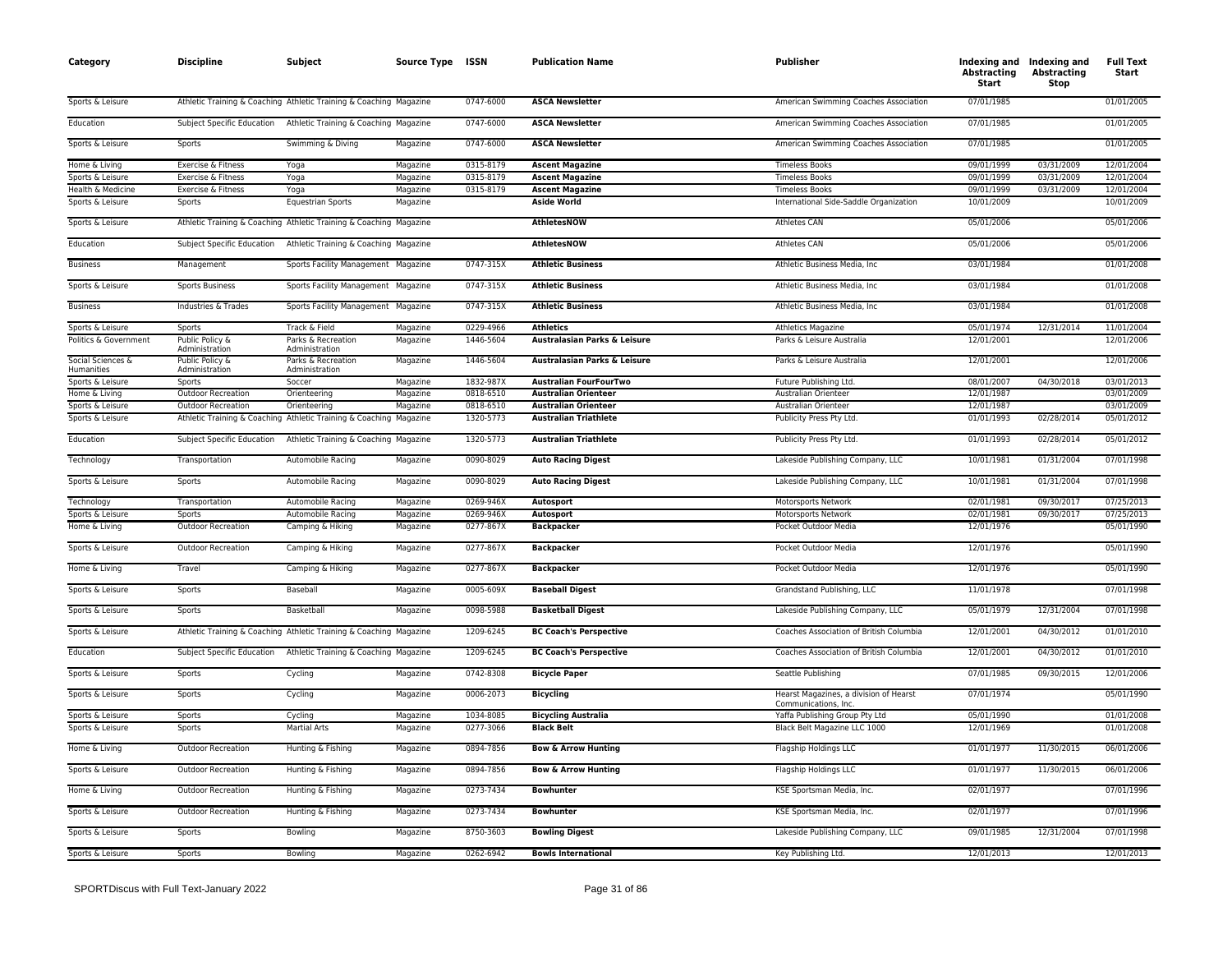| Category                        | <b>Discipline</b>                 | Subject                                                            | Source Type ISSN |           | <b>Publication Name</b>                                      | <b>Publisher</b>                     | <b>Abstracting</b><br>Start | Indexing and Indexing and<br><b>Abstracting</b><br>Stop | <b>Full Text</b><br>Start |
|---------------------------------|-----------------------------------|--------------------------------------------------------------------|------------------|-----------|--------------------------------------------------------------|--------------------------------------|-----------------------------|---------------------------------------------------------|---------------------------|
| Sports & Leisure                | Sports                            | Boxing                                                             | Magazine         | 1531-4677 | <b>Boxing Digest</b>                                         | <b>Boxing Digest</b>                 | 02/01/2009                  | 04/30/2010                                              | 02/01/2009                |
| Sports & Leisure                |                                   | Athletic Training & Coaching Athletic Training & Coaching Magazine |                  |           | <b>Byte Size Coaching Newsletter</b>                         | World of Soccer                      | 07/01/2011                  | 09/30/2011                                              | 07/01/2011                |
| Education                       | Subject Specific Education        | Athletic Training & Coaching Magazine                              |                  |           | <b>Byte Size Coaching Newsletter</b>                         | World of Soccer                      | 07/01/2011                  | 09/30/2011                                              | 07/01/2011                |
| Sports & Leisure                | Sports                            | Soccer                                                             | Magazine         |           | <b>Byte Size Coaching Newsletter</b>                         | World of Soccer                      | 07/01/2011                  | 09/30/2011                                              | 07/01/2011                |
| Sports & Leisure                | Sports                            | Youth Sports                                                       | Magazine         |           | <b>Byte Size Coaching Newsletter</b>                         | World of Soccer                      | 07/01/2011                  | 09/30/2011                                              | 07/01/2011                |
| Home & Living                   | <b>Outdoor Recreation</b>         | Camping & Hiking                                                   | Magazine         | 0740-4131 | <b>Camping Magazine</b>                                      | American Camping Association         | 06/01/1954                  |                                                         | 01/01/1995                |
| Sports & Leisure                | <b>Outdoor Recreation</b>         | Camping & Hiking                                                   | Magazine         | 0740-4131 | <b>Camping Magazine</b>                                      | American Camping Association         | 06/01/1954                  |                                                         | 01/01/1995                |
| Home & Living                   | Travel                            | Camping & Hiking                                                   | Magazine         | 0740-4131 | <b>Camping Magazine</b>                                      | American Camping Association         | 06/01/1954                  |                                                         | 01/01/1995                |
| Science                         | Life Sciences                     | Horses                                                             | Magazine         | 1484-3382 | <b>Canadian Horse Annual</b>                                 | <b>Horse Publications Group</b>      | 01/01/2002                  |                                                         | 01/01/2008                |
| Sports & Leisure                |                                   | Athletic Training & Coaching Athletic Training & Coaching Magazine |                  | 1496-1539 | <b>Canadian Journal for Women in Coaching</b>                | Coaching Association of Canada       | 09/01/2000                  |                                                         | 01/01/2011                |
| Education                       | Subject Specific Education        | Athletic Training & Coaching Magazine                              |                  | 1496-1539 | <b>Canadian Journal for Women in Coaching</b>                | Coaching Association of Canada       | 09/01/2000                  |                                                         | 01/01/2011                |
| Sports & Leisure                | Sports                            | <b>Equestrian Sports</b>                                           | Magazine         | 0830-0593 | <b>Canadian Thoroughbred</b>                                 | <b>Horse Publications Group</b>      | 03/01/2008                  |                                                         | 03/01/2008                |
| Sports & Leisure                | Sports                            | Soccer                                                             | Magazine         |           | <b>CanSoRef</b>                                              | Ontario Soccer Referees' Association | 09/01/2008                  | 04/30/2010                                              | 09/01/2008                |
| General Interest                | Special Group Interest            | Women's Interest                                                   | Magazine         | 1487-752X | <b>Capital Santé</b>                                         | <b>CEDROM-SNi</b>                    | 11/01/2004                  | 11/30/2005                                              | 11/01/2004                |
| Home & Living                   | Home & Living (General)           | Home & Living (General)                                            | Magazine         | 1487-752X | <b>Capital Santé</b>                                         | <b>CEDROM-SNi</b>                    | 11/01/2004                  | 11/30/2005                                              | 11/01/2004                |
| Sports & Leisure                | Sports                            | <b>Climbing Sports</b>                                             | Magazine         | 0045-7159 | Climbing                                                     | Pocket Outdoor Media                 | 09/01/1975                  |                                                         | 02/01/2011                |
| Sports & Leisure                |                                   | Athletic Training & Coaching Athletic Training & Coaching Magazine |                  | 1087-2000 | Coach & Athletic Director                                    | Scholastic Inc.                      | 11/01/1995                  | 12/31/2008                                              | 11/01/1995                |
| Education                       |                                   | Subject Specific Education Athletic Training & Coaching Magazine   |                  | 1087-2000 | Coach & Athletic Director                                    | Scholastic Inc.                      | 11/01/1995                  | 12/31/2008                                              | 11/01/1995                |
| Sports & Leisure                |                                   | Athletic Training & Coaching Athletic Training & Coaching Magazine |                  | 1812-2302 | <b>Coaching &amp; Sport Science Review</b>                   | International Tennis Federation      | 01/01/1998                  |                                                         | 08/01/2007                |
| Education                       | Subject Specific Education        | Athletic Training & Coaching Magazine                              |                  | 1812-2302 | <b>Coaching &amp; Sport Science Review</b>                   | International Tennis Federation      | 01/01/1998                  |                                                         | 08/01/2007                |
| Sports & Leisure                | Sports Science                    | Sports Science                                                     | Magazine         | 1812-2302 | <b>Coaching &amp; Sport Science Review</b>                   | International Tennis Federation      | 01/01/1998                  |                                                         | 08/01/2007                |
| Sports & Leisure                |                                   | Athletic Training & Coaching Athletic Training & Coaching Magazine |                  | 1812-2329 | <b>Coaching &amp; Sport Science Review (Spanish Version)</b> | International Tennis Federation      | 08/01/2007                  |                                                         | 08/01/2007                |
| Education                       |                                   | Subject Specific Education Athletic Training & Coaching Magazine   |                  | 1812-2329 | <b>Coaching &amp; Sport Science Review (Spanish Version)</b> | International Tennis Federation      | 08/01/2007                  |                                                         | 08/01/2007                |
| Sports & Leisure                | Sports Science                    | Sports Science                                                     | Magazine         | 1812-2329 | Coaching & Sport Science Review (Spanish Version)            | International Tennis Federation      | 08/01/2007                  |                                                         | 08/01/2007                |
| Sports & Leisure                |                                   | Athletic Training & Coaching Athletic Training & Coaching Magazine |                  |           | <b>Coaching Youth Sports</b>                                 | Coaching Youth Sports                | 09/01/1996                  | 05/31/2005                                              | 01/01/2004                |
| Education                       |                                   | Subject Specific Education Athletic Training & Coaching Magazine   |                  |           | <b>Coaching Youth Sports</b>                                 | Coaching Youth Sports                | 09/01/1996                  | 05/31/2005                                              | 01/01/2004                |
| Sports & Leisure                | Sports                            | Youth Sports                                                       | Magazine         |           | <b>Coaching Youth Sports</b>                                 | Coaching Youth Sports                | 09/01/1996                  | 05/31/2005                                              | 01/01/2004                |
| Sports & Leisure                | Sports                            | Cricket                                                            | Magazine         | 2049-3363 | <b>Cricketer</b>                                             | Cricketer Publishing Ltd             | 04/01/1977                  |                                                         | 09/01/2013                |
| Sports & Leisure                | Sports                            | <b>Cross Country Skiing</b>                                        | Magazine         |           | <b>Cross Connections</b>                                     | Cross Country Canada                 | 09/01/2000                  | 05/31/2014                                              | 12/01/2008                |
| Sports & Leisure                | Sports                            | <b>Cross Country Skiing</b>                                        | Magazine         | 0278-9213 | <b>Cross Country Skier</b>                                   | <b>Height of Land Publications</b>   | 10/01/1981                  |                                                         | 01/01/2007                |
| Home & Living                   | <b>Outdoor Recreation</b>         | Boating & Sailing                                                  | Magazine         | 0098-3519 | <b>Cruising World</b>                                        | <b>Bonnier Corporation</b>           | 04/01/1983                  |                                                         | 10/01/2011                |
| Sports & Leisure                | <b>Outdoor Recreation</b>         | Boating & Sailing                                                  | Magazine         | 0098-3519 | <b>Cruising World</b>                                        | <b>Bonnier Corporation</b>           | 04/01/1983                  |                                                         | 10/01/2011                |
| Sports & Leisure                | Sports                            | Boating & Sailing                                                  | Magazine         | 0098-3519 | <b>Cruising World</b>                                        | <b>Bonnier Corporation</b>           | 04/01/1983                  |                                                         | 10/01/2011                |
| Social Sciences &<br>Humanities | Psychology                        | Sports Psychology                                                  | Magazine         | 1578-8423 | Cuadernos de Psicología del Deporte                          | Cuadernos de Psicologia del Deporte  | 06/01/2008                  |                                                         | 06/01/2008                |
| Sports & Leisure                | Sports Science                    | Sports Psychology                                                  | Magazine         | 1578-8423 | Cuadernos de Psicología del Deporte                          | Cuadernos de Psicologia del Deporte  | 06/01/2008                  |                                                         | 06/01/2008                |
| Health & Medicine               | <b>Clinical Specialties</b>       | Sports Psychology                                                  | Magazine         | 1578-8423 | Cuadernos de Psicología del Deporte                          | Cuadernos de Psicologia del Deporte  | 06/01/2008                  |                                                         | 06/01/2008                |
| Technology                      | Transportation                    | Motorcycles & Scooters                                             | Magazine         | 0364-1546 | <b>Dirt Bike</b>                                             | Hi-Torque Publications Inc.          | 03/01/1978                  |                                                         | 10/01/2003                |
| Sports & Leisure                | Sports                            | Swimming & Diving                                                  | Magazine         | 0706-5132 | <b>Diver Magazine</b>                                        | Seagraphic Publications Ltd.         | 01/01/1979                  |                                                         | 03/01/2007                |
| Sports & Leisure                | Sports                            | Dressage                                                           | Magazine         | 1079-1167 | <b>Dressage Today</b>                                        | <b>Equine Network</b>                | 01/01/1999                  | 11/30/2018                                              | 01/01/2008                |
| Arts & Entertainment            | Arts & Entertainment<br>(General) | Entertainment Law                                                  | Magazine         | 0732-1880 | <b>Entertainment &amp; Sports Lawyer</b>                     | American Bar Association             | 06/01/1984                  |                                                         | 01/01/2008                |
| Politics & Government           | Law                               | <b>Entertainment Law</b>                                           | Magazine         | 0732-1880 | <b>Entertainment &amp; Sports Lawyer</b>                     | American Bar Association             | 06/01/1984                  |                                                         | 01/01/2008                |
| Social Sciences &<br>Humanities | Law                               | <b>Entertainment Law</b>                                           | Magazine         | 0732-1880 | <b>Entertainment &amp; Sports Lawyer</b>                     | American Bar Association             | 06/01/1984                  |                                                         | 01/01/2008                |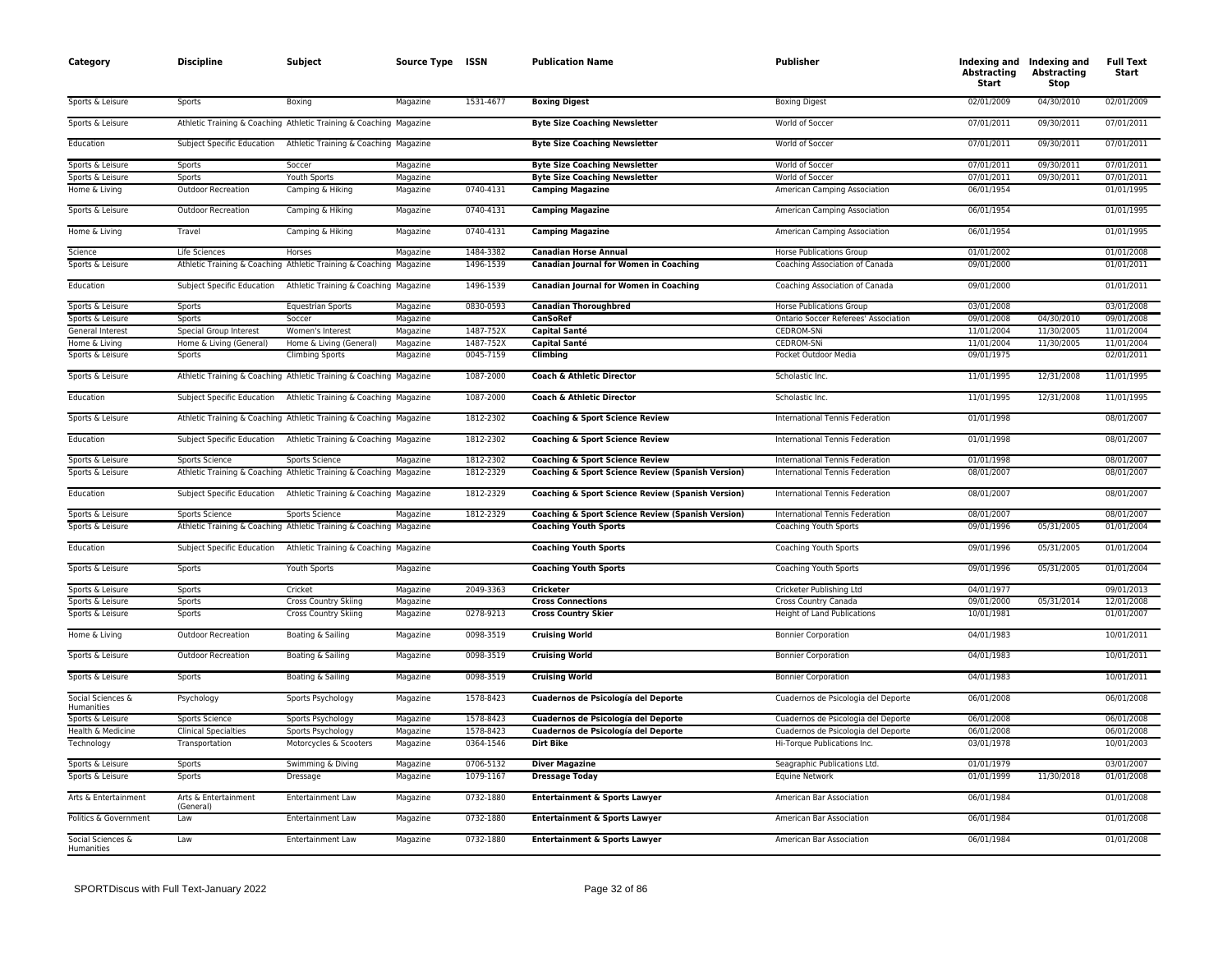| Category                        | <b>Discipline</b>                                  | Subject                                                            | Source Type ISSN |           | <b>Publication Name</b>                                                       | Publisher                                              | Abstracting<br>Start | Indexing and Indexing and<br><b>Abstracting</b><br>Stop | <b>Full Text</b><br>Start |
|---------------------------------|----------------------------------------------------|--------------------------------------------------------------------|------------------|-----------|-------------------------------------------------------------------------------|--------------------------------------------------------|----------------------|---------------------------------------------------------|---------------------------|
| Politics & Government           | Law                                                | Sports Law                                                         | Magazine         | 0732-1880 | <b>Entertainment &amp; Sports Lawyer</b>                                      | American Bar Association                               | 06/01/1984           |                                                         | 01/01/2008                |
| Social Sciences &<br>Humanities | Law                                                | Sports Law                                                         | Magazine         | 0732-1880 | <b>Entertainment &amp; Sports Lawyer</b>                                      | American Bar Association                               | 06/01/1984           |                                                         | 01/01/2008                |
| Sports & Leisure                | Sports & Leisure (General)                         | Sports Law                                                         | Magazine         | 0732-1880 | <b>Entertainment &amp; Sports Lawyer</b>                                      | American Bar Association                               | 06/01/1984           |                                                         | 01/01/2008                |
| Science                         | Life Sciences                                      | Horses                                                             | Magazine         |           | <b>EquiManagement</b>                                                         | <b>Equine Network</b>                                  | 03/01/2013           |                                                         | 03/01/2013                |
| Science                         | <b>Life Sciences</b>                               | <b>Veterinary Medicine</b>                                         | Magazine         |           | <b>EquiManagement</b>                                                         | <b>Equine Network</b>                                  | 03/01/2013           |                                                         | 03/01/2013                |
| Health & Medicine               | <b>Clinical Specialties</b>                        | Veterinary Medicine                                                | Magazine         |           | EquiManagement                                                                | Equine Network                                         | 03/01/2013           |                                                         | 03/01/2013                |
| Science                         | Life Sciences                                      | Horses                                                             | Magazine         | 0149-0672 | <b>Equus</b>                                                                  | Equine Network                                         | 11/01/1979           |                                                         | 05/01/2008                |
| Politics & Government           | Law                                                | <b>Medical Law</b>                                                 | Magazine         | 0891-0278 | <b>Exercise Standards &amp; Malpractice Reporter</b>                          | PRC Publishing, Inc.                                   | 01/01/1993           | 12/31/2011                                              | 01/01/2006                |
| Social Sciences &<br>Humanities | Law                                                | Medical Law                                                        | Magazine         | 0891-0278 | <b>Exercise Standards &amp; Malpractice Reporter</b>                          | PRC Publishing, Inc.                                   | 01/01/1993           | 12/31/2011                                              | 01/01/2006                |
| Health & Medicine               | Medical Law                                        | Medical Law                                                        | Magazine         | 0891-0278 | <b>Exercise Standards &amp; Malpractice Reporter</b>                          | PRC Publishing, Inc.                                   | 01/01/1993           | 12/31/2011                                              | 01/01/2006                |
| Health & Medicine               | Allied Health                                      | Physical Therapy                                                   | Magazine         | 0891-0278 | <b>Exercise Standards &amp; Malpractice Reporter</b>                          | PRC Publishing, Inc.                                   | 01/01/1993           | 12/31/2011                                              | 01/01/2006                |
| Health & Medicine               | Therapeutics                                       | Physical Therapy                                                   | Magazine         | 0891-0278 | Exercise Standards & Malpractice Reporter                                     | PRC Publishing, Inc.                                   | 01/01/1993           | 12/31/2011                                              | 01/01/2006                |
| Politics & Government           | Law                                                | <b>Medical Law</b>                                                 | Magazine         | 2164-6864 | Exercise, Sports & Sports Medicine Standards &                                | PRC Publishing, Inc.                                   | 01/01/2012           |                                                         | 01/01/2012                |
| Social Sciences &               | Law                                                | <b>Medical Law</b>                                                 | Magazine         | 2164-6864 | <b>Malpractice Reporter</b><br>Exercise, Sports & Sports Medicine Standards & | PRC Publishing, Inc.                                   | 01/01/2012           |                                                         | 01/01/2012                |
| Humanities<br>Health & Medicine | <b>Medical Law</b>                                 | <b>Medical Law</b>                                                 | Magazine         | 2164-6864 | <b>Malpractice Reporter</b><br>Exercise, Sports & Sports Medicine Standards & | PRC Publishing, Inc.                                   | 01/01/2012           |                                                         | 01/01/2012                |
| Sports & Leisure                | <b>Sports Medicine</b>                             | <b>Sports Medicine</b>                                             | Magazine         | 2164-6864 | <b>Malpractice Reporter</b><br>Exercise, Sports & Sports Medicine Standards & | PRC Publishing, Inc.                                   | 01/01/2012           |                                                         | 01/01/2012                |
| Health & Medicine               | <b>Clinical Specialties</b>                        | Sports Medicine                                                    | Magazine         | 2164-6864 | <b>Malpractice Reporter</b><br>Exercise, Sports & Sports Medicine Standards & | PRC Publishing, Inc.                                   | 01/01/2012           |                                                         | 01/01/2012                |
| Sports & Leisure                |                                                    | Athletic Training & Coaching Athletic Training & Coaching Magazine |                  | 0906-8899 | <b>Malpractice Reporter</b><br><b>FastForward</b>                             | Athletes CAN                                           | 09/01/2001           | 04/30/2006                                              | 05/01/2004                |
| Education                       | Subject Specific Education                         | Athletic Training & Coaching Magazine                              |                  | 0906-8899 | <b>FastForward</b>                                                            | <b>Athletes CAN</b>                                    | 09/01/2001           | 04/30/2006                                              | 05/01/2004                |
| Sports & Leisure                | Sports                                             | Luge                                                               | Magazine         |           | FIL - News                                                                    | International Luge Federation                          | 10/01/2001           | 08/31/2009                                              | 03/01/2008                |
| Sports & Leisure                | Sports                                             | Luge                                                               | Magazine         |           | FIL Magazine/FIL Magazin                                                      | International Luge Federation                          | 01/01/1996           |                                                         | 11/01/2007                |
| Sports & Leisure                |                                                    | Athletic Training & Coaching Athletic Training & Coaching Magazine |                  | 1494-9318 | <b>Fitness Business Canada</b>                                                | Mill Pond Publishing                                   | 07/01/2004           | 03/30/2019                                              | 09/01/2004                |
| Education                       |                                                    | Subject Specific Education Athletic Training & Coaching Magazine   |                  | 1494-9318 | <b>Fitness Business Canada</b>                                                | Mill Pond Publishing                                   | 07/01/2004           | 03/30/2019                                              | 09/01/2004                |
| Home & Living                   | Exercise & Fitness                                 | Exercise & Fitness                                                 | Magazine         | 1494-9318 | <b>Fitness Business Canada</b>                                                | Mill Pond Publishing                                   | 07/01/2004           | 03/30/2019                                              | 09/01/2004                |
| Sports & Leisure                | Exercise & Fitness                                 | Exercise & Fitness                                                 | Magazine         | 1494-9318 | <b>Fitness Business Canada</b>                                                | Mill Pond Publishing                                   | 07/01/2004           | 03/30/2019                                              | 09/01/2004                |
| Health & Medicine               | Exercise & Fitness                                 | Exercise & Fitness                                                 | Magazine         | 1494-9318 | <b>Fitness Business Canada</b>                                                | Mill Pond Publishing                                   | 07/01/2004           | 03/30/2019                                              | 09/01/2004                |
| <b>Business</b>                 | Management                                         | Sports Facility Management                                         | Magazine         | 0882-0481 | <b>Fitness Management</b>                                                     | Athletic Business Media, Inc.                          | 01/01/1991           | 02/28/2009                                              | 01/01/2008                |
| Sports & Leisure                | <b>Sports Business</b>                             | Sports Facility Management Magazine                                |                  | 0882-0481 | <b>Fitness Management</b>                                                     | Athletic Business Media, Inc                           | 01/01/1991           | 02/28/2009                                              | 01/01/2008                |
| <b>Business</b>                 | Industries & Trades                                | Sports Facility Management Magazine                                |                  | 0882-0481 | <b>Fitness Management</b>                                                     | Athletic Business Media, Inc                           | 01/01/1991           | 02/28/2009                                              | 01/01/2008                |
| Sports & Leisure                |                                                    | Athletic Training & Coaching Athletic Training & Coaching Magazine |                  | 1497-6447 | <b>Fitness Trainer Canada</b>                                                 | Mill Pond Publishing                                   | 08/01/2004           | 11/30/2004                                              | 10/01/2004                |
| Education                       |                                                    | Subject Specific Education Athletic Training & Coaching Magazine   |                  | 1497-6447 | <b>Fitness Trainer Canada</b>                                                 | Mill Pond Publishing                                   | 08/01/2004           | 11/30/2004                                              | 10/01/2004                |
| Home & Living                   | Exercise & Fitness                                 | Exercise & Fitness                                                 | Magazine         | 1497-6447 | <b>Fitness Trainer Canada</b>                                                 | Mill Pond Publishing                                   | 08/01/2004           | 11/30/2004                                              | 10/01/2004                |
| Sports & Leisure                | Exercise & Fitness                                 | Exercise & Fitness                                                 | Magazine         | 1497-6447 | <b>Fitness Trainer Canada</b>                                                 | Mill Pond Publishing                                   | 08/01/2004           | 11/30/2004                                              | 10/01/2004                |
| Health & Medicine               | Exercise & Fitness                                 | Exercise & Fitness                                                 | Magazine         | 1497-6447 | <b>Fitness Trainer Canada</b>                                                 | Mill Pond Publishing                                   | 08/01/2004           | 11/30/2004                                              | 10/01/2004                |
| Home & Living                   | Exercise & Fitness                                 | Exercise & Fitness                                                 | Magazine         |           | <b>Fitness Works</b>                                                          | Canadian Council for Health & Active Living at<br>Work | 03/01/2004           | 12/31/2006                                              | 04/01/2004                |
| Sports & Leisure                | Exercise & Fitness                                 | Exercise & Fitness                                                 | Magazine         |           | <b>Fitness Works</b>                                                          | Canadian Council for Health & Active Living at<br>Work | 03/01/2004           | 12/31/2006                                              | 04/01/2004                |
| Health & Medicine               | Exercise & Fitness                                 | Exercise & Fitness                                                 | Magazine         |           | <b>Fitness Works</b>                                                          | Canadian Council for Health & Active Living at<br>Work | 03/01/2004           | 12/31/2006                                              | 04/01/2004                |
| Health & Medicine               | Safety & Accident Prevention Occupational Health & | Safety                                                             | Magazine         |           | <b>Fitness Works</b>                                                          | Canadian Council for Health & Active Living at<br>Work | 03/01/2004           | 12/31/2006                                              | 04/01/2004                |
| <b>Business</b>                 | <b>Business Practices</b>                          | Occupational Health &<br>Safety                                    | Magazine         |           | <b>Fitness Works</b>                                                          | Canadian Council for Health & Active Living at<br>Work | 03/01/2004           | 12/31/2006                                              | 04/01/2004                |
| Sports & Leisure                | Sports & Leisure (General)                         | Sports & Leisure (General)                                         | Magazine         | 2164-3997 | <b>FitnessDigest.us</b>                                                       | FitnessDigest.us                                       | 02/01/2013           |                                                         | 02/01/2013                |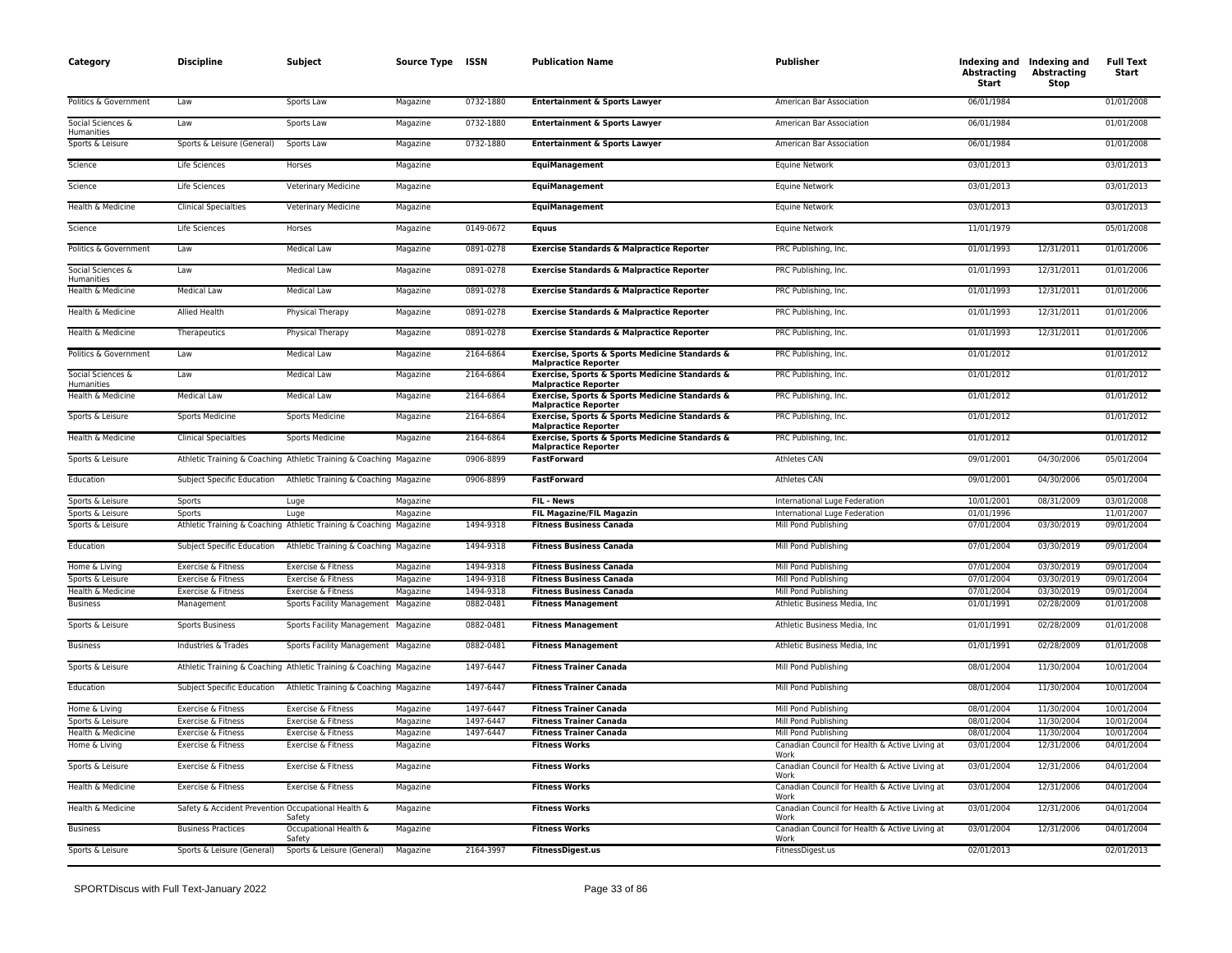| Category                        | <b>Discipline</b>                                  | Subject                                                          | Source Type ISSN |           | <b>Publication Name</b>                | Publisher                                                     | <b>Abstracting</b><br>Start | Indexing and Indexing and<br><b>Abstracting</b><br><b>Stop</b> | <b>Full Text</b><br>Start |
|---------------------------------|----------------------------------------------------|------------------------------------------------------------------|------------------|-----------|----------------------------------------|---------------------------------------------------------------|-----------------------------|----------------------------------------------------------------|---------------------------|
| Sports & Leisure                | Sports                                             | Football                                                         | Magazine         | 0015-6760 | <b>Football Digest</b>                 | Lakeside Publishing Company, LLC                              | 11/01/1982                  | 11/30/2005                                                     | 07/01/1998                |
| Politics & Government           | Law                                                | Sports Law                                                       | Magazine         | 1321-6260 | For the Record                         | For the Record                                                | 02/01/1992                  | 01/31/2015                                                     | 07/01/2006                |
| Social Sciences &<br>Humanities | Law                                                | Sports Law                                                       | Magazine         | 1321-6260 | For the Record                         | For the Record                                                | 02/01/1992                  | 01/31/2015                                                     | 07/01/2006                |
| Sports & Leisure                | Sports & Leisure (General)                         | Sports Law                                                       | Magazine         | 1321-6260 | For the Record                         | For the Record                                                | 02/01/1992                  | 01/31/2015                                                     | 07/01/2006                |
| Science                         | Aerospace Sciences                                 | Gliders & Gliding                                                | Magazine         | 0827-2557 | <b>Free Flight</b>                     | Soaring Association of Canada                                 | 01/01/1976                  |                                                                | 10/01/2004                |
| Technology                      | Transportation                                     | Gliders & Gliding                                                | Magazine         | 0827-2557 | <b>Free Flight</b>                     | Soaring Association of Canada                                 | 01/01/1976                  |                                                                | 10/01/2004                |
| Sports & Leisure                | Sports                                             | Gliders & Gliding                                                | Magazine         | 0827-2557 | <b>Free Flight</b>                     | Soaring Association of Canada                                 | 01/01/1976                  |                                                                | 10/01/2004                |
| Home & Living                   | Exercise & Fitness                                 | Exercise & Fitness                                               | Magazine         | 1814-9189 | <b>Functional U</b>                    | International Council on Active Aging                         | 01/01/2003                  | 03/31/2013                                                     | 01/01/2003                |
| Sports & Leisure                | Exercise & Fitness                                 | Exercise & Fitness                                               | Magazine         | 1814-9189 | <b>Functional U</b>                    | International Council on Active Aging                         | 01/01/2003                  | 03/31/2013                                                     | 01/01/2003                |
| Health & Medicine               | Exercise & Fitness                                 | Exercise & Fitness                                               | Magazine         | 1814-9189 | <b>Functional U</b>                    | International Council on Active Aging                         | 01/01/2003                  | 03/31/2013                                                     | 01/01/2003                |
| Social Sciences &<br>Humanities | Demography                                         | Gerontology                                                      | Magazine         | 1814-9189 | <b>Functional U</b>                    | International Council on Active Aging                         | 01/01/2003                  | 03/31/2013                                                     | 01/01/2003                |
| Health & Medicine               | Consumer Health                                    | Consumer Health                                                  | Magazine         | 1814-9189 | <b>Functional U</b>                    | International Council on Active Aging                         | 01/01/2003                  | 03/31/2013                                                     | 01/01/2003                |
| Science                         | Life Sciences                                      | Golf Course Landscaping                                          | Magazine         | 1745-3585 | <b>Golf Course Architecture</b>        | Tudor Rose Holdings Ltd.                                      | 04/01/2015                  |                                                                | 04/01/2015                |
| Sports & Leisure                | Sports                                             | Golf                                                             | Magazine         | 0017-176X | <b>Golf Digest</b>                     | Discovery Inc.                                                | 08/01/1974                  |                                                                | 07/01/1993                |
| Sports & Leisure                | Sports                                             | Golf                                                             | Magazine         | 0898-4719 | <b>Golf for Women</b>                  | <b>Conde Nast Publications</b>                                | 11/01/2004                  | 06/30/2008                                                     | 11/01/2007                |
| General Interest                | Special Group Interest                             | Women's Interest                                                 | Magazine         | 0898-4719 | <b>Golf for Women</b>                  | <b>Conde Nast Publications</b>                                | 11/01/2004                  | 06/30/2008                                                     | 11/01/2007                |
| Sports & Leisure                | Sports                                             | Women's Sports                                                   | Magazine         | 0898-4719 | <b>Golf for Women</b>                  | <b>Conde Nast Publications</b>                                | 11/01/2004                  | 06/30/2008                                                     | 11/01/2007                |
| Sports & Leisure                | Sports                                             | Golf                                                             | Magazine         | 1056-5493 | <b>Golf Magazine</b>                   | <b>EB Golf Media</b>                                          | 07/01/1974                  |                                                                | 04/01/2010                |
| Sports & Leisure                | Sports                                             | Golf                                                             | Magazine         | 0017-1891 | <b>Golf World</b>                      | <b>Conde Nast Publications</b>                                | 02/01/1977                  | 07/31/2014                                                     | 01/01/1995                |
| Sports & Leisure                | Sports                                             | Golf                                                             | Magazine         |           | <b>Golf World - Digital Edition</b>    | <b>Conde Nast Publications</b>                                | 08/01/2014                  | 05/23/2016                                                     | 08/01/2014                |
| <b>Business</b>                 | Industries & Trades                                | Facilities & Grounds<br>Maintenance                              | Magazine         | 1526-4270 | Golfdom                                | North Coast Media, LLC                                        | 01/01/2002                  |                                                                | 01/01/2005                |
| Science                         | Life Sciences                                      | Golf Course Landscaping                                          | Magazine         | 1526-4270 | Golfdom                                | North Coast Media, LLC                                        | 01/01/2002                  |                                                                | 01/01/2005                |
| Sports & Leisure                | Sports                                             | Bowling                                                          | Magazine         | 0823-6380 | Green                                  | Bowls Canada Boulingrin                                       | 07/01/1978                  | 07/31/2008                                                     | 07/01/2005                |
| Science                         | Life Sciences                                      | Golf Course Landscaping                                          | Magazine         | 0380-3333 | GreenMaster                            | Canadian Golf Superintendents Association                     | 01/01/1981                  |                                                                | 01/01/2005                |
| Sports & Leisure                | Sports                                             | Handball                                                         | Magazine         | 0046-6778 | Handball                               | <b>USHA</b>                                                   | 01/01/1975                  |                                                                | 01/01/2005                |
| Science                         | Aerospace Sciences                                 | Gliders & Gliding                                                | Magazine         | 1543-5989 | Hang Gliding & Paragliding             | United States Hang Gliding & Paragliding<br>Association, Inc. | 05/01/2013                  | 04/30/2018                                                     | 05/01/2013                |
| Technology                      | Transportation                                     | Gliders & Gliding                                                | Magazine         | 1543-5989 | Hang Gliding & Paragliding             | United States Hang Gliding & Paragliding<br>Association, Inc. | 05/01/2013                  | 04/30/2018                                                     | 05/01/2013                |
| Sports & Leisure                | Sports                                             | Gliders & Gliding                                                | Magazine         | 1543-5989 | <b>Hang Gliding &amp; Paragliding</b>  | United States Hang Gliding & Paragliding<br>Association, Inc. | 05/01/2013                  | 04/30/2018                                                     | 05/01/2013                |
| Health & Medicine               |                                                    | Health & Medicine (General) Health & Medicine (General) Magazine |                  | 1059-938X | Health                                 | Meredith Corporation                                          | 01/01/2006                  |                                                                | 03/01/2010                |
| Health & Medicine               | Consumer Health                                    | Consumer Health                                                  | Magazine         | 1059-938X | Health                                 | Meredith Corporation                                          | 01/01/2006                  |                                                                | 03/01/2010                |
| Health & Medicine               |                                                    | Health & Medicine (General) Health & Medicine (General) Magazine |                  | 1059-938X | Health (Time Inc. Health)              | Time Inc.                                                     | 11/01/1981                  | 12/31/2005                                                     | 02/01/1992                |
| Health & Medicine               | Consumer Health                                    | Consumer Health                                                  | Magazine         | 1059-938X | Health (Time Inc. Health)              | Time Inc.                                                     | 11/01/1981                  | 12/31/2005                                                     | 02/01/1992                |
| Health & Medicine               | Health & Medicine (General) Health Education       |                                                                  | Magazine         |           | <b>Healthy Living at Work</b>          | Canadian Council for Health & Active Living at<br>Work        | 01/01/2007                  | 01/31/2007                                                     | 01/01/2007                |
| Health & Medicine               | Safety & Accident Prevention Occupational Health & | Safety                                                           | Magazine         |           | <b>Healthy Living at Work</b>          | Canadian Council for Health & Active Living at<br>Work        | 01/01/2007                  | 01/31/2007                                                     | 01/01/2007                |
| <b>Business</b>                 | <b>Business Practices</b>                          | Occupational Health &<br>Safety                                  | Magazine         |           | <b>Healthy Living at Work</b>          | Canadian Council for Health & Active Living at<br>Work        | 01/01/2007                  | 01/31/2007                                                     | 01/01/2007                |
| Sports & Leisure                | Sports                                             | Ice Hockey                                                       | Magazine         | 1081-9754 | <b>Hockey Business News</b>            | <b>CEDROM-SNi</b>                                             | 01/01/2006                  | 09/30/2009                                                     | 01/01/2006                |
| <b>Business</b>                 | Management                                         | Sports Management                                                | Magazine         | 1081-9754 | <b>Hockey Business News</b>            | CEDROM-SNi                                                    | 01/01/2006                  | 09/30/2009                                                     | 01/01/2006                |
| Sports & Leisure                | <b>Sports Business</b>                             | Sports Management                                                | Magazine         | 1081-9754 | <b>Hockey Business News</b>            | CEDROM-SNi                                                    | 01/01/2006                  | 09/30/2009                                                     | 01/01/2006                |
| <b>Business</b>                 | Industries & Trades                                | Sports Management                                                | Magazine         | 1081-9754 | <b>Hockey Business News</b>            | CEDROM-SNi                                                    | 01/01/2006                  | 09/30/2009                                                     | 01/01/2006                |
| Sports & Leisure                | Sports                                             | Ice Hockey                                                       | Magazine         | 0046-7693 | <b>Hockey Digest</b>                   | Lakeside Publishing Company, LLC                              | 01/01/1979                  | 12/31/2004                                                     | 07/01/1998                |
| Sports & Leisure                | Sports                                             | <b>Equestrian Sports</b>                                         | Magazine         | 0018-5159 | Horse & Rider                          | Equine Network                                                | 01/01/1981                  |                                                                | 01/01/1991                |
| Sports & Leisure<br>Science     | Sports                                             | <b>Equestrian Sports</b>                                         | Magazine         | 1915-9366 | <b>Horse Sport</b><br>Horse-Canada.com | <b>Horse Publications Group</b>                               | 07/01/1985                  |                                                                | 02/01/2008                |
|                                 | Life Sciences                                      | Horses                                                           | Magazine         | 1702-8299 |                                        | <b>Horse Publications Group</b>                               | 03/01/2002                  |                                                                | 04/01/2008                |
| Science                         | Life Sciences                                      | Horses                                                           | Magazine         | 1495-5563 | <b>HorseLife Magazine</b>              | Equine Canada                                                 | 07/01/2000                  | 12/31/2009                                                     | 07/01/2006                |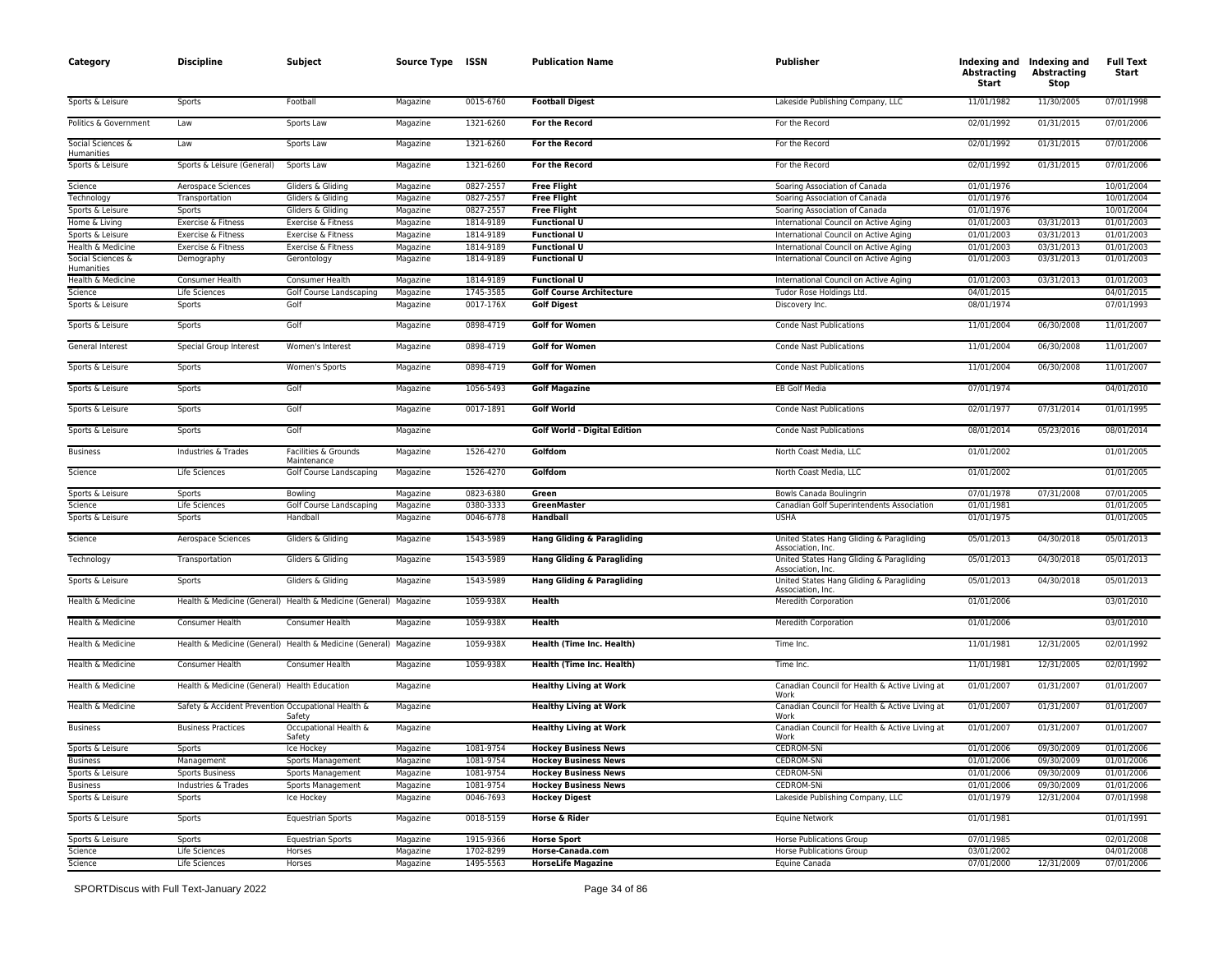| Category                             | <b>Discipline</b>                             | Subject                                                            | Source Type ISSN     |                        | <b>Publication Name</b>                                     | <b>Publisher</b>                                                           | Abstracting<br>Start     | Indexing and Indexing and<br><b>Abstracting</b><br>Stop | <b>Full Text</b><br>Start |
|--------------------------------------|-----------------------------------------------|--------------------------------------------------------------------|----------------------|------------------------|-------------------------------------------------------------|----------------------------------------------------------------------------|--------------------------|---------------------------------------------------------|---------------------------|
| Technology                           | Transportation                                | Human Powered Vehicles                                             | Magazine             | 0898-6894              | <b>HPV News</b>                                             | International Human Powered Vehicle<br>Association                         | 06/01/1984               |                                                         | 08/01/2007                |
| Home & Living                        | Exercise & Fitness                            | Exercise & Fitness                                                 | Magazine             | 1070-7778              | <b>Hughston Health Alert</b>                                | Hughston Health Alert                                                      | 03/01/1991               |                                                         | 01/01/2006                |
| Sports & Leisure                     | Exercise & Fitness                            | Exercise & Fitness                                                 | Magazine             | 1070-7778              | <b>Hughston Health Alert</b>                                | Hughston Health Alert                                                      | 03/01/1991               |                                                         | 01/01/2006                |
| Health & Medicine                    | Exercise & Fitness                            | Exercise & Fitness                                                 | Magazine             | 1070-7778              | <b>Hughston Health Alert</b>                                | Hughston Health Alert                                                      | 03/01/1991               |                                                         | 01/01/2006                |
| Sports & Leisure                     | <b>Sports Medicine</b>                        | Sports Medicine                                                    | Magazine             | 1070-7778              | <b>Hughston Health Alert</b>                                | Hughston Health Alert                                                      | 03/01/1991               |                                                         | 01/01/2006                |
| Health & Medicine                    | <b>Clinical Specialties</b>                   | Sports Medicine                                                    | Magazine             | 1070-7778              | <b>Hughston Health Alert</b>                                | Hughston Health Alert                                                      | 03/01/1991               |                                                         | 01/01/2006                |
| Technology                           | Transportation                                | Human Powered Vehicles                                             | Magazine             | 0898-6908              | <b>Human Power</b>                                          | International Human Powered Vehicle<br>Association                         | 09/01/1981               | 08/31/2009                                              | 08/01/2009                |
| Sports & Leisure                     | Sports                                        | <b>Martial Arts</b>                                                | Magazine             | 1498-8143              | laido Journal                                               | Kim Taylor                                                                 | 01/01/2003               | 01/31/2017                                              | 08/01/2004                |
| Home & Living                        | Exercise & Fitness                            | Exercise & Fitness                                                 | Magazine             | 1548-419X              | <b>IDEA Fitness Journal</b>                                 | IDEA Health & Fitness, Inc.                                                | 06/01/2004               |                                                         | 09/01/2006                |
| Sports & Leisure                     | Exercise & Fitness                            | Exercise & Fitness                                                 | Magazine             | 1548-419X              | <b>IDEA Fitness Journal</b>                                 | IDEA Health & Fitness, Inc.                                                | 06/01/2004               |                                                         | 09/01/2006                |
| Health & Medicine                    | Exercise & Fitness                            | Exercise & Fitness                                                 | Magazine             | 1548-419X              | <b>IDEA Fitness Journal</b>                                 | IDEA Health & Fitness, Inc.                                                | 06/01/2004               |                                                         | 09/01/2006                |
| Sports & Leisure                     |                                               | Athletic Training & Coaching Athletic Training & Coaching Magazine |                      |                        | <b>IDEA Trainer Success</b>                                 | IDEA Health & Fitness, Inc.                                                | 06/01/2004               | 09/30/2009                                              | 06/01/2006                |
| Education                            |                                               | Subject Specific Education Athletic Training & Coaching Magazine   |                      |                        | <b>IDEA Trainer Success</b>                                 | IDEA Health & Fitness, Inc.                                                | 06/01/2004               | 09/30/2009                                              | 06/01/2006                |
| <b>Business</b>                      | <b>Business Models</b>                        | Entrepreneurship                                                   | Magazine             |                        | <b>IDEA Trainer Success</b>                                 | IDEA Health & Fitness, Inc.                                                | 06/01/2004               | 09/30/2009                                              | 06/01/2006                |
| <b>Business</b>                      | Management                                    | Management                                                         | Magazine             |                        | <b>IDEA Trainer Success</b>                                 | IDEA Health & Fitness, Inc.                                                | 06/01/2004               | 09/30/2009                                              | 06/01/2006                |
| Sports & Leisure                     | Sports                                        | Cycling                                                            | Magazine             |                        | <b>IMBA Trail News</b>                                      | International Mountain Bicycling Association<br>(IMRA)                     | 03/01/2002               |                                                         | 03/01/2006                |
| Sports & Leisure                     | Sports                                        | <b>Intramural Sports</b>                                           | Magazine             | 1489-9396              | <b>INPUT Newsletter</b>                                     | Canadian Intramural Recreation Association of<br>Ontario                   | 01/01/2008               | 05/01/2014                                              | 01/01/2008                |
| Sports & Leisure                     | Sports                                        | Rugby                                                              | Magazine             | 1449-6674              | <b>Inside Rugby</b>                                         | ARE Media Pty Limited                                                      | 03/01/2000               | 01/31/2015                                              | 06/01/2002                |
| Sports & Leisure                     | Sports                                        | <b>Figure Skating</b>                                              | Magazine             | 1070-9568              | <b>International Figure Skating</b>                         | Madavor Media                                                              | 03/01/1995               | 04/27/2012                                              | 11/01/2006                |
| Sports & Leisure                     | Sports                                        | Gymnastics                                                         | Magazine             | 0891-6616              | <b>International Gymnast</b>                                | <b>International Gymnast</b>                                               | 01/01/1976               | 12/31/2019                                              | 01/01/2003                |
| Science                              | Life Sciences                                 | Sports Turf Management                                             | Magazine             | 1362-9255              | <b>International Turfgrass Bulletin</b>                     | Sports Turf Research Institute                                             | 04/01/1996               | 03/31/2010                                              | 01/01/2007                |
| <b>Business</b>                      | Management                                    | Sports Turf Management                                             | Magazine             | 1362-9255              | <b>International Turfgrass Bulletin</b>                     | Sports Turf Research Institute                                             | 04/01/1996               | 03/31/2010                                              | 01/01/2007                |
| Sports & Leisure<br><b>Business</b>  | <b>Sports Business</b><br>Industries & Trades | Sports Turf Management                                             | Magazine<br>Magazine | 1362-9255<br>1362-9255 | <b>International Turfgrass Bulletin</b>                     | Sports Turf Research Institute<br>Sports Turf Research Institute           | 04/01/1996<br>04/01/1996 | 03/31/2010<br>03/31/2010                                | 01/01/2007<br>01/01/2007  |
| Sports & Leisure                     | Sports                                        | Sports Turf Management<br><b>Martial Arts</b>                      | Magazine             | 1492-1669              | <b>International Turfgrass Bulletin</b><br>InYo             | Kim Taylor                                                                 | 01/01/2002               | 01/31/2012                                              | 12/01/2003                |
| Sports & Leisure                     |                                               | Athletic Training & Coaching Athletic Training & Coaching Magazine |                      | 1496-1547              | Journal Canadien des Entraineures                           | Coaching Association of Canada                                             | 09/01/2000               |                                                         | 03/01/2012                |
| Education                            | Subject Specific Education                    | Athletic Training & Coaching Magazine                              |                      | 1496-1547              | Journal Canadien des Entraineures                           | Coaching Association of Canada                                             | 09/01/2000               |                                                         | 03/01/2012                |
| Home & Living                        | Exercise & Fitness                            | Exercise & Fitness                                                 | Magazine             | 1835-7644              | Journal of Australian Strength & Conditioning               | Australian Strength & Conditioning Association                             | 03/01/2008               |                                                         | 03/01/2013                |
| Sports & Leisure                     | Exercise & Fitness                            | Exercise & Fitness                                                 | Magazine             | 1835-7644              | Journal of Australian Strength & Conditioning               | Australian Strength & Conditioning Association                             | 03/01/2008               |                                                         | 03/01/2013                |
| Health & Medicine                    | Exercise & Fitness                            | Exercise & Fitness                                                 | Magazine             | 1835-7644              | Journal of Australian Strength & Conditioning               | Australian Strength & Conditioning Association                             | 03/01/2008               |                                                         | 03/01/2013                |
| Sports & Leisure                     | <b>Sports</b>                                 | Weightlifting & Bodybuilding Magazine                              |                      | 1835-7644              | Journal of Australian Strength & Conditioning               | Australian Strength & Conditioning Association                             | 03/01/2008               |                                                         | 03/01/2013                |
| Sports & Leisure                     | <b>Sports</b>                                 | <b>Martial Arts</b>                                                | Magazine             | 1492-1650              | <b>Journal of Combative Sport</b>                           | Kim Taylor                                                                 | 01/01/2000               | 10/01/2011                                              | 08/01/2004                |
| Sports & Leisure                     | Sports                                        | <b>Martial Arts</b>                                                | Magazine             | 1776-1913              | <b>Journal of Manly Arts</b>                                | Kim Taylor                                                                 | 01/01/2005               | 06/30/2006                                              | 01/01/2005                |
| Sports & Leisure                     | Sports                                        | <b>Martial Arts</b>                                                | Magazine             | 1492-1634              | Journal of Non-Lethal Combatives                            | Kim Taylor                                                                 | 07/01/2000               | 01/01/2007                                              | 11/01/2003                |
| Sports & Leisure                     | Sports Science                                | Sports Science                                                     | Magazine             | 1539-1264              | Journal of Pure Power                                       | Power Intellect, LLC                                                       | 03/01/2002               | 04/30/2014                                              | 01/01/2007                |
| Arts & Entertainment                 | Drama & Theater Arts                          | Drama & Theater Arts                                               | Magazine             | 1492-1626              | <b>Journal of Theatrical Combatives</b>                     | Kim Taylor                                                                 | 01/01/2005               | 09/01/2012                                              | 01/01/2005                |
| Sports & Leisure                     | Sports                                        | <b>Martial Arts</b>                                                | Magazine             | 1492-1626              | Journal of Theatrical Combatives                            | Kim Taylor                                                                 | 01/01/2005               | 09/01/2012                                              | 01/01/2005                |
| Sports & Leisure<br>Sports & Leisure | Sports<br>Sports                              | <b>Martial Arts</b><br>College Sports                              | Magazine<br>Magazine | 1492-1642              | <b>Journal of Western Martial Art</b><br><b>JUCO Review</b> | Kim Taylor<br>National Junior College Athletic Association                 | 10/01/2001<br>01/01/1977 | 05/31/2011<br>08/31/2008                                | 01/01/2005<br>09/01/2006  |
| Education                            | <b>Educational Institutions</b>               | College Sports                                                     | Magazine             |                        | <b>JUCO Review</b>                                          | National Junior College Athletic Association                               | 01/01/1977               | 08/31/2008                                              | 09/01/2006                |
| Sports & Leisure                     | Physical Education                            | Physical Education                                                 | Magazine             |                        | <b>MAHPERD Journal</b>                                      | Michigan Association for Health, Physical<br>Education, Recreation & Dance | 04/01/2008               |                                                         | 04/01/2008                |
| Education                            | Subject Specific Education                    | Physical Education                                                 | Magazine             |                        | <b>MAHPERD Journal</b>                                      | Michigan Association for Health, Physical<br>Education, Recreation & Dance | 04/01/2008               |                                                         | 04/01/2008                |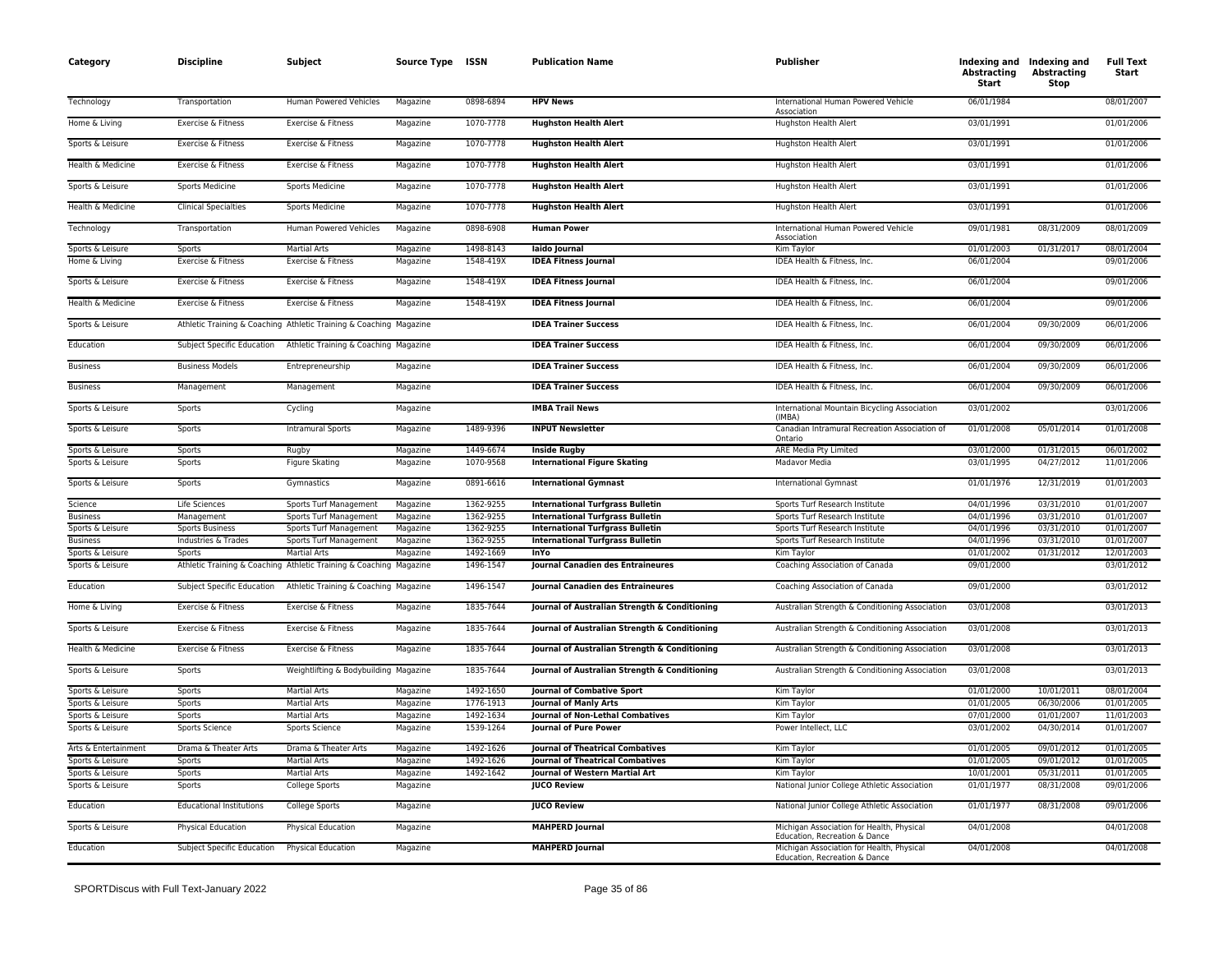| Category                        | <b>Discipline</b>                 | Subject                                                            | Source Type ISSN |           | <b>Publication Name</b>                                       | Publisher                                                                  | <b>Abstracting</b><br>Start | Indexing and Indexing and<br><b>Abstracting</b><br>Stop | <b>Full Text</b><br>Start |
|---------------------------------|-----------------------------------|--------------------------------------------------------------------|------------------|-----------|---------------------------------------------------------------|----------------------------------------------------------------------------|-----------------------------|---------------------------------------------------------|---------------------------|
| Arts & Entertainment            | Dance                             | Dance Education &<br>Instruction                                   | Magazine         |           | <b>MAHPERD Journal</b>                                        | Michigan Association for Health, Physical<br>Education, Recreation & Dance | 04/01/2008                  |                                                         | 04/01/2008                |
| Arts & Entertainment            | Arts Education                    | Dance Education &<br>Instruction                                   | Magazine         |           | <b>MAHPERD Journal</b>                                        | Michigan Association for Health, Physical<br>Education, Recreation & Dance | 04/01/2008                  |                                                         | 04/01/2008                |
| Education                       | Subject Specific Education        | Dance Education &<br>Instruction                                   | Magazine         |           | <b>MAHPERD Journal</b>                                        | Michigan Association for Health, Physical<br>Education, Recreation & Dance | 04/01/2008                  |                                                         | 04/01/2008                |
| Sports & Leisure                | Sports                            | Running & Jogging                                                  | Magazine         | 1088-6672 | Marathon & Beyond                                             | Marathon & Beyond                                                          | 01/01/1997                  | 12/31/2015                                              | 01/01/2004                |
| Sports & Leisure                | <b>Sports</b>                     | <b>Table Tennis</b>                                                | Magazine         |           | Match Point de Match (English version)                        | Canadian Table Tennis Association                                          | 01/01/2003                  | 12/31/2003                                              | 01/01/2003                |
| Sports & Leisure                | Sports                            | <b>Table Tennis</b><br>Exercise & Fitness                          | Magazine         | 1541-2776 | Match Point de Match (French version)<br><b>Men's Fitness</b> | Canadian Table Tennis Association<br>A360 Media LLC                        | 01/01/2003<br>08/01/1990    | 12/31/2003<br>10/31/2017                                | 01/01/2003<br>01/01/2002  |
| Home & Living                   | Exercise & Fitness                |                                                                    | Magazine         |           |                                                               |                                                                            |                             |                                                         |                           |
| Sports & Leisure                | Exercise & Fitness                | Exercise & Fitness                                                 | Magazine         | 1541-2776 | <b>Men's Fitness</b>                                          | A360 Media LLC                                                             | 08/01/1990                  | 10/31/2017                                              | 01/01/2002                |
| Health & Medicine               | Exercise & Fitness                | Exercise & Fitness                                                 | Magazine         | 1541-2776 | <b>Men's Fitness</b>                                          | A360 Media LLC                                                             | 08/01/1990                  | 10/31/2017                                              | 01/01/2002                |
| General Interest                | Special Group Interest            | Men's Interest                                                     | Magazine         | 1541-2776 | <b>Men's Fitness</b>                                          | A360 Media LLC                                                             | 08/01/1990                  | 10/31/2017                                              | 01/01/2002                |
| Health & Medicine               | Consumer Health                   | Consumer Health                                                    | Magazine         | 1541-2776 | <b>Men's Fitness</b>                                          | A360 Media LLC                                                             | 08/01/1990                  | 10/31/2017                                              | 01/01/2002                |
| Sports & Leisure                |                                   | Athletic Training & Coaching Athletic Training & Coaching Magazine |                  | 0047-7672 | Modern Athlete & Coach                                        | Australian Track & Field Coaches Association                               | 04/01/1974                  |                                                         | 01/01/2006                |
| Education                       | Subject Specific Education        | Athletic Training & Coaching Magazine                              |                  | 0047-7672 | Modern Athlete & Coach                                        | Australian Track & Field Coaches Association                               | 04/01/1974                  |                                                         | 01/01/2006                |
| Sports & Leisure                | Sports                            | Track & Field                                                      | Magazine         | 0047-7672 | Modern Athlete & Coach                                        | Australian Track & Field Coaches Association                               | 04/01/1974                  |                                                         | 01/01/2006                |
| Sports & Leisure                | Sports Science                    | Sports Science                                                     | Magazine         | 0788-0332 | <b>Motion-Sport in Finland</b>                                | Motion-Sport in Finland                                                    | 01/01/1990                  | 07/31/2010                                              | 06/01/2006                |
| Technology                      | Transportation                    | Motorcycles & Scooters                                             | Magazine         | 0146-3292 | <b>Motocross Action Magazine</b>                              | Hi-Torque Publications Inc.                                                | 01/01/1978                  |                                                         | 06/01/2006                |
| Technology                      | Transportation                    | Automobile Racing                                                  | Magazine         | 0027-2019 | Motor Sport News: The Voice of British Motorsport             | Motorsports Network                                                        | 04/01/2008                  | 10/22/2019                                              | 04/01/2008                |
| Sports & Leisure                | Sports                            | Automobile Racing                                                  | Magazine         | 0027-2019 | Motor Sport News: The Voice of British Motorsport             | Motorsports Network                                                        | 04/01/2008                  | 10/22/2019                                              | 04/01/2008                |
| Sports & Leisure                | Sports                            | Cycling                                                            | Magazine         | 0895-8467 | <b>Mountain Bike Action</b>                                   | Hi-Torque Publications Inc.                                                | 06/01/2011                  |                                                         | 06/01/2011                |
| Home & Living                   | <b>Outdoor Recreation</b>         | Dog Sledding                                                       | Magazine         | 0895-9668 | <b>Mushing Magazine</b>                                       | Mushing LLC                                                                | 09/01/2001                  |                                                         | 01/01/2011                |
| Sports & Leisure                | Outdoor Recreation                | Dog Sledding                                                       | Magazine         | 0895-9668 | <b>Mushing Magazine</b>                                       | <b>Mushing LLC</b>                                                         | 09/01/2001                  |                                                         | 01/01/2011                |
| Sports & Leisure                | Sports                            | Dog Sledding                                                       | Magazine         | 0895-9668 | <b>Mushing Magazine</b>                                       | Mushing LLC                                                                | 09/01/2001                  |                                                         | 01/01/2011                |
| Science                         | Earth & Atmospheric<br>Sciences   | <b>National Parks</b>                                              | Magazine         | 0276-8186 | <b>National Parks</b>                                         | National Parks Conservation Association                                    | 12/01/1980                  |                                                         | 01/01/1990                |
| Science                         | Life Sciences                     | <b>National Parks</b>                                              | Magazine         | 0276-8186 | <b>National Parks</b>                                         | National Parks Conservation Association                                    | 12/01/1980                  |                                                         | 01/01/1990                |
| Politics & Government           | Public Policy &<br>Administration | <b>National Parks</b>                                              | Magazine         | 0276-8186 | <b>National Parks</b>                                         | National Parks Conservation Association                                    | 12/01/1980                  |                                                         | 01/01/1990                |
| Social Sciences &<br>Humanities | Public Policy &<br>Administration | <b>National Parks</b>                                              | Magazine         | 0276-8186 | <b>National Parks</b>                                         | National Parks Conservation Association                                    | 12/01/1980                  |                                                         | 01/01/1990                |
| Home & Living                   | <b>Outdoor Recreation</b>         | Hunting & Fishing                                                  | Magazine         | 1931-6267 | NBS Nation's Best Sports Fish & Hunt                          | Grand View Media Group                                                     | 01/01/2003                  | 12/31/2007                                              | 01/01/2003                |
| Sports & Leisure                | <b>Outdoor Recreation</b>         | Hunting & Fishing                                                  | Magazine         | 1931-6267 | NBS Nation's Best Sports Fish & Hunt                          | Grand View Media Group                                                     | 01/01/2003                  | 12/31/2007                                              | 01/01/2003                |
| Sports & Leisure                | Sports                            | College Sports                                                     | Magazine         | 0027-6170 | <b>NCAA News</b>                                              | National Collegiate Athletic Association (NCAA)                            | 07/15/1977                  |                                                         | 01/01/2005                |
| Education                       | <b>Educational Institutions</b>   | College Sports                                                     | Magazine         | 0027-6170 | <b>NCAA News</b>                                              | National Collegiate Athletic Association (NCAA)                            | 07/15/1977                  |                                                         | 01/01/2005                |
| Sports & Leisure                | Sports                            | Golf                                                               | Magazine         | 1524-4385 | <b>NCGA Golf</b>                                              | Northern California Golf Association                                       | 07/01/2007                  |                                                         | 07/01/2007                |
| Sports & Leisure                | Sports                            | College Sports                                                     | Magazine         | 0047-2956 | <b>NJCAA Review</b>                                           | National Junior College Athletic Association                               | 09/01/2008                  |                                                         | 09/01/2008                |
| Education                       | <b>Educational Institutions</b>   | College Sports                                                     | Magazine         | 0047-2956 | <b>NJCAA Review</b>                                           | National Junior College Athletic Association                               | 09/01/2008                  |                                                         | 09/01/2008                |
| Education                       | <b>Educational Levels</b>         | Community & Junior Colleges Magazine                               |                  | 0047-2956 | <b>NJCAA Review</b>                                           | National Junior College Athletic Association                               | 09/01/2008                  |                                                         | 09/01/2008                |
| Sports & Leisure                | <b>Sports Business</b>            | Sporting Goods Industry                                            | Magazine         |           | <b>NSGA Athletic Footwear News</b>                            | National Sporting Goods Association                                        | 05/18/2006                  | 12/31/2010                                              | 05/18/2006                |
| <b>Business</b>                 | Industries & Trades               | Sporting Goods Industry                                            | Magazine         |           | <b>NSGA Athletic Footwear News</b>                            | National Sporting Goods Association                                        | 05/18/2006                  | 12/31/2010                                              | 05/18/2006                |
| Home & Living                   | Fashion & Style                   | Footwear                                                           | Magazine         |           | <b>NSGA Athletic Footwear News</b>                            | National Sporting Goods Association                                        | 05/18/2006                  | 12/31/2010                                              | 05/18/2006                |
| Sports & Leisure                | <b>Sports Business</b>            | Sporting Goods Industry                                            | Magazine         | 2328-8108 | <b>NSGA Now</b>                                               | National Sporting Goods Association                                        | 02/01/2013                  | 01/19/2020                                              | 02/01/2013                |
| <b>Business</b>                 | Industries & Trades               | Sporting Goods Industry                                            | Magazine         | 2328-8108 | <b>NSGA Now</b>                                               | National Sporting Goods Association                                        | 02/01/2013                  | 01/19/2020                                              | 02/01/2013                |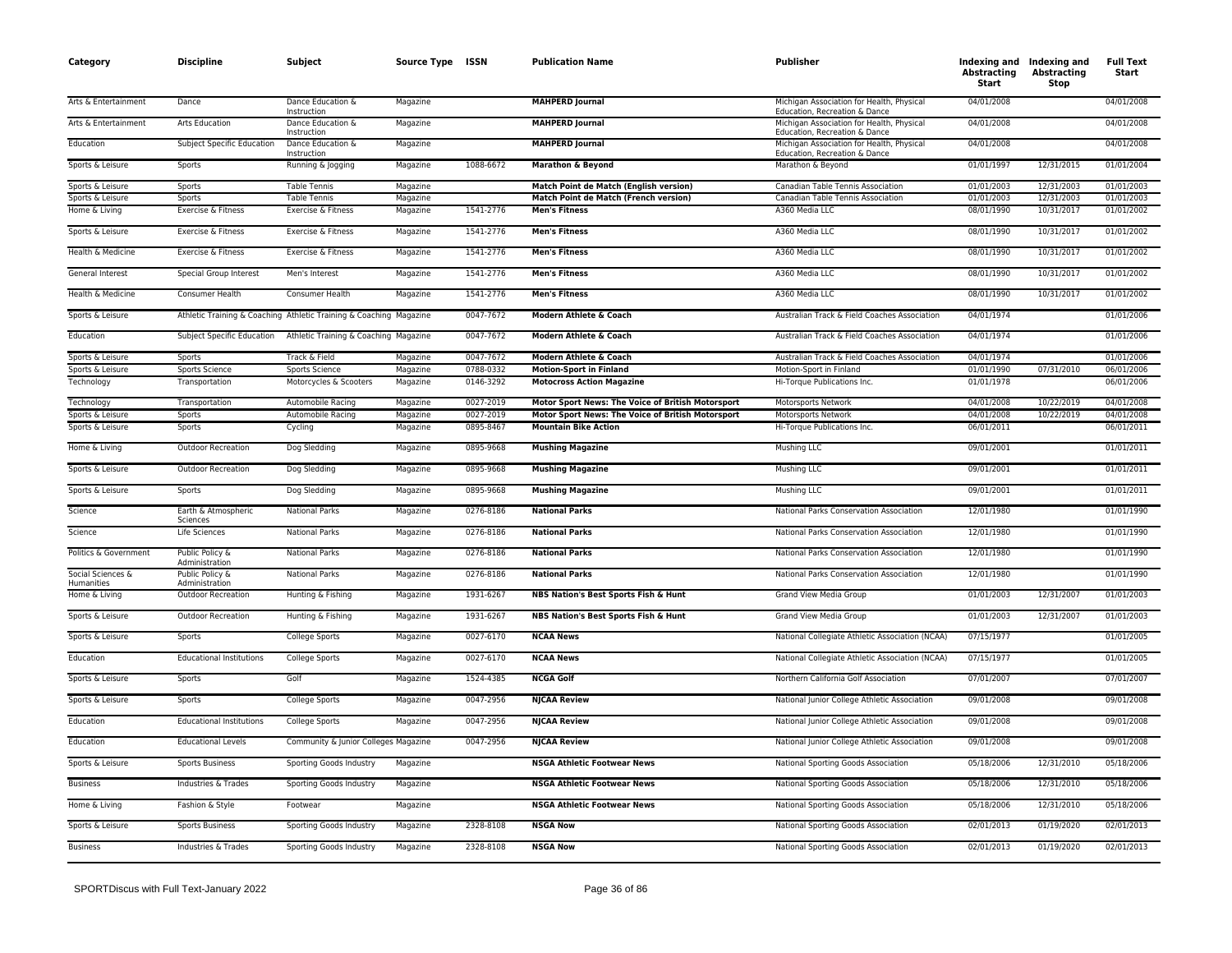| Category<br><b>Discipline</b><br>Subject     |                                        | Source Type ISSN                                                   |                      | <b>Publication Name</b> | <b>Publisher</b>                               | Abstracting<br>Start                                                   | Indexing and Indexing and<br><b>Abstracting</b><br>Stop | <b>Full Text</b><br>Start |                          |
|----------------------------------------------|----------------------------------------|--------------------------------------------------------------------|----------------------|-------------------------|------------------------------------------------|------------------------------------------------------------------------|---------------------------------------------------------|---------------------------|--------------------------|
| Sports & Leisure                             | Sports Business                        | Sporting Goods Industry                                            | Magazine             | 1045-2087               | <b>NSGA Retail Focus</b>                       | National Sporting Goods Association                                    | 08/01/1991                                              | 12/31/2012                | 01/01/2005               |
| <b>Business</b>                              | Industries & Trades                    | Sporting Goods Industry                                            | Magazine             | 1045-2087               | <b>NSGA Retail Focus</b>                       | National Sporting Goods Association                                    | 08/01/1991                                              | 12/31/2012                | 01/01/2005               |
| Home & Living                                | Exercise & Fitness                     | Exercise & Fitness                                                 | Magazine             |                         | <b>NSGA Specialty Fitness News</b>             | National Sporting Goods Association                                    | 05/31/2006                                              | 08/31/2006                | 05/31/2006               |
| Sports & Leisure                             | Exercise & Fitness                     | Exercise & Fitness                                                 | Magazine             |                         | <b>NSGA Specialty Fitness News</b>             | National Sporting Goods Association                                    | 05/31/2006                                              | 08/31/2006                | 05/31/2006               |
| Health & Medicine                            | Exercise & Fitness                     | Exercise & Fitness                                                 | Magazine             |                         | <b>NSGA Specialty Fitness News</b>             | National Sporting Goods Association                                    | 05/31/2006                                              | 08/31/2006                | 05/31/2006               |
| Sports & Leisure                             | <b>Sports Business</b>                 | Sporting Goods Industry                                            | Magazine             |                         | <b>NSGA Specialty Fitness News</b>             | National Sporting Goods Association                                    | 05/31/2006                                              | 08/31/2006                | 05/31/2006               |
| <b>Business</b>                              | Industries & Trades                    | Sporting Goods Industry                                            | Magazine             |                         | <b>NSGA Specialty Fitness News</b>             | National Sporting Goods Association                                    | 05/31/2006                                              | 08/31/2006                | 05/31/2006               |
| Sports & Leisure                             | Sports                                 | Golf                                                               | Magazine             |                         | <b>NSGA Specialty Golf News</b>                | National Sporting Goods Association                                    | 05/11/2006                                              | 12/31/2010                | 05/11/2006               |
| Sports & Leisure                             | <b>Sports Business</b>                 | Sporting Goods Industry                                            | Magazine             |                         | <b>NSGA Specialty Golf News</b>                | National Sporting Goods Association                                    | 05/11/2006                                              | 12/31/2010                | 05/11/2006               |
| <b>Business</b>                              | Industries & Trades                    | Sporting Goods Industry                                            | Magazine             |                         | <b>NSGA Specialty Golf News</b>                | National Sporting Goods Association                                    | 05/11/2006                                              | 12/31/2010                | 05/11/2006               |
| Sports & Leisure                             | Sports                                 | Rugby                                                              | Magazine             | 1175-1088               | <b>NZ Rugby World</b>                          | Dark Horse Collective Ltd                                              | 01/01/2006                                              |                           | 01/01/2006               |
| Health & Medicine                            | <b>Clinical Specialties</b>            | Orthopedic Medicine                                                | Magazine             | 1060-3220               | <b>O&amp;P Business News</b>                   | <b>SLACK Incorporated</b>                                              | 01/01/2005                                              | 03/31/2015                | 01/01/2005               |
| Sports & Leisure                             |                                        | Athletic Training & Coaching Athletic Training & Coaching Magazine |                      |                         | <b>Olympic Coach</b>                           | United States Olympic Committee                                        | 04/01/1991                                              |                           | 12/01/2006               |
| Education                                    | Subject Specific Education             | Athletic Training & Coaching Magazine                              |                      |                         | <b>Olympic Coach</b>                           | United States Olympic Committee                                        | 04/01/1991                                              |                           | 12/01/2006               |
| Sports & Leisure                             | Olympics                               | Olympics                                                           | Magazine             |                         | <b>Olympic Coach</b>                           | United States Olympic Committee                                        | 04/01/1991                                              |                           | 12/01/2006               |
| Sports & Leisure                             | Sports                                 | Wrestling                                                          | Magazine             | 0226-1561               | <b>Ontario Wrestler</b>                        | <b>Ontario Amateur Wrestling Association</b>                           | 01/01/1981                                              |                           | 05/01/2005               |
| Sports & Leisure                             | Sports Medicine                        | <b>Sports Medicine</b>                                             | Magazine             | 1060-1872               | <b>Operative Techniques in Sports Medicine</b> | Elsevier B.V.                                                          | 04/01/1993                                              |                           | 09/01/2012               |
| Health & Medicine                            | <b>Clinical Specialties</b>            | <b>Sports Medicine</b>                                             | Magazine             | 1060-1872               | <b>Operative Techniques in Sports Medicine</b> | Elsevier B.V.                                                          | 04/01/1993                                              |                           | 09/01/2012               |
| Home & Living                                | <b>Outdoor Recreation</b>              | Orienteering                                                       | Magazine             | 1015-4965               | <b>Orienteering World</b>                      | International Orienteering Federation (IOF)                            | 04/01/1989                                              |                           | 11/01/2006               |
| Sports & Leisure                             | Outdoor Recreation                     | Orienteering                                                       | Magazine             | 1015-4965               | <b>Orienteering World</b>                      | International Orienteering Federation (IOF)                            | 04/01/1989                                              |                           | 11/01/2006               |
| Sports & Leisure                             | Sports                                 | Basketball                                                         | Magazine             | 1470-0697               | <b>Our Game</b>                                | Canada Basketball                                                      | 09/01/2003                                              | 07/31/2009                | 09/01/2004               |
| Home & Living                                | Outdoor Recreation                     | Outdoor Recreation                                                 | Magazine             | 0826-3019               | <b>Outdoor Recreation Report</b>               | Outdoor Recreation Council of British Columbia                         | 06/01/1995                                              | 03/31/2014                | 03/01/2014               |
| Sports & Leisure                             | <b>Outdoor Recreation</b>              | <b>Outdoor Recreation</b>                                          | Magazine             | 0826-3019               | <b>Outdoor Recreation Report</b>               | Outdoor Recreation Council of British Columbia                         | 06/01/1995                                              | 03/31/2014                | 03/01/2014               |
| Sports & Leisure                             | Sports                                 | <b>School Sports</b>                                               | Magazine             | 0229-3463               | Pacer                                          | Manitoba High Schools Athletic Association                             | 10/01/1975                                              |                           | 09/01/2004               |
| Education                                    | <b>Educational Institutions</b>        | <b>School Sports</b>                                               | Magazine             | 0229-3463               | Pacer                                          | Manitoba High Schools Athletic Association                             | 10/01/1975                                              |                           | 09/01/2004               |
| Home & Living                                | <b>Outdoor Recreation</b>              | Rafting & Kayaking                                                 | Magazine             | 1058-5710               | Paddler                                        | Paddlesport Publishing Inc.                                            | 08/01/1987                                              | 08/31/2009                | 03/01/2007               |
| Sports & Leisure                             | <b>Outdoor Recreation</b>              | Rafting & Kayaking                                                 | Magazine             | 1058-5710               | Paddler                                        | Paddlesport Publishing Inc.                                            | 08/01/1987                                              | 08/31/2009                | 03/01/2007               |
| Sports & Leisure                             | Sports                                 | Rafting & Kayaking                                                 | Magazine             | 1058-5710               | Paddler                                        | Paddlesport Publishing Inc.                                            | 08/01/1987                                              | 08/31/2009                | 03/01/2007               |
| Home & Living                                | <b>Outdoor Recreation</b>              | Canoeing                                                           | Magazine             | 0823-1095               | <b>Paddles Up (English Version)</b>            | Canadian Canoe Association                                             | 03/01/1983                                              |                           | 08/01/2004               |
| Sports & Leisure                             | <b>Outdoor Recreation</b>              | Canoeing                                                           | Magazine             | 0823-1095               | <b>Paddles Up (English Version)</b>            | Canadian Canoe Association                                             | 03/01/1983                                              |                           | 08/01/2004               |
| Sports & Leisure                             | Sports                                 | Canoeing                                                           | Magazine             | 0823-1095               | <b>Paddles Up (English Version)</b>            | Canadian Canoe Association                                             | 03/01/1983                                              |                           | 08/01/2004               |
| Home & Living                                | <b>Outdoor Recreation</b>              | Canoeing                                                           | Magazine             | 0823-1095               | <b>Paddles Up (French Version)</b>             | Canadian Canoe Association                                             | 08/01/2004                                              | 12/01/2012                | 08/01/2004               |
| Sports & Leisure                             | Outdoor Recreation                     | Canoeing                                                           | Magazine             | 0823-1095               | <b>Paddles Up (French Version)</b>             | Canadian Canoe Association                                             | 08/01/2004                                              | 12/01/2012                | 08/01/2004               |
| Sports & Leisure                             | Sports                                 | Canoeing                                                           | Magazine             | 0823-1095               | <b>Paddles Up (French Version)</b>             | Canadian Canoe Association                                             | 08/01/2004                                              | 12/01/2012                | 08/01/2004               |
| <b>Business</b>                              | Management                             | Sports Facility Management                                         | Magazine             | 1749-1983<br>1749-1983  | PanStadia<br>PanStadia                         | PanStadia Publishing Company                                           | 12/01/2011<br>12/01/2011                                | 12/31/2012<br>12/31/2012  | 12/01/2011<br>12/01/2011 |
| Sports & Leisure                             | <b>Sports Business</b>                 | Sports Facility Management Magazine                                |                      |                         |                                                | PanStadia Publishing Company                                           |                                                         |                           |                          |
| <b>Business</b>                              | Industries & Trades                    | Sports Facility Management Magazine                                |                      | 1749-1983               | PanStadia                                      | PanStadia Publishing Company                                           | 12/01/2011                                              | 12/31/2012                | 12/01/2011               |
| Arts & Entertainment<br>Arts & Entertainment | Architecture<br>Arts & Entertainment   | <b>Sport Facilities</b><br><b>Sport Facilities</b>                 | Magazine             | 1749-1983<br>1749-1983  | PanStadia<br><b>PanStadia</b>                  | PanStadia Publishing Company<br>PanStadia Publishing Company           | 12/01/2011<br>12/01/2011                                | 12/31/2012<br>12/31/2012  | 12/01/2011<br>12/01/2011 |
|                                              | (General)                              |                                                                    | Magazine             |                         |                                                |                                                                        |                                                         |                           |                          |
| Technology                                   | Construction & Building                | <b>Sport Facilities</b>                                            | Magazine             | 1749-1983               | PanStadia                                      | PanStadia Publishing Company                                           | 12/01/2011                                              | 12/31/2012                | 12/01/2011               |
| <b>Business</b>                              | Management                             | <b>Sport Facilities</b>                                            | Magazine             | 1749-1983               | PanStadia                                      | PanStadia Publishing Company                                           | 12/01/2011                                              | 12/31/2012                | 12/01/2011               |
| Sports & Leisure                             | <b>Sports Business</b>                 | <b>Sport Facilities</b>                                            | Magazine             | 1749-1983               | PanStadia                                      | PanStadia Publishing Company                                           | 12/01/2011                                              | 12/31/2012                | 12/01/2011               |
| <b>Business</b><br>Politics & Government     | Industries & Trades<br>Public Policy & | <b>Sport Facilities</b><br>Parks & Recreation                      | Magazine<br>Magazine | 1749-1983<br>0031-2215  | PanStadia<br><b>Parks &amp; Recreation</b>     | PanStadia Publishing Company<br>National Recreation & Park Association | 12/01/2011<br>06/01/1966                                | 12/31/2012                | 12/01/2011<br>07/01/1996 |
|                                              | Administration                         | Administration                                                     |                      |                         |                                                |                                                                        |                                                         |                           |                          |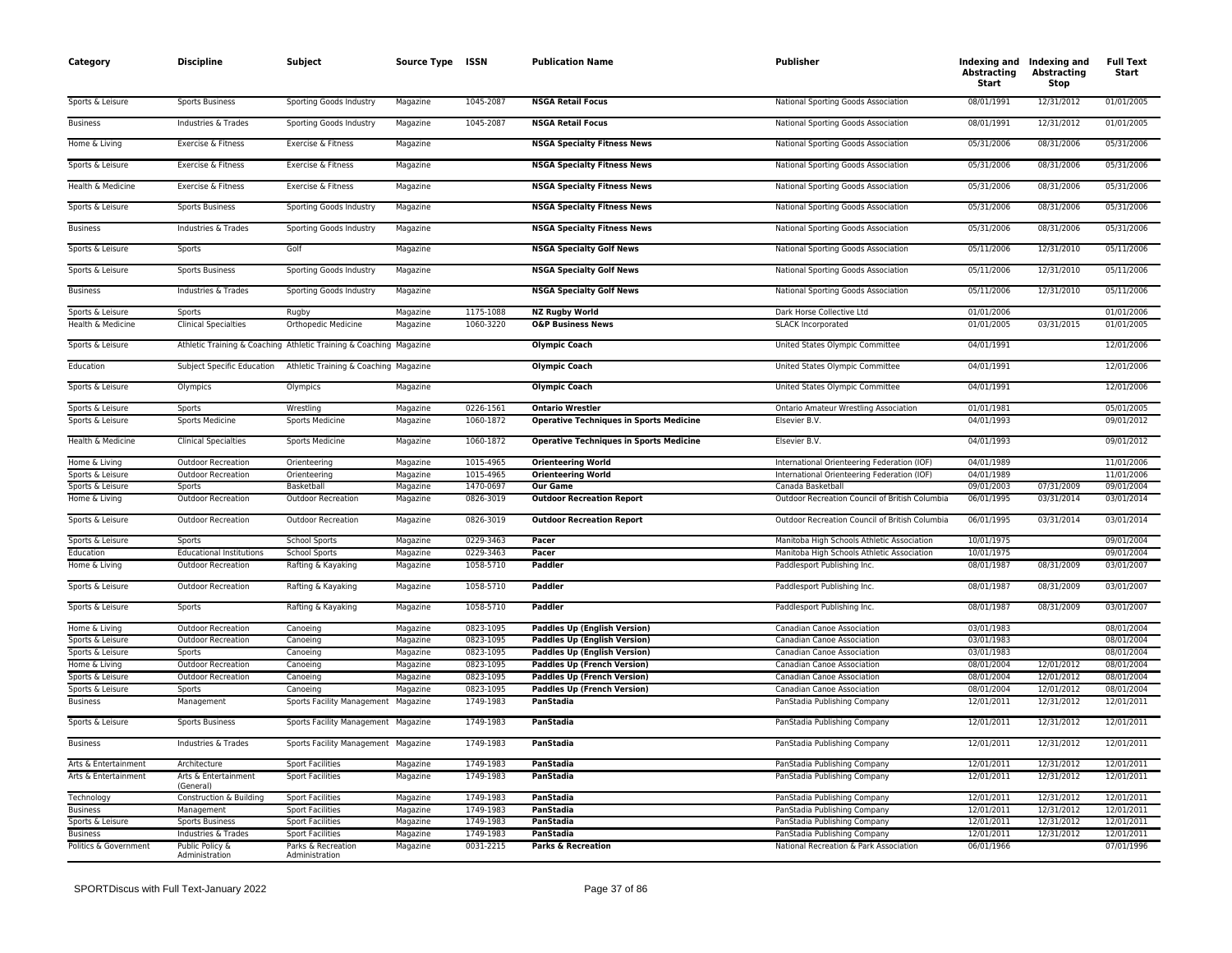| Category                        | <b>Discipline</b>                 | Subject                                                            | Source Type ISSN |           | <b>Publication Name</b>                                                                          | <b>Publisher</b>                                               | <b>Abstracting</b><br>Start | Indexing and Indexing and<br><b>Abstracting</b><br>Stop | <b>Full Text</b><br>Start |
|---------------------------------|-----------------------------------|--------------------------------------------------------------------|------------------|-----------|--------------------------------------------------------------------------------------------------|----------------------------------------------------------------|-----------------------------|---------------------------------------------------------|---------------------------|
| Social Sciences &<br>Humanities | Public Policy &<br>Administration | Parks & Recreation<br>Administration                               | Magazine         | 0031-2215 | Parks & Recreation                                                                               | National Recreation & Park Association                         | 06/01/1966                  |                                                         | 07/01/1996                |
| Sports & Leisure                | Physical Education                | Physical Education                                                 | Magazine         | 0279-0033 | Pennsylvania Journal of Health, Physical Education,<br><b>Recreation &amp; Dance</b>             | PSAHPERD, Inc.                                                 | 01/01/2008                  |                                                         | 01/01/2008                |
| Education                       | Subject Specific Education        | Physical Education                                                 | Magazine         | 0279-0033 | Pennsylvania Journal of Health, Physical Education,<br><b>Recreation &amp; Dance</b>             | PSAHPERD, Inc.                                                 | 01/01/2008                  |                                                         | 01/01/2008                |
| Arts & Entertainment            | Dance                             | Dance Education &<br>Instruction                                   | Magazine         | 0279-0033 | Pennsylvania Journal of Health, Physical Education,<br><b>Recreation &amp; Dance</b>             | PSAHPERD, Inc.                                                 | 01/01/2008                  |                                                         | 01/01/2008                |
| Arts & Entertainment            | Arts Education                    | Dance Education &<br>Instruction                                   | Magazine         | 0279-0033 | Pennsylvania Journal of Health, Physical Education,<br><b>Recreation &amp; Dance</b>             | PSAHPERD. Inc.                                                 | 01/01/2008                  |                                                         | 01/01/2008                |
| Education                       | <b>Subject Specific Education</b> | Dance Education &<br>Instruction                                   | Magazine         | 0279-0033 | Pennsylvania Journal of Health, Physical Education,<br><b>Recreation &amp; Dance</b>             | PSAHPERD, Inc.                                                 | 01/01/2008                  |                                                         | 01/01/2008                |
| Sports & Leisure                | Sports                            | Soccer                                                             | Magazine         |           | <b>Performance Conditioning Soccer</b>                                                           | Performance Conditioning Inc.                                  | 01/01/1994                  |                                                         | 06/01/2011                |
| Sports & Leisure                | Sports                            | Volleyball                                                         | Magazine         | 1544-2411 | <b>Performance Conditioning Volleyball</b>                                                       | Performance Conditioning Inc.                                  | 01/01/1993                  |                                                         | 03/01/2011                |
| Sports & Leisure                | Physical Education                | Physical Education                                                 | Magazine         | 0843-2635 | <b>Physical Education Digest</b>                                                                 | Physical Education Digest/LSCAPE                               | 05/01/1990                  | 10/31/2004                                              | 09/01/2004                |
| Education                       | Subject Specific Education        | <b>Physical Education</b>                                          | Magazine         | 0843-2635 | <b>Physical Education Digest</b>                                                                 | Physical Education Digest/LSCAPE                               | 05/01/1990                  | 10/31/2004                                              | 09/01/2004                |
| Sports & Leisure                |                                   | Athletic Training & Coaching Athletic Training & Coaching Magazine |                  | 1492-1685 | <b>Physical Training</b>                                                                         | Kim Taylor                                                     | 01/01/1920                  | 01/31/2017                                              | 01/01/2005                |
| Education                       | Subject Specific Education        | Athletic Training & Coaching Magazine                              |                  | 1492-1685 | <b>Physical Training</b>                                                                         | Kim Taylor                                                     | 01/01/1920                  | 01/31/2017                                              | 01/01/2005                |
| Sports & Leisure                | Sports                            | <b>Martial Arts</b>                                                | Magazine         | 1492-1685 | <b>Physical Training</b>                                                                         | Kim Taylor                                                     | 01/01/1920                  | 01/31/2017                                              | 01/01/2005                |
| Sports & Leisure                | Sports Medicine                   | Performance Enhancing<br>Drugs                                     | Magazine         |           | <b>Play True</b>                                                                                 | World Anti-Doping Agency                                       | 01/01/2003                  |                                                         | 01/01/2004                |
| Health & Medicine               | <b>Clinical Specialties</b>       | Performance Enhancing<br>Drugs                                     | Magazine         |           | <b>Play True</b>                                                                                 | World Anti-Doping Agency                                       | 01/01/2003                  |                                                         | 01/01/2004                |
| Sports & Leisure                | Sports                            | <b>Equestrian Sports</b>                                           | Magazine         | 0090-8762 | <b>Practical Horseman</b>                                                                        | <b>Equine Network</b>                                          | 12/01/1977                  |                                                         | 08/01/1996                |
| Home & Living                   | <b>Outdoor Recreation</b>         | Boating & Sailing                                                  | Magazine         | 0161-8059 | <b>Practical Sailor</b>                                                                          | Belvoir Media Group                                            | 01/01/1984                  |                                                         | 03/01/2012                |
| Sports & Leisure                | <b>Outdoor Recreation</b>         | Boating & Sailing                                                  | Magazine         | 0161-8059 | <b>Practical Sailor</b>                                                                          | Belvoir Media Group                                            | 01/01/1984                  |                                                         | 03/01/2012                |
| Sports & Leisure                | Sports                            | Boating & Sailing                                                  | Magazine         | 0161-8059 | <b>Practical Sailor</b>                                                                          | Belvoir Media Group                                            | 01/01/1984                  |                                                         | 03/01/2012                |
| Home & Living                   | Exercise & Fitness                | Exercise & Fitness                                                 | Magazine         |           | President's Council on Physical Fitness & Sports Research President's Challenge<br><b>Digest</b> |                                                                | 07/01/1996                  | 12/01/2013                                              | 12/01/2003                |
| Sports & Leisure                | Exercise & Fitness                | Exercise & Fitness                                                 | Magazine         |           | President's Council on Physical Fitness & Sports Research President's Challenge<br>Diaest        |                                                                | 07/01/1996                  | 12/01/2013                                              | 12/01/2003                |
| Health & Medicine               | Exercise & Fitness                | Exercise & Fitness                                                 | Magazine         |           | President's Council on Physical Fitness & Sports Research President's Challenge<br><b>Digest</b> |                                                                | 07/01/1996                  | 12/01/2013                                              | 12/01/2003                |
| Sports & Leisure                | Sports                            | <b>Bull Riding</b>                                                 | Magazine         | 1098-495X | <b>Pro Bull Rider</b>                                                                            | Grand View Media Group                                         | 02/01/2008                  | 01/31/2010                                              | 02/01/2008                |
| Sports & Leisure                | Sports                            | <b>Martial Arts</b>                                                | Magazine         |           | Proceedings (Guelph School of Japanese Sword Arts)                                               | Kim Taylor                                                     | 01/01/2005                  | 07/31/2005                                              | 01/01/2005                |
| Health & Medicine               | Allied Health                     | Physical Therapy                                                   | Magazine         | 1949-3711 | <b>PT in Motion</b>                                                                              | American Physical Therapy Association                          | 10/01/2009                  | 06/30/2020                                              | 10/01/2009                |
| Health & Medicine               | Therapeutics                      | Physical Therapy                                                   | Magazine         | 1949-3711 | <b>PT in Motion</b>                                                                              | American Physical Therapy Association                          | 10/01/2009                  | 06/30/2020                                              | 10/01/2009                |
| Health & Medicine               | Allied Health                     | Physical Therapy                                                   | Magazine         | 1065-5077 | PT: Magazine of Physical Therapy                                                                 | American Physical Therapy Association                          | 01/01/1992                  | 09/30/2009                                              | 07/01/2000                |
| Health & Medicine               | Therapeutics                      | Physical Therapy                                                   | Magazine         | 1065-5077 | PT: Magazine of Physical Therapy                                                                 | American Physical Therapy Association                          | 01/01/1992                  | 09/30/2009                                              | 07/01/2000                |
| Home & Living                   | Exercise & Fitness                | Exercise & Fitness                                                 | Magazine         | 1920-8502 | <b>Research Update</b>                                                                           | Governors of the University of Alberta                         | 09/01/1995                  | 05/31/2015                                              | 01/01/2007                |
| Sports & Leisure                | Exercise & Fitness                | Exercise & Fitness                                                 | Magazine         | 1920-8502 | <b>Research Update</b>                                                                           | Governors of the University of Alberta                         | 09/01/1995                  | 05/31/2015                                              | 01/01/2007                |
| Health & Medicine               | Exercise & Fitness                | Exercise & Fitness                                                 | Magazine         | 1920-8502 | <b>Research Update</b>                                                                           | Governors of the University of Alberta                         | 09/01/1995                  | 05/31/2015                                              | 01/01/2007                |
| Technology                      | Engineering                       | <b>Biomedical Engineering</b>                                      | Magazine         | 1575-5622 | Revista de Biomecánica                                                                           | Instituto de Biomecanica de Valencia                           | 01/01/2021                  |                                                         | 01/01/2021                |
| Science                         | Life Sciences                     | <b>Biomedical Engineering</b>                                      | Magazine         | 1575-5622 | Revista de Biomecánica                                                                           | Instituto de Biomecanica de Valencia                           | 01/01/2021                  |                                                         | 01/01/2021                |
| Health & Medicine               | <b>Medical Sciences</b>           | <b>Biomedical Engineering</b>                                      | Magazine         | 1575-5622 | Revista de Biomecánica                                                                           | Instituto de Biomecanica de Valencia                           | 01/01/2021                  |                                                         | 01/01/2021                |
| Sports & Leisure                | Sports                            | Cycling                                                            | Magazine         | 1069-2649 | <b>Road Bike Action</b>                                                                          | Hi-Torque Publications Inc.                                    | 06/01/2011                  |                                                         | 06/01/2011                |
| Home & Living                   | <b>Outdoor Recreation</b>         | Rowing                                                             | Magazine         | 1489-2952 | <b>Rowing Canada Aviron</b>                                                                      | Rowing Canada Aviron                                           | 05/01/1986                  | 12/31/2010                                              | 01/01/2005                |
| Sports & Leisure                | <b>Outdoor Recreation</b>         | Rowing                                                             | Magazine         | 1489-2952 | <b>Rowing Canada Aviron</b>                                                                      | Rowing Canada Aviron                                           | 05/01/1986                  | 12/31/2010                                              | 01/01/2005                |
| Sports & Leisure                | Sports                            | Rowing                                                             | Magazine         | 1489-2952 | <b>Rowing Canada Aviron</b>                                                                      | Rowing Canada Aviron                                           | 05/01/1986                  | 12/31/2010                                              | 01/01/2005                |
| Sports & Leisure                | Sports                            | Rugby                                                              | Magazine         | 0035-9742 | <b>Rugby League Week</b>                                                                         | ARE Media Pty Limited                                          | 03/02/1988                  | 03/23/2017                                              | 01/01/2003                |
| Sports & Leisure                | Sports                            | Running & Jogging                                                  | Magazine         | 0897-1706 | <b>Runner's World</b>                                                                            | Hearst Magazines, a division of Hearst<br>Communications, Inc. | 11/01/1971                  |                                                         | 05/01/1990                |
| Sports & Leisure                | Sports                            | Running & Jogging                                                  | Magazine         | 0898-5162 | <b>Running &amp; FitNews</b>                                                                     | American Running Association                                   | 01/01/1982                  | 03/01/2017                                              | 05/01/2002                |
| Sports & Leisure                | <b>Sports Medicine</b>            | <b>Sports Medicine</b>                                             | Magazine         | 0898-5162 | <b>Running &amp; FitNews</b>                                                                     | American Running Association                                   | 01/01/1982                  | 03/01/2017                                              | 05/01/2002                |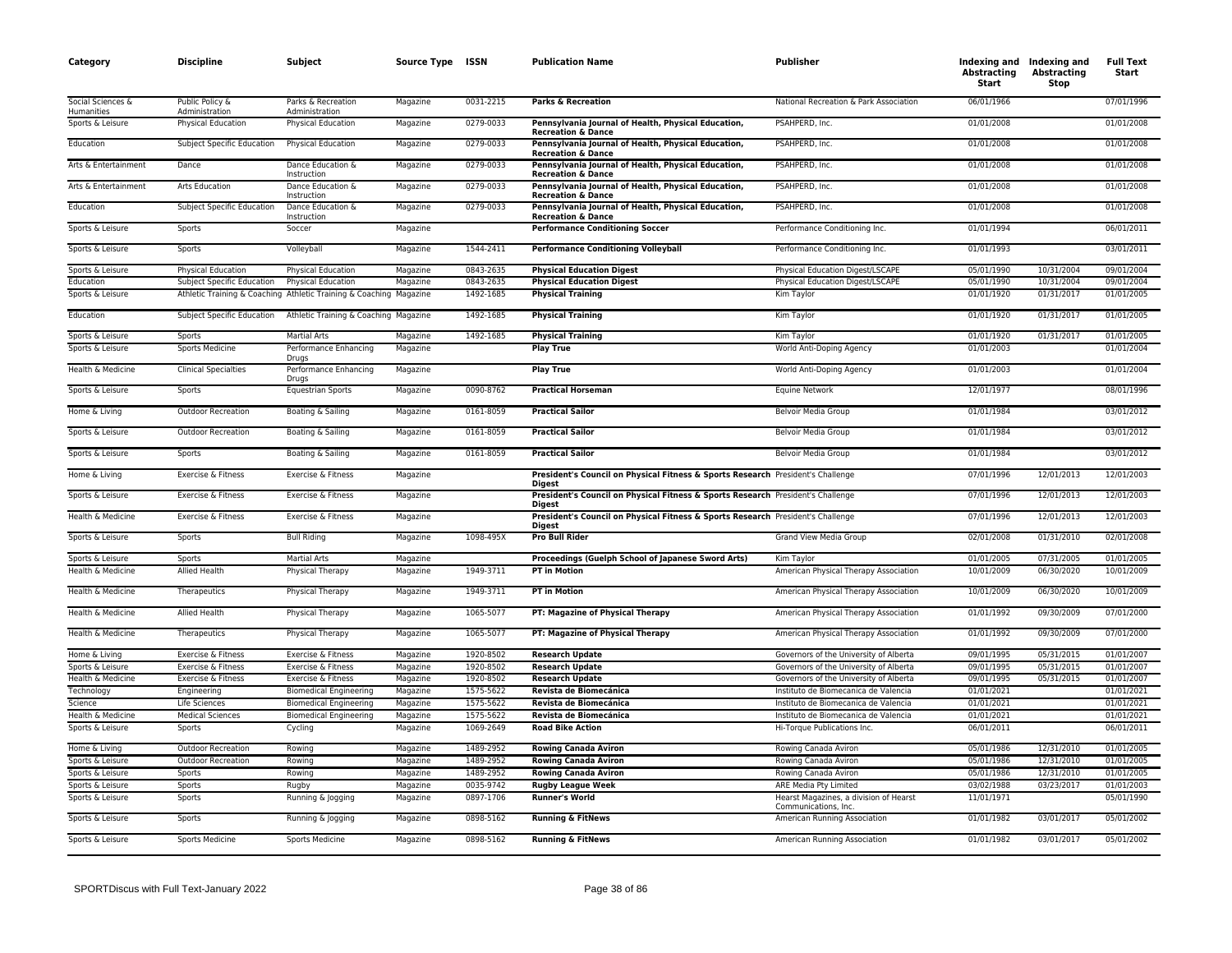| Category                        | <b>Discipline</b>                       | Subject                                                            | Source Type ISSN |           | <b>Publication Name</b>               | Publisher                                                               | Abstracting<br>Start | Indexing and Indexing and<br><b>Abstracting</b><br><b>Stop</b> | <b>Full Text</b><br>Start |
|---------------------------------|-----------------------------------------|--------------------------------------------------------------------|------------------|-----------|---------------------------------------|-------------------------------------------------------------------------|----------------------|----------------------------------------------------------------|---------------------------|
| Health & Medicine               | <b>Clinical Specialties</b>             | Sports Medicine                                                    | Magazine         | 0898-5162 | <b>Running &amp; FitNews</b>          | American Running Association                                            | 01/01/1982           | 03/01/2017                                                     | 05/01/2002                |
| Health & Medicine               | Consumer Health                         | Consumer Health                                                    | Magazine         | 0898-5162 | <b>Running &amp; FitNews</b>          | American Running Association                                            | 01/01/1982           | 03/01/2017                                                     | 05/01/2002                |
| Science                         | Earth & Atmospheric<br>Sciences         | Fish                                                               | Magazine         | 0036-3618 | <b>Salt Water Sportsman</b>           | <b>Bonnier Corporation</b>                                              | 02/01/1979           |                                                                | 01/01/2001                |
| Science                         | Life Sciences                           | Fish                                                               | Magazine         | 0036-3618 | Salt Water Sportsman                  | <b>Bonnier Corporation</b>                                              | 02/01/1979           |                                                                | 01/01/2001                |
| Home & Living                   | <b>Outdoor Recreation</b>               | Hunting & Fishing                                                  | Magazine         | 0036-3618 | <b>Salt Water Sportsman</b>           | <b>Bonnier Corporation</b>                                              | 02/01/1979           |                                                                | 01/01/2001                |
| Sports & Leisure                | <b>Outdoor Recreation</b>               | Hunting & Fishing                                                  | Magazine         | 0036-3618 | Salt Water Sportsman                  | <b>Bonnier Corporation</b>                                              | 02/01/1979           |                                                                | 01/01/2001                |
| Sports & Leisure                | Sports                                  | <b>Water Sports</b>                                                | Magazine         | 0036-3618 | <b>Salt Water Sportsman</b>           | <b>Bonnier Corporation</b>                                              | 02/01/1979           |                                                                | 01/01/2001                |
| Sports & Leisure                | Sports                                  | Skateboarding                                                      | Magazine         | 1535-2889 | Skateboarder                          | A360 Media LLC                                                          | 05/01/2008           | 08/31/2013                                                     | 05/01/2008                |
| Sports & Leisure                | Sports                                  | Snow Skiing                                                        | Magazine         | 0037-6159 | Ski                                   | Pocket Outdoor Media                                                    | 10/01/1974           |                                                                | 01/01/2001                |
| Sports & Leisure                | Sports                                  | Snow Skiing                                                        | Magazine         | 0702-701X | Ski Canada                            | Solstice Publishing Inc.                                                | 11/01/1974           |                                                                | 08/01/2012                |
| Sports & Leisure                | Sports                                  | Snow Skiing                                                        | Magazine         | 0037-6264 | Skiing                                | Active Interest Media, Inc.                                             | 12/01/1972           | 02/28/2017                                                     | 01/01/2001                |
| Sports & Leisure                | Sports                                  | Snowboarding                                                       | Magazine         | 1046-0403 | Snowboarder                           | A360 Media LLC                                                          | 05/01/2008           | 02/28/2017                                                     | 05/01/2008                |
| Sports & Leisure                | Sports                                  | Soccer                                                             | Magazine         | 0149-2365 | <b>Soccer Digest</b>                  | Lakeside Publishing Company, LLC                                        | 06/01/1979           | 12/31/2003                                                     | 07/01/1998                |
| Sports & Leisure                |                                         | Athletic Training & Coaching Athletic Training & Coaching Magazine |                  | 0560-3617 | <b>Soccer Journal</b>                 | National Soccer Coaches Association of America                          | 03/01/1979           | 04/04/2017                                                     | 09/01/2006                |
| Education                       | Subject Specific Education              | Athletic Training & Coaching Magazine                              |                  | 0560-3617 | <b>Soccer Journal</b>                 | National Soccer Coaches Association of America                          | 03/01/1979           | 04/04/2017                                                     | 09/01/2006                |
| Sports & Leisure                | Sports                                  | Soccer                                                             | Magazine         | 0560-3617 | <b>Soccer Journal</b>                 | National Soccer Coaches Association of America                          | 03/01/1979           | 04/04/2017                                                     | 09/01/2006                |
| Health & Medicine               | Complementary &<br>Alternative Medicine | <b>Clinical Somatics</b>                                           | Magazine         | 0147-5231 | <b>Somatics</b>                       | Novato Institute for Somatic Research &<br>Training                     | 01/01/1983           |                                                                | 04/01/2008                |
| Sports & Leisure                | Sports & Leisure (General)              | Sports & Leisure (General)                                         | Magazine         | 1097-2978 | Southern Sporting Journal             | Grand View Media Group                                                  | 10/01/2002           | 04/30/2009                                                     | 10/01/2002                |
| Health & Medicine               | Allied Health                           | Kinesiology & Exercise<br>Science                                  | Magazine         | 1754-3444 | <b>Sport &amp; Exercise Scientist</b> | British Association of Sport & Exercise Sciences                        | 09/01/2004           |                                                                | 06/01/2006                |
| Sports & Leisure                | Sports Science                          | Kinesiology & Exercise<br>Science                                  | Magazine         | 1754-3444 | <b>Sport &amp; Exercise Scientist</b> | British Association of Sport & Exercise Sciences                        | 09/01/2004           |                                                                | 06/01/2006                |
| Sports & Leisure                | Sports                                  | <b>Water Sports</b>                                                | Magazine         | 1077-985X | <b>Sport Diver</b>                    | PADI (Professional Association of Diving<br>Instructors)                | 01/01/1978           | 01/31/2018                                                     | 09/01/2011                |
| Science                         | Earth & Atmospheric<br>Sciences         | <b>Underwater Diving</b>                                           | Magazine         | 1077-985X | <b>Sport Diver</b>                    | PADI (Professional Association of Diving<br>Instructors)                | 01/01/1978           | 01/31/2018                                                     | 09/01/2011                |
| Science                         | Life Sciences                           | <b>Underwater Diving</b>                                           | Magazine         | 1077-985X | <b>Sport Diver</b>                    | PADI (Professional Association of Diving<br>Instructors)                | 01/01/1978           | 01/31/2018                                                     | 09/01/2011                |
| Sports & Leisure                | Sports                                  | <b>Underwater Diving</b>                                           | Magazine         | 1077-985X | <b>Sport Diver</b>                    | PADI (Professional Association of Diving<br>Instructors)                | 01/01/1978           | 01/31/2018                                                     | 09/01/2011                |
| Sports & Leisure                | <b>Sports Medicine</b>                  | Sports Medicine                                                    | Magazine         | 1032-5662 | <b>Sport Health</b>                   | Sports Medicine Australia                                               | 01/01/1983           | 06/30/2018                                                     | 09/01/2012                |
| Health & Medicine               | <b>Clinical Specialties</b>             | Sports Medicine                                                    | Magazine         | 1032-5662 | <b>Sport Health</b>                   | Sports Medicine Australia                                               | 01/01/1983           | 06/30/2018                                                     | 09/01/2012                |
| Social Sciences &<br>Humanities | Sociology                               | Sports Sociology                                                   | Magazine         | 1610-3181 | <b>Sport und Gesellschaft</b>         | De Gruyter                                                              | 01/01/2005           |                                                                | 12/01/2006                |
| Sports & Leisure                | Sports Science                          | Sports Sociology                                                   | Magazine         | 1610-3181 | <b>Sport und Gesellschaft</b>         | De Gruyter                                                              | 01/01/2005           |                                                                | 12/01/2006                |
| Sports & Leisure                | Sports & Leisure (General)              | Sports & Leisure (General)                                         | Magazine         | 0038-805X | <b>Sporting News</b>                  | American City Business Journal                                          | 02/01/1975           | 03/31/2012                                                     | 07/13/1998                |
| Sports & Leisure                | Sports                                  | <b>Wheelchair Sports</b>                                           | Magazine         | 0161-6706 | <b>Sports 'n Spokes Magazine</b>      | PVA Publications - a division of Paralyzed<br>Veterans of America, Inc. | 05/01/1975           |                                                                | 11/01/2004                |
| Sports & Leisure                | Sports & Leisure (General)              | Sports & Leisure (General)                                         | Magazine         |           | <b>Sports Bulletin</b>                | Hong Kong Sports Institute Limited                                      | 11/01/2004           | 12/01/2017                                                     | 07/01/2009                |
| Technology                      | Transportation                          | Automobile Racing                                                  | Magazine         | 0300-6387 | <b>Sports Car</b>                     | Sports Car Club of America                                              | 01/01/1981           |                                                                | 07/01/2009                |
| Sports & Leisure                | Sports                                  | Automobile Racing                                                  | Magazine         | 0300-6387 | <b>Sports Car</b>                     | Sports Car Club of America                                              | 01/01/1981           |                                                                | 07/01/2009                |
| Sports & Leisure                | Sports & Leisure (General)              | Sports & Leisure (General)                                         | Magazine         | 0038-822X | <b>Sports Illustrated</b>             | Maven Coalition, Inc.                                                   | 07/09/1900           |                                                                | 09/21/1992                |
| General Interest                | Special Group Interest                  | Women's Interest                                                   | Magazine         | 1524-9409 | <b>Sports Illustrated for Women</b>   | Maven Coalition, Inc.                                                   | 03/01/1999           | 08/31/2001                                                     | 03/01/1999                |
| Sports & Leisure                | Sports & Leisure (General)              | Sports & Leisure (General)                                         | Magazine         | 1524-9409 | <b>Sports Illustrated for Women</b>   | Maven Coalition, Inc.                                                   | 03/01/1999           | 08/31/2001                                                     | 03/01/1999                |
| General Interest                | Special Group Interest                  | Women's Interest                                                   | Magazine         | 1537-6230 | <b>Sports Illustrated Women</b>       | Maven Coalition, Inc.                                                   | 09/01/2001           | 12/31/2002                                                     | 09/01/2001                |
| Sports & Leisure                | Sports & Leisure (General)              | Sports & Leisure (General)                                         | Magazine         | 1537-6230 | <b>Sports Illustrated Women</b>       | Maven Coalition, Inc.                                                   | 09/01/2001           | 12/31/2002                                                     | 09/01/2001                |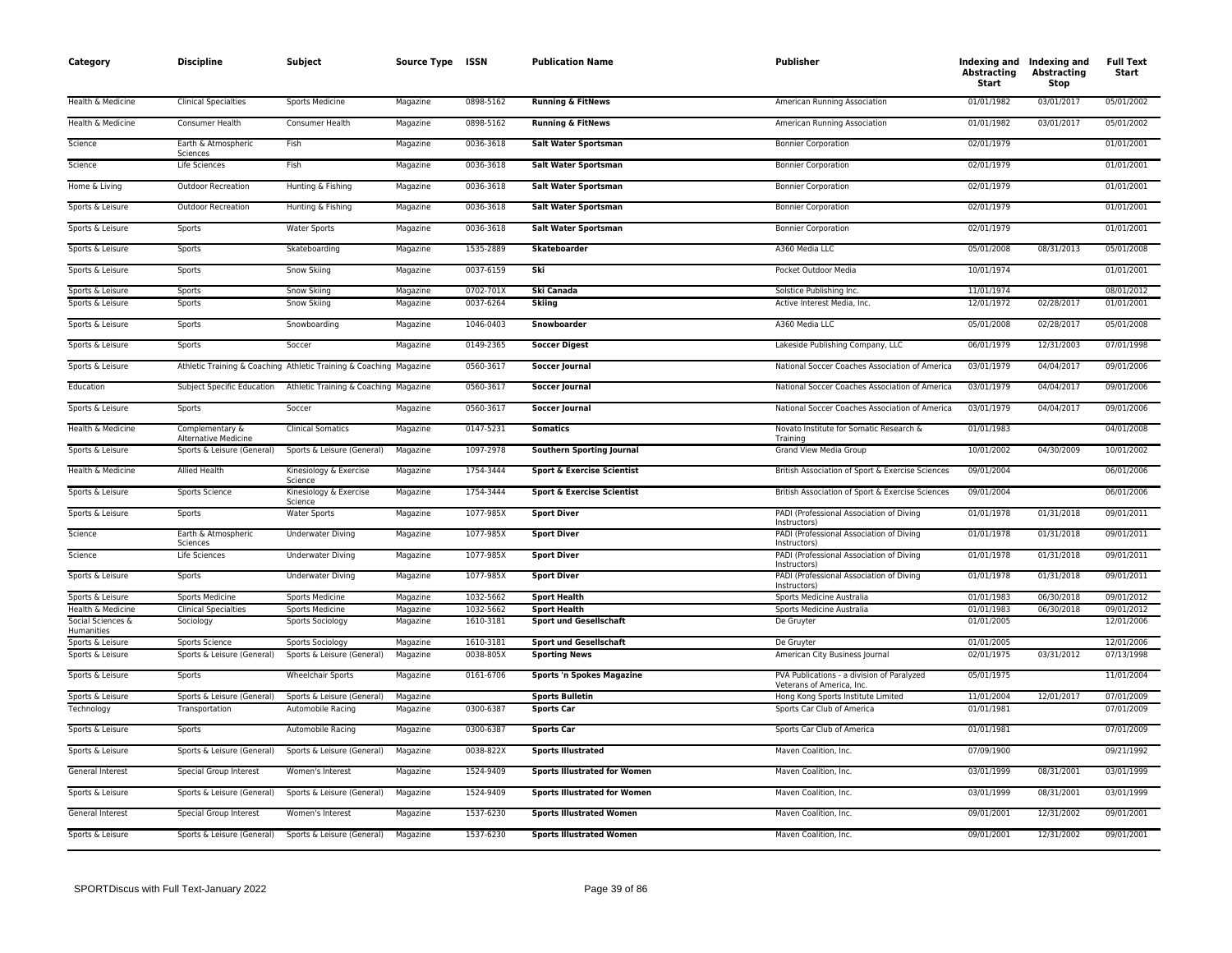| Category                        | <b>Discipline</b>                 | Subject                              | Source Type ISSN |           | <b>Publication Name</b>                          | <b>Publisher</b>                                                    | <b>Abstracting</b><br>Start | Indexing and Indexing and<br><b>Abstracting</b><br>Stop | <b>Full Text</b><br>Start |
|---------------------------------|-----------------------------------|--------------------------------------|------------------|-----------|--------------------------------------------------|---------------------------------------------------------------------|-----------------------------|---------------------------------------------------------|---------------------------|
| Politics & Government           | Law                               | <b>Medical Law</b>                   | Magazine         | 1041-696X | Sports Medicine Standards & Malpractice Reporter | PRC Publishing, Inc.                                                | 01/01/1989                  | 12/31/2011                                              | 01/01/2006                |
| Social Sciences &<br>Humanities | Law                               | Medical Law                          | Magazine         | 1041-696X | Sports Medicine Standards & Malpractice Reporter | PRC Publishing, Inc.                                                | 01/01/1989                  | 12/31/2011                                              | 01/01/2006                |
| Health & Medicine               | <b>Medical Law</b>                | Medical Law                          | Magazine         | 1041-696X | Sports Medicine Standards & Malpractice Reporter | PRC Publishing, Inc.                                                | 01/01/1989                  | 12/31/2011                                              | 01/01/2006                |
| Sports & Leisure                | Sports Medicine                   | Sports Medicine                      | Magazine         | 1041-696X | Sports Medicine Standards & Malpractice Reporter | PRC Publishing, Inc.                                                | 01/01/1989                  | 12/31/2011                                              | 01/01/2006                |
| Health & Medicine               | <b>Clinical Specialties</b>       | <b>Sports Medicine</b>               | Magazine         | 1041-696X | Sports Medicine Standards & Malpractice Reporter | PRC Publishing, Inc.                                                | 01/01/1989                  | 12/31/2011                                              | 01/01/2006                |
| Politics & Government           | Law                               | Sports Law                           | Magazine         | 0893-8210 | Sports, Parks & Recreation Law Reporter          | PRC Publishing, Inc.                                                | 06/01/1988                  | 03/31/2012                                              | 03/01/2006                |
| Social Sciences &<br>Humanities | Law                               | Sports Law                           | Magazine         | 0893-8210 | Sports, Parks & Recreation Law Reporter          | PRC Publishing, Inc.                                                | 06/01/1988                  | 03/31/2012                                              | 03/01/2006                |
| Sports & Leisure                | Sports & Leisure (General)        | Sports Law                           | Magazine         | 0893-8210 | Sports, Parks & Recreation Law Reporter          | PRC Publishing, Inc.                                                | 06/01/1988                  | 03/31/2012                                              | 03/01/2006                |
| Politics & Government           | Public Policy &<br>Administration | Parks & Recreation<br>Administration | Magazine         | 0893-8210 | Sports, Parks & Recreation Law Reporter          | PRC Publishing, Inc.                                                | 06/01/1988                  | 03/31/2012                                              | 03/01/2006                |
| Social Sciences &<br>Humanities | Public Policy &<br>Administration | Parks & Recreation<br>Administration | Magazine         | 0893-8210 | Sports, Parks & Recreation Law Reporter          | PRC Publishing, Inc.                                                | 06/01/1988                  | 03/31/2012                                              | 03/01/2006                |
| Science                         | Life Sciences                     | Sports Turf Management               | Magazine         | 1932-8362 | <b>SportsField Management</b>                    | Grand View Media Group                                              | 01/01/2014                  | 02/28/2018                                              | 01/01/2014                |
| <b>Business</b>                 | Management                        | Sports Turf Management               | Magazine         | 1932-8362 | <b>SportsField Management</b>                    | Grand View Media Group                                              | 01/01/2014                  | 02/28/2018                                              | 01/01/2014                |
| Sports & Leisure                | <b>Sports Business</b>            | Sports Turf Management               | Magazine         | 1932-8362 | <b>SportsField Management</b>                    | Grand View Media Group                                              | 01/01/2014                  | 02/28/2018                                              | 01/01/2014                |
| <b>Business</b>                 | Industries & Trades               | Sports Turf Management               | Magazine         | 1932-8362 | <b>SportsField Management</b>                    | Grand View Media Group                                              | 01/01/2014                  | 02/28/2018                                              | 01/01/2014                |
| Arts & Entertainment            | Architecture                      | <b>Sport Facilities</b>              | Magazine         | 0036-102X | Sportstättenbau + Bäderanlagen (sb)              | International Association for Sports & Leisure<br>Facilities (IAKS) | 09/01/1972                  |                                                         | 07/01/2013                |
| Arts & Entertainment            | Arts & Entertainment<br>(General) | <b>Sport Facilities</b>              | Magazine         | 0036-102X | Sportstättenbau + Bäderanlagen (sb)              | International Association for Sports & Leisure<br>Facilities (IAKS) | 09/01/1972                  |                                                         | 07/01/2013                |
| Technology                      | Construction & Building           | <b>Sport Facilities</b>              | Magazine         | 0036-102X | Sportstättenbau + Bäderanlagen (sb)              | International Association for Sports & Leisure<br>Facilities (IAKS) | 09/01/1972                  |                                                         | 07/01/2013                |
| <b>Business</b>                 | Management                        | <b>Sport Facilities</b>              | Magazine         | 0036-102X | Sportstättenbau + Bäderanlagen (sb)              | International Association for Sports & Leisure<br>Facilities (IAKS) | 09/01/1972                  |                                                         | 07/01/2013                |
| Sports & Leisure                | <b>Sports Business</b>            | <b>Sport Facilities</b>              | Magazine         | 0036-102X | Sportstättenbau + Bäderanlagen (sb)              | International Association for Sports & Leisure<br>Facilities (IAKS) | 09/01/1972                  |                                                         | 07/01/2013                |
| <b>Business</b>                 | Industries & Trades               | <b>Sport Facilities</b>              | Magazine         | 0036-102X | Sportstättenbau + Bäderanlagen (sb)              | International Association for Sports & Leisure<br>Facilities (IAKS) | 09/01/1972                  |                                                         | 07/01/2013                |
| Science                         | Life Sciences                     | Sports Turf Management               | Magazine         | 1061-687X | SportsTurf                                       | EPG Media & Specialty Information                                   | 02/01/1996                  | 01/31/2020                                              | 01/01/2005                |
| <b>Business</b>                 | Management                        | Sports Turf Management               | Magazine         | 1061-687X | SportsTurf                                       | EPG Media & Specialty Information                                   | 02/01/1996                  | 01/31/2020                                              | 01/01/2005                |
| Sports & Leisure                | Sports Business                   | Sports Turf Management               | Magazine         | 1061-687X | SportsTurf                                       | EPG Media & Specialty Information                                   | 02/01/1996                  | 01/31/2020                                              | 01/01/2005                |
| <b>Business</b>                 | Industries & Trades               | Sports Turf Management               | Magazine         | 1061-687X | <b>SportsTurf</b>                                | EPG Media & Specialty Information                                   | 02/01/1996                  | 01/31/2020                                              | 01/01/2005                |
| <b>Business</b>                 | Industries & Trades               | Hospitality Industry                 | Magazine         | 0148-4052 | <b>Successful Meetings</b>                       | Northstar Travel Media LLC                                          | 10/01/1980                  |                                                         | 01/01/1994                |
| <b>Business</b>                 | Industries & Trades               | <b>Event Planning</b>                | Magazine         | 0148-4052 | <b>Successful Meetings</b>                       | Northstar Travel Media LLC                                          | 10/01/1980                  |                                                         | 01/01/1994                |
| Science                         | Life Sciences                     | Golf Course Landscaping              | Magazine         | 1540-0506 | Superintendent                                   | Grand View Media Group                                              | 01/01/2014                  | 02/28/2018                                              | 01/01/2014                |
| Sports & Leisure                | Sports                            | Surfing                              | Magazine         | 0039-6036 | Surfer                                           | A360 Media LLC                                                      | 07/01/1977                  | 10/31/2020                                              | 05/01/2008                |
| Sports & Leisure                | Sports                            | Surfing                              | Magazine         | 0194-9314 | <b>Surfing Magazine</b>                          | A360 Media LLC                                                      | 05/01/2008                  | 03/31/2017                                              | 05/01/2008                |
| Sports & Leisure                | Sports                            | Swimming & Diving                    | Magazine         | 1082-8486 | <b>Swim Magazine</b>                             | International Swimming Hall of Fame, Inc.                           | 07/01/1992                  | 02/28/2005                                              | 01/01/1994                |
| Sports & Leisure                | Sports                            | Swimming & Diving                    | Magazine         | 1445-2545 | <b>Swimming in Australia</b>                     | Australian Swimming Coaches & Teachers<br>Association               | 01/01/1999                  |                                                         | 09/01/2013                |
| Sports & Leisure                | Sports                            | Swimming & Diving                    | Magazine         | 0039-7415 | <b>Swimming Technique</b>                        | International Swimming Hall of Fame, Inc.                           | 07/01/1969                  | 12/31/1995                                              | 02/01/1994                |
| Sports & Leisure                | Sports                            | Swimming & Diving                    | Magazine         | 0039-7431 | <b>Swimming World</b>                            | International Swimming Hall of Fame, Inc.                           | 03/01/2005                  |                                                         | 03/01/2005                |
| Sports & Leisure                | Sports                            | Swimming & Diving                    | Magazine         | 0039-7431 | Swimming World & Junior Swimmer                  | International Swimming Hall of Fame, Inc.                           | 01/01/1972                  | 02/28/2005                                              | 01/01/1994                |
| Sports & Leisure                | Sports                            | Fencing                              | Magazine         | 1747-3799 | Sword                                            | <b>British Fencing Association</b>                                  | 09/01/1974                  |                                                         | 01/01/2008                |
| Sports & Leisure                | Sports                            | Tennis                               | Magazine         | 0040-3423 | <b>Tennis</b>                                    | Tennis Channel, Inc.                                                | 01/01/1976                  |                                                         | 01/01/1995                |
| Sports & Leisure                | Sports                            | Tennis                               | Magazine         | 1545-6609 | <b>Tennis Life</b>                               | Goldman Group, Inc.                                                 | 02/01/2008                  | 10/31/2011                                              | 02/01/2008                |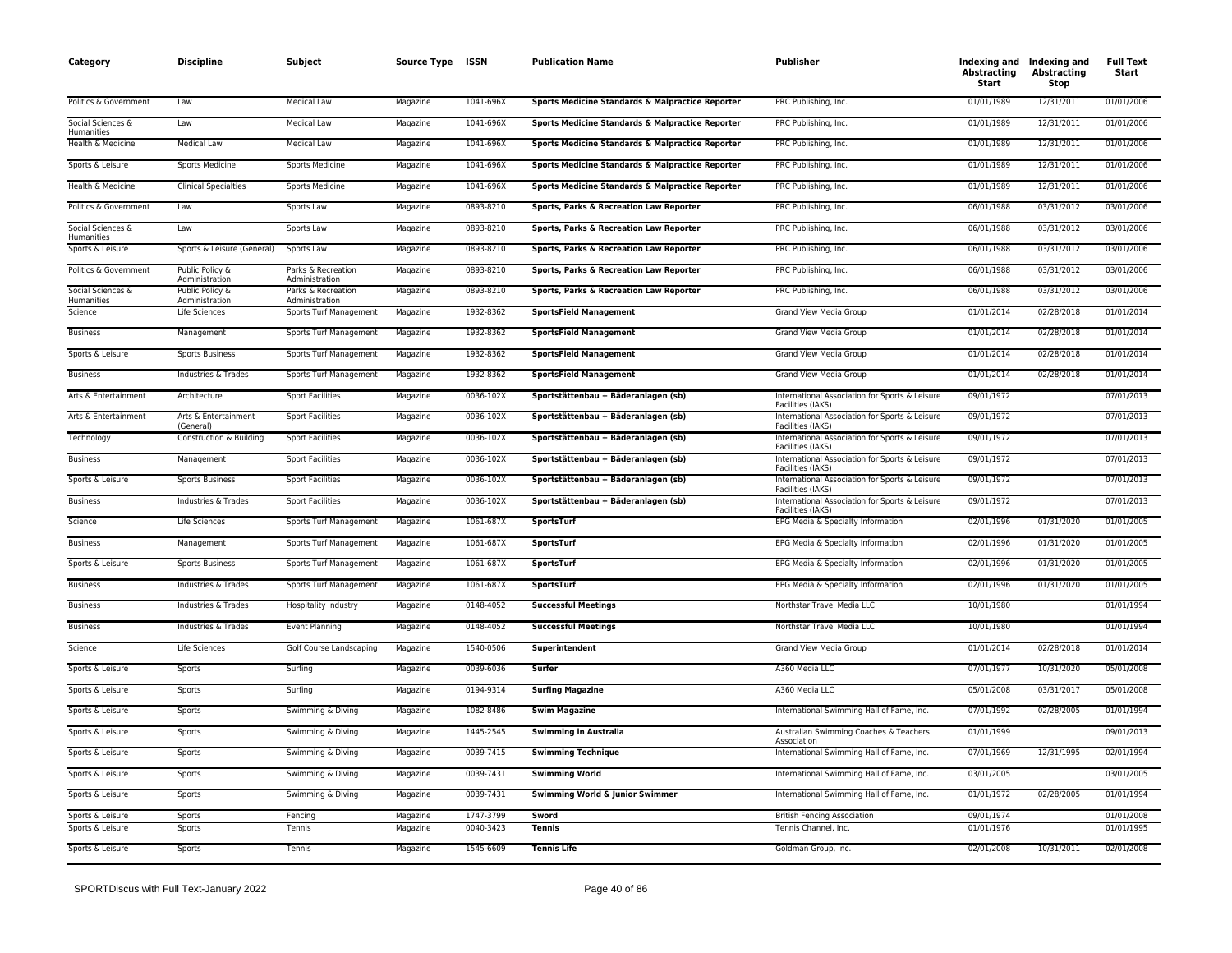| Category                               | <b>Discipline</b>                    | Subject                                                            | Source Type ISSN     |                        | <b>Publication Name</b>                                                                           | Publisher                                                                 | <b>Abstracting</b><br>Start | Indexing and Indexing and<br><b>Abstracting</b><br>Stop | <b>Full Text</b><br>Start |
|----------------------------------------|--------------------------------------|--------------------------------------------------------------------|----------------------|------------------------|---------------------------------------------------------------------------------------------------|---------------------------------------------------------------------------|-----------------------------|---------------------------------------------------------|---------------------------|
| Sports & Leisure                       | Physical Education                   | Physical Education                                                 | Magazine             | 0040-3601              | Teoria i Praktika Fiziceskoj Kul'tury                                                             | Teoriva i Praktika Fizicheskoj Kul'turv                                   | 01/01/1892                  |                                                         | 02/01/2015                |
| Education                              | Subject Specific Education           | Physical Education                                                 | Magazine             | 0040-3601              | Teoria i Praktika Fiziceskoj Kul'tury                                                             | Teoriya i Praktika Fizicheskoi Kul'tury                                   | 01/01/1892                  |                                                         | 02/01/2015                |
| Sports & Leisure                       |                                      | Athletic Training & Coaching Athletic Training & Coaching Magazine |                      | 1085-8792              | <b>Track Coach</b>                                                                                | Track & Field News, Inc.                                                  | 01/01/1995                  |                                                         | 01/01/2007                |
| Education                              |                                      | Subject Specific Education Athletic Training & Coaching Magazine   |                      | 1085-8792              | <b>Track Coach</b>                                                                                | Track & Field News, Inc.                                                  | 01/01/1995                  |                                                         | 01/01/2007                |
| Sports & Leisure                       | Sports                               | Track & Field                                                      | Magazine             | 1085-8792              | <b>Track Coach</b>                                                                                | Track & Field News, Inc.                                                  | 01/01/1995                  |                                                         | 01/01/2007                |
| Sports & Leisure                       | Sports                               | Snowboarding                                                       | Magazine             | 1046-4611              | <b>TransWorld Snowboarding</b>                                                                    | A360 Media LLC                                                            | 09/01/2011                  | 12/31/2018                                              | 09/01/2011                |
| Sports & Leisure                       | Sports                               | Triathlons                                                         | Magazine             | 0898-3410              | <b>Triathlete</b>                                                                                 | Pocket Outdoor Media                                                      | 01/01/1986                  |                                                         | 10/01/2007                |
| Sports & Leisure                       | Sports                               | Triathlons                                                         | Magazine             | 1930-0824              | <b>Triathlon Life</b>                                                                             | <b>USA Triathlon</b>                                                      | 07/01/2007                  | 04/30/2018                                              | 07/01/2007                |
| Science                                | Life Sciences                        | <b>Nutrition Science</b>                                           | Magazine             | 0747-4105              | Tufts University Diet & Nutrition Letter                                                          | Tufts University Health & Nutrition Letter                                | 01/01/1992                  | 01/31/1997                                              | 01/01/1994                |
| Health & Medicine                      | <b>Medical Sciences</b>              | <b>Nutrition Science</b>                                           | Magazine             | 0747-4105              | Tufts University Diet & Nutrition Letter                                                          | Tufts University Health & Nutrition Letter                                | 01/01/1992                  | 01/31/1997                                              | 01/01/1994                |
| Technology                             | Industrial Technology                | <b>Nutrition Science</b>                                           | Magazine             | 0747-4105              | <b>Tufts University Diet &amp; Nutrition Letter</b>                                               | Tufts University Health & Nutrition Letter                                | 01/01/1992                  | 01/31/1997                                              | 01/01/1994                |
| Home & Living                          | Exercise & Fitness                   | Exercise & Fitness                                                 | Magazine             | 1526-0143              | Tufts University Health & Nutrition Letter                                                        | Tufts University Health & Nutrition Letter                                | 02/01/1997                  |                                                         | 02/01/1997                |
| Sports & Leisure                       | Exercise & Fitness                   | Exercise & Fitness                                                 | Magazine             | 1526-0143              | Tufts University Health & Nutrition Letter                                                        | Tufts University Health & Nutrition Letter                                | 02/01/1997                  |                                                         | 02/01/1997                |
| Health & Medicine                      | Exercise & Fitness                   | Exercise & Fitness                                                 | Magazine             | 1526-0143              | Tufts University Health & Nutrition Letter                                                        | Tufts University Health & Nutrition Letter                                | 02/01/1997                  |                                                         | 02/01/1997                |
| Science                                | Life Sciences                        | <b>Nutrition Science</b>                                           | Magazine             | 1526-0143              | Tufts University Health & Nutrition Letter                                                        | Tufts University Health & Nutrition Letter                                | 02/01/1997                  |                                                         | 02/01/1997                |
| Health & Medicine                      | <b>Medical Sciences</b>              | <b>Nutrition Science</b>                                           | Magazine             | 1526-0143              | Tufts University Health & Nutrition Letter                                                        | Tufts University Health & Nutrition Letter                                | 02/01/1997                  |                                                         | 02/01/1997                |
| Technology                             | Industrial Technology                | <b>Nutrition Science</b>                                           | Magazine             | 1526-0143              | Tufts University Health & Nutrition Letter                                                        | Tufts University Health & Nutrition Letter                                | 02/01/1997                  |                                                         | 02/01/1997                |
| Health & Medicine                      | Consumer Health                      | Consumer Health                                                    | Magazine             | 1526-0143              | Tufts University Health & Nutrition Letter                                                        | Tufts University Health & Nutrition Letter                                | 02/01/1997                  |                                                         | 02/01/1997                |
| Arts & Entertainment                   | Arts & Entertainment<br>(General)    | Entertainment Law                                                  | Magazine             |                        | University of Denver Sports & Entertainment Law Journal University of Denver Sturm College of Law |                                                                           | 01/01/2011                  |                                                         | 01/01/2011                |
| Politics & Government                  | Law                                  | <b>Entertainment Law</b>                                           | Magazine             |                        | University of Denver Sports & Entertainment Law Journal University of Denver Sturm College of Law |                                                                           | 01/01/2011                  |                                                         | 01/01/2011                |
| Social Sciences &<br><b>Humanities</b> | Law                                  | Entertainment Law                                                  | Magazine             |                        | University of Denver Sports & Entertainment Law Journal University of Denver Sturm College of Law |                                                                           | 01/01/2011                  |                                                         | 01/01/2011                |
| Politics & Government                  | Law                                  | Sports Law                                                         | Magazine             |                        | University of Denver Sports & Entertainment Law Journal University of Denver Sturm College of Law |                                                                           | 01/01/2011                  |                                                         | 01/01/2011                |
| Social Sciences &<br>Humanities        | Law                                  | Sports Law                                                         | Magazine             |                        | University of Denver Sports & Entertainment Law Journal University of Denver Sturm College of Law |                                                                           | 01/01/2011                  |                                                         | 01/01/2011                |
| Sports & Leisure                       | Sports & Leisure (General)           | Sports Law                                                         | Magazine             |                        | University of Denver Sports & Entertainment Law Journal University of Denver Sturm College of Law |                                                                           | 01/01/2011                  |                                                         | 01/01/2011                |
| Sports & Leisure                       | <b>Physical Education</b>            | <b>Physical Education</b>                                          | Magazine             | 0739-4586              | Virginia Journal                                                                                  | VAHPERD                                                                   | 11/01/1978                  |                                                         | 06/01/2006                |
| Education                              | Subject Specific Education           | Physical Education                                                 | Magazine             | 0739-4586              | Virginia Journal                                                                                  | VAHPERD                                                                   | 11/01/1978                  |                                                         | 06/01/2006                |
| Arts & Entertainment                   | Dance                                | Dance Education &<br>Instruction                                   | Magazine             | 0739-4586              | Virginia Journal                                                                                  | <b>VAHPERD</b>                                                            | 11/01/1978                  |                                                         | 06/01/2006                |
| Arts & Entertainment                   | <b>Arts Education</b>                | Dance Education &<br>Instruction                                   | Magazine             | 0739-4586              | Virginia Journal                                                                                  | VAHPERD                                                                   | 11/01/1978                  |                                                         | 06/01/2006                |
| Education                              | Subject Specific Education           | Dance Education &<br>Instruction                                   | Magazine             | 0739-4586              | Virginia Journal                                                                                  | VAHPERD                                                                   | 11/01/1978                  |                                                         | 06/01/2006                |
| Sports & Leisure                       | Sports                               | Volleyball                                                         | Magazine             | 1058-4668              | <b>Volleyball (10584668)</b>                                                                      | Madavor Media                                                             | 05/01/1990                  | 04/27/2012                                              | 11/01/2006                |
| Sports & Leisure                       | Sports                               | <b>Water Sports</b>                                                | Magazine             | 0883-7813              | WaterSki                                                                                          | <b>Bonnier Corporation</b>                                                | 02/01/1975                  | 10/31/2016                                              | 09/01/2011                |
| Health & Medicine                      |                                      | Health & Medicine (General) Health & Medicine (General) Magazine   |                      | 1496-1008              | <b>Wellness Options</b>                                                                           | Wellness Options Publishing Inc.                                          | 03/01/2002                  | 12/31/2008                                              | 01/01/2005                |
| Home & Living                          | Exercise & Fitness                   | Exercise & Fitness                                                 | Magazine             | 1187-7472              | WellSpring                                                                                        | Governors of the University of Alberta                                    | 03/01/2000                  |                                                         | 01/01/2007                |
| Sports & Leisure                       | Exercise & Fitness                   | Exercise & Fitness                                                 | Magazine             | 1187-7472              | WellSpring                                                                                        | Governors of the University of Alberta                                    | 03/01/2000                  |                                                         | 01/01/2007                |
| Health & Medicine<br>Technology        | Exercise & Fitness<br>Transportation | Exercise & Fitness<br>Horse-Drawn Carriages                        | Magazine<br>Magazine | 1187-7472<br>1532-5695 | WellSpring<br>Whip                                                                                | Governors of the University of Alberta<br><b>American Driving Society</b> | 03/01/2000<br>05/01/1979    |                                                         | 01/01/2007<br>08/01/2007  |
| Sports & Leisure                       | Sports                               | Women's Sports                                                     | Magazine             | 1524-9204              | <b>Women's Basketball</b>                                                                         | Goldman Group, Inc.                                                       | 11/01/2006                  | 03/31/2010                                              | 11/01/2006                |
| Sports & Leisure                       | Sports                               | Basketball                                                         | Magazine             | 1524-9204              | <b>Women's Basketball</b>                                                                         | Goldman Group, Inc.                                                       | 11/01/2006                  | 03/31/2010                                              | 11/01/2006                |
|                                        |                                      |                                                                    |                      |                        |                                                                                                   |                                                                           |                             |                                                         |                           |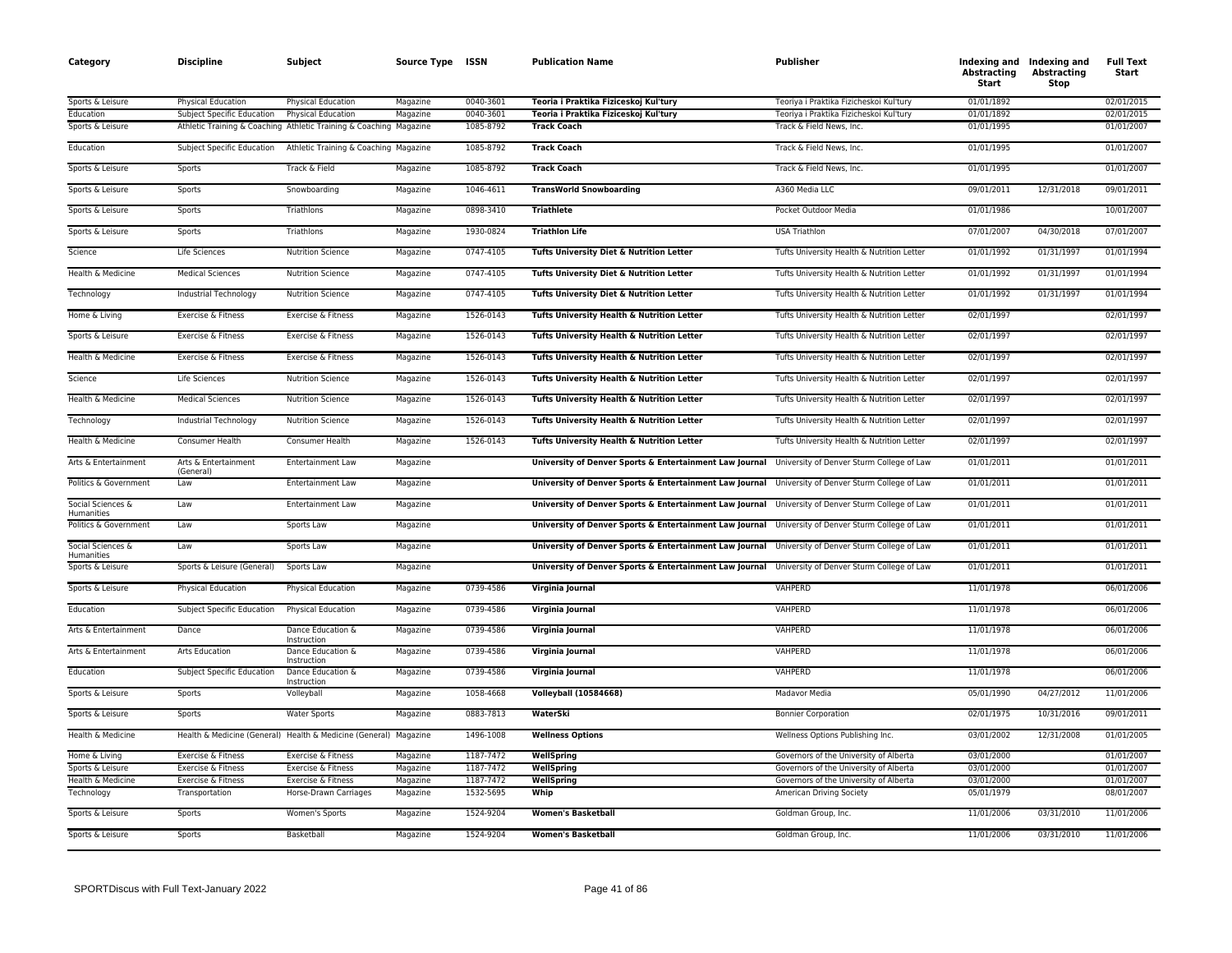| Category          | <b>Discipline</b>           | Subject                                                            | Source Type ISSN            |           | <b>Publication Name</b>                                              | Publisher                                    | <b>Abstracting</b><br>Start | Indexing and Indexing and<br><b>Abstracting</b><br>Stop | <b>Full Text</b><br>Start |
|-------------------|-----------------------------|--------------------------------------------------------------------|-----------------------------|-----------|----------------------------------------------------------------------|----------------------------------------------|-----------------------------|---------------------------------------------------------|---------------------------|
| Home & Living     | Exercise & Fitness          | Exercise & Fitness                                                 | Magazine                    | 8750-653X | <b>Women's Sports &amp; Fitness</b>                                  | <b>Conde Nast Publications</b>               | 05/01/1977                  | 04/30/1998                                              | 08/01/1993                |
| Sports & Leisure  | Exercise & Fitness          | Exercise & Fitness                                                 | Magazine                    | 8750-653X | <b>Women's Sports &amp; Fitness</b>                                  | <b>Conde Nast Publications</b>               | 05/01/1977                  | 04/30/1998                                              | 08/01/1993                |
| Health & Medicine | Exercise & Fitness          | Exercise & Fitness                                                 | Magazine                    | 8750-653X | <b>Women's Sports &amp; Fitness</b>                                  | <b>Conde Nast Publications</b>               | 05/01/1977                  | 04/30/1998                                              | 08/01/1993                |
| Health & Medicine | <b>Clinical Specialties</b> | Women's Health                                                     | Magazine                    | 8750-653X | <b>Women's Sports &amp; Fitness</b>                                  | <b>Conde Nast Publications</b>               | 05/01/1977                  | 04/30/1998                                              | 08/01/1993                |
| Sports & Leisure  |                             | Athletic Training & Coaching Athletic Training & Coaching Magazine |                             |           | <b>World of Soccer Newsletter</b>                                    | World of Soccer                              | 10/01/2009                  | 06/30/2012                                              | 10/01/2009                |
| Education         | Subject Specific Education  | Athletic Training & Coaching Magazine                              |                             |           | <b>World of Soccer Newsletter</b>                                    | World of Soccer                              | 10/01/2009                  | 06/30/2012                                              | 10/01/2009                |
| Sports & Leisure  | Sports                      | Soccer                                                             | Magazine                    |           | <b>World of Soccer Newsletter</b>                                    | World of Soccer                              | 10/01/2009                  | 06/30/2012                                              | 10/01/2009                |
| Sports & Leisure  | Sports                      | Youth Sports                                                       | Magazine                    |           | <b>World of Soccer Newsletter</b>                                    | World of Soccer                              | 10/01/2009                  | 06/30/2012                                              | 10/01/2009                |
| Sports & Leisure  | Sports                      | Wrestling                                                          | Magazine                    | 0199-6258 | <b>Wrestling USA</b>                                                 | Wrestling U.S.A                              | 09/20/1983                  |                                                         | 03/15/2013                |
| Sports & Leisure  |                             | Athletic Training & Coaching Athletic Training & Coaching Magazine |                             | 1322-3747 | X's & O's                                                            | <b>Basketball Australia</b>                  | 01/01/1994                  | 03/31/2008                                              | 06/01/2006                |
| Education         | Subject Specific Education  | Athletic Training & Coaching Magazine                              |                             | 1322-3747 | X's & O's                                                            | Basketball Australia                         | 01/01/1994                  | 03/31/2008                                              | 06/01/2006                |
| Sports & Leisure  | Sports                      | Basketball                                                         | Magazine                    | 1322-3747 | X's & O's                                                            | <b>Basketball Australia</b>                  | 01/01/1994                  | 03/31/2008                                              | 06/01/2006                |
| Home & Living     | <b>Outdoor Recreation</b>   | Boating & Sailing                                                  | Magazine                    | 0043-9940 | Yachting                                                             | <b>Bonnier Corporation</b>                   | 03/01/1975                  |                                                         | 01/01/2001                |
| Sports & Leisure  | <b>Outdoor Recreation</b>   | Boating & Sailing                                                  | Magazine                    | 0043-9940 | Yachting                                                             | <b>Bonnier Corporation</b>                   | 03/01/1975                  |                                                         | 01/01/2001                |
| Sports & Leisure  | Sports                      | Boating & Sailing                                                  | Magazine                    | 0043-9940 | Yachting                                                             | <b>Bonnier Corporation</b>                   | 03/01/1975                  |                                                         | 01/01/2001                |
| Home & Living     | <b>Outdoor Recreation</b>   | Yachting                                                           | Magazine                    | 0043-9940 | Yachting                                                             | <b>Bonnier Corporation</b>                   | 03/01/1975                  |                                                         | 01/01/2001                |
| Sports & Leisure  | <b>Outdoor Recreation</b>   | Yachting                                                           | Magazine                    | 0043-9940 | Yachting                                                             | <b>Bonnier Corporation</b>                   | 03/01/1975                  |                                                         | 01/01/2001                |
| Sports & Leisure  | Sports                      | Yachting                                                           | Magazine                    | 0043-9940 | Yachting                                                             | <b>Bonnier Corporation</b>                   | 03/01/1975                  |                                                         | 01/01/2001                |
| Home & Living     | Exercise & Fitness          | Yoga                                                               | Magazine                    | 0191-0965 | Yoga Journal                                                         | Pocket Outdoor Media                         | 02/01/1990                  |                                                         | 02/01/1990                |
| Sports & Leisure  | Exercise & Fitness          | Yoga                                                               | Magazine                    | 0191-0965 | Yoga Journal                                                         | Pocket Outdoor Media                         | 02/01/1990                  |                                                         | 02/01/1990                |
| Health & Medicine | Exercise & Fitness          | Yoga                                                               | Magazine                    | 0191-0965 | Yoga Journal                                                         | Pocket Outdoor Media                         | 02/01/1990                  |                                                         | 02/01/1990                |
| Home & Living     | Exercise & Fitness          | Yoga                                                               | Magazine                    |           | <b>Yoga Therapy in Practice</b>                                      | International Association of Yoga Therapists | 09/01/2005                  | 02/28/2009                                              | 09/01/2005                |
| Sports & Leisure  | Exercise & Fitness          | Yoga                                                               | Magazine                    |           | <b>Yoga Therapy in Practice</b>                                      | International Association of Yoga Therapists | 09/01/2005                  | 02/28/2009                                              | 09/01/2005                |
| Health & Medicine | Exercise & Fitness          | Yoga                                                               | Magazine                    |           | <b>Yoga Therapy in Practice</b>                                      | International Association of Yoga Therapists | 09/01/2005                  | 02/28/2009                                              | 09/01/2005                |
| Home & Living     | Exercise & Fitness          | Yoga                                                               | Magazine                    | 1945-7235 | <b>Yoga Therapy Today</b>                                            | International Association of Yoga Therapists | 03/01/2009                  |                                                         | 03/01/2009                |
| Sports & Leisure  | Exercise & Fitness          | Yoga                                                               | Magazine                    | 1945-7235 | <b>Yoga Therapy Today</b>                                            | International Association of Yoga Therapists | 03/01/2009                  |                                                         | 03/01/2009                |
| Health & Medicine | Exercise & Fitness          | Yoga                                                               | Magazine                    | 1945-7235 | <b>Yoga Therapy Today</b>                                            | International Association of Yoga Therapists | 03/01/2009                  |                                                         | 03/01/2009                |
| <b>Business</b>   | <b>Business (General)</b>   | <b>Business (General)</b>                                          | Trade Publication 1050-0693 |           | <b>Archery Business</b>                                              | Cole Publishing                              | 12/01/1985                  | 08/31/2019                                              | 03/01/2007                |
| Sports & Leisure  | Sports                      | Archery                                                            | Trade Publication 1050-0693 |           | <b>Archery Business</b>                                              | Cole Publishing                              | 12/01/1985                  | 08/31/2019                                              | 03/01/2007                |
| Home & Living     | <b>Outdoor Recreation</b>   | Hunting & Fishing                                                  | Trade Publication 1043-5492 |           | <b>Bowhunting World</b>                                              | Cole Publishing                              | 01/01/2007                  | 08/31/2019                                              | 01/01/2007                |
| Sports & Leisure  | <b>Outdoor Recreation</b>   | Hunting & Fishing                                                  | Trade Publication 1043-5492 |           | <b>Bowhunting World</b>                                              | Cole Publishing                              | 01/01/2007                  | 08/31/2019                                              | 01/01/2007                |
| <b>Business</b>   | Industries & Trades         | Facilities & Grounds<br>Maintenance                                | Trade Publication 0017-4688 |           | <b>Grounds Maintenance</b>                                           | Penton Media, Inc.                           | 11/01/1979                  | 10/31/2006                                              | 01/01/1997                |
| Science           | Life Sciences               | Golf Course Landscaping                                            | Trade Publication 0017-4688 |           | <b>Grounds Maintenance</b>                                           | Penton Media, Inc.                           | 11/01/1979                  | 10/31/2006                                              | 01/01/1997                |
| <b>Business</b>   | Industries & Trades         | Medical Equipment &<br>Supplies Industry                           | Trade Publication 1059-096X |           | <b>Physical Therapy Products</b>                                     | MEDQOR                                       | 03/01/2007                  |                                                         | 03/01/2007                |
| Health & Medicine | <b>Medical Equipment</b>    | Medical Equipment &<br>Supplies Industry                           | Trade Publication 1059-096X |           | <b>Physical Therapy Products</b>                                     | <b>MEDQOR</b>                                | 03/01/2007                  |                                                         | 03/01/2007                |
| Health & Medicine | Allied Health               | Physical Therapy                                                   | Trade Publication 1059-096X |           | <b>Physical Therapy Products</b>                                     | <b>MEDQOR</b>                                | 03/01/2007                  |                                                         | 03/01/2007                |
| Health & Medicine | Therapeutics                | Physical Therapy                                                   | Trade Publication 1059-096X |           | <b>Physical Therapy Products</b>                                     | <b>MEDQOR</b>                                | 03/01/2007                  |                                                         | 03/01/2007                |
| Health & Medicine | Therapeutics                | <b>Rehabilitation Therapy</b>                                      | Trade Publication 0899-6237 |           | Rehab Management: The Interdisciplinary Journal of<br>Rehabilitation | MEDQOR                                       | 04/01/1996                  |                                                         | 12/01/2006                |
|                   |                             |                                                                    |                             |           |                                                                      |                                              |                             |                                                         |                           |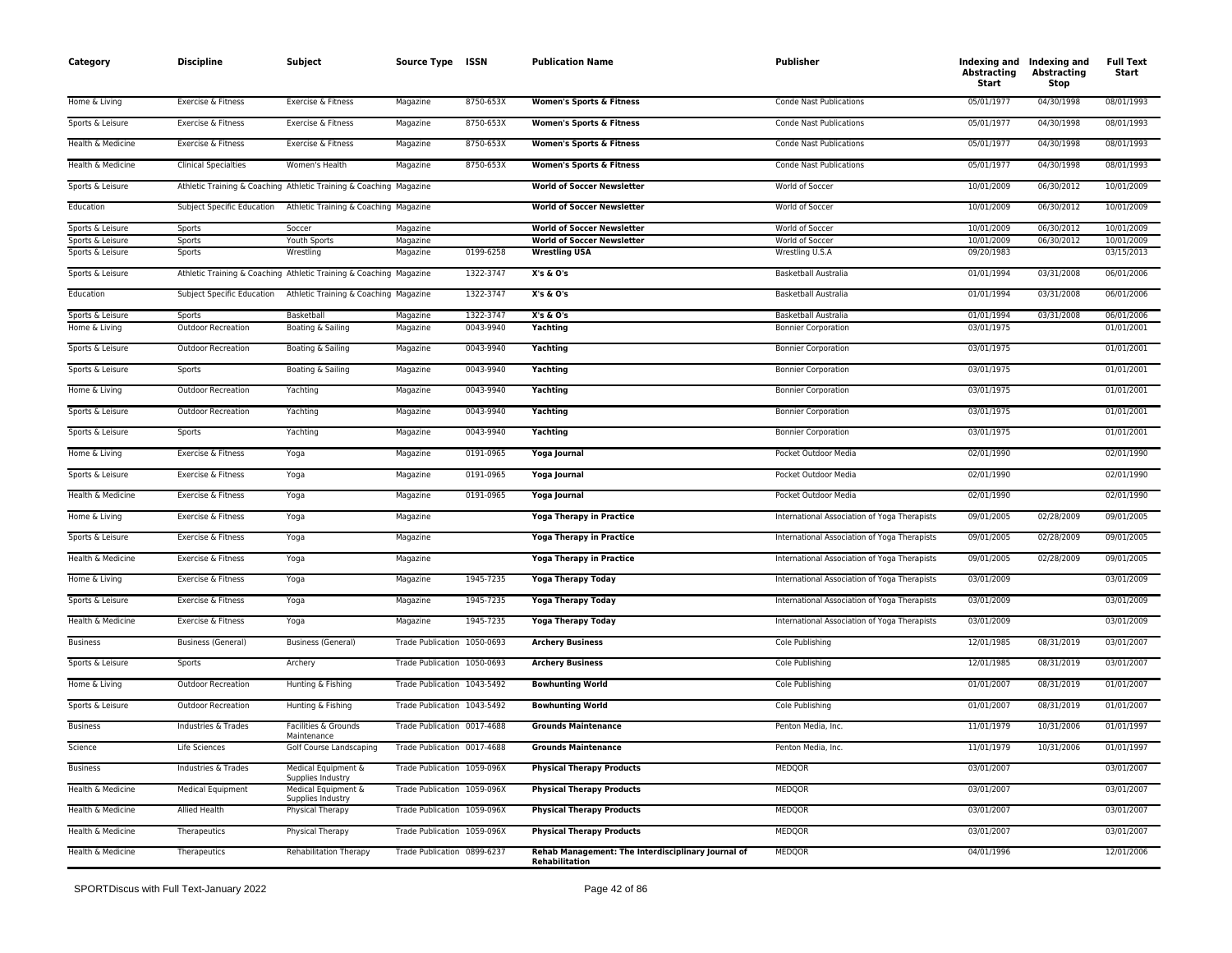| Category         | <b>Discipline</b>      | Subject                 | ISSN<br><b>Source Type</b>  | <b>Publication Name</b>        | Publisher                     | Indexing and<br>Abstracting<br>Start | Indexing and<br><b>Abstracting</b><br>Stop | <b>Full Text</b><br>Start |
|------------------|------------------------|-------------------------|-----------------------------|--------------------------------|-------------------------------|--------------------------------------|--------------------------------------------|---------------------------|
| Sports & Leisure | <b>Sports Business</b> | Sporting Goods Industry | Trade Publication 1548-7407 | <b>SGB</b>                     | Sports One Source             | 08/06/1999                           |                                            | 02/01/2004                |
| Business         | Industries & Trades    | Sporting Goods Industry | Trade Publication 1548-7407 | <b>SGB</b>                     | Sports One Source             | 08/06/1999                           |                                            | 02/01/2004                |
| Sports & Leisure | <b>Sports Business</b> | Sporting Goods Industry | Trade Publication 0146-0889 | <b>Sporting Goods Business</b> | Sports One Source             | 01/01/1977                           | 01/31/2004                                 | 01/01/2001                |
| <b>Business</b>  | Industries & Trades    | Sporting Goods Industry | Trade Publication 0146-0889 | <b>Sporting Goods Business</b> | Sports One Source             | 01/01/1977                           | 01/31/2004                                 | 01/01/2001                |
| Sports & Leisure | <b>Sports Business</b> | Sporting Goods Industry | Trade Publication 0038-8017 | <b>Sporting Goods Dealer</b>   | Sports One Source             | 02/01/1975                           | 12/31/2008                                 | 11/01/2004                |
| <b>Business</b>  | Industries & Trades    | Sporting Goods Industry | Trade Publication 0038-8017 | <b>Sporting Goods Dealer</b>   | Sports One Source             | 02/01/1975                           | 12/31/2008                                 | 11/01/2004                |
| Business         | Marketing              | Sports Marketing        | Trade Publication 1460-8359 | Sports Marketing (14608359)    | <b>Centaur Communications</b> | 12/01/1981                           | 03/31/2002                                 | 09/01/2001                |
| Sports & Leisure | <b>Sports Business</b> | Sports Marketing        | Trade Publication 1460-8359 | Sports Marketing (14608359)    | <b>Centaur Communications</b> | 12/01/1981                           | 03/31/2002                                 | 09/01/2001                |
| <b>Business</b>  | Industries & Trades    | Sports Marketing        | Trade Publication 1460-8359 | Sports Marketing (14608359)    | <b>Centaur Communications</b> | 12/01/1981                           | 03/31/2002                                 | 09/01/2001                |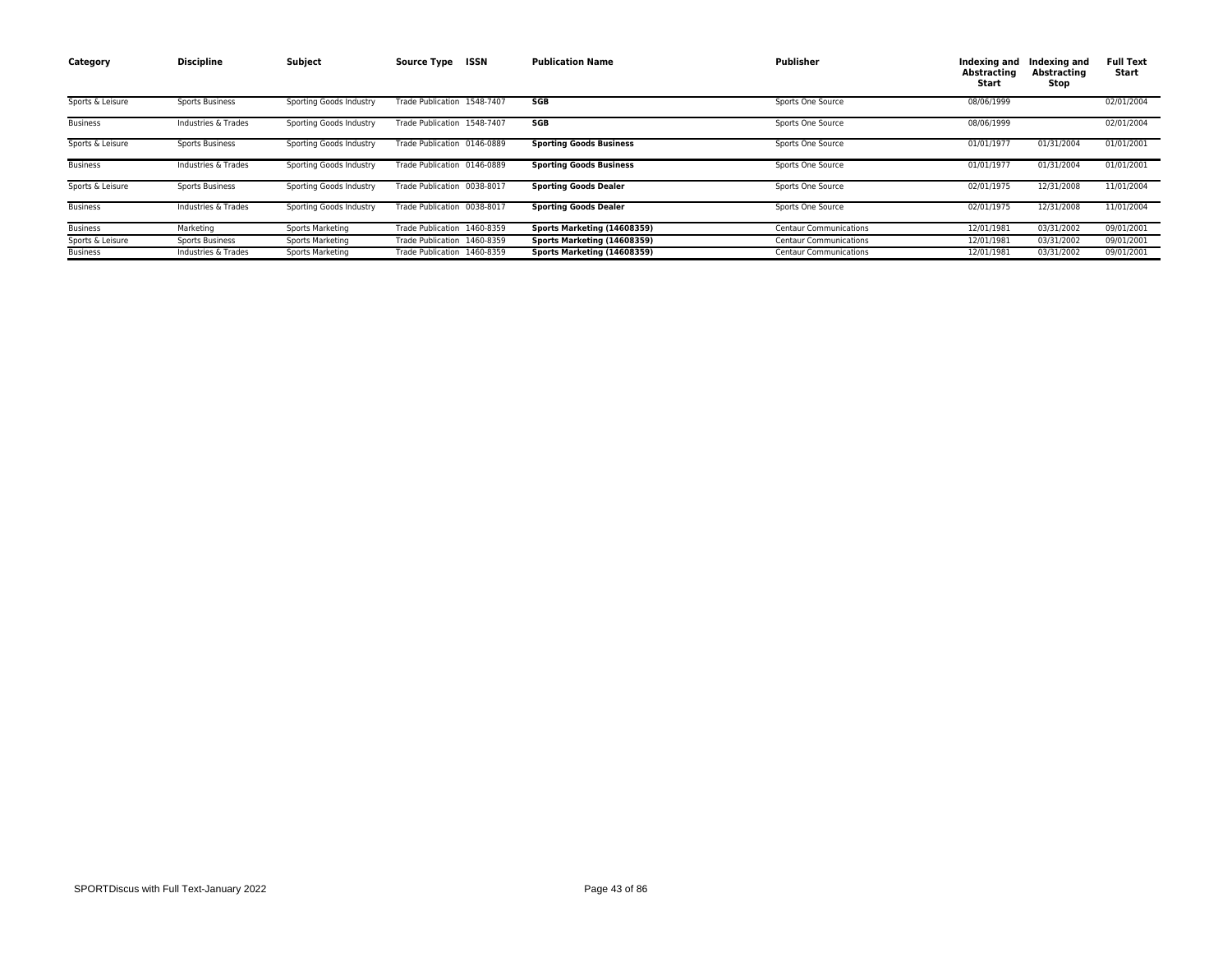## *SPORTDiscus with Full Text* **Full Text Subject Title List**

(Academic Journal, Magazine, Trade Publication, etc.)

| <b>Discipline</b>                            | Subject                                                | Source Type ISSN                                         | <b>Publication Name</b>                                                                                              | <b>Publisher</b>                                                                | <b>Abstracting</b><br>Start | Indexing and Indexing and<br>Abstracting<br>Stop | <b>Full Text</b><br>Start | <b>Full Text</b><br>Stop | <b>Full Text Peer-</b><br>Delay Review<br>(Months) | ed | Country                                                |
|----------------------------------------------|--------------------------------------------------------|----------------------------------------------------------|----------------------------------------------------------------------------------------------------------------------|---------------------------------------------------------------------------------|-----------------------------|--------------------------------------------------|---------------------------|--------------------------|----------------------------------------------------|----|--------------------------------------------------------|
| Physical Education                           | <b>Physical Education</b>                              | Academic Journal 1445-8918                               | <b>ACHPER Australia Healthy Lifestyles Journal</b>                                                                   | Australian Council for Health, Physical Education<br>& Recreation Inc. (ACHPER) | 01/03/2000                  | 12/31/2009                                       | 01/01/2007                | 12/31/2009               |                                                    |    | Australia                                              |
| Subject Specific Education                   | <b>Physical Education</b>                              | Academic Journal 1445-8918                               | <b>ACHPER Australia Healthy Lifestyles Journal</b>                                                                   | Australian Council for Health, Physical Education<br>& Recreation Inc. (ACHPER) | 01/03/2000                  | 12/31/2009                                       | 01/01/2007                | 12/31/2009               |                                                    |    | Australia                                              |
| Olympics                                     | Olympics                                               | Academic Journal 1406-1287                               | Acta Academiae Olympiquae Estoniae                                                                                   | National Olympic Committee of Estonia                                           | 01/01/2002                  | 06/30/2007                                       | 12/01/2005                | 06/30/2007               |                                                    |    | Estonia                                                |
| <b>Physical Education</b>                    | <b>Physical Education</b>                              | Academic Journal 0520-7371                               | Acta Facultatis Educationis Physicae Universitatis<br>Comenianae                                                     | Comenius University in Bratislava                                               | 01/01/1973                  |                                                  | 12/01/2010                |                          |                                                    |    | Slovakia                                               |
| Subject Specific Education                   | Physical Education                                     | Academic Journal 0520-7371                               | Acta Facultatis Educationis Physicae Universitatis<br>Comenianae                                                     | Comenius University in Bratislava                                               | 01/01/1973                  |                                                  | 12/01/2010                |                          |                                                    |    | Slovakia                                               |
| Sports Science                               | Sports Science                                         | Academic Journal 0520-7371                               | Acta Facultatis Educationis Physicae Universitatis<br>Comenianae                                                     | Comenius University in Bratislava                                               | 01/01/1973                  |                                                  | 12/01/2010                |                          |                                                    |    | Slovakia                                               |
| Allied Health                                | Kinesiology & Exercise<br>Science                      | Academic Journal 1406-9822                               | Acta Kinesiologiae Universitatis Tartuensis                                                                          | University of Tartu Press                                                       | 01/01/1996                  |                                                  | 12/01/2007                |                          |                                                    |    | Estonia                                                |
| Sports Science                               | Kinesiology & Exercise<br>Science                      | Academic Journal 1406-9822                               | Acta Kinesiologiae Universitatis Tartuensis                                                                          | University of Tartu Press                                                       | 01/01/1996                  |                                                  | 12/01/2007                |                          |                                                    |    | Estonia                                                |
| <b>Clinical Specialties</b>                  | Orthopedic Medicine                                    | Academic Journal 1745-3674                               | Acta Orthopaedica                                                                                                    | Taylor & Francis Ltd                                                            | 01/01/2005                  |                                                  | 01/01/2005                |                          |                                                    |    | <b>United Kingo</b>                                    |
| <b>Clinical Specialties</b>                  | Orthopedic Medicine                                    | Academic Journal 1745-3690                               | Acta Orthopaedica (Supplement)                                                                                       | Taylor & Francis Ltd                                                            | 01/01/2005                  |                                                  | 01/01/2005                |                          |                                                    | Y  | <b>United Kingo</b>                                    |
| <b>Clinical Specialties</b>                  | Orthopedic Medicine                                    | Academic Journal 0001-6470                               | Acta Orthopaedica Scandinavica                                                                                       | Taylor & Francis Ltd                                                            | 01/01/1954                  | 12/31/2004                                       | 08/01/1998                | 12/31/2004               |                                                    | Y  | <b>United Kingd</b>                                    |
| <b>Medical Sciences</b>                      | Physiology                                             | Academic lournal 1748-1708                               | Acta Physiologica                                                                                                    | Wiley-Blackwell                                                                 | 01/01/2006                  |                                                  | 01/01/2006                |                          | 12                                                 |    | <b>United Kingd</b>                                    |
| <b>Medical Sciences</b>                      | Physiology                                             | Academic Journal 0001-6772                               | Acta Physiologica Scandinavica                                                                                       | Wiley-Blackwell                                                                 | 01/01/1949                  | 12/31/2005                                       | 01/01/1998                | 12/31/2005               |                                                    |    | <b>United Kingd</b>                                    |
| Sports Science                               | Sports Science                                         | Academic Journal 1212-1428                               | Acta Universitatis Carolinae: Kinanthropologica                                                                      | Charles University Prague, Karolinum Press                                      | 01/01/1993                  |                                                  | 01/01/2012                |                          |                                                    |    | Czech Repub                                            |
| <b>Physical Education</b>                    | <b>Physical Education</b>                              | Academic Journal 1212-1185                               | Acta Universitatis Palackianae Olomucensis. Gymnica                                                                  | Palacky University in Olomouc                                                   | 01/01/2007                  | 12/31/2013                                       | 01/01/2007                | 12/31/2013               |                                                    |    | Czech Repub                                            |
| Subject Specific Education                   | Physical Education                                     | Academic lournal 1212-1185                               | Acta Universitatis Palackianae Olomucensis. Gymnica                                                                  | Palacky University in Olomouc                                                   | 01/01/2007                  | 12/31/2013                                       | 01/01/2007                | 12/31/2013               |                                                    |    | Czech Repub                                            |
| <b>Allied Health</b>                         | Kinesiology & Exercise<br>Science                      | Academic Journal 1857-7687                               | <b>Activities in Physical Education &amp; Sport</b>                                                                  | Federation of Sports Pedagogues of the<br>Republic of Macedonia                 | 06/01/2011                  |                                                  | 06/01/2011                |                          |                                                    |    | North Macedo                                           |
| Sports Science                               | Kinesiology & Exercise<br>Science                      | Academic Journal 1857-7687                               | Activities in Physical Education & Sport                                                                             | Federation of Sports Pedagogues of the<br>Republic of Macedonia                 | 06/01/2011                  |                                                  | 06/01/2011                |                          |                                                    |    | North Macedo                                           |
| Physical Education                           | Physical Education                                     | Academic Journal 1857-7687                               | Activities in Physical Education & Sport                                                                             | Federation of Sports Pedagogues of the<br>Republic of Macedonia                 | 06/01/2011                  |                                                  | 06/01/2011                |                          |                                                    |    | North Macedo                                           |
| Subject Specific Education                   | Physical Education                                     | Academic Journal 1857-7687                               | Activities in Physical Education & Sport                                                                             | Federation of Sports Pedagogues of the<br>Republic of Macedonia                 | 06/01/2011                  |                                                  | 06/01/2011                |                          |                                                    |    | North Macedo                                           |
| Health & Medicine (General) Disabilities     |                                                        | Academic Journal 0736-5829                               | <b>Adapted Physical Activity Quarterly</b>                                                                           | Human Kinetics Publishers, Inc.                                                 | 01/01/1984                  |                                                  | 01/01/1984                |                          |                                                    |    | <b>United States</b><br>America                        |
| Physical Education                           | Physical Education                                     | Academic Journal 0736-5829                               | <b>Adapted Physical Activity Quarterly</b>                                                                           | Human Kinetics Publishers, Inc.                                                 | 01/01/1984                  |                                                  | 01/01/1984                |                          |                                                    |    | <b>United State</b><br>America                         |
| Subject Specific Education                   | <b>Physical Education</b>                              | Academic Journal 0736-5829                               | <b>Adapted Physical Activity Quarterly</b>                                                                           | Human Kinetics Publishers, Inc.                                                 | 01/01/1984                  |                                                  | 01/01/1984                |                          |                                                    |    | <b>United States</b><br>America                        |
| Diseases & Conditions                        | Substance Abuse &<br>Addiction                         | Academic Journal 0965-2140                               | <b>Addiction</b>                                                                                                     | Wiley-Blackwell                                                                 | 01/01/1993                  |                                                  | 01/01/1993<br>03/01/1990  | 12/31/2009               | 12                                                 |    | United Kinad                                           |
| Psychology<br><b>Clinical Specialties</b>    | Child & Adolescent<br>Psychology<br>Child & Adolescent | Academic Journal 0001-8449<br>Academic Journal 0001-8449 | Adolescence<br><b>Adolescence</b>                                                                                    | Libra Publishers Inc.<br>Libra Publishers Inc.                                  | 01/01/1967<br>01/01/1967    | 12/31/2009<br>12/31/2009                         | 03/01/1990                | 12/31/2009               |                                                    |    | <b>United State</b><br>America<br><b>United States</b> |
| Allied Health                                | Psychology<br>Child & Adolescent                       | Academic Journal 0001-8449                               | Adolescence                                                                                                          | Libra Publishers Inc.                                                           | 01/01/1967                  | 12/31/2009                                       | 03/01/1990                | 12/31/2009               |                                                    |    | America<br><b>United State:</b>                        |
| <b>Clinical Specialties</b>                  | Psychiatry<br>Child & Adolescent                       | Academic Journal 0001-8449                               | <b>Adolescence</b>                                                                                                   | Libra Publishers Inc.                                                           | 01/01/1967                  | 12/31/2009                                       | 03/01/1990                | 12/31/2009               |                                                    |    | America<br><b>United States</b>                        |
| Allied Health                                | Psychiatry<br>Kinesiology & Exercise                   | Academic Journal 1340-3141                               | <b>Advances in Exercise &amp; Sports Physiology</b>                                                                  | Advances in Exercise & Sports Physiology                                        | 09/01/2003                  |                                                  | 04/01/2006                |                          |                                                    |    | America<br>Japan                                       |
| Sports Science                               | Science<br>Kinesiology & Exercise                      | Academic Journal 1340-3141                               | Advances in Exercise & Sports Physiology                                                                             | Advances in Exercise & Sports Physiology                                        | 09/01/2003                  |                                                  | 04/01/2006                |                          |                                                    |    | Japan                                                  |
| <b>Medical Sciences</b>                      | Science<br>Physiology                                  | Academic Journal 1340-3141                               | Advances in Exercise & Sports Physiology                                                                             | Advances in Exercise & Sports Physiology                                        | 09/01/2003                  |                                                  | 04/01/2006                |                          |                                                    |    | Japan                                                  |
| Allied Health                                | Physical Therapy                                       | Academic Journal 1403-8196                               | <b>Advances in Physiotherapy</b>                                                                                     | Taylor & Francis Ltd                                                            | 06/01/1999                  | 12/31/2012                                       | 06/01/1999                | 12/31/2012               |                                                    | Y  | United King                                            |
| Therapeutics                                 | Physical Therapy                                       | Academic Journal 1403-8196                               | <b>Advances in Physiotherapy</b>                                                                                     | Taylor & Francis Ltd                                                            | 06/01/1999                  | 12/31/2012                                       | 06/01/1999                | 12/31/2012               |                                                    | Y  | <b>United Kingd</b>                                    |
| Area Studies                                 | African Studies                                        | Academic Journal 1117-4315                               | African Journal for Physical, Health Education, Recreation African Journal for Physical Activity & Health<br>& Dance | Sciences                                                                        | 02/01/2010                  | 12/31/2015                                       | 02/01/2010                | 12/31/2015               |                                                    |    | South Afri                                             |
| Health & Medicine (General) Health Education |                                                        | Academic Journal 1117-4315                               | African Journal for Physical, Health Education, Recreation<br>& Dance                                                | African Journal for Physical Activity & Health<br>Sciences                      | 02/01/2010                  | 12/31/2015                                       | 02/01/2010                | 12/31/2015               |                                                    |    | South Afric                                            |
| <b>Physical Education</b>                    | <b>Physical Education</b>                              | Academic Journal 1117-4315                               | African Journal for Physical, Health Education, Recreation<br>& Dance                                                | African Journal for Physical Activity & Health<br>Sciences                      | 02/01/2010                  | 12/31/2015                                       | 02/01/2010                | 12/31/2015               |                                                    |    | South Afric                                            |
| Subject Specific Education                   | <b>Physical Education</b>                              | Academic Journal 1117-4315                               | African Journal for Physical, Health Education, Recreation African Journal for Physical Activity & Health<br>& Dance | Sciences                                                                        | 02/01/2010                  | 12/31/2015                                       | 02/01/2010                | 12/31/2015               |                                                    |    | South Afri                                             |
| Dance                                        | Dance Education &<br>Instruction                       | Academic Journal 1117-4315                               | African Journal for Physical, Health Education, Recreation African Journal for Physical Activity & Health<br>& Dance | Sciences                                                                        | 02/01/2010                  | 12/31/2015                                       | 02/01/2010                | 12/31/2015               |                                                    |    | South Afric                                            |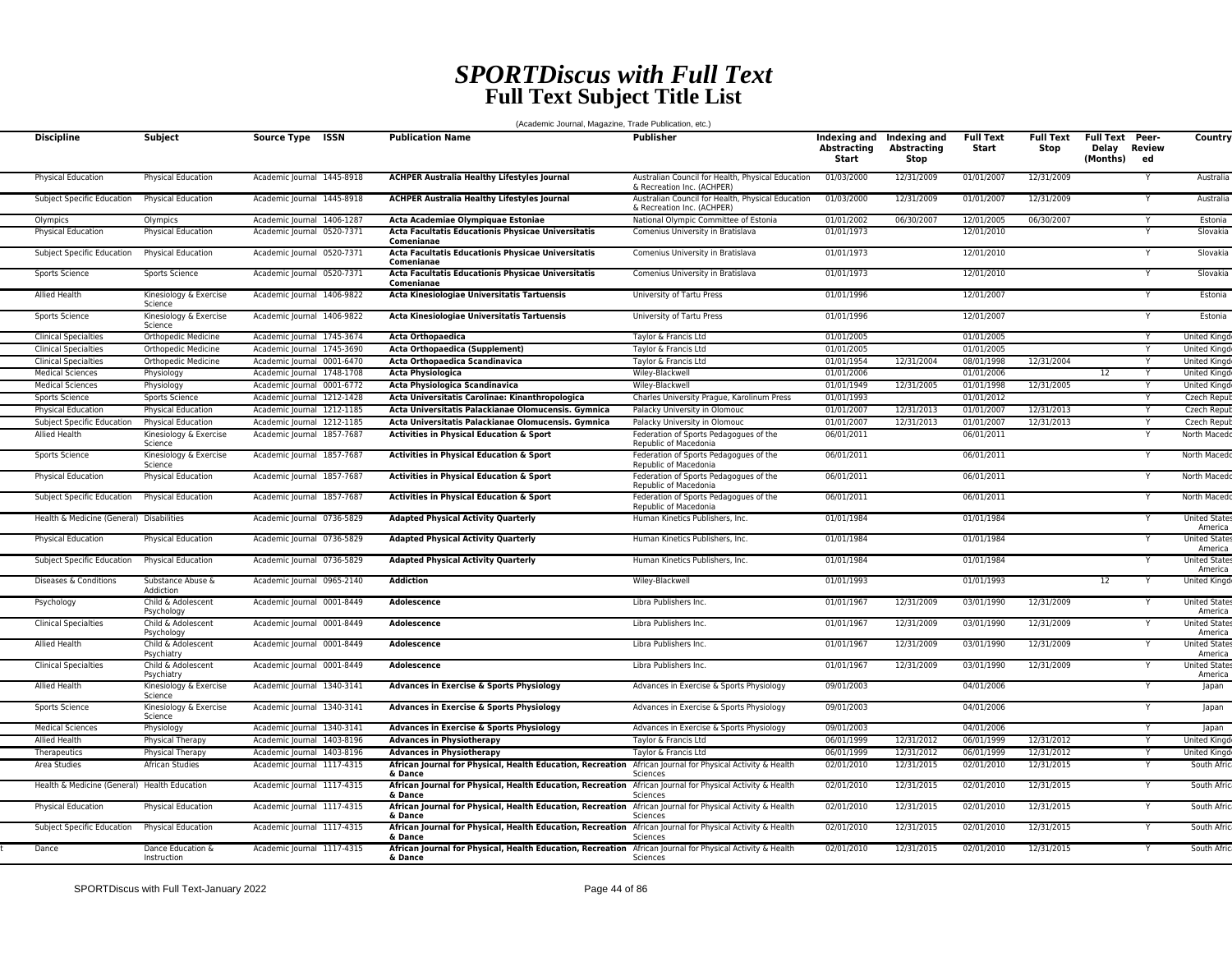| <b>Discipline</b>                            | Subject                            | Source Type ISSN           | <b>Publication Name</b>                                                                                                                      | Publisher                          | <b>Abstracting</b><br>Start | Indexing and Indexing and<br>Abstracting<br>Stop | <b>Full Text</b><br>Start | Full Text<br>Stop | <b>Full Text Peer-</b><br>Delay Review<br>(Months) | ed | Country                         |
|----------------------------------------------|------------------------------------|----------------------------|----------------------------------------------------------------------------------------------------------------------------------------------|------------------------------------|-----------------------------|--------------------------------------------------|---------------------------|-------------------|----------------------------------------------------|----|---------------------------------|
| Arts Education                               | Dance Education &<br>Instruction   | Academic Journal 1117-4315 | African Journal for Physical, Health Education, Recreation African Journal for Physical Activity & Health<br>& Dance                         | Sciences                           | 02/01/2010                  | 12/31/2015                                       | 02/01/2010                | 12/31/2015        |                                                    |    | South Afric                     |
| Subject Specific Education                   | Dance Education &<br>Instruction   | Academic Journal 1117-4315 | African Journal for Physical, Health Education, Recreation African Journal for Physical Activity & Health<br>& Dance                         | Sciences                           | 02/01/2010                  | 12/31/2015                                       | 02/01/2010                | 12/31/2015        |                                                    |    | South Afric                     |
| Demography                                   | Gerontology                        | Academic Journal 1368-5538 | <b>Aging Male</b>                                                                                                                            | Taylor & Francis Ltd               | 01/01/2000                  |                                                  | 03/01/2003                |                   |                                                    |    | United Kingd                    |
| <b>Clinical Specialties</b>                  | Men's Health                       | Academic Journal 1368-5538 | <b>Aging Male</b>                                                                                                                            | Taylor & Francis Ltd               | 01/01/2000                  |                                                  | 03/01/2003                |                   |                                                    |    | <b>United Kingd</b>             |
| Sports                                       | Running & Jogging                  | Academic Journal           | <b>AMAA Journal</b>                                                                                                                          | American Running Association       | 02/01/2003                  |                                                  | 02/01/2003                |                   |                                                    |    | <b>United State</b><br>America  |
| Sports Medicine                              | <b>Sports Medicine</b>             | Academic Journal           | <b>AMAA Journal</b>                                                                                                                          | American Running Association       | 02/01/2003                  |                                                  | 02/01/2003                |                   |                                                    |    | <b>United States</b><br>America |
| <b>Clinical Specialties</b>                  | <b>Sports Medicine</b>             | Academic Journal           | <b>AMAA Journal</b>                                                                                                                          | American Running Association       | 02/01/2003                  |                                                  | 02/01/2003                |                   |                                                    |    | <b>United States</b><br>America |
| Allied Health                                | Addiction & Recovery<br>Counseling | Academic Journal 0095-2990 | American Journal of Drug & Alcohol Abuse                                                                                                     | Taylor & Francis Ltd               | 01/01/1990                  |                                                  | 01/01/1993                |                   | 18                                                 |    | United Kingd                    |
| <b>Clinical Specialties</b>                  | Addiction & Recovery<br>Counseling | Academic Journal 0095-2990 | American Journal of Drug & Alcohol Abuse                                                                                                     | Taylor & Francis Ltd               | 01/01/1990                  |                                                  | 01/01/1993                |                   | 18                                                 |    | United Kingd                    |
| Diseases & Conditions                        | Substance Abuse &<br>Addiction     | Academic Journal 0095-2990 | American Journal of Drug & Alcohol Abuse                                                                                                     | Taylor & Francis Ltd               | 01/01/1990                  |                                                  | 01/01/1993                |                   | 18                                                 |    | United Kingd                    |
| Health & Medicine (General) Health Education |                                    | Academic Journal 0890-1171 | American Journal of Health Promotion                                                                                                         | Sage Publications                  | 01/01/1986                  |                                                  | 01/01/2003                |                   |                                                    |    | <b>United States</b><br>America |
| Health & Medicine (General) Health Education |                                    | Academic Journal 1090-0500 | <b>American Journal of Health Studies</b>                                                                                                    | American Journal of Health Studies | 01/01/1997                  |                                                  | 01/01/1997                |                   |                                                    |    | <b>United States</b><br>America |
| Sports Medicine                              | <b>Sports Medicine</b>             | Academic Journal 1524-2196 | American Journal of Medicine & Sports                                                                                                        | Wiley-Blackwell                    | 11/01/2002                  | 12/31/2004                                       | 01/01/2004                | 12/31/2004        |                                                    | Y  | United Kingd                    |
| <b>Clinical Specialties</b>                  | Sports Medicine                    | Academic Journal 1524-2196 | <b>American Journal of Medicine &amp; Sports</b>                                                                                             | Wiley-Blackwell                    | 11/01/2002                  | 12/31/2004                                       | 01/01/2004                | 12/31/2004        |                                                    |    | <b>United Kingd</b>             |
| Public Health                                | Public Health                      | Academic Journal 0090-0036 | American Journal of Public Health                                                                                                            | American Public Health Association | 01/01/1924                  |                                                  | 01/01/1986                |                   |                                                    |    | <b>United State</b><br>America  |
| Public Health                                | Public Health                      | Academic Journal 0090-0036 | American Journal of Public Health                                                                                                            | American Public Health Association | 01/01/1924                  |                                                  | 01/01/1986                |                   |                                                    |    | <b>United State:</b><br>America |
| Public Health                                | Public Health                      | Academic Journal 0090-0036 | American Journal of Public Health                                                                                                            | American Public Health Association | 01/01/1924                  |                                                  | 01/01/1986                |                   |                                                    | Y  | <b>United States</b><br>America |
| Diseases & Conditions                        | Substance Abuse &<br>Addiction     | Academic Journal 1055-0496 | <b>American Journal on Addictions</b>                                                                                                        | Wiley-Blackwell                    | 09/01/1992                  |                                                  | 01/01/1999                |                   | 12                                                 |    | United Kingd                    |
| Health & Medicine (General) Disabilities     |                                    | Academic Journal 0362-4048 | <b>American Rehabilitation</b>                                                                                                               | US Government Printing Office      | 01/01/1975                  | 09/30/2004                                       | 01/01/1990                | 09/30/2004        |                                                    | Y  | <b>United State:</b><br>America |
| Therapeutics                                 | <b>Rehabilitation Therapy</b>      | Academic Journal 0362-4048 | <b>American Rehabilitation</b>                                                                                                               | US Government Printing Office      | 01/01/1975                  | 09/30/2004                                       | 01/01/1990                | 09/30/2004        |                                                    |    | <b>United State:</b><br>America |
| Industries & Trades                          | Hospitality Industry               | Academic Journal 1300-4220 | Anatolia: Turizm Arastirmalari Dergisi                                                                                                       | Anatolia                           | 01/01/2002                  | 12/31/2012                                       | 01/01/2003                | 12/31/2012        |                                                    | Y  | Turkey                          |
| Allied Health                                | Kinesiology & Exercise<br>Science  | Academic Journal 2232-2620 | <b>Annales Kinesiologiae</b>                                                                                                                 | Annales Kinesiologiae              | 01/01/2012                  |                                                  | 01/01/2012                |                   |                                                    |    | Slovenia                        |
| Sports Science                               | Kinesiology & Exercise<br>Science  | Academic Journal 2232-2620 | <b>Annales Kinesiologiae</b>                                                                                                                 | Annales Kinesiologiae              | 01/01/2012                  |                                                  | 01/01/2012                |                   |                                                    |    | Slovenia                        |
| Life Sciences                                | Biology                            | Academic Journal 0301-4460 | <b>Annals of Human Biology</b>                                                                                                               | Taylor & Francis Ltd               | 01/01/1974                  |                                                  | 01/01/1999                |                   | 18                                                 |    | <b>United King</b>              |
| Demography                                   | Demography                         | Academic Journal 0301-4460 | <b>Annals of Human Biology</b>                                                                                                               | Taylor & Francis Ltd               | 01/01/1974                  |                                                  | 01/01/1999                |                   | 18                                                 |    | <b>United Kingd</b>             |
| Management                                   | Sports Management                  | Academic Journal 1454-9832 | Annals of the University Dunarea de Jos of Galati: Fascicle Dunarea de Jos University of Galati<br>XV: Physical Education & Sport Management |                                    | 06/01/2010                  |                                                  | 06/01/2010                |                   |                                                    |    | Romania                         |
| <b>Sports Business</b>                       | Sports Management                  | Academic Journal 1454-9832 | Annals of the University Dunarea de Jos of Galati: Fascicle Dunarea de Jos University of Galati<br>XV: Physical Education & Sport Management |                                    | 06/01/2010                  |                                                  | 06/01/2010                |                   |                                                    | Y  | Romania                         |
| Industries & Trades                          | Sports Management                  | Academic Journal 1454-9832 | Annals of the University Dunarea de Jos of Galati: Fascicle Dunarea de Jos University of Galati<br>XV: Physical Education & Sport Management |                                    | 06/01/2010                  |                                                  | 06/01/2010                |                   |                                                    |    | Romania                         |
| Physical Education                           | Physical Education                 | Academic Journal 1454-9832 | Annals of the University Dunarea de Jos of Galati: Fascicle Dunarea de Jos University of Galati<br>XV: Physical Education & Sport Management |                                    | 06/01/2010                  |                                                  | 06/01/2010                |                   |                                                    |    | Romania                         |
| Subject Specific Education                   | <b>Physical Education</b>          | Academic Journal 1454-9832 | Annals of the University Dunarea de Jos of Galati: Fascicle Dunarea de Jos University of Galati<br>XV: Physical Education & Sport Management |                                    | 06/01/2010                  |                                                  | 06/01/2010                |                   |                                                    |    | Romania                         |
| Life Sciences                                | <b>Nutrition Science</b>           | Academic Journal 0199-9885 | <b>Annual Review of Nutrition</b>                                                                                                            | Annual Reviews Inc.                | 01/01/1981                  |                                                  | 01/01/1997                | 08/31/2005        |                                                    |    | <b>United State:</b><br>America |
| <b>Medical Sciences</b>                      | <b>Nutrition Science</b>           | Academic Journal 0199-9885 | <b>Annual Review of Nutrition</b>                                                                                                            | Annual Reviews Inc.                | 01/01/1981                  |                                                  | 01/01/1997                | 08/31/2005        |                                                    |    | <b>United State:</b><br>America |
| Industrial Technology                        | <b>Nutrition Science</b>           | Academic Journal 0199-9885 | <b>Annual Review of Nutrition</b>                                                                                                            | Annual Reviews Inc.                | 01/01/1981                  |                                                  | 01/01/1997                | 08/31/2005        |                                                    |    | <b>United States</b><br>America |
|                                              | Antitrust Law                      | Academic Journal 0003-603X | Antitrust Bulletir                                                                                                                           | Sage Publications inc              | 01/01/1921                  |                                                  | <b>TIMISONS</b>           | 00/30/2010        |                                                    |    | United Stat<br>America          |
| Law                                          | Antitrust Law                      | Academic Journal 0003-603X | <b>Antitrust Bulletin</b>                                                                                                                    | Sage Publications Inc.             | 01/01/1957                  |                                                  | 11/01/2002                | 06/30/2016        |                                                    |    | <b>United States</b><br>America |
| Health & Medicine (General) Stress & Anxiety |                                    | Academic Journal 1061-5806 | Anxiety, Stress & Coping                                                                                                                     | Routledge                          | 01/01/1992                  |                                                  | 01/01/1997                |                   | 18                                                 |    | United Kingd                    |
| Psychology                                   | Stress & Anxiety                   | Academic Journal 1061-5806 | Anxiety, Stress & Coping                                                                                                                     | Routledge                          | 01/01/1992                  |                                                  | 01/01/1997                |                   | 18                                                 |    | United Kingd                    |
| <b>Clinical Specialties</b>                  | Stress & Anxiety                   | Academic Journal 1061-5806 | Anxiety, Stress & Coping                                                                                                                     | Routledge                          | 01/01/1992                  |                                                  | 01/01/1997                |                   | 18                                                 |    | United Kingd                    |
| Exercise & Fitness                           | Exercise & Fitness                 | Academic Journal 1804-4204 | Aplikované Pohybové Aktivity v Teorii a Praxi                                                                                                | Palacky University in Olomouc      | 06/01/2010                  |                                                  | 06/01/2010                |                   |                                                    |    | Czech Repub                     |
| Exercise & Fitness                           | Exercise & Fitness                 | Academic Journal 1804-4204 | Aplikované Pohybové Aktivity v Teorii a Praxi                                                                                                | Palacky University in Olomouc      | 06/01/2010                  |                                                  | 06/01/2010                |                   |                                                    |    | Czech Repub                     |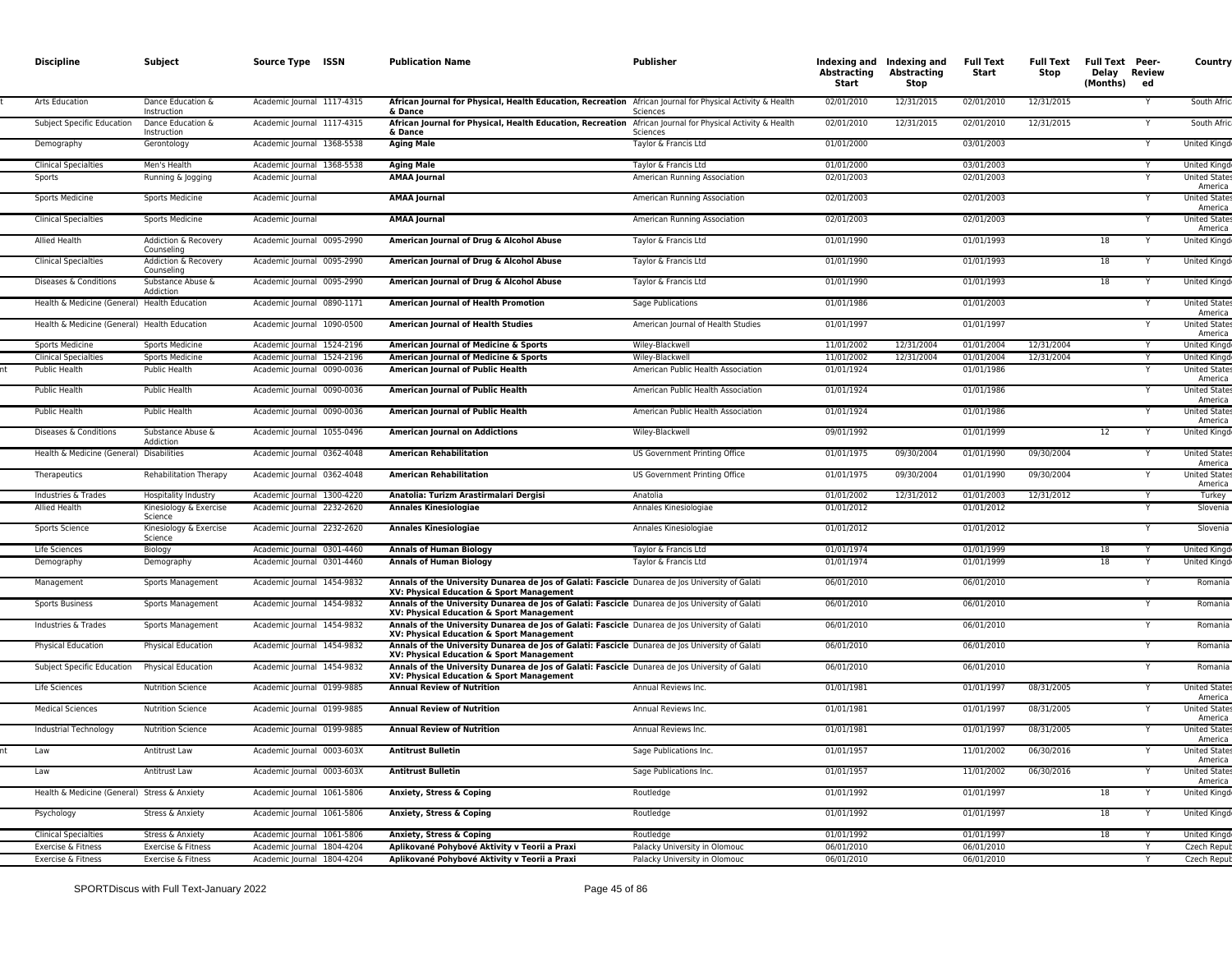| <b>Discipline</b>                       | Subject                                                                              | Source Type ISSN           | <b>Publication Name</b>                                              | Publisher                                        | Abstracting<br>Start | Indexing and Indexing and<br><b>Abstracting</b><br>Stop | <b>Full Text</b><br>Start | Full Text<br>Stop | <b>Full Text Peer-</b><br>Delay Review<br>(Months) | ed | Country                        |
|-----------------------------------------|--------------------------------------------------------------------------------------|----------------------------|----------------------------------------------------------------------|--------------------------------------------------|----------------------|---------------------------------------------------------|---------------------------|-------------------|----------------------------------------------------|----|--------------------------------|
| Exercise & Fitness                      | Exercise & Fitness                                                                   | Academic Journal 1804-4204 | Aplikované Pohybové Aktivity v Teorii a Praxi                        | Palacky University in Olomouc                    | 06/01/2010           |                                                         | 06/01/2010                |                   |                                                    |    | Czech Repu                     |
| Sports                                  | <b>Disabled Sports</b>                                                               | Academic lournal 1804-4204 | Aplikované Pohybové Aktivity v Teorii a Praxi                        | Palacky University in Olomouc                    | 06/01/2010           |                                                         | 06/01/2010                |                   |                                                    | Y  | <b>Czech Repul</b>             |
| Chemistry                               | Metabolism                                                                           | Academic Journal 1715-5312 | Applied Physiology, Nutrition & Metabolism                           | Canadian Science Publishing                      | 02/01/2006           |                                                         | 02/01/2006                |                   | 12                                                 | Y  | Canada                         |
| Life Sciences                           | Metabolism                                                                           | Academic lournal 1715-5312 | Applied Physiology, Nutrition & Metabolism                           | Canadian Science Publishing                      | 02/01/2006           |                                                         | 02/01/2006                |                   | 12                                                 | Y  | Canada                         |
| <b>Clinical Specialties</b>             | Metabolism                                                                           | Academic Journal 1715-5312 | Applied Physiology, Nutrition & Metabolism                           | Canadian Science Publishing                      | 02/01/2006           |                                                         | 02/01/2006                |                   | 12                                                 |    | Canada                         |
| Life Sciences                           | <b>Nutrition Science</b>                                                             | Academic Journal 1715-5312 | Applied Physiology, Nutrition & Metabolism                           | Canadian Science Publishing                      | 02/01/2006           |                                                         | 02/01/2006                |                   | 12                                                 | Y  | Canada                         |
| <b>Medical Sciences</b>                 | <b>Nutrition Science</b>                                                             | Academic Journal 1715-5312 | Applied Physiology, Nutrition & Metabolism                           | Canadian Science Publishing                      | 02/01/2006           |                                                         | 02/01/2006                |                   | 12                                                 |    | Canada                         |
| Industrial Technology                   | <b>Nutrition Science</b>                                                             | Academic Journal 1715-5312 | Applied Physiology, Nutrition & Metabolism                           | Canadian Science Publishing                      | 02/01/2006           |                                                         | 02/01/2006                |                   | 12                                                 |    | Canada                         |
| <b>Medical Sciences</b>                 | Physiology                                                                           | Academic Journal 1715-5312 | Applied Physiology, Nutrition & Metabolism                           | Canadian Science Publishing                      | 02/01/2006           |                                                         | 02/01/2006                |                   | 12                                                 |    | Canada                         |
| <b>Medical Sciences</b>                 | Physiology                                                                           | Academic Journal 1090-0586 | Applied Psychophysiology & Biofeedback                               | Springer Nature                                  | 12/01/1997           |                                                         | 12/01/1997                |                   | 12                                                 | Y  | Germany                        |
| Health & Medicine (General) Biofeedback |                                                                                      | Academic Journal 1090-0586 | Applied Psychophysiology & Biofeedback                               | Springer Nature                                  | 12/01/1997           |                                                         | 12/01/1997                |                   | 12                                                 |    | Germany                        |
| Life Sciences                           | Biofeedback                                                                          | Academic Journal 1090-0586 | Applied Psychophysiology & Biofeedback                               | Springer Nature                                  | 12/01/1997           |                                                         | 12/01/1997                |                   | 12                                                 | Y  | Germany                        |
| Physical Education                      | Physical Education                                                                   | Academic Journal 0214-8757 | Apunts: Educació Física i Esports                                    | Institut Nacional d'Educacio Fisica de Catalunya | 01/01/2010           |                                                         | 01/01/2010                |                   |                                                    |    | Spain                          |
| Subject Specific Education              | <b>Physical Education</b>                                                            | Academic Journal 0214-8757 | Apunts: Educació Física i Esports                                    | Institut Nacional d'Educacio Fisica de Catalunya | 01/01/2010           |                                                         | 01/01/2010                |                   |                                                    |    | Spain                          |
| Sports & Leisure (General)              | Sports & Leisure (General)                                                           | Academic Journal 0214-8757 | Apunts: Educació Física i Esports                                    | Institut Nacional d'Educacio Fisica de Catalunya | 01/01/2010           |                                                         | 01/01/2010                |                   |                                                    |    | Spain                          |
| <b>Physical Education</b>               | <b>Physical Education</b>                                                            | Academic Journal 1577-4015 | <b>Apunts: Educacion Fisica y Deportes</b>                           | Institut Nacional d'Educacio Fisica de Catalunya | 03/01/1982           |                                                         | 01/01/2012                |                   |                                                    |    | Spain                          |
| Subject Specific Education              | Physical Education                                                                   | Academic Journal 1577-4015 | <b>Apunts: Educacion Fisica y Deportes</b>                           | Institut Nacional d'Educacio Fisica de Catalunya | 03/01/1982           |                                                         | 01/01/2012                |                   |                                                    |    | Spain                          |
| Sports & Leisure (General)              | Sports & Leisure (General)                                                           | Academic Journal 1577-4015 | <b>Apunts: Educacion Fisica y Deportes</b>                           | Institut Nacional d'Educacio Fisica de Catalunya | 03/01/1982           |                                                         | 01/01/2012                |                   |                                                    |    | Spain                          |
| Law                                     | Arbitration                                                                          | Academic Journal 0003-7893 | <b>Arbitration Journal</b>                                           | American Arbitration Association Inc.            | 03/01/1965           | 09/30/1993                                              | 03/01/1965                | 09/30/1993        |                                                    |    | <b>United State</b><br>America |
| Law                                     | Arbitration                                                                          | Academic Journal 0003-7893 | <b>Arbitration Journal</b>                                           | American Arbitration Association Inc.            | 03/01/1965           | 09/30/1993                                              | 03/01/1965                | 09/30/1993        |                                                    |    | <b>United State</b><br>America |
| Exercise & Fitness                      | Exercise & Fitness                                                                   | Academic Journal 1647-1652 | Archives of Exercise in Health & Disease                             | Archives of Exercise in Health & Disease         | 03/01/2011           | 03/31/2015                                              | 03/01/2011                | 03/31/2015        |                                                    |    | Portugal                       |
| Exercise & Fitness                      | Exercise & Fitness                                                                   | Academic Journal 1647-1652 | Archives of Exercise in Health & Disease                             | Archives of Exercise in Health & Disease         | 03/01/2011           | 03/31/2015                                              | 03/01/2011                | 03/31/2015        |                                                    | Y  | Portugal                       |
| Exercise & Fitness                      | Exercise & Fitness                                                                   | Academic Journal 1647-1652 | Archives of Exercise in Health & Disease                             | Archives of Exercise in Health & Disease         | 03/01/2011           | 03/31/2015                                              | 03/01/2011                | 03/31/2015        |                                                    |    | Portugal                       |
| Earth & Atmospheric<br>Sciences         | Geography & Cartography                                                              | Academic Journal 0004-0894 | Area                                                                 | Wiley-Blackwell                                  | 01/01/1979           |                                                         | 03/01/2001                |                   | 12                                                 |    | <b>United Kingo</b>            |
| Geography & Cartography                 | Geography & Cartography                                                              | Academic Journal 0004-0894 | Area                                                                 | Wiley-Blackwell                                  | 01/01/1979           |                                                         | 03/01/2001                |                   | 12                                                 |    | <b>United Kingd</b>            |
| Exercise & Fitness                      | Exercise & Fitness                                                                   | Academic lournal 2285-830X | <b>Arena: Journal of Physical Activities</b>                         | Arena: Journal of Physical Activities            | 11/01/2013           |                                                         | 11/01/2013                |                   |                                                    |    | Romania                        |
| Exercise & Fitness                      | Exercise & Fitness                                                                   | Academic Journal 2285-830X | Arena: Journal of Physical Activities                                | Arena: Journal of Physical Activities            | 11/01/2013           |                                                         | 11/01/2013                |                   |                                                    |    | Romania                        |
| Exercise & Fitness                      | Exercise & Fitness                                                                   | Academic Journal 2285-830X | <b>Arena: Journal of Physical Activities</b>                         | Arena: Journal of Physical Activities            | 11/01/2013           |                                                         | 11/01/2013                |                   |                                                    | Y  | Romania                        |
| Physical Education                      | Physical Education                                                                   | Academic Journal 2285-830X | Arena: Journal of Physical Activities                                | Arena: Journal of Physical Activities            | 11/01/2013           |                                                         | 11/01/2013                |                   |                                                    | Y  | Romania                        |
| Subject Specific Education              | <b>Physical Education</b>                                                            | Academic Journal 2285-830X | Arena: Journal of Physical Activities                                | Arena: Journal of Physical Activities            | 11/01/2013           |                                                         | 11/01/2013                |                   |                                                    |    | Romania                        |
| Allied Health                           | Kinesiology & Exercise<br>Science                                                    | Academic Journal 1837-7122 | Asia-Pacific Journal of Health, Sport & Physical Education           | Routledge                                        | 01/01/2010           | 11/30/2017                                              | 01/01/2010                | 12/31/2012        |                                                    |    | <b>United Kingd</b>            |
| Sports Science                          | Kinesiology & Exercise<br>Science                                                    | Academic Journal 1837-7122 | Asia-Pacific Journal of Health, Sport & Physical Education Routledge |                                                  | 01/01/2010           | 11/30/2017                                              | 01/01/2010                | 12/31/2012        |                                                    |    | United Kingd                   |
| Physical Education                      | Physical Education                                                                   | Academic Journal 1837-7122 | Asia-Pacific Journal of Health, Sport & Physical Education Routledge |                                                  | 01/01/2010           | 11/30/2017                                              | 01/01/2010                | 12/31/2012        |                                                    |    | <b>United Kingd</b>            |
| Subject Specific Education              | <b>Physical Education</b>                                                            | Academic Journal 1837-7122 | Asia-Pacific Journal of Health, Sport & Physical Education Routledge |                                                  | 01/01/2010           | 11/30/2017                                              | 01/01/2010                | 12/31/2012        |                                                    |    | <b>United Kingd</b>            |
| Sports Science                          | Sports Science                                                                       | Academic Journal 1837-7122 | Asia-Pacific Journal of Health, Sport & Physical Education Routledge |                                                  | 01/01/2010           | 11/30/2017                                              | 01/01/2010                | 12/31/2012        |                                                    |    | United Kingd                   |
| Allied Health                           | Kinesiology & Exercise<br>Science                                                    | Academic Journal 1975-2938 | Asian Journal of Exercise & Sports Science                           | Sagamore Publishing                              | 07/01/2004           | 07/31/2014                                              | 07/01/2004                | 07/31/2014        |                                                    |    | <b>United State</b><br>America |
| Sports Science                          | Kinesiology & Exercise<br>Science                                                    | Academic Journal 1975-2938 | Asian Journal of Exercise & Sports Science                           | Sagamore Publishino                              | 07/01/2004           | 07/31/2014                                              | 07/01/2004                | 07/31/2014        |                                                    |    | <b>United State</b><br>America |
| Sports & Leisure (General)              | Sports & Leisure (General)                                                           | Academic Journal 1975-2938 | Asian Journal of Exercise & Sports Science                           | Sagamore Publishing                              | 07/01/2004           | 07/31/2014                                              | 07/01/2004                | 07/31/2014        |                                                    | Y  | <b>United State</b><br>America |
|                                         | Athletic Training & Coaching Athletic Training & Coaching Academic Journal 2075-4604 |                            | Asian Journal of Physical Education & Recreation                     | Hong Kong Baptist University                     | 04/01/2009           |                                                         | 04/01/2009                |                   |                                                    | Y  | Hong Kong                      |
| Subject Specific Education              | Athletic Training & Coaching Academic Journal 2075-4604                              |                            | Asian Journal of Physical Education & Recreation                     | Hong Kong Baptist University                     | 04/01/2009           |                                                         | 04/01/2009                |                   |                                                    |    | Hong Kong                      |
| <b>Physical Education</b>               | <b>Physical Education</b>                                                            | Academic Journal 2075-4604 | Asian Journal of Physical Education & Recreation                     | Hong Kong Baptist University                     | 04/01/2009           |                                                         | 04/01/2009                |                   |                                                    |    | Hong Kond                      |
| Subject Specific Education              | <b>Physical Education</b>                                                            | Academic Journal 2075-4604 | Asian Journal of Physical Education & Recreation                     | Hong Kong Baptist University                     | 04/01/2009           |                                                         | $\sqrt{04}/01/2009$       |                   |                                                    | Y  | Hong Kong                      |
| Sports Medicine                         | <b>Sports Medicine</b>                                                               | Academic Journal 2008-000X | <b>Asian Journal of Sports Medicine</b>                              | Tehran University of Medical Sciences            | 03/01/2010           |                                                         | 03/01/2010                |                   |                                                    |    | Iran (Islamic Re<br>of)        |
| <b>Clinical Specialties</b>             | <b>Sports Medicine</b>                                                               | Academic Journal 2008-000X | <b>Asian Journal of Sports Medicine</b>                              | Tehran University of Medical Sciences            | 03/01/2010           |                                                         | 03/01/2010                |                   |                                                    | Y  | Iran (Islamic Re<br>of)        |
|                                         | Athletic Training & Coaching Athletic Training & Coaching Academic Journal 1078-7895 |                            | <b>Athletic Therapy Today</b>                                        | Human Kinetics Publishers, Inc.                  | 01/01/1996           | 12/31/2010                                              | 01/01/1997                | 12/31/2010        |                                                    |    | <b>United State</b><br>America |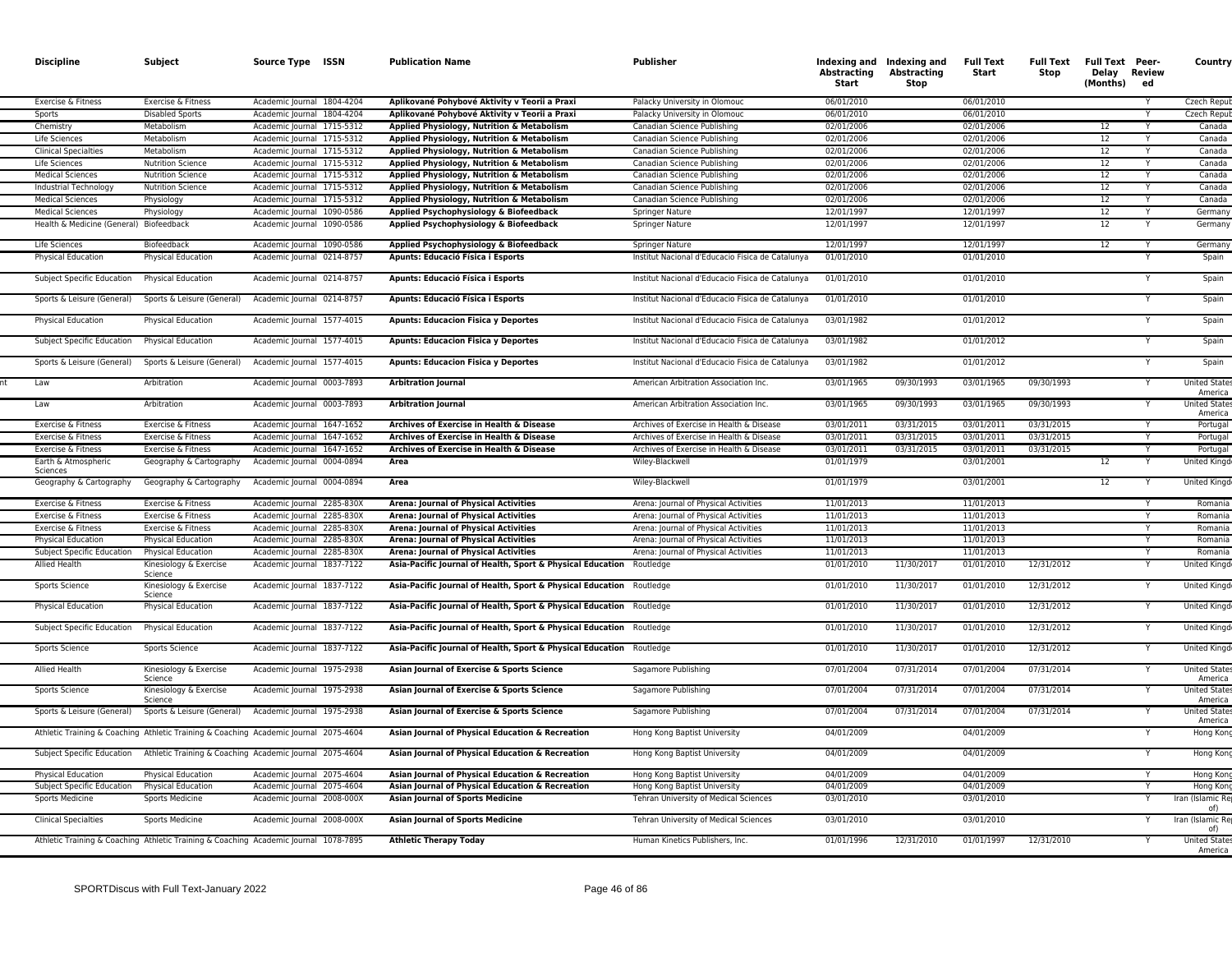| Athletic Training & Coaching Academic Journal 1078-7895<br>01/01/1996<br>12/31/2010<br>01/01/1997<br>12/31/2010<br>Subject Specific Education<br><b>Athletic Therapy Today</b><br>Human Kinetics Publishers, Inc.<br>Allied Health<br>Physical Therapy<br>Academic Journal 1078-7895<br><b>Athletic Therapy Today</b><br>Human Kinetics Publishers, Inc<br>01/01/1996<br>12/31/2010<br>01/01/1997<br>12/31/2010<br>01/01/1996<br>12/31/2010<br>Academic Journal 1078-7895<br>12/31/2010<br>01/01/1997<br><b>Athletic Therapy Today</b><br>Human Kinetics Publishers, Inc.<br>Therapeutics<br>Physical Therapy<br>Academic Journal 1078-7895<br><b>Athletic Therapy Today</b><br>01/01/1996<br>12/31/2010<br>01/01/1997<br>12/31/2010<br>Sports Medicine<br><b>Sports Medicine</b><br>Human Kinetics Publishers, Inc.<br>Academic Journal 1078-7895<br>Human Kinetics Publishers, Inc.<br>01/01/1996<br>12/31/2010<br>01/01/1997<br>12/31/2010<br><b>Clinical Specialties</b><br><b>Sports Medicine</b><br><b>Athletic Therapy Today</b><br>Athletic Training & Coaching Athletic Training & Coaching Academic Journal 1942-5864<br>01/01/2009<br>12/31/2010<br>Athletic Training & Sports Health Care: The Journal for the SLACK Incorporated<br>01/01/2009<br><b>Practicing Clinician</b><br>01/01/2009<br>01/01/2009<br>12/31/2010<br>Subject Specific Education<br>Athletic Training & Coaching Academic Journal 1942-5864<br>Athletic Training & Sports Health Care: The Journal for the SLACK Incorporated<br><b>Practicing Clinician</b><br>12/31/2010<br>Sports Medicine<br><b>Sports Medicine</b><br>Academic Journal 1942-5864<br>Athletic Training & Sports Health Care: The Journal for the SLACK Incorporated<br>01/01/2009<br>01/01/2009<br><b>Practicing Clinician</b><br><b>Sports Medicine</b><br>Academic Journal 1942-5864<br>Athletic Training & Sports Health Care: The Journal for the SLACK Incorporated<br>01/01/2009<br>01/01/2009<br>12/31/2010<br><b>Clinical Specialties</b><br><b>Practicing Clinician</b> | Υ      | <b>United State</b><br>America<br><b>United States</b><br>America<br><b>United State</b><br>America<br><b>United State</b><br>America<br><b>United State</b><br>America |
|----------------------------------------------------------------------------------------------------------------------------------------------------------------------------------------------------------------------------------------------------------------------------------------------------------------------------------------------------------------------------------------------------------------------------------------------------------------------------------------------------------------------------------------------------------------------------------------------------------------------------------------------------------------------------------------------------------------------------------------------------------------------------------------------------------------------------------------------------------------------------------------------------------------------------------------------------------------------------------------------------------------------------------------------------------------------------------------------------------------------------------------------------------------------------------------------------------------------------------------------------------------------------------------------------------------------------------------------------------------------------------------------------------------------------------------------------------------------------------------------------------------------------------------------------------------------------------------------------------------------------------------------------------------------------------------------------------------------------------------------------------------------------------------------------------------------------------------------------------------------------------------------------------------------------------------------------------------------------------------------------------------------------------------|--------|-------------------------------------------------------------------------------------------------------------------------------------------------------------------------|
|                                                                                                                                                                                                                                                                                                                                                                                                                                                                                                                                                                                                                                                                                                                                                                                                                                                                                                                                                                                                                                                                                                                                                                                                                                                                                                                                                                                                                                                                                                                                                                                                                                                                                                                                                                                                                                                                                                                                                                                                                                        |        |                                                                                                                                                                         |
|                                                                                                                                                                                                                                                                                                                                                                                                                                                                                                                                                                                                                                                                                                                                                                                                                                                                                                                                                                                                                                                                                                                                                                                                                                                                                                                                                                                                                                                                                                                                                                                                                                                                                                                                                                                                                                                                                                                                                                                                                                        |        |                                                                                                                                                                         |
|                                                                                                                                                                                                                                                                                                                                                                                                                                                                                                                                                                                                                                                                                                                                                                                                                                                                                                                                                                                                                                                                                                                                                                                                                                                                                                                                                                                                                                                                                                                                                                                                                                                                                                                                                                                                                                                                                                                                                                                                                                        |        |                                                                                                                                                                         |
|                                                                                                                                                                                                                                                                                                                                                                                                                                                                                                                                                                                                                                                                                                                                                                                                                                                                                                                                                                                                                                                                                                                                                                                                                                                                                                                                                                                                                                                                                                                                                                                                                                                                                                                                                                                                                                                                                                                                                                                                                                        |        |                                                                                                                                                                         |
|                                                                                                                                                                                                                                                                                                                                                                                                                                                                                                                                                                                                                                                                                                                                                                                                                                                                                                                                                                                                                                                                                                                                                                                                                                                                                                                                                                                                                                                                                                                                                                                                                                                                                                                                                                                                                                                                                                                                                                                                                                        |        |                                                                                                                                                                         |
|                                                                                                                                                                                                                                                                                                                                                                                                                                                                                                                                                                                                                                                                                                                                                                                                                                                                                                                                                                                                                                                                                                                                                                                                                                                                                                                                                                                                                                                                                                                                                                                                                                                                                                                                                                                                                                                                                                                                                                                                                                        |        | <b>United State</b><br>America                                                                                                                                          |
|                                                                                                                                                                                                                                                                                                                                                                                                                                                                                                                                                                                                                                                                                                                                                                                                                                                                                                                                                                                                                                                                                                                                                                                                                                                                                                                                                                                                                                                                                                                                                                                                                                                                                                                                                                                                                                                                                                                                                                                                                                        |        | <b>United States</b><br>America                                                                                                                                         |
|                                                                                                                                                                                                                                                                                                                                                                                                                                                                                                                                                                                                                                                                                                                                                                                                                                                                                                                                                                                                                                                                                                                                                                                                                                                                                                                                                                                                                                                                                                                                                                                                                                                                                                                                                                                                                                                                                                                                                                                                                                        |        | <b>United State</b><br>America                                                                                                                                          |
|                                                                                                                                                                                                                                                                                                                                                                                                                                                                                                                                                                                                                                                                                                                                                                                                                                                                                                                                                                                                                                                                                                                                                                                                                                                                                                                                                                                                                                                                                                                                                                                                                                                                                                                                                                                                                                                                                                                                                                                                                                        |        | <b>United State</b><br>America                                                                                                                                          |
| Athletic Training & Coaching Athletic Training & Coaching Academic Journal 1947-380X<br>Athletic Training Education Journal (Allen Press Publishing Allen Press Publishing Services Inc<br>01/01/2013<br>01/01/2013<br>Services Inc.)                                                                                                                                                                                                                                                                                                                                                                                                                                                                                                                                                                                                                                                                                                                                                                                                                                                                                                                                                                                                                                                                                                                                                                                                                                                                                                                                                                                                                                                                                                                                                                                                                                                                                                                                                                                                  |        | <b>United State</b><br>America                                                                                                                                          |
| Athletic Training Education Journal (Allen Press Publishing Allen Press Publishing Services Inc.<br>01/01/2013<br>01/01/2013<br>Subject Specific Education<br>Athletic Training & Coaching Academic Journal 1947-380X<br>Services Inc.)                                                                                                                                                                                                                                                                                                                                                                                                                                                                                                                                                                                                                                                                                                                                                                                                                                                                                                                                                                                                                                                                                                                                                                                                                                                                                                                                                                                                                                                                                                                                                                                                                                                                                                                                                                                                |        | <b>United State</b><br>America                                                                                                                                          |
| Athletic Training & Coaching Athletic Training & Coaching Academic Journal 1947-380X<br>Athletic Training Education Journal (National Athletic<br>12/31/2012<br>10/01/2011<br>12/31/2012<br>National Athletic Trainers' Association<br>10/01/2011<br><b>Trainers' Association</b>                                                                                                                                                                                                                                                                                                                                                                                                                                                                                                                                                                                                                                                                                                                                                                                                                                                                                                                                                                                                                                                                                                                                                                                                                                                                                                                                                                                                                                                                                                                                                                                                                                                                                                                                                      |        | <b>United State</b><br>America                                                                                                                                          |
| 12/31/2012<br>Subject Specific Education<br>Athletic Training & Coaching Academic Journal 1947-380X<br>Athletic Training Education Journal (National Athletic<br>National Athletic Trainers' Association<br>10/01/2011<br>12/31/2012<br>10/01/2011<br><b>Trainers' Association)</b>                                                                                                                                                                                                                                                                                                                                                                                                                                                                                                                                                                                                                                                                                                                                                                                                                                                                                                                                                                                                                                                                                                                                                                                                                                                                                                                                                                                                                                                                                                                                                                                                                                                                                                                                                    |        | <b>United State</b><br>America                                                                                                                                          |
| Academic Journal 1109-6020<br>Athlitiki Psychologia<br>Athlitiki Psychologia Journal<br>01/01/2000<br>12/31/2013<br>01/01/2010<br>12/31/2013<br>Psychology<br>Sports Psychology                                                                                                                                                                                                                                                                                                                                                                                                                                                                                                                                                                                                                                                                                                                                                                                                                                                                                                                                                                                                                                                                                                                                                                                                                                                                                                                                                                                                                                                                                                                                                                                                                                                                                                                                                                                                                                                        |        | Greece                                                                                                                                                                  |
| Academic Journal 1109-6020<br>Athlitiki Psychologia<br>01/01/2000<br>12/31/2013<br>01/01/2010<br>12/31/2013<br>Sports Science<br>Sports Psychology<br>Athlitiki Psychologia Journal                                                                                                                                                                                                                                                                                                                                                                                                                                                                                                                                                                                                                                                                                                                                                                                                                                                                                                                                                                                                                                                                                                                                                                                                                                                                                                                                                                                                                                                                                                                                                                                                                                                                                                                                                                                                                                                    |        | Greece                                                                                                                                                                  |
| Academic Journal 1109-6020<br>01/01/2000<br>12/31/2013<br>01/01/2010<br>12/31/2013<br><b>Clinical Specialties</b><br>Athlitiki Psychologia<br>Athlitiki Psychologia Journal<br>Sports Psychology                                                                                                                                                                                                                                                                                                                                                                                                                                                                                                                                                                                                                                                                                                                                                                                                                                                                                                                                                                                                                                                                                                                                                                                                                                                                                                                                                                                                                                                                                                                                                                                                                                                                                                                                                                                                                                       |        | Greece                                                                                                                                                                  |
| Academic Journal 1032-1322<br>Australian Journal of Nutrition & Dietetics<br>Wiley-Blackwell<br>01/01/1995<br>12/31/2001<br>01/01/1995<br>12/31/2001<br>Life Sciences<br><b>Nutrition Science</b>                                                                                                                                                                                                                                                                                                                                                                                                                                                                                                                                                                                                                                                                                                                                                                                                                                                                                                                                                                                                                                                                                                                                                                                                                                                                                                                                                                                                                                                                                                                                                                                                                                                                                                                                                                                                                                      |        | <b>United King</b>                                                                                                                                                      |
| Australian Journal of Nutrition & Dietetics<br>12/31/2001<br>Academic Journal 1032-1322<br>01/01/1995<br>01/01/1995<br>12/31/2001<br><b>Medical Sciences</b><br><b>Nutrition Science</b><br>Wiley-Blackwell                                                                                                                                                                                                                                                                                                                                                                                                                                                                                                                                                                                                                                                                                                                                                                                                                                                                                                                                                                                                                                                                                                                                                                                                                                                                                                                                                                                                                                                                                                                                                                                                                                                                                                                                                                                                                            |        | <b>United King</b>                                                                                                                                                      |
| Academic Journal 1032-1322<br>Australian Journal of Nutrition & Dietetics<br>01/01/1995<br>12/31/2001<br>01/01/1995<br>12/31/2001<br>Industrial Technology<br><b>Nutrition Science</b><br>Wiley-Blackwell                                                                                                                                                                                                                                                                                                                                                                                                                                                                                                                                                                                                                                                                                                                                                                                                                                                                                                                                                                                                                                                                                                                                                                                                                                                                                                                                                                                                                                                                                                                                                                                                                                                                                                                                                                                                                              |        | <b>United Kingo</b>                                                                                                                                                     |
| Academic lournal 0004-9514<br>12/01/1982<br>02/28/2010<br>03/01/2007<br>02/28/2010<br><b>Allied Health</b><br><b>Australian Journal of Physiotherapy</b><br>Australian Physiotherapy Association<br>Physical Therapy                                                                                                                                                                                                                                                                                                                                                                                                                                                                                                                                                                                                                                                                                                                                                                                                                                                                                                                                                                                                                                                                                                                                                                                                                                                                                                                                                                                                                                                                                                                                                                                                                                                                                                                                                                                                                   | Υ      | Australia                                                                                                                                                               |
| Academic lournal 0004-9514<br>02/28/2010                                                                                                                                                                                                                                                                                                                                                                                                                                                                                                                                                                                                                                                                                                                                                                                                                                                                                                                                                                                                                                                                                                                                                                                                                                                                                                                                                                                                                                                                                                                                                                                                                                                                                                                                                                                                                                                                                                                                                                                               |        | Australia                                                                                                                                                               |
| <b>Australian Journal of Physiotherapy</b><br>Australian Physiotherapy Association<br>12/01/1982<br>02/28/2010<br>03/01/2007<br>Therapeutics<br>Physical Therapy                                                                                                                                                                                                                                                                                                                                                                                                                                                                                                                                                                                                                                                                                                                                                                                                                                                                                                                                                                                                                                                                                                                                                                                                                                                                                                                                                                                                                                                                                                                                                                                                                                                                                                                                                                                                                                                                       |        |                                                                                                                                                                         |
| Academic lournal 1201-6144<br><b>AVANTE</b><br><b>PHE Canada</b><br>01/01/1995<br>03/01/2004<br>03/31/2005<br>03/31/2005<br>Exercise & Fitness<br>Exercise & Fitness                                                                                                                                                                                                                                                                                                                                                                                                                                                                                                                                                                                                                                                                                                                                                                                                                                                                                                                                                                                                                                                                                                                                                                                                                                                                                                                                                                                                                                                                                                                                                                                                                                                                                                                                                                                                                                                                   | Υ      | Canada                                                                                                                                                                  |
| Exercise & Fitness<br>Exercise & Fitness<br>Academic Journal 1201-6144<br><b>AVANTE</b><br>PHE Canada<br>01/01/1995<br>03/31/2005<br>03/01/2004<br>03/31/2005                                                                                                                                                                                                                                                                                                                                                                                                                                                                                                                                                                                                                                                                                                                                                                                                                                                                                                                                                                                                                                                                                                                                                                                                                                                                                                                                                                                                                                                                                                                                                                                                                                                                                                                                                                                                                                                                          | Y      | Canada                                                                                                                                                                  |
| Exercise & Fitness<br>Exercise & Fitness<br>Academic Journal 1201-6144<br><b>AVANTE</b><br><b>PHE Canada</b><br>01/01/1995<br>03/31/2005<br>03/01/2004<br>03/31/2005                                                                                                                                                                                                                                                                                                                                                                                                                                                                                                                                                                                                                                                                                                                                                                                                                                                                                                                                                                                                                                                                                                                                                                                                                                                                                                                                                                                                                                                                                                                                                                                                                                                                                                                                                                                                                                                                   |        | Canada                                                                                                                                                                  |
| <b>PHE Canada</b><br>03/01/2004<br>03/31/2005<br><b>Physical Education</b><br><b>Physical Education</b><br>Academic Journal 1201-6144<br><b>AVANTE</b><br>01/01/1995<br>03/31/2005                                                                                                                                                                                                                                                                                                                                                                                                                                                                                                                                                                                                                                                                                                                                                                                                                                                                                                                                                                                                                                                                                                                                                                                                                                                                                                                                                                                                                                                                                                                                                                                                                                                                                                                                                                                                                                                     |        | Canada                                                                                                                                                                  |
| Subject Specific Education<br><b>Physical Education</b><br>Academic lournal 1201-6144<br><b>AVANTE</b><br><b>PHE Canada</b><br>01/01/1995<br>03/31/2005<br>03/01/2004<br>03/31/2005                                                                                                                                                                                                                                                                                                                                                                                                                                                                                                                                                                                                                                                                                                                                                                                                                                                                                                                                                                                                                                                                                                                                                                                                                                                                                                                                                                                                                                                                                                                                                                                                                                                                                                                                                                                                                                                    | Y      | Canada                                                                                                                                                                  |
| Sports & Leisure (General)<br>Sports & Leisure (General)<br>Academic Journal 1201-6144<br><b>AVANTE</b><br>PHE Canada<br>01/01/1995<br>03/31/2005<br>03/01/2004<br>03/31/2005                                                                                                                                                                                                                                                                                                                                                                                                                                                                                                                                                                                                                                                                                                                                                                                                                                                                                                                                                                                                                                                                                                                                                                                                                                                                                                                                                                                                                                                                                                                                                                                                                                                                                                                                                                                                                                                          | Υ      | Canada                                                                                                                                                                  |
| Academic Journal 2080-1297<br>Baltic Journal of Health & Physical Activity<br>01/01/2009<br>01/01/2009<br>Exercise & Fitness<br>Exercise & Fitness<br>Gdansk University of Physical Education & Sport                                                                                                                                                                                                                                                                                                                                                                                                                                                                                                                                                                                                                                                                                                                                                                                                                                                                                                                                                                                                                                                                                                                                                                                                                                                                                                                                                                                                                                                                                                                                                                                                                                                                                                                                                                                                                                  |        | Poland                                                                                                                                                                  |
| in Gdansk<br>Academic Journal 2080-1297<br>Baltic Journal of Health & Physical Activity<br>01/01/2009<br>01/01/2009<br>Exercise & Fitness<br>Exercise & Fitness<br>Gdansk University of Physical Education & Sport                                                                                                                                                                                                                                                                                                                                                                                                                                                                                                                                                                                                                                                                                                                                                                                                                                                                                                                                                                                                                                                                                                                                                                                                                                                                                                                                                                                                                                                                                                                                                                                                                                                                                                                                                                                                                     |        | Poland                                                                                                                                                                  |
| in Gdansk<br>Exercise & Fitness<br>Exercise & Fitness<br>Academic Journal 2080-1297<br>Baltic Journal of Health & Physical Activity<br>Gdansk University of Physical Education & Sport<br>01/01/2009<br>01/01/2009                                                                                                                                                                                                                                                                                                                                                                                                                                                                                                                                                                                                                                                                                                                                                                                                                                                                                                                                                                                                                                                                                                                                                                                                                                                                                                                                                                                                                                                                                                                                                                                                                                                                                                                                                                                                                     |        | Poland                                                                                                                                                                  |
| in Gdansk<br>Allied Health<br>Academic Journal 2080-1297<br>Baltic Journal of Health & Physical Activity<br>Gdansk University of Physical Education & Sport<br>01/01/2009<br>01/01/2009<br>Kinesiology & Exercise                                                                                                                                                                                                                                                                                                                                                                                                                                                                                                                                                                                                                                                                                                                                                                                                                                                                                                                                                                                                                                                                                                                                                                                                                                                                                                                                                                                                                                                                                                                                                                                                                                                                                                                                                                                                                      |        | Poland                                                                                                                                                                  |
| Science<br>in Gdansk<br><b>Baltic Journal of Health &amp; Physical Activity</b><br>Kinesiology & Exercise<br>Academic Journal 2080-1297<br>Gdansk University of Physical Education & Sport<br>01/01/2009<br>01/01/2009<br>Sports Science                                                                                                                                                                                                                                                                                                                                                                                                                                                                                                                                                                                                                                                                                                                                                                                                                                                                                                                                                                                                                                                                                                                                                                                                                                                                                                                                                                                                                                                                                                                                                                                                                                                                                                                                                                                               |        | Poland                                                                                                                                                                  |
| Science<br>in Gdansk<br><b>Sports Science</b><br><b>Sports Science</b><br>Academic Journal 2351-6496<br>Baltic Journal of Sport & Health Sciences<br>Lithuanian Academy of Physical Education<br>10/01/2014<br>10/01/2014                                                                                                                                                                                                                                                                                                                                                                                                                                                                                                                                                                                                                                                                                                                                                                                                                                                                                                                                                                                                                                                                                                                                                                                                                                                                                                                                                                                                                                                                                                                                                                                                                                                                                                                                                                                                              |        | Lithuania                                                                                                                                                               |
| <b>Baltic Journal of Sport &amp; Health Sciences</b><br>10/01/2014<br><b>Medical Sciences</b><br><b>Medical Sciences</b><br>Academic Journal 2351-6496<br>Lithuanian Academy of Physical Education<br>10/01/2014                                                                                                                                                                                                                                                                                                                                                                                                                                                                                                                                                                                                                                                                                                                                                                                                                                                                                                                                                                                                                                                                                                                                                                                                                                                                                                                                                                                                                                                                                                                                                                                                                                                                                                                                                                                                                       | Υ      | Lithuania                                                                                                                                                               |
|                                                                                                                                                                                                                                                                                                                                                                                                                                                                                                                                                                                                                                                                                                                                                                                                                                                                                                                                                                                                                                                                                                                                                                                                                                                                                                                                                                                                                                                                                                                                                                                                                                                                                                                                                                                                                                                                                                                                                                                                                                        |        |                                                                                                                                                                         |
| Exercise & Fitness<br>Exercise & Fitness<br>Academic Journal 1791-325X<br><b>Biology of Exercise</b><br>Simmetria Publications<br>01/01/2005<br>07/31/2019<br>01/01/2005<br>07/31/2019                                                                                                                                                                                                                                                                                                                                                                                                                                                                                                                                                                                                                                                                                                                                                                                                                                                                                                                                                                                                                                                                                                                                                                                                                                                                                                                                                                                                                                                                                                                                                                                                                                                                                                                                                                                                                                                 | Y<br>Y | Greece                                                                                                                                                                  |
| 01/01/2005<br>01/01/2005<br>07/31/2019<br>Exercise & Fitness<br>Exercise & Fitness<br>Academic Journal 1791-325X<br><b>Biology of Exercise</b><br>Simmetria Publications<br>07/31/2019                                                                                                                                                                                                                                                                                                                                                                                                                                                                                                                                                                                                                                                                                                                                                                                                                                                                                                                                                                                                                                                                                                                                                                                                                                                                                                                                                                                                                                                                                                                                                                                                                                                                                                                                                                                                                                                 |        | Greece                                                                                                                                                                  |
| Academic Journal 1791-325X<br>07/31/2019<br>07/31/2019<br>Exercise & Fitness<br>Exercise & Fitness<br><b>Biology of Exercise</b><br>Simmetria Publications<br>01/01/2005<br>01/01/2005                                                                                                                                                                                                                                                                                                                                                                                                                                                                                                                                                                                                                                                                                                                                                                                                                                                                                                                                                                                                                                                                                                                                                                                                                                                                                                                                                                                                                                                                                                                                                                                                                                                                                                                                                                                                                                                 |        | Greece                                                                                                                                                                  |
| Allied Health<br>Academic Journal 1791-325X<br><b>Biology of Exercise</b><br>Simmetria Publications<br>01/01/2005<br>07/31/2019<br>01/01/2005<br>07/31/2019<br>Kinesiology & Exercise<br>Science                                                                                                                                                                                                                                                                                                                                                                                                                                                                                                                                                                                                                                                                                                                                                                                                                                                                                                                                                                                                                                                                                                                                                                                                                                                                                                                                                                                                                                                                                                                                                                                                                                                                                                                                                                                                                                       |        | Greece                                                                                                                                                                  |
| Sports Science<br>Academic Journal 1791-325X<br><b>Biology of Exercise</b><br>Simmetria Publications<br>01/01/2005<br>07/31/2019<br>01/01/2005<br>07/31/2019<br>Kinesiology & Exercise<br>Science                                                                                                                                                                                                                                                                                                                                                                                                                                                                                                                                                                                                                                                                                                                                                                                                                                                                                                                                                                                                                                                                                                                                                                                                                                                                                                                                                                                                                                                                                                                                                                                                                                                                                                                                                                                                                                      |        | Greece                                                                                                                                                                  |
| Academic Journal 0860-021X<br>Termedia Publishing House<br>03/01/2009<br>Sports Science<br>Sports Science<br><b>Biology of Sport</b><br>01/01/1984                                                                                                                                                                                                                                                                                                                                                                                                                                                                                                                                                                                                                                                                                                                                                                                                                                                                                                                                                                                                                                                                                                                                                                                                                                                                                                                                                                                                                                                                                                                                                                                                                                                                                                                                                                                                                                                                                     |        | Poland                                                                                                                                                                  |
|                                                                                                                                                                                                                                                                                                                                                                                                                                                                                                                                                                                                                                                                                                                                                                                                                                                                                                                                                                                                                                                                                                                                                                                                                                                                                                                                                                                                                                                                                                                                                                                                                                                                                                                                                                                                                                                                                                                                                                                                                                        |        | Germany                                                                                                                                                                 |
| Allied Health<br>Kinesiology & Exercise<br>Academic Journal 2080-2234<br><b>Biomedical Human Kinetics</b><br>Sciendo<br>08/01/2013<br>08/01/2013<br>Science                                                                                                                                                                                                                                                                                                                                                                                                                                                                                                                                                                                                                                                                                                                                                                                                                                                                                                                                                                                                                                                                                                                                                                                                                                                                                                                                                                                                                                                                                                                                                                                                                                                                                                                                                                                                                                                                            |        | Germany                                                                                                                                                                 |
| Sports Science<br>Kinesiology & Exercise<br>Academic Journal 2080-2234<br><b>Biomedical Human Kinetics</b><br>Sciendo<br>08/01/2013<br>08/01/2013<br>Science                                                                                                                                                                                                                                                                                                                                                                                                                                                                                                                                                                                                                                                                                                                                                                                                                                                                                                                                                                                                                                                                                                                                                                                                                                                                                                                                                                                                                                                                                                                                                                                                                                                                                                                                                                                                                                                                           |        |                                                                                                                                                                         |
| Academic Journal 2080-2234<br><b>Biomedical Human Kinetics</b><br>08/01/2013<br>08/01/2013<br><b>Medical Sciences</b><br>Biomedicine<br>Sciendo                                                                                                                                                                                                                                                                                                                                                                                                                                                                                                                                                                                                                                                                                                                                                                                                                                                                                                                                                                                                                                                                                                                                                                                                                                                                                                                                                                                                                                                                                                                                                                                                                                                                                                                                                                                                                                                                                        |        | German                                                                                                                                                                  |
| Life Sciences<br><b>Biostatistics</b><br>Academic Journal 0006-341X<br><b>Biometrics</b><br>Wiley-Blackwell<br>01/01/1978<br>01/01/2003<br>12                                                                                                                                                                                                                                                                                                                                                                                                                                                                                                                                                                                                                                                                                                                                                                                                                                                                                                                                                                                                                                                                                                                                                                                                                                                                                                                                                                                                                                                                                                                                                                                                                                                                                                                                                                                                                                                                                          |        | <b>United King</b>                                                                                                                                                      |
| Academic Journal 0006-341X<br>01/01/1978<br>01/01/2003<br>12<br>Mathematics<br><b>Biostatistics</b><br><b>Biometrics</b><br>Wiley-Blackwell                                                                                                                                                                                                                                                                                                                                                                                                                                                                                                                                                                                                                                                                                                                                                                                                                                                                                                                                                                                                                                                                                                                                                                                                                                                                                                                                                                                                                                                                                                                                                                                                                                                                                                                                                                                                                                                                                            | Y      | United King                                                                                                                                                             |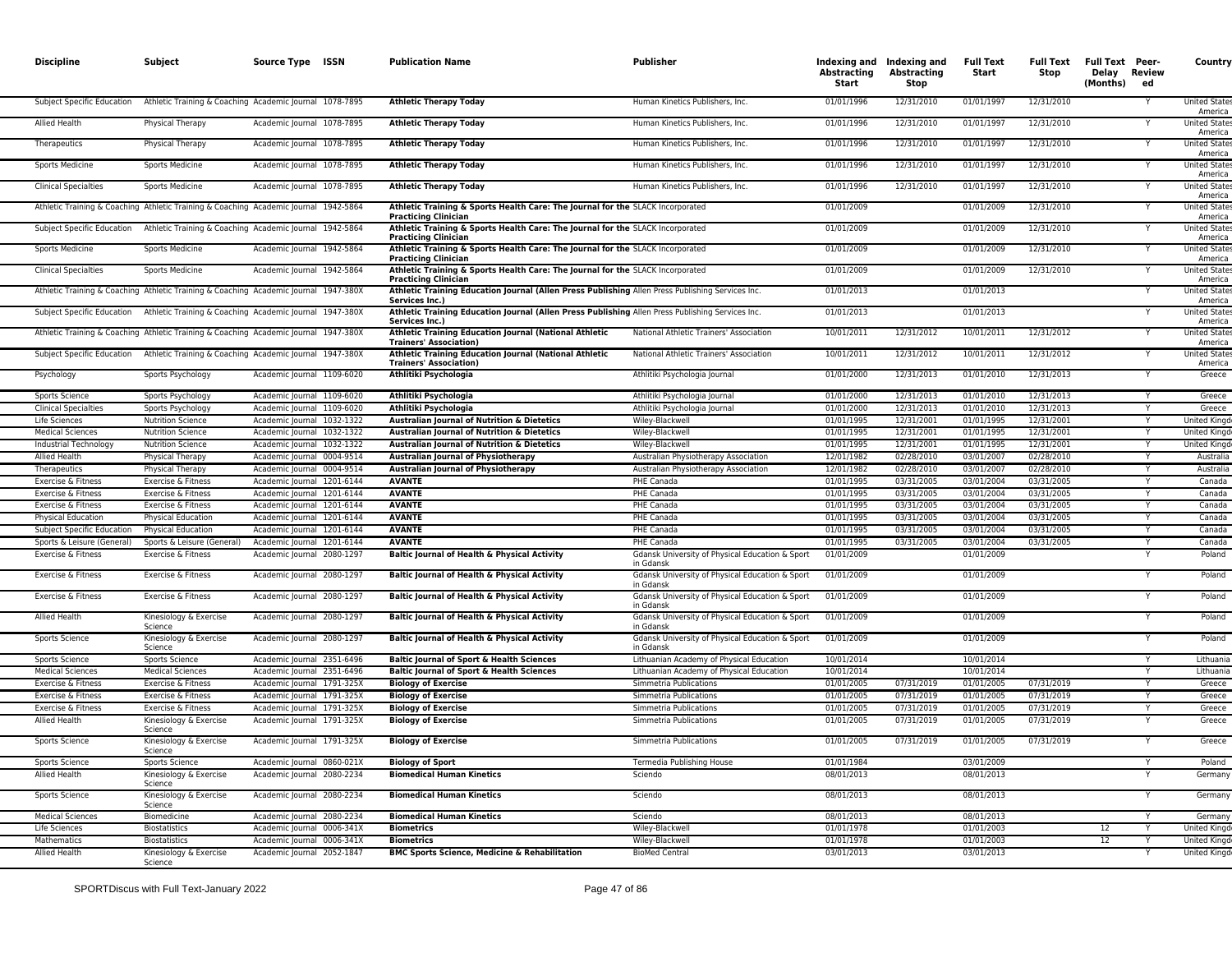| <b>Discipline</b>                                       | Subject                                     | Source Type ISSN                                         | <b>Publication Name</b>                                                                                                          | <b>Publisher</b>                                              | Abstracting<br>Start     | Indexing and Indexing and<br>Abstracting<br>Stop | <b>Full Text</b><br>Start | <b>Full Text</b><br><b>Stop</b> | <b>Full Text Peer-</b><br>Delay Review<br>(Months) | ed | Country                                                |
|---------------------------------------------------------|---------------------------------------------|----------------------------------------------------------|----------------------------------------------------------------------------------------------------------------------------------|---------------------------------------------------------------|--------------------------|--------------------------------------------------|---------------------------|---------------------------------|----------------------------------------------------|----|--------------------------------------------------------|
| Sports Science                                          | Kinesiology & Exercise<br>Science           | Academic Journal 2052-1847                               | <b>BMC Sports Science, Medicine &amp; Rehabilitation</b>                                                                         | <b>BioMed Central</b>                                         | 03/01/2013               |                                                  | 03/01/2013                |                                 |                                                    |    | United Kingd                                           |
| Sports Medicine                                         | Sports Medicine                             | Academic Journal 2052-1847                               | <b>BMC Sports Science, Medicine &amp; Rehabilitation</b>                                                                         | <b>BioMed Central</b>                                         | 03/01/2013               |                                                  | 03/01/2013                |                                 |                                                    |    | <b>United King</b>                                     |
| <b>Clinical Specialties</b>                             | <b>Sports Medicine</b>                      | Academic Journal 2052-1847                               | <b>BMC Sports Science, Medicine &amp; Rehabilitation</b>                                                                         | <b>BioMed Central</b>                                         | 03/01/2013               |                                                  | 03/01/2013                |                                 |                                                    |    | United King                                            |
| <b>Medical Sciences</b>                                 | Physiology                                  | Academic Journal 1415-8426                               | Brazilian Journal of Kineanthropometry & Human<br>Performance                                                                    | Brazilian Journal of Kineanthropometry &<br>Human Performance | 01/01/2006               |                                                  | 01/01/2012                |                                 |                                                    |    | Brazil                                                 |
| Physical Education                                      | Physical Education                          | Academic Journal 1415-8426                               | Brazilian Journal of Kineanthropometry & Human<br>Performance                                                                    | Brazilian Journal of Kineanthropometry &<br>Human Performance | 01/01/2006               |                                                  | 01/01/2012                |                                 |                                                    |    | Brazil                                                 |
| Subject Specific Education                              | <b>Physical Education</b>                   | Academic Journal 1415-8426                               | Brazilian Journal of Kineanthropometry & Human<br>Performance                                                                    | Brazilian Journal of Kineanthropometry &<br>Human Performance | 01/01/2006               |                                                  | 01/01/2012                |                                 |                                                    |    | Brazil                                                 |
| Sports                                                  | Soccer                                      | Academic Journal 1983-7194                               | Brazilian Journal of Soccer Science / Revista Brasileira de<br><b>Futebol</b>                                                    | Revista Brasileira de Futebol                                 | 01/01/2014               |                                                  | 01/01/2014                |                                 |                                                    |    | Brazil                                                 |
| Sports Science                                          | Sports Science                              | Academic Journal 1983-7194                               | Brazilian Journal of Soccer Science / Revista Brasileira de Revista Brasileira de Futebol<br><b>Futebol</b>                      |                                                               | 01/01/2014               |                                                  | 01/01/2014                |                                 |                                                    | Y  | Brazil                                                 |
| Health & Medicine (General) Health Psychology           |                                             | Academic Journal 1359-107X                               | <b>British Journal of Health Psychology</b>                                                                                      | Wiley-Blackwell                                               | 02/01/2001               |                                                  | 02/01/2001                |                                 | 12                                                 |    | <b>United Kingd</b>                                    |
| Psychology                                              | <b>Health Psychology</b>                    | Academic Journal 1359-107X                               | <b>British Journal of Health Psychology</b>                                                                                      | Wiley-Blackwell                                               | 02/01/2001               |                                                  | 02/01/2001                |                                 | 12                                                 |    | <b>United Kingd</b>                                    |
| <b>Clinical Specialties</b>                             | <b>Health Psychology</b>                    | Academic Journal 1359-107X                               | <b>British Journal of Health Psychology</b>                                                                                      | Wiley-Blackwell                                               | 02/01/2001               |                                                  | 02/01/2001                |                                 | 12                                                 |    | <b>United Kingd</b>                                    |
| <b>Clinical Specialties</b>                             | Orthopedic Medicine                         | Academic Journal 2328-4633                               | <b>Bulletin of the Hospital for Joint Diseases</b>                                                                               | J. Michael Ryan Publishing, Inc.                              | 01/01/2013               |                                                  | 01/01/2013                |                                 |                                                    |    | <b>United State</b><br>America                         |
| <b>Clinical Specialties</b>                             | Orthopedic Medicine                         | Academic Journal 1936-9719                               | Bulletin of the NYU Hospital for Joint Diseases                                                                                  | J. Michael Ryan Publishing, Inc.                              | 01/01/1979               | 11/30/2012                                       | 01/01/2004                | 11/30/2012                      |                                                    | Y  | <b>United State:</b><br>America<br><b>United State</b> |
| <b>Clinical Specialties</b>                             | Arthroplasty                                | Academic Journal 1936-9719                               | Bulletin of the NYU Hospital for Joint Diseases                                                                                  | J. Michael Ryan Publishing, Inc.                              | 01/01/1979               | 11/30/2012                                       | 01/01/2004                | 11/30/2012                      |                                                    | Y  | America                                                |
| Chemistry                                               | Metabolism                                  | Academic Journal 1066-7814                               | <b>Canadian Journal of Applied Physiology</b>                                                                                    | Canadian Science Publishino                                   | 01/01/1978               | 01/31/2006                                       | 01/01/1997                | 12/31/2005                      |                                                    |    | Canada                                                 |
| Life Sciences                                           | Metabolism                                  | Academic Journal 1066-7814                               | <b>Canadian Journal of Applied Physiology</b>                                                                                    | Canadian Science Publishing                                   | 01/01/1978               | 01/31/2006                                       | 01/01/1997                | 12/31/2005                      |                                                    | Y  | Canada                                                 |
| <b>Clinical Specialties</b>                             | Metabolism                                  | Academic Journal 1066-7814                               | <b>Canadian Journal of Applied Physiology</b>                                                                                    | Canadian Science Publishing                                   | 01/01/1978               | 01/31/2006                                       | 01/01/1997                | 12/31/2005                      |                                                    |    | Canada                                                 |
| Life Sciences                                           | <b>Nutrition Science</b>                    | Academic Journal 1066-7814                               | <b>Canadian Journal of Applied Physiology</b>                                                                                    | Canadian Science Publishino                                   | 01/01/1978               | 01/31/2006                                       | 01/01/1997                | 12/31/2005                      |                                                    |    | Canada                                                 |
| <b>Medical Sciences</b>                                 | <b>Nutrition Science</b>                    | Academic Journal 1066-7814                               | <b>Canadian Journal of Applied Physiology</b>                                                                                    | Canadian Science Publishing                                   | 01/01/1978               | 01/31/2006                                       | 01/01/1997                | 12/31/2005                      |                                                    | Y  | Canada                                                 |
| Industrial Technology                                   | <b>Nutrition Science</b>                    | Academic Journal 1066-7814                               | <b>Canadian Journal of Applied Physiology</b>                                                                                    | Canadian Science Publishing                                   | 01/01/1978               | 01/31/2006                                       | 01/01/1997                | 12/31/2005                      |                                                    | Υ  | Canada                                                 |
| <b>Medical Sciences</b>                                 | Physiology                                  | Academic lournal 1066-7814                               | <b>Canadian Journal of Applied Physiology</b>                                                                                    | Canadian Science Publishing                                   | 01/01/1978               | 01/31/2006                                       | 01/01/1997                | 12/31/2005                      |                                                    |    | Canada                                                 |
| History by Place                                        | Canadian History                            | Academic Journal 0712-9815                               | Canadian Journal of History of Sport                                                                                             | Human Kinetics Publishers, Inc.                               | 01/01/1981               | 12/31/1995                                       | 01/01/1981                | 12/31/1995                      |                                                    |    | <b>United State</b><br>America                         |
| <b>Topical History</b>                                  | Sports History                              | Academic Journal 0712-9815<br>Academic Journal 0712-9815 | Canadian Journal of History of Sport                                                                                             | Human Kinetics Publishers, Inc.                               | 01/01/1981<br>01/01/1981 | 12/31/1995<br>12/31/1995                         | 01/01/1981<br>01/01/1981  | 12/31/1995<br>12/31/1995        |                                                    | Y  | <b>United State</b><br>America<br><b>United State:</b> |
| Sports & Leisure (General)<br><b>Physical Education</b> | <b>Sports History</b><br>Physical Education | Academic Journal 0008-4115                               | Canadian Journal of History of Sport<br>Canadian Journal of History of Sport & Physical Education Human Kinetics Publishers, Inc | Human Kinetics Publishers, Inc.                               | 01/01/1970               | 12/31/1980                                       | 01/01/1970                | 12/31/1980                      |                                                    |    | America<br><b>United States</b>                        |
| Subject Specific Education                              | <b>Physical Education</b>                   | Academic Journal 0008-4115                               | Canadian Journal of History of Sport & Physical Education Human Kinetics Publishers, Inc                                         |                                                               | 01/01/1970               | 12/31/1980                                       | 01/01/1970                | 12/31/1980                      |                                                    |    | America<br><b>United States</b>                        |
| <b>Topical History</b>                                  | Sports History                              | Academic Journal 0008-4115                               | Canadian Journal of History of Sport & Physical Education Human Kinetics Publishers, Inc                                         |                                                               | 01/01/1970               | 12/31/1980                                       | 01/01/1970                | 12/31/1980                      |                                                    |    | America<br><b>United States</b>                        |
| Sports & Leisure (General)                              | <b>Sports History</b>                       | Academic Journal 0008-4115                               | Canadian Journal of History of Sport & Physical Education Human Kinetics Publishers, Inc                                         |                                                               | 01/01/1970               | 12/31/1980                                       | 01/01/1970                | 12/31/1980                      |                                                    |    | America<br><b>United State</b>                         |
| Life Sciences                                           | <b>Nutrition Science</b>                    | Academic Journal 0008-4212                               | Canadian Journal of Physiology & Pharmacology                                                                                    | Canadian Science Publishing                                   | 04/01/1973               |                                                  | 01/01/2001                |                                 | 12                                                 | Y  | America<br>Canada                                      |
| <b>Medical Sciences</b>                                 | <b>Nutrition Science</b>                    | Academic Journal 0008-4212                               | Canadian Journal of Physiology & Pharmacology                                                                                    | Canadian Science Publishing                                   | 04/01/1973               |                                                  | 01/01/2001                |                                 | 12                                                 |    | Canada                                                 |
| Industrial Technology                                   | <b>Nutrition Science</b>                    | Academic Journal 0008-4212                               | Canadian Journal of Physiology & Pharmacology                                                                                    | Canadian Science Publishing                                   | 04/01/1973               |                                                  | 01/01/2001                |                                 | $\overline{12}$                                    |    | Canada                                                 |
| Chemistry                                               | Pharmacology                                | Academic Journal 0008-4212                               | Canadian Journal of Physiology & Pharmacology                                                                                    | Canadian Science Publishing                                   | 04/01/1973               |                                                  | 01/01/2001                |                                 | 12                                                 |    | Canada                                                 |
| <b>Medical Sciences</b>                                 | Pharmacology                                | Academic Journal 0008-4212                               | Canadian Journal of Physiology & Pharmacology                                                                                    | Canadian Science Publishing                                   | 04/01/1973               |                                                  | 01/01/2001                |                                 | 12                                                 | Y  | Canada                                                 |
| <b>Medical Sciences</b>                                 | Physiology                                  | Academic Journal 0008-4212                               | Canadian Journal of Physiology & Pharmacology                                                                                    | Canadian Science Publishing                                   | 04/01/1973               |                                                  | 01/01/2001                |                                 | 12                                                 |    | Canada                                                 |
| Chemistry                                               | Toxicology                                  | Academic Journal 0008-4212                               | Canadian Journal of Physiology & Pharmacology                                                                                    | Canadian Science Publishing                                   | 04/01/1973               |                                                  | 01/01/2001                |                                 | 12                                                 |    | Canada                                                 |
| <b>Medical Sciences</b>                                 | Toxicology                                  | Academic Journal 0008-4212                               | Canadian Journal of Physiology & Pharmacology                                                                                    | Canadian Science Publishing                                   | 04/01/1973               |                                                  | 01/01/2001                |                                 | 12                                                 |    | Canada                                                 |
| Psychology                                              | Sports Psychology                           | Academic Journal 2470-4849                               | Case Studies in Sport & Exercise Psychology                                                                                      | Human Kinetics Publishers, Inc                                | 01/01/2015               |                                                  | 01/01/2015                |                                 |                                                    |    | United Stat<br>America                                 |
| Sports Science                                          | Sports Psychology                           | Academic Journal 2470-4849                               | Case Studies in Sport & Exercise Psychology                                                                                      | Human Kinetics Publishers, Inc.                               | 01/01/2015               |                                                  | 01/01/2015                |                                 |                                                    |    | <b>United State:</b><br>America                        |
| <b>Clinical Specialties</b>                             | Sports Psychology                           | Academic Journal 2470-4849                               | Case Studies in Sport & Exercise Psychology                                                                                      | Human Kinetics Publishers, Inc.                               | 01/01/2015               |                                                  | 01/01/2015                |                                 |                                                    |    | <b>United State:</b><br>America                        |
| Management                                              | Sports Management                           | Academic Journal 2167-2458                               | Case Studies Sport Management (2167-2458)                                                                                        | Human Kinetics Publishers, Inc.                               | 01/01/2012               |                                                  | 01/01/2012                |                                 |                                                    |    | <b>United State:</b><br>America                        |
| Sports Business                                         | Sports Management                           | Academic Journal 2167-2458                               | Case Studies Sport Management (2167-2458)                                                                                        | Human Kinetics Publishers, Inc.                               | 01/01/2012               |                                                  | 01/01/2012                |                                 |                                                    |    | <b>United State:</b><br>America                        |
| Industries & Trades                                     | Sports Management                           | Academic Journal 2167-2458                               | Case Studies Sport Management (2167-2458)                                                                                        | Human Kinetics Publishers, Inc.                               | 01/01/2012               |                                                  | 01/01/2012                |                                 |                                                    |    | <b>United State</b><br>America                         |
| Management                                              | Sports Management                           | Academic Journal 1791-4027                               | Choregia                                                                                                                         | Simmetria Publications                                        | 01/01/2005               |                                                  | 01/01/2005                |                                 |                                                    |    | Greece                                                 |
| <b>Sports Business</b>                                  | Sports Management                           | Academic lournal 1791-4027                               | Choregia                                                                                                                         | Simmetria Publications                                        | 01/01/2005               |                                                  | 01/01/2005                |                                 |                                                    |    | Greece                                                 |
| Industries & Trades                                     | Sports Management                           | Academic Journal 1791-4027                               | Choregia                                                                                                                         | Simmetria Publications                                        | 01/01/2005               |                                                  | 01/01/2005                |                                 |                                                    | Y  | Greece                                                 |
|                                                         |                                             |                                                          |                                                                                                                                  |                                                               |                          |                                                  |                           |                                 |                                                    |    |                                                        |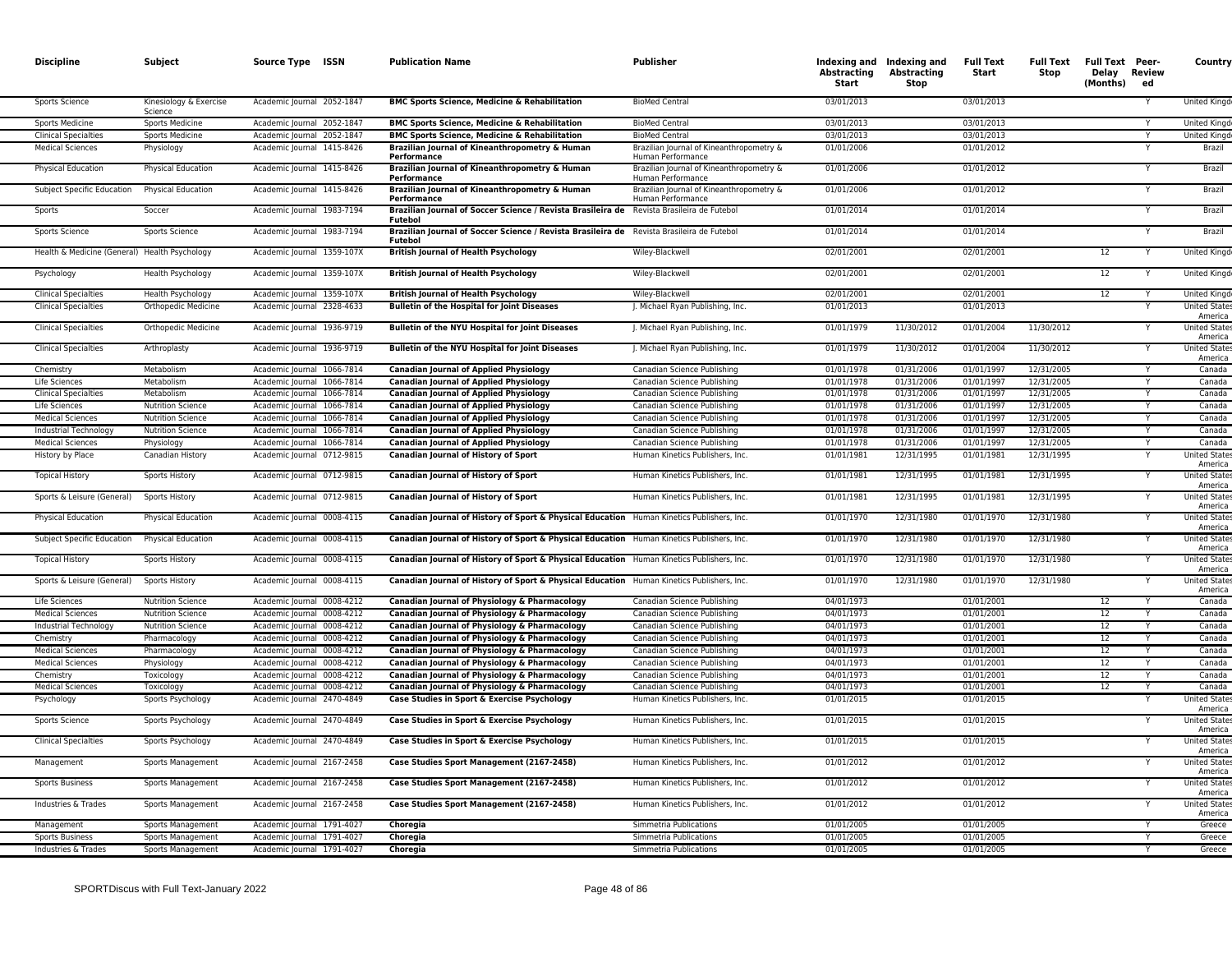| <b>Discipline</b>               | Subject                           | Source Type ISSN                                                                     | <b>Publication Name</b>                                                     | <b>Publisher</b>                                                                    | Abstracting<br>Start | Indexing and Indexing and<br><b>Abstracting</b><br>Stop | <b>Full Text</b><br>Start | Full Text<br>Stop | <b>Full Text Peer-</b><br>Delay Review<br>(Months) | ed | Country                         |
|---------------------------------|-----------------------------------|--------------------------------------------------------------------------------------|-----------------------------------------------------------------------------|-------------------------------------------------------------------------------------|----------------------|---------------------------------------------------------|---------------------------|-------------------|----------------------------------------------------|----|---------------------------------|
| <b>Educational Levels</b>       | <b>Higher Education</b>           | Academic Journal                                                                     | Chronicle of Kinesiology & Physical Education in Higher<br>Education        | Human Kinetics Publishers, Inc.                                                     | 01/01/2006           | 01/01/2016                                              | 01/01/2006                | 01/01/2016        |                                                    |    | <b>United States</b><br>America |
| <b>Allied Health</b>            | Kinesiology & Exercise<br>Science | Academic Journal                                                                     | Chronicle of Kinesiology & Physical Education in Higher<br>Education        | Human Kinetics Publishers, Inc.                                                     | 01/01/2006           | 01/01/2016                                              | 01/01/2006                | 01/01/2016        |                                                    |    | <b>United State</b><br>America  |
| <b>Sports Science</b>           | Kinesiology & Exercise<br>Science | Academic Journal                                                                     | Chronicle of Kinesiology & Physical Education in Higher<br>Education        | Human Kinetics Publishers, Inc.                                                     | 01/01/2006           | 01/01/2016                                              | 01/01/2006                | 01/01/2016        |                                                    |    | <b>United States</b><br>America |
| Physical Education              | Physical Education                | Academic Journal                                                                     | Chronicle of Kinesiology & Physical Education in Higher<br><b>Education</b> | Human Kinetics Publishers, Inc.                                                     | 01/01/2006           | 01/01/2016                                              | 01/01/2006                | 01/01/2016        |                                                    |    | <b>United State:</b><br>America |
| Subject Specific Education      | Physical Education                | Academic Journal                                                                     | Chronicle of Kinesiology & Physical Education in Higher<br>Education        | Human Kinetics Publishers, Inc.                                                     | 01/01/2006           | 01/01/2016                                              | 01/01/2006                | 01/01/2016        |                                                    |    | <b>United State:</b><br>America |
| Chemistry                       | Pharmacology                      | Academic Journal 0305-1870                                                           | Clinical & Experimental Pharmacology & Physiology                           | Wiley-Blackwell                                                                     | 07/01/1980           |                                                         | 01/01/1998                |                   | 12                                                 |    | <b>United Kingd</b>             |
| <b>Medical Sciences</b>         | Pharmacology                      | Academic Journal 0305-1870                                                           | Clinical & Experimental Pharmacology & Physiology                           | Wiley-Blackwell                                                                     | 07/01/1980           |                                                         | 01/01/1998                |                   | 12                                                 |    | <b>United Kingd</b>             |
| <b>Medical Sciences</b>         | Physiology                        | Academic Journal 0305-1870                                                           | Clinical & Experimental Pharmacology & Physiology                           | Wiley-Blackwell                                                                     | 07/01/1980           |                                                         | 01/01/1998                |                   | 12                                                 | Y  | <b>United Kingd</b>             |
| Chemistry                       | Pharmacology                      | Academic Journal 1173-2563                                                           | <b>Clinical Drug Investigation</b>                                          | Springer Nature                                                                     | 01/01/1996           |                                                         | 01/01/1998                | 06/30/2015        |                                                    |    | Germany                         |
| <b>Medical Sciences</b>         | Pharmacology                      | Academic Journal 1173-2563                                                           | <b>Clinical Drug Investigation</b>                                          | Springer Nature                                                                     | 01/01/1996           |                                                         | 01/01/1998                | 06/30/2015        |                                                    |    | Germany                         |
| Exercise & Fitness              | Exercise & Fitness                | Academic Journal 1520-8702                                                           | <b>Clinical Exercise Physiology</b>                                         | Human Kinetics Publishers, Inc.                                                     | 01/01/1997           | 05/31/2002                                              | 01/01/1997                | 05/31/2002        |                                                    |    | <b>United State</b><br>America  |
| Exercise & Fitness              | Exercise & Fitness                | Academic Journal 1520-8702                                                           | <b>Clinical Exercise Physiology</b>                                         | Human Kinetics Publishers, Inc.                                                     | 01/01/1997           | 05/31/2002                                              | 01/01/1997                | 05/31/2002        |                                                    |    | <b>United States</b><br>America |
| Exercise & Fitness              | Exercise & Fitness                | Academic Journal 1520-8702                                                           | <b>Clinical Exercise Physiology</b>                                         | Human Kinetics Publishers, Inc.                                                     | 01/01/1997           | 05/31/2002                                              | 01/01/1997                | 05/31/2002        |                                                    |    | <b>United States</b><br>America |
| <b>Medical Sciences</b>         | Physiology                        | Academic Journal 1520-8702                                                           | <b>Clinical Exercise Physiology</b>                                         | Human Kinetics Publishers, Inc.                                                     | 01/01/1997           | 05/31/2002                                              | 01/01/1997                | 05/31/2002        |                                                    |    | <b>United States</b><br>America |
| Allied Health                   | Kinesiology & Exercise<br>Science | Academic Journal 0896-9620                                                           | <b>Clinical Kinesiology (Online Edition)</b>                                | American Kinesiotherapy Association                                                 | 01/01/1988           |                                                         | 03/01/2009                |                   |                                                    |    | <b>United State</b><br>America  |
| <b>Sports Science</b>           | Kinesiology & Exercise<br>Science | Academic Journal 0896-9620                                                           | <b>Clinical Kinesiology (Online Edition)</b>                                | American Kinesiotherapy Association                                                 | 01/01/1988           |                                                         | 03/01/2009                |                   |                                                    |    | <b>United States</b><br>America |
|                                 |                                   | Athletic Training & Coaching Athletic Training & Coaching Academic Journal 1718-4312 | Coaches Plan/Plan du Coach                                                  | Coaches of Canada                                                                   | 07/01/2006           | 12/31/2017                                              | 04/01/2008                | 12/31/2017        |                                                    |    | Canada                          |
|                                 |                                   | Subject Specific Education Athletic Training & Coaching Academic Journal 1718-4312   | Coaches Plan/Plan du Coach                                                  | Coaches of Canada                                                                   | 07/01/2006           | 12/31/2017                                              | 04/01/2008                | 12/31/2017        |                                                    |    | Canada                          |
| Management                      | <b>Organizational Studies</b>     | Academic Journal 2364-5148                                                           | Coaching - Theorie & Praxis                                                 | Springer Nature                                                                     | 01/01/2014           |                                                         | 01/01/2014                |                   |                                                    |    | Germany                         |
| Psychology                      | Organizational Studies            | Academic Journal 2364-5148                                                           | <b>Coaching - Theorie &amp; Praxis</b>                                      | Springer Nature                                                                     | 01/01/2014           |                                                         | 01/01/2014                |                   |                                                    |    | Germany                         |
| <b>Clinical Specialties</b>     | Organizational Studies            | Academic Journal 2364-5148                                                           | <b>Coaching - Theorie &amp; Praxis</b>                                      | Springer Nature                                                                     | 01/01/2014           |                                                         | 01/01/2014                |                   |                                                    |    | Germany                         |
| Management                      | Mentoring                         | Academic Journal 2364-5148                                                           | <b>Coaching - Theorie &amp; Praxis</b>                                      | Springer Nature                                                                     | 01/01/2014           |                                                         | 01/01/2014                |                   |                                                    |    | Germany                         |
| Teaching & Instruction          | Mentoring                         | Academic Journal 2364-5148                                                           | Coaching - Theorie & Praxis                                                 | <b>Springer Nature</b>                                                              | 01/01/2014           |                                                         | 01/01/2014                |                   |                                                    | Y  | Germany                         |
| Psychology                      | Applied Psychology                | Academic Journal 1748-1104                                                           | <b>Coaching Psychologist</b>                                                | <b>British Psychological Society</b>                                                | 04/01/2009           |                                                         | 04/01/2009                |                   |                                                    |    | United Kingd                    |
| <b>Clinical Specialties</b>     | Applied Psychology                | Academic Journal 1748-1104                                                           | <b>Coaching Psychologist</b>                                                | <b>British Psychological Society</b>                                                | 04/01/2009           |                                                         | 04/01/2009                |                   |                                                    | Y  | <b>United Kingd</b>             |
| <b>Physical Education</b>       | Physical Education                | Academic Journal                                                                     | <b>COAHPERD Journal</b>                                                     | Colorado Association for Health, Physical<br>Education, Recreation & Dance          | 09/01/1979           | 12/31/2014                                              | 09/01/2010                | 12/31/2014        |                                                    |    | <b>United State:</b><br>America |
| Subject Specific Education      | <b>Physical Education</b>         | Academic Journal                                                                     | <b>COAHPERD Journal</b>                                                     | Colorado Association for Health, Physical<br>Education, Recreation & Dance          | 09/01/1979           | 12/31/2014                                              | 09/01/2010                | 12/31/2014        |                                                    |    | <b>United States</b><br>America |
| Sports                          | Football                          | Academic Journal                                                                     | <b>Coffin Corner</b>                                                        | Professional Football Researchers Association                                       | 11/01/1981           |                                                         | 09/01/2007                |                   |                                                    |    | <b>United State:</b><br>America |
| <b>Topical History</b>          | <b>Sports History</b>             | Academic Journal                                                                     | <b>Coffin Corner</b>                                                        | Professional Football Researchers Association                                       | 11/01/1981           |                                                         | 09/01/2007                |                   |                                                    |    | <b>United States</b><br>America |
| Sports & Leisure (General)      | Sports History                    | Academic Journal                                                                     | <b>Coffin Corner</b>                                                        | Professional Football Researchers Association                                       | 11/01/1981           |                                                         | 09/01/2007                |                   |                                                    |    | <b>United State:</b><br>America |
| <b>Educational Levels</b>       | <b>Higher Education</b>           | Academic Journal 0146-3934                                                           | <b>College Student Journal</b>                                              | Project Innovation, Inc.                                                            | 12/01/1976           |                                                         | 06/01/1996                |                   |                                                    |    | <b>United State:</b><br>America |
| Communication (General)         | Communication (General)           | Academic Journal 2167-4795                                                           | <b>Communication &amp; Sport</b>                                            | Sage Publications                                                                   | 03/01/2019           |                                                         | 03/01/2019                |                   |                                                    |    | <b>United State:</b><br>America |
| Sports & Leisure (General)      | Sports & Leisure (General)        | Academic Journal 2167-4795                                                           | <b>Communication &amp; Sport</b>                                            | Sage Publications                                                                   | 03/01/2019           |                                                         | 03/01/2019                |                   |                                                    |    | <b>United States</b><br>America |
| Management                      | <b>Business Competition</b>       | Academic Journal 1545-2581                                                           | <b>Competition Forum</b>                                                    | American Society for Competitiveness                                                | 03/01/2005           |                                                         | 03/01/2005                |                   |                                                    |    | <b>United State:</b><br>America |
| <b>Physical Education</b>       | <b>Physical Education</b>         | Academic Journal 1516-4381                                                           | Conexões: Revista da Faculdade de Educação FÍsica -<br><b>UNICAMP</b>       | Universidade Estadual de Campinas - Portal de<br>Periodicos Eletronicos Científicos | 01/01/2017           |                                                         | 01/01/2021                |                   |                                                    |    | Brazil                          |
| Subject Specific Education      | <b>Physical Education</b>         | Academic Journal 1516-4381                                                           | Conexões: Revista da Faculdade de Educação FÍsica -<br><b>UNICAMP</b>       | Universidade Estadual de Campinas - Portal de<br>Periodicos Eletronicos Científicos | 01/01/2017           |                                                         | 01/01/2021                |                   |                                                    |    | Brazil                          |
| Sports Science                  | Sports Science                    | Academic Journal 1516-4381                                                           | Conexões: Revista da Faculdade de Educação FÍsica -<br><b>UNICAMP</b>       | Universidade Estadual de Campinas - Portal de<br>Periodicos Eletronicos Científicos | 01/01/2017           |                                                         | 01/01/2021                |                   |                                                    |    | Brazil                          |
| Sports & Leisure (General)      | Sport Communication               | Academic Journal                                                                     | <b>CoSIDA Digest</b>                                                        | College Sports Information Directors of America                                     | 04/01/1985           | 05/01/2015                                              | 08/01/2010                | 05/01/2015        |                                                    |    | <b>United State:</b><br>America |
| Communication by Type           | Sport Communication               | Academic Journal                                                                     | <b>CoSIDA Digest</b>                                                        | College Sports Information Directors of America                                     | 04/01/1985           | 05/01/2015                                              | 08/01/2010                | 05/01/2015        |                                                    |    | <b>United State:</b><br>America |
| Sports                          | College Sports                    | Academic Journal                                                                     | <b>CoSIDA Digest</b>                                                        | College Sports Information Directors of America                                     | 04/01/1985           | 05/01/2015                                              | 08/01/2010                | 05/01/2015        |                                                    |    | <b>United State:</b><br>America |
| <b>Educational Institutions</b> | College Sports                    | Academic Journal                                                                     | <b>CoSIDA Digest</b>                                                        | College Sports Information Directors of America                                     | 04/01/1985           | 05/01/2015                                              | 08/01/2010                | 05/01/2015        |                                                    |    | <b>United State:</b><br>America |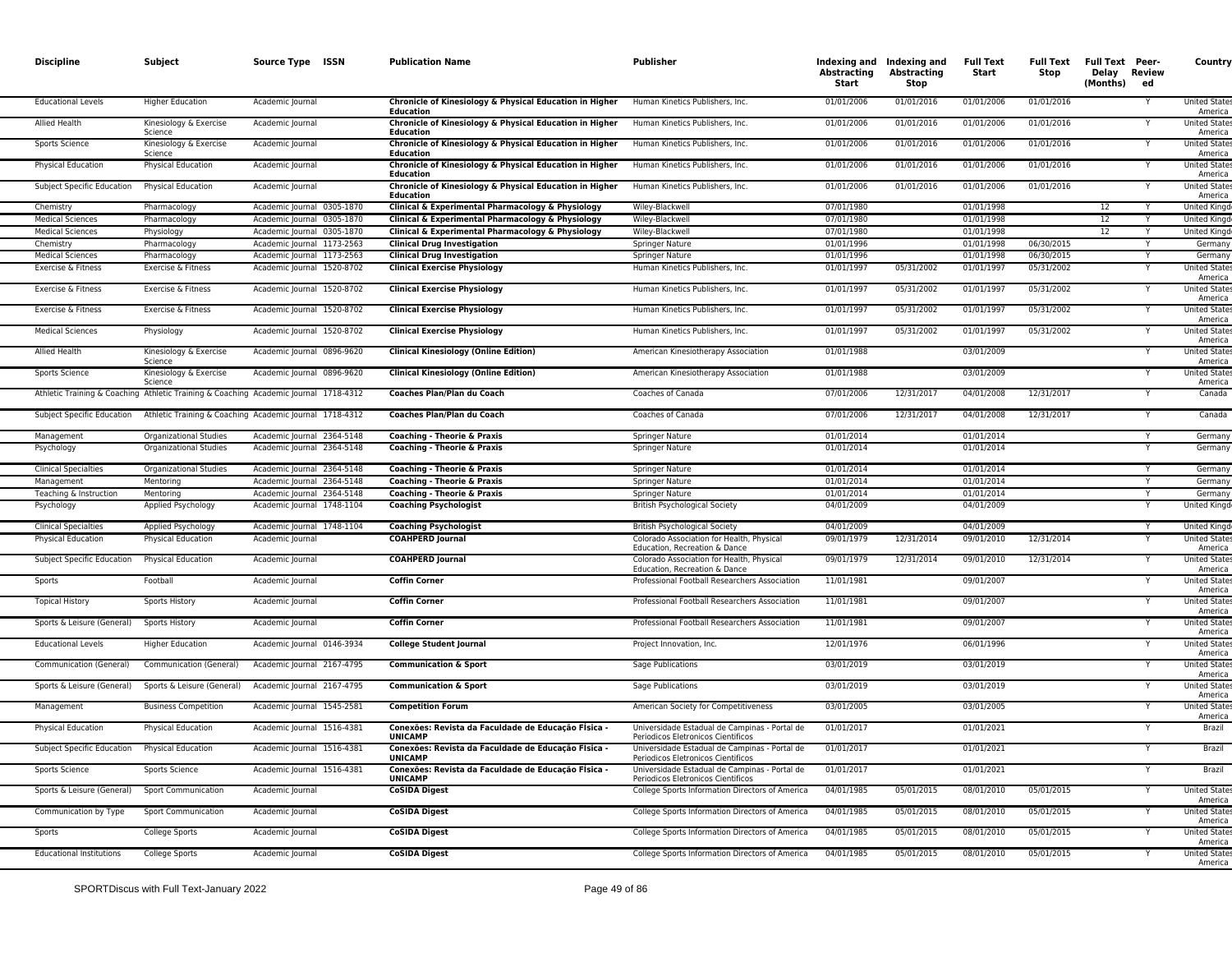| <b>Discipline</b>                         | Subject                                            | Source Type ISSN                                         | <b>Publication Name</b>                                                                | <b>Publisher</b>                                                       | Abstracting<br>Start     | Indexing and Indexing and<br>Abstracting<br>Stop | Full Text<br>Start       | Full Text<br>Stop | <b>Full Text Peer-</b><br>Delay Review<br>(Months) | ed | Country                                               |
|-------------------------------------------|----------------------------------------------------|----------------------------------------------------------|----------------------------------------------------------------------------------------|------------------------------------------------------------------------|--------------------------|--------------------------------------------------|--------------------------|-------------------|----------------------------------------------------|----|-------------------------------------------------------|
| Sports Medicine                           | <b>Sports Medicine</b>                             | Academic Journal 0354-0766                               | Croatian Sports Medicine Journal / Hrvatski<br>sportskomediciniski vjesnik             | Croatian Sports Medicine Journal                                       | 01/01/2007               |                                                  | 01/01/2007               |                   |                                                    |    | Croatia                                               |
| <b>Clinical Specialties</b>               | <b>Sports Medicine</b>                             | Academic Journal 0354-0766                               | Croatian Sports Medicine Journal / Hrvatski<br>sportskomediciniski vjesnik             | Croatian Sports Medicine Journal                                       | 01/01/2007               |                                                  | 01/01/2007               |                   |                                                    |    | Croatia                                               |
| Allied Health                             | Kinesiology & Exercise<br>Science                  | Academic Journal 1696-5043                               | Cultura, Ciencia y Deporte                                                             | Cultura, Ciencia y Deporte                                             | 02/01/2009               |                                                  | 02/01/2009               |                   |                                                    |    | Spain                                                 |
| Sports Science                            | Kinesiology & Exercise<br>Science                  | Academic Journal 1696-5043                               | Cultura, Ciencia y Deporte                                                             | Cultura, Ciencia y Deporte                                             | 02/01/2009               |                                                  | 02/01/2009               |                   |                                                    |    | Spain                                                 |
| <b>Physical Education</b>                 | <b>Physical Education</b>                          | Academic Journal 1696-5043                               | Cultura, Ciencia y Deporte                                                             | Cultura, Ciencia y Deporte                                             | 02/01/2009               |                                                  | 02/01/2009               |                   |                                                    | Y  | Spain                                                 |
| Subject Specific Education                | <b>Physical Education</b>                          | Academic Journal 1696-5043                               | Cultura, Ciencia y Deporte                                                             | Cultura, Ciencia y Deporte                                             | 02/01/2009               |                                                  | 02/01/2009               |                   |                                                    |    | Spain                                                 |
| Social Sciences &<br>Humanities (General) | Social Sciences &<br>Humanities (General)          | Academic Journal 1461-0981                               | Culture, Sport, Society                                                                | Taylor & Francis Ltd                                                   | 03/01/1999               | 12/31/2003                                       | 01/01/2000               | 12/31/2003        |                                                    |    | <b>United Kingd</b>                                   |
| Sports & Leisure (General)                | Sports & Leisure (General)                         | Academic Journal 1461-0981                               | Culture, Sport, Society                                                                | Taylor & Francis Ltd                                                   | 03/01/1999               | 12/31/2003                                       | 01/01/2000               | 12/31/2003        |                                                    |    | <b>United Kingd</b>                                   |
| <b>Sports Science</b>                     | <b>Sports Science</b>                              | Academic Journal 2414-6641                               | <b>Current Issues in Sport Science</b>                                                 | University Library of Bern                                             | 01/01/2019               |                                                  | 01/01/2019               |                   |                                                    |    | Switzerlan                                            |
| <b>Sports Medicine</b>                    | <b>Sports Medicine</b>                             | Academic Journal 1537-890X                               | <b>Current Sports Medicine Reports (American College of</b><br><b>Sports Medicine)</b> | American College of Sports Medicine                                    | 02/01/2006               | 07/31/2011                                       | 02/01/2006               | 07/31/2011        |                                                    |    | <b>United State</b><br>America                        |
| <b>Clinical Specialties</b>               | <b>Sports Medicine</b>                             | Academic Journal 1537-890X                               | <b>Current Sports Medicine Reports (American College of</b><br><b>Sports Medicine)</b> | American College of Sports Medicine                                    | 02/01/2006               | 07/31/2011                                       | 02/01/2006               | 07/31/2011        |                                                    |    | <b>United State</b><br>America                        |
| Law                                       | Arbitration                                        | Academic Journal 1074-8105                               | <b>Dispute Resolution Journal</b>                                                      | American Arbitration Association Inc.                                  | 12/01/1993               |                                                  | 12/01/1993               |                   |                                                    |    | <b>United States</b><br>America                       |
| Law                                       | Arbitration                                        | Academic Journal 1074-8105                               | <b>Dispute Resolution Journal</b>                                                      | American Arbitration Association Inc.                                  | 12/01/1993               |                                                  | 12/01/1993               |                   |                                                    |    | <b>United States</b><br>America                       |
| Diseases & Conditions                     | Substance Abuse &<br>Addiction                     | Academic Journal 0959-5236                               | Drug & Alcohol Review                                                                  | Wiley-Blackwell                                                        | 01/01/1992               |                                                  | 03/01/1999               |                   | 12                                                 |    | <b>United Kingd</b>                                   |
| Diseases & Conditions                     | Substance Abuse &<br>Addiction                     | Academic Journal 0968-7637                               | Drugs: Education, Prevention & Policy                                                  | Taylor & Francis Ltd                                                   | 03/01/1996               |                                                  | 03/01/1999               |                   | 18                                                 |    | <b>United Kingo</b>                                   |
| Sports Science                            | Sports Science                                     | Academic Journal 1885-7019                               | E-balonmano.com: Journal of Sports Science / Revista de<br><b>Ciencias del Deporte</b> | Federacion Extremena de Balonmano                                      | 02/01/2011               |                                                  | 02/01/2011               |                   |                                                    | Υ  | Spain                                                 |
| Psychology                                | <b>Eating Disorders</b>                            | Academic Journal 1064-0266                               | <b>Eating Disorders</b>                                                                | Routledge                                                              | 09/01/1998               |                                                  | 09/01/1998               |                   | 18                                                 |    | <b>United Kingo</b>                                   |
| Diseases & Conditions                     | <b>Eating Disorders</b>                            | Academic Journal 1064-0266<br>Academic lournal 1064-0266 | <b>Eating Disorders</b><br><b>Eating Disorders</b>                                     | Routledge<br>Routledge                                                 | 09/01/1998<br>09/01/1998 |                                                  | 09/01/1998<br>09/01/1998 |                   | 18<br>18                                           |    | <b>United Kingo</b><br><b>United King</b>             |
| <b>Clinical Specialties</b>               | <b>Eating Disorders</b>                            |                                                          |                                                                                        |                                                                        |                          |                                                  |                          |                   |                                                    | Y  |                                                       |
| <b>Physical Education</b>                 | <b>Physical Education</b>                          | Academic Journal 1983-6643                               | Educação Física em Revista                                                             | Educacao Fisica em Revista                                             | 01/01/2010               |                                                  | 01/01/2010               |                   |                                                    | Y  | Brazil                                                |
| <b>Subject Specific Education</b>         | <b>Physical Education</b>                          | Academic Journal 1983-6643                               | Educação Física em Revista                                                             | Educação Física em Revista                                             | 01/01/2010               |                                                  | 01/01/2010               |                   |                                                    |    | Brazil                                                |
| <b>Physical Education</b>                 | Physical Education                                 | Academic Journal 1514-0105                               | Educación Física y Ciencia                                                             | Universidad Nacional de La Plata                                       | 04/01/2012               |                                                  | 04/01/2012               |                   |                                                    |    | Argentin                                              |
| <b>Subject Specific Education</b>         | <b>Physical Education</b>                          | Academic Journal 1514-0105                               | Educación Física y Ciencia                                                             | Universidad Nacional de La Plata                                       | 04/01/2012               |                                                  | 04/01/2012               |                   |                                                    |    | Argentin                                              |
| Life Sciences                             | Life Sciences                                      | Academic Journal 1392-5644                               | <b>Education. Physical Training. Sport</b>                                             | Lithuanian Academy of Physical Education                               | 01/01/2001               | 09/30/2014                                       | 02/01/2007               | 09/30/2014        |                                                    | Y  | Lithuani                                              |
| <b>Medical Sciences</b>                   | Biomedicine                                        | Academic Journal 1392-5644                               | <b>Education. Physical Training. Sport</b>                                             | Lithuanian Academy of Physical Education                               | 01/01/2001               | 09/30/2014                                       | 02/01/2007               | 09/30/2014        |                                                    |    | Lithuania                                             |
| Human Resources<br>Law                    | <b>Employee Relations</b><br><b>Employment Law</b> | Academic Journal 0098-8898<br>Academic Journal 0098-8898 | <b>Employee Relations Law Journal</b><br><b>Employee Relations Law Journal</b>         | Wolters Kluwer Legal & Regulatory<br>Wolters Kluwer Legal & Regulatory | 01/01/1978<br>01/01/1978 |                                                  | 01/01/2002<br>01/01/2002 |                   |                                                    |    | <b>United State</b><br>America<br><b>United State</b> |
| Law                                       | <b>Employment Law</b>                              | Academic Journal 0098-8898                               | <b>Employee Relations Law Journal</b>                                                  | Wolters Kluwer Legal & Regulatory                                      | 01/01/1978               |                                                  | 01/01/2002               |                   |                                                    |    | America<br><b>United States</b>                       |
| Arts & Entertainment                      | <b>Entertainment Law</b>                           | Academic Journal 1748-944X                               | Entertainment & Sports Law Journal                                                     | University of Westminster Press                                        | 03/01/1984               |                                                  | 06/01/2011               |                   |                                                    |    | America                                               |
| (General)<br>Law                          | <b>Entertainment Law</b>                           | Academic Journal 1748-944X                               | Entertainment & Sports Law Journal                                                     | University of Westminster Press                                        | 03/01/1984               |                                                  | 06/01/2011               |                   |                                                    | Y  |                                                       |
| Law                                       | <b>Entertainment Law</b>                           | Academic Journal 1748-944X                               | Entertainment & Sports Law Journal                                                     | University of Westminster Press                                        | 03/01/1984               |                                                  | 06/01/2011               |                   |                                                    |    |                                                       |
|                                           |                                                    |                                                          |                                                                                        |                                                                        |                          |                                                  |                          |                   |                                                    |    |                                                       |
| Law<br>Law                                | Sports Law<br>Sports Law                           | Academic Journal 1748-944X<br>Academic Journal 1748-944X | Entertainment & Sports Law Journal<br>Entertainment & Sports Law Journal               | University of Westminster Press<br>University of Westminster Press     | 03/01/1984<br>03/01/1984 |                                                  | 06/01/2011<br>06/01/2011 |                   |                                                    | Υ  |                                                       |
| Sports & Leisure (General)                | Sports Law                                         | Academic Journal 1748-944X                               | Entertainment & Sports Law Journal                                                     | University of Westminster Press                                        | 03/01/1984               |                                                  | 06/01/2011               |                   |                                                    |    |                                                       |
| Sports                                    | <b>Disabled Sports</b>                             | Academic Journal 1803-3857                               | <b>European Journal of Adapted Physical Activity</b>                                   | European Federation of Adapted Physical<br>Activities                  | 09/01/2008               |                                                  | 09/01/2008               |                   |                                                    |    | Czech Repu                                            |
| Life Sciences                             | <b>Nutrition Science</b>                           | Academic Journal 1436-6207                               | <b>European Journal of Nutrition</b>                                                   | Springer Nature                                                        | 02/01/1999               |                                                  | 02/01/1999               |                   | 12                                                 | Υ  | Germany                                               |
| <b>Medical Sciences</b>                   | <b>Nutrition Science</b>                           | Academic Journal 1436-6207                               | <b>European Journal of Nutrition</b>                                                   | Springer Nature                                                        | 02/01/1999               |                                                  | 02/01/1999               |                   | $\overline{12}$                                    |    | Germany                                               |
| Industrial Technology                     | <b>Nutrition Science</b>                           | Academic Journal 1436-6207                               | <b>European Journal of Nutrition</b>                                                   | Springer Nature                                                        | 02/01/1999               |                                                  | 02/01/1999               |                   | 12                                                 | Y  | Germany                                               |
| Allied Health                             | Physical Therapy                                   | Academic Journal 2167-9169                               | <b>European Journal of Physiotherapy</b>                                               | Taylor & Francis Ltd                                                   | 01/01/2013               |                                                  | 01/01/2013               |                   | 18                                                 | Υ  | United Kingo                                          |
| Therapeutics                              | Physical Therapy                                   | Academic Journal 2167-9169                               | <b>European Journal of Physiotherapy</b>                                               | Taylor & Francis Ltd                                                   | 01/01/2013               |                                                  | 01/01/2013               |                   | 18                                                 |    | <b>United Kingo</b>                                   |
| Allied Health                             | Kinesiology & Exercise<br>Science                  | Academic Journal 1746-1391                               | <b>European Journal of Sport Science</b>                                               | Taylor & Francis Ltd                                                   | 03/01/2001               |                                                  | 03/01/2001               |                   | 18                                                 |    | <b>United Kingo</b>                                   |
| Sports Science                            | Kinesiology & Exercise<br>Science                  | Academic Journal 1746-1391                               | <b>European Journal of Sport Science</b>                                               | Taylor & Francis Ltd                                                   | 03/01/2001               |                                                  | 03/01/2001               |                   | 18                                                 |    | <b>United Kingo</b>                                   |
| Demography                                | Gerontology                                        | Academic Journal 1813-7253                               | <b>European Reviews of Aging &amp; Physical Activity</b>                               | <b>BioMed Central</b>                                                  | 01/01/2006               |                                                  | 01/01/2006               |                   |                                                    |    | <b>United Kingd</b>                                   |
| Allied Health                             | Kinesiology & Exercise<br>Science                  | Academic Journal 1813-7253                               | <b>European Reviews of Aging &amp; Physical Activity</b>                               | <b>BioMed Central</b>                                                  | 01/01/2006               |                                                  | 01/01/2006               |                   |                                                    |    | United King                                           |
| Sports Science                            | Kinesiology & Exercise<br>Science                  | Academic Journal 1813-7253                               | <b>European Reviews of Aging &amp; Physical Activity</b>                               | <b>BioMed Central</b>                                                  | 01/01/2006               |                                                  | 01/01/2006               |                   |                                                    |    | United King                                           |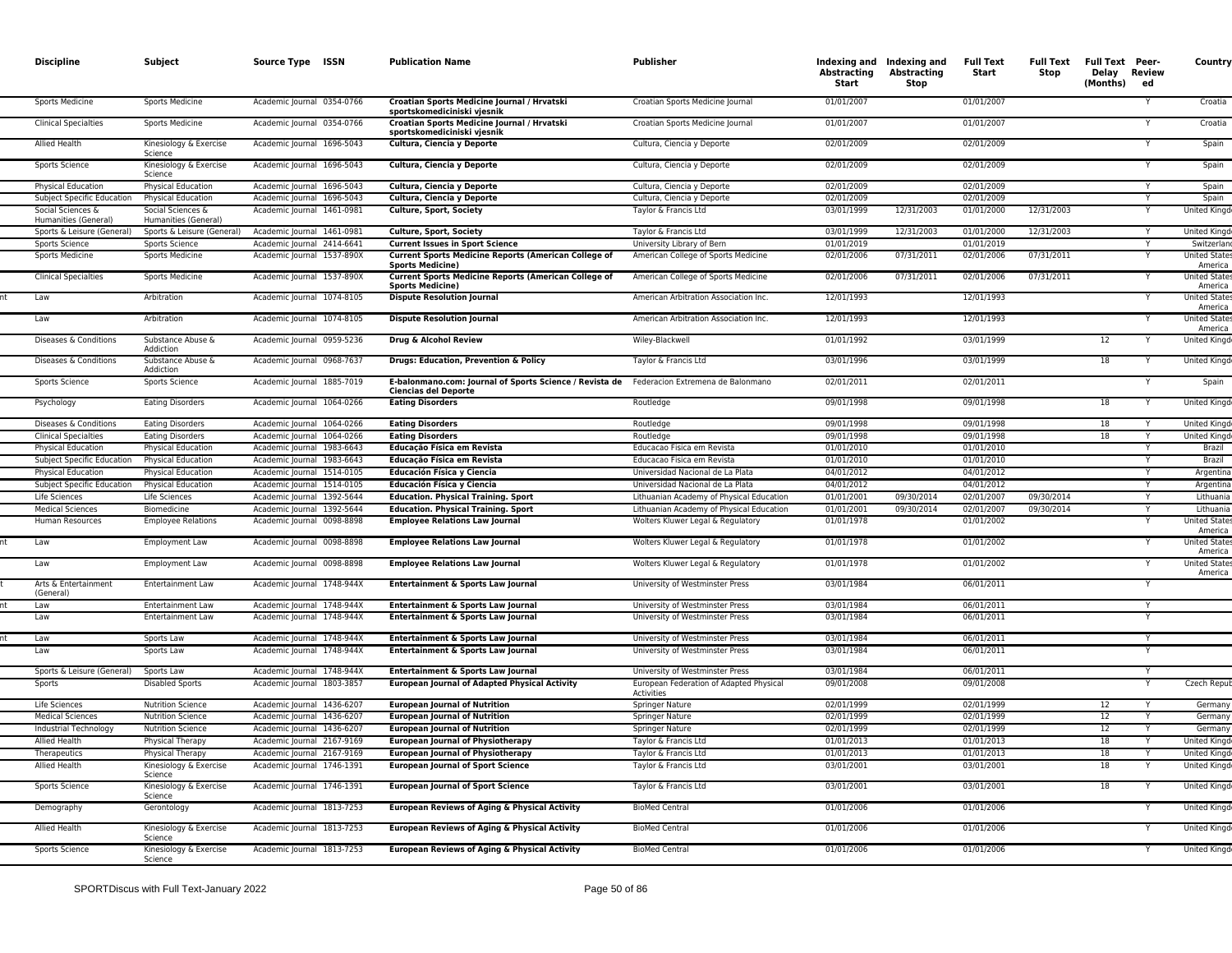| <b>Discipline</b>                                | Subject                                                                    | Source Type ISSN                                         | <b>Publication Name</b>                                                                                          | <b>Publisher</b>                                                                                                      | Abstracting<br>Start     | Indexing and Indexing and<br>Abstracting<br>Stop | <b>Full Text</b><br>Start | <b>Full Text</b><br>Stop | <b>Full Text Peer-</b><br>Delay Review<br>(Months) | ed | Country                                                 |
|--------------------------------------------------|----------------------------------------------------------------------------|----------------------------------------------------------|------------------------------------------------------------------------------------------------------------------|-----------------------------------------------------------------------------------------------------------------------|--------------------------|--------------------------------------------------|---------------------------|--------------------------|----------------------------------------------------|----|---------------------------------------------------------|
| Management                                       | Sports Management                                                          | Academic Journal 1618-4742                               | <b>European Sport Management Quarterly</b>                                                                       | Routledge                                                                                                             | 04/01/2001               |                                                  | 02/01/2005                |                          | 18                                                 |    | <b>United Kingo</b>                                     |
| <b>Sports Business</b>                           | Sports Management                                                          | Academic Journal 1618-4742                               | <b>European Sport Management Quarterly</b>                                                                       | Routledge                                                                                                             | 04/01/2001               |                                                  | 02/01/2005                |                          | 18                                                 |    | <b>United King</b>                                      |
| Industries & Trades                              | Sports Management                                                          | Academic Journal 1618-4742                               | <b>European Sport Management Quarterly</b>                                                                       | Routledge                                                                                                             | 04/01/2001               |                                                  | 02/01/2005                |                          | 18                                                 |    | <b>United Kingd</b>                                     |
| Allied Health                                    | Kinesiology & Exercise<br>Science                                          | Academic Journal 1077-5552                               | <b>Exercise Immunology Review</b>                                                                                | Prof. Dr. Hinnak Northof                                                                                              | 03/01/1996               |                                                  | 01/01/2010                |                          |                                                    |    | Germany                                                 |
| Sports Science                                   | Kinesiology & Exercise<br>Science                                          | Academic Journal 1077-5552                               | <b>Exercise Immunology Review</b>                                                                                | Prof. Dr. Hinnak Northoff                                                                                             | 03/01/1996               |                                                  | 01/01/2010                |                          |                                                    |    | Germany                                                 |
| <b>Medical Sciences</b>                          | Immunology                                                                 | Academic Journal 1077-5552                               | <b>Exercise Immunology Review</b>                                                                                | Prof. Dr. Hinnak Northoff                                                                                             | 03/01/1996               |                                                  | 01/01/2010                |                          |                                                    |    | Germany                                                 |
| Exercise & Fitness                               | Exercise & Fitness                                                         | Academic Journal 1451-740X                               | Facta Universitatis: Series Physical Education & Sport                                                           | Facta Universitatis, Series Physical Education &<br>Snort                                                             | 01/01/1996               |                                                  | 03/01/2006                |                          |                                                    |    | Serbia                                                  |
| Exercise & Fitness<br>Exercise & Fitness         | Exercise & Fitness<br>Exercise & Fitness                                   | Academic Journal 1451-740X<br>Academic Journal 1451-740X | Facta Universitatis: Series Physical Education & Sport<br>Facta Universitatis: Series Physical Education & Sport | Facta Universitatis, Series Physical Education &<br>Sport<br>Facta Universitatis, Series Physical Education &         | 01/01/1996<br>01/01/1996 |                                                  | 03/01/2006<br>03/01/2006  |                          |                                                    |    | Serbia<br>Serbia                                        |
| Physical Education                               | Physical Education                                                         | Academic Journal 1451-740X                               | Facta Universitatis: Series Physical Education & Sport                                                           | Sport<br>Facta Universitatis, Series Physical Education &                                                             | 01/01/1996               |                                                  | 03/01/2006                |                          |                                                    |    | Serbia                                                  |
| Subject Specific Education                       | <b>Physical Education</b>                                                  | Academic Journal 1451-740X                               | Facta Universitatis: Series Physical Education & Sport                                                           | Sport<br>Facta Universitatis, Series Physical Education &                                                             | 01/01/1996               |                                                  | 03/01/2006                |                          |                                                    |    | Serbia                                                  |
| Exercise & Fitness                               | Exercise & Fitness                                                         | Academic Journal 1519-9088                               | Fitness & Performance Journal (Online Edition)                                                                   | Sport<br>COBRASE                                                                                                      | 09/01/2001               |                                                  | 09/01/2006                |                          |                                                    |    | Brazil                                                  |
| Exercise & Fitness                               | Exercise & Fitness                                                         | Academic Journal 1519-9088                               | Fitness & Performance Journal (Online Edition)                                                                   | COBRASE                                                                                                               | 09/01/2001               |                                                  | 09/01/2006                |                          |                                                    |    | Brazil                                                  |
| Exercise & Fitness                               | Exercise & Fitness                                                         | Academic Journal 1519-9088                               | Fitness & Performance Journal (Online Edition)                                                                   | COBRASE                                                                                                               | 09/01/2001               |                                                  | 09/01/2006                |                          |                                                    |    | Brazil                                                  |
| Life Sciences                                    | <b>Nutrition Science</b>                                                   | Academic Journal 1654-6628                               | <b>Food &amp; Nutrition Research</b>                                                                             | Swedish Nutrition Foundation                                                                                          | 03/01/2008               |                                                  | 03/01/2008                |                          |                                                    |    | Sweder                                                  |
|                                                  |                                                                            | Academic Journal 1654-6628                               | <b>Food &amp; Nutrition Research</b>                                                                             |                                                                                                                       | 03/01/2008               |                                                  | 03/01/2008                |                          |                                                    |    | Sweden                                                  |
| <b>Medical Sciences</b><br>Industrial Technology | <b>Nutrition Science</b><br><b>Nutrition Science</b>                       | Academic Journal 1654-6628                               | <b>Food &amp; Nutrition Research</b>                                                                             | Swedish Nutrition Foundation<br><b>Swedish Nutrition Foundation</b>                                                   | 03/01/2008               |                                                  | 03/01/2008                |                          |                                                    |    | Sweden                                                  |
| Dance                                            | Dance                                                                      | Academic Journal                                         | <b>Future Focus (Ohio Association for Health, Physical</b><br><b>Education, Recreation &amp; Dance)</b>          | Ohio Association for Health, Physical Education,<br><b>Recreation &amp; Dance</b>                                     | 09/01/2010               | 11/30/2011                                       | 09/01/2010                | 11/30/2011               |                                                    |    | <b>United State</b><br>America                          |
|                                                  | Health & Medicine (General) Health & Medicine (General) Academic Journal   |                                                          | <b>Future Focus (Ohio Association for Health, Physical</b><br><b>Education, Recreation &amp; Dance)</b>          | Ohio Association for Health, Physical Education,<br>Recreation & Dance                                                | 09/01/2010               | 11/30/2011                                       | 09/01/2010                | 11/30/2011               |                                                    |    | <b>United State</b><br>America                          |
| Physical Education                               | Physical Education                                                         | Academic Journal                                         | Future Focus (Ohio Association for Health, Physical<br><b>Education, Recreation &amp; Dance)</b>                 | Ohio Association for Health, Physical Education<br>Recreation & Dance                                                 | 09/01/2010               | 11/30/2011                                       | 09/01/2010                | 11/30/2011               |                                                    |    | <b>United State:</b><br>America                         |
| Subject Specific Education                       | <b>Physical Education</b>                                                  | Academic Journal                                         | Future Focus (Ohio Association for Health, Physical<br><b>Education, Recreation &amp; Dance)</b>                 | Ohio Association for Health, Physical Education<br>Recreation & Dance                                                 | 09/01/2010               | 11/30/2011                                       | 09/01/2010                | 11/30/2011               |                                                    |    | <b>United States</b><br>America                         |
| Social Sciences &<br>Humanities (General)        | Recreation & Leisure Studies Academic Journal                              |                                                          | Future Focus (Ohio Association for Health, Physical<br><b>Education, Recreation &amp; Dance)</b>                 | Ohio Association for Health, Physical Education<br><b>Recreation &amp; Dance</b>                                      | 09/01/2010               | 11/30/2011                                       | 09/01/2010                | 11/30/2011               |                                                    |    | <b>United State:</b><br>America                         |
|                                                  | Recreation & Leisure Studies Recreation & Leisure Studies Academic Journal |                                                          | Future Focus (Ohio Association for Health, Physical<br><b>Education, Recreation &amp; Dance)</b>                 | Ohio Association for Health, Physical Education<br>Recreation & Dance                                                 | 09/01/2010               | 11/30/2011                                       | 09/01/2010                | 11/30/2011               |                                                    |    | <b>United State</b><br>America                          |
| Subject Specific Education                       | Recreation & Leisure Studies Academic Journal                              |                                                          | <b>Future Focus (Ohio Association for Health, Physical</b><br><b>Education, Recreation &amp; Dance)</b>          | Ohio Association for Health, Physical Education<br>Recreation & Dance                                                 | 09/01/2010               | 11/30/2011                                       | 09/01/2010                | 11/30/2011               |                                                    |    | <b>United State</b><br>America                          |
| Social Science Theory &<br>Study                 | Recreation & Leisure Studies Academic Journal                              |                                                          | <b>Future Focus (Ohio Association for Health, Physical</b><br><b>Education, Recreation &amp; Dance)</b>          | Ohio Association for Health, Physical Education<br><b>Recreation &amp; Dance</b>                                      | 09/01/2010               | 11/30/2011                                       | 09/01/2010                | 11/30/2011               |                                                    |    | <b>United State</b><br>America                          |
| Physical Education                               | Physical Education                                                         | Academic Journal                                         | <b>GAHPERD Journal</b>                                                                                           | Georgia Association for Health, Physical<br>Education, Recreation & Dance                                             | 09/01/1981               |                                                  | 09/01/2011                |                          |                                                    |    | <b>United State:</b><br>America                         |
| Subject Specific Education                       | <b>Physical Education</b>                                                  | Academic Journal                                         | <b>GAHPERD Journal</b>                                                                                           | Georgia Association for Health, Physical<br>Education, Recreation & Dance                                             | 09/01/1981               |                                                  | 09/01/2011                |                          |                                                    |    | <b>United State:</b><br>America                         |
| Dance<br>Arts Education                          | Dance Education &<br>Instruction<br>Dance Education &                      | Academic Journal                                         | <b>GAHPERD Journal</b><br><b>GAHPERD Journal</b>                                                                 | Georgia Association for Health, Physical<br>Education, Recreation & Dance<br>Georgia Association for Health, Physical | 09/01/1981<br>09/01/1981 |                                                  | 09/01/2011<br>09/01/2011  |                          |                                                    |    | <b>United States</b><br>America<br><b>United State:</b> |
|                                                  | Instruction<br>Dance Education &                                           | Academic Journal                                         | <b>GAHPERD Journal</b>                                                                                           | Education, Recreation & Dance<br>Georgia Association for Health, Physical                                             | 09/01/1981               |                                                  | 09/01/2011                |                          |                                                    |    | America<br><b>United State:</b>                         |
| Subject Specific Education<br>Sports Medicine    | Instruction<br><b>Sports Medicine</b>                                      | Academic Journal<br>Academic Journal 0344-5925           | German Journal of Sports Medicine / Deutsche Zeitschrift                                                         | Education, Recreation & Dance<br>Verein zur Forderung der Sportmedizin                                                | 01/01/1977               |                                                  | 07/01/2012                |                          |                                                    |    | America<br>Germany                                      |
| <b>Clinical Specialties</b>                      | <b>Sports Medicine</b>                                                     | Academic Journal 0344-5925                               | fur Sportmedizin<br>German Journal of Sports Medicine / Deutsche Zeitschrift                                     | Hannover e.V.<br>Verein zur Forderung der Sportmedizin                                                                | 01/01/1977               |                                                  | 07/01/2012                |                          |                                                    |    | Germany                                                 |
| Sports                                           | Gymnastics                                                                 | Academic Journal 1178-9808                               | fur Sportmedizin<br>Gym Coach: Journal of Coaching & Sport Science in                                            | Hannover e.V<br>Gym Press                                                                                             | 01/01/2010               |                                                  | 01/01/2010                |                          |                                                    |    | <b>United State</b>                                     |
| Physical Education                               | Physical Education                                                         | Academic Journal 1178-9808                               | <b>Gymnastics</b><br>Gym Coach: Journal of Coaching & Sport Science in                                           | Gym Press                                                                                                             | 01/01/2010               |                                                  | 01/01/2010                |                          |                                                    |    | America<br><b>United State:</b>                         |
| Subject Specific Education                       | Physical Education                                                         | Academic Journal 1178-9808                               | <b>Gymnastics</b><br>Gym Coach: Journal of Coaching & Sport Science in                                           | <b>Gym Press</b>                                                                                                      | 01/01/2010               |                                                  | 01/01/2010                |                          |                                                    |    | America<br><b>United State:</b>                         |
| Sports Science                                   | Sports Science                                                             | Academic Journal 1178-9808                               | Gymnastics<br>Gym Coach: Journal of Coaching & Sport Science in                                                  | <b>Gym Press</b>                                                                                                      | 01/01/2010               |                                                  | 01/01/2010                |                          |                                                    |    | America<br><b>United State</b>                          |
| <b>Physical Education</b>                        | Physical Education                                                         | Academic Journal                                         | Gymnastics<br><b>Gymnasium: Journal of Physical Education &amp; Sports</b>                                       | Alma Mater                                                                                                            | 12/01/2010               | 05/31/2012                                       | 12/01/2010                | 05/31/2012               |                                                    | Y  | America<br>Romania                                      |
| Subject Specific Education                       | <b>Physical Education</b>                                                  | Academic Journal                                         | <b>Gymnasium: Journal of Physical Education &amp; Sports</b>                                                     | Alma Mater                                                                                                            | 12/01/2010               | 05/31/2012                                       | 12/01/2010                | 05/31/2012               |                                                    |    | Romania                                                 |
| Sports & Leisure (General)                       | Sports & Leisure (General)                                                 | Academic Journal                                         | Gymnasium: Journal of Physical Education & Sports                                                                | Alma Mater                                                                                                            | 12/01/2010               | 05/31/2012                                       | 12/01/2010                | 05/31/2012               |                                                    |    | Romania                                                 |
| <b>Physical Education</b>                        | Physical Education                                                         | Academic Journal 1453-0201                               | Gymnasium: Scientific Journal of Education, Sports &<br>Health                                                   | Alma Mater                                                                                                            | 06/01/2012               |                                                  | 06/01/2012                |                          |                                                    |    | Romani                                                  |
| Subject Specific Education                       | Physical Education                                                         | Academic Journal 1453-0201                               | Gymnasium: Scientific Journal of Education, Sports &<br>Health                                                   | Alma Mater                                                                                                            | 06/01/2012               |                                                  | 06/01/2012                |                          |                                                    |    | Romania                                                 |
| Health & Medicine (General) Health Education     |                                                                            | Academic Journal 1036-1073                               | <b>Health Promotion Journal of Australia</b>                                                                     | John Wiley & Sons, Inc.                                                                                               | 01/01/1992               |                                                  | 08/01/2015                |                          | 12                                                 |    | <b>United State</b><br>America                          |
|                                                  |                                                                            |                                                          |                                                                                                                  |                                                                                                                       |                          |                                                  |                           |                          |                                                    |    |                                                         |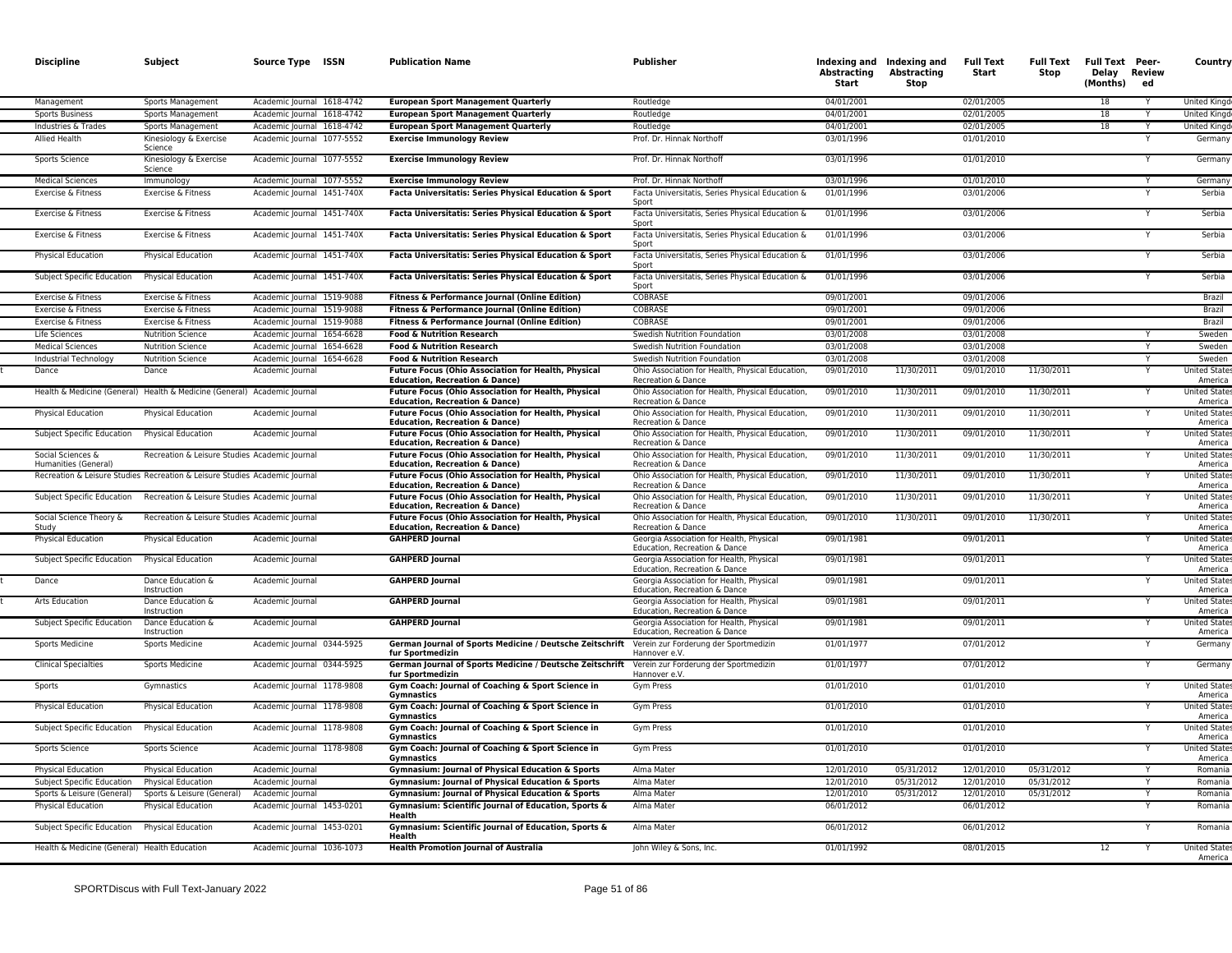| <b>Discipline</b>                         | Subject                                              | Source Type ISSN           | <b>Publication Name</b>                                                                                 | <b>Publisher</b>                                                                                   | Abstracting<br>Start | Indexing and Indexing and<br>Abstracting<br>Stop | <b>Full Text</b><br>Start | <b>Full Text</b><br>Stop | <b>Full Text Peer-</b><br>Delay Review<br>(Months) | ed | Country                         |
|-------------------------------------------|------------------------------------------------------|----------------------------|---------------------------------------------------------------------------------------------------------|----------------------------------------------------------------------------------------------------|----------------------|--------------------------------------------------|---------------------------|--------------------------|----------------------------------------------------|----|---------------------------------|
| Public Health                             | Public Health                                        | Academic Journal 1036-1073 | <b>Health Promotion Journal of Australia</b>                                                            | John Wiley & Sons, Inc.                                                                            | 01/01/1992           |                                                  | 08/01/2015                |                          | 12                                                 |    | <b>United State</b><br>America  |
| <b>Public Health</b>                      | <b>Public Health</b>                                 | Academic Journal 1036-1073 | <b>Health Promotion Journal of Australia</b>                                                            | John Wiley & Sons, Inc.                                                                            | 01/01/1992           |                                                  | 08/01/2015                |                          | 12                                                 |    | <b>United States</b><br>America |
| <b>Public Health</b>                      | <b>Public Health</b>                                 | Academic Journal 1036-1073 | <b>Health Promotion Journal of Australia</b>                                                            | John Wiley & Sons, Inc.                                                                            | 01/01/1992           |                                                  | 08/01/2015                |                          | 12                                                 |    | <b>United States</b><br>America |
| Public Health                             | <b>Health Policy</b>                                 | Academic Journal 1036-1073 | <b>Health Promotion Journal of Australia</b>                                                            | John Wiley & Sons, Inc.                                                                            | 01/01/1992           |                                                  | 08/01/2015                |                          | 12                                                 |    | <b>United States</b><br>America |
| Public Health                             | <b>Health Policy</b>                                 | Academic Journal 1036-1073 | <b>Health Promotion Journal of Australia</b>                                                            | John Wiley & Sons, Inc.                                                                            | 01/01/1992           |                                                  | 08/01/2015                |                          | 12                                                 |    | <b>United State</b><br>America  |
| Public Health                             | <b>Health Policy</b>                                 | Academic Journal 1036-1073 | <b>Health Promotion Journal of Australia</b>                                                            | John Wiley & Sons, Inc.                                                                            | 01/01/1992           |                                                  | 08/01/2015                |                          | 12                                                 |    | <b>United State</b><br>America  |
| Public Policy &<br>Administration         | <b>Health Policy</b>                                 | Academic Journal 1036-1073 | <b>Health Promotion Journal of Australia</b>                                                            | John Wiley & Sons, Inc.                                                                            | 01/01/1992           |                                                  | 08/01/2015                |                          | 12                                                 |    | <b>United States</b><br>America |
| Public Policy &<br>Administration         | <b>Health Policy</b>                                 | Academic Journal 1036-1073 | <b>Health Promotion Journal of Australia</b>                                                            | John Wiley & Sons, Inc.                                                                            | 01/01/1992           |                                                  | 08/01/2015                |                          | 12                                                 |    | <b>United States</b><br>America |
| Management                                | Sports Management                                    | Academic Journal 1791-6933 | Hellenic Journal of Sport & Recreation Management                                                       | Hellenic Association for Sport Management                                                          | 11/01/2012           |                                                  | 11/01/2012                |                          |                                                    |    | Greece                          |
| <b>Sports Business</b>                    | <b>Sports Management</b>                             | Academic Journal 1791-6933 | Hellenic Journal of Sport & Recreation Management                                                       | Hellenic Association for Sport Management                                                          | 11/01/2012           |                                                  | 11/01/2012                |                          |                                                    |    | Greece                          |
| Industries & Trades                       | Sports Management                                    | Academic Journal 1791-6933 | Hellenic Journal of Sport & Recreation Management                                                       | Hellenic Association for Sport Management                                                          | 11/01/2012           |                                                  | 11/01/2012                |                          |                                                    |    | Greece                          |
| Psychology                                | Intellectual Giftedness &<br><b>Gifted Education</b> | Academic Journal 1359-8139 | <b>High Ability Studies</b>                                                                             | Routledge                                                                                          | 12/01/1998           |                                                  | 12/01/1998                |                          | 18                                                 |    | <b>United Kingo</b>             |
| <b>Special Education</b>                  | Intellectual Giftedness &<br>Gifted Education        | Academic Journal 1359-8139 | <b>High Ability Studies</b>                                                                             | Routledge                                                                                          | 12/01/1998           |                                                  | 12/01/1998                |                          | 18                                                 |    | <b>United Kingo</b>             |
| <b>Clinical Specialties</b>               | Intellectual Giftedness &<br><b>Gifted Education</b> | Academic Journal 1359-8139 | <b>High Ability Studies</b>                                                                             | Routledge                                                                                          | 12/01/1998           |                                                  | 12/01/1998                |                          | 18                                                 |    | <b>United Kingo</b>             |
| Physical Education                        | Physical Education                                   | Academic Journal 1512-8822 | <b>Homo Sporticus</b>                                                                                   | University of Sarajevo, Faculty of Sport &<br><b>Physical Education</b>                            | 12/01/2008           |                                                  | 12/01/2008                |                          |                                                    |    | Bosnia & Herzeo                 |
| Subject Specific Education                | Physical Education                                   | Academic Journal 1512-8822 | <b>Homo Sporticus</b>                                                                                   | University of Sarajevo, Faculty of Sport &<br>Physical Education                                   | 12/01/2008           |                                                  | 12/01/2008                |                          |                                                    |    | Bosnia & Herzeg                 |
| Sports Science                            | Sports Science                                       | Academic Journal 1512-8822 | <b>Homo Sporticus</b>                                                                                   | University of Sarajevo, Faculty of Sport &<br>Physical Education                                   | 12/01/2008           |                                                  | 12/01/2008                |                          |                                                    |    | Bosnia & Herzeo                 |
| Allied Health                             | Kinesiology & Exercise<br>Science                    | Academic Journal 1732-3991 | <b>Human Movement</b>                                                                                   | Sciendo                                                                                            | 01/01/1982           |                                                  | 12/01/2006                |                          |                                                    |    | Germany                         |
| Sports Science                            | Kinesiology & Exercise<br>Science                    | Academic Journal 1732-3991 | <b>Human Movement</b>                                                                                   | Sciendo                                                                                            | 01/01/1982           |                                                  | 12/01/2006                |                          |                                                    |    | Germany                         |
| Management                                | Employee Performance<br>Evaluation                   | Academic Journal 0895-9285 | <b>Human Performance</b>                                                                                | Taylor & Francis Ltd                                                                               | 01/01/1988           |                                                  | 03/01/1988                |                          | 18                                                 |    | United Kingd                    |
| <b>Medical Sciences</b>                   | Physiology                                           | Academic Journal 0362-1197 | <b>Human Physiology</b>                                                                                 | <b>Springer Nature</b>                                                                             | 01/01/1978           |                                                  | 01/01/2008                | 12/31/2009               |                                                    |    | Germany                         |
| <b>Physical Education</b>                 | <b>Physical Education</b>                            | Academic Journal 1930-4595 | ICHPER -- SD Journal of Research in Health, Physical<br><b>Education, Recreation, Sport &amp; Dance</b> | International Council for Health, Physical<br>Education, Recreation, Sport & Dance (ICHPER-<br>SD) | 05/01/2009           |                                                  | 05/01/2009                |                          |                                                    |    | <b>United States</b><br>America |
| Subject Specific Education                | <b>Physical Education</b>                            | Academic Journal 1930-4595 | ICHPER -- SD Journal of Research in Health, Physical<br><b>Education, Recreation, Sport &amp; Dance</b> | International Council for Health, Physical<br>Education, Recreation, Sport & Dance (ICHPER-<br>SDI | 05/01/2009           |                                                  | 05/01/2009                |                          |                                                    |    | <b>United States</b><br>America |
| Allied Health                             | Kinesiology & Exercise<br>Science                    | Academic Journal 1728-5909 | ICSSPE Bulletin (17285909)                                                                              | ICSSPE (International Council of Sport Science &<br>Physical Education)                            | 04/01/2009           |                                                  | 04/01/2009                |                          |                                                    |    | Germany                         |
| Sports Science                            | Kinesiology & Exercise<br>Science                    | Academic Journal 1728-5909 | ICSSPE Bulletin (17285909)                                                                              | ICSSPE (International Council of Sport Science &<br>Physical Education)                            | 04/01/2009           |                                                  | 04/01/2009                |                          |                                                    |    | Germany                         |
| Physical Education                        | <b>Physical Education</b>                            | Academic Journal 1728-5909 | ICSSPE Bulletin (17285909)                                                                              | ICSSPE (International Council of Sport Science &<br><b>Physical Education)</b>                     | 04/01/2009           |                                                  | 04/01/2009                |                          |                                                    |    | Germany                         |
| Subject Specific Education                | <b>Physical Education</b>                            | Academic Journal 1728-5909 | ICSSPE Bulletin (17285909)                                                                              | ICSSPE (International Council of Sport Science &<br>Physical Education)                            | 04/01/2009           |                                                  | 04/01/2009                |                          |                                                    |    | Germany                         |
| Anthropology                              | Cultural Anthropology                                | Academic Journal 2084-3763 | Ido Movement for Culture. Journal of Martial Arts<br>Anthropology                                       | <b>Idokan Poland Association</b>                                                                   | 12/01/2012           |                                                  | 12/01/2012                |                          |                                                    |    | Poland                          |
| Social Sciences &<br>Humanities (General) | Cultural Anthropology                                | Academic Journal 2084-3763 | Ido Movement for Culture. Journal of Martial Arts<br>Anthropology                                       | Idokan Poland Association                                                                          | 12/01/2012           |                                                  | 12/01/2012                |                          |                                                    |    | Poland                          |
| Subject Specific Education                | Cultural Anthropology                                | Academic Journal 2084-3763 | Ido Movement for Culture. Journal of Martial Arts<br>Anthropology                                       | Idokan Poland Association                                                                          | 12/01/2012           |                                                  | 12/01/2012                |                          |                                                    |    | Poland                          |
| Social Science Theory &<br>Study          | Cultural Anthropology                                | Academic Journal 2084-3763 | Ido Movement for Culture. Journal of Martial Arts<br>Anthropology                                       | <b>Idokan Poland Association</b>                                                                   | 12/01/2012           |                                                  | 12/01/2012                |                          |                                                    |    | Poland                          |
| Sports                                    | <b>Martial Arts</b>                                  | Academic Journal 2084-3763 | Ido Movement for Culture. Journal of Martial Arts<br>Anthropology                                       | Idokan Poland Association                                                                          | 12/01/2012           |                                                  | 12/01/2012                |                          |                                                    |    | Poland                          |
| <b>Physical Education</b>                 | <b>Physical Education</b>                            | Academic Journal 1062-2764 | Illinois Journal for Health, Physical Education, Recreation<br>& Dance                                  | Illinois Association for Health, Physical<br>Education, Recreation & Dance (IAHPERD)               | 09/01/1993           |                                                  | 07/01/2005                |                          |                                                    |    | <b>United State</b><br>America  |
| Subject Specific Education                | <b>Physical Education</b>                            | Academic Journal 1062-2764 | Illinois Journal for Health, Physical Education, Recreation<br>& Dance                                  | Illinois Association for Health, Physical<br>Education, Recreation & Dance (IAHPERD)               | 09/01/1993           |                                                  | 07/01/2005                |                          |                                                    |    | <b>United State</b><br>America  |
| Dance                                     | Dance Education &<br>Instruction                     | Academic Journal 1062-2764 | Illinois Journal for Health, Physical Education, Recreation<br>& Dance                                  | Illinois Association for Health, Physical<br>Education, Recreation & Dance (IAHPERD)               | 09/01/1993           |                                                  | 07/01/2005                |                          |                                                    |    | <b>United States</b><br>America |
| Arts Education                            | Dance Education &<br>Instruction                     | Academic Journal 1062-2764 | Illinois Journal for Health, Physical Education, Recreation<br>& Dance                                  | Illinois Association for Health, Physical<br>Education, Recreation & Dance (IAHPERD)               | 09/01/1993           |                                                  | 07/01/2005                |                          |                                                    |    | <b>United State</b><br>America  |
| Subject Specific Education                | Dance Education &<br>Instruction                     | Academic Journal 1062-2764 | Illinois Journal for Health, Physical Education, Recreation<br>& Dance                                  | Illinois Association for Health, Physical<br>Education, Recreation & Dance (IAHPERD)               | 09/01/1993           |                                                  | 07/01/2005                |                          |                                                    |    | <b>United States</b><br>America |
|                                           |                                                      |                            |                                                                                                         |                                                                                                    |                      |                                                  |                           |                          |                                                    |    |                                 |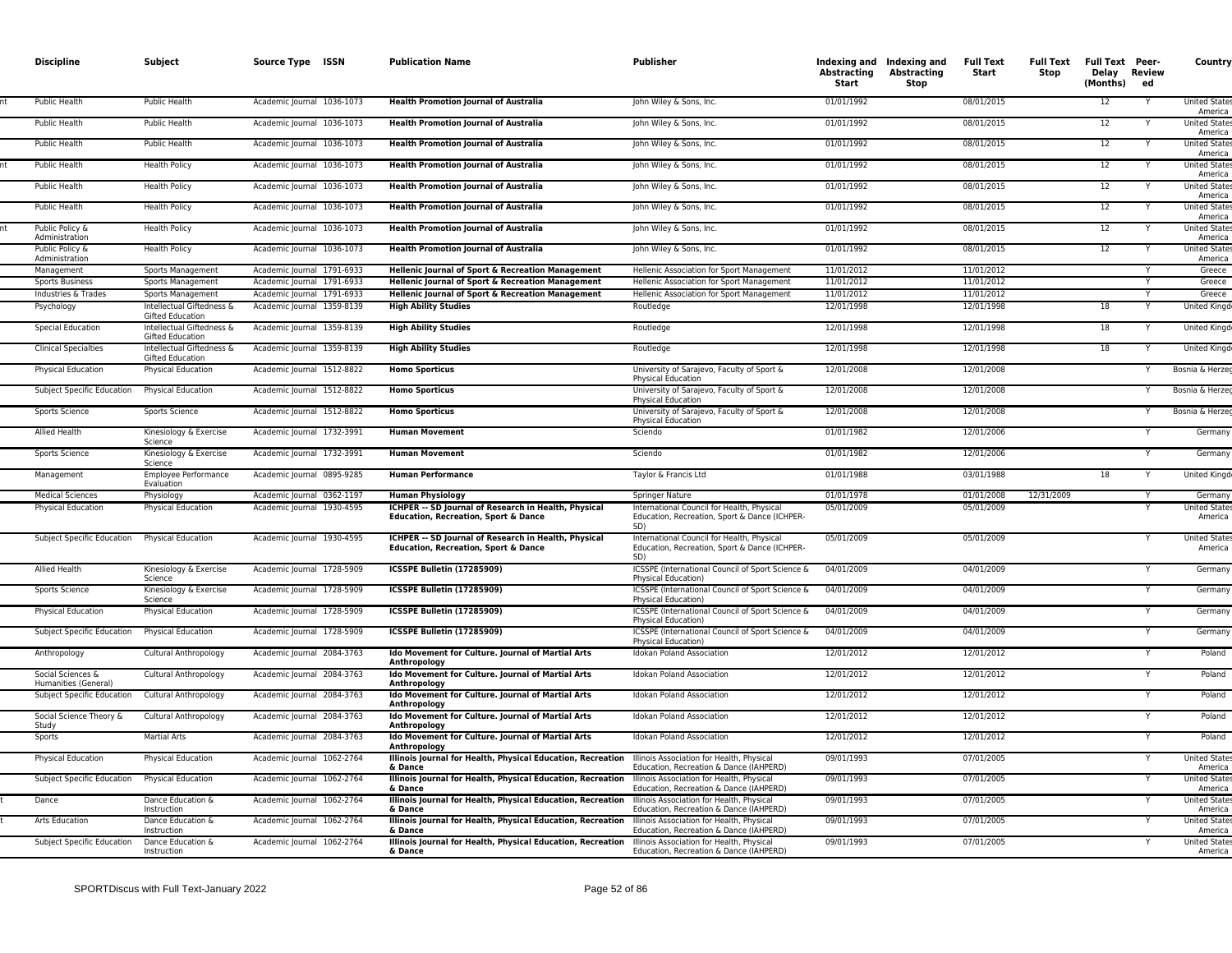| <b>Discipline</b>           | Subject                           | Source Type ISSN                                                                     | <b>Publication Name</b>                                                                                             | <b>Publisher</b>                                                              | Abstracting<br><b>Start</b> | Indexing and Indexing and<br>Abstracting<br><b>Stop</b> | <b>Full Text</b><br>Start | Stop       | Full Text Full Text Peer-<br>Delay Review<br>(Months) | ed | Country                         |
|-----------------------------|-----------------------------------|--------------------------------------------------------------------------------------|---------------------------------------------------------------------------------------------------------------------|-------------------------------------------------------------------------------|-----------------------------|---------------------------------------------------------|---------------------------|------------|-------------------------------------------------------|----|---------------------------------|
| Sports & Leisure (General)  | Sports & Leisure (General)        | Academic Journal                                                                     | Impumelelo: Interdisciplinary Electronic Journal of African Ohio University, Sports Administration Program<br>Sport |                                                                               | 03/01/2013                  | 10/31/2013                                              | 03/01/2013                | 10/31/2013 |                                                       |    | <b>United State</b><br>America  |
| Exercise & Fitness          | Exercise & Fitness                | Academic Journal 1790-3041                                                           | Inquiries in Sport & Physical Education                                                                             | Hellenic Academy of Physical Education                                        | 01/01/2005                  | 04/30/2010                                              | 01/01/2005                | 04/30/2010 |                                                       |    | Greece                          |
| Exercise & Fitness          | Exercise & Fitness                | Academic Journal 1790-3041                                                           | Inquiries in Sport & Physical Education                                                                             | Hellenic Academy of Physical Education                                        | 01/01/2005                  | 04/30/2010                                              | 01/01/2005                | 04/30/2010 |                                                       |    | Greece                          |
| Exercise & Fitness          | Exercise & Fitness                | Academic Journal 1790-3041                                                           | Inquiries in Sport & Physical Education                                                                             | Hellenic Academy of Physical Education                                        | 01/01/2005                  | 04/30/2010                                              | 01/01/2005                | 04/30/2010 |                                                       | Y  | Greece                          |
| <b>Physical Education</b>   | Physical Education                | Academic Journal 1790-3041                                                           | Inquiries in Sport & Physical Education                                                                             | Hellenic Academy of Physical Education                                        | 01/01/2005                  | 04/30/2010                                              | 01/01/2005                | 04/30/2010 |                                                       | Y  | Greece                          |
| Subject Specific Education  | <b>Physical Education</b>         | Academic Journal 1790-3041                                                           | Inquiries in Sport & Physical Education                                                                             | Hellenic Academy of Physical Education                                        | 01/01/2005                  | 04/30/2010                                              | 01/01/2005                | 04/30/2010 |                                                       | Υ  | Greece                          |
| Sports & Leisure (General)  | Sports & Leisure (General)        | Academic Journal 1790-3041                                                           | Inquiries in Sport & Physical Education                                                                             | Hellenic Academy of Physical Education                                        | 01/01/2005                  | 04/30/2010                                              | 01/01/2005                | 04/30/2010 |                                                       |    | Greece                          |
| Psychology                  | Applied Psychology                | Academic Journal 1750-2764                                                           | <b>International Coaching Psychology Review</b>                                                                     | <b>British Psychological Society</b>                                          | 11/01/2008                  |                                                         | 11/01/2008                |            |                                                       |    | <b>United Kingd</b>             |
| <b>Clinical Specialties</b> | Applied Psychology                | Academic Journal 1750-2764                                                           | <b>International Coaching Psychology Review</b>                                                                     | <b>British Psychological Society</b>                                          | 11/01/2008                  |                                                         | 11/01/2008                |            |                                                       |    | <b>United Kingd</b>             |
| Exercise & Fitness          | Exercise & Fitness                | Academic Journal 1598-2939                                                           | <b>International Journal of Applied Sports Sciences</b>                                                             | Korea Sport Science Institute                                                 | 01/01/2000                  |                                                         | 06/01/2003                |            |                                                       |    | Korea, Repub<br>(South)         |
| Exercise & Fitness          | Exercise & Fitness                | Academic Journal 1598-2939                                                           | <b>International Journal of Applied Sports Sciences</b>                                                             | Korea Sport Science Institute                                                 | 01/01/2000                  |                                                         | 06/01/2003                |            |                                                       |    | Korea, Repub<br>(South)         |
| Exercise & Fitness          | Exercise & Fitness                | Academic Journal 1598-2939                                                           | <b>International Journal of Applied Sports Sciences</b>                                                             | Korea Sport Science Institute                                                 | 01/01/2000                  |                                                         | 06/01/2003                |            |                                                       | Υ  | Korea, Repub<br>(South)         |
| Physical Education          | Physical Education                | Academic Journal 1598-2939                                                           | <b>International Journal of Applied Sports Sciences</b>                                                             | Korea Sport Science Institute                                                 | 01/01/2000                  |                                                         | 06/01/2003                |            |                                                       |    | Korea, Repub<br>(South)         |
| Subject Specific Education  | <b>Physical Education</b>         | Academic Journal 1598-2939                                                           | <b>International Journal of Applied Sports Sciences</b>                                                             | Korea Sport Science Institute                                                 | 01/01/2000                  |                                                         | 06/01/2003                |            |                                                       |    | Korea, Repub<br>(South)         |
| Exercise & Fitness          | Exercise & Fitness                | Academic Journal 1932-9997                                                           | International Journal of Aquatic Research & Education                                                               | Human Kinetics Publishers, Inc.                                               | 02/01/2007                  |                                                         | 02/01/2007                |            |                                                       |    | <b>United State</b><br>America  |
| Exercise & Fitness          | Exercise & Fitness                | Academic Journal 1932-9997                                                           | International Journal of Aquatic Research & Education                                                               | Human Kinetics Publishers, Inc.                                               | 02/01/2007                  |                                                         | 02/01/2007                |            |                                                       |    | United State<br>America         |
| Exercise & Fitness          | Exercise & Fitness                | Academic Journal 1932-9997                                                           | International Journal of Aquatic Research & Education                                                               | Human Kinetics Publishers, Inc.                                               | 02/01/2007                  |                                                         | 02/01/2007                |            |                                                       |    | <b>United State</b><br>America  |
| Sports                      | <b>Water Sports</b>               | Academic Journal 1932-9997                                                           | International Journal of Aquatic Research & Education                                                               | Human Kinetics Publishers, Inc.                                               | 02/01/2007                  |                                                         | 02/01/2007                |            |                                                       |    | <b>United States</b><br>America |
| Physical Education          | Physical Education                | Academic Journal 1738-4885                                                           | <b>International Journal of Asian Society for Physical</b><br><b>Education, Sport &amp; Dance</b>                   | Asian Society for Physical Education, Sport &<br>Dance                        | 04/01/2012                  |                                                         | 04/01/2012                |            |                                                       |    | Korea, Repub<br>(South)         |
| Subject Specific Education  | <b>Physical Education</b>         | Academic Journal 1738-4885                                                           | <b>International Journal of Asian Society for Physical</b><br><b>Education, Sport &amp; Dance</b>                   | Asian Society for Physical Education, Sport &<br>Dance                        | 04/01/2012                  |                                                         | 04/01/2012                |            |                                                       |    | Korea, Repub<br>(South)         |
| Sports Science              | Sports Science                    | Academic Journal 1738-4885                                                           | <b>International Journal of Asian Society for Physical</b><br><b>Education, Sport &amp; Dance</b>                   | Asian Society for Physical Education, Sport &<br>Dance                        | 04/01/2012                  |                                                         | 04/01/2012                |            |                                                       |    | Korea, Repub<br>(South)         |
| <b>Clinical Specialties</b> | <b>Behavioral Medicine</b>        | Academic Journal 1070-5503                                                           | <b>International Journal of Behavioral Medicine</b>                                                                 | <b>Springer Nature</b>                                                        | 01/01/1994                  |                                                         | 01/01/1994                |            | 12                                                    |    | Germany                         |
|                             |                                   | Athletic Training & Coaching Athletic Training & Coaching Academic Journal 1975-8286 | <b>International Journal of Coaching Science</b>                                                                    | Korea Coaching Development Center (KCDC)                                      | 09/01/2008                  |                                                         | 09/01/2008                |            |                                                       |    | Korea, Repub<br>(South)         |
| Subject Specific Education  |                                   | Athletic Training & Coaching Academic Journal 1975-8286                              | <b>International Journal of Coaching Science</b>                                                                    | Korea Coaching Development Center (KCDC)                                      | 09/01/2008                  |                                                         | 09/01/2008                |            |                                                       | Y  | Korea, Republ<br>(South)        |
| <b>Computer Science</b>     | <b>Computer Science</b>           | Academic Journal 1684-4769                                                           | International Journal of Computer Science in Sport<br>(International Association of Computer Science in Sport)      | International Association of Computer Science<br>in Sport                     | 05/01/2010                  | 12/31/2015                                              | 05/01/2010                | 12/31/2015 |                                                       |    | Austria                         |
| Sports Science              | Sports Science                    | Academic Journal 1684-4769                                                           | International Journal of Computer Science in Sport<br>(International Association of Computer Science in Sport)      | International Association of Computer Science<br>in Sport                     | 05/01/2010                  | 12/31/2015                                              | 05/01/2010                | 12/31/2015 |                                                       |    | Austria                         |
| Allied Health               | Kinesiology & Exercise<br>Science | Academic Journal 1939-795X                                                           | <b>International Journal of Exercise Science</b>                                                                    | Western Kentucky University, Department of<br>Kinesiology, Recreation & Sport | 01/01/2008                  |                                                         | 01/01/2008                |            |                                                       |    | <b>United State</b><br>America  |
| Sports Science              | Kinesiology & Exercise<br>Science | Academic Journal 1939-795X                                                           | <b>International Journal of Exercise Science</b>                                                                    | Western Kentucky University, Department of<br>Kinesiology, Recreation & Sport | 01/01/2008                  |                                                         | 01/01/2008                |            |                                                       |    | <b>United State</b><br>America  |
| Exercise & Fitness          | Exercise & Fitness                | Academic Journal 0973-2152                                                           | <b>International Journal of Fitness</b>                                                                             | <b>Society Press</b>                                                          | 07/01/2007                  |                                                         | 07/01/2007                |            |                                                       |    | India                           |
| Exercise & Fitness          | Exercise & Fitness                | Academic Journal 0973-2152                                                           | <b>International Journal of Fitness</b>                                                                             | <b>Society Press</b>                                                          | 07/01/2007                  |                                                         | 07/01/2007                |            |                                                       |    | India                           |
| Exercise & Fitness          | Exercise & Fitness                | Academic Journal 0973-2152                                                           | <b>International Journal of Fitness</b>                                                                             | Society Press                                                                 | 07/01/2007                  |                                                         | 07/01/2007                |            |                                                       | Y  | India                           |
| Life Sciences               |                                   | Food Science & Technology Academic Journal 0963-7486                                 | International Journal of Food Sciences & Nutrition                                                                  | Taylor & Francis Ltd                                                          | 07/01/1996                  |                                                         | 07/01/1996                |            | 18                                                    |    | <b>United Kingd</b>             |
| Industrial Technology       |                                   | Food Science & Technology Academic Journal 0963-7486                                 | International Journal of Food Sciences & Nutrition                                                                  | Taylor & Francis Ltd                                                          | 07/01/1996                  |                                                         | 07/01/1996                |            | 18                                                    | Y  | <b>United Kingo</b>             |
| Life Sciences               | <b>Nutrition Science</b>          | Academic Journal 0963-7486                                                           | International Journal of Food Sciences & Nutrition                                                                  | Taylor & Francis Ltd                                                          | 07/01/1996                  |                                                         | 07/01/1996                |            | 18                                                    |    | <b>United King</b>              |
| <b>Medical Sciences</b>     | <b>Nutrition Science</b>          | Academic Journal 0963-7486                                                           | International Journal of Food Sciences & Nutrition                                                                  | Taylor & Francis Ltd                                                          | 07/01/1996                  |                                                         | 07/01/1996                |            | 18                                                    |    | <b>United King</b>              |
| Industrial Technology       | <b>Nutrition Science</b>          | Academic Journal 0963-7486                                                           | <b>International Journal of Food Sciences &amp; Nutrition</b>                                                       | Taylor & Francis Ltd                                                          | 07/01/1996                  |                                                         | 07/01/1996                |            | 18                                                    |    | <b>United King</b>              |
| Sports                      | Golf                              | Academic Journal 2168-7595                                                           | <b>International Journal of Golf Science</b>                                                                        | Human Kinetics Publishers, Inc.                                               | 12/01/2012                  |                                                         | 12/01/2012                |            |                                                       |    | <b>United State</b><br>America  |
| Physical Education          | Physical Education                | Academic Journal 0341-8685                                                           | <b>International Journal of Physical Education</b>                                                                  | Meyer & Meyer Fachverlag & Buchhandel GmbH                                    | 01/01/1974                  |                                                         | 01/01/2004                |            |                                                       |    | Germany                         |
| Subject Specific Education  | <b>Physical Education</b>         | Academic Journal 0341-8685                                                           | <b>International Journal of Physical Education</b>                                                                  | Meyer & Meyer Fachverlag & Buchhandel GmbH                                    | 01/01/1974                  |                                                         | 01/01/2004                |            |                                                       |    | Germany                         |
| Psychology                  | Psychology                        | Academic Journal 0020-7594                                                           | International Journal of Psychology                                                                                 | John Wiley & Sons, Inc.                                                       | 01/01/1973                  |                                                         | 03/01/1975                |            | 12                                                    |    | <b>United States</b><br>America |
| <b>Clinical Specialties</b> | Psychology                        | Academic Journal 0020-7594                                                           | <b>International Journal of Psychology</b>                                                                          | John Wiley & Sons, Inc.                                                       | 01/01/1973                  |                                                         | 03/01/1975                |            | 12                                                    |    | <b>United States</b><br>America |
| Allied Health               | Kinesiology & Exercise<br>Science | Academic Journal 1612-197X                                                           | International Journal of Sport & Exercise Psychology                                                                | Taylor & Francis Ltd                                                          | 01/01/2003                  |                                                         | 01/01/2008                | 03/31/2013 |                                                       |    | <b>United Kingd</b>             |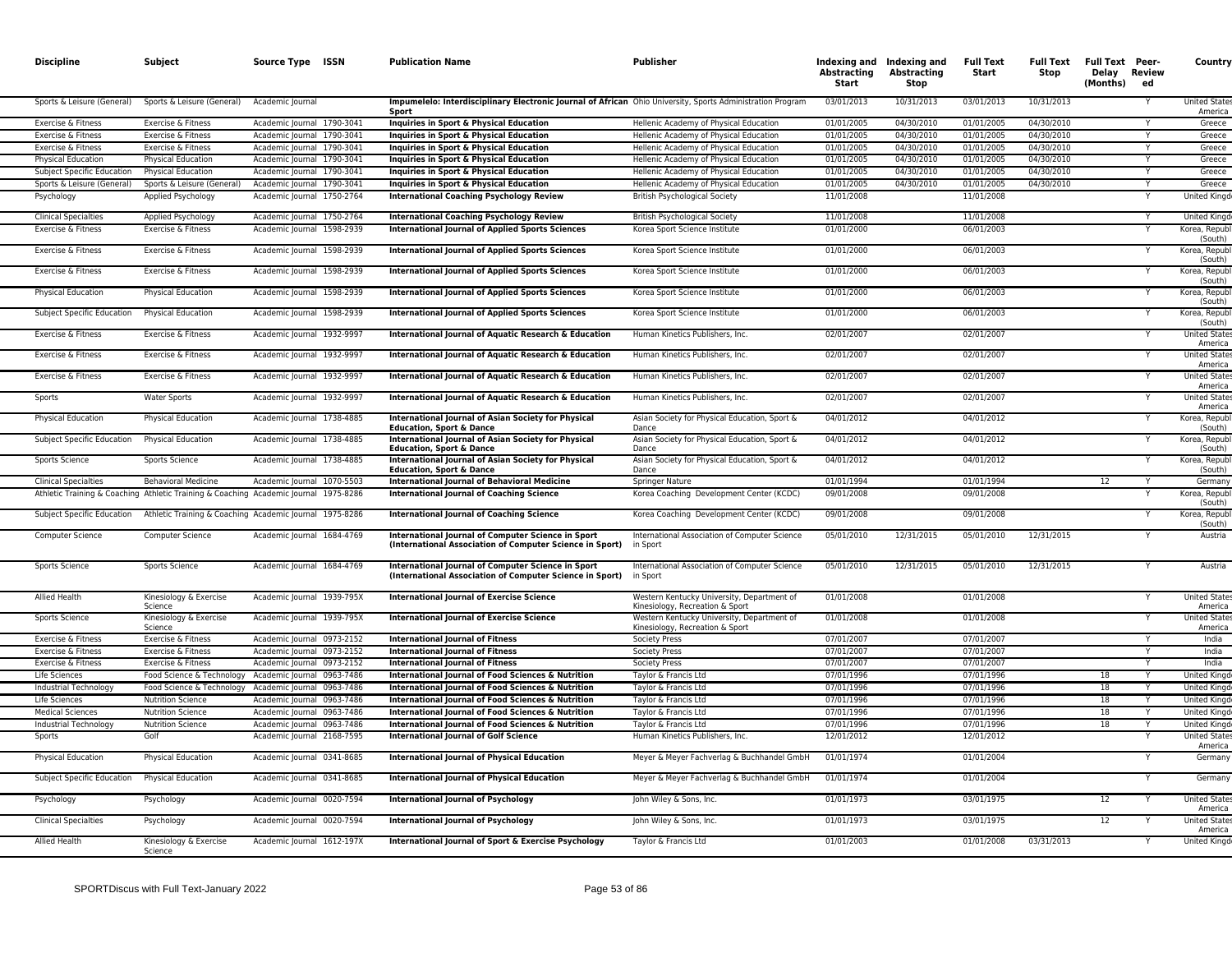| <b>Discipline</b>                           | Subject                                                                    | Source Type ISSN           | <b>Publication Name</b>                                                   | <b>Publisher</b>                                                              | Abstracting<br>Start | Indexing and Indexing and<br>Abstracting<br>Stop | <b>Full Text</b><br>Start | <b>Full Text</b><br>Stop | Full Text Peer-<br>Delay Review<br>(Months)<br>ed | Country                         |
|---------------------------------------------|----------------------------------------------------------------------------|----------------------------|---------------------------------------------------------------------------|-------------------------------------------------------------------------------|----------------------|--------------------------------------------------|---------------------------|--------------------------|---------------------------------------------------|---------------------------------|
| Sports Science                              | Kinesiology & Exercise<br>Science                                          | Academic Journal 1612-197X | International Journal of Sport & Exercise Psychology                      | Taylor & Francis Ltd                                                          | 01/01/2003           |                                                  | 01/01/2008                | 03/31/2013               |                                                   | United Kingd                    |
| Psychology                                  | Sports Psychology                                                          | Academic Journal 1612-197X | International Journal of Sport & Exercise Psychology                      | Taylor & Francis Ltd                                                          | 01/01/2003           |                                                  | 01/01/2008                | 03/31/2013               |                                                   | <b>United Kingo</b>             |
| Sports Science                              | Sports Psychology                                                          | Academic Journal 1612-197X | International Journal of Sport & Exercise Psychology                      | Taylor & Francis Ltd                                                          | 01/01/2003           |                                                  | 01/01/2008                | 03/31/2013               | Y                                                 | <b>United Kingd</b>             |
| <b>Clinical Specialties</b>                 | Sports Psychology                                                          | Academic Journal 1612-197X | International Journal of Sport & Exercise Psychology                      | Taylor & Francis Ltd                                                          | 01/01/2003           |                                                  | 01/01/2008                | 03/31/2013               |                                                   | <b>United Kingd</b>             |
| Sports Science                              | Sports Science                                                             | Academic Journal 1880-4012 | International Journal of Sport & Health Science                           | International Journal of Sport & Health Science                               | 01/01/2009           |                                                  | 01/01/2009                |                          |                                                   | Japan                           |
| <b>Medical Sciences</b>                     | <b>Medical Sciences</b>                                                    | Academic Journal 1880-4012 | International Journal of Sport & Health Science                           | International Journal of Sport & Health Science                               | 01/01/2009           |                                                  | 01/01/2009                |                          |                                                   | Japan                           |
| Sociology                                   | Sports Sociology                                                           | Academic Journal 2152-7857 | International Journal of Sport & Society                                  | Common Ground Research Networks                                               | 10/01/2010           |                                                  | 10/01/2010                |                          |                                                   | <b>United State:</b><br>America |
| Sports Science                              | Sports Sociology                                                           | Academic Journal 2152-7857 | International Journal of Sport & Society                                  | Common Ground Research Networks                                               | 10/01/2010           |                                                  | 10/01/2010                |                          |                                                   | <b>United States</b><br>America |
| Engineering                                 | <b>Biomedical Engineering</b>                                              | Academic Journal 0740-2082 | <b>International Journal of Sport Biomechanics</b>                        | Human Kinetics Publishers, Inc                                                | 01/01/1984           | 01/31/1993                                       | 02/01/1985                | 01/31/1993               | Y                                                 | <b>United States</b><br>America |
| Life Sciences                               | <b>Biomedical Engineering</b>                                              | Academic Journal 0740-2082 | <b>International Journal of Sport Biomechanics</b>                        | Human Kinetics Publishers, Inc.                                               | 01/01/1984           | 01/31/1993                                       | 02/01/1985                | 01/31/1993               |                                                   | <b>United State:</b><br>America |
| <b>Medical Sciences</b>                     | <b>Biomedical Engineering</b>                                              | Academic Journal 0740-2082 | <b>International Journal of Sport Biomechanics</b>                        | Human Kinetics Publishers, Inc.                                               | 01/01/1984           | 01/31/1993                                       | 02/01/1985                | 01/31/1993               | Y                                                 | <b>United States</b><br>America |
| Sports Medicine                             | <b>Sports Medicine</b>                                                     | Academic Journal 0740-2082 | <b>International Journal of Sport Biomechanics</b>                        | Human Kinetics Publishers, Inc                                                | 01/01/1984           | 01/31/1993                                       | 02/01/1985                | 01/31/1993               | Y                                                 | <b>United States</b><br>America |
| <b>Clinical Specialties</b>                 | <b>Sports Medicine</b>                                                     | Academic Journal 0740-2082 | <b>International Journal of Sport Biomechanics</b>                        | Human Kinetics Publishers, Inc.                                               | 01/01/1984           | 01/31/1993                                       | 02/01/1985                | 01/31/1993               |                                                   | <b>United State:</b><br>America |
| Sports & Leisure (General)                  | Sport Communication                                                        | Academic Journal 1936-3915 | <b>International Journal of Sport Communication</b>                       | Human Kinetics Publishers, Inc.                                               | 03/01/2008           |                                                  | 03/01/2008                |                          |                                                   | <b>United States</b><br>America |
| Communication by Type                       | Sport Communication                                                        | Academic Journal 1936-3915 | <b>International Journal of Sport Communication</b>                       | Human Kinetics Publishers, Inc.                                               | 03/01/2008           |                                                  | 03/01/2008                |                          |                                                   | <b>United State:</b><br>America |
| Banking, Finance & Investing Sports Finance |                                                                            | Academic Journal 1558-6235 | <b>International Journal of Sport Finance</b>                             | Fitness Information Technology                                                | 11/01/2007           |                                                  | 11/01/2007                |                          | Y                                                 | <b>United State:</b><br>America |
| Sports Business                             | Sports Finance                                                             | Academic Journal 1558-6235 | <b>International Journal of Sport Finance</b>                             | Fitness Information Technology                                                | 11/01/2007           |                                                  | 11/01/2007                |                          |                                                   | <b>United States</b><br>America |
| Industries & Trades                         | Sports Finance                                                             | Academic Journal 1558-6235 | <b>International Journal of Sport Finance</b>                             | <b>Fitness Information Technology</b>                                         | 11/01/2007           |                                                  | 11/01/2007                |                          |                                                   | <b>United States</b><br>America |
| Management                                  | Sports Management                                                          | Academic Journal           | International Journal of Sport Management, Recreation &<br><b>Tourism</b> | International Journal of Sport Management,<br><b>Recreation &amp; Tourism</b> | 12/01/2011           | 12/20/2016                                       | 12/01/2011                | 12/20/2016               |                                                   | Greece                          |
| <b>Sports Business</b>                      | Sports Management                                                          | Academic Journal           | International Journal of Sport Management, Recreation &<br>Tourism        | International Journal of Sport Management,<br><b>Recreation &amp; Tourism</b> | 12/01/2011           | 12/20/2016                                       | 12/01/2011                | 12/20/2016               |                                                   | Greece                          |
| Industries & Trades                         | Sports Management                                                          | Academic Journal           | International Journal of Sport Management, Recreation &<br><b>Tourism</b> | International Journal of Sport Management,<br><b>Recreation &amp; Tourism</b> | 12/01/2011           | 12/20/2016                                       | 12/01/2011                | 12/20/2016               |                                                   | Greece                          |
| Social Sciences &<br>Humanities (General)   | Recreation & Leisure Studies Academic Journal                              |                            | International Journal of Sport Management, Recreation &<br><b>Tourism</b> | International Journal of Sport Management,<br><b>Recreation &amp; Tourism</b> | 12/01/2011           | 12/20/2016                                       | 12/01/2011                | 12/20/2016               |                                                   | Greece                          |
|                                             | Recreation & Leisure Studies Recreation & Leisure Studies Academic Journal |                            | International Journal of Sport Management, Recreation &<br>Tourism        | International Journal of Sport Management,<br><b>Recreation &amp; Tourism</b> | 12/01/2011           | 12/20/2016                                       | 12/01/2011                | 12/20/2016               |                                                   | Greece                          |
| Subject Specific Education                  | Recreation & Leisure Studies Academic Journal                              |                            | International Journal of Sport Management, Recreation &<br><b>Tourism</b> | International Journal of Sport Management,<br><b>Recreation &amp; Tourism</b> | 12/01/2011           | 12/20/2016                                       | 12/01/2011                | 12/20/2016               |                                                   | Greece                          |
| Social Science Theory &<br>Study            | Recreation & Leisure Studies Academic Journal                              |                            | International Journal of Sport Management, Recreation &<br>Tourism        | International Journal of Sport Management,<br>Recreation & Tourism            | 12/01/2011           | 12/20/2016                                       | 12/01/2011                | 12/20/2016               |                                                   | Greece                          |
| Allied Health                               | Kinesiology & Exercise<br>Science                                          | Academic Journal 1050-1606 | <b>International Journal of Sport Nutrition</b>                           | Human Kinetics Publishers, Inc.                                               | 03/01/1991           | 12/31/1999                                       | 01/01/1997                | 12/31/1999               |                                                   | <b>United State</b><br>America  |
| Sports Science                              | Kinesiology & Exercise<br>Science                                          | Academic Journal 1050-1606 | <b>International Journal of Sport Nutrition</b>                           | Human Kinetics Publishers, Inc.                                               | 03/01/1991           | 12/31/1999                                       | 01/01/1997                | 12/31/1999               |                                                   | <b>United State:</b><br>America |
| Life Sciences                               | <b>Nutrition Science</b>                                                   | Academic Journal 1050-1606 | <b>International Journal of Sport Nutrition</b>                           | Human Kinetics Publishers, Inc.                                               | 03/01/1991           | 12/31/1999                                       | 01/01/1997                | 12/31/1999               |                                                   | <b>United State:</b><br>America |
| <b>Medical Sciences</b>                     | <b>Nutrition Science</b>                                                   | Academic Journal 1050-1606 | <b>International Journal of Sport Nutrition</b>                           | Human Kinetics Publishers, Inc.                                               | 03/01/1991           | 12/31/1999                                       | 01/01/1997                | 12/31/1999               |                                                   | <b>United States</b><br>America |
| Industrial Technology                       | Nutrition Science                                                          | Academic Journal 1050-1606 | <b>International Journal of Sport Nutrition</b>                           | Human Kinetics Publishers, Inc.                                               | 03/01/1991           | 12/31/1999                                       | 01/01/1997                | 12/31/1999               |                                                   | <b>United States</b><br>America |
| <b>Allied Health</b>                        | Kinesiology & Exercise<br>Science                                          | Academic Journal 1526-484X | International Journal of Sport Nutrition & Exercise<br><b>Metabolism</b>  | Human Kinetics Publishers, Inc.                                               | 03/01/2000           |                                                  | 03/01/2000                |                          |                                                   | <b>United States</b><br>America |
| Sports Science                              | Kinesiology & Exercise<br>Science                                          | Academic Journal 1526-484X | International Journal of Sport Nutrition & Exercise<br><b>Metabolism</b>  | Human Kinetics Publishers, Inc.                                               | 03/01/2000           |                                                  | 03/01/2000                |                          |                                                   | <b>United States</b><br>America |
| Chemistry                                   | Metabolism                                                                 | Academic Journal 1526-484X | International Journal of Sport Nutrition & Exercise<br>Metabolism         | Human Kinetics Publishers, Inc                                                | 03/01/2000           |                                                  | 03/01/2000                |                          |                                                   | <b>United States</b><br>America |
| Life Sciences                               | Metabolism                                                                 | Academic Journal 1526-484X | International Journal of Sport Nutrition & Exercise<br>Metabolism         | Human Kinetics Publishers, Inc.                                               | 03/01/2000           |                                                  | 03/01/2000                |                          | Y                                                 | <b>United States</b><br>America |
| <b>Clinical Specialties</b>                 | Metabolism                                                                 | Academic Journal 1526-484X | International Journal of Sport Nutrition & Exercise<br><b>Metabolism</b>  | Human Kinetics Publishers, Inc.                                               | 03/01/2000           |                                                  | 03/01/2000                |                          |                                                   | <b>United State:</b><br>America |
| Life Sciences                               | <b>Nutrition Science</b>                                                   | Academic Journal 1526-484X | International Journal of Sport Nutrition & Exercise<br>Metabolism         | Human Kinetics Publishers, Inc.                                               | 03/01/2000           |                                                  | 03/01/2000                |                          | Y                                                 | <b>United States</b><br>America |
| <b>Medical Sciences</b>                     | <b>Nutrition Science</b>                                                   | Academic Journal 1526-484X | International Journal of Sport Nutrition & Exercise<br>Metabolism         | Human Kinetics Publishers, Inc.                                               | 03/01/2000           |                                                  | 03/01/2000                |                          |                                                   | <b>United States</b><br>America |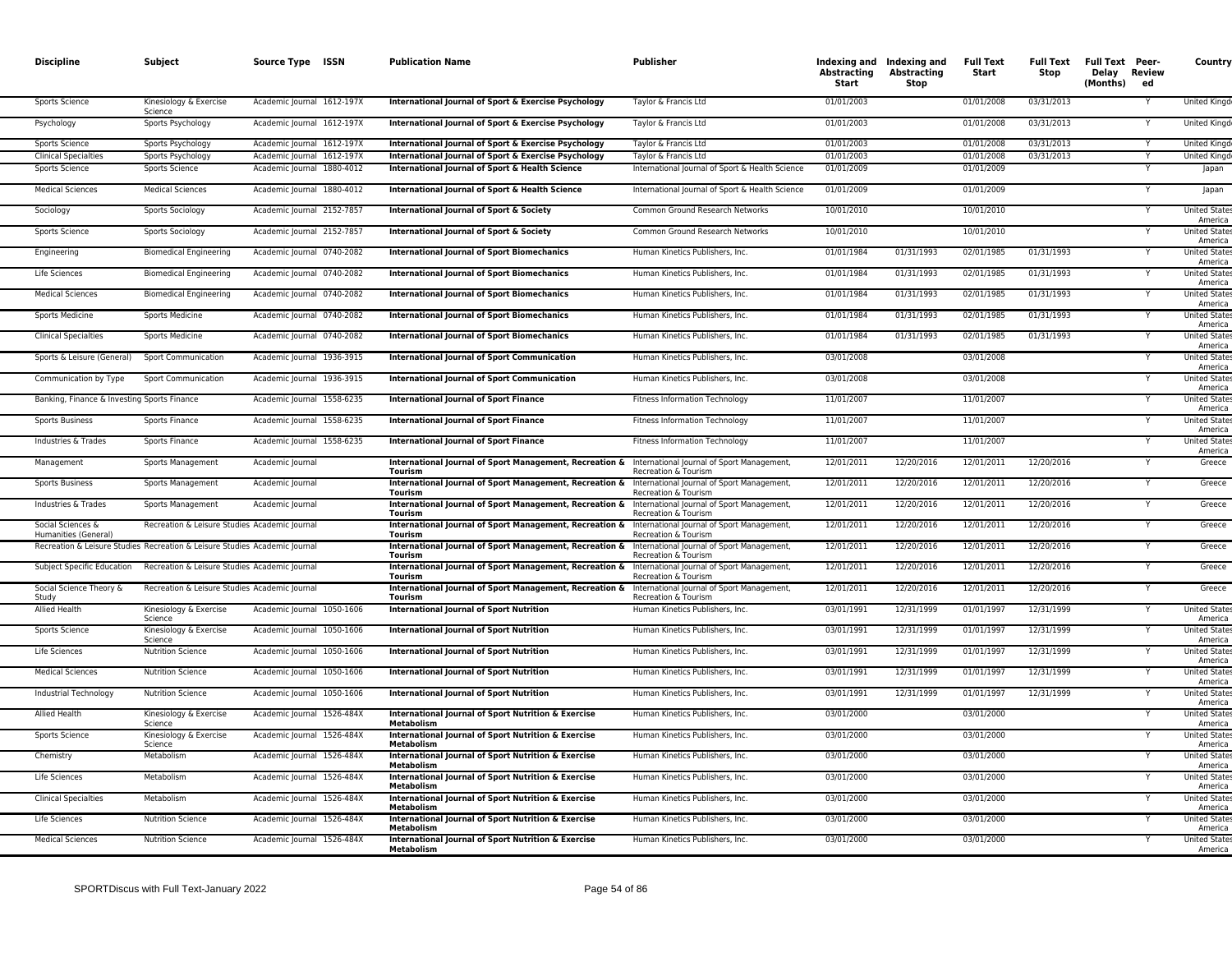| <b>Discipline</b>                              | Subject                                                                              | Source Type ISSN                                         | <b>Publication Name</b>                                                                  | Publisher                                                                                  | Abstracting<br><b>Start</b> | Indexing and Indexing and<br>Abstracting<br>Stop | Full Text<br>Start       | Full Text Full Text Peer-<br>Stop | Delay Review<br>(Months) | ed | Country                                               |
|------------------------------------------------|--------------------------------------------------------------------------------------|----------------------------------------------------------|------------------------------------------------------------------------------------------|--------------------------------------------------------------------------------------------|-----------------------------|--------------------------------------------------|--------------------------|-----------------------------------|--------------------------|----|-------------------------------------------------------|
| <b>Industrial Technology</b>                   | <b>Nutrition Science</b>                                                             | Academic Journal 1526-484X                               | International Journal of Sport Nutrition & Exercise<br>Metabolism                        | Human Kinetics Publishers, Inc.                                                            | 03/01/2000                  |                                                  | 03/01/2000               |                                   |                          |    | <b>United States</b><br>America                       |
| <b>Allied Health</b>                           | Physical Therapy                                                                     | Academic Journal 2159-2896                               | <b>International Journal of Sports Physical Therapy</b>                                  | North American Journal of Sports Physical<br>Therapy                                       | 01/01/2011                  |                                                  | 01/01/2011               |                                   |                          |    | <b>United States</b><br>America                       |
| Therapeutics                                   | Physical Therapy                                                                     | Academic Journal 2159-2896                               | International Journal of Sports Physical Therapy                                         | North American Journal of Sports Physical<br>Therapy                                       | 01/01/2011                  |                                                  | 01/01/2011               |                                   |                          |    | <b>United States</b><br>America                       |
| Sports Medicine                                | <b>Sports Medicine</b>                                                               | Academic Journal 2159-2896                               | International Journal of Sports Physical Therapy                                         | North American Journal of Sports Physical<br>Therapy                                       | 01/01/2011                  |                                                  | 01/01/2011               |                                   |                          |    | <b>United States</b><br>America                       |
| <b>Clinical Specialties</b>                    | <b>Sports Medicine</b>                                                               | Academic Journal 2159-2896                               | International Journal of Sports Physical Therapy                                         | North American Journal of Sports Physical<br>Therapy                                       | 01/01/2011                  |                                                  | 01/01/2011               |                                   |                          | Y  | <b>United States</b><br>America                       |
| <b>Medical Sciences</b>                        | Physiology                                                                           | Academic Journal 1555-0265                               | International Journal of Sports Physiology & Performance                                 | Human Kinetics Publishers, Inc.                                                            | 03/01/2006                  |                                                  | 03/01/2006               |                                   |                          |    | <b>United State</b><br>America                        |
| Sports Medicine                                | <b>Sports Medicine</b>                                                               | Academic Journal 1555-0265                               | International Journal of Sports Physiology & Performance Human Kinetics Publishers, Inc. |                                                                                            | 03/01/2006                  |                                                  | 03/01/2006               |                                   |                          |    | <b>United State</b><br>America                        |
| <b>Clinical Specialties</b>                    | <b>Sports Medicine</b>                                                               | Academic Journal 1555-0265                               | International Journal of Sports Physiology & Performance Human Kinetics Publishers, Inc. |                                                                                            | 03/01/2006                  |                                                  | 03/01/2006               |                                   |                          | Υ  | <b>United States</b><br>America                       |
| Arts & Entertainment<br>(General)              | Arts & Entertainment<br>(General)                                                    | Academic Journal 1110-8460                               | International Journal of Sports Science & Arts - Arabic                                  | Helwan University, Faculty of Physical Education<br>for Girls                              | 01/01/2015                  |                                                  | 01/01/2015               |                                   |                          |    | Egypt                                                 |
| <b>Physical Education</b>                      | Physical Education                                                                   | Academic Journal 1110-8460                               | International Journal of Sports Science & Arts - Arabic                                  | Helwan University, Faculty of Physical Education<br>for Girls                              | 01/01/2015                  |                                                  | 01/01/2015               |                                   |                          |    | Egypt                                                 |
| Subject Specific Education                     | Physical Education                                                                   | Academic Journal 1110-8460                               | International Journal of Sports Science & Arts - Arabic                                  | Helwan University, Faculty of Physical Education<br>for Girls                              | 01/01/2015                  |                                                  | 01/01/2015               |                                   |                          |    | Egypt                                                 |
| Sports Science                                 | Sports Science                                                                       | Academic Journal 1110-8460                               | International Journal of Sports Science & Arts - Arabic                                  | Helwan University, Faculty of Physical Education<br>for Girls                              | 01/01/2015                  |                                                  | 01/01/2015               |                                   |                          |    | Egypt                                                 |
|                                                | Athletic Training & Coaching Athletic Training & Coaching Academic Journal 1747-9541 |                                                          | International Journal of Sports Science & Coaching                                       | Sage Publications                                                                          | 01/01/2006                  |                                                  | 03/01/2007               |                                   |                          |    | <b>United State</b><br>America                        |
| Subject Specific Education                     | Athletic Training & Coaching Academic Journal 1747-9541                              |                                                          | International Journal of Sports Science & Coaching                                       | <b>Sage Publications</b>                                                                   | 01/01/2006                  |                                                  | 03/01/2007               |                                   |                          |    | <b>United State</b><br>America                        |
| Sports Science                                 | Sports Science                                                                       | Academic Journal 1747-9541                               | International Journal of Sports Science & Coaching                                       | <b>Sage Publications</b>                                                                   | 01/01/2006                  |                                                  | 03/01/2007               |                                   |                          |    | <b>United States</b><br>America                       |
| Exercise & Fitness                             | Exercise & Fitness                                                                   | Academic Journal 2231-1599                               | International Journal of Sports Sciences & Fitness                                       | International Journal of Sports Sciences &<br>Fitness                                      | 01/01/2011                  |                                                  | 01/01/2011               |                                   |                          |    | Canada                                                |
| Exercise & Fitness                             | Exercise & Fitness                                                                   | Academic Journal 2231-1599                               | International Journal of Sports Sciences & Fitness                                       | International Journal of Sports Sciences &<br>Fitness                                      | 01/01/2011                  |                                                  | 01/01/2011               |                                   |                          |    | Canada                                                |
| Exercise & Fitness                             | Exercise & Fitness                                                                   | Academic Journal 2231-1599                               | International Journal of Sports Sciences & Fitness                                       | International Journal of Sports Sciences &<br><b>Fitness</b>                               | 01/01/2011                  |                                                  | 01/01/2011               |                                   |                          |    | Canada                                                |
| Sports Science                                 | Sports Science                                                                       | Academic Journal 2231-1599                               | International Journal of Sports Sciences & Fitness                                       | International Journal of Sports Sciences &<br>Fitness                                      | 01/01/2011                  |                                                  | 01/01/2011               |                                   |                          | Y  | Canada                                                |
| <b>Allied Health</b>                           | Kinesiology & Exercise<br>Science                                                    | Academic Journal 2201-1560                               | <b>International Journal of Swimming Kinetics</b>                                        | International Society of Swimming Coaching                                                 | 09/01/2013                  |                                                  | 09/01/2013               |                                   |                          |    | Australia                                             |
| Sports Science                                 | Kinesiology & Exercise<br>Science                                                    | Academic Journal 2201-1560                               | <b>International Journal of Swimming Kinetics</b>                                        | International Society of Swimming Coaching                                                 | 09/01/2013                  |                                                  | 09/01/2013               |                                   |                          |    | Australia                                             |
| Sports                                         | Swimming & Diving                                                                    | Academic Journal 2201-1560                               | <b>International Journal of Swimming Kinetics</b>                                        | International Society of Swimming Coaching                                                 | 09/01/2013                  |                                                  | 09/01/2013               |                                   |                          |    | Australia                                             |
|                                                | Athletic Training & Coaching Athletic Training & Coaching Academic Journal 2328-918X |                                                          | <b>International Sport Coaching Journal</b>                                              | Human Kinetics Publishers, Inc.                                                            | 01/01/2016                  |                                                  | 01/01/2016               |                                   |                          | Y  | <b>United State</b><br>America                        |
| Subject Specific Education                     | Athletic Training & Coaching Academic Journal 2328-918X                              |                                                          | <b>International Sport Coaching Journal</b>                                              | Human Kinetics Publishers, Inc.<br>Human Kinetics Publishers, Inc.                         | 01/01/2016                  |                                                  | 01/01/2016<br>01/01/2016 |                                   |                          |    | <b>United State</b><br>America<br><b>United State</b> |
| Sports & Leisure (General)                     | Sports & Leisure (General)                                                           | Academic Journal 2328-918X                               | <b>International Sport Coaching Journal</b>                                              |                                                                                            | 01/01/2016                  |                                                  |                          | 09/30/2013                        |                          |    | America                                               |
| Sports Medicine<br><b>Clinical Specialties</b> | <b>Sports Medicine</b><br><b>Sports Medicine</b>                                     | Academic Journal 1528-3356<br>Academic Journal 1528-3356 | <b>International SportMed Journal</b><br><b>International SportMed Journal</b>           | International Federation of Sports Medicine<br>International Federation of Sports Medicine | 01/01/2000<br>01/01/2000    | 12/31/2014<br>12/31/2014                         | 01/01/2000<br>01/01/2000 | 09/30/2013                        |                          |    | Puerto Ric<br>Puerto Ric                              |
| Sports & Leisure (General)                     | Sports & Leisure (General)                                                           | Academic Journal 1094-0480                               | <b>International Sports Journal</b>                                                      | University of New Haven School of Business                                                 | 06/01/1997                  | 06/30/2004                                       | 01/01/2002               | 06/30/2004                        |                          | Y  | <b>United State</b><br>America                        |
| Law                                            | Sports Law                                                                           | Academic Journal 1105-8587                               | <b>International Sports Law Review Pandektis</b>                                         | International Association of Sports Law                                                    | 01/01/1992                  |                                                  | 11/01/2008               |                                   |                          | Y  | Greece                                                |
| Law                                            | Sports Law                                                                           | Academic Journal 1105-8587                               | <b>International Sports Law Review Pandektis</b>                                         | International Association of Sports Law                                                    | 01/01/1992                  |                                                  | 11/01/2008               |                                   |                          |    | Greece                                                |
| Sports & Leisure (General)                     | Sports Law                                                                           | Academic Journal 1105-8587                               | <b>International Sports Law Review Pandektis</b>                                         | International Association of Sports Law                                                    | 01/01/1992                  |                                                  | 11/01/2008               |                                   |                          |    | Greece                                                |
| Sports Science                                 | <b>Sports Science</b>                                                                | Academic Journal 1443-0770                               | <b>International Sports Studies</b>                                                      | Logos Verlag Berlin GmbH                                                                   | 01/01/1999                  |                                                  | 01/01/2013               |                                   | 12                       |    | Germany                                               |
| Sports                                         | Weightlifting & Bodybuilding Academic Journal 1069-7276                              |                                                          | <b>Iron Game History</b>                                                                 | Iron Game History                                                                          | 04/01/1990                  |                                                  | 03/01/2005               |                                   |                          |    | <b>United State</b><br>America                        |
| <b>Allied Health</b>                           | Kinesiology & Exercise<br>Science                                                    | Academic Journal 0959-3020                               | <b>Isokinetics &amp; Exercise Science</b>                                                | <b>IOS Press</b>                                                                           | 01/01/1991                  |                                                  | 01/01/1998               |                                   | 12                       |    | Netherland                                            |
| Sports Science                                 | Kinesiology & Exercise<br>Science                                                    | Academic Journal 0959-3020                               | <b>Isokinetics &amp; Exercise Science</b>                                                | <b>IOS Press</b>                                                                           | 01/01/1991                  |                                                  | 01/01/1998               |                                   | 12                       |    | Netherland                                            |
| Physical Education                             | Physical Education                                                                   | Academic Journal 0730-3084                               | JOPERD: The Journal of Physical Education, Recreation &<br>Dance                         | Routledge                                                                                  | 02/01/1986                  |                                                  | 01/01/2013               |                                   | 18                       |    | <b>United Kingd</b>                                   |
|                                                | Physical Education                                                                   | Academic Journal 0730-3084                               | JOPERD: The Journal of Physical Education, Recreation &                                  | Routledge                                                                                  | 02/01/1986                  |                                                  | 01/01/2013               |                                   | 18                       |    | United Kingo                                          |
| Subject Specific Education                     |                                                                                      |                                                          | <b>Dance</b>                                                                             |                                                                                            |                             |                                                  |                          |                                   |                          |    |                                                       |
| Dance                                          | Dance Education &<br>Instruction                                                     | Academic Journal 0730-3084                               | JOPERD: The Journal of Physical Education, Recreation &<br>Dance                         | Routledge                                                                                  | 02/01/1986                  |                                                  | 01/01/2013               |                                   | 18                       |    | <b>United Kingo</b>                                   |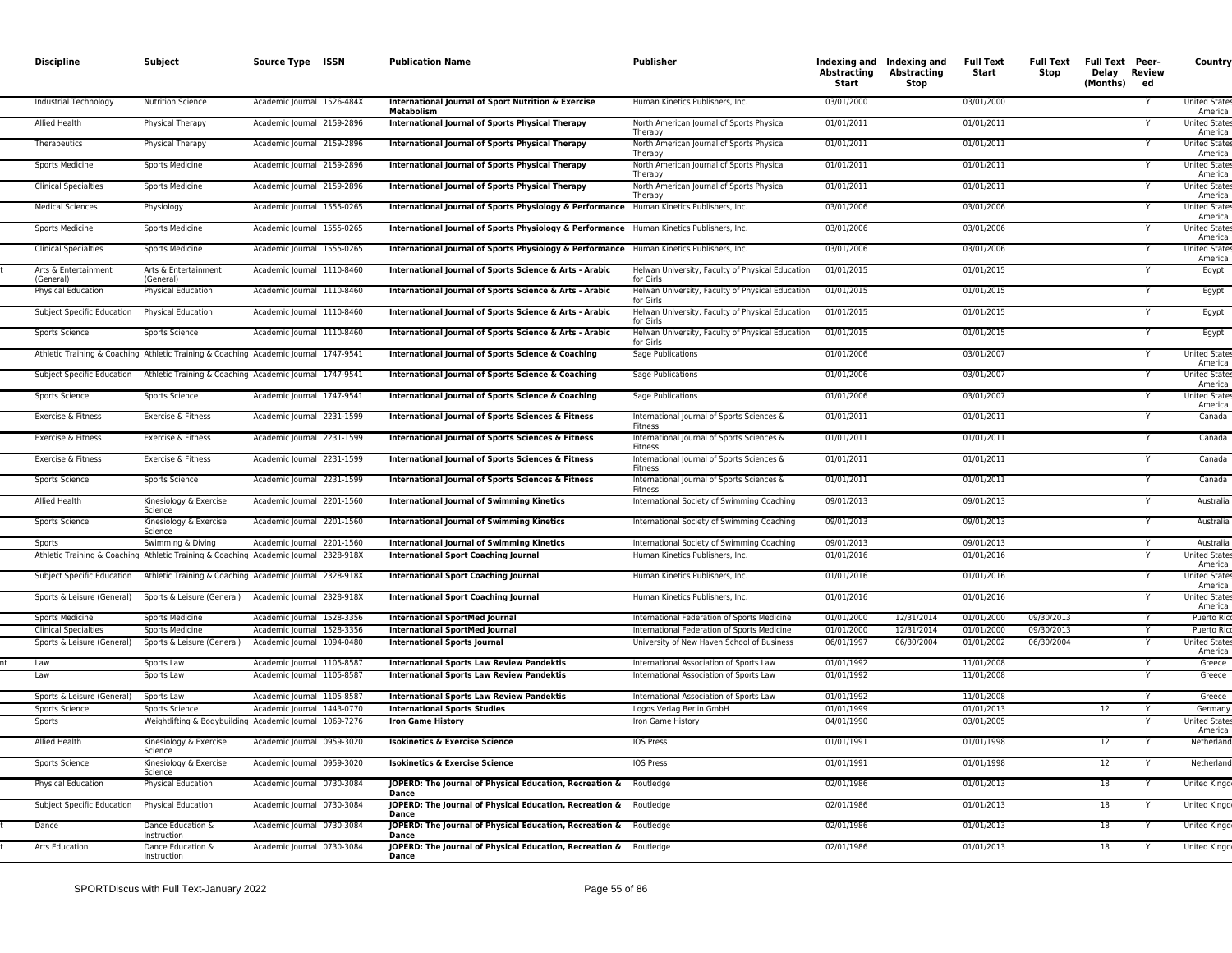| <b>Discipline</b>                                     | Subject                                          | Source Type ISSN                                                                     | <b>Publication Name</b>                                                                                                                | <b>Publisher</b>                                                                   | Abstracting<br><b>Start</b> | Indexing and Indexing and<br>Abstracting<br>Stop | <b>Full Text</b><br>Start | <b>Full Text</b><br>Stop | <b>Full Text Peer-</b><br>Delay Review<br>(Months) | ed | Country                                                 |
|-------------------------------------------------------|--------------------------------------------------|--------------------------------------------------------------------------------------|----------------------------------------------------------------------------------------------------------------------------------------|------------------------------------------------------------------------------------|-----------------------------|--------------------------------------------------|---------------------------|--------------------------|----------------------------------------------------|----|---------------------------------------------------------|
| Subject Specific Education                            | Dance Education &<br>Instruction                 | Academic Journal 0730-3084                                                           | JOPERD: The Journal of Physical Education, Recreation &<br>Dance                                                                       | Routledge                                                                          | 02/01/1986                  |                                                  | 01/01/2013                |                          | 18                                                 |    | United Kingd                                            |
| Psychology                                            | Human Behavior                                   | Academic Journal 0021-8308                                                           | Journal for the Theory of Social Behaviour                                                                                             | Wiley-Blackwell                                                                    | 01/01/1972                  |                                                  | 01/01/1998                |                          | 12                                                 |    | <b>United Kingd</b>                                     |
| <b>Clinical Specialties</b>                           | Human Behavior                                   | Academic Journal 0021-8308                                                           | Journal for the Theory of Social Behaviour                                                                                             | Wiley-Blackwell                                                                    | 01/01/1972                  |                                                  | 01/01/1998                |                          | 12                                                 |    | <b>United Kingd</b>                                     |
| Psychology                                            | Social Psychology                                | Academic Journal 0021-8308                                                           | Journal for the Theory of Social Behaviour                                                                                             | Wiley-Blackwell                                                                    | 01/01/1972                  |                                                  | 01/01/1998                |                          | 12                                                 |    | United Kingd                                            |
| Sociology                                             | Social Psychology                                | Academic Journal 0021-8308                                                           | Journal for the Theory of Social Behaviour                                                                                             | Wiley-Blackwell                                                                    | 01/01/1972                  |                                                  | 01/01/1998                |                          | 12                                                 | Y  | United Kingd                                            |
| <b>Clinical Specialties</b>                           | Social Psychology                                | Academic Journal 0021-8308                                                           | Journal for the Theory of Social Behaviour                                                                                             | Wiley-Blackwell                                                                    | 01/01/1972                  |                                                  | 01/01/1998                |                          | 12                                                 |    | <b>United Kingd</b>                                     |
| Exercise & Fitness                                    | Exercise & Fitness                               | Academic Journal 1063-8652                                                           | Journal of Aging & Physical Activity                                                                                                   | Human Kinetics Publishers, Inc.                                                    | 10/01/1993                  |                                                  | 01/01/1997                |                          |                                                    |    | <b>United States</b><br>America                         |
| Exercise & Fitness                                    | Exercise & Fitness                               | Academic Journal 1063-8652                                                           | Journal of Aging & Physical Activity                                                                                                   | Human Kinetics Publishers, Inc.                                                    | 10/01/1993                  |                                                  | 01/01/1997                |                          |                                                    |    | <b>United State:</b><br>America                         |
| Exercise & Fitness                                    | Exercise & Fitness                               | Academic Journal 1063-8652                                                           | Journal of Aging & Physical Activity                                                                                                   | Human Kinetics Publishers, Inc.                                                    | 10/01/1993                  |                                                  | 01/01/1997                |                          |                                                    | Υ  | <b>United States</b><br>America                         |
| Demography                                            | Gerontology                                      | Academic Journal 1063-8652                                                           | Journal of Aging & Physical Activity                                                                                                   | Human Kinetics Publishers, Inc.                                                    | 10/01/1993                  |                                                  | 01/01/1997                |                          |                                                    |    | <b>United State:</b><br>America                         |
| Diseases & Conditions                                 | Substance Abuse &<br>Addiction                   | Academic Journal 0090-1482                                                           | Journal of Alcohol & Drug Education                                                                                                    | American Alcohol & Drug Information<br>Foundation                                  | 01/01/1973                  |                                                  | 09/01/1993                |                          |                                                    | Y  | <b>United State:</b><br>America                         |
| Professional Education                                | <b>Teacher Education</b>                         | Academic Journal 0090-1482                                                           | Journal of Alcohol & Drug Education                                                                                                    | American Alcohol & Drug Information<br>Foundation                                  | 01/01/1973                  |                                                  | 09/01/1993                |                          |                                                    |    | <b>United State</b><br>America                          |
| Teaching & Instruction                                | <b>Teacher Education</b>                         | Academic Journal 0090-1482                                                           | Journal of Alcohol & Drug Education                                                                                                    | American Alcohol & Drug Information<br>Foundation                                  | 01/01/1973                  |                                                  | 09/01/1993                |                          |                                                    |    | <b>United States</b><br>America                         |
|                                                       |                                                  | Health & Medicine (General) Health & Medicine (General) Academic Journal 0744-8481   | Journal of American College Health                                                                                                     | Taylor & Francis Ltd                                                               | 10/01/1964                  |                                                  | 01/01/1994                |                          | 18                                                 |    | United Kingd                                            |
| <b>Educational Levels</b>                             | <b>Higher Education</b>                          | Academic Journal 0744-8481                                                           | Journal of American College Health                                                                                                     | Taylor & Francis Ltd                                                               | 10/01/1964                  |                                                  | 01/01/1994                |                          | 18                                                 |    | <b>United Kingd</b>                                     |
| Engineering                                           | <b>Biomedical Engineering</b>                    | Academic Journal 1065-8483                                                           | <b>Journal of Applied Biomechanics</b>                                                                                                 | Human Kinetics Publishers, Inc.                                                    | 01/01/1990                  |                                                  | 02/01/1993                |                          |                                                    |    | <b>United State</b><br>America                          |
| Life Sciences                                         | <b>Biomedical Engineering</b>                    | Academic Journal 1065-8483                                                           | <b>Journal of Applied Biomechanics</b>                                                                                                 | Human Kinetics Publishers, Inc.                                                    | 01/01/1990                  |                                                  | 02/01/1993                |                          |                                                    |    | <b>United States</b><br>America                         |
| <b>Medical Sciences</b>                               | <b>Biomedical Engineering</b>                    | Academic Journal 1065-8483                                                           | <b>Journal of Applied Biomechanics</b>                                                                                                 | Human Kinetics Publishers, Inc.                                                    | 01/01/1990                  |                                                  | 02/01/1993                |                          |                                                    |    | <b>United State:</b><br>America                         |
| Management                                            | Sports Management                                | Academic Journal 2327-0179                                                           | Journal of Applied Sport Management                                                                                                    | Sagamore Publishing                                                                | 03/01/2013                  |                                                  | 03/01/2013                |                          |                                                    |    | <b>United State</b><br>America                          |
| Sports Business                                       | Sports Management                                | Academic Journal 2327-0179                                                           | Journal of Applied Sport Management                                                                                                    | Sagamore Publishing                                                                | 03/01/2013                  |                                                  | 03/01/2013                |                          |                                                    |    | <b>United States</b><br>America                         |
| Industries & Trades                                   | Sports Management                                | Academic Journal 2327-0179                                                           | Journal of Applied Sport Management                                                                                                    | Sagamore Publishing                                                                | 03/01/2013                  |                                                  | 03/01/2013                |                          |                                                    |    | <b>United State</b><br>America                          |
| Psychology                                            | Sports Psychology                                | Academic Journal 1041-3200                                                           | Journal of Applied Sport Psychology                                                                                                    | Routledge                                                                          | 01/01/1989                  |                                                  | 03/01/2003                |                          | 18                                                 |    | United Kingd                                            |
| Sports Science                                        | Sports Psychology                                | Academic Journal 1041-3200                                                           | Journal of Applied Sport Psychology                                                                                                    | Routledge                                                                          | 01/01/1989                  |                                                  | 03/01/2003                |                          | 18                                                 |    | <b>United Kingd</b>                                     |
| <b>Clinical Specialties</b>                           | Sports Psychology                                | Academic Journal 1041-3200                                                           | Journal of Applied Sport Psychology                                                                                                    | Routledge                                                                          | 01/01/1989                  |                                                  | 03/01/2003                |                          | 18                                                 |    | United Kingd                                            |
| Sports                                                | <b>Martial Arts</b>                              | Academic Journal 1057-8358                                                           | <b>Journal of Asian Martial Arts</b>                                                                                                   | Via Media Publishing Co.                                                           | 01/01/1992                  | 01/31/2012                                       | 01/01/2005                | 01/31/2012               |                                                    | Y  | <b>United State</b><br>America                          |
|                                                       |                                                  | Athletic Training & Coaching Athletic Training & Coaching Academic Journal 1062-6050 | Journal of Athletic Training (Allen Press)                                                                                             | Allen Press Publishing Services Inc.                                               | 05/01/2012                  |                                                  | 05/01/2012                |                          |                                                    |    | <b>United States</b><br>America                         |
| Subject Specific Education                            |                                                  | Athletic Training & Coaching Academic Journal 1062-6050                              | Journal of Athletic Training (Allen Press)                                                                                             | Allen Press Publishing Services Inc.                                               | 05/01/2012                  |                                                  | 05/01/2012                |                          |                                                    |    | <b>United States</b><br>America                         |
| <b>Medical Sciences</b>                               | Physiology                                       | Academic Journal 1062-6050                                                           | Journal of Athletic Training (Allen Press)                                                                                             | Allen Press Publishing Services Inc.                                               | 05/01/2012                  |                                                  | 05/01/2012                |                          |                                                    |    | <b>United State</b><br>America                          |
| <b>Sports Medicine</b>                                | <b>Sports Medicine</b>                           | Academic Journal 1062-6050                                                           | Journal of Athletic Training (Allen Press)                                                                                             | Allen Press Publishing Services Inc.                                               | 05/01/2012                  |                                                  | 05/01/2012                |                          |                                                    |    | <b>United States</b><br>America                         |
| <b>Clinical Specialties</b>                           | <b>Sports Medicine</b>                           | Academic Journal 1062-6050                                                           | Journal of Athletic Training (Allen Press)                                                                                             | Allen Press Publishing Services Inc                                                | 05/01/2012                  |                                                  | 05/01/2012                |                          |                                                    |    | <b>United States</b><br>America                         |
|                                                       |                                                  | Athletic Training & Coaching Athletic Training & Coaching Academic Journal 1062-6050 | Journal of Athletic Training (National Athletic Trainers'<br><b>Association</b>                                                        | National Athletic Trainers' Association                                            | 01/01/1992                  | 03/31/2012                                       | 04/01/2004                | 03/31/2012               |                                                    |    | <b>United States</b><br>America                         |
| Subject Specific Education                            |                                                  | Athletic Training & Coaching Academic Journal 1062-6050                              | Journal of Athletic Training (National Athletic Trainers'<br>Association)                                                              | National Athletic Trainers' Association                                            | 01/01/1992                  | 03/31/2012                                       | 04/01/2004                | 03/31/2012               |                                                    |    | <b>United State:</b><br>America                         |
| <b>Allied Health</b>                                  | Kinesiology & Exercise<br>Science                | Academic Journal 1062-6050                                                           | Journal of Athletic Training (National Athletic Trainers'<br><b>Association</b>                                                        | National Athletic Trainers' Association                                            | 01/01/1992                  | 03/31/2012                                       | 04/01/2004                | 03/31/2012               |                                                    |    | <b>United States</b><br>America                         |
| Sports Science                                        | Kinesiology & Exercise<br>Science                | Academic Journal 1062-6050                                                           | Journal of Athletic Training (National Athletic Trainers'<br><b>Association</b>                                                        | National Athletic Trainers' Association                                            | 01/01/1992                  | 03/31/2012                                       | 04/01/2004                | 03/31/2012               |                                                    |    | <b>United State:</b><br>America                         |
| Allied Health                                         | Physical Therapy                                 | Academic Journal 1062-6050                                                           | Journal of Athletic Training (National Athletic Trainers'<br><b>Association</b>                                                        | National Athletic Trainers' Association                                            | 01/01/1992                  | 03/31/2012                                       | 04/01/2004                | 03/31/2012               |                                                    |    | <b>United States</b><br>America                         |
| Therapeutics                                          | Physical Therapy                                 | Academic Journal 1062-6050                                                           | Journal of Athletic Training (National Athletic Trainers'<br>Association)                                                              | National Athletic Trainers' Association                                            | 01/01/1992                  | 03/31/2012                                       | 04/01/2004                | 03/31/2012               |                                                    |    | <b>United States</b><br>America                         |
| <b>Sports Medicine</b><br><b>Clinical Specialties</b> | <b>Sports Medicine</b><br><b>Sports Medicine</b> | Academic Journal 1062-6050<br>Academic Journal 1062-6050                             | Journal of Athletic Training (National Athletic Trainers'<br>Association)<br>Journal of Athletic Training (National Athletic Trainers' | National Athletic Trainers' Association<br>National Athletic Trainers' Association | 01/01/1992<br>01/01/1992    | 03/31/2012<br>03/31/2012                         | 04/01/2004<br>04/01/2004  | 03/31/2012<br>03/31/2012 |                                                    |    | <b>United States</b><br>America<br><b>United State:</b> |
|                                                       |                                                  |                                                                                      | <b>Association</b> )                                                                                                                   |                                                                                    |                             |                                                  |                           |                          |                                                    |    | America                                                 |
| <b>Clinical Specialties</b>                           | Musculoskeletal Medicine                         | Academic Journal 1053-8127                                                           | Journal of Back & Musculoskeletal Rehabilitation                                                                                       | <b>IOS Press</b>                                                                   | 01/01/1991                  |                                                  | 01/01/1999                |                          | 12                                                 |    | Netherland                                              |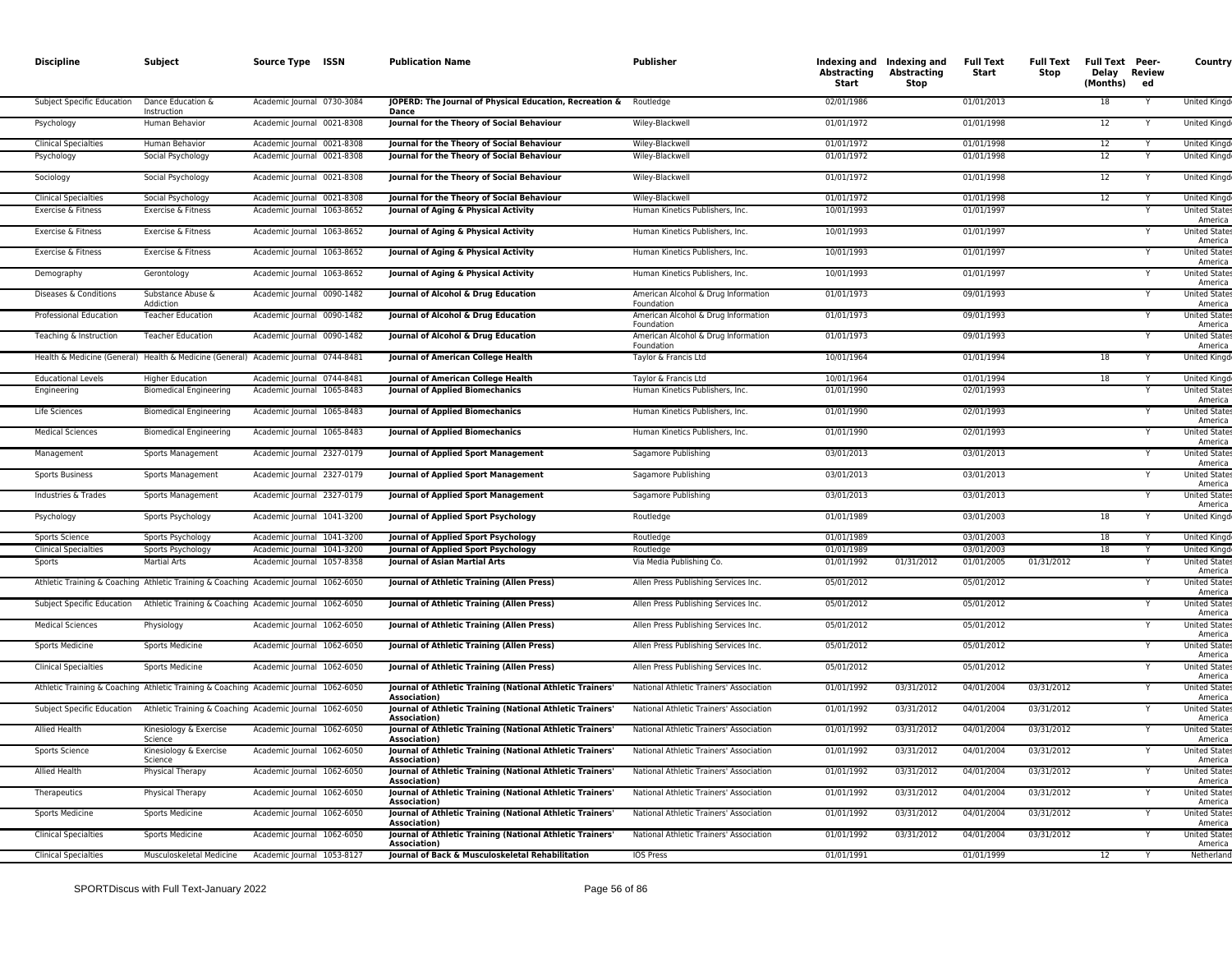| <b>Discipline</b>                                | Subject                                            | Source Type ISSN                                                                   | <b>Publication Name</b>                                                                                                                                                                                     | <b>Publisher</b>                            | Abstracting<br>Start     | Indexing and Indexing and<br>Abstracting<br><b>Stop</b> | <b>Full Text</b><br>Start | <b>Full Text</b><br>Stop | <b>Full Text Peer-</b><br>Delay Review<br>(Months)<br>ed | Country                                    |
|--------------------------------------------------|----------------------------------------------------|------------------------------------------------------------------------------------|-------------------------------------------------------------------------------------------------------------------------------------------------------------------------------------------------------------|---------------------------------------------|--------------------------|---------------------------------------------------------|---------------------------|--------------------------|----------------------------------------------------------|--------------------------------------------|
| <b>Clinical Specialties</b>                      | <b>Behavioral Medicine</b>                         | Academic Journal                                                                   | Journal of Behavioral Health & Medicine                                                                                                                                                                     | American Psychological Association          | 01/01/2010               | 12/31/2010                                              | 01/01/2010                | 12/31/2010               |                                                          | <b>United State</b><br>America             |
| Psychology                                       | Sports Psychology                                  | Academic Journal 1932-9261                                                         | Journal of Clinical Sport Psychology                                                                                                                                                                        | Human Kinetics Publishers, Inc.             | 03/01/2008               |                                                         | 03/01/2008                |                          |                                                          | <b>United States</b><br>America            |
| Sports Science                                   | Sports Psychology                                  | Academic Journal 1932-9261                                                         | Journal of Clinical Sport Psychology                                                                                                                                                                        | Human Kinetics Publishers, Inc.             | 03/01/2008               |                                                         | 03/01/2008                |                          |                                                          | <b>United State</b><br>America             |
| <b>Clinical Specialties</b>                      | Sports Psychology                                  | Academic Journal 1932-9261                                                         | Journal of Clinical Sport Psychology                                                                                                                                                                        | Human Kinetics Publishers, Inc              | 03/01/2008               |                                                         | 03/01/2008                |                          |                                                          | <b>United State</b><br>America             |
| Sports                                           | <b>Combat Sports</b>                               | Academic Journal 2081-5735                                                         | Journal of Combat Sports & Martial Arts                                                                                                                                                                     | Agencja Wydawnicza Medsportpress Sp. z o.o. | 07/01/2012               | 12/31/2017                                              | 07/01/2012                | 12/31/2017               |                                                          | Poland                                     |
| Sports & Leisure (General)                       | Sports & Leisure (General)                         | Academic Journal 1554-9933                                                         | Journal of Contemporary Athletics                                                                                                                                                                           | Nova Science Publishers, Inc.               | 01/01/2015               |                                                         | 01/01/2015                |                          |                                                          | <b>United State</b><br>America             |
| Dance                                            | Dance Education &<br>Instruction                   | Academic Journal 1529-0824                                                         | <b>Journal of Dance Education</b>                                                                                                                                                                           | Routledge                                   | 01/01/2001               |                                                         | 08/01/2004                | 12/31/2010               |                                                          | <b>United Kingd</b>                        |
| Arts Education                                   | Dance Education &<br>Instruction                   | Academic Journal 1529-0824                                                         | <b>Iournal of Dance Education</b>                                                                                                                                                                           | Routledge                                   | 01/01/2001               |                                                         | 08/01/2004                | 12/31/2010               |                                                          | <b>United Kingo</b>                        |
| <b>Subject Specific Education</b>                | Dance Education &<br>Instruction                   | Academic Journal 1529-0824                                                         | <b>Journal of Dance Education</b>                                                                                                                                                                           | Routledge                                   | 01/01/2001               |                                                         | 08/01/2004                | 12/31/2010               |                                                          | <b>United Kingd</b>                        |
| Dance                                            | Dance                                              | Academic Journal 1089-313X                                                         | Journal of Dance Medicine & Science                                                                                                                                                                         | J. Michael Ryan Publishing, Inc.            | 01/01/1997               |                                                         | 05/01/2004                |                          |                                                          | <b>United States</b><br>America            |
|                                                  |                                                    | Health & Medicine (General) Health & Medicine (General) Academic Journal 1089-313X | Journal of Dance Medicine & Science                                                                                                                                                                         | J. Michael Ryan Publishing, Inc.            | 01/01/1997               |                                                         | 05/01/2004                |                          |                                                          | <b>United State</b><br>America             |
| Allied Health                                    | Kinesiology & Exercise<br>Science                  | Academic Journal 1097-9751                                                         | Journal of Exercise Physiology Online                                                                                                                                                                       | American Society of Exercise Physiologists  | 04/01/1998               |                                                         | 04/01/1998                |                          |                                                          | <b>United State</b><br>America             |
| Sports Science                                   | Kinesiology & Exercise<br>Science                  | Academic Journal 1097-9751                                                         | Journal of Exercise Physiology Online                                                                                                                                                                       | American Society of Exercise Physiologists  | 04/01/1998               |                                                         | 04/01/1998                |                          |                                                          | <b>United States</b><br>America            |
| <b>Medical Sciences</b>                          | Physiology                                         | Academic Journal 1097-9751                                                         | Journal of Exercise Physiology Online                                                                                                                                                                       | American Society of Exercise Physiologists  | 04/01/1998               |                                                         | 04/01/1998                |                          |                                                          | <b>United State</b><br>America             |
| Therapeutics                                     | <b>Rehabilitation Therapy</b>                      | Academic Journal 2148-8819                                                         | Journal of Exercise Therapy & Rehabilitation                                                                                                                                                                | Yavuz Yakut                                 | 04/01/2016               |                                                         | 04/01/2016                |                          |                                                          | Turkey                                     |
| Exercise & Fitness                               | Exercise & Fitness                                 | Academic lournal 2201-5655                                                         | Journal of Fitness Research                                                                                                                                                                                 | Australian Institute of Fitness             | 04/01/2014               | 12/31/2016                                              | 04/01/2014                | 12/31/2016               |                                                          | Australia                                  |
| Exercise & Fitness                               | Exercise & Fitness                                 | Academic lournal 2201-5655                                                         | <b>Journal of Fitness Research</b>                                                                                                                                                                          | Australian Institute of Fitness             | 04/01/2014               | 12/31/2016                                              | 04/01/2014                | 12/31/2016               | Y                                                        | Australia                                  |
| Exercise & Fitness                               | Exercise & Fitness                                 | Academic Journal 2201-5655                                                         | Journal of Fitness Research                                                                                                                                                                                 | Australian Institute of Fitness             | 04/01/2014               | 12/31/2016                                              | 04/01/2014                | 12/31/2016               | Υ                                                        | Australia                                  |
| Management                                       | <b>Sports Management</b>                           | Academic Journal 2470-4067                                                         | <b>Journal of Global Sport Management</b>                                                                                                                                                                   | Taylor & Francis Ltd                        | 01/01/2017               |                                                         | 01/01/2017                |                          |                                                          | <b>United Kingd</b>                        |
| <b>Sports Business</b>                           | Sports Management                                  | Academic Journal 2470-4067                                                         | Journal of Global Sport Management                                                                                                                                                                          | Taylor & Francis Ltd                        | 01/01/2017               |                                                         | 01/01/2017                |                          |                                                          | <b>United Kingd</b>                        |
| Industries & Trades                              | Sports Management                                  | Academic Journal 2470-4067                                                         | <b>Journal of Global Sport Management</b>                                                                                                                                                                   | Taylor & Francis Ltd                        | 01/01/2017               |                                                         | 01/01/2017                |                          | Y                                                        | <b>United Kingd</b>                        |
| <b>Educational Levels</b><br>Industries & Trades | <b>Higher Education</b>                            | Academic Journal 1473-8376<br>Academic Journal 1473-8376                           | Journal of Hospitality, Leisure, Sport & Tourism Education Oxford Brookes University<br>(Oxford Brookes University)                                                                                         |                                             | 04/01/2002<br>04/01/2002 | 12/31/2011<br>12/31/2011                                | 12/01/2007<br>12/01/2007  | 12/31/2011<br>12/31/2011 | Υ                                                        | <b>United Kingd</b><br><b>United Kingd</b> |
| Sports & Leisure (General)                       | Hospitality Industry<br>Sports & Leisure (General) | Academic Journal 1473-8376                                                         | Journal of Hospitality, Leisure, Sport & Tourism Education Oxford Brookes University<br>(Oxford Brookes University)<br>Journal of Hospitality, Leisure, Sport & Tourism Education Oxford Brookes University |                                             | 04/01/2002               | 12/31/2011                                              | 12/01/2007                | 12/31/2011               |                                                          | <b>United Kingo</b>                        |
| <b>Allied Health</b>                             | Kinesiology & Exercise                             | Academic Journal 1640-5544                                                         | (Oxford Brookes University)<br><b>Iournal of Human Kinetics</b>                                                                                                                                             | Sciendo                                     | 07/01/2011               |                                                         | 07/01/2011                |                          |                                                          | Germany                                    |
| Sports Science                                   | Science<br>Kinesiology & Exercise                  | Academic Journal 1640-5544                                                         | <b>Journal of Human Kinetics</b>                                                                                                                                                                            | Sciendo                                     | 07/01/2011               |                                                         | 07/01/2011                |                          |                                                          | Germany                                    |
| Sports Science                                   | Science<br>Sports Science                          | Academic Journal 1640-5544                                                         | <b>Iournal of Human Kinetics</b>                                                                                                                                                                            | Sciendo                                     | 07/01/2011               |                                                         | 07/01/2011                |                          |                                                          | Germany                                    |
| Exercise & Fitness                               | Exercise & Fitness                                 | Academic Journal 1988-5202                                                         | Journal of Human Sport & Exercise                                                                                                                                                                           | Journal of Human Sport & Exercise           | 07/01/2006               |                                                         | 07/01/2006                |                          |                                                          | Spain                                      |
| Exercise & Fitness                               | Exercise & Fitness                                 | Academic lournal 1988-5202                                                         | Journal of Human Sport & Exercise                                                                                                                                                                           | Journal of Human Sport & Exercise           | 07/01/2006               |                                                         | 07/01/2006                |                          | Y                                                        | Spain                                      |
| Exercise & Fitness                               | Exercise & Fitness                                 | Academic Journal 1988-5202                                                         | Journal of Human Sport & Exercise                                                                                                                                                                           | Journal of Human Sport & Exercise           | 07/01/2006               |                                                         | 07/01/2006                |                          |                                                          | Spain                                      |
| Sports & Leisure (General)                       | Sports & Leisure (General)                         | Academic Journal 1988-5202                                                         | Journal of Human Sport & Exercise                                                                                                                                                                           | Journal of Human Sport & Exercise           | 07/01/2006               |                                                         | 07/01/2006                |                          |                                                          | Spain                                      |
| Exercise & Fitness                               | Exercise & Fitness                                 | Academic Journal 2194-637X                                                         | Journal of Imagery Research in Sport & Physical Activity                                                                                                                                                    | De Gruyter                                  | 08/05/2005               |                                                         | 08/05/2005                |                          |                                                          | Germany                                    |
| Exercise & Fitness                               | Exercise & Fitness                                 | Academic Journal 2194-637X                                                         | Journal of Imagery Research in Sport & Physical Activity                                                                                                                                                    | De Gruyter                                  | 08/05/2005               |                                                         | 08/05/2005                |                          | -6                                                       | Germany                                    |
| Exercise & Fitness                               | Exercise & Fitness                                 | Academic Journal 2194-637X                                                         | Journal of Imagery Research in Sport & Physical Activity                                                                                                                                                    | De Gruyter                                  | 08/05/2005               |                                                         | 08/05/2005                |                          |                                                          | Germany                                    |
| <b>Allied Health</b>                             | Physical Therapy                                   | Academic Journal 2194-637X                                                         | Journal of Imagery Research in Sport & Physical Activity                                                                                                                                                    | De Gruyter                                  | 08/05/2005               |                                                         | 08/05/2005                |                          | -6                                                       | Germany                                    |
| Therapeutics                                     | Physical Therapy                                   | Academic Journal 2194-637X                                                         | Journal of Imagery Research in Sport & Physical Activity                                                                                                                                                    | De Gruyter                                  | 08/05/2005               |                                                         | 08/05/2005                |                          | -6                                                       | Germany                                    |
| Sports Medicine                                  | <b>Sports Medicine</b>                             | Academic Journal 2194-637X                                                         | Journal of Imagery Research in Sport & Physical Activity                                                                                                                                                    | De Gruyter                                  | 08/05/2005               |                                                         | 08/05/2005                |                          | - 6                                                      | Germany                                    |
| <b>Clinical Specialties</b>                      | <b>Sports Medicine</b>                             | Academic Journal 2194-637X                                                         | Journal of Imagery Research in Sport & Physical Activity                                                                                                                                                    | De Gruyter                                  | 08/05/2005               |                                                         | 08/05/2005                |                          | - 6<br>Υ                                                 | Germany                                    |
| Psychology                                       | Mental Imagery                                     | Academic Journal 2194-637X                                                         | Journal of Imagery Research in Sport & Physical Activity                                                                                                                                                    | De Gruyter                                  | 08/05/2005               |                                                         | 08/05/2005                |                          |                                                          | Germany                                    |
| <b>Clinical Specialties</b>                      | Mental Imagery                                     | Academic Journal 2194-637X                                                         | Journal of Imagery Research in Sport & Physical Activity                                                                                                                                                    | De Gruyter                                  | 08/05/2005               |                                                         | 08/05/2005                |                          | 6                                                        | Germany                                    |
| Sports                                           | College Sports                                     | Academic Journal 1941-6342                                                         | Journal of Intercollegiate Sport                                                                                                                                                                            | Journal of Intercollegiate Sport            | 06/01/2008               |                                                         | 06/01/2008                |                          |                                                          | <b>United State</b><br>America             |
| <b>Educational Institutions</b>                  | College Sports                                     | Academic Journal 1941-6342                                                         | Journal of Intercollegiate Sport                                                                                                                                                                            | Journal of Intercollegiate Sport            | 06/01/2008               |                                                         | 06/01/2008                |                          |                                                          | <b>United States</b><br>America            |
|                                                  |                                                    |                                                                                    |                                                                                                                                                                                                             |                                             |                          |                                                         |                           |                          |                                                          |                                            |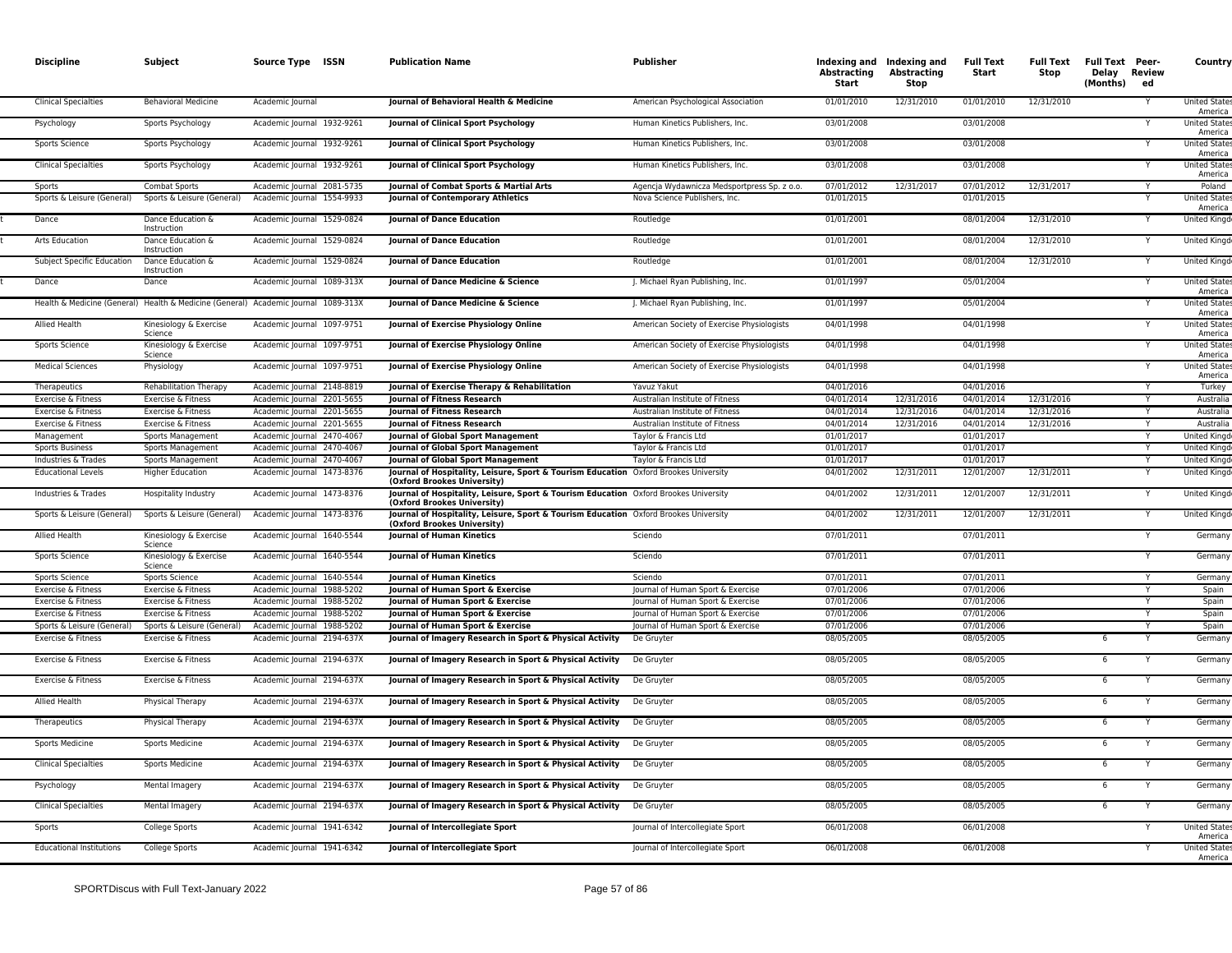| <b>Discipline</b>                                                     | Subject                           | Source Type ISSN                                         | <b>Publication Name</b>                                                                           | Publisher                                | Abstracting<br>Start     | Indexing and Indexing and<br>Abstracting<br>Stop | <b>Full Text</b><br>Start | <b>Full Text</b><br>Stop | <b>Full Text Peer-</b><br>Delay Review<br>(Months) | ed           | Country                             |
|-----------------------------------------------------------------------|-----------------------------------|----------------------------------------------------------|---------------------------------------------------------------------------------------------------|------------------------------------------|--------------------------|--------------------------------------------------|---------------------------|--------------------------|----------------------------------------------------|--------------|-------------------------------------|
| Management                                                            | Sports Management                 | Academic Journal 2333-1577                               | Journal of Issues in Intercollegiate Athletics                                                    | College Sport Research Institute         | 01/01/2008               |                                                  | 01/01/2008                |                          |                                                    | Y            | United State<br>America             |
| <b>Sports Business</b>                                                | <b>Sports Management</b>          | Academic Journal 2333-1577                               | Journal of Issues in Intercollegiate Athletics                                                    | College Sport Research Institute         | 01/01/2008               |                                                  | 01/01/2008                |                          |                                                    |              | <b>United State</b><br>America      |
| Industries & Trades                                                   | Sports Management                 | Academic Journal 2333-1577                               | Journal of Issues in Intercollegiate Athletics                                                    | College Sport Research Institute         | 01/01/2008               |                                                  | 01/01/2008                |                          |                                                    | Y            | <b>United State</b><br>America      |
| Sports                                                                | College Sports                    | Academic Journal 2333-1577                               | Journal of Issues in Intercollegiate Athletics                                                    | College Sport Research Institute         | 01/01/2008               |                                                  | 01/01/2008                |                          |                                                    |              | <b>United State</b><br>America      |
| <b>Educational Institutions</b>                                       | College Sports                    | Academic Journal 2333-1577                               | Journal of Issues in Intercollegiate Athletics                                                    | College Sport Research Institute         | 01/01/2008               |                                                  | 01/01/2008                |                          |                                                    |              | <b>United State</b><br>America      |
| Economics                                                             | Labor Economics                   | Academic Journal 0195-3613                               | Journal of Labor Research                                                                         | Springer Nature                          | 03/01/1980               |                                                  | 03/01/1980                |                          | 12                                                 |              | Germany                             |
| Economics                                                             | Labor Economics                   | Academic Journal 0195-3613                               | Journal of Labor Research                                                                         | Springer Nature                          | 03/01/1980               |                                                  | 03/01/1980                |                          | 12                                                 | Y            | Germany                             |
| Labor & Employment                                                    | Organized Labor                   | Academic Journal 0195-3613                               | <b>Iournal of Labor Research</b>                                                                  | <b>Springer Nature</b>                   | 03/01/1980               |                                                  | 03/01/1980                |                          | 12                                                 |              | Germany                             |
| Campaigns & Organizations Organized Labor                             |                                   | Academic Journal 0195-3613                               | Journal of Labor Research                                                                         | Springer Nature                          | 03/01/1980               |                                                  | 03/01/1980                |                          | 12                                                 | Y            | Germany                             |
| Law                                                                   | Sports Law                        | Academic Journal 1072-0316                               | Journal of Legal Aspects of Sport                                                                 | Human Kinetics Publishers, Inc           | 09/01/1991               |                                                  | 06/01/2006                |                          |                                                    |              | <b>United State</b><br>America      |
| <b>Law</b>                                                            | Sports Law                        | Academic Journal 1072-0316                               | Journal of Legal Aspects of Sport                                                                 | Human Kinetics Publishers, Inc.          | 09/01/1991               |                                                  | 06/01/2006                |                          |                                                    | Y            | <b>United State</b><br>America      |
| Sports & Leisure (General)                                            | Sports Law                        | Academic Journal 1072-0316                               | Journal of Legal Aspects of Sport                                                                 | Human Kinetics Publishers, Inc.          | 09/01/1991               |                                                  | 06/01/2006                |                          |                                                    |              | <b>United State</b><br>America      |
| Allied Health                                                         | Physical Therapy                  | Academic Journal 1066-9817                               | Journal of Manual & Manipulative Therapy (Journal of<br><b>Manual &amp; Manipulative Therapy)</b> | Journal of Manual & Manipulative Therapy | 01/01/2001               | 12/31/2009                                       | 01/01/2001                | 12/31/2009               |                                                    |              | <b>United State</b><br>America      |
| Therapeutics                                                          | Physical Therapy                  | Academic Journal 1066-9817                               | Journal of Manual & Manipulative Therapy (Journal of<br>Manual & Manipulative Therapy)            | Journal of Manual & Manipulative Therapy | 01/01/2001               | 12/31/2009                                       | 01/01/2001                | 12/31/2009               |                                                    |              | United State<br>America             |
| Social Sciences &<br>Humanities (General)                             | Men's Studies                     | Academic Journal 1060-8265                               | <b>Journal of Men's Studies</b>                                                                   | Sage Publications Inc.                   | 08/01/1993               |                                                  | 01/01/2004                | 12/31/2016               |                                                    | Y            | United State<br>America             |
| Subject Specific Education                                            | Men's Studies                     | Academic Journal 1060-8265                               | <b>Journal of Men's Studies</b>                                                                   | Sage Publications Inc.                   | 08/01/1993               |                                                  | 01/01/2004                | 12/31/2016               |                                                    | Y            | <b>United States</b><br>America     |
| Social Science Theory &<br>Study                                      | Men's Studies                     | Academic Journal 1060-8265                               | Journal of Men's Studies                                                                          | Sage Publications Inc.                   | 08/01/1993               |                                                  | 01/01/2004                | 12/31/2016               |                                                    |              | <b>United States</b><br>America     |
| Engineering                                                           | <b>Biomedical Engineering</b>     | Academic Journal 0022-2895                               | <b>Journal of Motor Behavior</b>                                                                  | Taylor & Francis Ltd                     | 01/01/1969               |                                                  | 06/01/1996                |                          | 18                                                 |              | <b>United Kingd</b>                 |
| Life Sciences                                                         | <b>Biomedical Engineering</b>     | Academic Journal 0022-2895                               | Journal of Motor Behavior                                                                         | Taylor & Francis Ltd                     | 01/01/1969               |                                                  | 06/01/1996                |                          | 18                                                 | Y            | <b>United Kingo</b>                 |
| <b>Medical Sciences</b>                                               | <b>Biomedical Engineering</b>     | Academic Journal 0022-2895                               | <b>Journal of Motor Behavior</b>                                                                  | Taylor & Francis Ltd                     | 01/01/1969               |                                                  | 06/01/1996                |                          | 18                                                 |              | <b>United Kingd</b>                 |
| Allied Health                                                         | Kinesiology & Exercise<br>Science | Academic Journal 0022-2895                               | Journal of Motor Behavior                                                                         | Taylor & Francis Ltd                     | 01/01/1969               |                                                  | 06/01/1996                |                          | 18                                                 |              | United Kingd                        |
| Sports Science                                                        | Kinesiology & Exercise<br>Science | Academic Journal 0022-2895                               | Journal of Motor Behavior                                                                         | Taylor & Francis Ltd                     | 01/01/1969               |                                                  | 06/01/1996                |                          | 18                                                 |              | <b>United Kingd</b>                 |
| Life Sciences                                                         | Child Development                 | Academic Journal 2325-3193                               | Journal of Motor Learning & Development                                                           | Human Kinetics Publishers, Inc.          | 03/01/2013               |                                                  | 03/01/2013                |                          |                                                    | Y            | <b>United State</b><br>America      |
| Psychology                                                            | Child Development                 | Academic Journal 2325-3193                               | Journal of Motor Learning & Development                                                           | Human Kinetics Publishers, Inc.          | 03/01/2013               |                                                  | 03/01/2013                |                          |                                                    |              | <b>United State</b><br>America      |
| <b>Medical Sciences</b>                                               | Child Development                 | Academic Journal 2325-3193                               | Journal of Motor Learning & Development                                                           | Human Kinetics Publishers, Inc.          | 03/01/2013               |                                                  | 03/01/2013                |                          |                                                    |              | <b>United State</b><br>America      |
| <b>Clinical Specialties</b>                                           | Child Development                 | Academic Journal 2325-3193                               | Journal of Motor Learning & Development                                                           | Human Kinetics Publishers, Inc.          | 03/01/2013               |                                                  | 03/01/2013                |                          |                                                    |              | <b>United State</b><br>America      |
| Health & Medicine (General) Motor Ability                             |                                   | Academic Journal 2325-3193                               | Journal of Motor Learning & Development                                                           | Human Kinetics Publishers, Inc.          | 03/01/2013               |                                                  | 03/01/2013                |                          |                                                    | Y            | <b>United State</b><br>America      |
| <b>Clinical Specialties</b>                                           | Pain & Pain Management            | Academic Journal 1058-2452                               | <b>Iournal of Musculoskeletal Pain</b>                                                            | Taylor & Francis Ltd                     | 01/01/1993               | 12/31/2009                                       | 01/01/2000                | 12/31/2009               |                                                    | $\mathsf{v}$ | <b>United Kingd</b>                 |
| <b>Clinical Specialties</b>                                           | Musculoskeletal Medicine          | Academic Journal 1058-2452                               | Journal of Musculoskeletal Pain                                                                   | Taylor & Francis Ltd                     | 01/01/1993               | 12/31/2009                                       | 01/01/2000                | 12/31/2009               |                                                    |              | <b>United Kingd</b>                 |
| Management                                                            | Sports Management                 | Academic Journal                                         | <b>Journal of NCAA Compliance</b>                                                                 | <b>Hackney Publications</b>              | 05/01/2011               |                                                  | 05/01/2011                |                          |                                                    | Y            | <b>United State</b><br>America      |
| <b>Sports Business</b>                                                | Sports Management                 | Academic Journal                                         | Journal of NCAA Compliance                                                                        | <b>Hackney Publications</b>              | 05/01/2011               |                                                  | 05/01/2011                |                          |                                                    |              | <b>United State</b><br>America      |
| Industries & Trades                                                   | Sports Management                 | Academic Journal                                         | <b>Journal of NCAA Compliance</b>                                                                 | <b>Hackney Publications</b>              | 05/01/2011               |                                                  | 05/01/2011                |                          |                                                    |              | <b>United State</b><br>America      |
| Sports                                                                | College Sports                    | Academic Journal                                         | <b>Journal of NCAA Compliance</b>                                                                 | <b>Hackney Publications</b>              | 05/01/2011               |                                                  | 05/01/2011                |                          |                                                    |              | <b>United State</b><br>America      |
| <b>Educational Institutions</b>                                       | College Sports                    | Academic Journal                                         | <b>Journal of NCAA Compliance</b>                                                                 | <b>Hackney Publications</b>              | 05/01/2011               |                                                  | 05/01/2011                |                          |                                                    |              | United State<br>America             |
| Life Sciences                                                         | <b>Nutrition Science</b>          | Academic Journal 0022-3182                               | <b>Journal of Nutrition Education</b>                                                             | Elsevier B.V.                            | 03/01/1983               | 12/31/2001                                       | 01/01/2001                | 12/31/2001               |                                                    | Y            | <b>United Kingd</b>                 |
| <b>Medical Sciences</b>                                               | <b>Nutrition Science</b>          | Academic Journal 0022-3182                               | <b>Journal of Nutrition Education</b>                                                             | Elsevier B.V                             | 03/01/1983               | 12/31/2001                                       | 01/01/2001                | 12/31/2001               |                                                    | Y            | <b>United Kingd</b>                 |
| Industrial Technology<br>Health & Medicine (General) Health Education | <b>Nutrition Science</b>          | Academic Journal 0022-3182<br>Academic Journal 1499-4046 | Journal of Nutrition Education<br><b>Journal of Nutrition Education &amp; Behavior</b>            | Elsevier B.V<br>Elsevier B.V.            | 03/01/1983<br>01/01/2002 | 12/31/2001                                       | 01/01/2001<br>01/01/2002  | 12/31/2001<br>11/30/2005 |                                                    | Y            | United Kingd<br><b>United Kinad</b> |
| Life Sciences                                                         | <b>Nutrition Science</b>          | Academic Journal 1499-4046                               | Journal of Nutrition Education & Behavior                                                         | Elsevier B.V                             | 01/01/2002               |                                                  | 01/01/2002                | 11/30/2005               |                                                    |              | <b>United Kingd</b>                 |
| <b>Medical Sciences</b>                                               | <b>Nutrition Science</b>          | Academic Journal 1499-4046                               | Journal of Nutrition Education & Behavior                                                         | Elsevier B.V                             | 01/01/2002               |                                                  | 01/01/2002                | 11/30/2005               |                                                    |              | <b>United Kingo</b>                 |
| Industrial Technology                                                 | <b>Nutrition Science</b>          | Academic Journal 1499-4046                               | Journal of Nutrition Education & Behavior                                                         | Elsevier B.V.                            | 01/01/2002               |                                                  | 01/01/2002                | 11/30/2005               |                                                    |              | <b>United Kingd</b>                 |
| Therapeutics                                                          | <b>Rehabilitation Therapy</b>     | Academic Journal 1053-0487                               | Journal of Occupational Rehabilitation                                                            | Springer Nature                          | 01/01/2000               |                                                  | 01/01/2000                |                          | 12                                                 | Y            | Germany                             |
|                                                                       |                                   |                                                          |                                                                                                   |                                          |                          |                                                  |                           |                          |                                                    |              |                                     |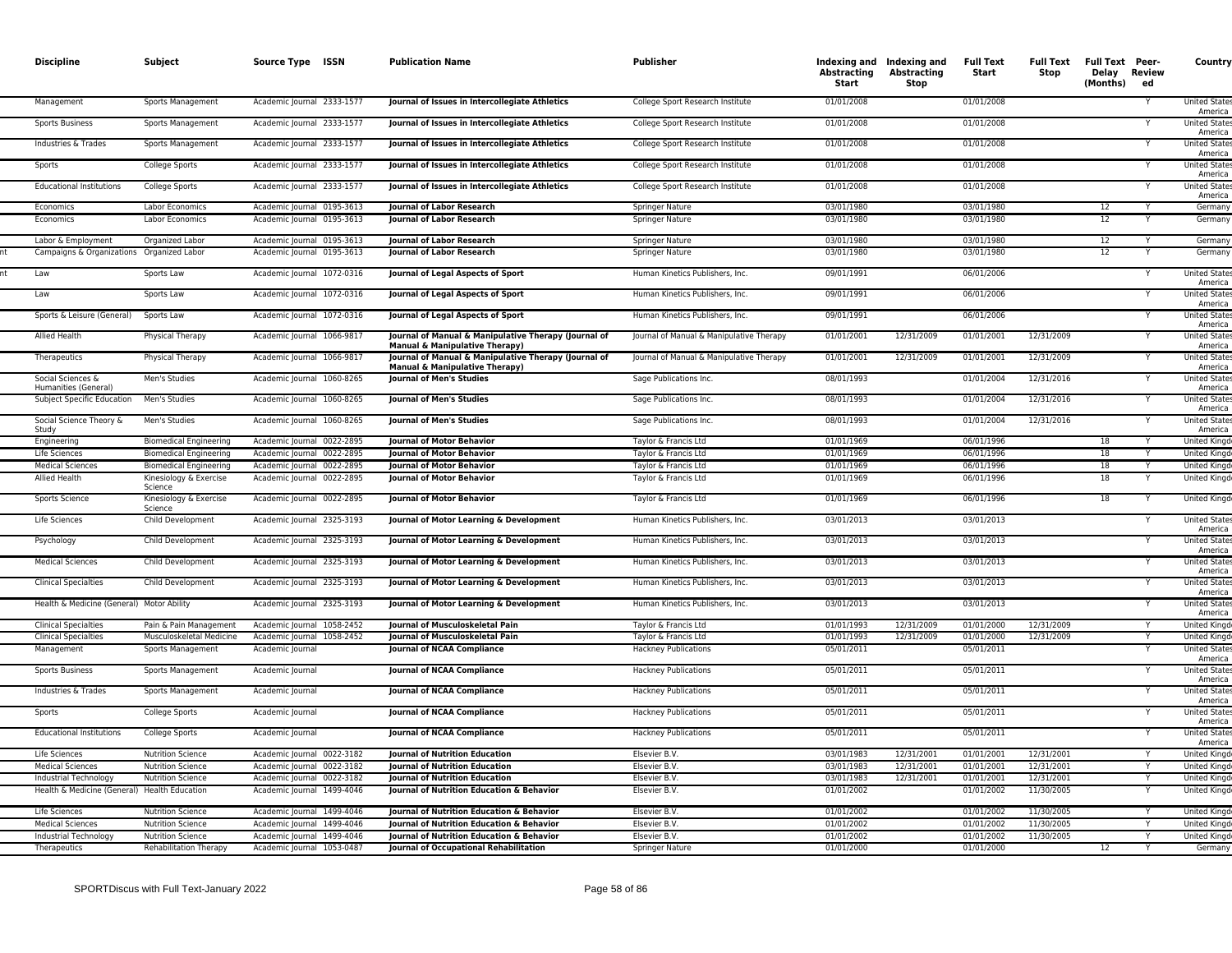| <b>Discipline</b>                              | Subject                              | Source Type ISSN           | <b>Publication Name</b>                                                                                                                                                          | Publisher                                      | <b>Abstracting</b><br>Start | Indexing and Indexing and<br><b>Abstracting</b><br><b>Stop</b> | <b>Full Text</b><br>Start | <b>Full Text</b><br>Stop | <b>Full Text Peer-</b><br>Delay Review<br>(Months) | ed | Country                         |
|------------------------------------------------|--------------------------------------|----------------------------|----------------------------------------------------------------------------------------------------------------------------------------------------------------------------------|------------------------------------------------|-----------------------------|----------------------------------------------------------------|---------------------------|--------------------------|----------------------------------------------------|----|---------------------------------|
| Sports Medicine                                | Sports Medicine                      | Academic Journal 0190-6011 | Journal of Orthopaedic & Sports Physical Therapy                                                                                                                                 | JOSPT, Inc. d/b/a Movement Science Media       | 03/01/1980                  |                                                                | 03/01/2013                |                          |                                                    |    | <b>United State</b><br>America  |
| <b>Clinical Specialties</b>                    | <b>Sports Medicine</b>               | Academic Journal 0190-6011 | Journal of Orthopaedic & Sports Physical Therapy                                                                                                                                 | JOSPT, Inc. d/b/a Movement Science Media       | 03/01/1980                  |                                                                | 03/01/2013                |                          |                                                    |    | <b>United State:</b><br>America |
| <b>Clinical Specialties</b>                    | Musculoskeletal Medicine             | Academic Journal 0190-6011 | Journal of Orthopaedic & Sports Physical Therapy                                                                                                                                 | JOSPT, Inc. d/b/a Movement Science Media       | 03/01/1980                  |                                                                | 03/01/2013                |                          |                                                    |    | <b>United State</b><br>America  |
| <b>Outdoor Recreation</b>                      | <b>Outdoor Recreation</b>            | Academic Journal 2381-0696 | Journal of Outdoor Recreation, Education & Leadership                                                                                                                            | Sagamore Publishing                            | 02/01/2015                  |                                                                | 02/01/2015                |                          |                                                    |    | <b>United State</b><br>America  |
| <b>Outdoor Recreation</b>                      | <b>Outdoor Recreation</b>            | Academic Journal 2381-0696 | Journal of Outdoor Recreation, Education & Leadership                                                                                                                            | Sagamore Publishing                            | 02/01/2015                  |                                                                | 02/01/2015                |                          |                                                    |    | <b>United State:</b><br>America |
| <b>Outdoor Recreation</b>                      | <b>Outdoor Education</b>             | Academic Journal 2381-0696 | Journal of Outdoor Recreation, Education & Leadership                                                                                                                            | Sagamore Publishing                            | 02/01/2015                  |                                                                | 02/01/2015                |                          |                                                    |    | <b>United State</b><br>America  |
| <b>Outdoor Recreation</b>                      | <b>Outdoor Education</b>             | Academic Journal 2381-0696 | Journal of Outdoor Recreation, Education & Leadership                                                                                                                            | Sagamore Publishing                            | 02/01/2015                  |                                                                | 02/01/2015                |                          |                                                    |    | <b>United State</b><br>America  |
| Social Sciences &<br>Humanities (General)      | <b>Outdoor Education</b>             | Academic Journal 2381-0696 | Journal of Outdoor Recreation, Education & Leadership                                                                                                                            | Sagamore Publishing                            | 02/01/2015                  |                                                                | 02/01/2015                |                          |                                                    |    | <b>United State</b><br>America  |
| Recreation & Leisure Studies Outdoor Education |                                      | Academic Journal 2381-0696 | Journal of Outdoor Recreation, Education & Leadership                                                                                                                            | Sagamore Publishing                            | 02/01/2015                  |                                                                | 02/01/2015                |                          |                                                    |    | <b>United State</b><br>America  |
| Subject Specific Education                     | Outdoor Education                    | Academic Journal 2381-0696 | Journal of Outdoor Recreation, Education & Leadership                                                                                                                            | Sagamore Publishing                            | 02/01/2015                  |                                                                | 02/01/2015                |                          |                                                    |    | <b>United State:</b><br>America |
| Social Science Theory &<br>Study               | <b>Outdoor Education</b>             | Academic Journal 2381-0696 | Journal of Outdoor Recreation, Education & Leadership                                                                                                                            | Sagamore Publishing                            | 02/01/2015                  |                                                                | 02/01/2015                |                          |                                                    |    | <b>United State</b><br>America  |
| Public Policy &<br>Administration              | Parks & Recreation<br>Administration | Academic Journal 0735-1968 | Journal of Park & Recreation Administration                                                                                                                                      | Sagamore Publishing                            | 01/01/1984                  |                                                                | 01/01/2004                |                          |                                                    | Y  | <b>United State</b><br>America  |
| Public Policy &<br>Administration              | Parks & Recreation<br>Administration | Academic Journal 0735-1968 | Journal of Park & Recreation Administration                                                                                                                                      | Sagamore Publishing                            | 01/01/1984                  |                                                                | 01/01/2004                |                          |                                                    |    | <b>United State</b><br>America  |
| Psychology                                     | Personality                          | Academic Journal 0022-3891 | <b>Journal of Personality Assessment</b>                                                                                                                                         | Taylor & Francis Ltd                           | 01/01/1972                  |                                                                | 02/01/1975                |                          | 18                                                 | Y  | United Kingd                    |
| <b>Clinical Specialties</b>                    | Personality                          | Academic Journal 0022-3891 | <b>Journal of Personality Assessment</b>                                                                                                                                         | Taylor & Francis Ltd                           | 01/01/1972                  |                                                                | 02/01/1975                |                          | 18                                                 |    | <b>United Kingd</b>             |
| Exercise & Fitness                             | Exercise & Fitness                   | Academic Journal 1543-3080 | Journal of Physical Activity & Health                                                                                                                                            | Human Kinetics Publishers, Inc.                | 01/01/2004                  |                                                                | 01/01/2004                |                          |                                                    | Y  | <b>United State:</b><br>America |
| Exercise & Fitness                             | Exercise & Fitness                   | Academic Journal 1543-3080 | Journal of Physical Activity & Health                                                                                                                                            | Human Kinetics Publishers, Inc.                | 01/01/2004                  |                                                                | 01/01/2004                |                          |                                                    |    | <b>United State</b><br>America  |
| Exercise & Fitness                             | Exercise & Fitness                   | Academic Journal 1543-3080 | Journal of Physical Activity & Health                                                                                                                                            | Human Kinetics Publishers, Inc.                | 01/01/2004                  |                                                                | 01/01/2004                |                          |                                                    |    | <b>United State:</b><br>America |
| Physical Education                             | Physical Education                   | Academic Journal 2084-7971 | Journal of Physical Education & Health Social Perspective Journal of Physical Education & Health                                                                                 |                                                | 06/01/2013                  |                                                                | 06/01/2013                |                          |                                                    |    | Poland                          |
| Subject Specific Education                     | <b>Physical Education</b>            | Academic Journal 2084-7971 | Journal of Physical Education & Health Social Perspective   Journal of Physical Education & Health                                                                               |                                                | 06/01/2013                  |                                                                | 06/01/2013                |                          |                                                    |    | Poland                          |
| <b>Physical Education</b>                      | <b>Physical Education</b>            | Academic Journal 1028-7418 | Journal of Physical Education & Recreation (10287418)                                                                                                                            | Hong Kong Baptist University                   | 12/01/2000                  | 03/31/2009                                                     | 04/01/2006                | 03/31/2009               |                                                    |    | Hong Kong                       |
| Subject Specific Education                     | <b>Physical Education</b>            | Academic Journal 1028-7418 | Journal of Physical Education & Recreation (10287418)                                                                                                                            | Hong Kong Baptist University                   | 12/01/2000                  | 03/31/2009                                                     | 04/01/2006                | 03/31/2009               |                                                    | Y  | Hong Kong                       |
| Exercise & Fitness                             | Exercise & Fitness                   | Academic Journal 2247-8051 | Journal of Physical Education & Sport                                                                                                                                            | Physical Education & Sport Faculty of Pitesti  | 09/01/2011                  |                                                                | 09/01/2011                |                          |                                                    |    | Romania                         |
| Exercise & Fitness                             | Exercise & Fitness                   | Academic Journal 2247-8051 | Journal of Physical Education & Sport                                                                                                                                            | Physical Education & Sport Faculty of Pitesti  | 09/01/2011                  |                                                                | 09/01/2011                |                          |                                                    |    | Romania                         |
| Exercise & Fitness                             | Exercise & Fitness                   | Academic Journal 2247-8051 | Journal of Physical Education & Sport                                                                                                                                            | Physical Education & Sport Faculty of Pitesti  | 09/01/2011                  |                                                                | 09/01/2011                |                          |                                                    | Y  | Romania                         |
| <b>Physical Education</b>                      | <b>Physical Education</b>            | Academic Journal 2247-8051 | Journal of Physical Education & Sport                                                                                                                                            | Physical Education & Sport Faculty of Pitesti  | 09/01/2011                  |                                                                | 09/01/2011                |                          |                                                    |    | Romania                         |
| Subject Specific Education                     | Physical Education                   | Academic Journal 2247-8051 | Journal of Physical Education & Sport                                                                                                                                            | Physical Education & Sport Faculty of Pitesti  | 09/01/2011                  |                                                                | 09/01/2011                |                          |                                                    |    | Romania                         |
| Sports & Leisure (General)                     | Sports & Leisure (General)           | Academic Journal 2247-8051 | Journal of Physical Education & Sport                                                                                                                                            | Physical Education & Sport Faculty of Pitesti  | 09/01/2011                  |                                                                | 09/01/2011                |                          |                                                    | Y  | Romania                         |
| Physical Education                             | Physical Education                   | Academic Journal 1582-8131 | Journal of Physical Education & Sport / Citius Altius Fortius Physical Education & Sport Faculty of Pitesti                                                                      |                                                | 12/01/2009                  | 08/31/2011                                                     | 12/01/2009                | 08/31/2011               |                                                    |    | Romania                         |
| Subject Specific Education                     | Physical Education                   | Academic Journal 1582-8131 | Journal of Physical Education & Sport / Citius Altius Fortius Physical Education & Sport Faculty of Pitesti                                                                      |                                                | 12/01/2009                  | 08/31/2011                                                     | 12/01/2009                | 08/31/2011               |                                                    |    | Romania                         |
| Sports Science                                 | Sports Science                       | Academic Journal 1582-8131 | Journal of Physical Education & Sport / Citius Altius Fortius Physical Education & Sport Faculty of Pitesti                                                                      |                                                | 12/01/2009                  | 08/31/2011                                                     | 12/01/2009                | 08/31/2011               |                                                    |    | Romania                         |
| Physical Education                             | Physical Education                   | Academic Journal 1309-386X | Journal of Physical Education & Sports Science / Beden<br>Egitimi ve Spor Bilimleri Dergisi                                                                                      | Journal of Physical Education & Sports Science | 10/01/2010                  |                                                                | 10/01/2010                |                          |                                                    |    | Turkey                          |
| Subject Specific Education                     | <b>Physical Education</b>            | Academic Journal 1309-386X | Journal of Physical Education & Sports Science / Beden<br>Egitimi ve Spor Bilimleri Dergisi                                                                                      | Journal of Physical Education & Sports Science | 10/01/2010                  |                                                                | 10/01/2010                |                          |                                                    |    | Turkey                          |
| Sports Science                                 | Sports Science                       | Academic Journal 1309-386X | Journal of Physical Education & Sports Science / Beden<br>Egitimi ve Spor Bilimleri Dergisi                                                                                      | Journal of Physical Education & Sports Science | 10/01/2010                  |                                                                | 10/01/2010                |                          |                                                    |    | Turkey                          |
| Physical Education                             | Physical Education                   | Academic Journal 1304-284X | Journal of Physical Education & Sports Sciences / Ankara Ankara University<br>Üniversitesi Beden Egitimi ve Spor Yüksekokulu<br>SPORMETRE Beden Eitimi ve Spor Bilimleri Dergisi |                                                | 01/01/2017                  |                                                                | 01/01/2017                |                          |                                                    |    | Turkey                          |
| Subject Specific Education                     | <b>Physical Education</b>            | Academic Journal 1304-284X | Journal of Physical Education & Sports Sciences / Ankara Ankara University<br>Üniversitesi Beden Egitimi ve Spor Yüksekokulu<br>SPORMETRE Beden Eitimi ve Spor Bilimleri Dergisi |                                                | 01/01/2017                  |                                                                | 01/01/2017                |                          |                                                    |    | Turkey                          |
| Sports Science                                 | Sports Science                       | Academic Journal 1304-284X | Journal of Physical Education & Sports Sciences / Ankara Ankara University<br>Üniversitesi Beden Egitimi ve Spor Yüksekokulu<br>SPORMETRE Beden Eitimi ve Spor Bilimleri Dergisi |                                                | 01/01/2017                  |                                                                | 01/01/2017                |                          |                                                    |    | Turkey                          |
| Physical Education                             | <b>Physical Education</b>            | Academic Journal 1172-5958 | Journal of Physical Education New Zealand                                                                                                                                        | Physical Education New Zealand Inc.            | 01/01/1974                  | 05/31/2006                                                     | 01/01/2004                | 05/31/2006               |                                                    |    | New Zealar                      |
|                                                |                                      |                            |                                                                                                                                                                                  |                                                |                             |                                                                |                           |                          |                                                    |    |                                 |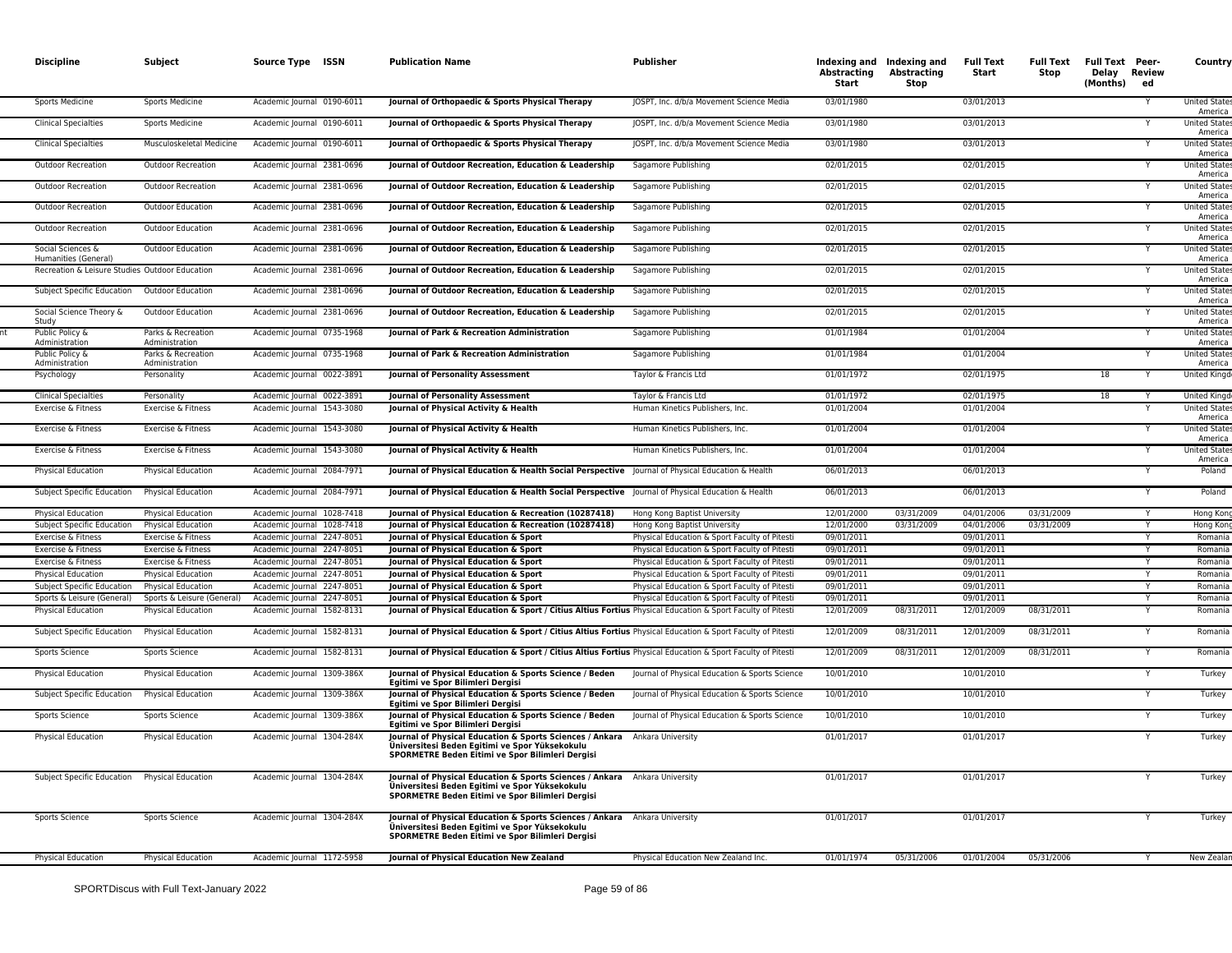| <b>Discipline</b>                                  | Subject                                      | Source Type ISSN                                         | <b>Publication Name</b>                                                                        | Publisher                                                    | Abstracting<br>Start     | Indexing and Indexing and<br>Abstracting<br><b>Stop</b> | <b>Full Text</b><br>Start | <b>Full Text</b><br>Stop | <b>Full Text Peer-</b><br>Delay Review<br>(Months) ed |   | Country                                                |
|----------------------------------------------------|----------------------------------------------|----------------------------------------------------------|------------------------------------------------------------------------------------------------|--------------------------------------------------------------|--------------------------|---------------------------------------------------------|---------------------------|--------------------------|-------------------------------------------------------|---|--------------------------------------------------------|
| Subject Specific Education                         | Physical Education                           | Academic Journal 1172-5958                               | Journal of Physical Education New Zealand                                                      | Physical Education New Zealand Inc                           | 01/01/1974               | 05/31/2006                                              | 01/01/2004                | 05/31/2006               |                                                       |   | New Zealar                                             |
| <b>Allied Health</b>                               | Physical Therapy                             | Academic Journal 1836-9553                               | Journal of Physiotherapy (Australian Physiotherapy<br>Association)                             | Australian Physiotherapy Association                         | 03/01/2010               | 03/31/2011                                              | 03/01/2010                | 03/31/2011               |                                                       |   | Australia                                              |
| Therapeutics                                       | Physical Therapy                             | Academic Journal 1836-9553                               | Journal of Physiotherapy (Australian Physiotherapy<br>Association)                             | Australian Physiotherapy Association                         | 03/01/2010               | 03/31/2011                                              | 03/01/2010                | 03/31/2011               |                                                       |   | Australia                                              |
| Allied Health                                      | Kinesiology & Exercise<br>Science            | Academic Journal 1550-963X                               | Journal of Professional Exercise Physiology                                                    | American Society of Exercise Physiologists                   | 08/01/2003               |                                                         | 08/01/2003                |                          |                                                       |   | <b>United States</b><br>America                        |
| Sports Science                                     | Kinesiology & Exercise<br>Science            | Academic Journal 1550-963X                               | Journal of Professional Exercise Physiology                                                    | American Society of Exercise Physiologists                   | 08/01/2003               |                                                         | 08/01/2003                |                          |                                                       |   | <b>United State</b><br>America                         |
| <b>Medical Sciences</b>                            | Physiology                                   | Academic Journal 1550-963X                               | Journal of Professional Exercise Physiology                                                    | American Society of Exercise Physiologists                   | 08/01/2003               |                                                         | 08/01/2003                |                          |                                                       | Y | United State<br>America                                |
| Science (General)                                  | Quantitative Research                        | Academic Journal 2194-6388                               | Journal of Quantitative Analysis in Sports                                                     | De Gruyter                                                   | 07/05/2008               |                                                         | 07/05/2008                |                          | -6                                                    |   | Germany                                                |
| Mathematics                                        | <b>Sports Statistics</b>                     | Academic Journal 2194-6388                               | Journal of Quantitative Analysis in Sports                                                     | De Gruyter                                                   | 07/05/2008               |                                                         | 07/05/2008                |                          | 6                                                     | Y | Germany                                                |
| Sports & Leisure (General)                         | <b>Sports Statistics</b>                     | Academic Journal 2194-6388                               | Journal of Quantitative Analysis in Sports                                                     | De Gruyter                                                   | 07/05/2008               |                                                         | 07/05/2008                |                          | - 6                                                   | Υ | Germany                                                |
| Therapeutics                                       | <b>Rehabilitation Therapy</b>                | Academic Journal 0022-4154                               | <b>Journal of Rehabilitation</b>                                                               | National Rehabilitation Association                          | 07/01/1972               |                                                         | 01/01/1986                |                          |                                                       |   | <b>United State</b><br>America                         |
| Management                                         | Medical Administration &<br>Management       | Academic Journal 0148-3846                               | Journal of Rehabilitation Administration                                                       | National Association for Rehabilitation<br>Leadership (NARL) | 03/01/2005               |                                                         | 03/01/2005                |                          |                                                       |   | <b>United State</b><br>America                         |
| Medical Administration &<br>Management             | Medical Administration &<br>Management       | Academic Journal 0148-3846                               | Journal of Rehabilitation Administration                                                       | National Association for Rehabilitation<br>Leadership (NARL) | 03/01/2005               |                                                         | 03/01/2005                |                          |                                                       |   | <b>United State</b><br>America                         |
| Therapeutics                                       | Rehabilitation Therapy                       | Academic Journal 0748-7711                               | Journal of Rehabilitation Research & Development                                               | VA Prosthetics Research & Development Center                 | 01/01/1985               | 09/30/2016                                              | 01/01/1990                | 09/30/2016               |                                                       |   | <b>United State</b><br>America                         |
| Political Science & Studies                        | <b>Rural Studies</b><br><b>Rural Studies</b> | Academic Journal 2151-4178                               | Journal of Rural Social Sciences                                                               | Southern Rural Sociology                                     | 01/01/2010<br>01/01/2010 |                                                         | 01/01/2010                |                          |                                                       |   | <b>United States</b><br>America                        |
| Political Science & Studies<br>Social Sciences &   | <b>Rural Studies</b>                         | Academic Journal 2151-4178<br>Academic Journal 2151-4178 | Journal of Rural Social Sciences<br>Journal of Rural Social Sciences                           | Southern Rural Sociology<br>Southern Rural Sociology         | 01/01/2010               |                                                         | 01/01/2010<br>01/01/2010  |                          |                                                       |   | <b>United State</b><br>America<br><b>United States</b> |
| Humanities (General)<br>Subject Specific Education | <b>Rural Studies</b>                         | Academic Journal 2151-4178                               | <b>Journal of Rural Social Sciences</b>                                                        | Southern Rural Sociology                                     | 01/01/2010               |                                                         | 01/01/2010                |                          |                                                       |   | America<br><b>United States</b>                        |
| Social Science Theory &                            | <b>Rural Studies</b>                         | Academic Journal 2151-4178                               | <b>Journal of Rural Social Sciences</b>                                                        | Southern Rural Sociology                                     | 01/01/2010               |                                                         | 01/01/2010                |                          |                                                       |   | America<br><b>United States</b>                        |
| Study<br>Economics                                 | <b>Rural Economics</b>                       | Academic Journal 2151-4178                               | <b>Journal of Rural Social Sciences</b>                                                        | Southern Rural Sociology                                     | 01/01/2010               |                                                         | 01/01/2010                |                          |                                                       |   | America<br><b>United States</b>                        |
| Economics                                          | <b>Rural Economics</b>                       | Academic Journal 2151-4178                               | Journal of Rural Social Sciences                                                               | Southern Rural Sociology                                     | 01/01/2010               |                                                         | 01/01/2010                |                          |                                                       | Υ | America<br><b>United States</b>                        |
| Physical Education                                 | Physical Education                           | Academic Journal 1112-4032                               | Journal of Science & Techniques of Physical & Sports                                           | Association of Arab Universities                             | 01/01/2020               |                                                         | 01/01/2020                |                          |                                                       |   | America<br>Jordan                                      |
| Subject Specific Education                         | Physical Education                           | Academic Journal 1112-4032                               | <b>Activities</b><br>Journal of Science & Techniques of Physical & Sports                      | Association of Arab Universities                             | 01/01/2020               |                                                         | 01/01/2020                |                          |                                                       |   | Jordan                                                 |
| Sports Science                                     | Sports Science                               | Academic Journal 1112-4032                               | <b>Activities</b><br>Journal of Science & Techniques of Physical & Sports                      | Association of Arab Universities                             | 01/01/2020               |                                                         | 01/01/2020                |                          |                                                       | Υ | Jordan                                                 |
| <b>Clinical Specialties</b>                        | Arthroplasty                                 | Academic Journal 2471-5492                               | <b>Activities</b><br>Journal of Shoulder & Elbow Arthroplasty                                  | Sage Publications                                            | 11/01/2017               |                                                         | 11/01/2017                |                          |                                                       |   | <b>United State</b><br>America                         |
| <b>Clinical Specialties</b>                        | Shoulder & Arm Surgery                       | Academic Journal 2471-5492                               | Journal of Shoulder & Elbow Arthroplasty                                                       | <b>Sage Publications</b>                                     | 11/01/2017               |                                                         | 11/01/2017                |                          |                                                       | Υ | <b>United States</b><br>America                        |
| Psychology                                         | Social Psychology                            | Academic Journal 0886-1641                               | <b>Iournal of Social Behavior &amp; Personality</b>                                            | <b>Select Press</b>                                          | 01/01/1987               | 03/31/2005                                              | 03/01/1996                | 03/31/2005               |                                                       |   | United State<br>America                                |
| Sociology                                          | Social Psychology                            | Academic Journal 0886-1641                               | Journal of Social Behavior & Personality                                                       | <b>Select Press</b>                                          | 01/01/1987               | 03/31/2005                                              | 03/01/1996                | 03/31/2005               |                                                       |   | <b>United States</b><br>America                        |
| <b>Clinical Specialties</b>                        | Social Psychology                            | Academic Journal 0886-1641                               | Journal of Social Behavior & Personality                                                       | <b>Select Press</b>                                          | 01/01/1987               | 03/31/2005                                              | 03/01/1996                | 03/31/2005               |                                                       |   | United State<br>America                                |
| Psychology                                         | Social Psychology                            | Academic Journal 0022-4545                               | Journal of Social Psychology                                                                   | Taylor & Francis Ltd                                         | 02/01/1930               |                                                         | 02/01/1930                |                          | 18                                                    |   | United Kingd                                           |
| Sociology                                          | Social Psychology                            | Academic Journal 0022-4545                               | Journal of Social Psychology                                                                   | Taylor & Francis Ltd                                         | 02/01/1930               |                                                         | 02/01/1930                |                          | 18                                                    |   | <b>United Kingd</b>                                    |
| <b>Clinical Specialties</b><br>Psychology          | Social Psychology<br>Sports Psychology       | Academic Journal 0022-4545<br>Academic Journal 0895-2779 | Journal of Social Psychology<br>Journal of Sport & Exercise Psychology                         | Taylor & Francis Ltd<br>Human Kinetics Publishers, Inc.      | 02/01/1930<br>01/01/1988 |                                                         | 02/01/1930<br>03/01/1988  |                          | 18                                                    |   | <b>United Kingd</b><br><b>United State</b>             |
| <b>Sports Science</b>                              | Sports Psychology                            | Academic Journal 0895-2779                               | Journal of Sport & Exercise Psychology                                                         | Human Kinetics Publishers, Inc.                              | 01/01/1988               |                                                         | 03/01/1988                |                          |                                                       |   | America<br><b>United State</b>                         |
| <b>Clinical Specialties</b>                        | Sports Psychology                            | Academic Journal 0895-2779                               | Journal of Sport & Exercise Psychology                                                         | Human Kinetics Publishers, Inc.                              | 01/01/1988               |                                                         | 03/01/1988                |                          |                                                       |   | America<br><b>United State</b><br>America              |
|                                                    |                                              |                                                          |                                                                                                |                                                              | 01/01/2012               |                                                         |                           |                          |                                                       |   |                                                        |
| Sports Science                                     | Sports Science<br>Sports & Leisure (General) | Academic Journal 1989-6239<br>Academic Journal 1477-5085 | Journal of Sport & Health Research<br>Journal of Sport & Tourism                               | Journal of Sport & Health Research<br>Routledge              | 01/01/2003               |                                                         | 01/01/2012<br>01/01/2003  |                          | 18                                                    |   | Spain<br><b>United Kingo</b>                           |
| Sports & Leisure (General)                         | Sports Management                            | Academic Journal 2151-5786                               |                                                                                                |                                                              | 01/01/2009               | 05/31/2012                                              | 01/01/2009                | 05/31/2012               |                                                       |   | <b>United State</b>                                    |
| Management<br><b>Sports Business</b>               | Sports Management                            | Academic Journal 2151-5786                               | Journal of Sport Administration & Supervision<br>Journal of Sport Administration & Supervision | Sagamore Publishing<br>Sagamore Publishing                   | 01/01/2009               | 05/31/2012                                              | 01/01/2009                | 05/31/2012               |                                                       |   | America<br><b>United State</b>                         |
| Industries & Trades                                | Sports Management                            | Academic Journal 2151-5786                               | Journal of Sport Administration & Supervision                                                  | Sagamore Publishing                                          | 01/01/2009               | 05/31/2012                                              | 01/01/2009                | 05/31/2012               |                                                       |   | America<br><b>United States</b>                        |
|                                                    |                                              |                                                          |                                                                                                |                                                              |                          |                                                         |                           |                          |                                                       |   | America                                                |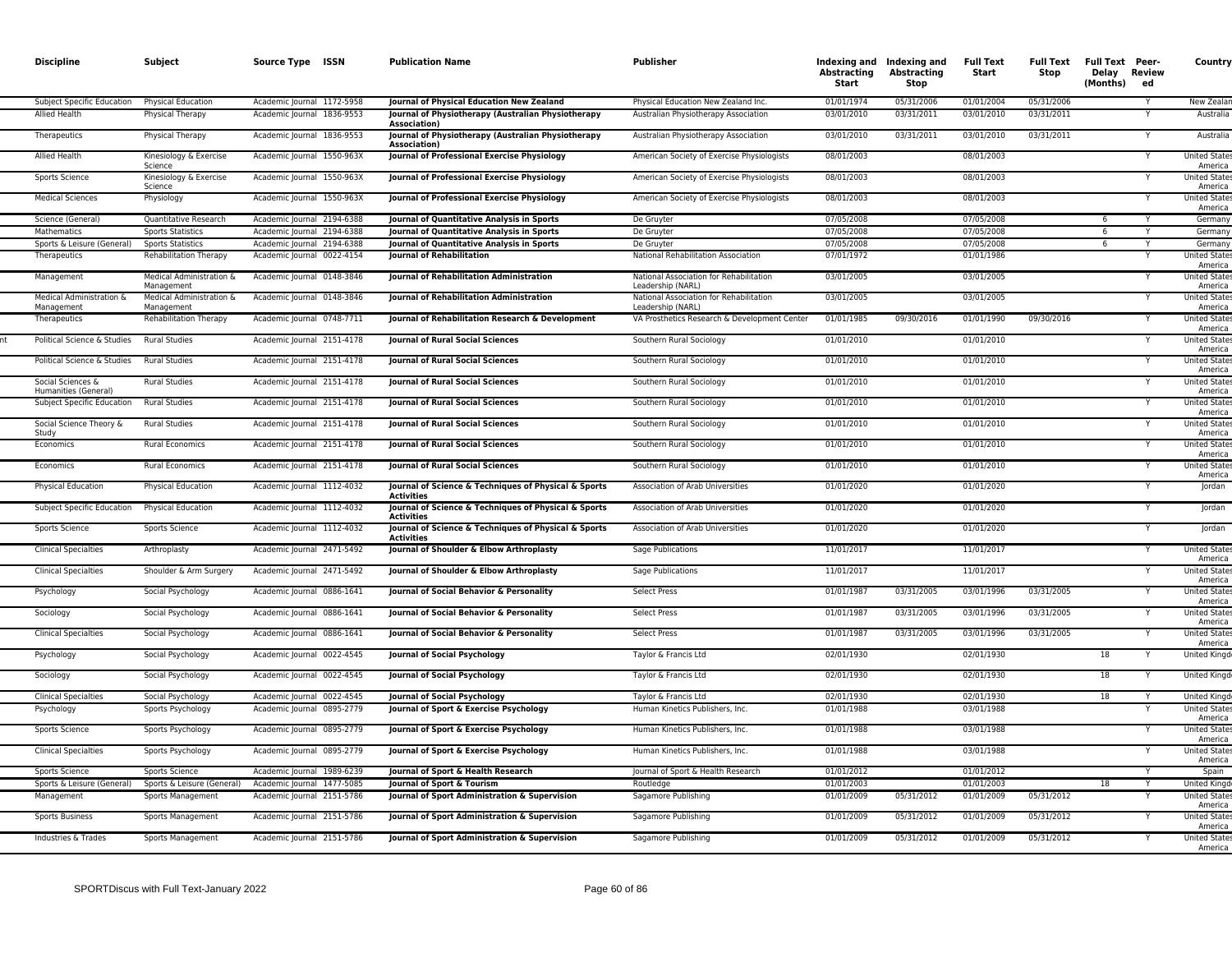| <b>Discipline</b>                              | Subject                                        | Source Type ISSN                                                                     | <b>Publication Name</b>                                                                                              | <b>Publisher</b>                                | Abstracting<br>Start     | Indexing and Indexing and<br>Abstracting<br>Stop | <b>Full Text</b><br>Start | Full Text<br>Stop | <b>Full Text Peer-</b><br>Delay Review<br>(Months) | ed | Country                             |
|------------------------------------------------|------------------------------------------------|--------------------------------------------------------------------------------------|----------------------------------------------------------------------------------------------------------------------|-------------------------------------------------|--------------------------|--------------------------------------------------|---------------------------|-------------------|----------------------------------------------------|----|-------------------------------------|
| Psychology                                     | Sports Psychology                              | Academic Journal 0162-7341                                                           | <b>Journal of Sport Behavior</b>                                                                                     | University of South Alabama                     | 01/01/1978               |                                                  | 01/01/1990                |                   |                                                    |    | <b>United State</b><br>America      |
| Sports Science                                 | Sports Psychology                              | Academic Journal 0162-7341                                                           | Journal of Sport Behavior                                                                                            | University of South Alabama                     | 01/01/1978               |                                                  | 01/01/1990                |                   |                                                    |    | <b>United States</b><br>America     |
| <b>Clinical Specialties</b>                    | Sports Psychology                              | Academic Journal 0162-7341                                                           | <b>Journal of Sport Behavior</b>                                                                                     | University of South Alabama                     | 01/01/1978               |                                                  | 01/01/1990                |                   |                                                    |    | <b>United States</b><br>America     |
| Management                                     | Sports Management                              | Academic Journal 0888-4773                                                           | <b>Journal of Sport Management</b>                                                                                   | Human Kinetics Publishers, Inc                  | 01/01/1987               |                                                  | 01/01/1987                |                   |                                                    |    | <b>United States</b><br>America     |
| <b>Sports Business</b>                         | Sports Management                              | Academic Journal 0888-4773                                                           | <b>Journal of Sport Management</b>                                                                                   | Human Kinetics Publishers, Inc.                 | 01/01/1987               |                                                  | 01/01/1987                |                   |                                                    | Y  | <b>United States</b><br>America     |
| Industries & Trades                            | Sports Management                              | Academic Journal 0888-4773                                                           | <b>Journal of Sport Management</b>                                                                                   | Human Kinetics Publishers, Inc                  | 01/01/1987               |                                                  | 01/01/1987                |                   |                                                    |    | <b>United States</b><br>America     |
| Psychology                                     | Sports Psychology                              | Academic Journal 0163-433X                                                           | Journal of Sport Psychology                                                                                          | Human Kinetics Publishers, Inc.                 | 01/01/1979               | 02/28/1988                                       | 01/01/1979                | 02/28/1988        |                                                    |    | <b>United States</b><br>America     |
| Sports Science                                 | Sports Psychology                              | Academic Journal 0163-433X                                                           | <b>Journal of Sport Psychology</b>                                                                                   | Human Kinetics Publishers, Inc                  | 01/01/1979               | 02/28/1988                                       | 01/01/1979                | 02/28/1988        |                                                    |    | United State<br>America             |
| <b>Clinical Specialties</b>                    | Sports Psychology                              | Academic Journal 0163-433X                                                           | <b>Journal of Sport Psychology</b>                                                                                   | Human Kinetics Publishers, Inc.                 | 01/01/1979               | 02/28/1988                                       | 01/01/1979                | 02/28/1988        |                                                    | Y  | <b>United States</b><br>America     |
| Psychology                                     | Sports Psychology                              | Academic Journal 2152-0704                                                           | Journal of Sport Psychology in Action                                                                                | Routledge                                       | 01/01/2010               |                                                  | 01/01/2010                |                   | 18                                                 | Y  | United Kingd                        |
| Sports Science                                 | Sports Psychology                              | Academic Journal 2152-0704                                                           | Journal of Sport Psychology in Action                                                                                | Routledge                                       | 01/01/2010               |                                                  | 01/01/2010                |                   | 18                                                 |    | <b>United Kingd</b>                 |
| <b>Clinical Specialties</b>                    | Sports Psychology                              | Academic Journal 2152-0704                                                           | <b>Journal of Sport Psychology in Action</b>                                                                         | Routledge                                       | 01/01/2010               |                                                  | 01/01/2010                |                   | 18                                                 |    | <b>United King</b>                  |
| Therapeutics                                   | Rehabilitation Therapy                         | Academic Journal 1056-6716                                                           | Journal of Sport Rehabilitation                                                                                      | Human Kinetics Publishers, Inc.                 | 01/01/1992               |                                                  | 01/01/1997                |                   |                                                    |    | <b>United State</b><br>America      |
| Sports Medicine                                | <b>Sports Medicine</b>                         | Academic Journal 1056-6716                                                           | Journal of Sport Rehabilitation                                                                                      | Human Kinetics Publishers, Inc.                 | 01/01/1992               |                                                  | 01/01/1997                |                   |                                                    |    | <b>United States</b><br>America     |
| <b>Clinical Specialties</b>                    | <b>Sports Medicine</b>                         | Academic Journal 1056-6716                                                           | <b>Iournal of Sport Rehabilitation</b>                                                                               | Human Kinetics Publishers, Inc.                 | 01/01/1992               |                                                  | 01/01/1997                |                   |                                                    |    | <b>United State</b><br>America      |
| Economics                                      | <b>Sports Economics</b>                        | Academic Journal 1527-0025                                                           | <b>Journal of Sports Economics</b>                                                                                   | Sage Publications                               | 02/01/2000               |                                                  | 07/01/2009                |                   |                                                    |    | <b>United States</b><br>America     |
| Economics                                      | <b>Sports Economics</b>                        | Academic Journal 1527-0025                                                           | <b>Journal of Sports Economics</b>                                                                                   | Sage Publications                               | 02/01/2000               |                                                  | 07/01/2009                |                   |                                                    |    | <b>United States</b><br>America     |
| Sports & Leisure (General)                     | <b>Sports Economics</b>                        | Academic Journal 1527-0025                                                           | <b>Journal of Sports Economics</b>                                                                                   | Sage Publications                               | 02/01/2000               |                                                  | 07/01/2009                |                   |                                                    |    | <b>United States</b><br>America     |
| Allied Health                                  | Allied Health                                  | Academic Journal 2376-9289                                                           | Journal of Sports Medicine & Allied Health Sciences:<br>Official Journal of the Ohio Athletic Trainers' Association  | Bowling Green State University Libraries        | 10/01/2017               |                                                  | 10/01/2017                |                   |                                                    |    | United State<br>America             |
| Sports Medicine                                | <b>Sports Medicine</b>                         | Academic Journal 2376-9289                                                           | Journal of Sports Medicine & Allied Health Sciences:<br>Official Journal of the Ohio Athletic Trainers' Association  | Bowling Green State University Libraries        | 10/01/2017               |                                                  | 10/01/2017                |                   |                                                    |    | <b>United States</b><br>America     |
| <b>Clinical Specialties</b>                    | <b>Sports Medicine</b>                         | Academic Journal 2376-9289                                                           | Journal of Sports Medicine & Allied Health Sciences:<br>Official Journal of the Ohio Athletic Trainers' Association  | Bowling Green State University Libraries        | 10/01/2017               |                                                  | 10/01/2017                |                   |                                                    |    | <b>United States</b><br>America     |
| Allied Health                                  | Kinesiology & Exercise<br>Science              | Academic Journal 1303-2968                                                           | Journal of Sports Science & Medicine                                                                                 | Hakan Gur, Journal of Sports Science & Medicine | 03/01/2002               |                                                  | 01/01/2007                |                   |                                                    |    | Turkey                              |
| Sports Science                                 | Kinesiology & Exercise<br>Science              | Academic Journal 1303-2968                                                           | Journal of Sports Science & Medicine                                                                                 | Hakan Gur, Journal of Sports Science & Medicine | 03/01/2002               |                                                  | 01/01/2007                |                   |                                                    |    | Turkey                              |
| <b>Sports Medicine</b>                         | <b>Sports Medicine</b>                         | Academic Journal 1303-2968                                                           | Journal of Sports Science & Medicine                                                                                 | Hakan Gur, Journal of Sports Science & Medicine | 03/01/2002               |                                                  | 01/01/2007                |                   |                                                    |    | Turkey                              |
| <b>Clinical Specialties</b>                    | <b>Sports Medicine</b>                         | Academic Journal 1303-2968                                                           | Journal of Sports Science & Medicine                                                                                 | Hakan Gur, Journal of Sports Science & Medicine | 03/01/2002               |                                                  | 01/01/2007                |                   |                                                    | Υ  | Turkey                              |
| Sports Science                                 | Sports Science                                 | Academic Journal 0264-0414                                                           | <b>Journal of Sports Sciences</b>                                                                                    | Taylor & Francis Ltd                            | 01/01/1983               |                                                  | 05/01/1996                |                   | 18                                                 |    | <b>United Kingo</b>                 |
| Sports                                         | Swimming & Diving                              | Academic Journal 0747-5993                                                           | Journal of Swimming Research                                                                                         | American Swimming Coaches Association           | 09/01/1984               |                                                  | 01/01/2004                |                   |                                                    | Y  | <b>United State</b><br>America      |
| <b>Physical Education</b>                      | Physical Education                             | Academic Journal 0273-5024                                                           | Journal of Teaching in Physical Education                                                                            | Human Kinetics Publishers, Inc.                 | 04/01/1981               |                                                  | 04/01/1981                |                   |                                                    |    | <b>United States</b><br>America     |
| Subject Specific Education                     | <b>Physical Education</b>                      | Academic Journal 0273-5024                                                           | Journal of Teaching in Physical Education                                                                            | Human Kinetics Publishers, Inc.                 | 04/01/1981               |                                                  | 04/01/1981                |                   |                                                    | Υ  | <b>United States</b><br>America     |
| Teaching & Instruction                         | Teaching & Instruction                         | Academic Journal 0273-5024                                                           | Journal of Teaching in Physical Education                                                                            | Human Kinetics Publishers, Inc.                 | 04/01/1981               |                                                  | 04/01/1981                |                   |                                                    |    | <b>United State</b><br>America      |
| Complementary &<br><b>Alternative Medicine</b> | Chiropractic Medicine                          | Academic Journal 0008-3194                                                           | Journal of the Canadian Chiropractic Association                                                                     | Canadian Chiropractic Association               | 03/01/1990               |                                                  | 03/01/1990                |                   |                                                    |    | Canada                              |
| <b>Clinical Specialties</b>                    | Chiropractic Medicine                          | Academic Journal 0008-3194                                                           | Journal of the Canadian Chiropractic Association                                                                     | Canadian Chiropractic Association               | 03/01/1990               |                                                  | 03/01/1990                |                   |                                                    |    | Canada                              |
|                                                |                                                | Athletic Training & Coaching Athletic Training & Coaching Academic Journal 1550-2783 | Journal of the International Society of Sports Nutrition                                                             | <b>BioMed Central</b>                           | 06/01/2008               |                                                  | 06/01/2008                |                   |                                                    |    | <b>United Kingd</b>                 |
| Subject Specific Education                     |                                                | Athletic Training & Coaching Academic Journal 1550-2783                              | Journal of the International Society of Sports Nutrition                                                             | <b>BioMed Central</b>                           | 06/01/2008               |                                                  | 06/01/2008                |                   |                                                    |    | <b>United Kingd</b>                 |
| Exercise & Fitness                             | Exercise & Fitness                             | Academic Journal 1550-2783                                                           | Journal of the International Society of Sports Nutrition                                                             | <b>BioMed Central</b>                           | 06/01/2008               |                                                  | 06/01/2008                |                   |                                                    | Y  | <b>United Kingo</b>                 |
| Exercise & Fitness                             | Exercise & Fitness                             | Academic Journal 1550-2783                                                           | Journal of the International Society of Sports Nutrition<br>Journal of the International Society of Sports Nutrition | <b>BioMed Central</b>                           | 06/01/2008               |                                                  | 06/01/2008                |                   |                                                    |    | <b>United Kingo</b>                 |
| Exercise & Fitness<br>Life Sciences            | Exercise & Fitness<br><b>Nutrition Science</b> | Academic Journal 1550-2783<br>Academic Journal 1550-2783                             | Journal of the International Society of Sports Nutrition                                                             | <b>BioMed Central</b><br><b>BioMed Central</b>  | 06/01/2008<br>06/01/2008 |                                                  | 06/01/2008<br>06/01/2008  |                   |                                                    |    | <b>United Kingo</b><br>United Kingd |
|                                                |                                                |                                                                                      |                                                                                                                      |                                                 | 06/01/2008               |                                                  |                           |                   |                                                    |    |                                     |
| <b>Medical Sciences</b>                        | <b>Nutrition Science</b>                       | Academic Journal 1550-2783                                                           | Journal of the International Society of Sports Nutrition                                                             | <b>BioMed Central</b>                           |                          |                                                  | 06/01/2008                |                   |                                                    | Y  | <b>United Kingo</b>                 |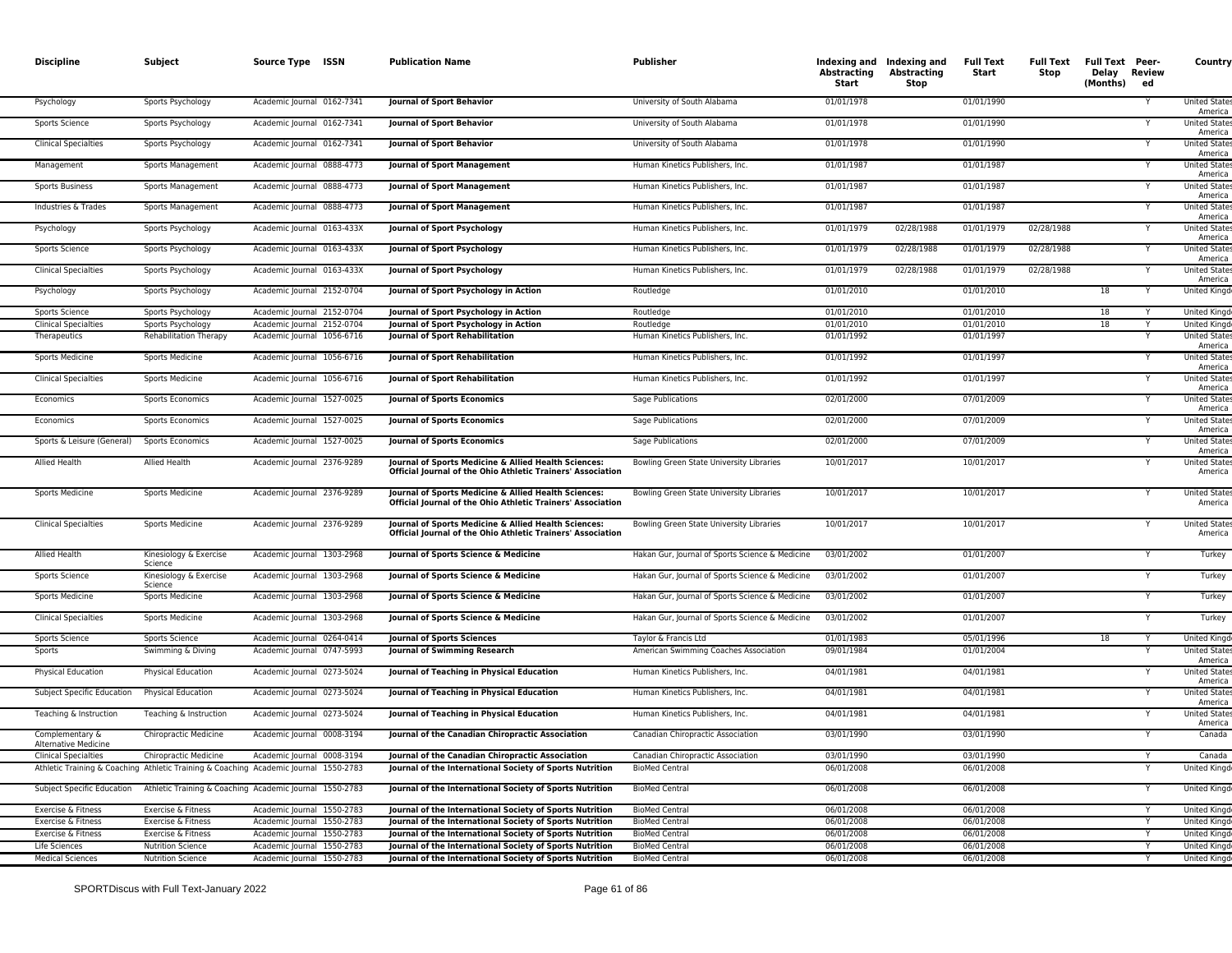| <b>Discipline</b>                                       | Subject                                               | Source Type ISSN                                         | <b>Publication Name</b>                                                                                                                     | Publisher                                                                                                               | Abstracting<br>Start     | Indexing and Indexing and<br><b>Abstracting</b><br>Stop | <b>Full Text</b><br>Start | <b>Full Text</b><br>Stop | <b>Full Text Peer-</b><br>Delay<br>(Months) | Review<br>ed | Country                                                |
|---------------------------------------------------------|-------------------------------------------------------|----------------------------------------------------------|---------------------------------------------------------------------------------------------------------------------------------------------|-------------------------------------------------------------------------------------------------------------------------|--------------------------|---------------------------------------------------------|---------------------------|--------------------------|---------------------------------------------|--------------|--------------------------------------------------------|
| Industrial Technology                                   | <b>Nutrition Science</b>                              | Academic Journal 1550-2783                               | Journal of the International Society of Sports Nutrition                                                                                    | <b>BioMed Central</b>                                                                                                   | 06/01/2008               |                                                         | 06/01/2008                |                          |                                             |              | <b>United Kingo</b>                                    |
| Sports                                                  | Swimming & Diving                                     | Academic Journal 1839-3659                               | Journal of the International Society of Swimming Coaching International Society of Swimming Coaching                                        |                                                                                                                         | 03/01/2013               |                                                         | 03/01/2013                |                          |                                             |              | Australia                                              |
| Philosophy (General)                                    | Ethics                                                | Academic Journal 0094-8705                               | Journal of the Philosophy of Sport                                                                                                          | Routledge                                                                                                               | 01/01/1974               |                                                         | 01/01/1974                |                          | 18                                          |              | <b>United Kingo</b>                                    |
| Sports & Leisure (General)                              | Sports & Leisure (General)                            | Academic Journal 0094-8705                               | Journal of the Philosophy of Sport                                                                                                          | Routledge                                                                                                               | 01/01/1974               |                                                         | 01/01/1974                |                          | 18                                          |              | <b>United Kingd</b>                                    |
| Industries & Trades                                     | <b>Event Planning</b>                                 | Academic Journal                                         | Journal of Venue & Event Management                                                                                                         | University of South Carolina, Department of<br>Sport & Event Management                                                 | 12/01/2011               | 11/30/2013                                              | 12/01/2011                | 11/30/2013               |                                             |              | <b>United State:</b><br>America                        |
| Management                                              | Sports Facility Management Academic Journal           |                                                          | Journal of Venue & Event Management                                                                                                         | University of South Carolina, Department of<br>Sport & Event Management                                                 | 12/01/2011               | 11/30/2013                                              | 12/01/2011                | 11/30/2013               |                                             |              | <b>United States</b><br>America                        |
| <b>Sports Business</b>                                  | Sports Facility Management Academic Journal           |                                                          | Journal of Venue & Event Management                                                                                                         | University of South Carolina, Department of<br>Sport & Event Management                                                 | 12/01/2011               | 11/30/2013                                              | 12/01/2011                | 11/30/2013               |                                             |              | <b>United States</b><br>America                        |
| Industries & Trades                                     | Sports Facility Management Academic Journal           |                                                          | Journal of Venue & Event Management                                                                                                         | University of South Carolina, Department of<br>Sport & Event Management                                                 | 12/01/2011               | 11/30/2013                                              | 12/01/2011                | 11/30/2013               |                                             |              | <b>United States</b><br>America                        |
| Architecture                                            | <b>Event Facilities</b>                               | Academic Journal                                         | Journal of Venue & Event Management                                                                                                         | University of South Carolina, Department of<br>Sport & Event Management                                                 | 12/01/2011               | 11/30/2013                                              | 12/01/2011                | 11/30/2013               |                                             |              | <b>United State:</b><br>America                        |
| Arts & Entertainment<br>(General)                       | <b>Event Facilities</b>                               | Academic Journal                                         | Journal of Venue & Event Management                                                                                                         | University of South Carolina, Department of<br>Sport & Event Management                                                 | 12/01/2011               | 11/30/2013                                              | 12/01/2011                | 11/30/2013               |                                             |              | <b>United States</b><br>America                        |
| Construction & Building                                 | <b>Event Facilities</b>                               | Academic Journal                                         | Journal of Venue & Event Management                                                                                                         | University of South Carolina, Department of<br>Sport & Event Management                                                 | 12/01/2011               | 11/30/2013                                              | 12/01/2011                | 11/30/2013               |                                             |              | <b>United States</b><br>America                        |
| Industries & Trades                                     | <b>Event Facilities</b>                               | Academic Journal                                         | Journal of Venue & Event Management                                                                                                         | University of South Carolina, Department of<br>Sport & Event Management                                                 | 12/01/2011               | 11/30/2013                                              | 12/01/2011                | 11/30/2013               |                                             |              | <b>United States</b><br>America                        |
| Sports                                                  | Youth Sports                                          | Academic Journal 1559-2383                               | Journal of Youth Sports                                                                                                                     | Trudvang, LLC                                                                                                           | 09/01/2008               |                                                         | 09/01/2008                |                          |                                             |              | <b>United State:</b><br>America                        |
| Exercise & Fitness                                      | Exercise & Fitness                                    | Academic Journal 1814-9162                               | Journal on Active Aging                                                                                                                     | International Council on Active Aging                                                                                   | 01/01/2003               |                                                         | 01/01/2003                |                          |                                             |              | Canada                                                 |
| Exercise & Fitness                                      | Exercise & Fitness                                    | Academic Journal 1814-9162                               | Journal on Active Aging                                                                                                                     | International Council on Active Aging                                                                                   | 01/01/2003               |                                                         | 01/01/2003                |                          |                                             |              | Canada                                                 |
| Exercise & Fitness                                      | Exercise & Fitness                                    | Academic Journal 1814-9162                               | <b>Journal on Active Aging</b>                                                                                                              | International Council on Active Aging                                                                                   | 01/01/2003               |                                                         | 01/01/2003                |                          |                                             |              | Canada                                                 |
| Demography<br>Physical Education                        | Gerontology                                           | Academic Journal 1814-9162<br>Academic Journal 1071-2577 | Journal on Active Aging<br><b>KAHPERD Journal</b>                                                                                           | International Council on Active Aging<br>Kentucky Association for Health, Physical                                      | 01/01/2003<br>01/01/2013 |                                                         | 01/01/2003<br>01/01/2013  |                          |                                             |              | Canada<br><b>United State</b>                          |
|                                                         | Physical Education                                    |                                                          |                                                                                                                                             | Education, Recreation & Dance                                                                                           |                          |                                                         |                           |                          |                                             |              | America                                                |
| Subject Specific Education                              | <b>Physical Education</b>                             | Academic Journal 1071-2577                               | <b>KAHPERD Journal</b>                                                                                                                      | Kentucky Association for Health, Physical<br>Education, Recreation & Dance                                              | 01/01/2013               |                                                         | 01/01/2013                |                          |                                             |              | <b>United States</b><br>America                        |
| Physical Education                                      | Physical Education                                    | Academic Journal                                         | Kentucky Newsletter for Health, Physical Education,<br><b>Recreation &amp; Dance</b>                                                        | Kentucky Association for Health, Physical<br>Education, Recreation & Dance                                              | 10/01/2008               |                                                         | 10/01/2008                |                          |                                             | Y            | <b>United State:</b><br>America                        |
| Subject Specific Education                              | Physical Education                                    | Academic Journal                                         | Kentucky Newsletter for Health, Physical Education,<br><b>Recreation &amp; Dance</b>                                                        | Kentucky Association for Health, Physical<br>Education, Recreation & Dance<br>Kentucky Association for Health, Physical | 10/01/2008               |                                                         | 10/01/2008                |                          |                                             |              | <b>United States</b><br>America<br><b>United State</b> |
| Dance<br>Arts Education                                 | Dance Education &<br>Instruction<br>Dance Education & | Academic Journal                                         | Kentucky Newsletter for Health, Physical Education,<br><b>Recreation &amp; Dance</b><br>Kentucky Newsletter for Health, Physical Education, | Education, Recreation & Dance<br>Kentucky Association for Health, Physical                                              | 10/01/2008<br>10/01/2008 |                                                         | 10/01/2008<br>10/01/2008  |                          |                                             |              | America<br><b>United State</b>                         |
| Subject Specific Education                              | Instruction<br>Dance Education &                      | Academic Journal<br>Academic Journal                     | <b>Recreation &amp; Dance</b><br>Kentucky Newsletter for Health, Physical Education,                                                        | Education, Recreation & Dance<br>Kentucky Association for Health, Physical                                              | 10/01/2008               |                                                         | 10/01/2008                |                          |                                             | Y            | America<br><b>United State:</b>                        |
| Allied Health                                           | Instruction<br>Kinesiology & Exercise                 | Academic Journal 1318-2269                               | <b>Recreation &amp; Dance</b><br>Kinesiologia Slovenica                                                                                     | Education, Recreation & Dance<br>Faculty of Sport                                                                       | 01/01/1992               |                                                         | 06/01/2008                |                          |                                             |              | America<br>Slovenia                                    |
| Sports Science                                          | Science<br>Kinesiology & Exercise                     | Academic Journal 1318-2269                               | Kinesiologia Slovenica                                                                                                                      | Faculty of Sport                                                                                                        | 01/01/1992               |                                                         | 06/01/2008                |                          |                                             |              | Slovenia                                               |
| Allied Health                                           | Science<br>Kinesiology & Exercise                     | Academic Journal 1331-1441                               | Kinesiology                                                                                                                                 | Faculty of Kinesiology University                                                                                       | 01/01/1973               |                                                         | 12/01/2003                |                          |                                             |              | Croatia                                                |
| Sports Science                                          | Science<br>Kinesiology & Exercise                     | Academic Journal 1331-1441                               | Kinesiology                                                                                                                                 | Faculty of Kinesiology University                                                                                       | 01/01/1973               |                                                         | 12/01/2003                |                          |                                             |              | Croatia                                                |
| Allied Health                                           | Science<br>Kinesiology & Exercise                     | Academic Journal 2163-0453                               | <b>Kinesiology Review</b>                                                                                                                   | Human Kinetics Publishers, Inc.                                                                                         | 01/01/1968               |                                                         | 02/01/2012                |                          |                                             |              | <b>United State</b>                                    |
| Sports Science                                          | Science<br>Kinesiology & Exercise                     | Academic Journal 2163-0453                               | <b>Kinesiology Review</b>                                                                                                                   | Human Kinetics Publishers, Inc.                                                                                         | 01/01/1968               |                                                         | 02/01/2012                |                          |                                             |              | America<br><b>United State:</b>                        |
| <b>Sports Medicine</b>                                  | Science<br>Sports Medicine                            | Academic Journal 0942-2056                               | Knee Surgery, Sports Traumatology, Arthroscopy                                                                                              | Springer Nature                                                                                                         | 01/01/1993               |                                                         | 01/01/2000                |                          | 12                                          | Y            | America<br>Germany                                     |
| <b>Clinical Specialties</b>                             | <b>Sports Medicine</b>                                | Academic Journal 0942-2056                               | Knee Surgery, Sports Traumatology, Arthroscopy                                                                                              | Springer Nature                                                                                                         | 01/01/1993               |                                                         | 01/01/2000                |                          | 12                                          |              | Germany                                                |
| <b>Clinical Specialties</b>                             | Minimally Invasive<br>Procedures                      | Academic Journal 0942-2056                               | Knee Surgery, Sports Traumatology, Arthroscopy                                                                                              | Springer Nature                                                                                                         | 01/01/1993               |                                                         | 01/01/2000                |                          | 12                                          |              | Germany                                                |
| <b>Clinical Specialties</b>                             | Knee Surgery                                          | Academic lournal 0942-2056                               | Knee Surgery, Sports Traumatology, Arthroscopy                                                                                              | <b>Springer Nature</b>                                                                                                  | 01/01/1993               |                                                         | 01/01/2000                |                          | 12                                          |              | Germany                                                |
| Psychology                                              | Psychology                                            | Academic Journal 1357-650X                               | Laterality                                                                                                                                  | Taylor & Francis Ltd                                                                                                    | 03/01/1996               |                                                         | 03/01/1996                |                          | 18                                          |              | United Kingd                                           |
| <b>Clinical Specialties</b>                             | Psychology                                            | Academic Journal 1357-650X                               | Laterality                                                                                                                                  | Taylor & Francis Ltd                                                                                                    | 03/01/1996               |                                                         | 03/01/1996                |                          | 18                                          |              | United Kingd                                           |
| Social Sciences &<br>Humanities (General)               | Social Sciences &<br>Humanities (General)             | Academic Journal 0149-0400                               | <b>Leisure Sciences</b>                                                                                                                     | Routledge                                                                                                               | 01/01/1974               |                                                         | 01/01/1998                |                          | 18                                          |              | United Kingd                                           |
| Sports & Leisure (General)                              | Sports & Leisure (General)                            | Academic Journal 0149-0400                               | <b>Leisure Sciences</b>                                                                                                                     | Routledge                                                                                                               | 01/01/1974               |                                                         | 01/01/1998                |                          | 18                                          | Y            | United Kingd                                           |
| Professional Education                                  | <b>Teacher Education</b>                              | Academic Journal 0121-4128                               | Lúdica Pedagógica                                                                                                                           | Universidad Pedaggica Nacional                                                                                          | 01/01/2015               |                                                         | 01/01/2015                |                          |                                             | Y            | Colombia                                               |
| Teaching & Instruction                                  | <b>Teacher Education</b>                              | Academic Journal 0121-4128                               | Lúdica Pedagógica                                                                                                                           | Universidad Pedaggica Nacional                                                                                          | 01/01/2015               |                                                         | 01/01/2015                |                          |                                             | Y            | Colombia                                               |
| <b>Physical Education</b><br>Subject Specific Education | Physical Education<br>Physical Education              | Academic Journal 0121-4128<br>Academic Journal 0121-4128 | Lúdica Pedagógica<br>Lúdica Pedagógica                                                                                                      | Universidad Pedaggica Nacional<br>Universidad Pedaggica Nacional                                                        | 01/01/2015<br>01/01/2015 |                                                         | 01/01/2015<br>01/01/2015  |                          |                                             |              | Colombia<br>Colombia                                   |
| Management                                              | Management                                            | Academic Journal 1360-6719                               | <b>Managing Leisure</b>                                                                                                                     | Routledge                                                                                                               | 07/01/1998               | 12/31/2014                                              | 07/01/1998                | 12/31/2014               |                                             | Y            | United Kingd                                           |
| Sports & Leisure (General)                              | Sports & Leisure (General)                            | Academic Journal 1360-6719                               | <b>Managing Leisure</b>                                                                                                                     | Routledge                                                                                                               | 07/01/1998               | 12/31/2014                                              | 07/01/1998                | 12/31/2014               |                                             |              | <b>United Kingd</b>                                    |
|                                                         |                                                       |                                                          |                                                                                                                                             |                                                                                                                         |                          |                                                         |                           |                          |                                             |              |                                                        |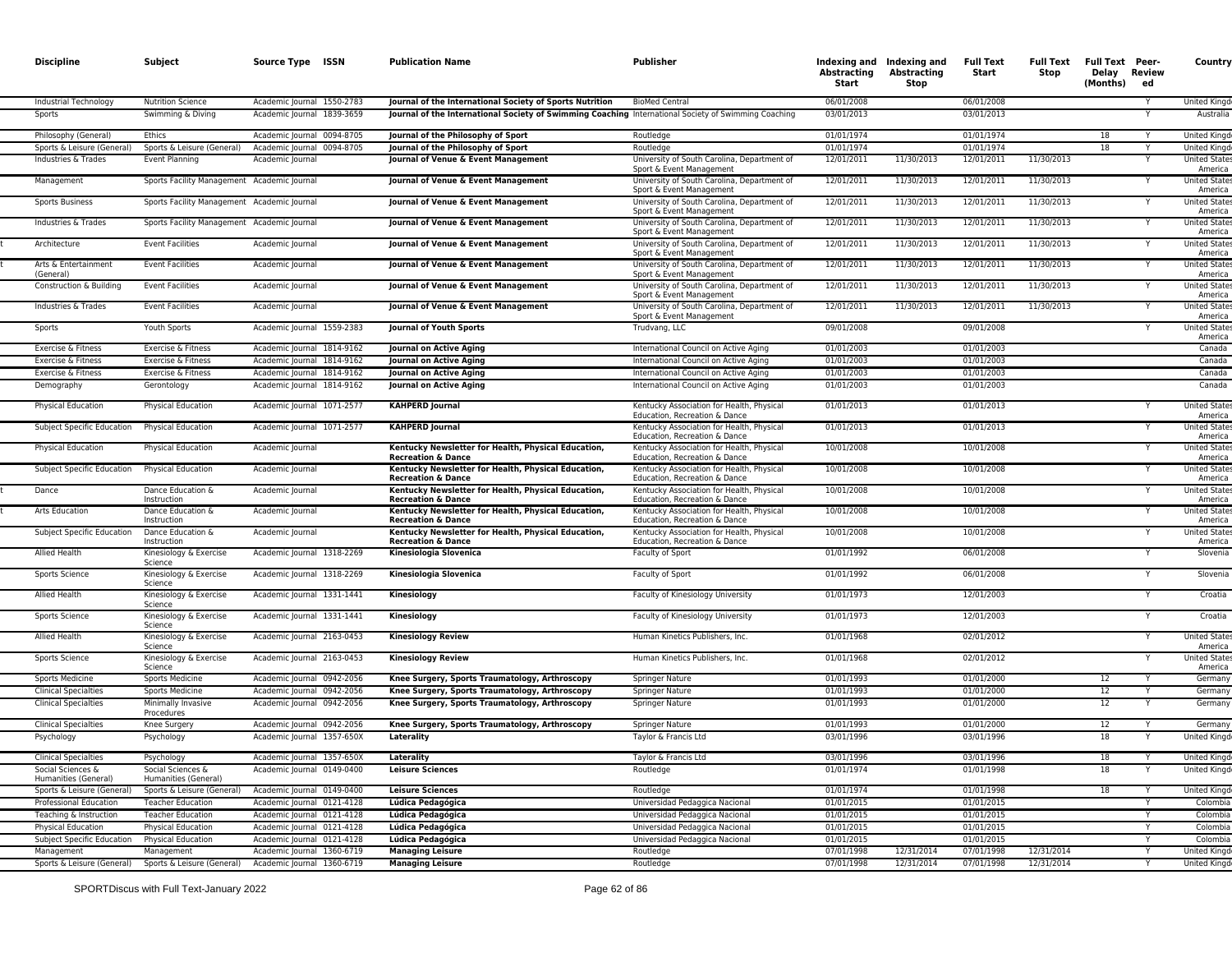| <b>Discipline</b> |                                                  | Subject                                                     | Source Type ISSN                                         | <b>Publication Name</b>                                                                                                                           | Publisher                                                          | Abstracting<br>Start     | Indexing and Indexing and<br>Abstracting<br>Stop | <b>Full Text</b><br>Start | <b>Full Text</b><br>Stop | <b>Full Text Peer-</b><br>Delay Review<br>(Months) | ed     | Country                                               |
|-------------------|--------------------------------------------------|-------------------------------------------------------------|----------------------------------------------------------|---------------------------------------------------------------------------------------------------------------------------------------------------|--------------------------------------------------------------------|--------------------------|--------------------------------------------------|---------------------------|--------------------------|----------------------------------------------------|--------|-------------------------------------------------------|
| Law               |                                                  | Sports Law                                                  | Academic Journal 1533-6484                               | <b>Marquette Sports Law Review</b>                                                                                                                | Marquette Sports Law Review                                        | 09/01/1990               |                                                  | 03/01/2006                |                          |                                                    |        | <b>United State</b><br>America                        |
| Law               |                                                  | Sports Law                                                  | Academic Journal 1533-6484                               | <b>Marquette Sports Law Review</b>                                                                                                                | Marquette Sports Law Review                                        | 09/01/1990               |                                                  | 03/01/2006                |                          |                                                    |        | <b>United State:</b><br>America                       |
|                   | Sports & Leisure (General)                       | Sports Law                                                  | Academic Journal 1533-6484                               | <b>Marquette Sports Law Review</b>                                                                                                                | Marquette Sports Law Review                                        | 09/01/1990               |                                                  | 03/01/2006                |                          |                                                    |        | <b>United State</b><br>America                        |
|                   | Exercise & Fitness                               | Exercise & Fitness                                          | Academic Journal 1887-9586                               | Materiales para la Historia del Deporte                                                                                                           | Asociacion Andaluza de Historia del Deporte                        | 03/01/2016               |                                                  | 03/01/2016                |                          |                                                    | Y      | Spain                                                 |
|                   | Exercise & Fitness                               | Exercise & Fitness                                          | Academic Journal 1887-9586                               | Materiales para la Historia del Deporte                                                                                                           | Asociacion Andaluza de Historia del Deporte                        | 03/01/2016               |                                                  | 03/01/2016                |                          |                                                    |        | Spain                                                 |
|                   | Exercise & Fitness                               | Exercise & Fitness                                          | Academic Journal 1887-9586                               | Materiales para la Historia del Deporte                                                                                                           | Asociacion Andaluza de Historia del Deporte                        | 03/01/2016               |                                                  | 03/01/2016                |                          |                                                    |        | Spain                                                 |
|                   | <b>Physical Education</b>                        | Physical Education                                          | Academic Journal 1887-9586                               | Materiales para la Historia del Deporte                                                                                                           | Asociacion Andaluza de Historia del Deporte                        | 03/01/2016               |                                                  | 03/01/2016                |                          |                                                    |        | Spain                                                 |
|                   | Subject Specific Education                       | <b>Physical Education</b>                                   | Academic Journal 1887-9586                               | Materiales para la Historia del Deporte                                                                                                           | Asociacion Andaluza de Historia del Deporte                        | 03/01/2016               |                                                  | 03/01/2016                |                          |                                                    |        | Spain                                                 |
|                   | <b>Topical History</b>                           | Sports History                                              | Academic Journal 1887-9586                               | Materiales para la Historia del Deporte                                                                                                           | Asociacion Andaluza de Historia del Deporte                        | 03/01/2016               |                                                  | 03/01/2016                |                          |                                                    |        | Spain                                                 |
|                   | Sports & Leisure (General)                       | <b>Sports History</b>                                       | Academic Journal 1887-9586                               | Materiales para la Historia del Deporte                                                                                                           | Asociacion Andaluza de Historia del Deporte                        | 03/01/2016               |                                                  | 03/01/2016                |                          |                                                    |        | Spain                                                 |
| Allied Health     |                                                  | Kinesiology & Exercise<br>Science                           | Academic Journal 1091-367X                               | Measurement in Physical Education & Exercise Science                                                                                              | Taylor & Francis Ltd                                               | 01/01/1997               |                                                  | 01/01/1997                |                          | 18                                                 |        | <b>United Kingo</b>                                   |
|                   | Sports Science                                   | Kinesiology & Exercise<br>Science                           | Academic Journal 1091-367X                               | Measurement in Physical Education & Exercise Science                                                                                              | Taylor & Francis Ltd                                               | 01/01/1997               |                                                  | 01/01/1997                |                          | 18                                                 |        | <b>United Kingo</b>                                   |
|                   | Physical Education                               | Physical Education                                          | Academic Journal 1091-367X                               | Measurement in Physical Education & Exercise Science                                                                                              | Taylor & Francis Ltd                                               | 01/01/1997               |                                                  | 01/01/1997                |                          | 18                                                 |        | <b>United King</b>                                    |
|                   | Subject Specific Education                       | Physical Education                                          | Academic Journal 1091-367X<br>Academic Journal 1429-0022 | Measurement in Physical Education & Exercise Science                                                                                              | Taylor & Francis Ltd                                               | 01/01/1997<br>01/01/1958 | 10/31/2014                                       | 01/01/1997<br>01/01/2010  | 10/31/2014               | 18                                                 |        | <b>United King</b><br>Poland                          |
|                   | Exercise & Fitness<br>Exercise & Fitness         | Exercise & Fitness<br>Exercise & Fitness                    | Academic Journal 1429-0022                               | <b>Medicina Sportiva</b>                                                                                                                          | Medicina Sportiva<br>Medicina Sportiva                             | 01/01/1958               | 10/31/2014                                       | 01/01/2010                | 10/31/2014               |                                                    | Y<br>Y | Poland                                                |
|                   | Exercise & Fitness                               | Exercise & Fitness                                          | Academic Journal 1429-0022                               | <b>Medicina Sportiva</b><br><b>Medicina Sportiva</b>                                                                                              | Medicina Sportiva                                                  | 01/01/1958               | 10/31/2014                                       | 01/01/2010                | 10/31/2014               |                                                    | Y      | Poland                                                |
|                   | Sports Medicine                                  | <b>Sports Medicine</b>                                      | Academic Journal 1210-5481                               | Medicina Sportiva Bohemica et Slovaca                                                                                                             | Ceska spolecnost telovychovneho lekarstvi                          | 05/01/2008               |                                                  | 05/01/2008                |                          |                                                    |        | Czech Repu                                            |
|                   | <b>Clinical Specialties</b>                      | <b>Sports Medicine</b>                                      | Academic Journal 1210-5481                               | Medicina Sportiva Bohemica et Slovaca                                                                                                             | Ceska spolecnost telovychovneho lekarstvi                          | 05/01/2008               |                                                  | 05/01/2008                |                          |                                                    |        | Czech Repul                                           |
|                   | Sports Medicine                                  | Sports Medicine                                             | Academic Journal 1567-2352                               | Medicine & Science in Tennis                                                                                                                      | Society for Tennis Medicine & Science                              | 03/01/2001               | 03/30/2017                                       | 02/01/2012                | 03/30/2017               |                                                    |        | United State<br>America                               |
|                   | <b>Clinical Specialties</b>                      | <b>Sports Medicine</b>                                      | Academic Journal 1567-2352                               | Medicine & Science in Tennis                                                                                                                      | Society for Tennis Medicine & Science                              | 03/01/2001               | 03/30/2017                                       | 02/01/2012                | 03/30/2017               |                                                    | Y      | <b>United State</b><br>America                        |
| Sports            |                                                  | Tennis                                                      | Academic Journal 1567-2352                               | Medicine & Science in Tennis                                                                                                                      | Society for Tennis Medicine & Science                              | 03/01/2001               | 03/30/2017                                       | 02/01/2012                | 03/30/2017               |                                                    |        | <b>United State</b><br>America                        |
|                   | Sports Science                                   | Sports Science                                              | Academic Journal 1567-2352                               | Medicine & Science in Tennis                                                                                                                      | Society for Tennis Medicine & Science                              | 03/01/2001               | 03/30/2017                                       | 02/01/2012                | 03/30/2017               |                                                    |        | <b>United State</b><br>America                        |
| Law               |                                                  | Sports Law                                                  | Academic Journal 2165-6541                               | <b>Mississippi Sports Law Review</b>                                                                                                              | Mississippi Sports Law Review                                      | 01/01/2011               |                                                  | 01/01/2011                |                          |                                                    |        | <b>United State</b><br>America                        |
| Law               |                                                  | Sports Law                                                  | Academic Journal 2165-6541                               | <b>Mississippi Sports Law Review</b>                                                                                                              | Mississippi Sports Law Review                                      | 01/01/2011               |                                                  | 01/01/2011                |                          |                                                    |        | <b>United State:</b><br>America                       |
|                   | Sports & Leisure (General)<br>Physical Education | Sports Law<br>Physical Education                            | Academic Journal 2165-6541<br>Academic Journal 1058-6288 | <b>Mississippi Sports Law Review</b><br>Missouri Journal of Health, Physical Education, Recreation Missouri Journal of Health, Physical Education | Mississippi Sports Law Review                                      | 01/01/2011<br>01/01/1991 | 01/31/2018                                       | 01/01/2011<br>07/01/2005  | 01/31/2018               |                                                    |        | <b>United State</b><br>America<br><b>United State</b> |
|                   | Subject Specific Education                       | Physical Education                                          | Academic Journal 1058-6288                               | & Dance<br>Missouri Journal of Health, Physical Education, Recreation Missouri Journal of Health, Physical Education                              | <b>Recreation &amp; Dance</b>                                      | 01/01/1991               | 01/31/2018                                       | 07/01/2005                | 01/31/2018               |                                                    |        | America<br><b>United State</b>                        |
| Dance             |                                                  | Dance Education &                                           | Academic Journal 1058-6288                               | & Dance<br>Missouri Journal of Health, Physical Education, Recreation Missouri Journal of Health, Physical Education                              | Recreation & Dance                                                 | 01/01/1991               | 01/31/2018                                       | 07/01/2005                | 01/31/2018               |                                                    |        | America<br><b>United State</b>                        |
|                   | Arts Education                                   | Instruction<br>Dance Education &                            | Academic Journal 1058-6288                               | & Dance<br>Missouri Journal of Health, Physical Education, Recreation Missouri Journal of Health, Physical Education                              | Recreation & Dance                                                 | 01/01/1991               | 01/31/2018                                       | 07/01/2005                | 01/31/2018               |                                                    |        | America<br><b>United State</b>                        |
|                   |                                                  | Instruction                                                 |                                                          | & Dance                                                                                                                                           | <b>Recreation &amp; Dance</b>                                      |                          |                                                  |                           |                          |                                                    |        | America                                               |
|                   | Subject Specific Education                       | Dance Education &<br>Instruction                            | Academic Journal 1058-6288                               | Missouri Journal of Health, Physical Education, Recreation Missouri Journal of Health, Physical Education<br>& Dance                              | Recreation & Dance                                                 | 01/01/1991               | 01/31/2018                                       | 07/01/2005                | 01/31/2018               |                                                    |        | <b>United State</b><br>America                        |
|                   | Sports Medicine                                  | <b>Sports Medicine</b>                                      | Academic Journal 1800-8755                               | Montenegrin Journal of Sports Science & Medicine                                                                                                  | Montenegrin Journal of Sports Science &<br>Medicine                | 09/01/2012               |                                                  | 09/01/2012                |                          |                                                    |        | Montenegr                                             |
|                   | <b>Clinical Specialties</b>                      | <b>Sports Medicine</b>                                      | Academic Journal 1800-8755                               | Montenegrin Journal of Sports Science & Medicine                                                                                                  | Montenegrin Journal of Sports Science &<br>Medicine                | 09/01/2012               |                                                  | 09/01/2012                |                          |                                                    |        | Montenegr                                             |
|                   | Sports Science                                   | Sports Science                                              | Academic Journal 1800-8755                               | Montenegrin Journal of Sports Science & Medicine<br><b>Motor Control</b>                                                                          | Montenegrin Journal of Sports Science &<br>Medicine                | 09/01/2012<br>01/01/1997 |                                                  | 09/01/2012                |                          |                                                    |        | Monteneg                                              |
| Allied Health     | Sports Science                                   | Kinesiology & Exercise<br>Science<br>Kinesiology & Exercise | Academic Journal 1087-1640<br>Academic Journal 1087-1640 | <b>Motor Control</b>                                                                                                                              | Human Kinetics Publishers, Inc.<br>Human Kinetics Publishers, Inc. | 01/01/1997               |                                                  | 01/01/1997<br>01/01/1997  |                          |                                                    |        | <b>United State</b><br>America<br><b>United State</b> |
| Allied Health     |                                                  | Science<br>Kinesiology & Exercise                           | Academic Journal 0214-0071                               | Motricidad: European Journal of Human Movement                                                                                                    | Asociacion Espanola de Ciencias del Deporte                        | 06/01/2011               |                                                  | 06/01/2011                |                          |                                                    |        | America<br>Spain                                      |
|                   | Sports Science                                   | Science<br>Kinesiology & Exercise                           | Academic Journal 0214-0071                               | Motricidad: European Journal of Human Movement                                                                                                    | Asociacion Espanola de Ciencias del Deporte                        | 06/01/2011               |                                                  | 06/01/2011                |                          |                                                    |        | Spain                                                 |
|                   | Exercise & Fitness                               | Science<br>Exercise & Fitness                               | Academic Journal 1646-107X                               | Motricidade                                                                                                                                       | Silabas Didaticas LDA                                              | 01/01/2007               |                                                  | 01/01/2007                |                          |                                                    |        | Portugal                                              |
|                   | Exercise & Fitness                               | Exercise & Fitness                                          | Academic Journal 1646-107X                               | Motricidade                                                                                                                                       | Silabas Didaticas LDA                                              | 01/01/2007               |                                                  | 01/01/2007                |                          |                                                    |        | Portuga                                               |
|                   | Exercise & Fitness                               | Exercise & Fitness                                          | Academic Journal 1646-107X                               | Motricidade                                                                                                                                       | Silabas Didaticas LDA                                              | 01/01/2007               |                                                  | 01/01/2007                |                          |                                                    |        | Portugal                                              |
|                   | Sports Medicine                                  | Sports Medicine                                             | Academic lournal 1646-107X                               | <b>Motricidade</b>                                                                                                                                | Silabas Didaticas LDA                                              | 01/01/2007               |                                                  | 01/01/2007                |                          |                                                    |        | Portugal                                              |
|                   | <b>Clinical Specialties</b>                      | Sports Medicine                                             | Academic Journal 1646-107X                               | Motricidade                                                                                                                                       | Silabas Didaticas LDA                                              | 01/01/2007               |                                                  | 01/01/2007                |                          |                                                    |        | Portugal                                              |
|                   | Sports Science                                   | <b>Sports Science</b>                                       | Academic Journal 2118-5735                               | Movement & Sport Sciences / Science & Motricité                                                                                                   | <b>EDP Sciences</b>                                                | 01/01/2012               |                                                  | 01/01/2012                |                          |                                                    |        | France                                                |
|                   | Exercise & Fitness                               | Exercise & Fitness                                          | Academic Journal 0104-754X                               | Movimento (0104754X)                                                                                                                              | Movimento, da Escola de Educacao, Fisica,<br>Fisioterapia e Danca  | 01/01/2020               |                                                  | 01/01/2020                |                          |                                                    |        | Brazi                                                 |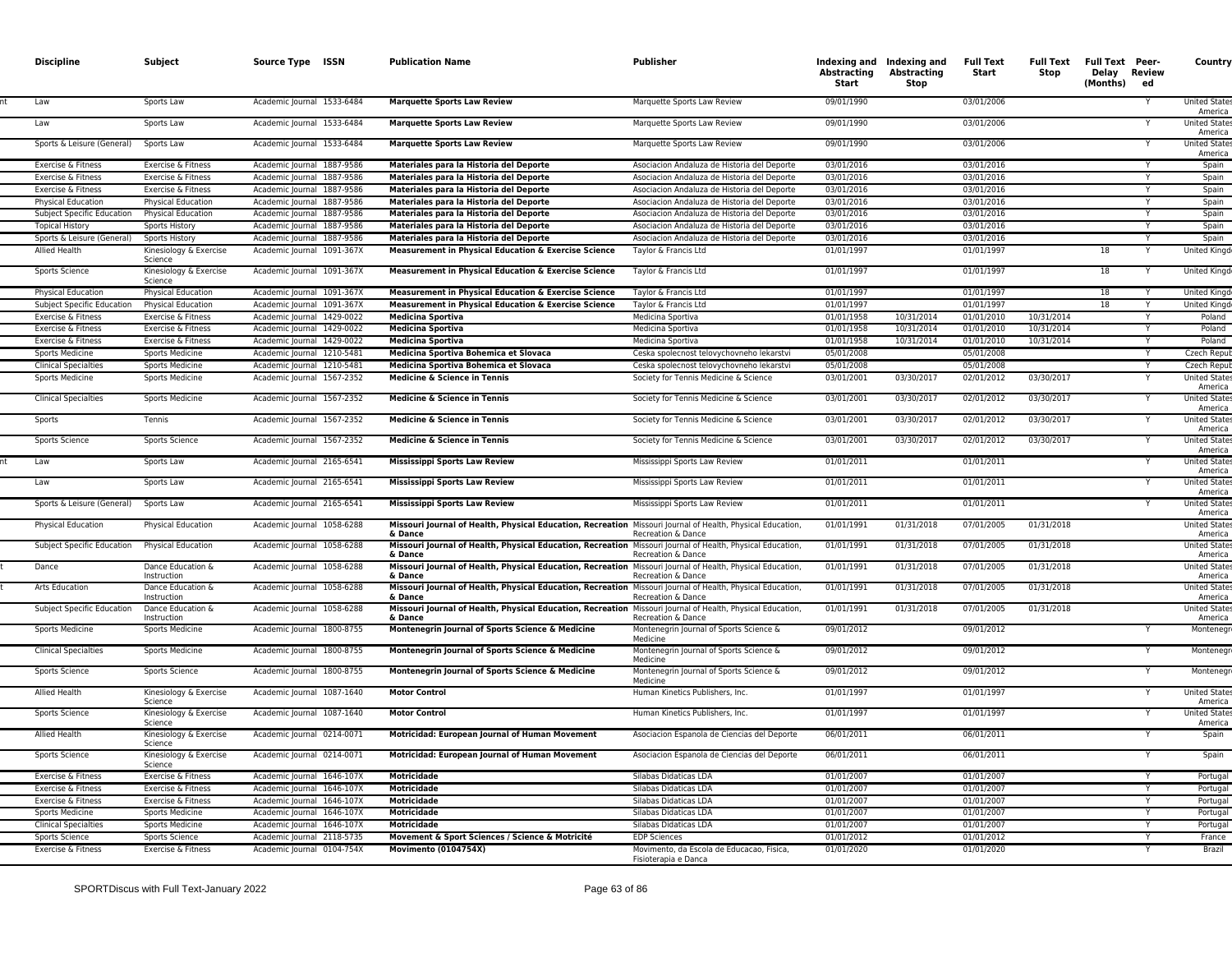| <b>Discipline</b>                                      | Subject                       | Source Type ISSN                                                                         | <b>Publication Name</b>                                                                                                            | Publisher                                                                                      | <b>Abstracting</b><br>Start | Indexing and Indexing and<br><b>Abstracting</b><br>Stop | <b>Full Text</b><br>Start | Full Text<br>Stop | <b>Full Text Peer-</b><br>Delay Review<br>(Months) | ed | Country                                         |
|--------------------------------------------------------|-------------------------------|------------------------------------------------------------------------------------------|------------------------------------------------------------------------------------------------------------------------------------|------------------------------------------------------------------------------------------------|-----------------------------|---------------------------------------------------------|---------------------------|-------------------|----------------------------------------------------|----|-------------------------------------------------|
| Exercise & Fitness                                     | Exercise & Fitness            | Academic Journal 0104-754X                                                               | <b>Movimento (0104754X)</b>                                                                                                        | Movimento, da Escola de Educacao, Fisica,<br>Fisioterapia e Danca                              | 01/01/2020                  |                                                         | 01/01/2020                |                   |                                                    |    | Brazil                                          |
| Exercise & Fitness                                     | Exercise & Fitness            | Academic Journal 0104-754X                                                               | <b>Movimento (0104754X)</b>                                                                                                        | Movimento, da Escola de Educacao, Fisica,<br>Fisioterapia e Danca                              | 01/01/2020                  |                                                         | 01/01/2020                |                   |                                                    |    | Brazil                                          |
| <b>Medical Sciences</b>                                | Neurology                     | Academic Journal 0960-2011                                                               | <b>Neuropsychological Rehabilitation</b>                                                                                           | Taylor & Francis Ltd                                                                           | 01/01/1996                  |                                                         | 01/01/1996                |                   | 18                                                 |    | <b>United Kingd</b>                             |
| <b>Clinical Specialties</b>                            | Neurology                     | Academic Journal 0960-2011                                                               | <b>Neuropsychological Rehabilitation</b>                                                                                           | Taylor & Francis Ltd                                                                           | 01/01/1996                  |                                                         | 01/01/1996                |                   | 18                                                 |    | United Kingo                                    |
| Therapeutics                                           | <b>Rehabilitation Therapy</b> | Academic Journal 0960-2011                                                               | <b>Neuropsychological Rehabilitation</b>                                                                                           | Taylor & Francis Ltd                                                                           | 01/01/1996                  |                                                         | 01/01/1996                |                   | 18                                                 | Y  | <b>United Kingo</b>                             |
| <b>Sports Medicine</b>                                 | <b>Sports Medicine</b>        | Academic Journal 0110-6384                                                               | <b>New Zealand Journal of Sports Medicine</b>                                                                                      | Sports Medicine New Zealand                                                                    | 01/01/1977                  |                                                         | 07/01/2013                |                   |                                                    |    | New Zealar                                      |
| <b>Clinical Specialties</b>                            | <b>Sports Medicine</b>        | Academic Journal 0110-6384                                                               | <b>New Zealand Journal of Sports Medicine</b>                                                                                      | Sports Medicine New Zealand                                                                    | 01/01/1977                  |                                                         | 07/01/2013                |                   |                                                    | Y  | New Zealar                                      |
| Allied Health                                          | Physical Therapy              | Academic Journal 1558-6162                                                               | North American Journal of Sports Physical Therapy                                                                                  | North American Journal of Sports Physical<br>Therapy                                           | 12/01/2010                  | 12/31/2010                                              | 12/01/2010                | 12/31/2010        |                                                    |    | United State<br>America                         |
| Therapeutics                                           | Physical Therapy              | Academic Journal 1558-6162                                                               | North American Journal of Sports Physical Therapy                                                                                  | North American Journal of Sports Physical<br>Therapy                                           | 12/01/2010                  | 12/31/2010                                              | 12/01/2010                | 12/31/2010        |                                                    |    | <b>United States</b><br>America                 |
| Sports Science                                         | Sports Science                | Academic Journal 1558-6162                                                               | North American Journal of Sports Physical Therapy                                                                                  | North American Journal of Sports Physical<br>Therapy                                           | 12/01/2010                  | 12/31/2010                                              | 12/01/2010                | 12/31/2010        |                                                    |    | United State<br>America                         |
| Life Sciences                                          | <b>Nutrition Science</b>      | Academic Journal 1446-6368                                                               | <b>Nutrition &amp; Dietetics</b>                                                                                                   | Wiley-Blackwell                                                                                | 01/01/2002                  |                                                         | 01/01/2002                |                   | 12                                                 |    | <b>United Kingd</b>                             |
| <b>Medical Sciences</b>                                | <b>Nutrition Science</b>      | Academic Journal 1446-6368                                                               | <b>Nutrition &amp; Dietetics</b>                                                                                                   | Wiley-Blackwell                                                                                | 01/01/2002                  |                                                         | 01/01/2002                |                   | 12                                                 |    | United Kingo                                    |
| Industrial Technology                                  | <b>Nutrition Science</b>      | Academic Journal 1446-6368                                                               | <b>Nutrition &amp; Dietetics</b>                                                                                                   | Wiley-Blackwell                                                                                | 01/01/2002                  |                                                         | 01/01/2002                |                   | 12                                                 |    | <b>United Kingo</b>                             |
| <b>Medical Sciences</b>                                | Neurology                     | Academic Journal 1028-415X                                                               | <b>Nutritional Neuroscience</b>                                                                                                    | Taylor & Francis Ltd                                                                           | 01/01/2002                  |                                                         | 02/01/2002                |                   |                                                    | Y  | <b>United King</b>                              |
| <b>Clinical Specialties</b>                            | Neurology                     | Academic Journal 1028-415X                                                               | <b>Nutritional Neuroscience</b>                                                                                                    | Taylor & Francis Ltd                                                                           | 01/01/2002                  |                                                         | 02/01/2002                |                   |                                                    |    | <b>United Kingo</b>                             |
| Life Sciences                                          | <b>Nutrition Science</b>      | Academic Journal 1028-415X                                                               | <b>Nutritional Neuroscience</b>                                                                                                    | Taylor & Francis Ltd                                                                           | 01/01/2002                  |                                                         | 02/01/2002                |                   |                                                    |    | United King                                     |
| <b>Medical Sciences</b>                                | <b>Nutrition Science</b>      | Academic Journal 1028-415X                                                               | <b>Nutritional Neuroscience</b>                                                                                                    | Taylor & Francis Ltd                                                                           | 01/01/2002                  |                                                         | 02/01/2002                |                   |                                                    | Y  | United Kingo                                    |
| Industrial Technology                                  | <b>Nutrition Science</b>      | Academic Journal 1028-415X                                                               | <b>Nutritional Neuroscience</b>                                                                                                    | Taylor & Francis Ltd                                                                           | 01/01/2002                  |                                                         | 02/01/2002                |                   |                                                    |    | United Kingo                                    |
| Physical Education                                     | Physical Education            | Academic Journal 2285-777X                                                               | Ovidius University Annals, Series Physical Education &<br>Sport/Science, Movement & Health                                         | Larion Alin Cornel                                                                             | 03/01/2009                  |                                                         | 03/01/2009                |                   |                                                    |    | Romania                                         |
| Subject Specific Education                             | <b>Physical Education</b>     | Academic Journal 2285-777X                                                               | Ovidius University Annals, Series Physical Education &<br>Sport/Science, Movement & Health                                         | Larion Alin Cornel                                                                             | 03/01/2009                  |                                                         | 03/01/2009                |                   |                                                    |    | Romania                                         |
| Sports Science                                         | Sports Science                | Academic Journal 2285-777X<br>Defibrillation & Defibrillators Academic Journal 0147-8389 | Ovidius University Annals, Series Physical Education &<br>Sport/Science, Movement & Health<br>Pacing & Clinical Electrophysiology  | Larion Alin Cornel<br>Wiley-Blackwell                                                          | 03/01/2009<br>01/01/1978    |                                                         | 03/01/2009<br>01/01/1978  |                   | 12                                                 |    | Romania<br>United Kingd                         |
| <b>Medical Technology</b><br><b>Medical Technology</b> |                               | Defibrillation & Defibrillators Academic Journal 0147-8389                               | Pacing & Clinical Electrophysiology                                                                                                | Wiley-Blackwell                                                                                | 01/01/1978                  |                                                         | 01/01/1978                |                   | 12                                                 |    | <b>United Kingd</b>                             |
| Life Sciences                                          | Electrophysiology             | Academic Journal 0147-8389                                                               | Pacing & Clinical Electrophysiology                                                                                                | Wiley-Blackwell                                                                                | 01/01/1978                  |                                                         | 01/01/1978                |                   | 12                                                 |    | <b>United Kingo</b>                             |
| Physics                                                | Electrophysiology             | Academic Journal 0147-8389                                                               | Pacing & Clinical Electrophysiology                                                                                                | Wiley-Blackwell                                                                                | 01/01/1978                  |                                                         | 01/01/1978                |                   | 12                                                 |    | <b>United Kingo</b>                             |
| <b>Medical Sciences</b>                                | Electrophysiology             | Academic Journal 0147-8389                                                               | Pacing & Clinical Electrophysiology                                                                                                | Wiley-Blackwell                                                                                | 01/01/1978                  |                                                         | 01/01/1978                |                   | 12                                                 |    | United Kingo                                    |
| <b>Clinical Specialties</b>                            | Pain & Pain Management        | Academic Journal 1526-2375                                                               | <b>Pain Medicine</b>                                                                                                               | Oxford University Press / USA                                                                  | 01/01/2000                  |                                                         | 01/01/2000                | 12/31/2015        |                                                    |    | <b>United State</b>                             |
| Health & Medicine (General) Disabilities               |                               | Academic Journal 8756-5811                                                               | Palaestra                                                                                                                          | Sagamore Publishing                                                                            | 03/01/1957                  |                                                         | 01/01/2005                |                   |                                                    |    | America<br>United State                         |
| Physical Education                                     | Physical Education            | Academic Journal 8756-5811                                                               | Palaestra                                                                                                                          | Sagamore Publishing                                                                            | 03/01/1957                  |                                                         | 01/01/2005                |                   |                                                    | Y  | America<br><b>United States</b>                 |
| Subject Specific Education                             | <b>Physical Education</b>     | Academic Journal 8756-5811                                                               | Palaestra                                                                                                                          | Sagamore Publishing                                                                            | 03/01/1957                  |                                                         | 01/01/2005                |                   |                                                    |    | America<br><b>United States</b>                 |
| Sports                                                 | <b>Disabled Sports</b>        | Academic Journal 8756-5811                                                               | Palaestra                                                                                                                          | Sagamore Publishing                                                                            | 03/01/1957                  |                                                         | 01/01/2005                |                   |                                                    |    | America<br><b>United State</b>                  |
| Sports Science                                         | Sports Science                | Academic Journal 1309-0356                                                               | <b>Pamukkale Journal of Sport Sciences</b>                                                                                         | Pamukkale University School of Sport Sciences<br>& Technology                                  | 01/01/2012                  |                                                         | 01/01/2012                |                   |                                                    | Υ  | America<br>Turkey                               |
| Exercise & Fitness                                     | Exercise & Fitness            | Academic Journal 0899-8493                                                               | <b>Pediatric Exercise Science</b>                                                                                                  | Human Kinetics Publishers, Inc.                                                                | 02/01/1989                  |                                                         | 02/01/1989                |                   |                                                    |    | United State<br>America                         |
| Exercise & Fitness                                     | Exercise & Fitness            | Academic Journal 0899-8493                                                               | <b>Pediatric Exercise Science</b>                                                                                                  | Human Kinetics Publishers, Inc.                                                                | 02/01/1989                  |                                                         | 02/01/1989                |                   |                                                    | Y  | <b>United States</b><br>America                 |
| Exercise & Fitness                                     | Exercise & Fitness            | Academic Journal 0899-8493                                                               | <b>Pediatric Exercise Science</b>                                                                                                  | Human Kinetics Publishers, Inc.                                                                | 02/01/1989                  |                                                         | 02/01/1989                |                   |                                                    |    | <b>United State:</b><br>America                 |
| <b>Clinical Specialties</b>                            | Pediatric Medicine            | Academic Journal 0899-8493                                                               | <b>Pediatric Exercise Science</b>                                                                                                  | Human Kinetics Publishers, Inc.                                                                | 02/01/1989                  |                                                         | 02/01/1989                |                   |                                                    | Y  | <b>United States</b><br>America                 |
| Psychology<br><b>Clinical Specialties</b>              | Perception<br>Perception      | Academic Journal 0031-5125<br>Academic Journal 0031-5125                                 | Perceptual & Motor Skills<br>Perceptual & Motor Skills                                                                             | Sage Publications<br>Sage Publications                                                         | 01/01/1962<br>01/01/1962    |                                                         | 01/01/2011<br>01/01/2011  |                   |                                                    |    | <b>United States</b><br>America<br>United State |
| Health & Medicine (General) Motor Ability              |                               | Academic Journal 0031-5125                                                               | Perceptual & Motor Skills                                                                                                          | Sage Publications                                                                              | 01/01/1962                  |                                                         | 01/01/2011                |                   |                                                    |    | America<br><b>United States</b>                 |
| Physical Education                                     | Physical Education            | Academic Journal                                                                         | Perspectives: Multidisciplinary Series of Physical                                                                                 | ICSSPE (International Council of Sport Science &                                               | 01/01/2013                  |                                                         | 01/01/2013                |                   |                                                    |    | America<br>Germany                              |
| Subject Specific Education                             | <b>Physical Education</b>     | Academic Journal                                                                         | <b>Education &amp; Sport Science</b><br>Perspectives: Multidisciplinary Series of Physical                                         | <b>Physical Education)</b><br>ICSSPE (International Council of Sport Science &                 | 01/01/2013                  |                                                         | 01/01/2013                |                   |                                                    | Υ  | Germany                                         |
| Sports Science                                         | Sports Science                | Academic Journal                                                                         | <b>Education &amp; Sport Science</b><br>Perspectives: Multidisciplinary Series of Physical<br><b>Education &amp; Sport Science</b> | Physical Education)<br>ICSSPE (International Council of Sport Science &<br>Physical Education) | 01/01/2013                  |                                                         | 01/01/2013                |                   |                                                    | Y  | Germany                                         |
| Health & Medicine (General) Health Education           |                               | Academic Journal 1498-0940                                                               | Physical & Health Education Journal                                                                                                | PHE Canada                                                                                     | 01/01/2001                  |                                                         | 03/01/2004                |                   |                                                    |    | Canada                                          |
| <b>Physical Education</b>                              | Physical Education            | Academic Journal 1498-0940                                                               | Physical & Health Education Journal                                                                                                | PHE Canada                                                                                     | 01/01/2001                  |                                                         | 03/01/2004                |                   |                                                    |    | Canada                                          |
|                                                        |                               |                                                                                          |                                                                                                                                    |                                                                                                |                             |                                                         |                           |                   |                                                    |    |                                                 |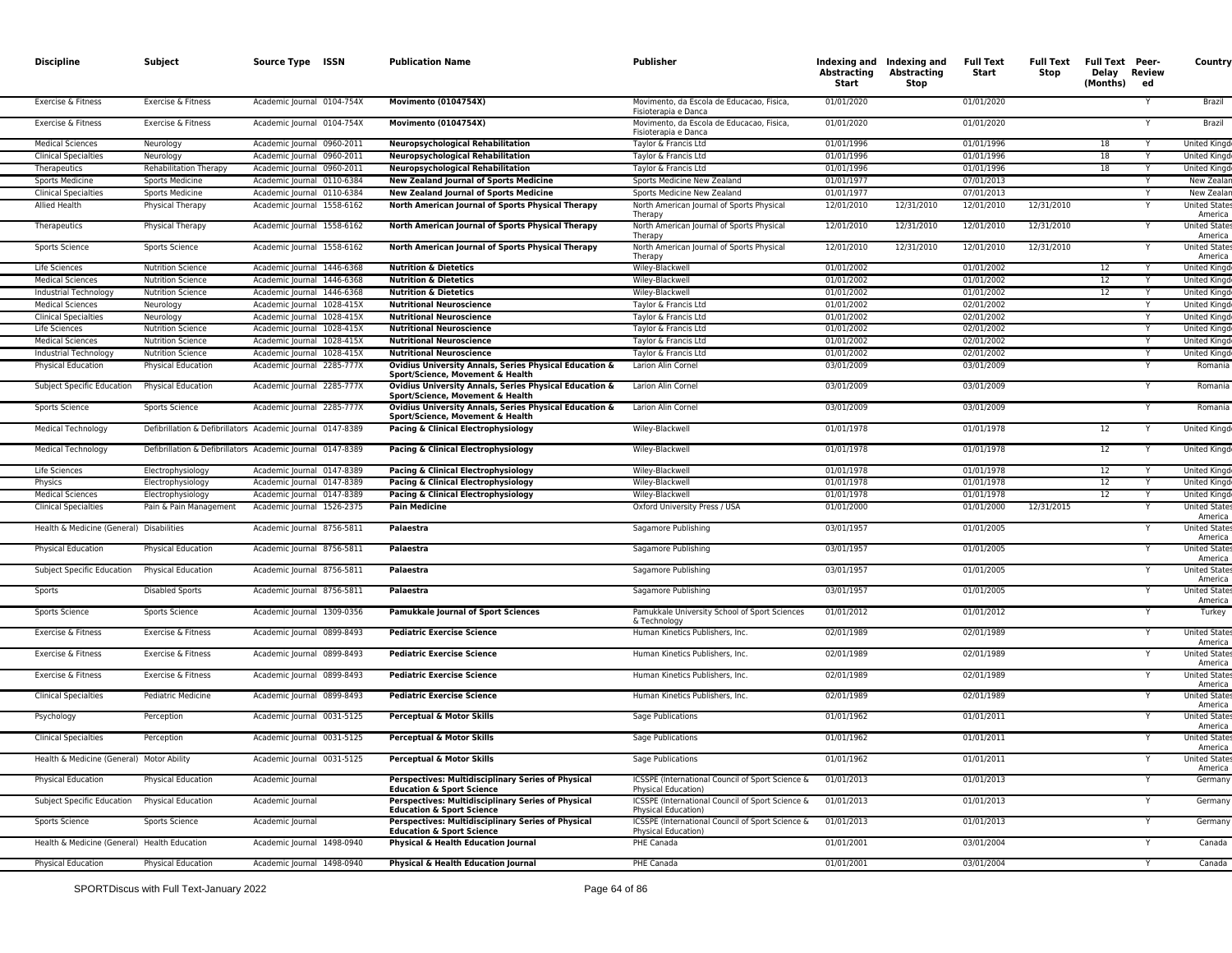| <b>Discipline</b>                                       | Subject                                         | Source Type ISSN                                                                   | <b>Publication Name</b>                                                         | <b>Publisher</b>                                                         | Abstracting<br><b>Start</b> | Indexing and Indexing and<br>Abstracting<br>Stop | <b>Full Text</b><br>Start | <b>Full Text</b><br>Stop | <b>Full Text Peer-</b><br>Delay Review<br>(Months) | ed | Country                                                 |
|---------------------------------------------------------|-------------------------------------------------|------------------------------------------------------------------------------------|---------------------------------------------------------------------------------|--------------------------------------------------------------------------|-----------------------------|--------------------------------------------------|---------------------------|--------------------------|----------------------------------------------------|----|---------------------------------------------------------|
| Subject Specific Education                              | Physical Education                              | Academic Journal 1498-0940                                                         | Physical & Health Education Journal                                             | PHE Canada                                                               | 01/01/2001                  |                                                  | 03/01/2004                |                          |                                                    |    | Canada                                                  |
| <b>Sports Science</b>                                   | <b>Sports Science</b>                           | Academic Journal 2081-2221                                                         | Physical Culture & Sport. Studies & Research                                    | Sciendo                                                                  | 08/01/2013                  |                                                  | 08/01/2013                |                          |                                                    |    | Germany                                                 |
| Physical Education                                      | Physical Education                              | Academic Journal 0350-3828                                                         | Physical Culture / Fizicka Kultura                                              | University of Belgrade - Faculty of Sport &<br><b>Physical Education</b> | 01/01/1974                  |                                                  | 07/01/2011                |                          |                                                    |    | Serbia                                                  |
| Subject Specific Education                              | Physical Education                              | Academic Journal 0350-3828                                                         | Physical Culture / Fizicka Kultura                                              | University of Belgrade - Faculty of Sport &<br>Physical Education        | 01/01/1974                  |                                                  | 07/01/2011                |                          |                                                    |    | Serbia                                                  |
| Sports Science                                          | Sports Science                                  | Academic Journal 0350-3828                                                         | Physical Culture / Fizicka Kultura                                              | University of Belgrade - Faculty of Sport &<br><b>Physical Education</b> | 01/01/1974                  |                                                  | 07/01/2011                |                          |                                                    |    | Serbia                                                  |
| <b>Physical Education</b>                               | <b>Physical Education</b>                       | Academic Journal 1211-6521                                                         | Physical Culture / Telesna Kultura                                              | Palacky University in Olomouc                                            | 06/01/2009                  |                                                  | 06/01/2009                |                          |                                                    |    | <b>Czech Repu</b>                                       |
| <b>Subject Specific Education</b><br>Physical Education | <b>Physical Education</b><br>Physical Education | Academic Journal 1211-6521<br>Academic Journal 1740-8989                           | Physical Culture / Telesna Kultura<br>Physical Education & Sport Pedagogy       | Palacky University in Olomouc<br>Routledge                               | 06/01/2009<br>01/01/2004    |                                                  | 06/01/2009<br>01/01/2004  |                          | 18                                                 |    | Czech Repu<br><b>United Kingo</b>                       |
| <b>Subject Specific Education</b>                       | Physical Education                              | Academic Journal 1740-8989                                                         | <b>Physical Education &amp; Sport Pedagogy</b>                                  | Routledge                                                                | 01/01/2004                  |                                                  | 01/01/2004                |                          | 18                                                 |    | <b>United Kingd</b>                                     |
| Physical Education                                      | Physical Education                              | Academic Journal 0031-8981                                                         | <b>Physical Educator</b>                                                        | Sagamore Publishing                                                      | 01/01/1941                  |                                                  | 01/01/1990                |                          |                                                    |    | <b>United State</b><br>America                          |
| Subject Specific Education                              | <b>Physical Education</b>                       | Academic Journal 0031-8981                                                         | <b>Physical Educator</b>                                                        | Sagamore Publishing                                                      | 01/01/1941                  |                                                  | 01/01/1990                |                          |                                                    |    | <b>United State</b><br>America                          |
| <b>Physical Education</b>                               | Physical Education                              | Academic Journal 1178-1076                                                         | Physical Educator - Journal of Physical Education New<br>Zealand                | Physical Education New Zealand Inc.                                      | 05/01/2007                  | 07/31/2015                                       | 05/01/2007                | 07/31/2015               |                                                    |    | <b>New Zealar</b>                                       |
| Subject Specific Education                              | <b>Physical Education</b>                       | Academic Journal 1178-1076                                                         | Physical Educator - Journal of Physical Education New<br>Zealand                | Physical Education New Zealand Inc.                                      | 05/01/2007                  | 07/31/2015                                       | 05/01/2007                | 07/31/2015               |                                                    |    | New Zeala                                               |
| Allied Health                                           | Physical Therapy                                | Academic Journal 0031-9023                                                         | <b>Physical Therapy</b>                                                         | Oxford University Press / USA                                            | 01/01/1969                  |                                                  | 01/01/2000                | 12/31/2016               |                                                    |    | <b>United State</b><br>America                          |
| Therapeutics                                            | Physical Therapy                                | Academic Journal 0031-9023                                                         | <b>Physical Therapy</b>                                                         | Oxford University Press / USA                                            | 01/01/1969                  |                                                  | 01/01/2000                | 12/31/2016               |                                                    |    | <b>United State</b><br>America                          |
| <b>Allied Health</b><br>Therapeutics                    | Physical Therapy<br>Physical Therapy            | Academic Journal 1466-853X<br>Academic Journal 1466-853X                           | <b>Physical Therapy in Sport</b><br><b>Physical Therapy in Sport</b>            | Elsevier B.V.<br>Elsevier B.V.                                           | 09/01/1999<br>09/01/1999    |                                                  | 09/01/2012<br>09/01/2012  | 07/31/2015<br>07/31/2015 |                                                    |    | <b>United States</b><br>America<br><b>United States</b> |
| Sports Medicine                                         | <b>Sports Medicine</b>                          | Academic Journal 1466-853X                                                         | <b>Physical Therapy in Sport</b>                                                | Elsevier B.V.                                                            | 09/01/1999                  |                                                  | 09/01/2012                | 07/31/2015               |                                                    |    | America<br>United State                                 |
| <b>Clinical Specialties</b>                             | <b>Sports Medicine</b>                          | Academic Journal 1466-853X                                                         | <b>Physical Therapy in Sport</b>                                                | Elsevier B.V.                                                            | 09/01/1999                  |                                                  | 09/01/2012                | 07/31/2015               |                                                    | Y  | America<br><b>United States</b>                         |
|                                                         |                                                 |                                                                                    |                                                                                 |                                                                          |                             |                                                  |                           |                          |                                                    |    | America                                                 |
| Allied Health                                           | Physical Therapy                                | Academic Journal 1230-8323                                                         | Physiotherapy / Fizjoterapia                                                    | Physiotherapy                                                            | 12/01/2006                  |                                                  | 12/01/2006                |                          |                                                    |    | Poland                                                  |
| Therapeutics<br><b>Allied Health</b>                    | Physical Therapy<br>Physical Therapy            | Academic Journal 1230-8323<br>Academic Journal 1358-2267                           | Physiotherapy / Fizjoterapia<br><b>Physiotherapy Research International</b>     | Physiotherapy<br>John Wiley & Sons, Inc.                                 | 12/01/2006<br>01/01/1997    |                                                  | 12/01/2006<br>01/01/2000  |                          | 12                                                 |    | Poland<br><b>United State</b>                           |
| Therapeutics                                            | Physical Therapy                                | Academic Journal 1358-2267                                                         | <b>Physiotherapy Research International</b>                                     | John Wiley & Sons, Inc.                                                  | 01/01/1997                  |                                                  | 01/01/2000                |                          | 12                                                 |    | America<br><b>United State</b>                          |
| <b>Physical Education</b>                               | Physical Education                              | Academic Journal 1996-2452                                                         | PODIUM- Revista de Ciencia y Tecnologia en la Cultura                           | Universidad de Pinar del Rio                                             | 09/01/2017                  |                                                  | 09/01/2017                |                          |                                                    | Y  | America<br>Cuba                                         |
| Subject Specific Education                              | <b>Physical Education</b>                       | Academic Journal 1996-2452                                                         | Física<br>PODIUM- Revista de Ciencia y Tecnologia en la Cultura                 | Universidad de Pinar del Rio                                             | 09/01/2017                  |                                                  | 09/01/2017                |                          |                                                    |    | Cuba                                                    |
| Sports Science                                          | Sports Science                                  | Academic Journal 1996-2452                                                         | Física<br>PODIUM- Revista de Ciencia y Tecnologia en la Cultura<br>Física       | Universidad de Pinar del Rio                                             | 09/01/2017                  |                                                  | 09/01/2017                |                          |                                                    |    | Cuba                                                    |
| Sports Science                                          | <b>Sports Science</b>                           | Academic Journal 1899-1998                                                         | Polish Journal of Sport & Tourism                                               | Sciendo                                                                  | 06/01/2008                  |                                                  | 06/01/2008                |                          |                                                    | Y  | Germany                                                 |
| <b>Sports Medicine</b>                                  | <b>Sports Medicine</b>                          | Academic Journal 1232-406X                                                         | Polish Journal of Sports Medicine / Medycyna Sportowa                           | Agencja Wydawnicza Medsportpress Sp. z o.o.                              | 10/01/2000                  |                                                  | 09/01/2006                |                          |                                                    |    | Poland                                                  |
| <b>Clinical Specialties</b>                             | <b>Sports Medicine</b>                          | Academic Journal 1232-406X                                                         | Polish Journal of Sports Medicine / Medycyna Sportowa                           | Agencja Wydawnicza Medsportpress Sp. z o.o.                              | 10/01/2000                  |                                                  | 09/01/2006                |                          |                                                    |    | Poland                                                  |
| <b>Physical Education</b>                               | Physical Education                              | Academic Journal 9789993838                                                        | 35 Proceedings of the Faculty of Physical Education<br>University of Banja Luka | University Banja Luka, Faculty of Physical<br>Education & Sports         | 07/01/2009                  |                                                  | 07/01/2009                |                          |                                                    |    | Bosnia & Herzeo                                         |
| Subject Specific Education                              | Physical Education                              | Academic Journal 9789993838                                                        | Proceedings of the Faculty of Physical Education,<br>University of Banja Luka   | University Banja Luka, Faculty of Physical<br>Education & Sports         | 07/01/2009                  |                                                  | 07/01/2009                |                          |                                                    |    | Bosnia & Herzeo                                         |
| <b>Allied Health</b>                                    | Kinesiology & Exercise<br>Science               | Academic Journal 1099-5862                                                         | Professionalization of Exercise Physiology                                      | American Society of Exercise Physiologists                               | 07/01/1998                  |                                                  | 07/01/1998                |                          |                                                    |    | <b>United State</b><br>America                          |
| <b>Sports Science</b>                                   | Kinesiology & Exercise<br>Science               | Academic Journal 1099-5862                                                         | <b>Professionalization of Exercise Physiology</b>                               | American Society of Exercise Physiologists                               | 07/01/1998                  |                                                  | 07/01/1998                |                          |                                                    |    | <b>United State</b><br>America                          |
| <b>Medical Sciences</b>                                 | Physiology                                      | Academic Journal 1099-5862                                                         | <b>Professionalization of Exercise Physiology</b>                               | American Society of Exercise Physiologists                               | 07/01/1998                  |                                                  | 07/01/1998                |                          |                                                    |    | <b>United State</b><br>America                          |
| Psychology<br><b>Clinical Specialties</b>               | Psychology<br>Psychology                        | Academic Journal 0956-7976<br>Academic Journal 0956-7976                           | Psychological Science (0956-7976)<br>Psychological Science (0956-7976)          | Sage Publications Inc.<br>Sage Publications Inc.                         | 01/01/1990<br>01/01/1990    |                                                  | 01/01/1990<br>01/01/1990  | 12/31/2009<br>12/31/2009 |                                                    | Y  | United State<br>America<br><b>United State</b>          |
|                                                         |                                                 | Health & Medicine (General) Health & Medicine (General) Academic Journal 0887-0446 | Psychology & Health                                                             | Routledge                                                                | 01/01/1990                  |                                                  | 01/01/1999                |                          | 18                                                 |    | America<br><b>United Kingd</b>                          |
| Psychology                                              | Psychology                                      | Academic Journal 0887-0446                                                         | Psychology & Health                                                             | Routledge                                                                | 01/01/1990                  |                                                  | 01/01/1999                |                          | 18                                                 |    | United Kingd                                            |
| <b>Clinical Specialties</b>                             | Psychology                                      | Academic Journal 0887-0446                                                         | Psychology & Health                                                             | Routledge                                                                | 01/01/1990                  |                                                  | 01/01/1999                |                          | 18                                                 |    | <b>United Kingo</b>                                     |
|                                                         |                                                 | Health & Medicine (General) Health & Medicine (General) Academic Journal 1354-8506 | Psychology, Health & Medicine                                                   | Routledge                                                                | 10/01/1997                  |                                                  | 10/01/1997                |                          | 18                                                 |    | <b>United Kingd</b>                                     |
| Psychology                                              | Psychology                                      | Academic Journal 1354-8506                                                         | Psychology, Health & Medicine                                                   | Routledge                                                                | 10/01/1997                  |                                                  | 10/01/1997                |                          | 18                                                 |    | <b>United Kingd</b>                                     |
| <b>Clinical Specialties</b>                             | Psychology                                      | Academic Journal 1354-8506                                                         | Psychology, Health & Medicine                                                   | Routledge                                                                | 10/01/1997                  |                                                  | 10/01/1997                |                          | 18                                                 |    | <b>United Kingo</b>                                     |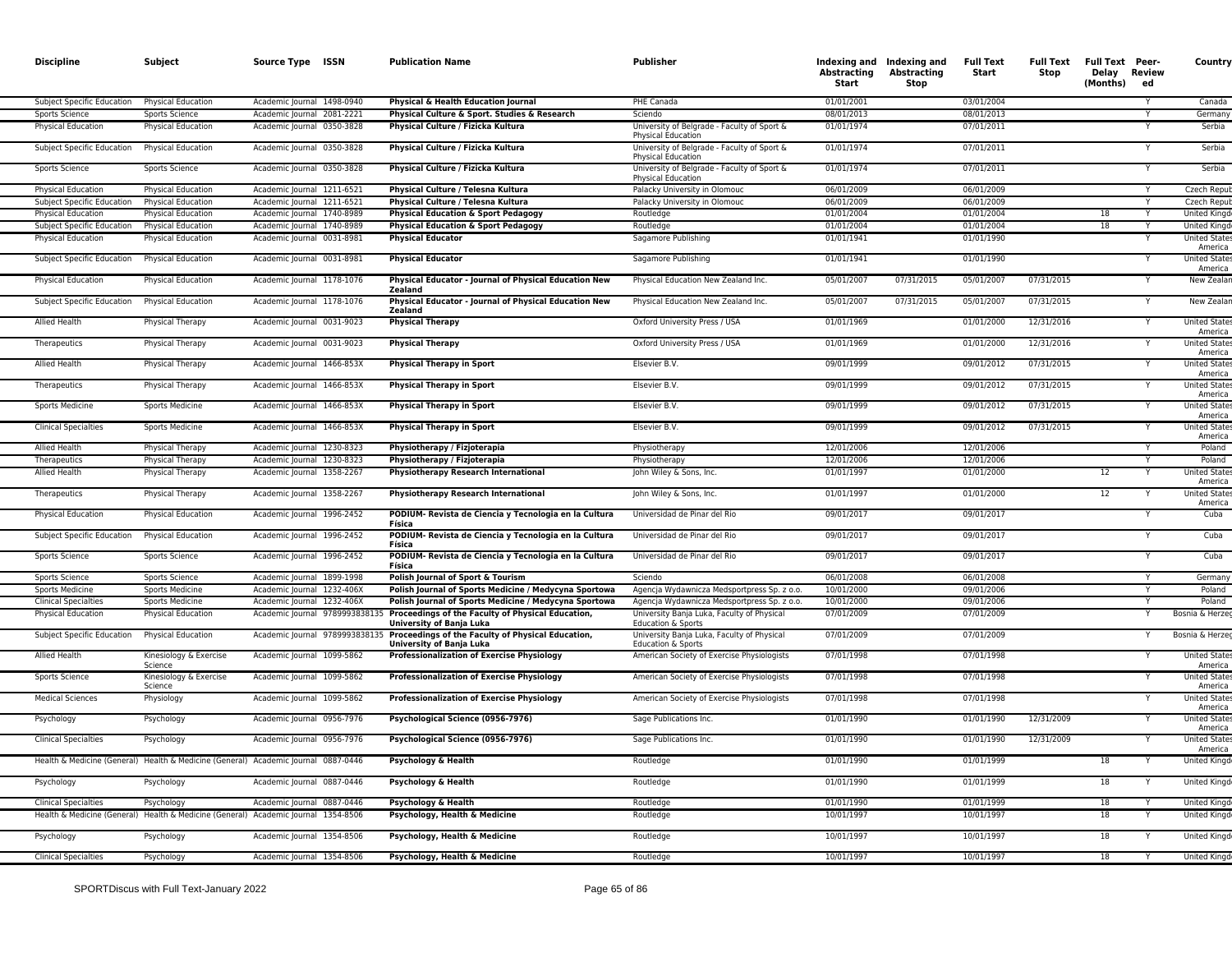| <b>Discipline</b>                            | Subject                           | Source Type ISSN                                                                     | <b>Publication Name</b>                                                 | <b>Publisher</b>                                                       | Abstracting<br>Start | Indexing and Indexing and<br><b>Abstracting</b><br>Stop | <b>Full Text</b><br>Start | Stop       | Full Text Full Text Peer-<br>Delay Review<br>(Months) | ed | Country                        |
|----------------------------------------------|-----------------------------------|--------------------------------------------------------------------------------------|-------------------------------------------------------------------------|------------------------------------------------------------------------|----------------------|---------------------------------------------------------|---------------------------|------------|-------------------------------------------------------|----|--------------------------------|
| Chemistry                                    | Psychopharmacology                | Academic Journal 0033-3158                                                           | Psychopharmacology                                                      | Springer Nature                                                        | 01/01/1984           |                                                         | 10/01/1996                |            | 12                                                    |    | Germany                        |
| Psychology                                   | Psychopharmacology                | Academic Journal 0033-3158                                                           | Psychopharmacology                                                      | Springer Nature                                                        | 01/01/1984           |                                                         | 10/01/1996                |            | 12                                                    |    | Germany                        |
| <b>Medical Sciences</b>                      | Psychopharmacology                | Academic Journal 0033-3158                                                           | Psychopharmacology                                                      | Springer Nature                                                        | 01/01/1984           |                                                         | 10/01/1996                |            | 12                                                    |    | Germany                        |
| <b>Clinical Specialties</b>                  | Psychopharmacology                | Academic Journal 0033-3158                                                           | Psychopharmacology                                                      | Springer Nature                                                        | 01/01/1984           |                                                         | 10/01/1996                |            | 12                                                    |    | Germany                        |
| <b>Medical Sciences</b>                      | Neurology                         | Academic lournal 0048-5772                                                           | Psychophysiology                                                        | Wilev-Blackwell                                                        | 07/01/1964           |                                                         | 07/01/1964                |            | 12                                                    | Y  | <b>United Kingd</b>            |
| <b>Clinical Specialties</b>                  | Neurology                         | Academic Journal 0048-5772                                                           | Psychophysiology                                                        | Wiley-Blackwell                                                        | 07/01/1964           |                                                         | 07/01/1964                |            | 12                                                    | Y  | <b>United Kingo</b>            |
| <b>Medical Sciences</b>                      | Physiology                        | Academic Journal 0048-5772                                                           | Psychophysiology                                                        | Wiley-Blackwel                                                         | 07/01/1964           |                                                         | 07/01/1964                |            | 12                                                    |    | <b>United King</b>             |
| Psychology                                   | Psychology                        | Academic Journal 0048-5772                                                           | Psychophysiology                                                        | Wiley-Blackwell                                                        | 07/01/1964           |                                                         | 07/01/1964                |            | 12                                                    |    | <b>United Kingo</b>            |
| <b>Clinical Specialties</b>                  | Psychology                        | Academic Journal 0048-5772                                                           | Psychophysiology                                                        | Wiley-Blackwell                                                        | 07/01/1964           |                                                         | 07/01/1964                |            | 12                                                    |    | United King                    |
|                                              |                                   | Athletic Training & Coaching Athletic Training & Coaching Academic Journal 0033-6297 | Quest (00336297)                                                        | Routledge                                                              | 12/01/1963           |                                                         | 12/01/1963                |            | 18                                                    |    | United King                    |
|                                              |                                   | Subject Specific Education Athletic Training & Coaching Academic Journal 0033-6297   | Quest (00336297)                                                        | Routledge                                                              | 12/01/1963           |                                                         | 12/01/1963                |            | 18                                                    |    | <b>United Kingd</b>            |
| <b>Allied Health</b>                         | Kinesiology & Exercise<br>Science | Academic Journal 0033-6297                                                           | Quest (00336297)                                                        | Routledge                                                              | 12/01/1963           |                                                         | 12/01/1963                |            | 18                                                    |    | <b>United Kingd</b>            |
| Sports Science                               | Kinesiology & Exercise<br>Science | Academic Journal 0033-6297                                                           | Quest (00336297)                                                        | Routledge                                                              | 12/01/1963           |                                                         | 12/01/1963                |            | 18                                                    |    | <b>United Kingd</b>            |
| Law                                          | Law                               | Academic Journal 1970-5611                                                           | Rassegna di diritto ed Economia dello Sport                             | Edizioni Scientifiche Italiane E.S.I. SpA                              | 01/01/2017           |                                                         | 01/01/2017                |            |                                                       |    | Italy                          |
| Law                                          | Law                               | Academic Journal 1970-5611                                                           | Rassegna di diritto ed Economia dello Sport                             | Edizioni Scientifiche Italiane E.S.I. SpA                              | 01/01/2017           |                                                         | 01/01/2017                |            |                                                       |    | Italy                          |
| Economics                                    | <b>Sports Economics</b>           | Academic Journal 1970-5611                                                           | Rassegna di diritto ed Economia dello Sport                             | Edizioni Scientifiche Italiane E.S.I. SpA                              | 01/01/2017           |                                                         | 01/01/2017                |            |                                                       |    | Italy                          |
| Economics                                    | <b>Sports Economics</b>           | Academic Journal 1970-5611                                                           | Rassegna di diritto ed Economia dello Sport                             | Edizioni Scientifiche Italiane E.S.I. SpA                              | 01/01/2017           |                                                         | 01/01/2017                |            |                                                       |    | Italy                          |
| Sports & Leisure (General)                   | Sports Economics                  | Academic Journal 1970-5611                                                           | Rassegna di diritto ed Economia dello Sport                             | Edizioni Scientifiche Italiane E.S.I. SpA                              | 01/01/2017           |                                                         | 01/01/2017                |            |                                                       |    | Italy                          |
| <b>Topical History</b>                       | Sports History                    | Academic Journal 1982-8985                                                           | Recorde: Revista de História do Esporte                                 | Recorde: Revista de Historia do Esporte                                | 06/01/2008           |                                                         | 06/01/2008                |            |                                                       |    | Brazil                         |
| Sports & Leisure (General)                   | Sports History                    | Academic Journal 1982-8985                                                           | Recorde: Revista de História do Esporte                                 | Recorde: Revista de Historia do Esporte                                | 06/01/2008           |                                                         | 06/01/2008                |            |                                                       |    | Brazil                         |
| Management                                   | Sports Management                 | Academic Journal 1558-8661                                                           | <b>Recreational Sports Journal</b>                                      | Sage Publications                                                      | 09/01/2005           |                                                         | 01/01/2006                |            |                                                       |    | United State<br>America        |
| Sports Business                              | Sports Management                 | Academic Journal 1558-8661                                                           | <b>Recreational Sports Journal</b>                                      | Sage Publications                                                      | 09/01/2005           |                                                         | 01/01/2006                |            |                                                       |    | <b>United State</b><br>America |
| Industries & Trades                          | Sports Management                 | Academic Journal 1558-8661                                                           | <b>Recreational Sports Journal</b>                                      | Sage Publications                                                      | 09/01/2005           |                                                         | 01/01/2006                |            |                                                       |    | <b>United State</b><br>America |
| Sports                                       | College Sports                    | Academic Journal 1558-8661                                                           | <b>Recreational Sports Journal</b>                                      | Sage Publications                                                      | 09/01/2005           |                                                         | 01/01/2006                |            |                                                       |    | <b>United State</b><br>America |
| <b>Educational Institutions</b>              | College Sports                    | Academic Journal 1558-8661                                                           | <b>Recreational Sports Journal</b>                                      | Sage Publications                                                      | 09/01/2005           |                                                         | 01/01/2006                |            |                                                       |    | <b>United State</b><br>America |
| Sports                                       | <b>Intramural Sports</b>          | Academic Journal 1558-8661                                                           | <b>Recreational Sports Journal</b>                                      | Sage Publications                                                      | 09/01/2005           |                                                         | 01/01/2006                |            |                                                       |    | <b>United State</b><br>America |
| Allied Health                                | Kinesiology & Exercise<br>Science | Academic Journal 1857-7679                                                           | <b>Research in Kinesiology</b>                                          | Federation of Sports Pedagogues of the<br>Republic of Macedonia        | 06/01/2011           |                                                         | 06/01/2011                |            |                                                       |    | North Macedo                   |
| Sports Science                               | Kinesiology & Exercise<br>Science | Academic Journal 1857-7679                                                           | <b>Research in Kinesiology</b>                                          | Federation of Sports Pedagogues of the<br>Republic of Macedonia        | 06/01/2011           |                                                         | 06/01/2011                |            |                                                       |    | North Macedo                   |
| Health & Medicine (General) Health Education |                                   | Academic Journal 1857-8152                                                           | Research in Physical Education, Sport & Health                          | Research in Physical Education, Sport & Health                         | 09/01/2013           |                                                         | 09/01/2013                |            |                                                       |    | North Macedo                   |
| Physical Education                           | Physical Education                | Academic Journal 1857-8152                                                           | Research in Physical Education, Sport & Health                          | Research in Physical Education, Sport & Health                         | 09/01/2013           |                                                         | 09/01/2013                |            |                                                       |    | North Macedo                   |
| Subject Specific Education                   | Physical Education                | Academic Journal 1857-8152                                                           | Research in Physical Education, Sport & Health                          | Research in Physical Education, Sport & Health                         | 09/01/2013           |                                                         | 09/01/2013                |            |                                                       |    | North Macedo                   |
| Sports Science                               | Sports Science                    | Academic Journal 1857-8152                                                           | Research in Physical Education, Sport & Health                          | Research in Physical Education, Sport & Health                         | 09/01/2013           |                                                         | 09/01/2013                |            |                                                       |    | North Macedo                   |
| <b>Sports Medicine</b>                       | <b>Sports Medicine</b>            | Academic Journal 1543-8627                                                           | <b>Research in Sports Medicine</b>                                      | Taylor & Francis Ltd                                                   | 01/01/2003           |                                                         | 01/01/2003                |            | 18                                                    |    | United King                    |
| <b>Clinical Specialties</b>                  | <b>Sports Medicine</b>            | Academic Journal 1543-8627                                                           | <b>Research in Sports Medicine</b>                                      | Taylor & Francis Ltd                                                   | 01/01/2003           |                                                         | 01/01/2003                |            | 18                                                    |    | United King                    |
| Exercise & Fitness                           | Exercise & Fitness                | Academic Journal 0270-1367                                                           | Research Quarterly for Exercise & Sport                                 | Routledge                                                              | 01/01/1980           |                                                         | 01/01/2013                |            | 18                                                    |    | United King                    |
| Exercise & Fitness                           | Exercise & Fitness                | Academic Journal 0270-1367                                                           | Research Quarterly for Exercise & Sport                                 | Routledge                                                              | 01/01/1980           |                                                         | 01/01/2013                |            | 18                                                    |    | <b>United Kingo</b>            |
| Exercise & Fitness                           | Exercise & Fitness                | Academic Journal 0270-1367                                                           | Research Quarterly for Exercise & Sport                                 | Routledge                                                              | 01/01/1980           |                                                         | 01/01/2013                |            | 18                                                    |    | <b>United Kingo</b>            |
| Allied Health                                | Kinesiology & Exercise<br>Science | Academic Journal 1730-7988                                                           | <b>Research Yearbook</b>                                                | Agencja Wydawnicza Medsportpress Sp. z o.o.                            | 01/01/2004           | 12/31/2008                                              | 10/01/2006                | 12/31/2008 |                                                       |    | Poland                         |
| Sports Science                               | Kinesiology & Exercise<br>Science | Academic Journal 1730-7988                                                           | <b>Research Yearbook</b>                                                | Agencja Wydawnicza Medsportpress Sp. z o.o.                            | 01/01/2004           | 12/31/2008                                              | 10/01/2006                | 12/31/2008 |                                                       |    | Poland                         |
| Physical Education                           | Physical Education                | Academic Journal 1579-1726                                                           | Retos: Nuevas Perspectivas de Educación Física, Deporte<br>v Recreación | Federacion Espanola de Asociaciones de<br>Docentes de Educacion Fisica | 01/01/2012           |                                                         | 01/01/2012                |            |                                                       |    | Spain                          |
| Subject Specific Education                   | Physical Education                | Academic Journal 1579-1726                                                           | Retos: Nuevas Perspectivas de Educación Física, Deporte<br>y Recreación | Federacion Espanola de Asociaciones de<br>Docentes de Educacion Fisica | 01/01/2012           |                                                         | 01/01/2012                |            |                                                       |    | Spain                          |
| Sports Science                               | Sports Science                    | Academic Journal 1579-1726                                                           | Retos: Nuevas Perspectivas de Educación Física, Deporte<br>y Recreación | Federacion Espanola de Asociaciones de<br>Docentes de Educacion Fisica | 01/01/2012           |                                                         | 01/01/2012                |            |                                                       |    | Spain                          |
| Sports Medicine                              | Sports Medicine                   | Academic Journal 1888-7546                                                           | Revista Andaluza de Medicina del Deporte                                | Centro Andaluza de Medicina del Deporte                                | 12/01/2012           |                                                         | 12/01/2012                |            |                                                       |    | Spain                          |
| <b>Clinical Specialties</b>                  | Sports Medicine                   | Academic lournal 1888-7546                                                           | Revista Andaluza de Medicina del Deporte                                | Centro Andaluza de Medicina del Deporte                                | 12/01/2012           |                                                         | 12/01/2012                |            |                                                       |    | Spain                          |
| Engineering                                  | <b>Biomedical Engineering</b>     | Academic Journal 1518-8191                                                           | Revista Brasileira de Biomecânica                                       | Editora Estacao Liberdade                                              | 11/01/2000           | 12/31/2013                                              | 05/01/2008                | 12/31/2013 |                                                       |    | <b>Brazil</b>                  |
|                                              |                                   |                                                                                      |                                                                         |                                                                        |                      |                                                         |                           |            |                                                       |    |                                |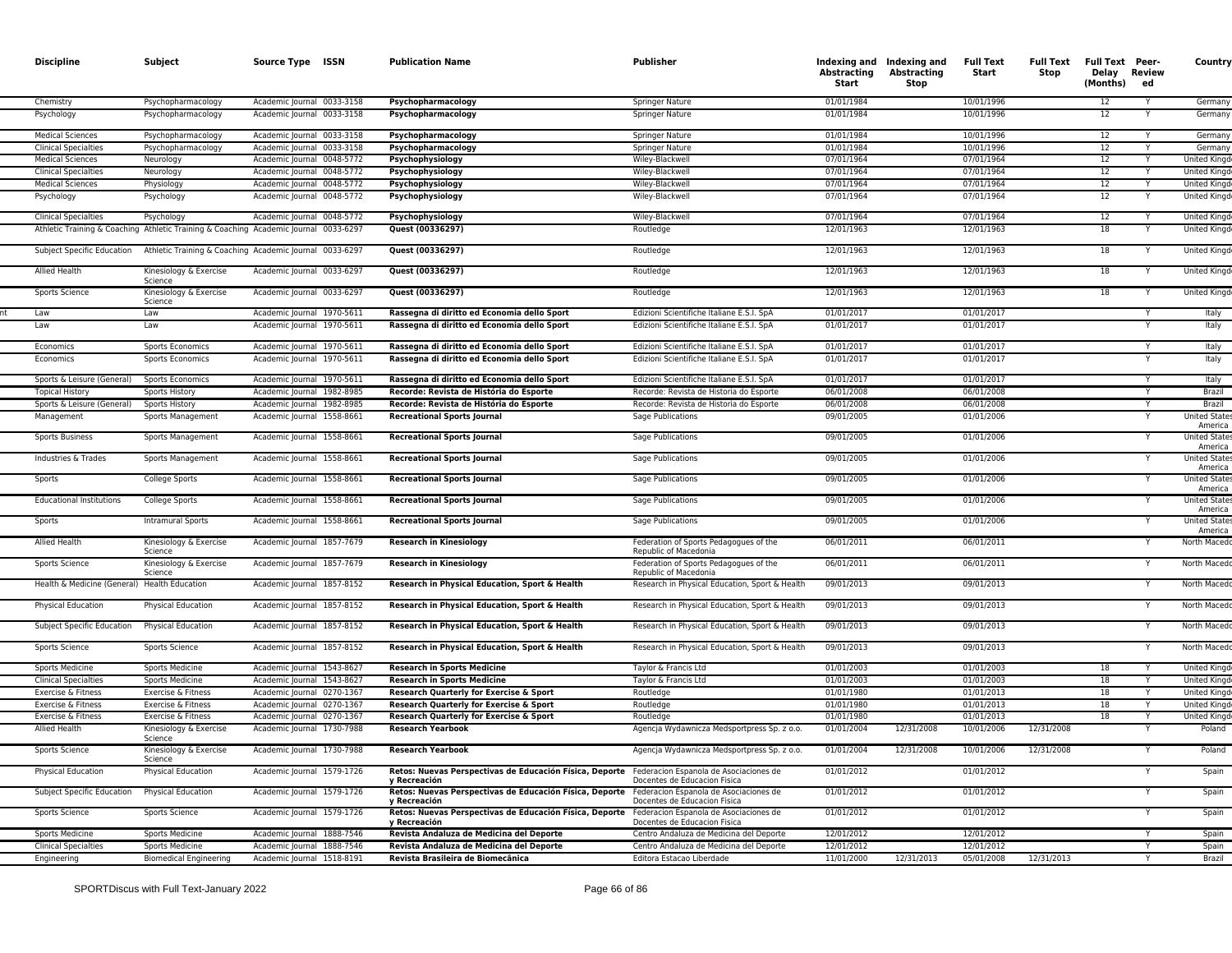| <b>Discipline</b>                                | Subject                                         | Source Type ISSN                                         | <b>Publication Name</b>                                                                                                | Publisher                                                                                       | Abstracting<br>Start     | Indexing and Indexing and<br><b>Abstracting</b><br>Stop | <b>Full Text</b><br>Start | <b>Full Text</b><br>Stop | <b>Full Text Peer-</b><br>Delay Review<br>(Months) | ed | Country            |
|--------------------------------------------------|-------------------------------------------------|----------------------------------------------------------|------------------------------------------------------------------------------------------------------------------------|-------------------------------------------------------------------------------------------------|--------------------------|---------------------------------------------------------|---------------------------|--------------------------|----------------------------------------------------|----|--------------------|
| Life Sciences                                    | <b>Biomedical Engineering</b>                   | Academic Journal 1518-8191                               | Revista Brasileira de Biomecânica                                                                                      | Editora Estacao Liberdade                                                                       | 11/01/2000               | 12/31/2013                                              | 05/01/2008                | 12/31/2013               |                                                    |    | Brazil             |
| <b>Medical Sciences</b>                          | <b>Biomedical Engineering</b>                   | Academic Journal 1518-8191                               | Revista Brasileira de Biomecânica                                                                                      | Editora Estacao Liberdade                                                                       | 11/01/2000               | 12/31/2013                                              | 05/01/2008                | 12/31/2013               |                                                    |    | Brazil             |
| Exercise & Fitness                               | Exercise & Fitness                              | Academic Journal 0103-1716                               | Revista Brasileira de Ciência e Movimento: RBCM                                                                        | Revista Brasileira de Ciencia e Movimento                                                       | 01/01/2013               |                                                         | 01/01/2014                |                          |                                                    |    | Brazil             |
| Exercise & Fitness                               | Exercise & Fitness                              | Academic Journal 0103-1716                               | Revista Brasileira de Ciência e Movimento: RBCM                                                                        | Revista Brasileira de Ciencia e Movimento                                                       | 01/01/2013               |                                                         | 01/01/2014                |                          |                                                    |    | Brazil             |
| Exercise & Fitness                               | Exercise & Fitness                              | Academic Journal 0103-1716                               | Revista Brasileira de Ciência e Movimento: RBCM                                                                        | Revista Brasileira de Ciencia e Movimento                                                       | 01/01/2013               |                                                         | 01/01/2014                |                          |                                                    |    | Brazil             |
| Sports                                           | Soccer                                          | Academic Journal 1984-4956                               | Revista Brasileira de Futsal e Futebol                                                                                 | Instituto Brasileiro de Pesquisa e Ensino em<br>Fisiologia do Exercicio                         | 01/01/2013               |                                                         | 01/01/2013                |                          |                                                    |    | Brazil             |
| Life Sciences                                    | Nutrition Science                               | Academic Journal 1981-9927                               | Revista Brasileira de Nutrição e Esportiva                                                                             | Instituto Brasileiro de Pesquisa e Ensino em<br>Fisiologia do Exercicio                         | 01/01/2013               |                                                         | 01/01/2013                |                          |                                                    |    | Brazil             |
| <b>Medical Sciences</b>                          | <b>Nutrition Science</b>                        | Academic Journal 1981-9927                               | Revista Brasileira de Nutrição e Esportiva                                                                             | Instituto Brasileiro de Pesquisa e Ensino em<br>Fisiologia do Exercicio                         | 01/01/2013               |                                                         | 01/01/2013                |                          |                                                    |    | Brazil             |
| Industrial Technology                            | <b>Nutrition Science</b>                        | Academic Journal 1981-9927                               | Revista Brasileira de Nutrição e Esportiva                                                                             | Instituto Brasileiro de Pesquisa e Ensino em<br>Fisiologia do Exercicio                         | 01/01/2013               |                                                         | 01/01/2013                |                          |                                                    |    | Brazil             |
| Sports & Leisure (General)                       | Sports & Leisure (General)                      | Academic Journal 1981-9927                               | Revista Brasileira de Nutrição e Esportiva                                                                             | Instituto Brasileiro de Pesquisa e Ensino em<br>Fisiologia do Exercicio                         | 01/01/2013               |                                                         | 01/01/2013                |                          |                                                    |    | Brazil             |
| Allied Health                                    | Kinesiology & Exercise<br>Science               | Academic Journal 1981-9900                               | Revista Brasileira de Prescrição e Fisiologia do Exercício                                                             | Instituto Brasileiro de Pesquisa e Ensino em<br>Fisiologia do Exercicio                         | 01/01/2013               |                                                         | 01/01/2013                |                          |                                                    |    | Brazil             |
| Sports Science                                   | Kinesiology & Exercise<br>Science               | Academic Journal 1981-9900                               | Revista Brasileira de Prescrição e Fisiologia do Exercício                                                             | Instituto Brasileiro de Pesquisa e Ensino em<br>Fisiologia do Exercicio                         | 01/01/2013               |                                                         | 01/01/2013                |                          |                                                    |    | Brazil             |
| Exercise & Fitness                               | Exercise & Fitness                              | Academic Journal 0717-408X                               | Revista Ciencias de la Actividad Física UCM                                                                            | Ediciones Universidad Catolica del Maule                                                        | 12/01/2013               |                                                         | 12/01/2013                |                          |                                                    |    | Chile              |
| Exercise & Fitness                               | Exercise & Fitness                              | Academic Journal 0717-408X                               | Revista Ciencias de la Actividad Física UCM                                                                            | Ediciones Universidad Catolica del Maule                                                        | 12/01/2013               |                                                         | 12/01/2013                |                          |                                                    |    | Chile              |
| Exercise & Fitness                               | Exercise & Fitness                              | Academic Journal 0717-408X                               | Revista Ciencias de la Actividad Física UCM                                                                            | Ediciones Universidad Catolica del Maule                                                        | 12/01/2013               |                                                         | 12/01/2013                |                          |                                                    |    | Chile              |
| Allied Health                                    | Kinesiology & Exercise<br>Science               | Academic Journal 0717-408X                               | Revista Ciencias de la Actividad Física UCM                                                                            | Ediciones Universidad Catolica del Maule                                                        | 12/01/2013               |                                                         | 12/01/2013                |                          |                                                    |    | Chile              |
| Sports Science                                   | Kinesiology & Exercise<br>Science               | Academic Journal 0717-408X                               | Revista Ciencias de la Actividad Física UCM                                                                            | Ediciones Universidad Catolica del Maule                                                        | 12/01/2013               |                                                         | 12/01/2013                |                          |                                                    |    | Chile              |
| Physical Education                               | Physical Education                              | Academic Journal 0717-408X                               | Revista Ciencias de la Actividad Física UCM                                                                            | Ediciones Universidad Catolica del Maule                                                        | 12/01/2013               |                                                         | 12/01/2013                |                          |                                                    |    | Chile              |
| Subject Specific Education                       | <b>Physical Education</b>                       | Academic Journal 0717-408X                               | Revista Ciencias de la Actividad Física UCM                                                                            | Ediciones Universidad Catolica del Maule                                                        | 12/01/2013               |                                                         | 12/01/2013                |                          |                                                    |    | Chile              |
| Sports                                           | <b>Martial Arts</b>                             | Academic Journal 1885-8643                               | Revista de Artes Marciales Asiaticas                                                                                   | Revista de Artes Marciales Asiaticas                                                            | 01/01/2008               |                                                         | 01/01/2008                |                          |                                                    |    | Spain              |
| Dance                                            | <b>Flamenco Dancing</b>                         | Academic Journal 1989-1628                               | Revista del Centro de Investigación Flamenco Telethusa                                                                 | Centro de Investigacion Flamenco Telethusa                                                      | 01/01/2008               |                                                         | 01/01/2008                |                          |                                                    |    | Spain              |
| Law                                              | Sports Law                                      | Academic Journal 1132-9688                               | Revista Española de Derecho Deportivo                                                                                  | <b>Editorial Reus</b>                                                                           | 01/01/2018               |                                                         | 01/01/2018                |                          |                                                    |    | Spain              |
| Law                                              | Sports Law                                      | Academic Journal 1132-9688                               | Revista Española de Derecho Deportivo                                                                                  | <b>Editorial Reus</b>                                                                           | 01/01/2018               |                                                         | 01/01/2018                |                          |                                                    |    | Spain              |
| Sports & Leisure (General)                       | Sports Law                                      | Academic Journal 1132-9688                               | Revista Española de Derecho Deportivo                                                                                  | <b>Editorial Reus</b>                                                                           | 01/01/2018               |                                                         | 01/01/2018                |                          |                                                    |    | Spain              |
| Science (General)                                | Science (General)                               | Academic Journal 2255-0461                               | Revista Iberoamericana de Ciencias de la Actividad Física<br>y el Deporte                                              | Revista Iberoamericana de Ciencias de la<br>Actividad Fisica y el Deporte                       | 03/01/2014               |                                                         | 03/01/2014                |                          |                                                    |    | Spain              |
| Management                                       | Sports Management                               | Academic Journal 2237-3373                               | Revista Intercontinental de Gestão Desportiva                                                                          | Revista Intercontinental de Gestao Desportiva                                                   | 01/01/2012               |                                                         | 01/01/2012                |                          |                                                    |    | Portugal           |
| <b>Sports Business</b>                           | Sports Management                               | Academic Journal 2237-3373                               | Revista Intercontinental de Gestão Desportiva                                                                          | Revista Intercontinental de Gestao Desportiva                                                   | 01/01/2012               |                                                         | 01/01/2012                |                          |                                                    |    | Portugal           |
| Industries & Trades                              | Sports Management                               | Academic Journal 2237-3373                               | Revista Intercontinental de Gestão Desportiva                                                                          | Revista Intercontinental de Gestao Desportiva                                                   | 01/01/2012               |                                                         | 01/01/2012                |                          |                                                    |    | Portugal           |
| Sports Medicine                                  | <b>Sports Medicine</b>                          | Academic Journal 1577-0354                               | Revista Internacional de Medicina y Ciencias de la<br>Actividad Física y del Deporte                                   | Revista Internacional de Medicina y Ciencias de<br>la Actividad Fisica y del Deporte            | 06/01/2014               |                                                         | 06/01/2014                |                          |                                                    |    | Spain              |
| <b>Clinical Specialties</b>                      | <b>Sports Medicine</b>                          | Academic Journal 1577-0354                               | Revista Internacional de Medicina y Ciencias de la<br>Actividad Física y del Deporte                                   | Revista Internacional de Medicina y Ciencias de<br>la Actividad Fisica y del Deporte            | 06/01/2014               |                                                         | 06/01/2014                |                          |                                                    |    | Spain              |
| Allied Health                                    | Kinesiology & Exercise<br>Science               | Academic Journal 1579-5225                               | <b>Revista Kronos</b>                                                                                                  | Revista Kronos                                                                                  | 01/01/2002               |                                                         | 01/01/2002                |                          |                                                    |    | Spain              |
| Sports Science                                   | Kinesiology & Exercise<br>Science               | Academic Journal 1579-5225                               | Revista Kronos                                                                                                         | Revista Kronos                                                                                  | 01/01/2002               |                                                         | 01/01/2002                |                          |                                                    |    | Spain              |
| Sports Medicine                                  | <b>Sports Medicine</b>                          | Academic Journal 1579-5225                               | <b>Revista Kronos</b>                                                                                                  | Revista Kronos                                                                                  | 01/01/2002               |                                                         | 01/01/2002                |                          |                                                    |    | Spain              |
| <b>Clinical Specialties</b>                      | <b>Sports Medicine</b>                          | Academic Journal 1579-5225                               | <b>Revista Kronos</b>                                                                                                  | Revista Kronos                                                                                  | 01/01/2002               |                                                         | 01/01/2002                |                          |                                                    |    | Spain              |
| Allied Health                                    | Kinesiology & Exercise<br>Science               | Academic Journal 1678-2577                               | Revista Mackenzie de Educacao Fisica e Esporte                                                                         | Revista Mackenzie de Educacao Fisica e Esporte                                                  | 01/01/2002               | 07/01/2016                                              | 01/01/2002                | 07/01/2016               |                                                    |    | Brazil             |
| Sports Science                                   | Kinesiology & Exercise<br>Science               | Academic Journal 1678-2577                               | Revista Mackenzie de Educacao Fisica e Esporte                                                                         | Revista Mackenzie de Educacao Fisica e Esporte                                                  | 01/01/2002               | 07/01/2016                                              | 01/01/2002                | 07/01/2016               |                                                    |    | Brazil             |
| Physical Education                               | Physical Education                              | Academic Journal 1678-2577                               | Revista Mackenzie de Educacao Fisica e Esporte                                                                         | Revista Mackenzie de Educacao Fisica e Esporte                                                  | 01/01/2002               | 07/01/2016                                              | 01/01/2002                | 07/01/2016               |                                                    |    | Brazil             |
| Subject Specific Education                       | Physical Education                              | Academic Journal 1678-2577                               | Revista Mackenzie de Educacao Fisica e Esporte                                                                         | Revista Mackenzie de Educacao Fisica e Esporte                                                  | 01/01/2002               | 07/01/2016                                              | 01/01/2002                | 07/01/2016               |                                                    |    | Brazil             |
| Allied Health                                    | Kinesiology & Exercise<br>Science               | Academic Journal 1645-0523                               | Revista Portuguesa de Ciências do Desporto                                                                             | Universidade do Porto, Faculdade de Desporto                                                    | 01/01/2001               |                                                         | 08/01/2008                |                          |                                                    |    | Portugal           |
| Sports Science                                   | Kinesiology & Exercise<br>Science               | Academic Journal 1645-0523                               | Revista Portuguesa de Ciências do Desporto                                                                             | Universidade do Porto, Faculdade de Desporto<br>Instituto Universitaria Asociacion Cristiana de | 01/01/2001<br>10/01/2011 |                                                         | 08/01/2008                |                          |                                                    | Y  | Portugal           |
| Physical Education<br>Subject Specific Education | Physical Education<br><b>Physical Education</b> | Academic Journal 1688-4949<br>Academic Journal 1688-4949 | Revista Universitaria de la Educación Física y el Deporte<br>Revista Universitaria de la Educación Física y el Deporte | Jovenes<br>Instituto Universitaria Asociacion Cristiana de                                      | 10/01/2011               |                                                         | 10/01/2011<br>10/01/2011  |                          |                                                    |    | Uruguay<br>Uruguay |
| Sports & Leisure (General)                       | Sports & Leisure (General)                      | Academic Journal 1688-4949                               | Revista Universitaria de la Educación Física y el Deporte                                                              | Jovenes<br>Instituto Universitaria Asociacion Cristiana de                                      | 10/01/2011               |                                                         | 10/01/2011                |                          |                                                    |    | Uruguay            |
|                                                  |                                                 |                                                          |                                                                                                                        | Jovenes                                                                                         |                          |                                                         |                           |                          |                                                    |    |                    |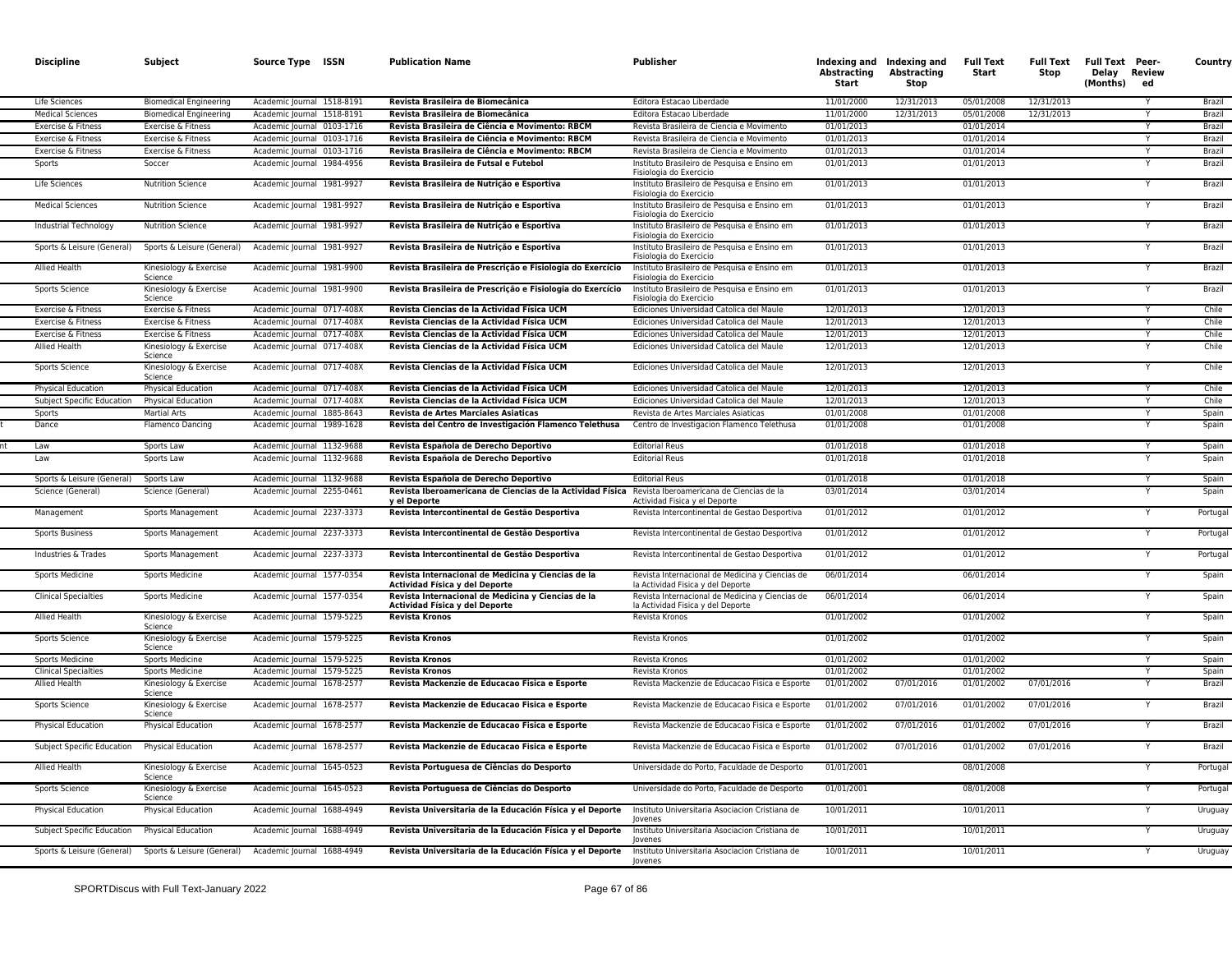|           | <b>Discipline</b>                 | Subject                                                           | Source Type ISSN           | <b>Publication Name</b>                                                                                                                                                                                               | Publisher                                                            | Abstracting<br>Start | Indexing and Indexing and<br>Abstracting<br>Stop | <b>Full Text</b><br>Start | Full Text<br>Stop | <b>Full Text Peer-</b><br>Delay Review<br>(Months) | ed | Country                         |
|-----------|-----------------------------------|-------------------------------------------------------------------|----------------------------|-----------------------------------------------------------------------------------------------------------------------------------------------------------------------------------------------------------------------|----------------------------------------------------------------------|----------------------|--------------------------------------------------|---------------------------|-------------------|----------------------------------------------------|----|---------------------------------|
|           | Allied Health                     | Kinesiology & Exercise<br>Science                                 | Academic Journal 1885-3137 | RICYDE. Revista Internacional de Ciencias del Deporte                                                                                                                                                                 | Revista Internacional de Ciencias del Deporte                        | 01/01/2009           |                                                  | 01/01/2009                |                   |                                                    | Y  | Spain                           |
|           | Sports Science                    | Kinesiology & Exercise<br>Science                                 | Academic Journal 1885-3137 | RICYDE. Revista Internacional de Ciencias del Deporte                                                                                                                                                                 | Revista Internacional de Ciencias del Deporte                        | 01/01/2009           |                                                  | 01/01/2009                |                   |                                                    |    | Spain                           |
|           | Allied Health                     | Physical Therapy                                                  | Academic Journal 1341-1667 | Rigakuryoho Kagaku                                                                                                                                                                                                    | International Press Editing Center Incorporation                     | 05/01/2006           |                                                  | 01/01/2011                |                   |                                                    |    | Japan                           |
|           | Therapeutics                      | Physical Therapy                                                  | Academic Journal 1341-1667 | Rigakuryoho Kagaku                                                                                                                                                                                                    | International Press Editing Center Incorporation                     | 05/01/2006           |                                                  | 01/01/2011                |                   |                                                    |    | Japan                           |
|           | Insurance                         | Risk Assessment & Actuarial Academic Journal 0272-4332<br>Science |                            | Risk Analysis: An International Journal                                                                                                                                                                               | Wiley-Blackwell                                                      | 08/01/1996           |                                                  | 02/01/2000                |                   | 12                                                 |    | <b>United Kingd</b>             |
|           | Exercise & Fitness                | Exercise & Fitness                                                | Academic Journal 0239-4375 | <b>Rozprawy Naukowe</b>                                                                                                                                                                                               | Akademia Wychowania Fizycznego we<br>Wroclawiu                       | 01/01/1979           |                                                  | 03/01/2012                |                   |                                                    |    | Poland                          |
|           | Exercise & Fitness                | Exercise & Fitness                                                | Academic Journal 0239-4375 | <b>Rozprawy Naukowe</b>                                                                                                                                                                                               | Akademia Wychowania Fizycznego we<br>Wroclawiu                       | 01/01/1979           |                                                  | 03/01/2012                |                   |                                                    |    | Poland                          |
|           | Exercise & Fitness                | Exercise & Fitness                                                | Academic Journal 0239-4375 | <b>Rozprawy Naukowe</b>                                                                                                                                                                                               | Akademia Wychowania Fizycznego we<br>Wroclawiu                       | 01/01/1979           |                                                  | 03/01/2012                |                   |                                                    |    | Poland                          |
|           | Allied Health                     | Physical Therapy                                                  | Academic Journal 0239-4375 | <b>Rozprawy Naukowe</b>                                                                                                                                                                                               | Akademia Wychowania Fizycznego we<br>Wroclawiu                       | 01/01/1979           |                                                  | 03/01/2012                |                   |                                                    |    | Poland                          |
|           | Therapeutics                      | Physical Therapy                                                  | Academic Journal 0239-4375 | <b>Rozprawy Naukowe</b>                                                                                                                                                                                               | Akademia Wychowania Fizycznego we<br>Wroclawiu                       | 01/01/1979           |                                                  | 03/01/2012                |                   |                                                    |    | Poland                          |
|           | Life Sciences                     | <b>Nutrition Science</b>                                          | Academic Journal 1748-2976 | Scandinavian Journal of Food & Nutrition                                                                                                                                                                              | Swedish Nutrition Foundation                                         | 01/01/2006           | 12/31/2007                                       | 01/01/2006                | 12/31/2007        |                                                    |    | Sweden                          |
|           | <b>Medical Sciences</b>           | <b>Nutrition Science</b>                                          | Academic Journal 1748-2976 | Scandinavian Journal of Food & Nutrition                                                                                                                                                                              | Swedish Nutrition Foundation                                         | 01/01/2006           | 12/31/2007                                       | 01/01/2006                | 12/31/2007        |                                                    |    | Sweden                          |
|           | Industrial Technology             | <b>Nutrition Science</b>                                          | Academic Journal 1748-2976 | Scandinavian Journal of Food & Nutrition                                                                                                                                                                              | Swedish Nutrition Foundation                                         | 01/01/2006           | 12/31/2007                                       | 01/01/2006                | 12/31/2007        |                                                    | Y  | Sweden                          |
|           | <b>Sports Medicine</b>            | <b>Sports Medicine</b>                                            | Academic Journal 0905-7188 | Scandinavian Journal of Medicine & Science in Sports                                                                                                                                                                  | Wiley-Blackwell                                                      | 01/01/1991           |                                                  | 02/01/1998                |                   | 12                                                 |    | <b>United Kingd</b>             |
|           | <b>Clinical Specialties</b>       | <b>Sports Medicine</b>                                            | Academic Journal 0905-7188 | Scandinavian Journal of Medicine & Science in Sports                                                                                                                                                                  | Wiley-Blackwell                                                      | 01/01/1991           |                                                  | 02/01/1998                |                   | 12                                                 |    | <b>United Kingd</b>             |
|           | Life Sciences                     | <b>Nutrition Science</b>                                          | Academic Journal 1102-6480 | <b>Scandinavian Journal of Nutrition</b>                                                                                                                                                                              | Swedish Nutrition Foundation                                         | 01/01/2001           | 12/31/2005                                       | 03/01/2002                | 12/31/2005        |                                                    |    | Sweden                          |
|           | <b>Medical Sciences</b>           | <b>Nutrition Science</b>                                          | Academic Journal 1102-6480 | <b>Scandinavian lournal of Nutrition</b>                                                                                                                                                                              | Swedish Nutrition Foundation                                         | 01/01/2001           | 12/31/2005                                       | 03/01/2002                | 12/31/2005        |                                                    |    | Sweden                          |
|           | Industrial Technology             | <b>Nutrition Science</b>                                          | Academic Journal 1102-6480 | <b>Scandinavian Journal of Nutrition</b>                                                                                                                                                                              | Swedish Nutrition Foundation                                         | 01/01/2001           | 12/31/2005                                       | 03/01/2002                | 12/31/2005        |                                                    | Y  | Sweden                          |
|           | Sports Medicine                   | Sports Medicine                                                   | Academic lournal 1422-0644 | Schweizerische Zeitschrift für Sportmedizin &<br>Sporttraumatologie                                                                                                                                                   | Schwiez Zschr Sportmed Sporttraumatologie                            | 01/01/1994           |                                                  | 03/01/2011                |                   |                                                    |    | Switzerlar                      |
|           | <b>Clinical Specialties</b>       | <b>Sports Medicine</b>                                            | Academic lournal 1422-0644 | Schweizerische Zeitschrift für Sportmedizin &<br>Sporttraumatologie                                                                                                                                                   | Schwiez Zschr Sportmed Sporttraumatologie                            | 01/01/1994           |                                                  | 03/01/2011                |                   |                                                    |    | Switzerlan                      |
|           | Sports                            | Football                                                          | Academic lournal 2473-4446 | Science & Medicine in Football                                                                                                                                                                                        | Taylor & Francis Ltd                                                 | 02/01/2018           |                                                  | 02/01/2018                |                   |                                                    |    | <b>United Kingd</b>             |
|           | Sports Medicine                   | <b>Sports Medicine</b>                                            | Academic lournal 2473-4446 | <b>Science &amp; Medicine in Football</b>                                                                                                                                                                             | Taylor & Francis Ltd                                                 | 02/01/2018           |                                                  | 02/01/2018                |                   |                                                    |    | <b>United Kingo</b>             |
|           | <b>Clinical Specialties</b>       | <b>Sports Medicine</b>                                            | Academic Journal 2473-4446 | Science & Medicine in Football                                                                                                                                                                                        | Taylor & Francis Ltd                                                 | 02/01/2018           |                                                  | 02/01/2018                |                   |                                                    | Y  | <b>United Kingd</b>             |
|           | Sports Science                    | Sports Science                                                    | Academic Journal 2473-4446 | Science & Medicine in Football                                                                                                                                                                                        | Taylor & Francis Ltd                                                 | 02/01/2018           |                                                  | 02/01/2018                |                   |                                                    |    | <b>United Kingo</b>             |
|           | Sports                            | Gymnastics                                                        | Academic Journal 1855-7171 | <b>Science of Gymnastics Journal</b>                                                                                                                                                                                  | Science of Gymnastics Journal                                        | 10/01/2009           |                                                  | 10/01/2009                |                   |                                                    | Y  | Slovenia                        |
|           | Sports Medicine                   | Sports Medicine                                                   | Academic Journal 1583-7912 | Scientific Bulletin of the Politehnica University of<br>Timisoara. Transactions on Physical Education & Sport /<br>Buletinul Stiintific al Universitatii Politehnica din<br>Timisoara. Seria Educatie Fizica si Sport | University of Timisoara, Department of Physical<br>Education & Sport | 08/01/2011           |                                                  | 08/01/2011                |                   |                                                    |    | Romania                         |
|           | <b>Clinical Specialties</b>       | <b>Sports Medicine</b>                                            | Academic Journal 1583-7912 | Scientific Bulletin of the Politehnica University of<br>Timisoara. Transactions on Physical Education & Sport /<br>Buletinul Stiintific al Universitatii Politehnica din<br>Timisoara. Seria Educatie Fizica si Sport | University of Timisoara, Department of Physical<br>Education & Sport | 08/01/2011           |                                                  | 08/01/2011                |                   |                                                    |    | Romania                         |
|           | <b>Physical Education</b>         | <b>Physical Education</b>                                         | Academic Journal 1583-7912 | Scientific Bulletin of the Politehnica University of<br>Timisoara. Transactions on Physical Education & Sport /<br>Buletinul Stiintific al Universitatii Politehnica din<br>Timisoara. Seria Educatie Fizica si Sport | University of Timisoara, Department of Physical<br>Education & Sport | 08/01/2011           |                                                  | 08/01/2011                |                   |                                                    |    | Romania                         |
|           | Subject Specific Education        | <b>Physical Education</b>                                         | Academic Journal 1583-7912 | Scientific Bulletin of the Politehnica University of<br>Timisoara. Transactions on Physical Education & Sport /<br>Buletinul Stiintific al Universitatii Politehnica din<br>Timisoara. Seria Educatie Fizica si Sport | University of Timisoara, Department of Physical<br>Education & Sport | 08/01/2011           |                                                  | 08/01/2011                |                   |                                                    |    | Romania                         |
|           | <b>Sports Business</b>            | <b>Sports Business</b>                                            | Academic Journal 1583-7912 | Scientific Bulletin of the Politehnica University of<br>Timisoara. Transactions on Physical Education & Sport /<br>Buletinul Stiintific al Universitatii Politehnica din<br>Timisoara, Seria Educatie Fizica și Sport | University of Timisoara, Department of Physical<br>Education & Sport | 08/01/2011           |                                                  | 08/01/2011                |                   |                                                    |    | Romania                         |
|           | Industries & Trades               | <b>Sports Business</b>                                            | Academic Journal 1583-7912 | Scientific Bulletin of the Politehnica University of<br>Timisoara. Transactions on Physical Education & Sport /<br>Buletinul Stiintific al Universitatii Politehnica din<br>Timisoara. Seria Educatie Fizica si Sport | University of Timisoara, Department of Physical<br>Education & Sport | 08/01/2011           |                                                  | 08/01/2011                |                   |                                                    |    | Romania                         |
|           | <b>Outdoor Recreation</b>         | Orienteering                                                      | Academic Journal 1012-0602 | <b>Scientific Journal of Orienteering</b>                                                                                                                                                                             | International Orienteering Federation (IOF)                          | 01/01/1985           | 01/01/2014                                       | 10/01/2005                | 01/01/2014        |                                                    | Y  | Finland                         |
|           | <b>Outdoor Recreation</b>         | Orienteering                                                      | Academic Journal 1012-0602 | <b>Scientific Journal of Orienteering</b>                                                                                                                                                                             | International Orienteering Federation (IOF)                          | 01/01/1985           | 01/01/2014                                       | 10/01/2005                | 01/01/2014        |                                                    | Y  | Finland                         |
|           | Sports Science                    | Sports Science                                                    | Academic Journal 1820-6301 | <b>Serbian Journal of Sports Sciences</b>                                                                                                                                                                             | Sports Academy, Belgrade                                             | 10/01/2010           | 12/31/2013                                       | 10/01/2010                | 12/31/2013        |                                                    | Y  | Serbia                          |
|           | Arts & Entertainment<br>(General) | Entertainment Law                                                 | Academic Journal 1931-4825 | Seton Hall Journal of Sports & Entertainment Law                                                                                                                                                                      | Seton Hall University School of Law                                  | 01/01/2004           | 01/31/2014                                       | 01/01/2011                | 01/31/2014        |                                                    | Y  | <b>United States</b><br>America |
| Law       |                                   | Entertainment Law                                                 | Academic Journal 1931-4825 | Seton Hall Journal of Sports & Entertainment Law                                                                                                                                                                      | Seton Hall University School of Law                                  | 01/01/2004           | 01/31/2014                                       | 01/01/2011                | 01/31/2014        |                                                    |    | <b>United States</b><br>America |
| Law       |                                   | Entertainment Law                                                 | Academic Journal 1931-4825 | Seton Hall Journal of Sports & Entertainment Law                                                                                                                                                                      | Seton Hall University School of Law                                  | 01/01/2004           | 01/31/2014                                       | 01/01/2011                | 01/31/2014        |                                                    |    | <b>United States</b><br>America |
| nt<br>Law |                                   | Sports Law                                                        | Academic Journal 1931-4825 | Seton Hall Journal of Sports & Entertainment Law                                                                                                                                                                      | Seton Hall University School of Law                                  | 01/01/2004           | 01/31/2014                                       | 01/01/2011                | 01/31/2014        |                                                    |    | <b>United States</b><br>America |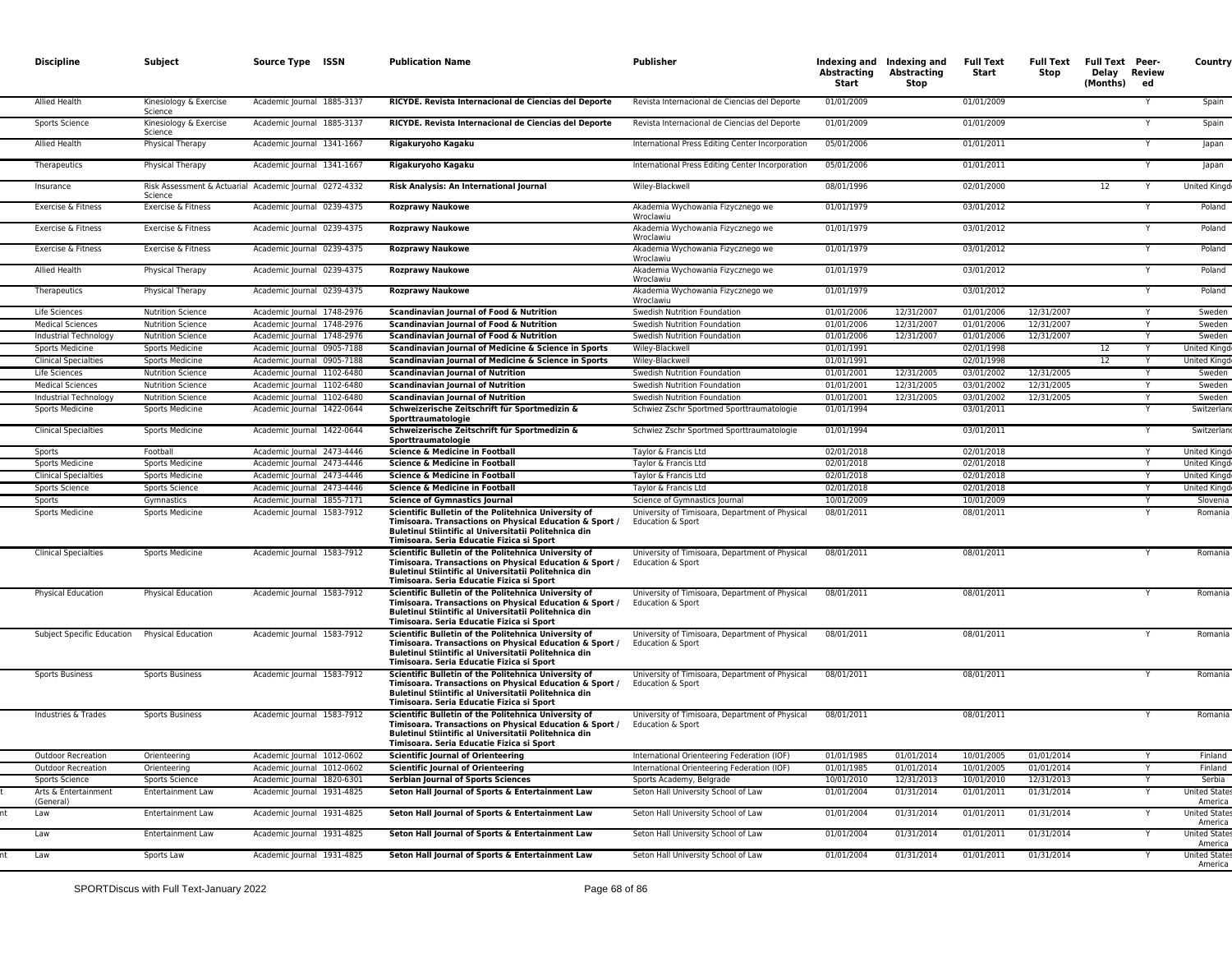| <b>Discipline</b>                         | Subject                                                | Source Type ISSN                                         | <b>Publication Name</b>                                                                    | <b>Publisher</b>                                                                            | <b>Abstracting</b><br>Start | Indexing and Indexing and<br>Abstracting<br>Stop | <b>Full Text</b><br>Start | <b>Full Text</b><br>Stop | <b>Full Text Peer-</b><br>Delay Review<br>(Months) | ed | Country                                    |
|-------------------------------------------|--------------------------------------------------------|----------------------------------------------------------|--------------------------------------------------------------------------------------------|---------------------------------------------------------------------------------------------|-----------------------------|--------------------------------------------------|---------------------------|--------------------------|----------------------------------------------------|----|--------------------------------------------|
| Law                                       | Sports Law                                             | Academic Journal 1931-4825                               | Seton Hall Journal of Sports & Entertainment Law                                           | Seton Hall University School of Law                                                         | 01/01/2004                  | 01/31/2014                                       | 01/01/2011                | 01/31/2014               |                                                    |    | United State<br>America                    |
| Sports & Leisure (General)                | Sports Law                                             | Academic Journal 1931-4825                               | Seton Hall Journal of Sports & Entertainment Law                                           | Seton Hall University School of Law                                                         | 01/01/2004                  | 01/31/2014                                       | 01/01/2011                | 01/31/2014               |                                                    | Y  | <b>United States</b><br>America            |
| <b>Physical Education</b>                 | Physical Education                                     | Academic Journal 1991-8410                               | Shield: Research Journal of Physical Education & Sports<br>Science                         | University of Sindh, Jamshoro, Pakistan, Centre<br>for Physical Education & Sports Science  | 01/01/2009                  |                                                  | 01/01/2009                |                          |                                                    |    | Pakistan                                   |
| Subject Specific Education                | <b>Physical Education</b>                              | Academic Journal 1991-8410                               | Shield: Research Journal of Physical Education & Sports<br><b>Science</b>                  | University of Sindh, Jamshoro, Pakistan, Centre<br>for Physical Education & Sports Science  | 01/01/2009                  |                                                  | 01/01/2009                |                          |                                                    |    | Pakistar                                   |
| Sports Science                            | Sports Science                                         | Academic Journal 1991-8410                               | Shield: Research Journal of Physical Education & Sports<br>Science                         | University of Sindh, Jamshoro, Pakistan, Centre<br>for Physical Education & Sports Science  | 01/01/2009                  |                                                  | 01/01/2009                |                          |                                                    |    | Pakistar                                   |
| Sports & Leisure (General)                | Sports & Leisure (General)                             | Academic Journal 1991-0177                               | Slobozhanskyi R & Sports Bulletin                                                          | Kharkiv State Academy of Physical Culture                                                   | 01/01/2015                  |                                                  | 01/01/2015                |                          |                                                    |    | Ukraine                                    |
| Therapeutics                              | Rehabilitation Therapy                                 | Academic Journal 1758-2555                               | SMARTT: Sports Medicine, Arthroscopy, Rehabilitation,<br><b>Therapy &amp; Technology</b>   | <b>BioMed Central</b>                                                                       | 01/01/2009                  | 04/30/2012                                       | 01/01/2009                | 04/30/2012               |                                                    |    | <b>United Kingd</b>                        |
| Sports Medicine                           | <b>Sports Medicine</b>                                 | Academic Journal 1758-2555                               | SMARTT: Sports Medicine, Arthroscopy, Rehabilitation,<br>Therapy & Technology              | <b>BioMed Central</b>                                                                       | 01/01/2009                  | 04/30/2012                                       | 01/01/2009                | 04/30/2012               |                                                    |    | <b>United Kinad</b>                        |
| <b>Clinical Specialties</b>               | Sports Medicine                                        | Academic Journal 1758-2555                               | SMARTT: Sports Medicine, Arthroscopy, Rehabilitation,<br><b>Therapy &amp; Technology</b>   | <b>BioMed Central</b>                                                                       | 01/01/2009                  | 04/30/2012                                       | 01/01/2009                | 04/30/2012               |                                                    |    | United Kingd                               |
| Sports                                    | Soccer                                                 | Academic Journal 1466-0970                               | Soccer & Society                                                                           | Routledae                                                                                   | 01/01/2000                  |                                                  | 01/01/2000                |                          | 18                                                 |    | United King                                |
| Psychology                                | Child & Adolescent<br>Psychology                       | Academic Journal 0301-2212                               | Social Behavior & Personality: an international journal                                    | Society for Personality Research                                                            | 06/01/1973                  |                                                  | 06/01/1973                |                          |                                                    |    | New Zealar                                 |
| <b>Clinical Specialties</b>               | Child & Adolescent<br>Psychology                       | Academic Journal 0301-2212                               | Social Behavior & Personality: an international journal                                    | Society for Personality Research                                                            | 06/01/1973                  |                                                  | 06/01/1973                |                          |                                                    |    | New Zealar                                 |
| Psychology                                | Social Psychology                                      | Academic Journal 0301-2212                               | Social Behavior & Personality: an international journal                                    | Society for Personality Research                                                            | 06/01/1973                  |                                                  | 06/01/1973                |                          |                                                    |    | New Zealar                                 |
| Sociology                                 | Social Psychology                                      | Academic Journal 0301-2212                               | Social Behavior & Personality: an international journal                                    | Society for Personality Research                                                            | 06/01/1973                  |                                                  | 06/01/1973                |                          |                                                    |    | New Zealar                                 |
| <b>Clinical Specialties</b>               | Social Psychology                                      | Academic Journal 0301-2212                               | Social Behavior & Personality: an international journal                                    | Society for Personality Research                                                            | 06/01/1973                  |                                                  | 06/01/1973                |                          |                                                    |    | New Zealan                                 |
| Psychology                                | Personality                                            | Academic Journal 0301-2212                               | Social Behavior & Personality: an international journal                                    | Society for Personality Research                                                            | 06/01/1973                  |                                                  | 06/01/1973                |                          |                                                    |    | New Zeala                                  |
| <b>Clinical Specialties</b>               | Personality                                            | Academic lournal 0301-2212                               | Social Behavior & Personality: an international journal                                    | Society for Personality Research                                                            | 06/01/1973                  |                                                  | 06/01/1973                |                          |                                                    |    | New Zealar                                 |
| Social Sciences &<br>Humanities (General) | Social Sciences &<br>Humanities (General)              | Academic Journal 0147-2011                               | Society                                                                                    | Springer Nature                                                                             | 01/01/1967                  |                                                  | 01/01/1984                |                          | 12                                                 |    | Germany                                    |
| Sociology                                 | <b>Sports Sociology</b>                                | Academic Journal 0741-1235                               | <b>Sociology of Sport Journal</b>                                                          | Human Kinetics Publishers, Inc.                                                             | 03/01/1980                  |                                                  | 01/01/1986                |                          |                                                    |    | <b>United States</b><br>America            |
| Sports Science                            | Sports Sociology                                       | Academic Journal 0741-1235                               | <b>Sociology of Sport Journal</b>                                                          | Human Kinetics Publishers, Inc                                                              | 03/01/1980                  |                                                  | 01/01/1986                |                          |                                                    |    | <b>United State:</b><br>America            |
| Sports Science                            | Sports Science                                         | Academic Journal 0379-9069                               | South African Journal for Research in Sport, Physical<br><b>Education &amp; Recreation</b> | South African Journal for Research in Sport,<br>Physical Education & Recreation (SAJR SPER) | 01/01/1980                  |                                                  | 03/01/2006                |                          |                                                    | Y  | South Afric                                |
| Life Sciences                             | Pathology                                              | Academic Journal 1362-4393                               | Spinal Cord                                                                                | Springer Nature                                                                             | 01/01/1997                  | 11/30/2015                                       | 01/01/1997                | 11/30/2015               |                                                    |    | <b>United Kingo</b>                        |
| <b>Clinical Specialties</b>               | Pathology                                              | Academic Journal 1362-4393                               | <b>Spinal Cord</b>                                                                         | Springer Nature                                                                             | 01/01/1997                  | 11/30/2015                                       | 01/01/1997                | 11/30/2015               |                                                    |    | <b>United Kingo</b>                        |
| <b>Clinical Specialties</b>               | Back & Spine Health                                    | Academic Journal 1362-4393                               | <b>Spinal Cord</b>                                                                         | Springer Nature                                                                             | 01/01/1997                  | 11/30/2015                                       | 01/01/1997                | 11/30/2015               |                                                    |    | <b>United Kingo</b>                        |
| Sports Medicine                           | <b>Sports Medicine</b>                                 | Academic Journal 1300-0551                               | Spor Hekimligi Dergisi/Turkish Journal of Sports Medicine                                  | Turkish Journal of Sports Medicine / Spor<br>Hekimleri Dernegi                              | 01/01/2016                  |                                                  | 01/01/2016                |                          |                                                    |    | Turkey                                     |
| <b>Clinical Specialties</b>               | <b>Sports Medicine</b>                                 | Academic Journal 1300-0551                               | Spor Hekimligi Dergisi/Turkish Journal of Sports Medicine                                  | Turkish Journal of Sports Medicine / Spor<br>Hekimleri Dernegi                              | 01/01/2016                  |                                                  | 01/01/2016                |                          |                                                    |    | Turkey                                     |
| Politics & Government by<br>Place         | European Union                                         | Academic Journal 2040-5847                               | Sport & EU Review                                                                          | Association for the Study of Sport & the<br>European Union                                  | 11/01/2010                  |                                                  | 11/01/2010                |                          |                                                    |    | Slovenia                                   |
| Sports Science                            | Sports Science                                         | Academic Journal 2040-5847                               | Sport & EU Review                                                                          | Association for the Study of Sport & the<br>European Union                                  | 11/01/2010                  |                                                  | 11/01/2010                |                          |                                                    |    | Slovenia                                   |
| Allied Health                             | Kinesiology & Exercise<br>Science                      | Academic Journal 1745-4980<br>Academic Journal 1745-4980 | Sport & Exercise Psychology Review                                                         | <b>British Psychological Society</b>                                                        | 02/01/2009<br>02/01/2009    |                                                  | 02/01/2009<br>02/01/2009  |                          |                                                    |    | <b>United Kingd</b><br><b>United Kingo</b> |
| Sports Science<br>Psychology              | Kinesiology & Exercise<br>Science<br>Sports Psychology | Academic Journal 1745-4980                               | Sport & Exercise Psychology Review<br>Sport & Exercise Psychology Review                   | <b>British Psychological Society</b><br><b>British Psychological Society</b>                | 02/01/2009                  |                                                  | 02/01/2009                |                          |                                                    |    | <b>United Kingd</b>                        |
| Sports Science                            | Sports Psychology                                      | Academic Journal 1745-4980                               | Sport & Exercise Psychology Review                                                         | <b>British Psychological Society</b>                                                        | 02/01/2009                  |                                                  | 02/01/2009                |                          |                                                    |    | <b>United King</b>                         |
| <b>Clinical Specialties</b>               | Sports Psychology                                      | Academic lournal 1745-4980                               | Sport & Exercise Psychology Review                                                         | <b>British Psychological Society</b>                                                        | 02/01/2009                  |                                                  | 02/01/2009                |                          |                                                    | Y  | <b>United Kingd</b>                        |
| <b>Sports Medicine</b>                    | Sports Medicine                                        | Academic Journal 1874-6659                               | Sport & Geneeskunde                                                                        | Arko Sports Media                                                                           | 09/01/2007                  |                                                  | 10/01/2010                |                          |                                                    | Y  | Netherland                                 |
| <b>Clinical Specialties</b>               | <b>Sports Medicine</b>                                 | Academic lournal 1874-6659                               | Sport & Geneeskunde                                                                        | Arko Sports Media                                                                           | 09/01/2007                  |                                                  | 10/01/2010                |                          |                                                    |    | Netherland                                 |
| Law                                       | Sports Law                                             | Academic Journal 1353-0127                               | Sport & Law Journal                                                                        | British Association for Sport & Law                                                         | 01/01/2013                  | 12/31/2013                                       | 01/01/2013                | 12/31/2013               |                                                    |    | United King                                |
| Law                                       | Sports Law                                             | Academic Journal 1353-0127                               | Sport & Law Journal                                                                        | British Association for Sport & Law                                                         | 01/01/2013                  | 12/31/2013                                       | 01/01/2013                | 12/31/2013               |                                                    |    | <b>United Kingd</b>                        |
| Sports & Leisure (General)                | Sports Law                                             | Academic Journal 1353-0127                               | Sport & Law Journal                                                                        | British Association for Sport & Law                                                         | 01/01/2013                  | 12/31/2013                                       | 01/01/2013                | 12/31/2013               |                                                    |    | <b>United Kingo</b>                        |
| <b>Physical Education</b>                 | Physical Education                                     | Academic lournal 1582-2168                               | Sport & Society / Sport si Societate                                                       | Altius Academy Foundation                                                                   | 02/01/2012                  |                                                  | 02/01/2012                |                          |                                                    | Y  | Romania                                    |
| Subiect Specific Education                | Physical Education                                     | Academic lournal 1582-2168                               | Sport & Society / Sport si Societate                                                       | Altius Academy Foundation                                                                   | 02/01/2012                  |                                                  | 02/01/2012                |                          |                                                    | Y  | Romania                                    |
| Sports Science                            | Sports Science                                         | Academic Journal 1582-2168                               | Sport & Society / Sport si Societate                                                       | Altius Academy Foundation                                                                   | 02/01/2012                  |                                                  | 02/01/2012                |                          |                                                    |    | Romani                                     |
| Sports                                    | College Sports                                         | Academic Journal 1543-9518                               | <b>Sport Journal</b>                                                                       | United States Sports Academy                                                                | 06/01/1998                  |                                                  | 10/01/2007                |                          |                                                    |    | <b>United State</b><br>America             |
|                                           |                                                        |                                                          |                                                                                            |                                                                                             |                             |                                                  |                           |                          |                                                    |    |                                            |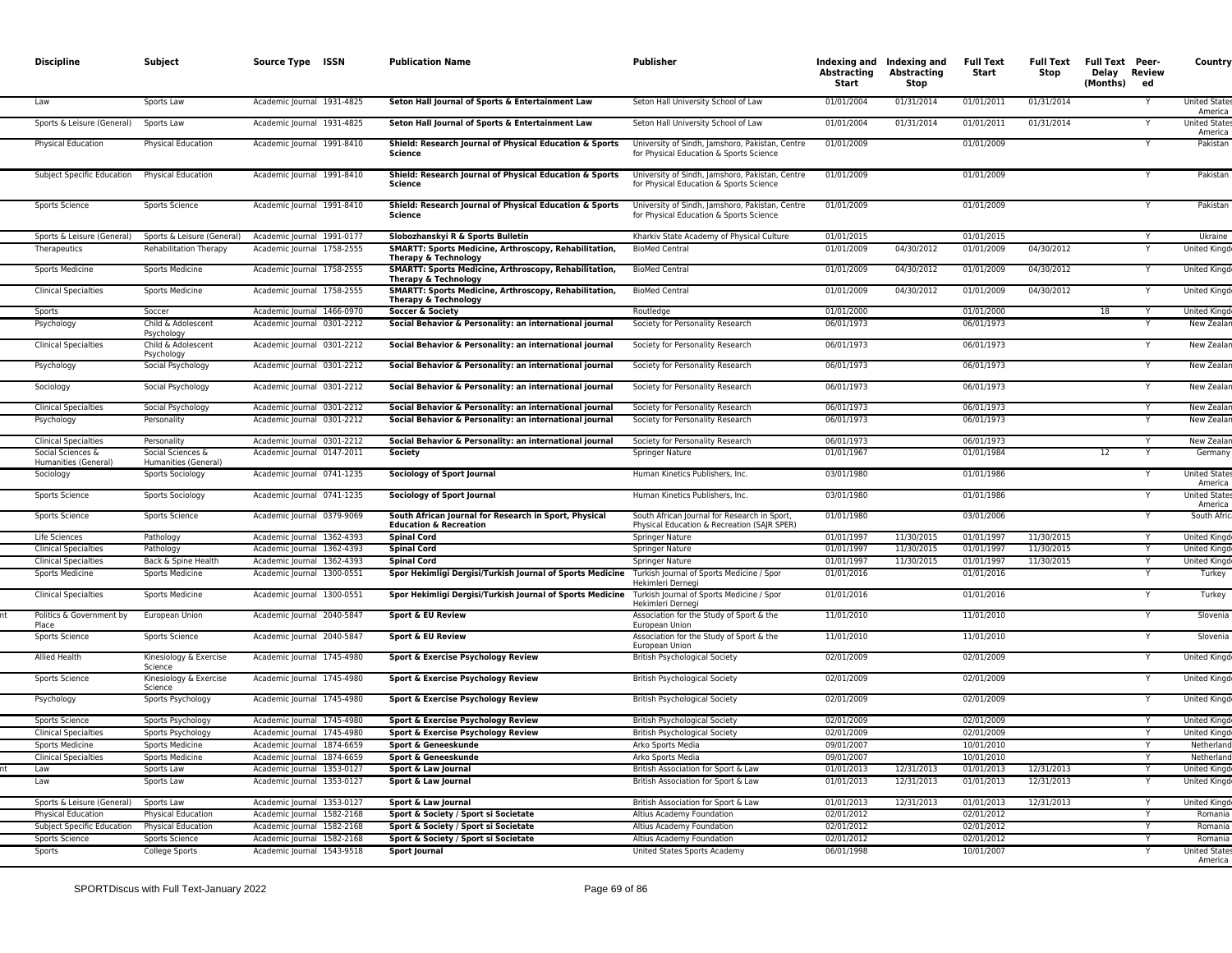| <b>Discipline</b>                            | Subject                                             | Source Type ISSN                                         | <b>Publication Name</b>                                                                      | <b>Publisher</b>                                                                      | Abstracting<br>Start     | Indexing and Indexing and<br>Abstracting<br>Stop | <b>Full Text</b><br>Start | <b>Full Text</b><br>Stop | <b>Full Text Peer-</b><br>Delay Review<br>(Months) | ed | Country                                    |
|----------------------------------------------|-----------------------------------------------------|----------------------------------------------------------|----------------------------------------------------------------------------------------------|---------------------------------------------------------------------------------------|--------------------------|--------------------------------------------------|---------------------------|--------------------------|----------------------------------------------------|----|--------------------------------------------|
| <b>Educational Institutions</b>              | College Sports                                      | Academic Journal 1543-9518                               | <b>Sport Journal</b>                                                                         | United States Sports Academy                                                          | 06/01/1998               |                                                  | 10/01/2007                |                          |                                                    |    | United State<br>America                    |
| <b>Business Education</b>                    | <b>Business Education</b>                           | Academic Journal 1938-6974                               | Sport Management Education Journal (Human Kinetics)                                          | Human Kinetics Publishers, Inc.                                                       | 01/01/2012               |                                                  | 01/01/2012                |                          |                                                    |    | <b>United States</b><br>America            |
| Professional Education                       | <b>Business Education</b>                           | Academic Journal 1938-6974                               | <b>Sport Management Education Journal (Human Kinetics)</b>                                   | Human Kinetics Publishers, Inc.                                                       | 01/01/2012               |                                                  | 01/01/2012                |                          |                                                    |    | <b>United State</b><br>America             |
| Management                                   | Sports Management                                   | Academic Journal 1938-6974                               | Sport Management Education Journal (Human Kinetics)                                          | Human Kinetics Publishers, Inc.                                                       | 01/01/2012               |                                                  | 01/01/2012                |                          |                                                    |    | <b>United State</b><br>America             |
| <b>Sports Business</b>                       | Sports Management                                   | Academic Journal 1938-6974                               | <b>Sport Management Education Journal (Human Kinetics)</b>                                   | Human Kinetics Publishers, Inc.                                                       | 01/01/2012               |                                                  | 01/01/2012                |                          |                                                    |    | <b>United States</b><br>America            |
| Industries & Trades                          | Sports Management                                   | Academic Journal 1938-6974                               | Sport Management Education Journal (Human Kinetics)                                          | Human Kinetics Publishers, Inc.                                                       | 01/01/2012               |                                                  | 01/01/2012                |                          |                                                    |    | <b>United States</b><br>America            |
| Management                                   | Sports Management                                   | Academic Journal 1441-3523                               | <b>Sport Management Review (Sport Management</b><br>Association of Australia & New Zealand)  | Sport Management Association of Australia &<br>New Zealand                            | 01/01/1998               | 12/31/2008                                       | 01/01/1998                | 12/31/2008               |                                                    |    | Australia                                  |
| <b>Sports Business</b>                       | Sports Management                                   | Academic Journal 1441-3523                               | <b>Sport Management Review (Sport Management</b><br>Association of Australia & New Zealand)  | Sport Management Association of Australia &<br>New Zealand                            | 01/01/1998               | 12/31/2008                                       | 01/01/1998                | 12/31/2008               |                                                    |    | Australia                                  |
| Industries & Trades                          | Sports Management                                   | Academic Journal 1441-3523                               | <b>Sport Management Review (Sport Management)</b><br>Association of Australia & New Zealand) | Sport Management Association of Australia &<br>New Zealand                            | 01/01/1998               | 12/31/2008                                       | 01/01/1998                | 12/31/2008               |                                                    |    | Australia                                  |
| Marketing                                    | Sports Marketing                                    | Academic Journal 1061-6934                               | <b>Sport Marketing Quarterly</b>                                                             | <b>Fitness Information Technology</b>                                                 | 01/01/1992               |                                                  | 01/01/2000                |                          |                                                    |    | <b>United State</b><br>America             |
| <b>Sports Business</b>                       | Sports Marketing                                    | Academic Journal 1061-6934                               | <b>Sport Marketing Quarterly</b>                                                             | Fitness Information Technology                                                        | 01/01/1992               |                                                  | 01/01/2000                |                          |                                                    |    | <b>United State</b><br>America             |
| Industries & Trades                          | <b>Sports Marketing</b>                             | Academic Journal 1061-6934                               | <b>Sport Marketing Quarterly</b>                                                             | Fitness Information Technology                                                        | 01/01/1992               |                                                  | 01/01/2000                |                          |                                                    |    | <b>United State</b><br>America             |
| Sports Medicine                              | <b>Sports Medicine</b>                              | Academic Journal 1451-7485                               | <b>Sport Mont</b>                                                                            | Montenegrin Sport Academy                                                             | 09/01/2012               |                                                  | 09/01/2012                |                          |                                                    | Y  | Montenegr                                  |
| <b>Clinical Specialties</b>                  | <b>Sports Medicine</b>                              | Academic Journal 1451-7485                               | <b>Sport Mont</b>                                                                            | Montenegrin Sport Academy                                                             | 09/01/2012               |                                                  | 09/01/2012                |                          |                                                    |    | Montenegi                                  |
| Sports Science                               | Sports Science                                      | Academic Journal 1451-7485                               | <b>Sport Mont</b>                                                                            | Montenegrin Sport Academy                                                             | 09/01/2012               |                                                  | 09/01/2012                |                          |                                                    |    | Montenegr                                  |
| Psychology                                   | Sports Psychology                                   | Academic Journal 0888-4781                               | <b>Sport Psychologist</b>                                                                    | Human Kinetics Publishers, Inc.                                                       | 01/01/1984               |                                                  | 01/01/1987                |                          |                                                    |    | <b>United State</b><br>America             |
| Sports Science                               | Sports Psychology                                   | Academic Journal 0888-4781                               | <b>Sport Psychologist</b>                                                                    | Human Kinetics Publishers, Inc.                                                       | 01/01/1984               |                                                  | 01/01/1987                |                          |                                                    |    | <b>United State</b><br>America             |
| <b>Clinical Specialties</b>                  | Sports Psychology                                   | Academic Journal 0888-4781                               | <b>Sport Psychologist</b>                                                                    | Human Kinetics Publishers, Inc.<br>Sciendo                                            | 01/01/1984               |                                                  | 01/01/1987                |                          |                                                    |    | <b>United State</b><br>America             |
| Sports Science<br>Allied Health              | Sports Science<br>Kinesiology & Exercise<br>Science | Academic Journal 2066-8732<br>Academic Journal 1824-7490 | <b>Sport Science Review</b><br><b>Sport Sciences for Health</b>                              | Springer Nature                                                                       | 01/01/2010<br>12/01/2004 | 12/31/2016                                       | 01/01/2010<br>12/01/2004  | 12/31/2016<br>06/30/2011 |                                                    |    | Germany<br>Germany                         |
| Sports Science                               | Kinesiology & Exercise<br>Science                   | Academic Journal 1824-7490                               | <b>Sport Sciences for Health</b>                                                             | <b>Springer Nature</b>                                                                | 12/01/2004               |                                                  | 12/01/2004                | 06/30/2011               |                                                    |    | Germany                                    |
| Sports Science                               | Sports Science                                      | Academic Journal 1824-7490                               | <b>Sport Sciences for Health</b>                                                             | Springer Nature                                                                       | 12/01/2004               |                                                  | 12/01/2004                | 06/30/2011               |                                                    |    | Germany                                    |
| Allied Health                                | Kinesiology & Exercise<br>Science                   | Academic Journal 1840-4413                               | <b>Sport Scientific &amp; Practical Aspects</b>                                              | Faculty of Physical Education & Sport, Tuzla<br>University                            | 04/01/2009               |                                                  | 04/01/2009                |                          |                                                    |    | Bosnia & Herze                             |
| Sports Science                               | Kinesiology & Exercise<br>Science                   | Academic Journal 1840-4413                               | <b>Sport Scientific &amp; Practical Aspects</b>                                              | Faculty of Physical Education & Sport, Tuzla<br>University                            | 04/01/2009               |                                                  | 04/01/2009                |                          |                                                    |    | Bosnia & Herzeo                            |
| Sports & Leisure (General)                   | Sports & Leisure (General)                          | Academic Journal 0353-7455                               | Sport: Revija Za Teoreticna in Prakticna Vprasanja Sporta                                    | Sport: Revija Za Teoreticna in Praticna<br>Vorasania Sporta                           | 06/01/1994               |                                                  | 12/01/2009                |                          |                                                    |    | Slovenia                                   |
| Physical Education                           | Physical Education                                  | Academic Journal 1840-3638                               | Sportekspert                                                                                 | Association of Professors & Experts in Physical<br>Education & Sport, Canton Sarajevo | 06/01/2008               | 06/30/2011                                       | 06/01/2008                | 06/30/2011               |                                                    |    | Bosnia & Herzeo                            |
| Subject Specific Education                   | Physical Education                                  | Academic Journal 1840-3638                               | Sportekspert                                                                                 | Association of Professors & Experts in Physical<br>Education & Sport, Canton Sarajevo | 06/01/2008               | 06/30/2011                                       | 06/01/2008                | 06/30/2011               |                                                    |    | Bosnia & Herzeg                            |
| Sports Medicine                              | <b>Sports Medicine</b>                              | Academic Journal 1744-9383                               | <b>SportEX Dynamics</b>                                                                      | Centor Publishing                                                                     | 04/01/2005               | 09/30/2015                                       | 04/01/2005                | 09/30/2015               |                                                    |    | United King                                |
| <b>Clinical Specialties</b>                  | <b>Sports Medicine</b>                              | Academic Journal 1744-9383                               | <b>SportEX Dynamics</b>                                                                      | Centor Publishing                                                                     | 04/01/2005<br>07/01/1999 | 09/30/2015<br>09/30/2015                         | 04/01/2005<br>04/01/2005  | 09/30/2015<br>09/30/2015 |                                                    | Υ  | <b>United Kingo</b>                        |
| Therapeutics                                 | <b>Rehabilitation Therapy</b>                       | Academic Journal 1471-8138<br>Academic Journal 1471-8138 | <b>SportEX Medicine</b>                                                                      | Centor Publishing<br>Centor Publishing                                                | 07/01/1999               |                                                  |                           | 09/30/2015               |                                                    |    | <b>United Kingo</b><br><b>United Kingo</b> |
| Sports Medicine                              | <b>Sports Medicine</b><br><b>Sports Medicine</b>    | Academic Journal 1471-8138                               | <b>SportEX Medicine</b><br><b>SportEX Medicine</b>                                           | Centor Publishing                                                                     | 07/01/1999               | 09/30/2015<br>09/30/2015                         | 04/01/2005<br>04/01/2005  | 09/30/2015               |                                                    |    | <b>United King</b>                         |
| <b>Clinical Specialties</b><br>Allied Health | Physical Therapy                                    | Academic Journal 2397-1177                               | <b>SportEX Medicine &amp; Dynamics</b>                                                       | Centor Publishing                                                                     | 10/01/2015               | 12/31/2015                                       | 10/01/2015                | 12/31/2015               |                                                    |    | United King                                |
| Therapeutics                                 | Physical Therapy                                    | Academic Journal 2397-1177                               | <b>SportEX Medicine &amp; Dynamics</b>                                                       | Centor Publishing                                                                     | 10/01/2015               | 12/31/2015                                       | 10/01/2015                | 12/31/2015               |                                                    | Y  | United King                                |
| <b>Sports Medicine</b>                       | <b>Sports Medicine</b>                              | Academic Journal 2397-1177                               | <b>SportEX Medicine &amp; Dynamics</b>                                                       | Centor Publishing                                                                     | 10/01/2015               | 12/31/2015                                       | 10/01/2015                | 12/31/2015               |                                                    |    | <b>United King</b>                         |
| <b>Clinical Specialties</b>                  | <b>Sports Medicine</b>                              | Academic Journal 2397-1177                               | <b>SportEX Medicine &amp; Dynamics</b>                                                       | Centor Publishing                                                                     | 10/01/2015               | 12/31/2015                                       | 10/01/2015                | 12/31/2015               |                                                    | Υ  | United King                                |
| <b>Physical Education</b>                    | Physical Education                                  | Academic Journal 1986-6089                               | SportLogia                                                                                   | University Banja Luka, Faculty of Physical<br>Education & Sports                      | 01/01/2010               |                                                  | 01/01/2010                |                          |                                                    |    | Bosnia & Herzeg                            |
| Subject Specific Education                   | Physical Education                                  | Academic Journal 1986-6089                               | SportLogia                                                                                   | University Banja Luka, Faculty of Physical<br>Education & Sports                      | 01/01/2010               |                                                  | 01/01/2010                |                          |                                                    |    | Bosnia & Herze                             |
| <b>Sports Science</b>                        | <b>Sports Science</b>                               | Academic Journal 1986-6089                               | SportLogia                                                                                   | University Banja Luka, Faculty of Physical<br>Education & Sports                      | 01/01/2010               |                                                  | 01/01/2010                |                          |                                                    |    | Bosnia & Herzeo                            |
| Engineering                                  | <b>Biomedical Engineering</b>                       | Academic Journal 1476-3141                               | <b>Sports Biomechanics</b>                                                                   | Routledge                                                                             | 01/01/2002               |                                                  | 01/01/2002                |                          | 18                                                 |    | <b>United Kingd</b>                        |
| Life Sciences                                | <b>Biomedical Engineering</b>                       | Academic Journal 1476-3141                               | <b>Sports Biomechanics</b>                                                                   | Routledge                                                                             | 01/01/2002               |                                                  | 01/01/2002                |                          | 18                                                 | Y  | <b>United Kingo</b>                        |
| <b>Medical Sciences</b>                      | <b>Biomedical Engineering</b>                       | Academic Journal 1476-3141                               | <b>Sports Biomechanics</b>                                                                   | Routledge                                                                             | 01/01/2002               |                                                  | 01/01/2002                |                          | 18                                                 |    | United King                                |
| <b>Sports Medicine</b>                       | <b>Sports Medicine</b>                              | Academic Journal 1476-3141                               | <b>Sports Biomechanics</b>                                                                   | Routledge                                                                             | 01/01/2002               |                                                  | 01/01/2002                |                          | 18                                                 |    | <b>United King</b>                         |
| <b>Clinical Specialties</b>                  | <b>Sports Medicine</b>                              | Academic Journal 1476-3141                               | <b>Sports Biomechanics</b>                                                                   | Routledge                                                                             | 01/01/2002               |                                                  | 01/01/2002                |                          | 18                                                 |    | <b>United King</b>                         |
| <b>Sports Medicine</b>                       | <b>Sports Medicine</b>                              | Academic Journal 1841-0162                               | Sports Medicine Journal / Medicina Sportivâ                                                  | Sports Medicine Journal                                                               | 03/01/2012               |                                                  | 03/01/2012                |                          |                                                    | Y  | Romania                                    |
|                                              |                                                     |                                                          |                                                                                              |                                                                                       |                          |                                                  |                           |                          |                                                    |    |                                            |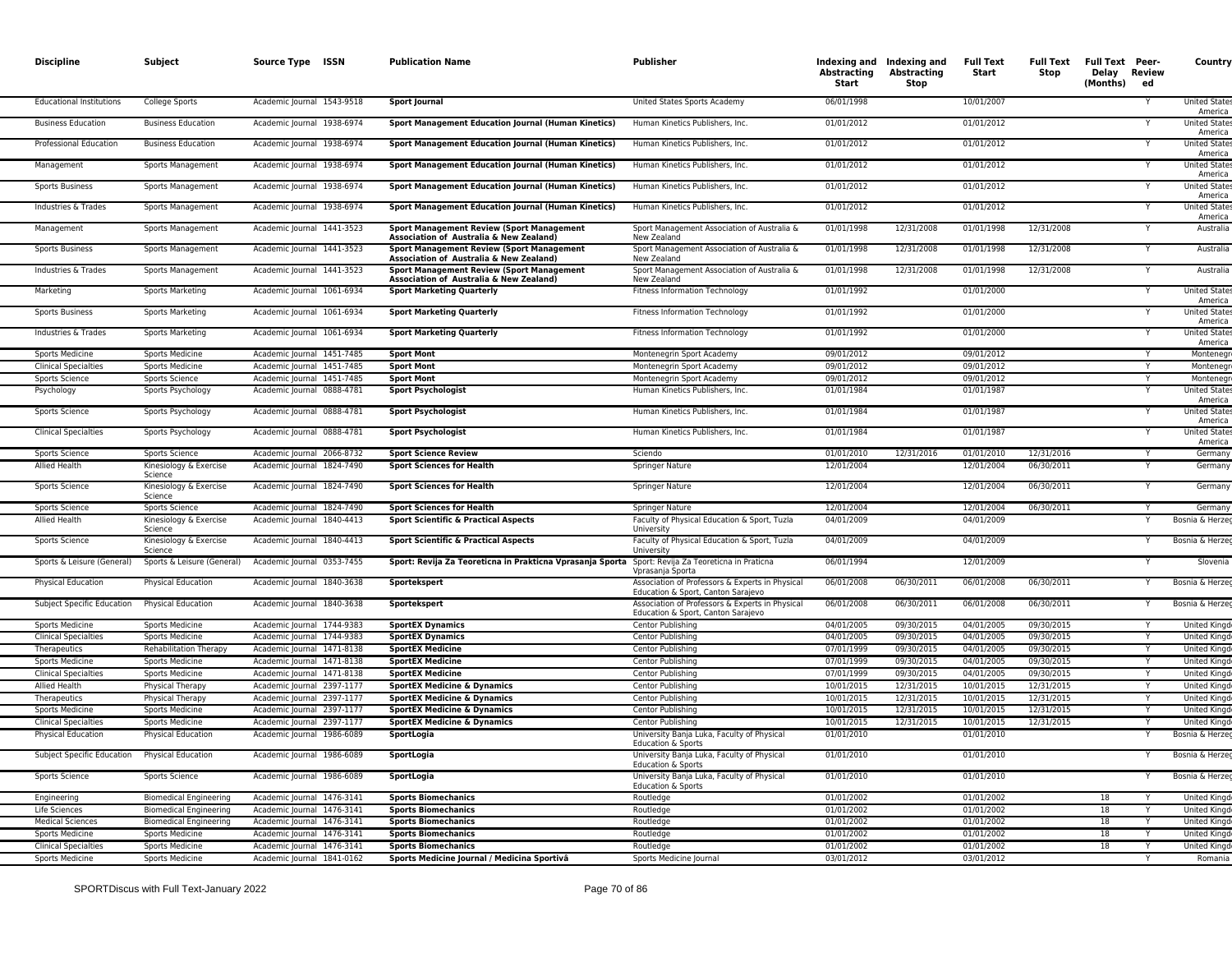| <b>Discipline</b>                            | Subject                                              | Source Type ISSN           | <b>Publication Name</b>                                                                    | <b>Publisher</b>                                                                   | <b>Abstracting</b><br>Start | Indexing and Indexing and<br>Abstracting<br>Stop | <b>Full Text</b><br>Start | Stop       | Full Text Full Text Peer-<br>Delay Review<br>(Months) | ed | Country                        |
|----------------------------------------------|------------------------------------------------------|----------------------------|--------------------------------------------------------------------------------------------|------------------------------------------------------------------------------------|-----------------------------|--------------------------------------------------|---------------------------|------------|-------------------------------------------------------|----|--------------------------------|
| <b>Clinical Specialties</b>                  | Sports Medicine                                      | Academic Journal 1841-0162 | Sports Medicine Journal / Medicina Sportivâ                                                | Sports Medicine Journal                                                            | 03/01/2012                  |                                                  | 03/01/2012                |            |                                                       |    | Romania                        |
| Sports Science                               | Sports Science                                       | Academic Journal 2232-8211 | Sports Science & Health / Sportske Nauke i Zdravlje                                        | Pan-European University Apeiron                                                    | 09/01/2011                  |                                                  | 06/01/2012                |            |                                                       |    | Bosnia & Herze                 |
| Exercise & Fitness                           | Exercise & Fitness                                   | Academic Journal 1174-9210 | Sportscience                                                                               | Sportscience                                                                       | 01/01/1997                  |                                                  | 12/01/2007                |            |                                                       | Y  | New Zeala                      |
| Exercise & Fitness                           | Exercise & Fitness                                   | Academic Journal 1174-9210 | Sportscience                                                                               | Sportscience                                                                       | 01/01/1997                  |                                                  | 12/01/2007                |            |                                                       |    | New Zeala                      |
| Exercise & Fitness                           | Exercise & Fitness                                   | Academic Journal 1174-9210 | Sportscience                                                                               | Sportscience                                                                       | 01/01/1997                  |                                                  | 12/01/2007                |            |                                                       |    | New Zeala                      |
| Sports & Leisure (General)                   | Sports & Leisure (General)                           | Academic Journal 1174-9210 | Sportscience                                                                               | Sportscience                                                                       | 01/01/1997                  |                                                  | 12/01/2007                |            |                                                       | Y  | New Zeala                      |
| Sports & Leisure (General)                   | Sports & Leisure (General)                           | Academic Journal 1512-875X | Sportski Logos                                                                             | Teacher Training Faculty, University Dzemal<br>Gijedic in Mostar                   | 06/01/2013                  |                                                  | 06/01/2013                |            |                                                       |    | Bosnia & Herze                 |
| Health & Medicine (General) Stress & Anxiety |                                                      | Academic Journal 1532-3005 | Stress & Health: Journal of the International Society for<br>the Investigation of Stress   | John Wiley & Sons, Inc.                                                            | 01/01/2001                  |                                                  | 01/01/2001                |            | 12                                                    |    | <b>United State</b><br>America |
| Psychology                                   | Stress & Anxiety                                     | Academic Journal 1532-3005 | Stress & Health: Journal of the International Society for<br>the Investigation of Stress   | John Wiley & Sons, Inc.                                                            | 01/01/2001                  |                                                  | 01/01/2001                |            | 12                                                    |    | <b>United State</b><br>America |
| <b>Clinical Specialties</b>                  | Stress & Anxiety                                     | Academic Journal 1532-3005 | Stress & Health: Journal of the International Society for<br>the Investigation of Stress   | John Wiley & Sons, Inc.                                                            | 01/01/2001                  |                                                  | 01/01/2001                |            | 12                                                    |    | <b>United State</b><br>America |
| Health & Medicine (General) Stress & Anxiety |                                                      | Academic Journal 0748-8386 | <b>Stress Medicine</b>                                                                     | John Wiley & Sons, Inc.                                                            | 01/01/1984                  | 12/31/2000                                       | 01/01/1984                | 12/31/2000 |                                                       |    | <b>United State</b><br>America |
| Psychology                                   | Stress & Anxiety                                     | Academic Journal 0748-8386 | <b>Stress Medicine</b>                                                                     | John Wiley & Sons, Inc.                                                            | 01/01/1984                  | 12/31/2000                                       | 01/01/1984                | 12/31/2000 |                                                       |    | <b>United State</b><br>America |
| <b>Clinical Specialties</b>                  | Stress & Anxiety                                     | Academic Journal 0748-8386 | <b>Stress Medicine</b>                                                                     | John Wiley & Sons, Inc.                                                            | 01/01/1984                  | 12/31/2000                                       | 01/01/1984                | 12/31/2000 |                                                       |    | <b>United State</b><br>America |
| Allied Health                                | Physical Therapy                                     | Academic Journal 2284-7324 | Studia Universitatis Vasile Goldis, Physical Education &<br><b>Physical Therapy Series</b> | Vasile Goldis University Press                                                     | 12/01/2013                  |                                                  | 12/01/2013                |            |                                                       |    | Romani                         |
| Therapeutics                                 | Physical Therapy                                     | Academic Journal 2284-7324 | Studia Universitatis Vasile Goldis, Physical Education &<br><b>Physical Therapy Series</b> | Vasile Goldis University Press                                                     | 12/01/2013                  |                                                  | 12/01/2013                |            |                                                       |    | Romania                        |
| Physical Education                           | Physical Education                                   | Academic Journal 2284-7324 | Studia Universitatis Vasile Goldis, Physical Education &<br><b>Physical Therapy Series</b> | Vasile Goldis University Press                                                     | 12/01/2013                  |                                                  | 12/01/2013                |            |                                                       |    | Romania                        |
| Subject Specific Education                   | <b>Physical Education</b>                            | Academic Journal 2284-7324 | Studia Universitatis Vasile Goldis, Physical Education &<br><b>Physical Therapy Series</b> | Vasile Goldis University Press                                                     | 12/01/2013                  |                                                  | 12/01/2013                |            |                                                       |    | Romania                        |
| Social Sciences &<br>Humanities (General)    | Ethnic & Cultural Studies                            | Academic Journal 0730-9139 | <b>Studies in Latin American Popular Culture</b>                                           | University of Texas Press                                                          | 01/01/1990                  |                                                  | 01/01/1990                |            | 12                                                    |    | <b>United State</b><br>America |
| Subject Specific Education                   | Ethnic & Cultural Studies                            | Academic Journal 0730-9139 | <b>Studies in Latin American Popular Culture</b>                                           | University of Texas Press                                                          | 01/01/1990                  |                                                  | 01/01/1990                |            | 12                                                    | Y  | United State<br>America        |
| Social Science Theory &<br>Study             | Ethnic & Cultural Studies                            | Academic Journal 0730-9139 | <b>Studies in Latin American Popular Culture</b>                                           | University of Texas Press                                                          | 01/01/1990                  |                                                  | 01/01/1990                |            | 12                                                    |    | <b>United State</b><br>America |
| <b>Physical Education</b>                    | Physical Education                                   | Academic Journal 0867-1079 | Studies in Physical Culture & Tourism                                                      | Poznan University of Physical Education                                            | 01/01/1992                  | 12/31/2012                                       | 06/01/2006                | 12/31/2012 |                                                       |    | Poland                         |
| Subject Specific Education                   | <b>Physical Education</b>                            | Academic Journal 0867-1079 | Studies in Physical Culture & Tourism                                                      | Poznan University of Physical Education                                            | 01/01/1992                  | 12/31/2012                                       | 06/01/2006                | 12/31/2012 |                                                       | Υ  | Poland                         |
| Management                                   | Sports Management                                    | Academic Journal 2300-6412 | <b>Studies in Sport Humanities</b>                                                         | University of Physical Education / Akademia<br>Wychowania Fizycznego w Krakowie    | 01/01/2019                  |                                                  | 01/01/2019                |            |                                                       |    | Poland                         |
| <b>Sports Business</b>                       | Sports Management                                    | Academic Journal 2300-6412 | <b>Studies in Sport Humanities</b>                                                         | University of Physical Education / Akademia<br>Wychowania Fizycznego w Krakowie    | 01/01/2019                  |                                                  | 01/01/2019                |            |                                                       |    | Poland                         |
| Industries & Trades                          | Sports Management                                    | Academic Journal 2300-6412 | <b>Studies in Sport Humanities</b>                                                         | University of Physical Education / Akademia<br>Wychowania Fizycznego w Krakowie    | 01/01/2019                  |                                                  | 01/01/2019                |            |                                                       | Y  | Poland                         |
| <b>Physical Education</b>                    | <b>Physical Education</b>                            | Academic Journal 2300-6412 | <b>Studies in Sport Humanities</b>                                                         | University of Physical Education / Akademia<br>Wychowania Fizycznego w Krakowie    | 01/01/2019                  |                                                  | 01/01/2019                |            |                                                       |    | Poland                         |
| Subject Specific Education                   | Physical Education                                   | Academic Journal 2300-6412 | <b>Studies in Sport Humanities</b>                                                         | University of Physical Education / Akademia<br>Wychowania Fizycznego w Krakowie    | 01/01/2019                  |                                                  | 01/01/2019                |            |                                                       |    | Poland                         |
| Diseases & Conditions                        | Substance Abuse &<br>Addiction                       | Academic Journal 1082-6084 | <b>Substance Use &amp; Misuse</b>                                                          | Taylor & Francis Ltd                                                               | 09/01/1997                  |                                                  | 01/01/2001                |            | 18                                                    |    | <b>United Kingd</b>            |
| <b>Physical Education</b>                    | Physical Education                                   | Academic Journal 0889-0846 | <b>TAHPERD Journal</b>                                                                     | <b>Texas AHPERD</b>                                                                | 02/01/1979                  |                                                  | 06/01/2005                |            |                                                       |    | United State<br>America        |
| Subject Specific Education                   | <b>Physical Education</b>                            | Academic Journal 0889-0846 | <b>TAHPERD Journal</b>                                                                     | <b>Texas AHPERD</b>                                                                | 02/01/1979                  |                                                  | 06/01/2005                |            |                                                       |    | <b>United State</b><br>America |
| Dance                                        | Dance Education &<br>Instruction                     | Academic Journal 0889-0846 | <b>TAHPERD Journal</b>                                                                     | <b>Texas AHPERD</b>                                                                | 02/01/1979                  |                                                  | 06/01/2005                |            |                                                       |    | <b>United State</b><br>America |
| Arts Education                               | Dance Education &<br>Instruction                     | Academic Journal 0889-0846 | <b>TAHPERD Journal</b>                                                                     | <b>Texas AHPERD</b>                                                                | 02/01/1979                  |                                                  | 06/01/2005                |            |                                                       |    | <b>United State</b><br>America |
| Subject Specific Education                   | Dance Education &<br>Instruction                     | Academic Journal 0889-0846 | <b>TAHPERD Journal</b>                                                                     | <b>Texas AHPERD</b>                                                                | 02/01/1979                  |                                                  | 06/01/2005                |            |                                                       |    | <b>United State</b><br>America |
| Psychology                                   | Intellectual Giftedness &<br>Gifted Education        | Academic Journal 1869-0459 | Talent Development & Excellence                                                            | International Research Association for Talent<br>Development & Excellence (IRATDE) | 06/01/2010                  | 12/31/2019                                       | 06/01/2010                | 12/31/2019 |                                                       |    | Germany                        |
| <b>Special Education</b>                     | Intellectual Giftedness &<br><b>Gifted Education</b> | Academic Journal 1869-0459 | Talent Development & Excellence                                                            | International Research Association for Talent<br>Development & Excellence (IRATDE) | 06/01/2010                  | 12/31/2019                                       | 06/01/2010                | 12/31/2019 |                                                       |    | German                         |
| <b>Clinical Specialties</b>                  | Intellectual Giftedness &<br>Gifted Education        | Academic Journal 1869-0459 | Talent Development & Excellence                                                            | International Research Association for Talent<br>Development & Excellence (IRATDE) | 06/01/2010                  | 12/31/2019                                       | 06/01/2010                | 12/31/2019 |                                                       |    | Germany                        |
| Psychology                                   | Creativity                                           | Academic Journal 1869-0459 | Talent Development & Excellence                                                            | International Research Association for Talent<br>Development & Excellence (IRATDE) | 06/01/2010                  | 12/31/2019                                       | 06/01/2010                | 12/31/2019 |                                                       |    | Germany                        |
| Learning                                     | Creativity                                           | Academic Journal 1869-0459 | Talent Development & Excellence                                                            | International Research Association for Talent<br>Development & Excellence (IRATDE) | 06/01/2010                  | 12/31/2019                                       | 06/01/2010                | 12/31/2019 |                                                       |    | Germany                        |
| <b>Clinical Specialties</b>                  | Creativity                                           | Academic Journal 1869-0459 | Talent Development & Excellence                                                            | International Research Association for Talent<br>Development & Excellence (IRATDE) | 06/01/2010                  | 12/31/2019                                       | 06/01/2010                | 12/31/2019 |                                                       |    | German                         |
| <b>Educational Levels</b>                    | <b>Elementary Education</b>                          | Academic Journal 1045-4853 | <b>Teaching Elementary Physical Education</b>                                              | Human Kinetics Publishers, Inc.                                                    | 01/01/1990                  | 11/30/2006                                       | 01/01/1997                | 11/30/2006 |                                                       |    | <b>United State</b><br>America |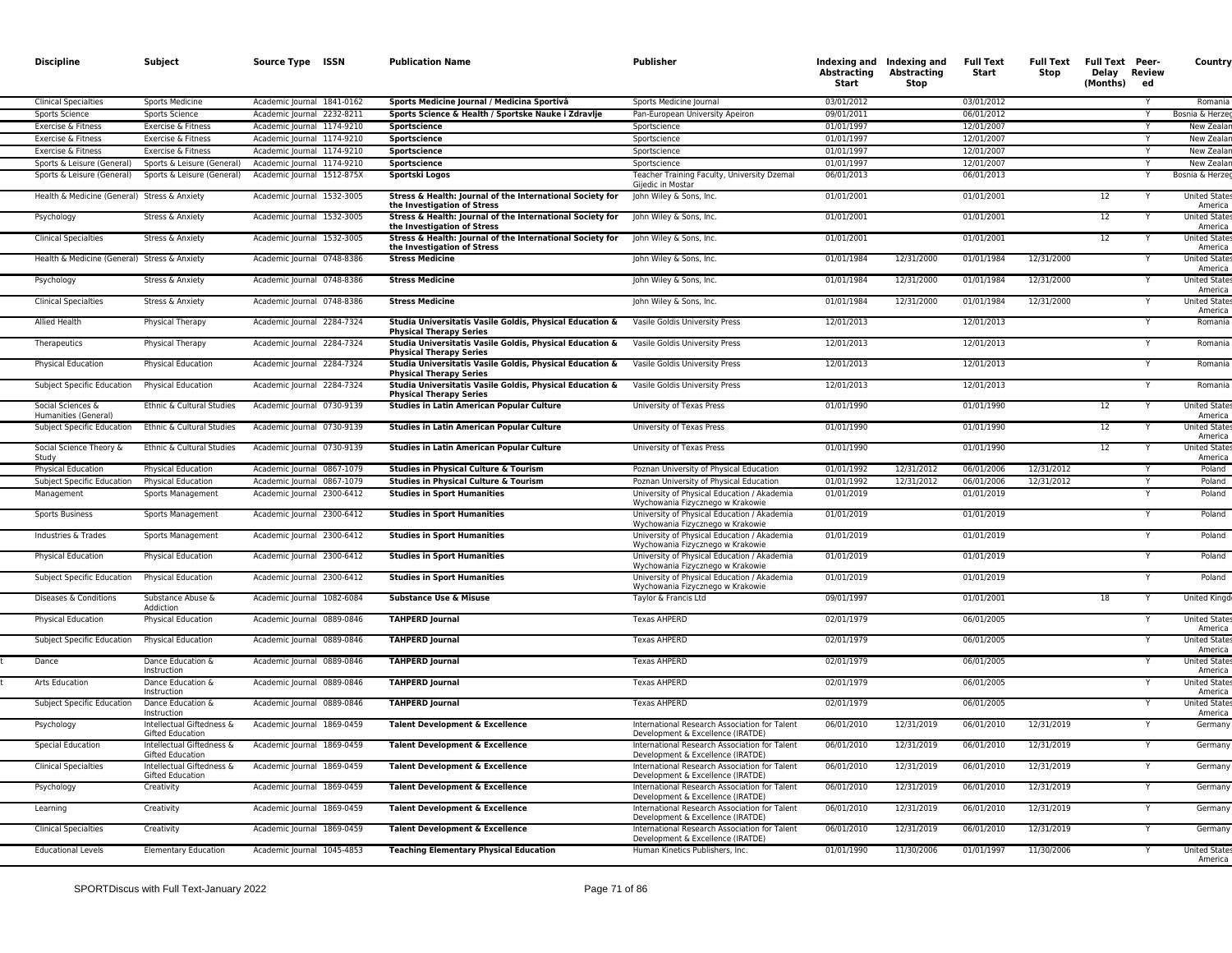| <b>Discipline</b>                                  | Subject                         | Source Type ISSN           | <b>Publication Name</b>                                                                                   | <b>Publisher</b>                                                                | Abstracting<br><b>Start</b> | Indexing and Indexing and<br><b>Abstracting</b><br><b>Stop</b> | <b>Full Text</b><br>Start | Full Text Full Text Peer-<br>Stop | Delay Review<br>(Months) | ed | Country                         |
|----------------------------------------------------|---------------------------------|----------------------------|-----------------------------------------------------------------------------------------------------------|---------------------------------------------------------------------------------|-----------------------------|----------------------------------------------------------------|---------------------------|-----------------------------------|--------------------------|----|---------------------------------|
| <b>Physical Education</b>                          | Physical Education              | Academic Journal 1045-4853 | <b>Teaching Elementary Physical Education</b>                                                             | Human Kinetics Publishers, Inc.                                                 | 01/01/1990                  | 11/30/2006                                                     | 01/01/1997                | 11/30/2006                        |                          |    | <b>United State</b><br>America  |
| Subject Specific Education                         | Physical Education              | Academic Journal 1045-4853 | <b>Teaching Elementary Physical Education</b>                                                             | Human Kinetics Publishers, Inc.                                                 | 01/01/1990                  | 11/30/2006                                                     | 01/01/1997                | 11/30/2006                        |                          |    | <b>United State:</b><br>America |
| Teaching & Instruction                             | Teaching & Instruction          | Academic Journal 1045-4853 | <b>Teaching Elementary Physical Education</b>                                                             | Human Kinetics Publishers, Inc.                                                 | 01/01/1990                  | 11/30/2006                                                     | 01/01/1997                | 11/30/2006                        |                          |    | <b>United State</b><br>America  |
| Arts & Entertainment<br>(General)                  | <b>Entertainment Law</b>        | Academic Journal 1533-1903 | Texas Review of Entertainment & Sports Law                                                                | University of Texas at Austin School of Law<br>Publications                     | 03/01/2000                  |                                                                | 03/01/2000                |                                   |                          |    | <b>United State:</b><br>America |
| Law                                                | <b>Entertainment Law</b>        | Academic Journal 1533-1903 | Texas Review of Entertainment & Sports Law                                                                | University of Texas at Austin School of Law<br>Publications                     | 03/01/2000                  |                                                                | 03/01/2000                |                                   |                          |    | <b>United State</b><br>America  |
| Law                                                | <b>Entertainment Law</b>        | Academic Journal 1533-1903 | Texas Review of Entertainment & Sports Law                                                                | University of Texas at Austin School of Law<br>Publications                     | 03/01/2000                  |                                                                | 03/01/2000                |                                   |                          |    | <b>United State</b><br>America  |
| Law                                                | Sports Law                      | Academic Journal 1533-1903 | Texas Review of Entertainment & Sports Law                                                                | University of Texas at Austin School of Law<br>Publications                     | 03/01/2000                  |                                                                | 03/01/2000                |                                   |                          |    | <b>United States</b><br>America |
| Law                                                | Sports Law                      | Academic Journal 1533-1903 | Texas Review of Entertainment & Sports Law                                                                | University of Texas at Austin School of Law<br>Publications                     | 03/01/2000                  |                                                                | 03/01/2000                |                                   |                          |    | <b>United State</b><br>America  |
| Sports & Leisure (General)                         | Sports Law                      | Academic Journal 1533-1903 | Texas Review of Entertainment & Sports Law                                                                | University of Texas at Austin School of Law<br>Publications                     | 03/01/2000                  |                                                                | 03/01/2000                |                                   |                          |    | <b>United State</b><br>America  |
| Health & Medicine (General) Disabilities           |                                 | Academic Journal 0040-5914 | <b>Therapeutic Recreation Journal</b>                                                                     | Sagamore Publishing                                                             | 01/01/1968                  |                                                                | 01/01/2013                |                                   |                          |    | <b>United State</b><br>America  |
| Sports & Leisure (General)                         | Sports & Leisure (General)      | Academic Journal 0040-5914 | <b>Therapeutic Recreation Journal</b>                                                                     | Sagamore Publishing                                                             | 01/01/1968                  |                                                                | 01/01/2013                |                                   |                          |    | <b>United State</b><br>America  |
| Therapeutics                                       | Rehabilitation Therapy          | Academic Journal 2065-0574 | Timisoara Physical Education & Rehabilitation Journal                                                     | Timisoara Physical Education & Rehabilitation<br>lournal                        | 05/01/2010                  |                                                                | 05/01/2010                |                                   |                          |    | Romania                         |
| <b>Physical Education</b>                          | Physical Education              | Academic Journal 2065-0574 | Timisoara Physical Education & Rehabilitation Journal                                                     | Timisoara Physical Education & Rehabilitation<br>lournal                        | 05/01/2010                  |                                                                | 05/01/2010                |                                   |                          |    | Romania                         |
| Subject Specific Education                         | <b>Physical Education</b>       | Academic Journal 2065-0574 | Timisoara Physical Education & Rehabilitation Journal                                                     | Timisoara Physical Education & Rehabilitation<br>lournal                        | 05/01/2010                  |                                                                | 05/01/2010                |                                   |                          |    | Romania                         |
| Sports Science                                     | Sports Science                  | Academic Journal 2299-9590 | <b>Trends in Sport Sciences</b>                                                                           | Poznan University of Physical Education                                         | 08/01/2013                  |                                                                | 08/01/2013                |                                   |                          |    | Poland                          |
| Therapeutics                                       | Rehabilitation Therapy          | Academic Journal 2587-1250 | Turkish Journal of Physical Medicine & Rehabilitation<br>$(2587 - 1250)$                                  | Turkish Society of Physical Medicine &<br>Rehabilitation                        | 04/01/2017                  |                                                                | 04/01/2017                |                                   |                          |    | Turkey                          |
| <b>Clinical Specialties</b>                        | Rheumatology                    | Academic Journal 2587-1250 | Turkish Journal of Physical Medicine & Rehabilitation<br>$(2587 - 1250)$                                  | Turkish Society of Physical Medicine &<br>Rehabilitation                        | 04/01/2017                  |                                                                | 04/01/2017                |                                   |                          |    | Turkey                          |
| Allied Health                                      | Physical Therapy                | Academic Journal 1302-0234 | Turkish Journal of Physical Medicine & Rehabilitation /<br>Turkiye Fiziksel Tip ve Rehabilitasyon Dergisi | Turkish Society of Physical Medicine &<br>Rehabilitation                        | 03/01/2007                  | 03/31/2017                                                     | 03/01/2007                | 03/31/2017                        |                          |    | Turkey                          |
| Therapeutics                                       | Physical Therapy                | Academic Journal 1302-0234 | Turkish Journal of Physical Medicine & Rehabilitation /<br>Turkiye Fiziksel Tip ve Rehabilitasyon Dergisi | Turkish Society of Physical Medicine &<br>Rehabilitation                        | 03/01/2007                  | 03/31/2017                                                     | 03/01/2007                | 03/31/2017                        |                          |    | Turkey                          |
| Therapeutics                                       | Rehabilitation Therapy          | Academic Journal 1302-0234 | Turkish Journal of Physical Medicine & Rehabilitation /<br>Turkiye Fiziksel Tip ve Rehabilitasyon Dergisi | Turkish Society of Physical Medicine &<br>Rehabilitation                        | 03/01/2007                  | 03/31/2017                                                     | 03/01/2007                | 03/31/2017                        |                          |    | Turkey                          |
| Sports Science                                     | Sports Science                  | Academic Journal 1308-0938 | <b>Turkiye Klinikleri Journal of Sports Sciences</b>                                                      | Turkiye Klinikleri                                                              | 07/01/2011                  |                                                                | 07/01/2011                |                                   |                          |    | Turkey                          |
| Management                                         | Casino & Gaming<br>Management   | Academic Journal 1535-7589 | <b>UNLV Gaming Research &amp; Review Journal</b>                                                          | University of Nevada, Las Vegas                                                 | 07/01/2002                  |                                                                | 07/01/2002                |                                   |                          |    | <b>United State</b><br>America  |
| Industries & Trades                                | Casino & Gaming<br>Management   | Academic Journal 1535-7589 | <b>UNLV Gaming Research &amp; Review Journal</b>                                                          | University of Nevada, Las Vegas                                                 | 07/01/2002                  |                                                                | 07/01/2002                |                                   |                          |    | <b>United State</b><br>America  |
| Arts & Entertainment<br>(General)                  | <b>Entertainment Law</b>        | Academic Journal 1556-9799 | Virginia Sports & Entertainment Law Journal                                                               | Virginia Sports & Entertainment Law Journal                                     | 01/01/1987                  |                                                                | 09/01/2010                |                                   |                          |    | <b>United State</b><br>America  |
| Law                                                | <b>Entertainment Law</b>        | Academic Journal 1556-9799 | Virginia Sports & Entertainment Law Journal                                                               | Virginia Sports & Entertainment Law Journal                                     | 01/01/1987                  |                                                                | 09/01/2010                |                                   |                          |    | <b>United State</b><br>America  |
| Law                                                | Entertainment Law               | Academic Journal 1556-9799 | Virginia Sports & Entertainment Law Journal                                                               | Virginia Sports & Entertainment Law Journal                                     | 01/01/1987                  |                                                                | 09/01/2010                |                                   |                          |    | <b>United States</b><br>America |
| Law                                                | Sports Law                      | Academic Journal 1556-9799 | Virginia Sports & Entertainment Law Journal                                                               | Virginia Sports & Entertainment Law Journal                                     | 01/01/1987                  |                                                                | 09/01/2010                |                                   |                          |    | <b>United State</b><br>America  |
| Law                                                | Sports Law                      | Academic Journal 1556-9799 | Virginia Sports & Entertainment Law Journal                                                               | Virginia Sports & Entertainment Law Journal                                     | 01/01/1987                  |                                                                | 09/01/2010                |                                   |                          |    | <b>United State</b><br>America  |
| Sports & Leisure (General)                         | Sports Law                      | Academic Journal 1556-9799 | Virginia Sports & Entertainment Law Journal                                                               | Virginia Sports & Entertainment Law Journal                                     | 01/01/1987                  |                                                                | 09/01/2010                |                                   |                          |    | <b>United State</b><br>America  |
| Exercise & Fitness                                 | Exercise & Fitness              | Academic Journal 1063-6161 | Women in Sport & Physical Activity Journal                                                                | Human Kinetics Publishers, Inc.                                                 | 09/01/1992                  |                                                                | 04/01/2014                |                                   |                          |    | <b>United State</b><br>America  |
| Exercise & Fitness                                 | Exercise & Fitness              | Academic Journal 1063-6161 | Women in Sport & Physical Activity Journal                                                                | Human Kinetics Publishers, Inc.                                                 | 09/01/1992                  |                                                                | 04/01/2014                |                                   |                          |    | <b>United States</b><br>America |
| Exercise & Fitness                                 | Exercise & Fitness              | Academic Journal 1063-6161 | Women in Sport & Physical Activity Journal                                                                | Human Kinetics Publishers, Inc.                                                 | 09/01/1992                  |                                                                | 04/01/2014                |                                   |                          |    | <b>United State:</b><br>America |
| Sports                                             | Women's Sports                  | Academic Journal 1063-6161 | Women in Sport & Physical Activity Journal                                                                | Human Kinetics Publishers, Inc.                                                 | 09/01/1992                  |                                                                | 04/01/2014                |                                   |                          |    | <b>United State:</b><br>America |
| Safety & Accident Prevention Occupational Health & | Safety                          | Academic Journal 0267-8373 | <b>Work &amp; Stress</b>                                                                                  | Taylor & Francis Ltd                                                            | 01/01/1988                  |                                                                | 03/01/1999                |                                   | 18                       |    | <b>United Kingde</b>            |
| <b>Business Practices</b>                          | Occupational Health &<br>Safety | Academic Journal 0267-8373 | <b>Work &amp; Stress</b>                                                                                  | Taylor & Francis Ltd                                                            | 01/01/1988                  |                                                                | 03/01/1999                |                                   | 18                       |    | <b>United Kingd</b>             |
| Sports Science                                     | <b>Sports Science</b>           | Academic Journal 2196-5218 | Zeitschrift fur Sportpadagogische Forschung                                                               | Meyer & Meyer Fachverlag & Buchhandel GmbH                                      | 01/01/2018                  |                                                                | 01/01/2018                |                                   |                          |    | Germany                         |
| Exercise & Fitness                                 | Exercise & Fitness              | 1328-7133<br>Magazine      | <b>ACHPER Active &amp; Healthy Magazine</b>                                                               | Australian Council for Health, Physical Education<br>& Recreation Inc. (ACHPER) | 03/01/1996                  | 12/31/2013                                                     | 03/01/2007                | 12/31/2013                        |                          |    | Australia                       |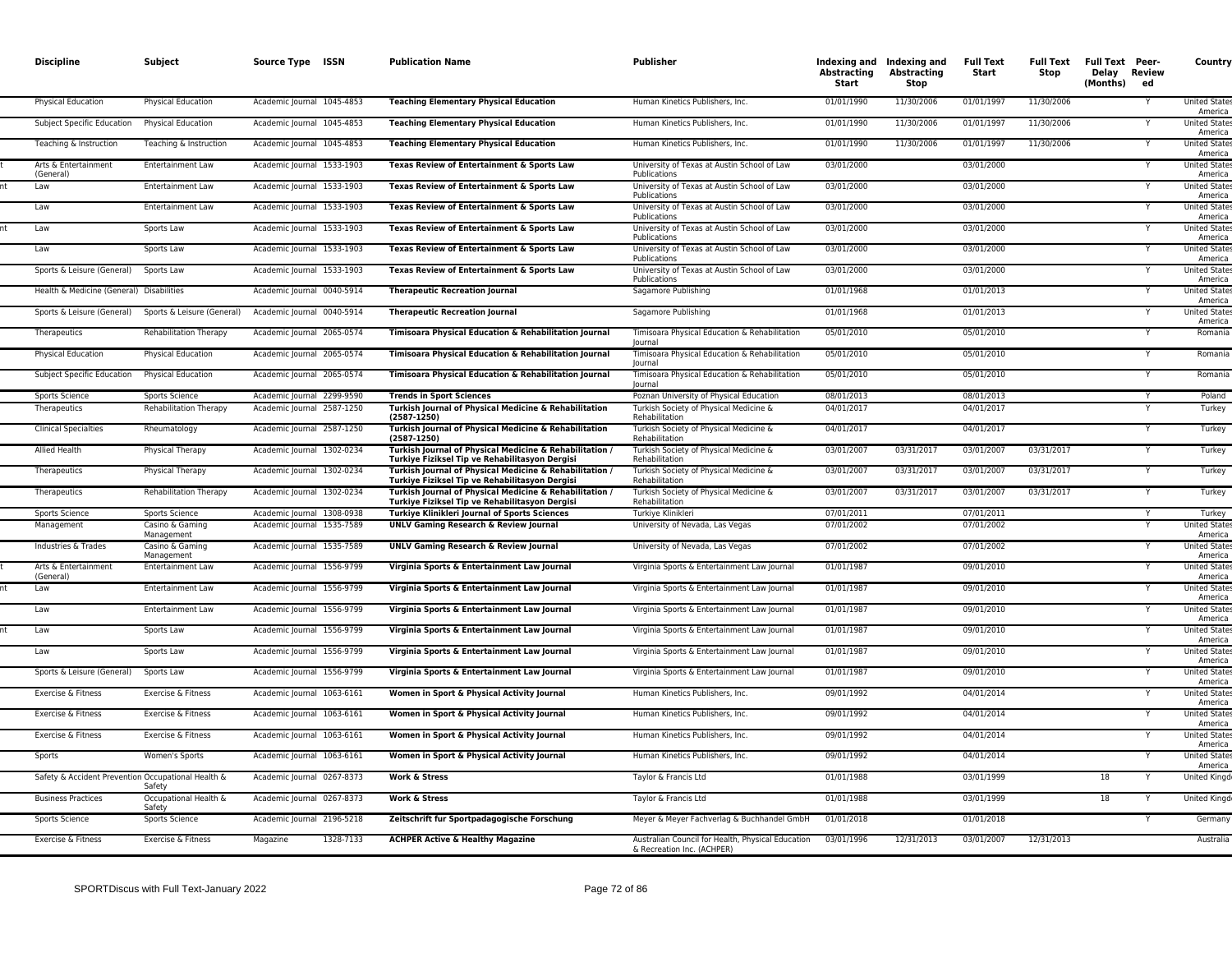| <b>Discipline</b>                              | Subject                                                            | Source Type ISSN     |           | <b>Publication Name</b>                                                        | <b>Publisher</b>                                                                               | Abstracting<br>Start     | Indexing and Indexing and<br>Abstracting<br>Stop | <b>Full Text</b><br>Start | <b>Full Text</b><br>Stop | <b>Full Text Peer-</b><br>Delay Review<br>(Months)<br>ed | Country                                                |
|------------------------------------------------|--------------------------------------------------------------------|----------------------|-----------|--------------------------------------------------------------------------------|------------------------------------------------------------------------------------------------|--------------------------|--------------------------------------------------|---------------------------|--------------------------|----------------------------------------------------------|--------------------------------------------------------|
| Exercise & Fitness                             | Exercise & Fitness                                                 | Magazine             | 1328-7133 | <b>ACHPER Active &amp; Healthy Magazine</b>                                    | Australian Council for Health, Physical Education<br>& Recreation Inc. (ACHPER)                | 03/01/1996               | 12/31/2013                                       | 03/01/2007                | 12/31/2013               |                                                          | Australia                                              |
| Exercise & Fitness                             | Exercise & Fitness                                                 | Magazine             | 1328-7133 | <b>ACHPER Active &amp; Healthy Magazine</b>                                    | Australian Council for Health, Physical Education<br>& Recreation Inc. (ACHPER)                | 03/01/1996               | 12/31/2013                                       | 03/01/2007                | 12/31/2013               |                                                          | Australia                                              |
| <b>Physical Education</b>                      | Physical Education                                                 | Magazine             | 1328-7133 | <b>ACHPER Active &amp; Healthy Magazine</b>                                    | Australian Council for Health, Physical Education<br>& Recreation Inc. (ACHPER)                | 03/01/1996               | 12/31/2013                                       | 03/01/2007                | 12/31/2013               |                                                          | Australia                                              |
| Subject Specific Education                     | Physical Education                                                 | Magazine             | 1328-7133 | <b>ACHPER Active &amp; Healthy Magazine</b>                                    | Australian Council for Health, Physical Education<br>& Recreation Inc. (ACHPER)                | 03/01/1996               | 12/31/2013                                       | 03/01/2007                | 12/31/2013               |                                                          | Australia                                              |
| Exercise & Fitness                             | Exercise & Fitness                                                 | Magazine             |           | <b>ACSM Fit Society Page</b>                                                   | American College of Sports Medicine                                                            | 10/01/2000               |                                                  | 09/01/2010                |                          |                                                          | <b>United State</b><br>America                         |
| Exercise & Fitness                             | Exercise & Fitness                                                 | Magazine             |           | <b>ACSM Fit Society Page</b>                                                   | American College of Sports Medicine                                                            | 10/01/2000               |                                                  | 09/01/2010                |                          |                                                          | <b>United State</b><br>America                         |
| Exercise & Fitness                             | Exercise & Fitness                                                 | Magazine             |           | <b>ACSM Fit Society Page</b>                                                   | American College of Sports Medicine                                                            | 10/01/2000               |                                                  | 09/01/2010                |                          |                                                          | <b>United State</b><br>America                         |
| Health & Medicine (General) Disabilities       |                                                                    | Magazine             | 1188-620X | <b>Active Living</b>                                                           | <b>Fitness Report</b>                                                                          | 03/01/1992               | 01/31/2013                                       | 01/01/2006                | 01/31/2013               |                                                          | Canada                                                 |
| Exercise & Fitness                             | Exercise & Fitness                                                 | Magazine             | 1188-620X | <b>Active Living</b>                                                           | <b>Fitness Report</b>                                                                          | 03/01/1992               | 01/31/2013                                       | 01/01/2006                | 01/31/2013               |                                                          | Canada                                                 |
| Exercise & Fitness                             | Exercise & Fitness                                                 | Magazine             | 1188-620X | <b>Active Living</b>                                                           | <b>Fitness Report</b>                                                                          | 03/01/1992               | 01/31/2013                                       | 01/01/2006                | 01/31/2013               |                                                          | Canada                                                 |
| Exercise & Fitness                             | Exercise & Fitness                                                 | Magazine             | 1188-620X | <b>Active Living</b>                                                           | <b>Fitness Report</b>                                                                          | 03/01/1992               | 01/31/2013                                       | 01/01/2006                | 01/31/2013               |                                                          | Canada                                                 |
| Health & Medicine (General)                    | Disabilities                                                       | Magazine             | 1206-0941 | <b>Active Living Magazine</b>                                                  | Active Living Magazine                                                                         | 09/01/2007               | 10/31/2008                                       | 09/01/2007                | 10/31/2008               |                                                          | Canada                                                 |
| Exercise & Fitness                             | Exercise & Fitness                                                 | Magazine             | 1206-0941 | <b>Active Living Magazine</b>                                                  | Active Living Magazine                                                                         | 09/01/2007               | 10/31/2008                                       | 09/01/2007                | 10/31/2008               |                                                          | Canada                                                 |
| Exercise & Fitness                             | Exercise & Fitness                                                 | Magazine             | 1206-0941 | <b>Active Living Magazine</b>                                                  | <b>Active Living Magazine</b>                                                                  | 09/01/2007               | 10/31/2008                                       | 09/01/2007                | 10/31/2008               |                                                          | Canada                                                 |
| Exercise & Fitness                             | Exercise & Fitness                                                 | Magazine             | 1206-0941 | <b>Active Living Magazine</b>                                                  | Active Living Magazine                                                                         | 09/01/2007               | 10/31/2008                                       | 09/01/2007                | 10/31/2008               |                                                          | Canada                                                 |
| Health & Medicine (General) Disabilities       |                                                                    | Magazine             |           | <b>Active Living: Newsletters</b>                                              | <b>Fitness Report</b>                                                                          | 09/01/2006               | 07/31/2012                                       | 09/01/2006                | 07/31/2012               |                                                          | Canada                                                 |
| Exercise & Fitness                             | Exercise & Fitness                                                 | Magazine             |           | <b>Active Living: Newsletters</b>                                              | <b>Fitness Report</b>                                                                          | 09/01/2006               | 07/31/2012                                       | 09/01/2006                | 07/31/2012               |                                                          | Canada                                                 |
| Exercise & Fitness                             | Exercise & Fitness                                                 | Magazine             |           | <b>Active Living: Newsletters</b>                                              | <b>Fitness Report</b>                                                                          | 09/01/2006               | 07/31/2012                                       | 09/01/2006                | 07/31/2012               |                                                          | Canada                                                 |
| Exercise & Fitness                             | Exercise & Fitness                                                 | Magazine             |           | <b>Active Living: Newsletters</b>                                              | <b>Fitness Report</b>                                                                          | 09/01/2006               | 07/31/2012                                       | 09/01/2006                | 07/31/2012               |                                                          | Canada                                                 |
| Exercise & Fitness                             | Exercise & Fitness                                                 | Magazine             | 1705-2688 | <b>Active Woman Canada</b>                                                     | Mill Pond Publishing                                                                           | 01/01/2003               | 12/31/2004                                       | 09/01/2004                | 12/31/2004               |                                                          | Canada                                                 |
| Exercise & Fitness                             | Exercise & Fitness                                                 | Magazine             | 1705-2688 | <b>Active Woman Canada</b>                                                     | Mill Pond Publishing                                                                           | 01/01/2003               | 12/31/2004                                       | 09/01/2004                | 12/31/2004               |                                                          | Canada                                                 |
| Exercise & Fitness                             | Exercise & Fitness                                                 | Magazine             | 1705-2688 | <b>Active Woman Canada</b>                                                     | Mill Pond Publishing                                                                           | 01/01/2003               | 12/31/2004                                       | 09/01/2004                | 12/31/2004               |                                                          | Canada                                                 |
| <b>Clinical Specialties</b>                    | Women's Health                                                     | Magazine             | 1705-2688 | <b>Active Woman Canada</b>                                                     | Mill Pond Publishing                                                                           | 01/01/2003               | 12/31/2004                                       | 09/01/2004                | 12/31/2004               |                                                          | Canada                                                 |
| Sports                                         | Tennis                                                             | Magazine             | 0149-4082 | Addvantage                                                                     | United States Professional Tennis Association                                                  | 01/01/1981               |                                                  | 09/01/2012                |                          |                                                          | <b>United State</b><br>America                         |
| Sports                                         | <b>Shooting Sports</b>                                             | Magazine             | 0382-4373 | AIM (03824373)                                                                 | Shooting Federation of Canada                                                                  | 11/01/1974               |                                                  | 01/01/2005                |                          |                                                          | Canada                                                 |
| Sports                                         | Wrestling                                                          | Magazine<br>Magazine | 0569-1796 | <b>Amateur Wrestling News</b><br>American Academy of Podiatric Sports Medicine | <b>Amateur Wrestling News</b>                                                                  | 02/25/1978<br>09/01/1988 |                                                  | 08/15/2007<br>12/01/2004  |                          |                                                          | <b>United State</b><br>America                         |
| <b>Clinical Specialties</b><br>Sports Medicine | Podiatry<br><b>Sports Medicine</b>                                 | Magazine             |           | <b>Newsletter</b><br>American Academy of Podiatric Sports Medicine             | American Academy of Podiatric Sports Medicine<br>American Academy of Podiatric Sports Medicine | 09/01/1988               |                                                  | 12/01/2004                |                          |                                                          | <b>United State:</b><br>America<br><b>United State</b> |
| <b>Clinical Specialties</b>                    | <b>Sports Medicine</b>                                             | Magazine             |           | <b>Newsletter</b><br>American Academy of Podiatric Sports Medicine             | American Academy of Podiatric Sports Medicine                                                  | 09/01/1988               |                                                  | 12/01/2004                |                          |                                                          | America<br><b>United State:</b>                        |
| Sports                                         | Cycling                                                            | Magazine             | 0747-0371 | Newsletter<br><b>American Bicyclist</b>                                        | League of American Bicyclists, Inc.                                                            | 11/01/1985               |                                                  | 08/01/2007                |                          |                                                          | America<br><b>United State</b>                         |
| Exercise & Fitness                             | Exercise & Fitness                                                 | Magazine             | 0893-5238 | <b>American Fitness</b>                                                        | Assessment Technologies Institute, LLC d/b/a                                                   | 01/01/1987               |                                                  | 07/01/1993                |                          |                                                          | America<br><b>United State</b>                         |
|                                                |                                                                    |                      |           |                                                                                | National Academy of Sports Medicine                                                            |                          |                                                  |                           |                          |                                                          | America                                                |
| Exercise & Fitness                             | Exercise & Fitness                                                 | Magazine             | 0893-5238 | <b>American Fitness</b>                                                        | Assessment Technologies Institute, LLC d/b/a<br>National Academy of Sports Medicine            | 01/01/1987               |                                                  | 07/01/1993                |                          |                                                          | <b>United State</b><br>America                         |
| Exercise & Fitness                             | Exercise & Fitness                                                 | Magazine             | 0893-5238 | <b>American Fitness</b>                                                        | Assessment Technologies Institute, LLC d/b/a<br>National Academy of Sports Medicine            | 01/01/1987               |                                                  | 07/01/1993                |                          |                                                          | <b>United States</b><br>America                        |
| Consumer Health                                | Consumer Health                                                    | Magazine             | 0893-5238 | <b>American Fitness</b>                                                        | Assessment Technologies Institute, LLC d/b/a<br>National Academy of Sports Medicine            | 01/01/1987               |                                                  | 07/01/1993                |                          |                                                          | <b>United State</b><br>America                         |
| <b>Educational Levels</b>                      | <b>Higher Education</b>                                            | Magazine             | 0003-0945 | American School & University                                                   | Endeavor Business Media                                                                        | 08/01/1976               |                                                  | 11/01/1996                |                          | 3                                                        | <b>United State</b><br>America                         |
|                                                | Athletic Training & Coaching Athletic Training & Coaching Magazine |                      |           | <b>American Swimming</b>                                                       | American Swimming Coaches Association                                                          | 10/01/1991               |                                                  | 01/01/2005                |                          |                                                          | <b>United State</b><br>America                         |
|                                                | Subject Specific Education Athletic Training & Coaching Magazine   |                      |           | <b>American Swimming</b>                                                       | American Swimming Coaches Association                                                          | 10/01/1991<br>10/01/1991 |                                                  | 01/01/2005<br>01/01/2005  |                          |                                                          | <b>United State</b><br>America<br><b>United States</b> |
| Sports<br>Sports                               | Swimming & Diving<br>Golf                                          | Magazine<br>Magazine | 1938-4149 | <b>American Swimming</b><br><b>Amputee Golfer Magazine</b>                     | American Swimming Coaches Association<br>National Amputee Golf Association                     | 01/01/2002               | 02/28/2014                                       | 01/01/2006                | 02/28/2014               |                                                          | America<br><b>United State:</b>                        |
| Sports                                         | <b>Disabled Sports</b>                                             | Magazine             | 1938-4149 | <b>Amputee Golfer Magazine</b>                                                 | National Amputee Golf Association                                                              | 01/01/2002               | 02/28/2014                                       | 01/01/2006                | 02/28/2014               |                                                          | America<br><b>United State:</b>                        |
| Sports                                         | Archery                                                            | Magazine             | 1037-6720 | <b>Archery Action with Outdoor Connections</b>                                 | Australian Bowhunters Association Incorporated                                                 | 11/01/2008               |                                                  | 09/01/2010                |                          |                                                          | America<br>Australia                                   |
|                                                |                                                                    |                      |           |                                                                                |                                                                                                |                          |                                                  |                           |                          |                                                          |                                                        |
| Sports                                         | <b>Raskethall</b>                                                  | Magazine             |           | <b>Around the Rim</b>                                                          | Canadian Wheelchair Basketball Association                                                     | 11/01/2002               | 01/31/2008                                       | 09/01/2004                | 01/31/2008               |                                                          | Canada                                                 |
| Sports                                         | <b>Wheelchair Sports</b>                                           | Magazine             |           | <b>Around the Rim</b>                                                          | Canadian Wheelchair Basketball Association                                                     | 11/01/2002               | 01/31/2008                                       | 09/01/2004                | 01/31/2008               |                                                          | Canada                                                 |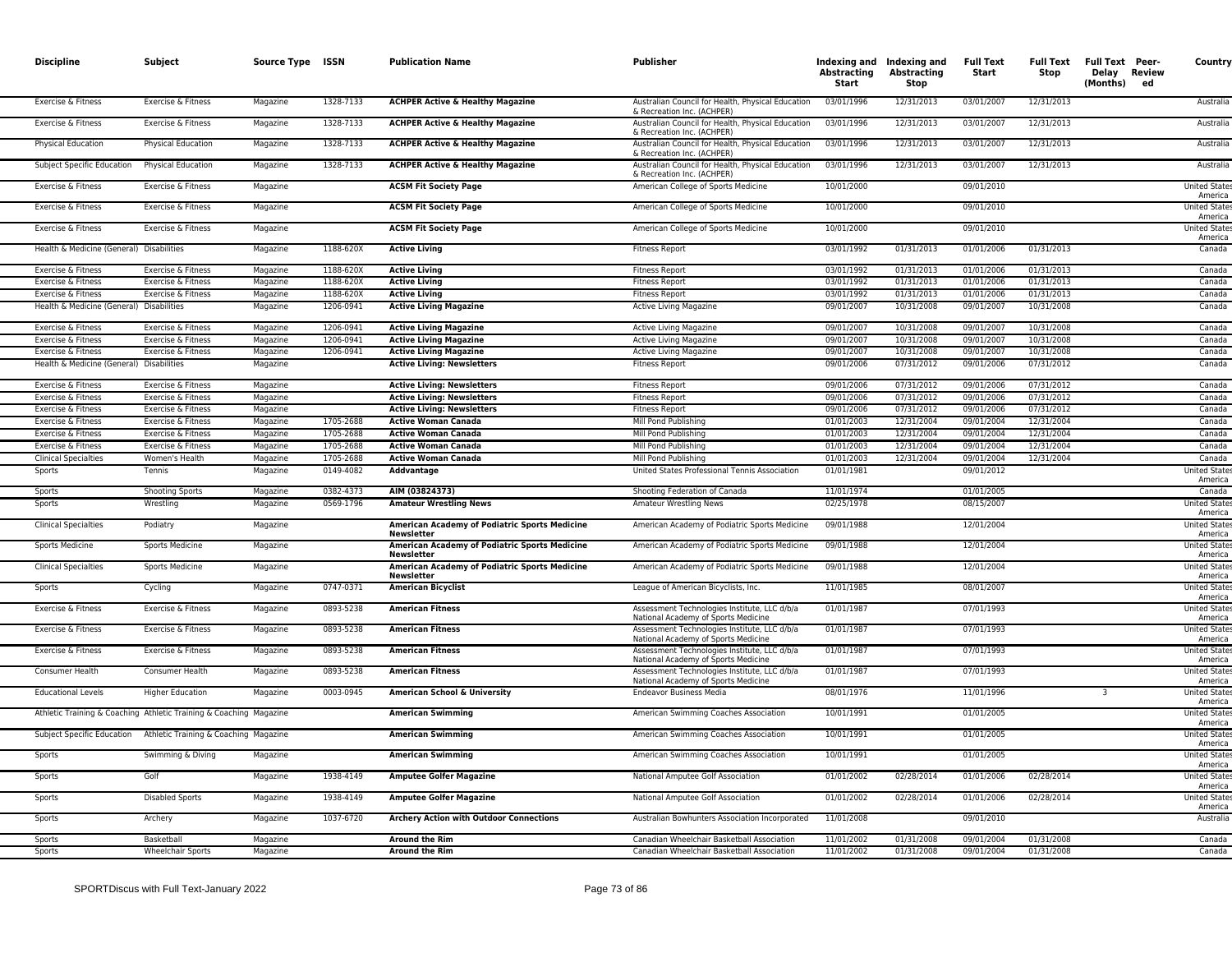| <b>Discipline</b>                                      | Subject                                                            | Source Type ISSN     |                        | <b>Publication Name</b>                                       | Publisher                                                      | Abstracting<br>Start     | Indexing and Indexing and<br>Abstracting<br>Stop | <b>Full Text</b><br>Start | <b>Full Text</b><br>Stop | <b>Full Text Peer-</b><br>Delay Review<br>(Months) ed | Country                                               |
|--------------------------------------------------------|--------------------------------------------------------------------|----------------------|------------------------|---------------------------------------------------------------|----------------------------------------------------------------|--------------------------|--------------------------------------------------|---------------------------|--------------------------|-------------------------------------------------------|-------------------------------------------------------|
|                                                        | Athletic Training & Coaching Athletic Training & Coaching Magazine |                      | 0747-6000              | <b>ASCA Newsletter</b>                                        | American Swimming Coaches Association                          | 07/01/1985               |                                                  | 01/01/2005                |                          |                                                       | <b>United State</b><br>America                        |
| Subject Specific Education                             | Athletic Training & Coaching Magazine                              |                      | 0747-6000              | <b>ASCA Newsletter</b>                                        | American Swimming Coaches Association                          | 07/01/1985               |                                                  | 01/01/2005                |                          |                                                       | <b>United States</b><br>America                       |
| Sports                                                 | Swimming & Diving                                                  | Magazine             | 0747-6000              | <b>ASCA Newsletter</b>                                        | American Swimming Coaches Association                          | 07/01/1985               |                                                  | 01/01/2005                |                          |                                                       | <b>United State</b><br>America                        |
| Exercise & Fitness                                     | Yoga                                                               | Magazine             | 0315-8179              | <b>Ascent Magazine</b>                                        | <b>Timeless Books</b>                                          | 09/01/1999               | 03/31/2009                                       | 12/01/2004                | 03/31/2009               |                                                       | Canada                                                |
| Exercise & Fitness                                     | Yoga                                                               | Magazine             | 0315-8179              | <b>Ascent Magazine</b>                                        | <b>Timeless Books</b>                                          | 09/01/1999               | 03/31/2009                                       | 12/01/2004                | 03/31/2009               |                                                       | Canada                                                |
| Exercise & Fitness                                     | Yoga                                                               | Magazine             | 0315-8179              | <b>Ascent Magazine</b>                                        | <b>Timeless Books</b>                                          | 09/01/1999               | 03/31/2009                                       | 12/01/2004                | 03/31/2009               |                                                       | Canada                                                |
| Sports                                                 | <b>Equestrian Sports</b>                                           | Magazine             |                        | <b>Aside World</b>                                            | International Side-Saddle Organization                         | 10/01/2009               |                                                  | 10/01/2009                |                          |                                                       | <b>United States</b><br>America                       |
|                                                        | Athletic Training & Coaching Athletic Training & Coaching Magazine |                      |                        | <b>AthletesNOW</b>                                            | Athletes CAN                                                   | 05/01/2006               |                                                  | 05/01/2006                |                          |                                                       | Canada                                                |
| Subject Specific Education                             | Athletic Training & Coaching Magazine                              |                      |                        | <b>AthletesNOW</b>                                            | <b>Athletes CAN</b>                                            | 05/01/2006               |                                                  | 05/01/2006                |                          |                                                       | Canada                                                |
| Management                                             | Sports Facility Management Magazine                                |                      | 0747-315X              | <b>Athletic Business</b>                                      | Athletic Business Media, Inc.                                  | 03/01/1984               |                                                  | 01/01/2008                |                          |                                                       | <b>United States</b><br>America                       |
| <b>Sports Business</b>                                 | Sports Facility Management Magazine                                |                      | 0747-315X              | <b>Athletic Business</b>                                      | Athletic Business Media, Inc.                                  | 03/01/1984               |                                                  | 01/01/2008                |                          |                                                       | <b>United State</b><br>America                        |
| Industries & Trades                                    | Sports Facility Management Magazine                                |                      | 0747-315X              | <b>Athletic Business</b>                                      | Athletic Business Media, Inc                                   | 03/01/1984               |                                                  | 01/01/2008                |                          |                                                       | <b>United States</b><br>America                       |
| Sports                                                 | Track & Field                                                      | Magazine             | 0229-4966              | <b>Athletics</b>                                              | Athletics Magazine                                             | 05/01/1974               | 12/31/2014                                       | 11/01/2004                | 12/31/2014               |                                                       | Canada                                                |
| Public Policy &<br>Administration                      | Parks & Recreation<br>Administration                               | Magazine             | 1446-5604              | Australasian Parks & Leisure                                  | Parks & Leisure Australia                                      | 12/01/2001               |                                                  | 12/01/2006                |                          |                                                       | Australia                                             |
| Public Policy &<br>Administration<br>Sports            | Parks & Recreation<br>Administration<br>Soccer                     | Magazine<br>Magazine | 1446-5604<br>1832-987X | Australasian Parks & Leisure<br><b>Australian FourFourTwo</b> | Parks & Leisure Australia<br>Future Publishing Ltd.            | 12/01/2001<br>08/01/2007 | 04/30/2018                                       | 12/01/2006<br>03/01/2013  | 04/30/2018               |                                                       | Australia<br><b>United Kingo</b>                      |
|                                                        |                                                                    | Magazine             | 0818-6510              |                                                               | Australian Orienteer                                           | 12/01/1987               |                                                  | 03/01/2009                |                          |                                                       |                                                       |
| <b>Outdoor Recreation</b><br><b>Outdoor Recreation</b> | Orienteering<br>Orienteering                                       | Magazine             | 0818-6510              | <b>Australian Orienteer</b><br><b>Australian Orienteer</b>    | Australian Orienteer                                           | 12/01/1987               |                                                  | 03/01/2009                |                          |                                                       | Australia<br>Australia                                |
|                                                        | Athletic Training & Coaching Athletic Training & Coaching Magazine |                      | 1320-5773              | <b>Australian Triathlete</b>                                  | Publicity Press Pty Ltd                                        | 01/01/1993               | 02/28/2014                                       | 05/01/2012                | 02/28/2014               |                                                       | Australia                                             |
| Subject Specific Education                             | Athletic Training & Coaching Magazine                              |                      | 1320-5773              | <b>Australian Triathlete</b>                                  | Publicity Press Pty Ltd.                                       | 01/01/1993               | 02/28/2014                                       | 05/01/2012                | 02/28/2014               |                                                       | Australia                                             |
| Transportation                                         | Automobile Racing                                                  | Magazine             | 0090-8029              | <b>Auto Racing Digest</b>                                     | Lakeside Publishing Company, LLC                               | 10/01/1981               | 01/31/2004                                       | 07/01/1998                | 01/31/2004               |                                                       | <b>United States</b><br>America                       |
| Sports                                                 | Automobile Racing                                                  | Magazine             | 0090-8029              | <b>Auto Racing Digest</b>                                     | Lakeside Publishing Company, LLC                               | 10/01/1981               | 01/31/2004                                       | 07/01/1998                | 01/31/2004               |                                                       | <b>United State</b><br>America                        |
| Transportation                                         | Automobile Racing                                                  | Magazine             | 0269-946X              | Autosport                                                     | Motorsports Network                                            | 02/01/1981               | 09/30/2017                                       | 07/25/2013                | 09/30/2017               |                                                       | <b>United Kingo</b>                                   |
| Sports                                                 | Automobile Racing                                                  | Magazine             | 0269-946X              | Autosport                                                     | Motorsports Network                                            | 02/01/1981               | 09/30/2017                                       | 07/25/2013                | 09/30/2017               |                                                       | United Kingd                                          |
| <b>Outdoor Recreation</b>                              | Camping & Hiking                                                   | Magazine             | 0277-867X              | <b>Backpacker</b>                                             | Pocket Outdoor Media                                           | 12/01/1976               |                                                  | 05/01/1990                |                          |                                                       | <b>United State</b><br>America                        |
| Outdoor Recreation                                     | Camping & Hiking                                                   | Magazine             | 0277-867X              | <b>Backpacker</b>                                             | Pocket Outdoor Media                                           | 12/01/1976               |                                                  | 05/01/1990                |                          |                                                       | <b>United States</b><br>America                       |
| Travel                                                 | Camping & Hiking                                                   | Magazine             | 0277-867X              | <b>Backpacker</b>                                             | Pocket Outdoor Media                                           | 12/01/1976               |                                                  | 05/01/1990                |                          |                                                       | United State<br>America                               |
| Sports                                                 | Baseball                                                           | Magazine             | 0005-609X              | <b>Baseball Digest</b>                                        | Grandstand Publishing, LLC                                     | 11/01/1978               |                                                  | 07/01/1998                |                          |                                                       | <b>United State</b><br>America                        |
| Sports                                                 | Basketball                                                         | Magazine             | 0098-5988              | <b>Basketball Digest</b>                                      | Lakeside Publishing Company, LLC                               | 05/01/1979               | 12/31/2004                                       | 07/01/1998                | 12/31/2004               |                                                       | <b>United State</b><br>America                        |
|                                                        | Athletic Training & Coaching Athletic Training & Coaching Magazine |                      | 1209-6245              | <b>BC Coach's Perspective</b>                                 | Coaches Association of British Columbia                        | 12/01/2001               | 04/30/2012                                       | 01/01/2010                | 04/30/2012               |                                                       | Canada                                                |
| Subject Specific Education                             | Athletic Training & Coaching Magazine                              |                      | 1209-6245              | <b>BC Coach's Perspective</b>                                 | Coaches Association of British Columbia                        | 12/01/2001               | 04/30/2012                                       | 01/01/2010                | 04/30/2012               |                                                       | Canada                                                |
| Sports                                                 | Cycling                                                            | Magazine             | 0742-8308              | <b>Bicycle Paper</b>                                          | Seattle Publishing                                             | 07/01/1985               | 09/30/2015                                       | 12/01/2006                | 09/30/2015               |                                                       | <b>United State</b><br>America                        |
| Sports                                                 | Cycling                                                            | Magazine             | 0006-2073              | <b>Bicycling</b>                                              | Hearst Magazines, a division of Hearst<br>Communications, Inc. | 07/01/1974               |                                                  | 05/01/1990                |                          |                                                       | <b>United States</b><br>America                       |
| Sports                                                 | Cycling                                                            | Magazine             | 1034-8085              | <b>Bicycling Australia</b>                                    | Yaffa Publishing Group Pty Ltd                                 | 05/01/1990               |                                                  | 01/01/2008                |                          |                                                       | Australia                                             |
| Sports                                                 | <b>Martial Arts</b>                                                | Magazine             | 0277-3066              | <b>Black Belt</b>                                             | Black Belt Magazine LLC 1000                                   | 12/01/1969               |                                                  | 01/01/2008                |                          |                                                       | <b>United States</b><br>America                       |
| Outdoor Recreation                                     | Hunting & Fishing                                                  | Magazine             | 0894-7856              | <b>Bow &amp; Arrow Hunting</b>                                | Flagship Holdings LLC                                          | 01/01/1977               | 11/30/2015                                       | 06/01/2006                | 11/30/2015               |                                                       | <b>United States</b><br>America                       |
| <b>Outdoor Recreation</b>                              | Hunting & Fishing                                                  | Magazine             | 0894-7856              | <b>Bow &amp; Arrow Hunting</b>                                | Flagship Holdings LLC                                          | 01/01/1977               | 11/30/2015                                       | 06/01/2006                | 11/30/2015               |                                                       | United State<br>America                               |
| Outdoor Recreation                                     | Hunting & Fishing                                                  | Magazine             | 0273-7434              | <b>Bowhunter</b>                                              | KSE Sportsman Media, Inc.                                      | 02/01/1977               |                                                  | 07/01/1996                | 12/31/1997               |                                                       | <b>United State</b><br>America                        |
| <b>Outdoor Recreation</b>                              | Hunting & Fishing                                                  | Magazine             | 0273-7434<br>8750-3603 | <b>Bowhunter</b>                                              | KSE Sportsman Media, Inc.                                      | 02/01/1977               |                                                  | 07/01/1996                | 12/31/1997<br>12/31/2004 |                                                       | <b>United State</b><br>America                        |
| Sports<br>Sports                                       | Bowling<br>Bowling                                                 | Magazine<br>Magazine | 0262-6942              | <b>Bowling Digest</b><br><b>Bowls International</b>           | Lakeside Publishing Company, LLC                               | 09/01/1985<br>12/01/2013 | 12/31/2004                                       | 07/01/1998<br>12/01/2013  |                          |                                                       | <b>United State</b><br>America<br><b>United Kingo</b> |
|                                                        |                                                                    |                      |                        |                                                               | Key Publishing Ltd.                                            |                          |                                                  |                           |                          |                                                       |                                                       |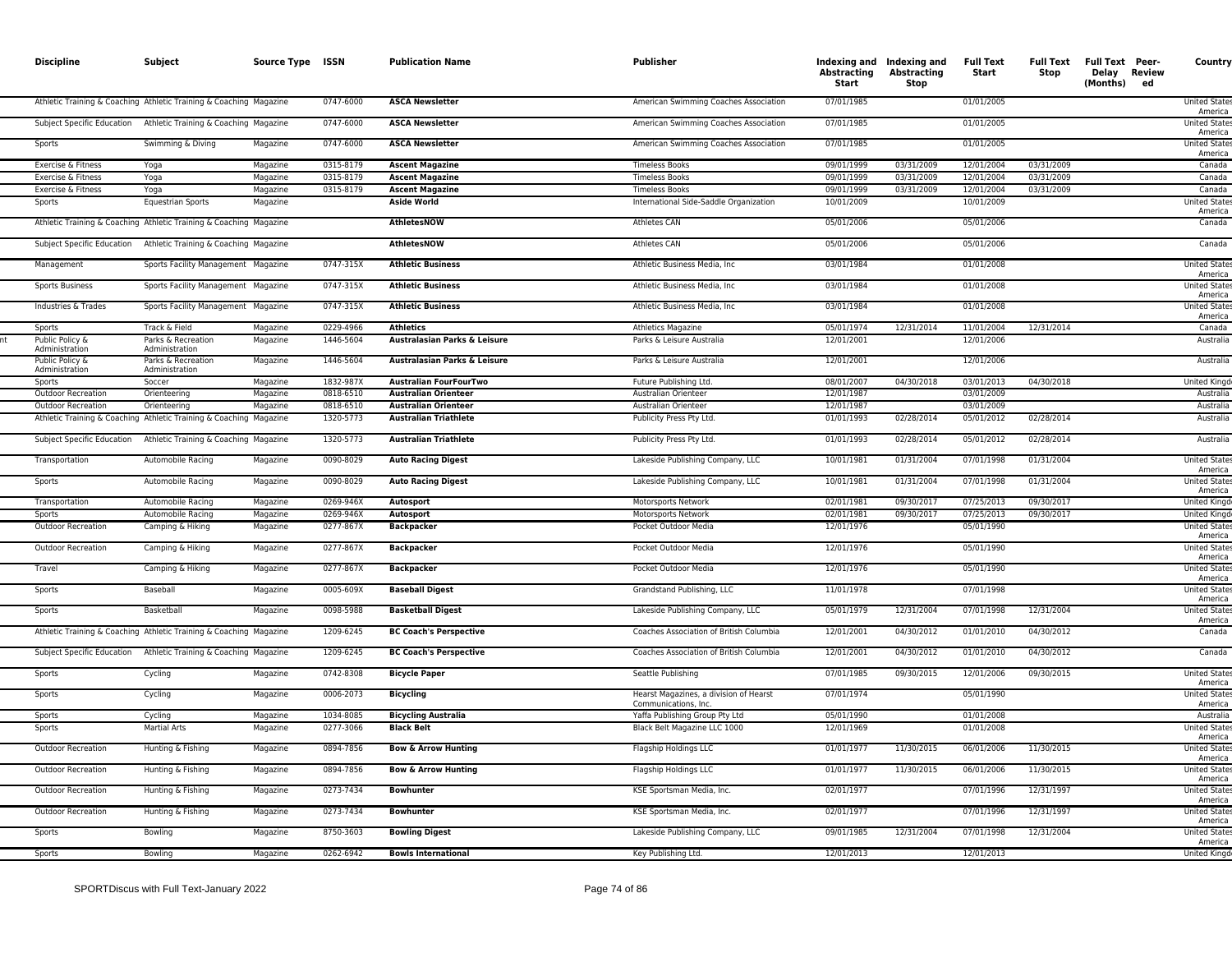| <b>Discipline</b>                 | Subject                                                            | Source Type ISSN |           | <b>Publication Name</b>                                      | <b>Publisher</b>                     | Abstracting<br>Start | Indexing and Indexing and<br>Abstracting<br><b>Stop</b> | <b>Full Text</b><br>Start | <b>Full Text</b><br>Stop | <b>Full Text Peer-</b><br>Delay Review<br>(Months) ed | Country                         |
|-----------------------------------|--------------------------------------------------------------------|------------------|-----------|--------------------------------------------------------------|--------------------------------------|----------------------|---------------------------------------------------------|---------------------------|--------------------------|-------------------------------------------------------|---------------------------------|
| Sports                            | Boxing                                                             | Magazine         | 1531-4677 | <b>Boxing Digest</b>                                         | <b>Boxing Digest</b>                 | 02/01/2009           | 04/30/2010                                              | 02/01/2009                | 04/30/2010               |                                                       | <b>United State</b><br>America  |
|                                   | Athletic Training & Coaching Athletic Training & Coaching Magazine |                  |           | <b>Byte Size Coaching Newsletter</b>                         | World of Soccer                      | 07/01/2011           | 09/30/2011                                              | 07/01/2011                | 09/30/2011               |                                                       | Canada                          |
| Subject Specific Education        | Athletic Training & Coaching Magazine                              |                  |           | <b>Byte Size Coaching Newsletter</b>                         | World of Soccer                      | 07/01/2011           | 09/30/2011                                              | 07/01/2011                | 09/30/2011               |                                                       | Canada                          |
| Sports                            | Soccer                                                             | Magazine         |           | <b>Byte Size Coaching Newsletter</b>                         | World of Soccer                      | 07/01/2011           | 09/30/2011                                              | 07/01/2011                | 09/30/2011               |                                                       | Canada                          |
| Sports                            | Youth Sports                                                       | Magazine         |           | <b>Byte Size Coaching Newsletter</b>                         | World of Soccer                      | 07/01/2011           | 09/30/2011                                              | 07/01/2011                | 09/30/2011               |                                                       | Canada                          |
| <b>Outdoor Recreation</b>         | Camping & Hiking                                                   | Magazine         | 0740-4131 | <b>Camping Magazine</b>                                      | American Camping Association         | 06/01/1954           |                                                         | 01/01/1995                |                          |                                                       | <b>United State</b><br>America  |
| Outdoor Recreation                | Camping & Hiking                                                   | Magazine         | 0740-4131 | <b>Camping Magazine</b>                                      | American Camping Association         | 06/01/1954           |                                                         | 01/01/1995                |                          |                                                       | <b>United State</b><br>America  |
| Travel                            | Camping & Hiking                                                   | Magazine         | 0740-4131 | <b>Camping Magazine</b>                                      | American Camping Association         | 06/01/1954           |                                                         | 01/01/1995                |                          |                                                       | <b>United State</b><br>America  |
| Life Sciences                     | Horses                                                             | Magazine         | 1484-3382 | <b>Canadian Horse Annual</b>                                 | <b>Horse Publications Group</b>      | 01/01/2002           |                                                         | 01/01/2008                |                          |                                                       | Canada                          |
|                                   | Athletic Training & Coaching Athletic Training & Coaching Magazine |                  | 1496-1539 | <b>Canadian Journal for Women in Coaching</b>                | Coaching Association of Canada       | 09/01/2000           |                                                         | 01/01/2011                | 03/03/2016               |                                                       | Canada                          |
| Subject Specific Education        | Athletic Training & Coaching Magazine                              |                  | 1496-1539 | <b>Canadian Journal for Women in Coaching</b>                | Coaching Association of Canada       | 09/01/2000           |                                                         | 01/01/2011                | 03/03/2016               |                                                       | Canada                          |
| Sports                            | <b>Equestrian Sports</b>                                           | Magazine         | 0830-0593 | <b>Canadian Thoroughbred</b>                                 | <b>Horse Publications Group</b>      | 03/01/2008           |                                                         | 03/01/2008                |                          |                                                       | Canada                          |
| Sports                            | Soccer                                                             | Magazine         |           | <b>CanSoRef</b>                                              | Ontario Soccer Referees' Association | 09/01/2008           | 04/30/2010                                              | 09/01/2008                | 04/30/2010               |                                                       | Canada                          |
| Special Group Interest            | Women's Interest                                                   | Magazine         | 1487-752X | <b>Capital Santé</b>                                         | <b>CEDROM-SNi</b>                    | 11/01/2004           | 11/30/2005                                              | 11/01/2004                | 11/30/2005               |                                                       | Canada                          |
| Home & Living (General)           | Home & Living (General)                                            | Magazine         | 1487-752X | <b>Capital Santé</b>                                         | <b>CEDROM-SNi</b>                    | 11/01/2004           | 11/30/2005                                              | 11/01/2004                | 11/30/2005               |                                                       | Canada                          |
| Sports                            | <b>Climbing Sports</b>                                             | Magazine         | 0045-7159 | Climbing                                                     | Pocket Outdoor Media                 | 09/01/1975           |                                                         | 02/01/2011                |                          |                                                       | <b>United State</b><br>America  |
|                                   | Athletic Training & Coaching Athletic Training & Coaching Magazine |                  | 1087-2000 | Coach & Athletic Director                                    | Scholastic Inc.                      | 11/01/1995           | 12/31/2008                                              | 11/01/1995                | 12/31/2008               |                                                       | <b>United State</b><br>America  |
| Subject Specific Education        | Athletic Training & Coaching Magazine                              |                  | 1087-2000 | Coach & Athletic Director                                    | Scholastic Inc.                      | 11/01/1995           | 12/31/2008                                              | 11/01/1995                | 12/31/2008               |                                                       | <b>United State</b><br>America  |
|                                   | Athletic Training & Coaching Athletic Training & Coaching Magazine |                  | 1812-2302 | <b>Coaching &amp; Sport Science Review</b>                   | International Tennis Federation      | 01/01/1998           |                                                         | 08/01/2007                |                          |                                                       | Spain                           |
| Subject Specific Education        | Athletic Training & Coaching Magazine                              |                  | 1812-2302 | <b>Coaching &amp; Sport Science Review</b>                   | International Tennis Federation      | 01/01/1998           |                                                         | 08/01/2007                |                          |                                                       | Spain                           |
| Sports Science                    | Sports Science                                                     | Magazine         | 1812-2302 | <b>Coaching &amp; Sport Science Review</b>                   | International Tennis Federation      | 01/01/1998           |                                                         | 08/01/2007                |                          |                                                       | Spain                           |
|                                   | Athletic Training & Coaching Athletic Training & Coaching Magazine |                  | 1812-2329 | <b>Coaching &amp; Sport Science Review (Spanish Version)</b> | International Tennis Federation      | 08/01/2007           |                                                         | 08/01/2007                |                          |                                                       | Spain                           |
| Subject Specific Education        | Athletic Training & Coaching Magazine                              |                  | 1812-2329 | Coaching & Sport Science Review (Spanish Version)            | International Tennis Federation      | 08/01/2007           |                                                         | 08/01/2007                |                          |                                                       | Spain                           |
| <b>Sports Science</b>             | Sports Science                                                     | Magazine         | 1812-2329 | Coaching & Sport Science Review (Spanish Version)            | International Tennis Federation      | 08/01/2007           |                                                         | 08/01/2007                |                          |                                                       | Spain                           |
|                                   | Athletic Training & Coaching Athletic Training & Coaching Magazine |                  |           | <b>Coaching Youth Sports</b>                                 | Coaching Youth Sports                | 09/01/1996           | 05/31/2005                                              | 01/01/2004                | 05/31/2005               |                                                       | <b>United State</b><br>America  |
|                                   | Subject Specific Education Athletic Training & Coaching Magazine   |                  |           | <b>Coaching Youth Sports</b>                                 | Coaching Youth Sports                | 09/01/1996           | 05/31/2005                                              | 01/01/2004                | 05/31/2005               |                                                       | <b>United State</b><br>America  |
| Sports                            | Youth Sports                                                       | Magazine         |           | <b>Coaching Youth Sports</b>                                 | Coaching Youth Sports                | 09/01/1996           | 05/31/2005                                              | 01/01/2004                | 05/31/2005               |                                                       | <b>United State</b><br>America  |
| Sports                            | Cricket                                                            | Magazine         | 2049-3363 | <b>Cricketer</b>                                             | Cricketer Publishing Ltd             | 04/01/1977           |                                                         | 09/01/2013                |                          |                                                       | <b>United Kingd</b>             |
| Sports                            | Cross Country Skiing                                               | Magazine         |           | <b>Cross Connections</b>                                     | Cross Country Canada                 | 09/01/2000           | 05/31/2014                                              | 12/01/2008                | 05/31/2014               |                                                       | Canada                          |
| Sports                            | Cross Country Skiing                                               | Magazine         | 0278-9213 | <b>Cross Country Skier</b>                                   | <b>Height of Land Publications</b>   | 10/01/1981           |                                                         | 01/01/2007                |                          |                                                       | <b>United State</b><br>America  |
| <b>Outdoor Recreation</b>         | Boating & Sailing                                                  | Magazine         | 0098-3519 | <b>Cruising World</b>                                        | <b>Bonnier Corporation</b>           | 04/01/1983           |                                                         | 10/01/2011                |                          |                                                       | <b>United States</b><br>America |
| <b>Outdoor Recreation</b>         | Boating & Sailing                                                  | Magazine         | 0098-3519 | <b>Cruising World</b>                                        | <b>Bonnier Corporation</b>           | 04/01/1983           |                                                         | 10/01/2011                |                          |                                                       | <b>United State:</b><br>America |
| Sports                            | Boating & Sailing                                                  | Magazine         | 0098-3519 | <b>Cruising World</b>                                        | <b>Bonnier Corporation</b>           | 04/01/1983           |                                                         | 10/01/2011                |                          |                                                       | <b>United State</b><br>America  |
| Psychology                        | Sports Psychology                                                  | Magazine         | 1578-8423 | Cuadernos de Psicología del Deporte                          | Cuadernos de Psicologia del Deporte  | 06/01/2008           |                                                         | 06/01/2008                |                          | Y                                                     | Spain                           |
| Sports Science                    | Sports Psychology                                                  | Magazine         | 1578-8423 | Cuadernos de Psicología del Deporte                          | Cuadernos de Psicologia del Deporte  | 06/01/2008           |                                                         | 06/01/2008                |                          |                                                       | Spain                           |
| <b>Clinical Specialties</b>       | Sports Psychology                                                  | Magazine         | 1578-8423 | Cuadernos de Psicología del Deporte                          | Cuadernos de Psicologia del Deporte  | 06/01/2008           |                                                         | 06/01/2008                |                          | Y                                                     | Spain                           |
| Transportation                    | Motorcycles & Scooters                                             | Magazine         | 0364-1546 | <b>Dirt Bike</b>                                             | Hi-Torque Publications Inc.          | 03/01/1978           |                                                         | 10/01/2003                |                          |                                                       | <b>United State</b><br>America  |
| Sports                            | Swimming & Diving                                                  | Magazine         | 0706-5132 | <b>Diver Magazine</b>                                        | Seagraphic Publications Ltd.         | 01/01/1979           |                                                         | 03/01/2007                |                          |                                                       | Canada                          |
| Sports                            | Dressage                                                           | Magazine         | 1079-1167 | <b>Dressage Today</b>                                        | Equine Network                       | 01/01/1999           | 11/30/2018                                              | 01/01/2008                | 11/30/2018               |                                                       | <b>United State</b><br>America  |
| Arts & Entertainment<br>(General) | <b>Entertainment Law</b>                                           | Magazine         | 0732-1880 | <b>Entertainment &amp; Sports Lawyer</b>                     | American Bar Association             | 06/01/1984           |                                                         | 01/01/2008                |                          |                                                       | <b>United States</b><br>America |
| Law                               | <b>Entertainment Law</b>                                           | Magazine         | 0732-1880 | <b>Entertainment &amp; Sports Lawyer</b>                     | American Bar Association             | 06/01/1984           |                                                         | 01/01/2008                |                          |                                                       | <b>United State</b>             |
| Law                               | <b>Entertainment Law</b>                                           | Magazine         | 0732-1880 | <b>Entertainment &amp; Sports Lawyer</b>                     | American Bar Association             | 06/01/1984           |                                                         | 01/01/2008                |                          |                                                       | America<br><b>United State</b>  |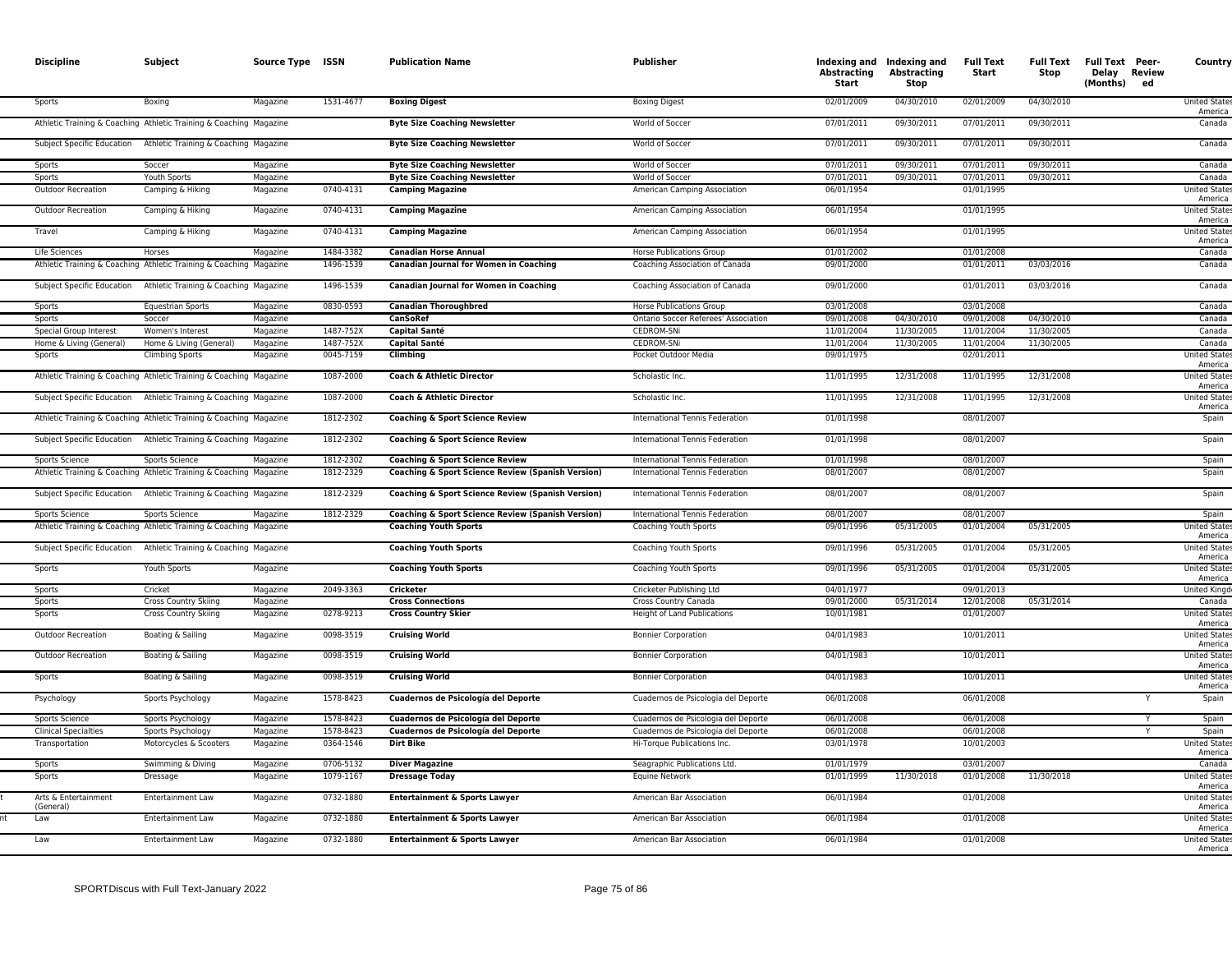| <b>Discipline</b>                                  | Subject                                                            | Source Type ISSN     |                        | <b>Publication Name</b>                                                       | Publisher                                                      | Abstracting<br>Start     | Indexing and Indexing and<br>Abstracting<br>Stop | <b>Full Text</b><br>Start | Stop                     | Full Text Full Text Peer-<br>Delay Review<br>(Months)<br>ed | <b>Country</b>                  |
|----------------------------------------------------|--------------------------------------------------------------------|----------------------|------------------------|-------------------------------------------------------------------------------|----------------------------------------------------------------|--------------------------|--------------------------------------------------|---------------------------|--------------------------|-------------------------------------------------------------|---------------------------------|
| Law                                                | Sports Law                                                         | Magazine             | 0732-1880              | <b>Entertainment &amp; Sports Lawyer</b>                                      | American Bar Association                                       | 06/01/1984               |                                                  | 01/01/2008                |                          |                                                             | <b>United State</b><br>America  |
| Law                                                | Sports Law                                                         | Magazine             | 0732-1880              | <b>Entertainment &amp; Sports Lawyer</b>                                      | American Bar Association                                       | 06/01/1984               |                                                  | 01/01/2008                |                          |                                                             | <b>United State</b><br>America  |
| Sports & Leisure (General)                         | Sports Law                                                         | Magazine             | 0732-1880              | <b>Entertainment &amp; Sports Lawyer</b>                                      | American Bar Association                                       | 06/01/1984               |                                                  | 01/01/2008                |                          |                                                             | <b>United State</b><br>America  |
| Life Sciences                                      | Horses                                                             | Magazine             |                        | <b>EquiManagement</b>                                                         | <b>Equine Network</b>                                          | 03/01/2013               |                                                  | 03/01/2013                |                          |                                                             | <b>United State</b><br>America  |
| Life Sciences                                      | Veterinary Medicine                                                | Magazine             |                        | <b>EquiManagement</b>                                                         | Equine Network                                                 | 03/01/2013               |                                                  | 03/01/2013                |                          |                                                             | <b>United State</b><br>America  |
| <b>Clinical Specialties</b>                        | Veterinary Medicine                                                | Magazine             |                        | <b>EquiManagement</b>                                                         | Equine Network                                                 | 03/01/2013               |                                                  | 03/01/2013                |                          |                                                             | <b>United State</b><br>America  |
| Life Sciences                                      | Horses                                                             | Magazine             | 0149-0672              | <b>Equus</b>                                                                  | Equine Network                                                 | 11/01/1979               |                                                  | 05/01/2008                |                          |                                                             | United State<br>America         |
| Law                                                | <b>Medical Law</b>                                                 | Magazine             | 0891-0278              | Exercise Standards & Malpractice Reporter                                     | PRC Publishing, Inc.                                           | 01/01/1993               | 12/31/2011                                       | 01/01/2006                | 12/31/2011               |                                                             | <b>United States</b><br>America |
| Law                                                | <b>Medical Law</b>                                                 | Magazine             | 0891-0278              | <b>Exercise Standards &amp; Malpractice Reporter</b>                          | PRC Publishing, Inc.                                           | 01/01/1993               | 12/31/2011                                       | 01/01/2006                | 12/31/2011               |                                                             | <b>United States</b><br>America |
| <b>Medical Law</b>                                 | <b>Medical Law</b>                                                 | Magazine             | 0891-0278              | <b>Exercise Standards &amp; Malpractice Reporter</b>                          | PRC Publishing, Inc.                                           | 01/01/1993               | 12/31/2011                                       | 01/01/2006                | 12/31/2011               |                                                             | <b>United State</b><br>America  |
| Allied Health                                      | Physical Therapy                                                   | Magazine             | 0891-0278              | <b>Exercise Standards &amp; Malpractice Reporter</b>                          | PRC Publishing, Inc.                                           | 01/01/1993               | 12/31/2011                                       | 01/01/2006                | 12/31/2011               |                                                             | <b>United State</b><br>America  |
| Therapeutics                                       | Physical Therapy                                                   | Magazine             | 0891-0278              | Exercise Standards & Malpractice Reporter                                     | PRC Publishing, Inc.                                           | 01/01/1993               | 12/31/2011                                       | 01/01/2006                | 12/31/2011               |                                                             | <b>United State</b><br>America  |
| Law                                                | <b>Medical Law</b>                                                 | Magazine             | 2164-6864              | Exercise, Sports & Sports Medicine Standards &<br><b>Malpractice Reporter</b> | PRC Publishing, Inc.                                           | 01/01/2012               |                                                  | 01/01/2012                |                          |                                                             | <b>United State</b><br>America  |
| Law                                                | <b>Medical Law</b>                                                 | Magazine             | 2164-6864              | Exercise, Sports & Sports Medicine Standards &<br><b>Malpractice Reporter</b> | PRC Publishing, Inc.                                           | 01/01/2012               |                                                  | 01/01/2012                |                          |                                                             | <b>United State</b><br>America  |
| <b>Medical Law</b>                                 | <b>Medical Law</b>                                                 | Magazine             | 2164-6864              | Exercise, Sports & Sports Medicine Standards &<br><b>Malpractice Reporter</b> | PRC Publishing, Inc.                                           | 01/01/2012               |                                                  | 01/01/2012                |                          |                                                             | <b>United States</b><br>America |
| <b>Sports Medicine</b>                             | <b>Sports Medicine</b>                                             | Magazine             | 2164-6864              | Exercise, Sports & Sports Medicine Standards &<br><b>Malpractice Reporter</b> | PRC Publishing, Inc.                                           | 01/01/2012               |                                                  | 01/01/2012                |                          |                                                             | <b>United States</b><br>America |
| <b>Clinical Specialties</b>                        | <b>Sports Medicine</b>                                             | Magazine             | 2164-6864              | Exercise, Sports & Sports Medicine Standards &<br><b>Malpractice Reporter</b> | PRC Publishing, Inc.                                           | 01/01/2012               |                                                  | 01/01/2012                |                          |                                                             | <b>United State</b><br>America  |
|                                                    | Athletic Training & Coaching Athletic Training & Coaching Magazine |                      | 0906-8899              | <b>FastForward</b>                                                            | <b>Athletes CAN</b>                                            | 09/01/2001               | 04/30/2006                                       | 05/01/2004                | 04/30/2006               |                                                             | Canada                          |
| Subject Specific Education                         | Athletic Training & Coaching Magazine                              |                      | 0906-8899              | <b>FastForward</b>                                                            | <b>Athletes CAN</b>                                            | 09/01/2001               | 04/30/2006                                       | 05/01/2004                | 04/30/2006               |                                                             | Canada                          |
| Sports                                             | Luge                                                               | Magazine             |                        | <b>FIL</b> News                                                               | International Luge Federation                                  | 10/01/2001               | 08/31/2009                                       | 03/01/2008                | 08/31/2009               |                                                             | Germany                         |
| Sports                                             | Luge                                                               | Magazine             |                        | <b>FIL Magazine/FIL Magazin</b>                                               | International Luge Federation                                  | 01/01/1996               |                                                  | 11/01/2007                |                          |                                                             | Germany                         |
|                                                    | Athletic Training & Coaching Athletic Training & Coaching Magazine |                      | 1494-9318              | <b>Fitness Business Canada</b>                                                | Mill Pond Publishing                                           | 07/01/2004               | 03/30/2019                                       | 09/01/2004                | 03/30/2019               |                                                             | Canada                          |
| Subject Specific Education                         | Athletic Training & Coaching Magazine                              |                      | 1494-9318              | <b>Fitness Business Canada</b>                                                | Mill Pond Publishing                                           | 07/01/2004               | 03/30/2019                                       | 09/01/2004                | 03/30/2019               |                                                             | Canada                          |
| Exercise & Fitness                                 | Exercise & Fitness                                                 | Magazine             | 1494-9318              | <b>Fitness Business Canada</b>                                                | Mill Pond Publishing                                           | 07/01/2004               | 03/30/2019                                       | 09/01/2004                | 03/30/2019               |                                                             | Canada                          |
| Exercise & Fitness                                 | Exercise & Fitness                                                 | Magazine             | 1494-9318              | <b>Fitness Business Canada</b>                                                | Mill Pond Publishing                                           | 07/01/2004               | 03/30/2019                                       | 09/01/2004                | 03/30/2019               |                                                             | Canada                          |
| Exercise & Fitness                                 | Exercise & Fitness                                                 | Magazine             | 1494-9318              | <b>Fitness Business Canada</b>                                                | Mill Pond Publishing                                           | 07/01/2004               | 03/30/2019                                       | 09/01/2004                | 03/30/2019               |                                                             | Canada                          |
| Management                                         | Sports Facility Management Magazine                                |                      | 0882-0481              | <b>Fitness Management</b>                                                     | Athletic Business Media, Inc.                                  | 01/01/1991               | 02/28/2009                                       | 01/01/2008                | 02/28/2009               |                                                             | <b>United State</b><br>America  |
| Sports Business                                    | Sports Facility Management Magazine                                |                      | 0882-0481              | <b>Fitness Management</b>                                                     | Athletic Business Media, Inc.                                  | 01/01/1991               | 02/28/2009                                       | 01/01/2008                | 02/28/2009               |                                                             | <b>United State</b><br>America  |
| Industries & Trades                                | Sports Facility Management Magazine                                |                      | 0882-0481              | <b>Fitness Management</b>                                                     | Athletic Business Media, Inc.                                  | 01/01/1991               | 02/28/2009                                       | 01/01/2008                | 02/28/2009               |                                                             | <b>United State</b><br>America  |
|                                                    | Athletic Training & Coaching Athletic Training & Coaching Magazine |                      | 1497-6447              | <b>Fitness Trainer Canada</b>                                                 | Mill Pond Publishing                                           | 08/01/2004               | 11/30/2004                                       | 10/01/2004                | 11/30/2004               |                                                             | Canada                          |
| Subject Specific Education                         | Athletic Training & Coaching Magazine                              |                      | 1497-6447<br>1497-6447 | <b>Fitness Trainer Canada</b><br><b>Fitness Trainer Canada</b>                | Mill Pond Publishing                                           | 08/01/2004               | 11/30/2004                                       | 10/01/2004                | 11/30/2004               |                                                             | Canada                          |
| Exercise & Fitness<br>Exercise & Fitness           | Exercise & Fitness<br>Exercise & Fitness                           | Magazine<br>Magazine | 1497-6447              | <b>Fitness Trainer Canada</b>                                                 | Mill Pond Publishing<br>Mill Pond Publishing                   | 08/01/2004<br>08/01/2004 | 11/30/2004                                       | 10/01/2004<br>10/01/2004  | 11/30/2004<br>11/30/2004 |                                                             | Canada<br>Canada                |
| Exercise & Fitness                                 | Exercise & Fitness                                                 | Magazine             | 1497-6447              | <b>Fitness Trainer Canada</b>                                                 | Mill Pond Publishing                                           | 08/01/2004               | 11/30/2004<br>11/30/2004                         | 10/01/2004                | 11/30/2004               |                                                             | Canada                          |
| Exercise & Fitness                                 | Exercise & Fitness                                                 | Magazine             |                        | <b>Fitness Works</b>                                                          | Canadian Council for Health & Active Living at                 | 03/01/2004               | 12/31/2006                                       | 04/01/2004                | 12/31/2006               |                                                             | Canada                          |
| Exercise & Fitness                                 | Exercise & Fitness                                                 | Magazine             |                        | <b>Fitness Works</b>                                                          | Work<br>Canadian Council for Health & Active Living at         | 03/01/2004               | 12/31/2006                                       | 04/01/2004                | 12/31/2006               |                                                             | Canada                          |
| Exercise & Fitness                                 | Exercise & Fitness                                                 | Magazine             |                        | <b>Fitness Works</b>                                                          | Work<br>Canadian Council for Health & Active Living at<br>Work | 03/01/2004               | 12/31/2006                                       | 04/01/2004                | 12/31/2006               |                                                             | Canada                          |
| Safety & Accident Prevention Occupational Health & | Safety                                                             | Magazine             |                        | <b>Fitness Works</b>                                                          | Canadian Council for Health & Active Living at<br>Work         | 03/01/2004               | 12/31/2006                                       | 04/01/2004                | 12/31/2006               |                                                             | Canada                          |
| <b>Business Practices</b>                          | Occupational Health &<br>Safety                                    | Magazine             |                        | <b>Fitness Works</b>                                                          | Canadian Council for Health & Active Living at<br>Work         | 03/01/2004               | 12/31/2006                                       | 04/01/2004                | 12/31/2006               |                                                             | Canada                          |
| Sports & Leisure (General)                         | Sports & Leisure (General)                                         | Magazine             | 2164-3997              | <b>FitnessDigest.us</b>                                                       | FitnessDigest.us                                               | 02/01/2013               |                                                  | 02/01/2013                |                          |                                                             | <b>United State</b><br>America  |
|                                                    |                                                                    |                      |                        |                                                                               |                                                                |                          |                                                  |                           |                          |                                                             |                                 |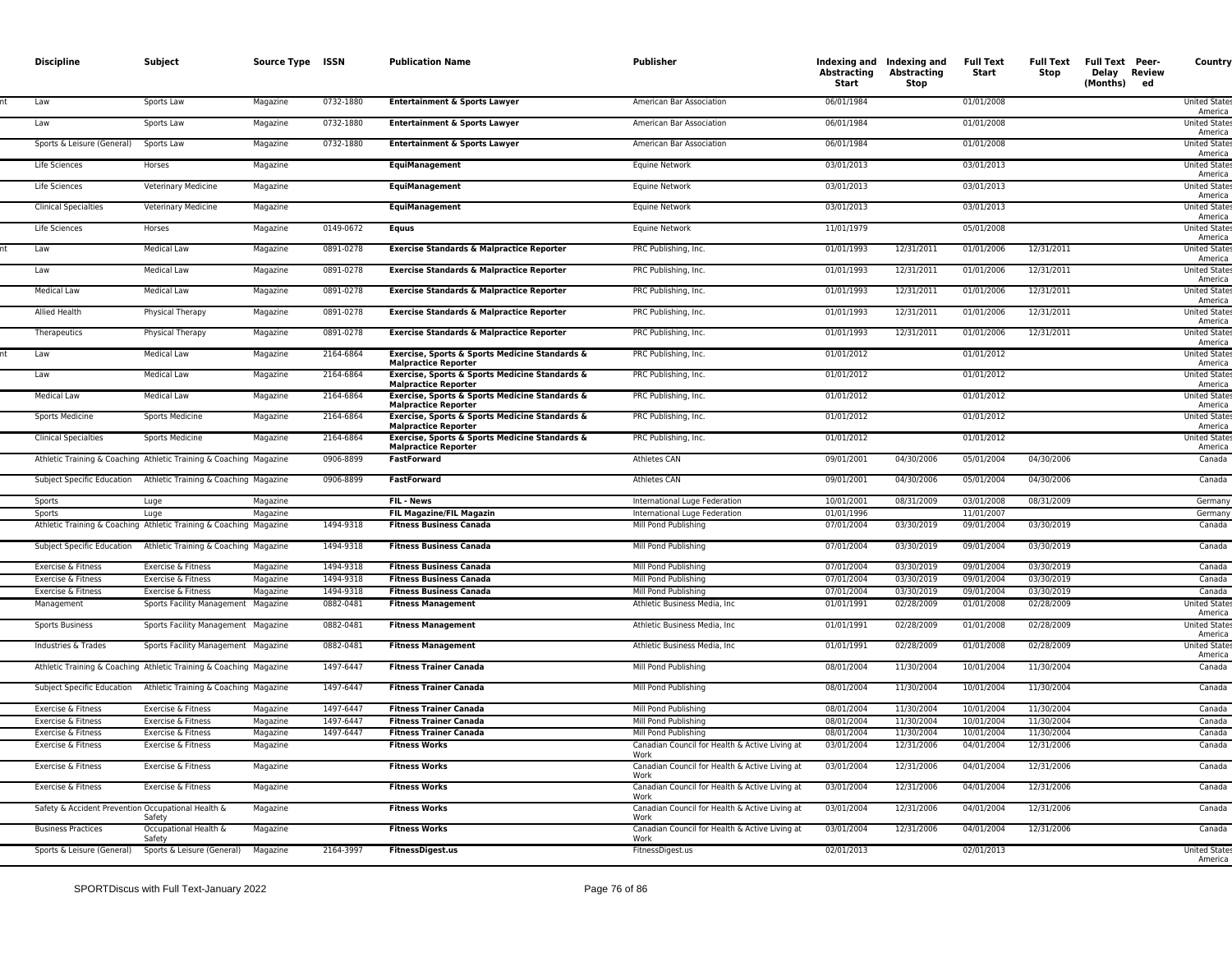| <b>Discipline</b>                                  | Subject                                                                             | Source Type ISSN     |                        | <b>Publication Name</b>                                       | Publisher                                                                                                 | <b>Abstracting</b><br>Start | Indexing and Indexing and<br>Abstracting<br>Stop | <b>Full Text</b><br>Start | Full Text<br>Stop        | <b>Full Text Peer-</b><br>Delay Review<br>(Months)<br>ed | Country                                                 |
|----------------------------------------------------|-------------------------------------------------------------------------------------|----------------------|------------------------|---------------------------------------------------------------|-----------------------------------------------------------------------------------------------------------|-----------------------------|--------------------------------------------------|---------------------------|--------------------------|----------------------------------------------------------|---------------------------------------------------------|
| Sports                                             | Football                                                                            | Magazine             | 0015-6760              | <b>Football Digest</b>                                        | Lakeside Publishing Company, LLC                                                                          | 11/01/1982                  | 11/30/2005                                       | 07/01/1998                | 11/30/2005               |                                                          | <b>United State:</b><br>America                         |
| Law                                                | Sports Law                                                                          | Magazine             | 1321-6260              | For the Record                                                | For the Record                                                                                            | 02/01/1992                  | 01/31/2015                                       | 07/01/2006                | 01/31/2015               |                                                          | <b>United States</b><br>America                         |
| Law                                                | Sports Law                                                                          | Magazine             | 1321-6260              | For the Record                                                | For the Record                                                                                            | 02/01/1992                  | 01/31/2015                                       | 07/01/2006                | 01/31/2015               |                                                          | <b>United States</b><br>America                         |
| Sports & Leisure (General)                         | Sports Law                                                                          | Magazine             | 1321-6260              | For the Record                                                | For the Record                                                                                            | 02/01/1992                  | 01/31/2015                                       | 07/01/2006                | 01/31/2015               |                                                          | <b>United States</b><br>America                         |
| Aerospace Sciences                                 | Gliders & Gliding                                                                   | Magazine             | 0827-2557              | <b>Free Flight</b>                                            | Soaring Association of Canada                                                                             | 01/01/1976                  |                                                  | 10/01/2004                |                          |                                                          | Canada                                                  |
| Transportation                                     | Gliders & Gliding                                                                   | Magazine             | 0827-2557              | <b>Free Flight</b>                                            | Soaring Association of Canada                                                                             | 01/01/1976                  |                                                  | 10/01/2004                |                          |                                                          | Canada                                                  |
| Sports                                             | Gliders & Gliding                                                                   | Magazine             | 0827-2557              | <b>Free Flight</b>                                            | Soaring Association of Canada                                                                             | 01/01/1976                  |                                                  | 10/01/2004                |                          |                                                          | Canada                                                  |
| Exercise & Fitness                                 | Exercise & Fitness                                                                  | Magazine             | 1814-9189              | <b>Functional U</b>                                           | International Council on Active Aging                                                                     | 01/01/2003                  | 03/31/2013                                       | 01/01/2003                | 03/31/2013               |                                                          | Canada                                                  |
| Exercise & Fitness                                 | Exercise & Fitness                                                                  | Magazine             | 1814-9189              | <b>Functional U</b>                                           | International Council on Active Aging                                                                     | 01/01/2003                  | 03/31/2013                                       | 01/01/2003                | 03/31/2013               |                                                          | Canada                                                  |
| Exercise & Fitness                                 | Exercise & Fitness                                                                  | Magazine             | 1814-9189              | <b>Functional U</b>                                           | International Council on Active Aging                                                                     | 01/01/2003                  | 03/31/2013                                       | 01/01/2003                | 03/31/2013               |                                                          | Canada                                                  |
| Demography                                         | Gerontology                                                                         | Magazine             | 1814-9189              | <b>Functional U</b>                                           | International Council on Active Aging                                                                     | 01/01/2003                  | 03/31/2013                                       | 01/01/2003                | 03/31/2013               |                                                          | Canada                                                  |
| Consumer Health                                    | Consumer Health                                                                     | Magazine             | 1814-9189              | <b>Functional U</b>                                           | International Council on Active Aging                                                                     | 01/01/2003                  | 03/31/2013                                       | 01/01/2003                | 03/31/2013               |                                                          | Canada                                                  |
| Life Sciences                                      | <b>Golf Course Landscaping</b>                                                      | Magazine             | 1745-3585              | <b>Golf Course Architecture</b>                               | Tudor Rose Holdings Ltd.                                                                                  | 04/01/2015                  |                                                  | 04/01/2015                |                          |                                                          | United Kingd                                            |
| Sports                                             | Golf                                                                                | Magazine             | 0017-176X              | <b>Golf Digest</b>                                            | Discovery Inc.                                                                                            | 08/01/1974                  |                                                  | 07/01/1993                |                          |                                                          | <b>United State</b><br>America                          |
| Sports                                             | Golf                                                                                | Magazine             | 0898-4719              | <b>Golf for Women</b>                                         | Conde Nast Publications                                                                                   | 11/01/2004                  | 06/30/2008                                       | 11/01/2007                | 06/30/2008               |                                                          | <b>United State:</b><br>America                         |
| Special Group Interest                             | Women's Interest                                                                    | Magazine             | 0898-4719              | <b>Golf for Women</b>                                         | <b>Conde Nast Publications</b>                                                                            | 11/01/2004                  | 06/30/2008                                       | 11/01/2007                | 06/30/2008               |                                                          | <b>United States</b><br>America                         |
| Sports                                             | Women's Sports                                                                      | Magazine             | 0898-4719              | <b>Golf for Women</b>                                         | Conde Nast Publications                                                                                   | 11/01/2004                  | 06/30/2008                                       | 11/01/2007                | 06/30/2008               |                                                          | <b>United State:</b><br>America                         |
| Sports                                             | Golf                                                                                | Magazine             | 1056-5493              | <b>Golf Magazine</b>                                          | EB Golf Media                                                                                             | 07/01/1974                  |                                                  | 04/01/2010                |                          |                                                          | <b>United States</b><br>America                         |
| Sports                                             | Golf                                                                                | Magazine             | 0017-1891              | <b>Golf World</b>                                             | Conde Nast Publications                                                                                   | 02/01/1977                  | 07/31/2014                                       | 01/01/1995                | 07/31/2014               |                                                          | <b>United State:</b><br>America                         |
| Sports                                             | Golf                                                                                | Magazine             |                        | Golf World - Digital Edition                                  | <b>Conde Nast Publications</b>                                                                            | 08/01/2014                  | 05/23/2016                                       | 08/01/2014                | 05/23/2016               |                                                          | <b>United States</b><br>America                         |
| Industries & Trades                                | Facilities & Grounds<br>Maintenance                                                 | Magazine             | 1526-4270              | Golfdom                                                       | North Coast Media, LLC                                                                                    | 01/01/2002                  |                                                  | 01/01/2005                |                          |                                                          | <b>United States</b><br>America                         |
| Life Sciences                                      | Golf Course Landscaping                                                             | Magazine             | 1526-4270              | Golfdom                                                       | North Coast Media, LLC                                                                                    | 01/01/2002                  |                                                  | 01/01/2005                |                          |                                                          | <b>United State:</b><br>America                         |
| Sports                                             | Bowling                                                                             | Magazine             | 0823-6380              | Green                                                         | Bowls Canada Boulingrin                                                                                   | 07/01/1978                  | 07/31/2008                                       | 07/01/2005                | 07/31/2008               |                                                          | Canada                                                  |
| Life Sciences<br>Sports                            | Golf Course Landscaping<br>Handball                                                 | Magazine             | 0380-3333<br>0046-6778 | GreenMaster<br>Handball                                       | Canadian Golf Superintendents Association<br><b>USHA</b>                                                  | 01/01/1981<br>01/01/1975    |                                                  | 01/01/2005<br>01/01/2005  |                          |                                                          | Canada<br><b>United State:</b>                          |
|                                                    |                                                                                     | Magazine             |                        |                                                               |                                                                                                           |                             |                                                  |                           |                          |                                                          | America                                                 |
| Aerospace Sciences                                 | Gliders & Gliding<br>Gliders & Gliding                                              | Magazine             | 1543-5989<br>1543-5989 | Hang Gliding & Paragliding                                    | United States Hang Gliding & Paragliding<br>Association, Inc.<br>United States Hang Gliding & Paragliding | 05/01/2013<br>05/01/2013    | 04/30/2018<br>04/30/2018                         | 05/01/2013<br>05/01/2013  | 04/30/2018<br>04/30/2018 |                                                          | <b>United States</b><br>America<br><b>United States</b> |
| Transportation<br>Sports                           | Gliders & Gliding                                                                   | Magazine<br>Magazine | 1543-5989              | Hang Gliding & Paragliding<br>Hang Gliding & Paragliding      | Association, Inc.<br>United States Hang Gliding & Paragliding                                             | 05/01/2013                  | 04/30/2018                                       | 05/01/2013                | 04/30/2018               |                                                          | America<br><b>United States</b>                         |
|                                                    | Health & Medicine (General) Health & Medicine (General) Magazine                    |                      | 1059-938X              | Health                                                        | Association, Inc.<br>Meredith Corporation                                                                 | 01/01/2006                  |                                                  | 03/01/2010                |                          |                                                          | America<br><b>United States</b>                         |
|                                                    |                                                                                     |                      |                        |                                                               |                                                                                                           |                             |                                                  |                           |                          |                                                          | America                                                 |
| Consumer Health                                    | Consumer Health<br>Health & Medicine (General) Health & Medicine (General) Magazine | Magazine             | 1059-938X<br>1059-938X | Health                                                        | Meredith Corporation                                                                                      | 01/01/2006<br>11/01/1981    | 12/31/2005                                       | 03/01/2010<br>02/01/1992  | 12/31/2005               |                                                          | <b>United States</b><br>America<br><b>United States</b> |
| Consumer Health                                    | Consumer Health                                                                     | Magazine             | 1059-938X              | Health (Time Inc. Health)<br><b>Health (Time Inc. Health)</b> | Time Inc.<br>Time Inc.                                                                                    | 11/01/1981                  | 12/31/2005                                       | 02/01/1992                | 12/31/2005               |                                                          | America<br><b>United States</b>                         |
| Health & Medicine (General) Health Education       |                                                                                     | Magazine             |                        | <b>Healthy Living at Work</b>                                 | Canadian Council for Health & Active Living at                                                            | 01/01/2007                  | 01/31/2007                                       | 01/01/2007                | 01/31/2007               |                                                          | America<br>Canada                                       |
| Safety & Accident Prevention Occupational Health & |                                                                                     | Magazine             |                        | <b>Healthy Living at Work</b>                                 | Work<br>Canadian Council for Health & Active Living at                                                    | 01/01/2007                  | 01/31/2007                                       | 01/01/2007                | 01/31/2007               |                                                          | Canada                                                  |
| <b>Business Practices</b>                          | Safety<br>Occupational Health &                                                     | Magazine             |                        | <b>Healthy Living at Work</b>                                 | Work<br>Canadian Council for Health & Active Living at                                                    | 01/01/2007                  | 01/31/2007                                       | 01/01/2007                | 01/31/2007               |                                                          | Canada                                                  |
|                                                    | Safety<br>Ice Hockey                                                                | Magazine             | 1081-9754              | <b>Hockey Business News</b>                                   | Work<br>CEDROM-SNi                                                                                        | 01/01/2006                  | 09/30/2009                                       | 01/01/2006                | 09/30/2009               |                                                          | Canada                                                  |
| Management                                         | Sports Management                                                                   | Magazine             | 1081-9754              | <b>Hockey Business News</b>                                   | CEDROM-SNi                                                                                                | 01/01/2006                  | 09/30/2009                                       | 01/01/2006                | 09/30/2009               |                                                          | Canada                                                  |
| <b>Sports Business</b>                             | Sports Management                                                                   | Magazine             | 1081-9754              | <b>Hockey Business News</b>                                   | CEDROM-SNi                                                                                                | 01/01/2006                  | 09/30/2009                                       | 01/01/2006                | 09/30/2009               |                                                          | Canada                                                  |
| Industries & Trades                                | Sports Management                                                                   | Magazine             | 1081-9754              | <b>Hockey Business News</b>                                   | CEDROM-SNi                                                                                                | 01/01/2006                  | 09/30/2009                                       | 01/01/2006                | 09/30/2009               |                                                          | Canada                                                  |
| Sports                                             | Ice Hockey                                                                          | Magazine             | 0046-7693              | <b>Hockey Digest</b>                                          | Lakeside Publishing Company, LLC                                                                          | 01/01/1979                  | 12/31/2004                                       | 07/01/1998                | 12/31/2004               |                                                          | <b>United State:</b><br>America                         |
| Sports                                             | <b>Equestrian Sports</b>                                                            | Magazine             | 0018-5159              | Horse & Rider                                                 | <b>Equine Network</b>                                                                                     | 01/01/1981                  |                                                  | 01/01/1991                |                          |                                                          | <b>United States</b><br>America                         |
| Sports                                             | <b>Equestrian Sports</b>                                                            | Magazine             | 1915-9366              | <b>Horse Sport</b>                                            | <b>Horse Publications Group</b>                                                                           | 07/01/1985                  |                                                  | 02/01/2008                |                          |                                                          | Canada                                                  |
| Life Sciences                                      | Horses                                                                              | Magazine             | 1702-8299              | Horse-Canada.com                                              | <b>Horse Publications Group</b>                                                                           | 03/01/2002                  |                                                  | 04/01/2008                |                          |                                                          | Canada                                                  |
| Life Sciences                                      | Horses                                                                              | Magazine             | 1495-5563              | <b>HorseLife Magazine</b>                                     | Equine Canada                                                                                             | 07/01/2000                  | 12/31/2009                                       | 07/01/2006                | 12/31/2009               |                                                          | Canada                                                  |
|                                                    |                                                                                     |                      |                        |                                                               |                                                                                                           |                             |                                                  |                           |                          |                                                          |                                                         |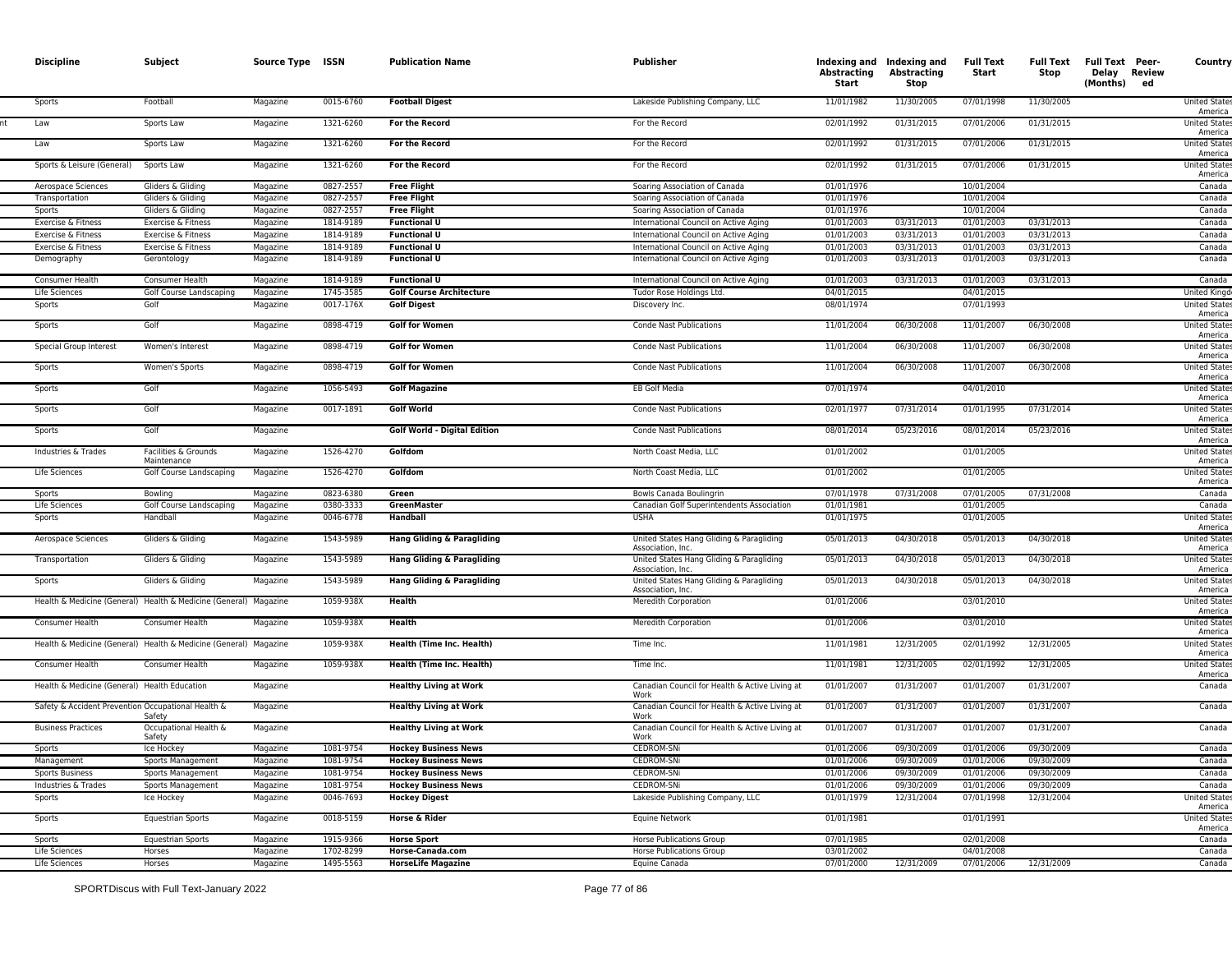| <b>Discipline</b>               | Subject                                                                                   | Source Type ISSN     |                        | <b>Publication Name</b>                              | <b>Publisher</b>                                                           | Abstracting<br>Start     | Indexing and Indexing and<br>Abstracting<br><b>Stop</b> | Full Text<br>Start       | Full Text<br>Stop        | Full Text Peer-<br>Delay Review<br>(Months) ed | Country                         |
|---------------------------------|-------------------------------------------------------------------------------------------|----------------------|------------------------|------------------------------------------------------|----------------------------------------------------------------------------|--------------------------|---------------------------------------------------------|--------------------------|--------------------------|------------------------------------------------|---------------------------------|
| Transportation                  | Human Powered Vehicles                                                                    | Magazine             | 0898-6894              | <b>HPV News</b>                                      | International Human Powered Vehicle<br>Association                         | 06/01/1984               |                                                         | 08/01/2007               |                          |                                                | <b>United States</b><br>America |
| Exercise & Fitness              | Exercise & Fitness                                                                        | Magazine             | 1070-7778              | <b>Hughston Health Alert</b>                         | <b>Hughston Health Alert</b>                                               | 03/01/1991               |                                                         | 01/01/2006               |                          |                                                | <b>United States</b><br>America |
| Exercise & Fitness              | Exercise & Fitness                                                                        | Magazine             | 1070-7778              | <b>Hughston Health Alert</b>                         | Hughston Health Alert                                                      | 03/01/1991               |                                                         | 01/01/2006               |                          |                                                | <b>United States</b><br>America |
| Exercise & Fitness              | Exercise & Fitness                                                                        | Magazine             | 1070-7778              | <b>Hughston Health Alert</b>                         | <b>Hughston Health Alert</b>                                               | 03/01/1991               |                                                         | 01/01/2006               |                          |                                                | <b>United States</b><br>America |
| Sports Medicine                 | <b>Sports Medicine</b>                                                                    | Magazine             | 1070-7778              | <b>Hughston Health Alert</b>                         | Hughston Health Alert                                                      | 03/01/1991               |                                                         | 01/01/2006               |                          |                                                | <b>United State</b><br>America  |
| <b>Clinical Specialties</b>     | <b>Sports Medicine</b>                                                                    | Magazine             | 1070-7778              | <b>Hughston Health Alert</b>                         | Hughston Health Alert                                                      | 03/01/1991               |                                                         | 01/01/2006               |                          |                                                | <b>United State</b><br>America  |
| Transportation                  | Human Powered Vehicles                                                                    | Magazine             | 0898-6908              | <b>Human Power</b>                                   | International Human Powered Vehicle<br>Association                         | 09/01/1981               | 08/31/2009                                              | 08/01/2009               | 08/31/2009               |                                                | <b>United State</b><br>America  |
| Snorts                          | <b>Martial Arts</b>                                                                       | Magazine             | 1498-8143              | laido Journal                                        | Kim Taylor                                                                 | 01/01/2003               | 01/31/2017                                              | 08/01/2004               | 01/31/2017               |                                                | Canada                          |
| Exercise & Fitness              | Exercise & Fitness                                                                        | Magazine             | 1548-419X              | <b>IDEA Fitness Journal</b>                          | IDEA Health & Fitness, Inc.                                                | 06/01/2004               |                                                         | 09/01/2006               |                          |                                                | United State<br>America         |
| Exercise & Fitness              | Exercise & Fitness                                                                        | Magazine             | 1548-419X              | <b>IDEA Fitness Journal</b>                          | IDEA Health & Fitness, Inc.                                                | 06/01/2004               |                                                         | 09/01/2006               |                          |                                                | <b>United State</b><br>America  |
| Exercise & Fitness              | Exercise & Fitness                                                                        | Magazine             | 1548-419X              | <b>IDEA Fitness Journal</b>                          | IDEA Health & Fitness, Inc.                                                | 06/01/2004               |                                                         | 09/01/2006               |                          |                                                | <b>United States</b><br>America |
|                                 | Athletic Training & Coaching Athletic Training & Coaching Magazine                        |                      |                        | <b>IDEA Trainer Success</b>                          | IDEA Health & Fitness, Inc.                                                | 06/01/2004               | 09/30/2009                                              | 06/01/2006               | 09/30/2009               |                                                | <b>United States</b><br>America |
| Subject Specific Education      | Athletic Training & Coaching Magazine                                                     |                      |                        | <b>IDEA Trainer Success</b>                          | IDEA Health & Fitness, Inc.                                                | 06/01/2004               | 09/30/2009                                              | 06/01/2006               | 09/30/2009               |                                                | <b>United State</b><br>America  |
| <b>Business Models</b>          | Entrepreneurship                                                                          | Magazine             |                        | <b>IDEA Trainer Success</b>                          | IDEA Health & Fitness, Inc.                                                | 06/01/2004               | 09/30/2009                                              | 06/01/2006               | 09/30/2009               |                                                | <b>United State</b><br>America  |
| Management                      | Management                                                                                | Magazine             |                        | <b>IDEA Trainer Success</b>                          | IDEA Health & Fitness, Inc.                                                | 06/01/2004               | 09/30/2009                                              | 06/01/2006               | 09/30/2009               |                                                | <b>United State</b><br>America  |
| Sports                          | Cycling                                                                                   | Magazine             |                        | <b>IMBA Trail News</b>                               | International Mountain Bicycling Association<br>(IMRA)                     | 03/01/2002               |                                                         | 03/01/2006               |                          |                                                | <b>United State</b><br>America  |
| Sports                          | <b>Intramural Sports</b>                                                                  | Magazine             | 1489-9396              | <b>INPUT Newsletter</b>                              | Canadian Intramural Recreation Association of<br>Ontario                   | 01/01/2008               | 05/01/2014                                              | 01/01/2008               | 05/01/2014               |                                                | Canada                          |
| Sports                          | Rugby                                                                                     | Magazine             | 1449-6674              | <b>Inside Rugby</b>                                  | ARE Media Pty Limited                                                      | 03/01/2000               | 01/31/2015                                              | 06/01/2002               | 01/31/2015               |                                                | Australia                       |
| Sports                          | Figure Skating                                                                            | Magazine             | 1070-9568              | <b>International Figure Skating</b>                  | Madavor Media                                                              | 03/01/1995               | 04/27/2012                                              | 11/01/2006               | 04/27/2012               |                                                | <b>United State</b><br>America  |
| Sports                          | Gymnastics                                                                                | Magazine             | 0891-6616              | <b>International Gymnast</b>                         | <b>International Gymnast</b>                                               | 01/01/1976               | 12/31/2019                                              | 01/01/2003               | 12/31/2019               |                                                | <b>United State</b><br>America  |
| Life Sciences                   | Sports Turf Management                                                                    | Magazine             | 1362-9255              | <b>International Turfgrass Bulletin</b>              | Sports Turf Research Institute                                             | 04/01/1996               | 03/31/2010                                              | 01/01/2007               | 03/31/2010               |                                                | <b>United Kingd</b>             |
| Management                      | Sports Turf Management                                                                    | Magazine             | 1362-9255              | <b>International Turfgrass Bulletin</b>              | Sports Turf Research Institute                                             | 04/01/1996               | 03/31/2010                                              | 01/01/2007               | 03/31/2010               |                                                | <b>United Kingo</b>             |
| Sports Business                 | <b>Sports Turf Management</b>                                                             | Magazine             | 1362-9255              | <b>International Turfgrass Bulletin</b>              | Sports Turf Research Institute                                             | 04/01/1996               | 03/31/2010                                              | 01/01/2007               | 03/31/2010               |                                                | <b>United Kingo</b>             |
| Industries & Trades             | Sports Turf Management                                                                    | Magazine             | 1362-9255              | <b>International Turfgrass Bulletin</b>              | Sports Turf Research Institute                                             | 04/01/1996               | 03/31/2010                                              | 01/01/2007               | 03/31/2010               |                                                | <b>United Kingo</b>             |
| Sports                          | <b>Martial Arts</b><br>Athletic Training & Coaching Athletic Training & Coaching Magazine | Magazine             | 1492-1669<br>1496-1547 | InYo<br>Journal Canadien des Entraineures            | Kim Taylor<br>Coaching Association of Canada                               | 01/01/2002<br>09/01/2000 | 01/31/2012                                              | 12/01/2003<br>03/01/2012 | 01/31/2012<br>03/03/2016 |                                                | Canada<br>Canada                |
| Subject Specific Education      | Athletic Training & Coaching Magazine                                                     |                      | 1496-1547              | Journal Canadien des Entraineures                    | Coaching Association of Canada                                             | 09/01/2000               |                                                         | 03/01/2012               | 03/03/2016               |                                                | Canada                          |
| Exercise & Fitness              | Exercise & Fitness                                                                        | Magazine             | 1835-7644              | Journal of Australian Strength & Conditioning        | Australian Strength & Conditioning Association                             | 03/01/2008               |                                                         | 03/01/2013               |                          |                                                | Australia                       |
| Exercise & Fitness              | Exercise & Fitness                                                                        | Magazine             | 1835-7644              | Journal of Australian Strength & Conditioning        | Australian Strength & Conditioning Association                             | 03/01/2008               |                                                         | 03/01/2013               |                          |                                                | Australia                       |
| Exercise & Fitness              | Exercise & Fitness                                                                        | Magazine             | 1835-7644              | Journal of Australian Strength & Conditioning        | Australian Strength & Conditioning Association                             | 03/01/2008               |                                                         | 03/01/2013               |                          |                                                | Australia                       |
| Sports                          | Weightlifting & Bodybuilding Magazine                                                     |                      | 1835-7644              | Journal of Australian Strength & Conditioning        | Australian Strength & Conditioning Association                             | 03/01/2008               |                                                         | 03/01/2013               |                          |                                                | Australia                       |
| Sports                          | <b>Martial Arts</b>                                                                       | Magazine             | 1492-1650              | <b>Journal of Combative Sport</b>                    | Kim Taylor                                                                 | 01/01/2000               | 10/01/2011                                              | 08/01/2004               | 10/01/2011               |                                                | Canada                          |
| Sports                          | Martial Arts                                                                              | Magazine             | 1776-1913              | <b>Journal of Manly Arts</b>                         | Kim Taylor                                                                 | 01/01/2005               | 06/30/2006                                              | 01/01/2005               | 06/30/2006               |                                                | Canada                          |
| Sports                          | <b>Martial Arts</b>                                                                       | Magazine             | 1492-1634              | Journal of Non-Lethal Combatives                     | Kim Taylor                                                                 | 07/01/2000               | 01/01/2007                                              | 11/01/2003               | 01/01/2007               |                                                | Canada                          |
| Sports Science                  | <b>Sports Science</b>                                                                     | Magazine             | 1539-1264              | Journal of Pure Power                                | Power Intellect, LLC                                                       | 03/01/2002               | 04/30/2014                                              | 01/01/2007               | 04/30/2014               |                                                | <b>United State</b><br>America  |
| Drama & Theater Arts            | Drama & Theater Arts                                                                      | Magazine             | 1492-1626              | <b>Journal of Theatrical Combatives</b>              | Kim Taylor                                                                 | 01/01/2005               | 09/01/2012                                              | 01/01/2005               | 09/01/2012               |                                                | Canada                          |
| Sports                          | <b>Martial Arts</b>                                                                       | Magazine             | 1492-1626              | Journal of Theatrical Combatives                     | Kim Taylor                                                                 | 01/01/2005               | 09/01/2012                                              | 01/01/2005               | 09/01/2012               |                                                | Canada                          |
| Sports<br>Sports                | <b>Martial Arts</b><br>College Sports                                                     | Magazine<br>Magazine | 1492-1642              | Journal of Western Martial Art<br><b>JUCO Review</b> | Kim Taylor<br>National Junior College Athletic Association                 | 10/01/2001<br>01/01/1977 | 05/31/2011<br>08/31/2008                                | 01/01/2005<br>09/01/2006 | 05/31/2011<br>08/31/2008 |                                                | Canada<br><b>United State</b>   |
| <b>Educational Institutions</b> | College Sports                                                                            | Magazine             |                        | <b>JUCO Review</b>                                   | National Junior College Athletic Association                               | 01/01/1977               | 08/31/2008                                              | 09/01/2006               | 08/31/2008               |                                                | America<br>United State         |
| <b>Physical Education</b>       | <b>Physical Education</b>                                                                 | Magazine             |                        | <b>MAHPERD Journal</b>                               | Michigan Association for Health, Physical                                  | 04/01/2008               |                                                         | 04/01/2008               |                          |                                                | America<br><b>United State</b>  |
| Subject Specific Education      | Physical Education                                                                        | Magazine             |                        | <b>MAHPERD Journal</b>                               | Education, Recreation & Dance<br>Michigan Association for Health, Physical | 04/01/2008               |                                                         | 04/01/2008               |                          |                                                | America<br><b>United State</b>  |
|                                 |                                                                                           |                      |                        |                                                      | Education, Recreation & Dance                                              |                          |                                                         |                          |                          |                                                | America                         |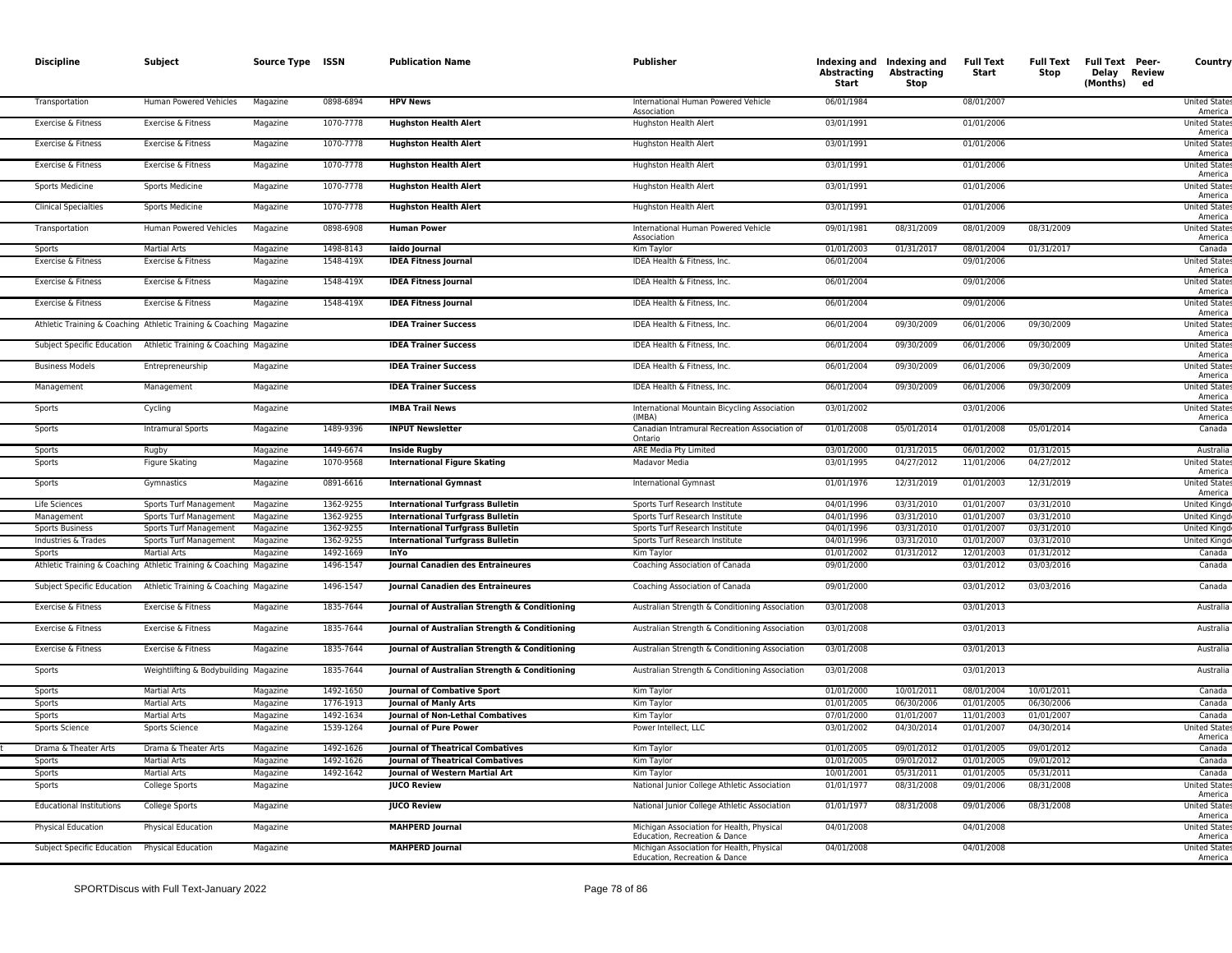| <b>MAHPERD Journal</b><br>04/01/2008<br>04/01/2008<br>Dance<br>Dance Education &<br>Magazine<br>Michigan Association for Health, Physical<br><b>United State</b><br>Instruction<br>Education, Recreation & Dance<br>America<br><b>MAHPERD Journal</b><br>Arts Education<br>Dance Education &<br>Magazine<br>Michigan Association for Health, Physical<br>04/01/2008<br>04/01/2008<br><b>United State:</b><br>Education, Recreation & Dance<br>America<br>Instruction<br><b>MAHPERD Journal</b><br>04/01/2008<br>04/01/2008<br>Subject Specific Education<br>Dance Education &<br>Magazine<br>Michigan Association for Health, Physical<br><b>United State</b><br>Education, Recreation & Dance<br>Instruction<br>America<br>1088-6672<br>Marathon & Beyond<br>Marathon & Beyond<br>01/01/1997<br>12/31/2015<br>01/01/2004<br>12/31/2015<br><b>United State</b><br>Sports<br>Running & Jogging<br>Magazine<br>America<br><b>Table Tennis</b><br>Magazine<br>Match Point de Match (English version)<br>Canadian Table Tennis Association<br>01/01/2003<br>12/31/2003<br>01/01/2003<br>12/31/2003<br>Sports<br>Canada<br>01/01/2003<br>12/31/2003<br>01/01/2003<br>12/31/2003<br><b>Sports</b><br><b>Table Tennis</b><br>Magazine<br>Match Point de Match (French version)<br>Canadian Table Tennis Association<br>Canada<br>Exercise & Fitness<br>1541-2776<br><b>Men's Fitness</b><br>A360 Media LLC<br>08/01/1990<br>10/31/2017<br>01/01/2002<br>10/31/2017<br><b>United State</b><br>Exercise & Fitness<br>Magazine<br>America<br>A360 Media LLC<br>08/01/1990<br>10/31/2017<br>Exercise & Fitness<br>Exercise & Fitness<br>Magazine<br>1541-2776<br><b>Men's Fitness</b><br>10/31/2017<br>01/01/2002<br><b>United State</b><br>America<br>1541-2776<br>08/01/1990<br>10/31/2017<br>01/01/2002<br>10/31/2017<br>Exercise & Fitness<br>Exercise & Fitness<br><b>Men's Fitness</b><br>A360 Media LLC<br><b>United States</b><br>Magazine<br>America<br>08/01/1990<br>10/31/2017<br>Special Group Interest<br>Men's Interest<br>Magazine<br>1541-2776<br><b>Men's Fitness</b><br>A360 Media LLC<br>10/31/2017<br>01/01/2002<br>America<br>Consumer Health<br>Consumer Health<br>Magazine<br>1541-2776<br><b>Men's Fitness</b><br>A360 Media LLC<br>08/01/1990<br>10/31/2017<br>01/01/2002<br>10/31/2017<br>America<br>0047-7672<br>04/01/1974<br>01/01/2006<br>Athletic Training & Coaching Athletic Training & Coaching Magazine<br>Modern Athlete & Coach<br>Australian Track & Field Coaches Association<br>Subject Specific Education<br>Athletic Training & Coaching Magazine<br>0047-7672<br><b>Modern Athlete &amp; Coach</b><br>Australian Track & Field Coaches Association<br>04/01/1974<br>01/01/2006<br>Track & Field<br>Magazine<br>0047-7672<br>Modern Athlete & Coach<br>Australian Track & Field Coaches Association<br>04/01/1974<br>01/01/2006<br>Sports<br>0788-0332<br>07/31/2010<br>07/31/2010<br>Sports Science<br>Sports Science<br>Magazine<br><b>Motion-Sport in Finland</b><br>Motion-Sport in Finland<br>01/01/1990<br>06/01/2006<br>Magazine<br>0146-3292<br><b>Motocross Action Magazine</b><br>Hi-Torque Publications Inc.<br>01/01/1978<br>06/01/2006<br>Transportation<br>Motorcycles & Scooters<br>America<br>0027-2019<br>04/01/2008<br>10/22/2019<br>04/01/2008<br>10/22/2019<br>Transportation<br>Automobile Racing<br>Magazine<br>Motor Sport News: The Voice of British Motorsport<br>Motorsports Network<br>Automobile Racing<br>Magazine<br>0027-2019<br>Motor Sport News: The Voice of British Motorsport<br>Motorsports Network<br>04/01/2008<br>10/22/2019<br>04/01/2008<br>10/22/2019<br>Sports<br>06/01/2011<br>Magazine<br>0895-8467<br><b>Mountain Bike Action</b><br>06/01/2011<br>Sports<br>Cycling<br>Hi-Torque Publications Inc.<br>America<br>0895-9668<br>09/01/2001<br>01/01/2011<br>Outdoor Recreation<br>Dog Sledding<br>Magazine<br><b>Mushing Magazine</b><br>Mushing LLC<br>America<br>0895-9668<br>09/01/2001<br><b>Outdoor Recreation</b><br>Dog Sledding<br>Magazine<br><b>Mushing Magazine</b><br>Mushing LLC<br>01/01/2011<br>America<br>0895-9668<br>Dog Sledding<br>Magazine<br><b>Mushing Magazine</b><br>Mushing LLC<br>09/01/2001<br>01/01/2011<br>Sports<br>America<br>0276-8186<br>12/01/1980<br>01/01/1990<br>Magazine<br><b>National Parks</b><br>Earth & Atmospheric<br>National Parks<br>National Parks Conservation Association<br>Sciences<br>0276-8186<br>12/01/1980<br>01/01/1990<br><b>United State:</b><br>Life Sciences<br><b>National Parks</b><br>Magazine<br><b>National Parks</b><br>National Parks Conservation Association<br>0276-8186<br><b>National Parks</b><br>12/01/1980<br>01/01/1990<br>Public Policy &<br><b>National Parks</b><br>Magazine<br>National Parks Conservation Association<br>Administration<br>Public Policy &<br><b>National Parks</b><br>Magazine<br>0276-8186<br><b>National Parks</b><br>National Parks Conservation Association<br>12/01/1980<br>01/01/1990<br>Administration<br>1931-6267<br>12/31/2007<br>12/31/2007<br>NBS Nation's Best Sports Fish & Hunt<br>01/01/2003<br>01/01/2003<br>Outdoor Recreation<br>Magazine<br>Grand View Media Group<br>Hunting & Fishing<br>1931-6267<br>NBS Nation's Best Sports Fish & Hunt<br>Grand View Media Group<br>01/01/2003<br>12/31/2007<br>01/01/2003<br>12/31/2007<br>Outdoor Recreation<br>Magazine<br>Hunting & Fishing<br>0027-6170<br><b>NCAA News</b><br>National Collegiate Athletic Association (NCAA)<br>07/15/1977<br>01/01/2005<br>Sports<br>College Sports<br>Magazine<br>America<br>0027-6170<br>Magazine<br><b>NCAA News</b><br>07/15/1977<br>01/01/2005<br><b>Educational Institutions</b><br>College Sports<br>National Collegiate Athletic Association (NCAA)<br>America<br>1524-4385<br><b>NCGA Golf</b><br>07/01/2007<br>Golf<br>Magazine<br>Northern California Golf Association<br>07/01/2007<br>Sports<br>0047-2956<br>Sports<br>College Sports<br>Magazine<br><b>NJCAA Review</b><br>National Junior College Athletic Association<br>09/01/2008<br>09/01/2008<br><b>Educational Institutions</b><br>Magazine<br>0047-2956<br><b>NJCAA Review</b><br>National Junior College Athletic Association<br>09/01/2008<br>09/01/2008<br>College Sports<br>0047-2956<br>09/01/2008<br>Community & Junior Colleges Magazine<br><b>NJCAA Review</b><br>09/01/2008<br><b>Educational Levels</b><br>National Junior College Athletic Association<br>Sports Business<br><b>NSGA Athletic Footwear News</b><br>05/18/2006<br>12/31/2010<br>05/18/2006<br>12/31/2010<br>Sporting Goods Industry<br>Magazine<br>National Sporting Goods Association<br>America<br>Industries & Trades<br>Magazine<br><b>NSGA Athletic Footwear News</b><br>National Sporting Goods Association<br>05/18/2006<br>12/31/2010<br>05/18/2006<br>12/31/2010<br>Sporting Goods Industry<br>America<br>Magazine<br><b>NSGA Athletic Footwear News</b><br>05/18/2006<br>12/31/2010<br>05/18/2006<br>12/31/2010<br>Fashion & Style<br>Footwear<br>National Sporting Goods Association<br>America<br>2328-8108<br><b>NSGA Now</b><br>02/01/2013<br>01/19/2020<br>02/01/2013<br>01/19/2020<br>National Sporting Goods Association<br>Sports Business<br>Sporting Goods Industry<br>Magazine<br>America<br>2328-8108<br><b>NSGA Now</b><br>02/01/2013<br>01/19/2020<br>02/01/2013<br>01/19/2020<br>Industries & Trades<br>Sporting Goods Industry<br>Magazine<br>National Sporting Goods Association | <b>Discipline</b> | Subject | Source Type ISSN | <b>Publication Name</b> | <b>Publisher</b> | Abstracting<br>Start | Indexing and Indexing and<br><b>Abstracting</b><br>Stop | <b>Full Text</b><br>Start | Stop | Full Text Full Text Peer-<br>Delay Review<br>(Months)<br>ed | Country                         |
|------------------------------------------------------------------------------------------------------------------------------------------------------------------------------------------------------------------------------------------------------------------------------------------------------------------------------------------------------------------------------------------------------------------------------------------------------------------------------------------------------------------------------------------------------------------------------------------------------------------------------------------------------------------------------------------------------------------------------------------------------------------------------------------------------------------------------------------------------------------------------------------------------------------------------------------------------------------------------------------------------------------------------------------------------------------------------------------------------------------------------------------------------------------------------------------------------------------------------------------------------------------------------------------------------------------------------------------------------------------------------------------------------------------------------------------------------------------------------------------------------------------------------------------------------------------------------------------------------------------------------------------------------------------------------------------------------------------------------------------------------------------------------------------------------------------------------------------------------------------------------------------------------------------------------------------------------------------------------------------------------------------------------------------------------------------------------------------------------------------------------------------------------------------------------------------------------------------------------------------------------------------------------------------------------------------------------------------------------------------------------------------------------------------------------------------------------------------------------------------------------------------------------------------------------------------------------------------------------------------------------------------------------------------------------------------------------------------------------------------------------------------------------------------------------------------------------------------------------------------------------------------------------------------------------------------------------------------------------------------------------------------------------------------------------------------------------------------------------------------------------------------------------------------------------------------------------------------------------------------------------------------------------------------------------------------------------------------------------------------------------------------------------------------------------------------------------------------------------------------------------------------------------------------------------------------------------------------------------------------------------------------------------------------------------------------------------------------------------------------------------------------------------------------------------------------------------------------------------------------------------------------------------------------------------------------------------------------------------------------------------------------------------------------------------------------------------------------------------------------------------------------------------------------------------------------------------------------------------------------------------------------------------------------------------------------------------------------------------------------------------------------------------------------------------------------------------------------------------------------------------------------------------------------------------------------------------------------------------------------------------------------------------------------------------------------------------------------------------------------------------------------------------------------------------------------------------------------------------------------------------------------------------------------------------------------------------------------------------------------------------------------------------------------------------------------------------------------------------------------------------------------------------------------------------------------------------------------------------------------------------------------------------------------------------------------------------------------------------------------------------------------------------------------------------------------------------------------------------------------------------------------------------------------------------------------------------------------------------------------------------------------------------------------------------------------------------------------------------------------------------------------------------------------------------------------------------------------------------------------------------------------------------------------------------------------------------------------------------------------------------------------------------------------------------------------------------------------------------------------------------------------------------------------------------------------------------------------------------------------------------------------------------------------------------------------------------------------------------------------------------------------------------------------------------------------------------------------------------------------------------------------------------------------------------------------------------------------------------------------------------------------------------------------------------------------------------------------------------------------------------------------------------------------------------------------------------------------------------------------------------------------------------------------------------------------------------------------------------------------------------------------------------------------------------------------------------------------------------------------------------------------------------------------------------------------------------------------------------------------------------------------------------------------------------------------------------------------------------------------------------------------------------------------------------------------------|-------------------|---------|------------------|-------------------------|------------------|----------------------|---------------------------------------------------------|---------------------------|------|-------------------------------------------------------------|---------------------------------|
|                                                                                                                                                                                                                                                                                                                                                                                                                                                                                                                                                                                                                                                                                                                                                                                                                                                                                                                                                                                                                                                                                                                                                                                                                                                                                                                                                                                                                                                                                                                                                                                                                                                                                                                                                                                                                                                                                                                                                                                                                                                                                                                                                                                                                                                                                                                                                                                                                                                                                                                                                                                                                                                                                                                                                                                                                                                                                                                                                                                                                                                                                                                                                                                                                                                                                                                                                                                                                                                                                                                                                                                                                                                                                                                                                                                                                                                                                                                                                                                                                                                                                                                                                                                                                                                                                                                                                                                                                                                                                                                                                                                                                                                                                                                                                                                                                                                                                                                                                                                                                                                                                                                                                                                                                                                                                                                                                                                                                                                                                                                                                                                                                                                                                                                                                                                                                                                                                                                                                                                                                                                                                                                                                                                                                                                                                                                                                                                                                                                                                                                                                                                                                                                                                                                                                                                                                                                                                                                                                                                                                                                                                                                                                                                                                                                                                                                                                                                                                                                |                   |         |                  |                         |                  |                      |                                                         |                           |      |                                                             |                                 |
|                                                                                                                                                                                                                                                                                                                                                                                                                                                                                                                                                                                                                                                                                                                                                                                                                                                                                                                                                                                                                                                                                                                                                                                                                                                                                                                                                                                                                                                                                                                                                                                                                                                                                                                                                                                                                                                                                                                                                                                                                                                                                                                                                                                                                                                                                                                                                                                                                                                                                                                                                                                                                                                                                                                                                                                                                                                                                                                                                                                                                                                                                                                                                                                                                                                                                                                                                                                                                                                                                                                                                                                                                                                                                                                                                                                                                                                                                                                                                                                                                                                                                                                                                                                                                                                                                                                                                                                                                                                                                                                                                                                                                                                                                                                                                                                                                                                                                                                                                                                                                                                                                                                                                                                                                                                                                                                                                                                                                                                                                                                                                                                                                                                                                                                                                                                                                                                                                                                                                                                                                                                                                                                                                                                                                                                                                                                                                                                                                                                                                                                                                                                                                                                                                                                                                                                                                                                                                                                                                                                                                                                                                                                                                                                                                                                                                                                                                                                                                                                |                   |         |                  |                         |                  |                      |                                                         |                           |      |                                                             |                                 |
|                                                                                                                                                                                                                                                                                                                                                                                                                                                                                                                                                                                                                                                                                                                                                                                                                                                                                                                                                                                                                                                                                                                                                                                                                                                                                                                                                                                                                                                                                                                                                                                                                                                                                                                                                                                                                                                                                                                                                                                                                                                                                                                                                                                                                                                                                                                                                                                                                                                                                                                                                                                                                                                                                                                                                                                                                                                                                                                                                                                                                                                                                                                                                                                                                                                                                                                                                                                                                                                                                                                                                                                                                                                                                                                                                                                                                                                                                                                                                                                                                                                                                                                                                                                                                                                                                                                                                                                                                                                                                                                                                                                                                                                                                                                                                                                                                                                                                                                                                                                                                                                                                                                                                                                                                                                                                                                                                                                                                                                                                                                                                                                                                                                                                                                                                                                                                                                                                                                                                                                                                                                                                                                                                                                                                                                                                                                                                                                                                                                                                                                                                                                                                                                                                                                                                                                                                                                                                                                                                                                                                                                                                                                                                                                                                                                                                                                                                                                                                                                |                   |         |                  |                         |                  |                      |                                                         |                           |      |                                                             |                                 |
|                                                                                                                                                                                                                                                                                                                                                                                                                                                                                                                                                                                                                                                                                                                                                                                                                                                                                                                                                                                                                                                                                                                                                                                                                                                                                                                                                                                                                                                                                                                                                                                                                                                                                                                                                                                                                                                                                                                                                                                                                                                                                                                                                                                                                                                                                                                                                                                                                                                                                                                                                                                                                                                                                                                                                                                                                                                                                                                                                                                                                                                                                                                                                                                                                                                                                                                                                                                                                                                                                                                                                                                                                                                                                                                                                                                                                                                                                                                                                                                                                                                                                                                                                                                                                                                                                                                                                                                                                                                                                                                                                                                                                                                                                                                                                                                                                                                                                                                                                                                                                                                                                                                                                                                                                                                                                                                                                                                                                                                                                                                                                                                                                                                                                                                                                                                                                                                                                                                                                                                                                                                                                                                                                                                                                                                                                                                                                                                                                                                                                                                                                                                                                                                                                                                                                                                                                                                                                                                                                                                                                                                                                                                                                                                                                                                                                                                                                                                                                                                |                   |         |                  |                         |                  |                      |                                                         |                           |      |                                                             |                                 |
|                                                                                                                                                                                                                                                                                                                                                                                                                                                                                                                                                                                                                                                                                                                                                                                                                                                                                                                                                                                                                                                                                                                                                                                                                                                                                                                                                                                                                                                                                                                                                                                                                                                                                                                                                                                                                                                                                                                                                                                                                                                                                                                                                                                                                                                                                                                                                                                                                                                                                                                                                                                                                                                                                                                                                                                                                                                                                                                                                                                                                                                                                                                                                                                                                                                                                                                                                                                                                                                                                                                                                                                                                                                                                                                                                                                                                                                                                                                                                                                                                                                                                                                                                                                                                                                                                                                                                                                                                                                                                                                                                                                                                                                                                                                                                                                                                                                                                                                                                                                                                                                                                                                                                                                                                                                                                                                                                                                                                                                                                                                                                                                                                                                                                                                                                                                                                                                                                                                                                                                                                                                                                                                                                                                                                                                                                                                                                                                                                                                                                                                                                                                                                                                                                                                                                                                                                                                                                                                                                                                                                                                                                                                                                                                                                                                                                                                                                                                                                                                |                   |         |                  |                         |                  |                      |                                                         |                           |      |                                                             |                                 |
|                                                                                                                                                                                                                                                                                                                                                                                                                                                                                                                                                                                                                                                                                                                                                                                                                                                                                                                                                                                                                                                                                                                                                                                                                                                                                                                                                                                                                                                                                                                                                                                                                                                                                                                                                                                                                                                                                                                                                                                                                                                                                                                                                                                                                                                                                                                                                                                                                                                                                                                                                                                                                                                                                                                                                                                                                                                                                                                                                                                                                                                                                                                                                                                                                                                                                                                                                                                                                                                                                                                                                                                                                                                                                                                                                                                                                                                                                                                                                                                                                                                                                                                                                                                                                                                                                                                                                                                                                                                                                                                                                                                                                                                                                                                                                                                                                                                                                                                                                                                                                                                                                                                                                                                                                                                                                                                                                                                                                                                                                                                                                                                                                                                                                                                                                                                                                                                                                                                                                                                                                                                                                                                                                                                                                                                                                                                                                                                                                                                                                                                                                                                                                                                                                                                                                                                                                                                                                                                                                                                                                                                                                                                                                                                                                                                                                                                                                                                                                                                |                   |         |                  |                         |                  |                      |                                                         |                           |      |                                                             |                                 |
|                                                                                                                                                                                                                                                                                                                                                                                                                                                                                                                                                                                                                                                                                                                                                                                                                                                                                                                                                                                                                                                                                                                                                                                                                                                                                                                                                                                                                                                                                                                                                                                                                                                                                                                                                                                                                                                                                                                                                                                                                                                                                                                                                                                                                                                                                                                                                                                                                                                                                                                                                                                                                                                                                                                                                                                                                                                                                                                                                                                                                                                                                                                                                                                                                                                                                                                                                                                                                                                                                                                                                                                                                                                                                                                                                                                                                                                                                                                                                                                                                                                                                                                                                                                                                                                                                                                                                                                                                                                                                                                                                                                                                                                                                                                                                                                                                                                                                                                                                                                                                                                                                                                                                                                                                                                                                                                                                                                                                                                                                                                                                                                                                                                                                                                                                                                                                                                                                                                                                                                                                                                                                                                                                                                                                                                                                                                                                                                                                                                                                                                                                                                                                                                                                                                                                                                                                                                                                                                                                                                                                                                                                                                                                                                                                                                                                                                                                                                                                                                |                   |         |                  |                         |                  |                      |                                                         |                           |      |                                                             |                                 |
|                                                                                                                                                                                                                                                                                                                                                                                                                                                                                                                                                                                                                                                                                                                                                                                                                                                                                                                                                                                                                                                                                                                                                                                                                                                                                                                                                                                                                                                                                                                                                                                                                                                                                                                                                                                                                                                                                                                                                                                                                                                                                                                                                                                                                                                                                                                                                                                                                                                                                                                                                                                                                                                                                                                                                                                                                                                                                                                                                                                                                                                                                                                                                                                                                                                                                                                                                                                                                                                                                                                                                                                                                                                                                                                                                                                                                                                                                                                                                                                                                                                                                                                                                                                                                                                                                                                                                                                                                                                                                                                                                                                                                                                                                                                                                                                                                                                                                                                                                                                                                                                                                                                                                                                                                                                                                                                                                                                                                                                                                                                                                                                                                                                                                                                                                                                                                                                                                                                                                                                                                                                                                                                                                                                                                                                                                                                                                                                                                                                                                                                                                                                                                                                                                                                                                                                                                                                                                                                                                                                                                                                                                                                                                                                                                                                                                                                                                                                                                                                |                   |         |                  |                         |                  |                      |                                                         |                           |      |                                                             |                                 |
|                                                                                                                                                                                                                                                                                                                                                                                                                                                                                                                                                                                                                                                                                                                                                                                                                                                                                                                                                                                                                                                                                                                                                                                                                                                                                                                                                                                                                                                                                                                                                                                                                                                                                                                                                                                                                                                                                                                                                                                                                                                                                                                                                                                                                                                                                                                                                                                                                                                                                                                                                                                                                                                                                                                                                                                                                                                                                                                                                                                                                                                                                                                                                                                                                                                                                                                                                                                                                                                                                                                                                                                                                                                                                                                                                                                                                                                                                                                                                                                                                                                                                                                                                                                                                                                                                                                                                                                                                                                                                                                                                                                                                                                                                                                                                                                                                                                                                                                                                                                                                                                                                                                                                                                                                                                                                                                                                                                                                                                                                                                                                                                                                                                                                                                                                                                                                                                                                                                                                                                                                                                                                                                                                                                                                                                                                                                                                                                                                                                                                                                                                                                                                                                                                                                                                                                                                                                                                                                                                                                                                                                                                                                                                                                                                                                                                                                                                                                                                                                |                   |         |                  |                         |                  |                      |                                                         |                           |      |                                                             |                                 |
|                                                                                                                                                                                                                                                                                                                                                                                                                                                                                                                                                                                                                                                                                                                                                                                                                                                                                                                                                                                                                                                                                                                                                                                                                                                                                                                                                                                                                                                                                                                                                                                                                                                                                                                                                                                                                                                                                                                                                                                                                                                                                                                                                                                                                                                                                                                                                                                                                                                                                                                                                                                                                                                                                                                                                                                                                                                                                                                                                                                                                                                                                                                                                                                                                                                                                                                                                                                                                                                                                                                                                                                                                                                                                                                                                                                                                                                                                                                                                                                                                                                                                                                                                                                                                                                                                                                                                                                                                                                                                                                                                                                                                                                                                                                                                                                                                                                                                                                                                                                                                                                                                                                                                                                                                                                                                                                                                                                                                                                                                                                                                                                                                                                                                                                                                                                                                                                                                                                                                                                                                                                                                                                                                                                                                                                                                                                                                                                                                                                                                                                                                                                                                                                                                                                                                                                                                                                                                                                                                                                                                                                                                                                                                                                                                                                                                                                                                                                                                                                |                   |         |                  |                         |                  |                      |                                                         |                           |      |                                                             | <b>United State</b>             |
|                                                                                                                                                                                                                                                                                                                                                                                                                                                                                                                                                                                                                                                                                                                                                                                                                                                                                                                                                                                                                                                                                                                                                                                                                                                                                                                                                                                                                                                                                                                                                                                                                                                                                                                                                                                                                                                                                                                                                                                                                                                                                                                                                                                                                                                                                                                                                                                                                                                                                                                                                                                                                                                                                                                                                                                                                                                                                                                                                                                                                                                                                                                                                                                                                                                                                                                                                                                                                                                                                                                                                                                                                                                                                                                                                                                                                                                                                                                                                                                                                                                                                                                                                                                                                                                                                                                                                                                                                                                                                                                                                                                                                                                                                                                                                                                                                                                                                                                                                                                                                                                                                                                                                                                                                                                                                                                                                                                                                                                                                                                                                                                                                                                                                                                                                                                                                                                                                                                                                                                                                                                                                                                                                                                                                                                                                                                                                                                                                                                                                                                                                                                                                                                                                                                                                                                                                                                                                                                                                                                                                                                                                                                                                                                                                                                                                                                                                                                                                                                |                   |         |                  |                         |                  |                      |                                                         |                           |      |                                                             | <b>United State</b>             |
|                                                                                                                                                                                                                                                                                                                                                                                                                                                                                                                                                                                                                                                                                                                                                                                                                                                                                                                                                                                                                                                                                                                                                                                                                                                                                                                                                                                                                                                                                                                                                                                                                                                                                                                                                                                                                                                                                                                                                                                                                                                                                                                                                                                                                                                                                                                                                                                                                                                                                                                                                                                                                                                                                                                                                                                                                                                                                                                                                                                                                                                                                                                                                                                                                                                                                                                                                                                                                                                                                                                                                                                                                                                                                                                                                                                                                                                                                                                                                                                                                                                                                                                                                                                                                                                                                                                                                                                                                                                                                                                                                                                                                                                                                                                                                                                                                                                                                                                                                                                                                                                                                                                                                                                                                                                                                                                                                                                                                                                                                                                                                                                                                                                                                                                                                                                                                                                                                                                                                                                                                                                                                                                                                                                                                                                                                                                                                                                                                                                                                                                                                                                                                                                                                                                                                                                                                                                                                                                                                                                                                                                                                                                                                                                                                                                                                                                                                                                                                                                |                   |         |                  |                         |                  |                      |                                                         |                           |      |                                                             | Australia                       |
|                                                                                                                                                                                                                                                                                                                                                                                                                                                                                                                                                                                                                                                                                                                                                                                                                                                                                                                                                                                                                                                                                                                                                                                                                                                                                                                                                                                                                                                                                                                                                                                                                                                                                                                                                                                                                                                                                                                                                                                                                                                                                                                                                                                                                                                                                                                                                                                                                                                                                                                                                                                                                                                                                                                                                                                                                                                                                                                                                                                                                                                                                                                                                                                                                                                                                                                                                                                                                                                                                                                                                                                                                                                                                                                                                                                                                                                                                                                                                                                                                                                                                                                                                                                                                                                                                                                                                                                                                                                                                                                                                                                                                                                                                                                                                                                                                                                                                                                                                                                                                                                                                                                                                                                                                                                                                                                                                                                                                                                                                                                                                                                                                                                                                                                                                                                                                                                                                                                                                                                                                                                                                                                                                                                                                                                                                                                                                                                                                                                                                                                                                                                                                                                                                                                                                                                                                                                                                                                                                                                                                                                                                                                                                                                                                                                                                                                                                                                                                                                |                   |         |                  |                         |                  |                      |                                                         |                           |      |                                                             | Australia                       |
|                                                                                                                                                                                                                                                                                                                                                                                                                                                                                                                                                                                                                                                                                                                                                                                                                                                                                                                                                                                                                                                                                                                                                                                                                                                                                                                                                                                                                                                                                                                                                                                                                                                                                                                                                                                                                                                                                                                                                                                                                                                                                                                                                                                                                                                                                                                                                                                                                                                                                                                                                                                                                                                                                                                                                                                                                                                                                                                                                                                                                                                                                                                                                                                                                                                                                                                                                                                                                                                                                                                                                                                                                                                                                                                                                                                                                                                                                                                                                                                                                                                                                                                                                                                                                                                                                                                                                                                                                                                                                                                                                                                                                                                                                                                                                                                                                                                                                                                                                                                                                                                                                                                                                                                                                                                                                                                                                                                                                                                                                                                                                                                                                                                                                                                                                                                                                                                                                                                                                                                                                                                                                                                                                                                                                                                                                                                                                                                                                                                                                                                                                                                                                                                                                                                                                                                                                                                                                                                                                                                                                                                                                                                                                                                                                                                                                                                                                                                                                                                |                   |         |                  |                         |                  |                      |                                                         |                           |      |                                                             | Australia                       |
|                                                                                                                                                                                                                                                                                                                                                                                                                                                                                                                                                                                                                                                                                                                                                                                                                                                                                                                                                                                                                                                                                                                                                                                                                                                                                                                                                                                                                                                                                                                                                                                                                                                                                                                                                                                                                                                                                                                                                                                                                                                                                                                                                                                                                                                                                                                                                                                                                                                                                                                                                                                                                                                                                                                                                                                                                                                                                                                                                                                                                                                                                                                                                                                                                                                                                                                                                                                                                                                                                                                                                                                                                                                                                                                                                                                                                                                                                                                                                                                                                                                                                                                                                                                                                                                                                                                                                                                                                                                                                                                                                                                                                                                                                                                                                                                                                                                                                                                                                                                                                                                                                                                                                                                                                                                                                                                                                                                                                                                                                                                                                                                                                                                                                                                                                                                                                                                                                                                                                                                                                                                                                                                                                                                                                                                                                                                                                                                                                                                                                                                                                                                                                                                                                                                                                                                                                                                                                                                                                                                                                                                                                                                                                                                                                                                                                                                                                                                                                                                |                   |         |                  |                         |                  |                      |                                                         |                           |      |                                                             | Finland                         |
|                                                                                                                                                                                                                                                                                                                                                                                                                                                                                                                                                                                                                                                                                                                                                                                                                                                                                                                                                                                                                                                                                                                                                                                                                                                                                                                                                                                                                                                                                                                                                                                                                                                                                                                                                                                                                                                                                                                                                                                                                                                                                                                                                                                                                                                                                                                                                                                                                                                                                                                                                                                                                                                                                                                                                                                                                                                                                                                                                                                                                                                                                                                                                                                                                                                                                                                                                                                                                                                                                                                                                                                                                                                                                                                                                                                                                                                                                                                                                                                                                                                                                                                                                                                                                                                                                                                                                                                                                                                                                                                                                                                                                                                                                                                                                                                                                                                                                                                                                                                                                                                                                                                                                                                                                                                                                                                                                                                                                                                                                                                                                                                                                                                                                                                                                                                                                                                                                                                                                                                                                                                                                                                                                                                                                                                                                                                                                                                                                                                                                                                                                                                                                                                                                                                                                                                                                                                                                                                                                                                                                                                                                                                                                                                                                                                                                                                                                                                                                                                |                   |         |                  |                         |                  |                      |                                                         |                           |      |                                                             | <b>United State</b>             |
|                                                                                                                                                                                                                                                                                                                                                                                                                                                                                                                                                                                                                                                                                                                                                                                                                                                                                                                                                                                                                                                                                                                                                                                                                                                                                                                                                                                                                                                                                                                                                                                                                                                                                                                                                                                                                                                                                                                                                                                                                                                                                                                                                                                                                                                                                                                                                                                                                                                                                                                                                                                                                                                                                                                                                                                                                                                                                                                                                                                                                                                                                                                                                                                                                                                                                                                                                                                                                                                                                                                                                                                                                                                                                                                                                                                                                                                                                                                                                                                                                                                                                                                                                                                                                                                                                                                                                                                                                                                                                                                                                                                                                                                                                                                                                                                                                                                                                                                                                                                                                                                                                                                                                                                                                                                                                                                                                                                                                                                                                                                                                                                                                                                                                                                                                                                                                                                                                                                                                                                                                                                                                                                                                                                                                                                                                                                                                                                                                                                                                                                                                                                                                                                                                                                                                                                                                                                                                                                                                                                                                                                                                                                                                                                                                                                                                                                                                                                                                                                |                   |         |                  |                         |                  |                      |                                                         |                           |      |                                                             | <b>United Kingd</b>             |
|                                                                                                                                                                                                                                                                                                                                                                                                                                                                                                                                                                                                                                                                                                                                                                                                                                                                                                                                                                                                                                                                                                                                                                                                                                                                                                                                                                                                                                                                                                                                                                                                                                                                                                                                                                                                                                                                                                                                                                                                                                                                                                                                                                                                                                                                                                                                                                                                                                                                                                                                                                                                                                                                                                                                                                                                                                                                                                                                                                                                                                                                                                                                                                                                                                                                                                                                                                                                                                                                                                                                                                                                                                                                                                                                                                                                                                                                                                                                                                                                                                                                                                                                                                                                                                                                                                                                                                                                                                                                                                                                                                                                                                                                                                                                                                                                                                                                                                                                                                                                                                                                                                                                                                                                                                                                                                                                                                                                                                                                                                                                                                                                                                                                                                                                                                                                                                                                                                                                                                                                                                                                                                                                                                                                                                                                                                                                                                                                                                                                                                                                                                                                                                                                                                                                                                                                                                                                                                                                                                                                                                                                                                                                                                                                                                                                                                                                                                                                                                                |                   |         |                  |                         |                  |                      |                                                         |                           |      |                                                             | <b>United Kingd</b>             |
|                                                                                                                                                                                                                                                                                                                                                                                                                                                                                                                                                                                                                                                                                                                                                                                                                                                                                                                                                                                                                                                                                                                                                                                                                                                                                                                                                                                                                                                                                                                                                                                                                                                                                                                                                                                                                                                                                                                                                                                                                                                                                                                                                                                                                                                                                                                                                                                                                                                                                                                                                                                                                                                                                                                                                                                                                                                                                                                                                                                                                                                                                                                                                                                                                                                                                                                                                                                                                                                                                                                                                                                                                                                                                                                                                                                                                                                                                                                                                                                                                                                                                                                                                                                                                                                                                                                                                                                                                                                                                                                                                                                                                                                                                                                                                                                                                                                                                                                                                                                                                                                                                                                                                                                                                                                                                                                                                                                                                                                                                                                                                                                                                                                                                                                                                                                                                                                                                                                                                                                                                                                                                                                                                                                                                                                                                                                                                                                                                                                                                                                                                                                                                                                                                                                                                                                                                                                                                                                                                                                                                                                                                                                                                                                                                                                                                                                                                                                                                                                |                   |         |                  |                         |                  |                      |                                                         |                           |      |                                                             | <b>United State</b>             |
|                                                                                                                                                                                                                                                                                                                                                                                                                                                                                                                                                                                                                                                                                                                                                                                                                                                                                                                                                                                                                                                                                                                                                                                                                                                                                                                                                                                                                                                                                                                                                                                                                                                                                                                                                                                                                                                                                                                                                                                                                                                                                                                                                                                                                                                                                                                                                                                                                                                                                                                                                                                                                                                                                                                                                                                                                                                                                                                                                                                                                                                                                                                                                                                                                                                                                                                                                                                                                                                                                                                                                                                                                                                                                                                                                                                                                                                                                                                                                                                                                                                                                                                                                                                                                                                                                                                                                                                                                                                                                                                                                                                                                                                                                                                                                                                                                                                                                                                                                                                                                                                                                                                                                                                                                                                                                                                                                                                                                                                                                                                                                                                                                                                                                                                                                                                                                                                                                                                                                                                                                                                                                                                                                                                                                                                                                                                                                                                                                                                                                                                                                                                                                                                                                                                                                                                                                                                                                                                                                                                                                                                                                                                                                                                                                                                                                                                                                                                                                                                |                   |         |                  |                         |                  |                      |                                                         |                           |      |                                                             | <b>United State:</b>            |
|                                                                                                                                                                                                                                                                                                                                                                                                                                                                                                                                                                                                                                                                                                                                                                                                                                                                                                                                                                                                                                                                                                                                                                                                                                                                                                                                                                                                                                                                                                                                                                                                                                                                                                                                                                                                                                                                                                                                                                                                                                                                                                                                                                                                                                                                                                                                                                                                                                                                                                                                                                                                                                                                                                                                                                                                                                                                                                                                                                                                                                                                                                                                                                                                                                                                                                                                                                                                                                                                                                                                                                                                                                                                                                                                                                                                                                                                                                                                                                                                                                                                                                                                                                                                                                                                                                                                                                                                                                                                                                                                                                                                                                                                                                                                                                                                                                                                                                                                                                                                                                                                                                                                                                                                                                                                                                                                                                                                                                                                                                                                                                                                                                                                                                                                                                                                                                                                                                                                                                                                                                                                                                                                                                                                                                                                                                                                                                                                                                                                                                                                                                                                                                                                                                                                                                                                                                                                                                                                                                                                                                                                                                                                                                                                                                                                                                                                                                                                                                                |                   |         |                  |                         |                  |                      |                                                         |                           |      |                                                             | <b>United State</b>             |
|                                                                                                                                                                                                                                                                                                                                                                                                                                                                                                                                                                                                                                                                                                                                                                                                                                                                                                                                                                                                                                                                                                                                                                                                                                                                                                                                                                                                                                                                                                                                                                                                                                                                                                                                                                                                                                                                                                                                                                                                                                                                                                                                                                                                                                                                                                                                                                                                                                                                                                                                                                                                                                                                                                                                                                                                                                                                                                                                                                                                                                                                                                                                                                                                                                                                                                                                                                                                                                                                                                                                                                                                                                                                                                                                                                                                                                                                                                                                                                                                                                                                                                                                                                                                                                                                                                                                                                                                                                                                                                                                                                                                                                                                                                                                                                                                                                                                                                                                                                                                                                                                                                                                                                                                                                                                                                                                                                                                                                                                                                                                                                                                                                                                                                                                                                                                                                                                                                                                                                                                                                                                                                                                                                                                                                                                                                                                                                                                                                                                                                                                                                                                                                                                                                                                                                                                                                                                                                                                                                                                                                                                                                                                                                                                                                                                                                                                                                                                                                                |                   |         |                  |                         |                  |                      |                                                         |                           |      |                                                             | <b>United State</b>             |
|                                                                                                                                                                                                                                                                                                                                                                                                                                                                                                                                                                                                                                                                                                                                                                                                                                                                                                                                                                                                                                                                                                                                                                                                                                                                                                                                                                                                                                                                                                                                                                                                                                                                                                                                                                                                                                                                                                                                                                                                                                                                                                                                                                                                                                                                                                                                                                                                                                                                                                                                                                                                                                                                                                                                                                                                                                                                                                                                                                                                                                                                                                                                                                                                                                                                                                                                                                                                                                                                                                                                                                                                                                                                                                                                                                                                                                                                                                                                                                                                                                                                                                                                                                                                                                                                                                                                                                                                                                                                                                                                                                                                                                                                                                                                                                                                                                                                                                                                                                                                                                                                                                                                                                                                                                                                                                                                                                                                                                                                                                                                                                                                                                                                                                                                                                                                                                                                                                                                                                                                                                                                                                                                                                                                                                                                                                                                                                                                                                                                                                                                                                                                                                                                                                                                                                                                                                                                                                                                                                                                                                                                                                                                                                                                                                                                                                                                                                                                                                                |                   |         |                  |                         |                  |                      |                                                         |                           |      |                                                             | <b>United State</b><br>America  |
|                                                                                                                                                                                                                                                                                                                                                                                                                                                                                                                                                                                                                                                                                                                                                                                                                                                                                                                                                                                                                                                                                                                                                                                                                                                                                                                                                                                                                                                                                                                                                                                                                                                                                                                                                                                                                                                                                                                                                                                                                                                                                                                                                                                                                                                                                                                                                                                                                                                                                                                                                                                                                                                                                                                                                                                                                                                                                                                                                                                                                                                                                                                                                                                                                                                                                                                                                                                                                                                                                                                                                                                                                                                                                                                                                                                                                                                                                                                                                                                                                                                                                                                                                                                                                                                                                                                                                                                                                                                                                                                                                                                                                                                                                                                                                                                                                                                                                                                                                                                                                                                                                                                                                                                                                                                                                                                                                                                                                                                                                                                                                                                                                                                                                                                                                                                                                                                                                                                                                                                                                                                                                                                                                                                                                                                                                                                                                                                                                                                                                                                                                                                                                                                                                                                                                                                                                                                                                                                                                                                                                                                                                                                                                                                                                                                                                                                                                                                                                                                |                   |         |                  |                         |                  |                      |                                                         |                           |      |                                                             | America                         |
|                                                                                                                                                                                                                                                                                                                                                                                                                                                                                                                                                                                                                                                                                                                                                                                                                                                                                                                                                                                                                                                                                                                                                                                                                                                                                                                                                                                                                                                                                                                                                                                                                                                                                                                                                                                                                                                                                                                                                                                                                                                                                                                                                                                                                                                                                                                                                                                                                                                                                                                                                                                                                                                                                                                                                                                                                                                                                                                                                                                                                                                                                                                                                                                                                                                                                                                                                                                                                                                                                                                                                                                                                                                                                                                                                                                                                                                                                                                                                                                                                                                                                                                                                                                                                                                                                                                                                                                                                                                                                                                                                                                                                                                                                                                                                                                                                                                                                                                                                                                                                                                                                                                                                                                                                                                                                                                                                                                                                                                                                                                                                                                                                                                                                                                                                                                                                                                                                                                                                                                                                                                                                                                                                                                                                                                                                                                                                                                                                                                                                                                                                                                                                                                                                                                                                                                                                                                                                                                                                                                                                                                                                                                                                                                                                                                                                                                                                                                                                                                |                   |         |                  |                         |                  |                      |                                                         |                           |      |                                                             | <b>United State:</b><br>America |
|                                                                                                                                                                                                                                                                                                                                                                                                                                                                                                                                                                                                                                                                                                                                                                                                                                                                                                                                                                                                                                                                                                                                                                                                                                                                                                                                                                                                                                                                                                                                                                                                                                                                                                                                                                                                                                                                                                                                                                                                                                                                                                                                                                                                                                                                                                                                                                                                                                                                                                                                                                                                                                                                                                                                                                                                                                                                                                                                                                                                                                                                                                                                                                                                                                                                                                                                                                                                                                                                                                                                                                                                                                                                                                                                                                                                                                                                                                                                                                                                                                                                                                                                                                                                                                                                                                                                                                                                                                                                                                                                                                                                                                                                                                                                                                                                                                                                                                                                                                                                                                                                                                                                                                                                                                                                                                                                                                                                                                                                                                                                                                                                                                                                                                                                                                                                                                                                                                                                                                                                                                                                                                                                                                                                                                                                                                                                                                                                                                                                                                                                                                                                                                                                                                                                                                                                                                                                                                                                                                                                                                                                                                                                                                                                                                                                                                                                                                                                                                                |                   |         |                  |                         |                  |                      |                                                         |                           |      |                                                             | <b>United State</b><br>America  |
|                                                                                                                                                                                                                                                                                                                                                                                                                                                                                                                                                                                                                                                                                                                                                                                                                                                                                                                                                                                                                                                                                                                                                                                                                                                                                                                                                                                                                                                                                                                                                                                                                                                                                                                                                                                                                                                                                                                                                                                                                                                                                                                                                                                                                                                                                                                                                                                                                                                                                                                                                                                                                                                                                                                                                                                                                                                                                                                                                                                                                                                                                                                                                                                                                                                                                                                                                                                                                                                                                                                                                                                                                                                                                                                                                                                                                                                                                                                                                                                                                                                                                                                                                                                                                                                                                                                                                                                                                                                                                                                                                                                                                                                                                                                                                                                                                                                                                                                                                                                                                                                                                                                                                                                                                                                                                                                                                                                                                                                                                                                                                                                                                                                                                                                                                                                                                                                                                                                                                                                                                                                                                                                                                                                                                                                                                                                                                                                                                                                                                                                                                                                                                                                                                                                                                                                                                                                                                                                                                                                                                                                                                                                                                                                                                                                                                                                                                                                                                                                |                   |         |                  |                         |                  |                      |                                                         |                           |      |                                                             | <b>United State</b><br>America  |
|                                                                                                                                                                                                                                                                                                                                                                                                                                                                                                                                                                                                                                                                                                                                                                                                                                                                                                                                                                                                                                                                                                                                                                                                                                                                                                                                                                                                                                                                                                                                                                                                                                                                                                                                                                                                                                                                                                                                                                                                                                                                                                                                                                                                                                                                                                                                                                                                                                                                                                                                                                                                                                                                                                                                                                                                                                                                                                                                                                                                                                                                                                                                                                                                                                                                                                                                                                                                                                                                                                                                                                                                                                                                                                                                                                                                                                                                                                                                                                                                                                                                                                                                                                                                                                                                                                                                                                                                                                                                                                                                                                                                                                                                                                                                                                                                                                                                                                                                                                                                                                                                                                                                                                                                                                                                                                                                                                                                                                                                                                                                                                                                                                                                                                                                                                                                                                                                                                                                                                                                                                                                                                                                                                                                                                                                                                                                                                                                                                                                                                                                                                                                                                                                                                                                                                                                                                                                                                                                                                                                                                                                                                                                                                                                                                                                                                                                                                                                                                                |                   |         |                  |                         |                  |                      |                                                         |                           |      |                                                             | <b>United State</b><br>America  |
|                                                                                                                                                                                                                                                                                                                                                                                                                                                                                                                                                                                                                                                                                                                                                                                                                                                                                                                                                                                                                                                                                                                                                                                                                                                                                                                                                                                                                                                                                                                                                                                                                                                                                                                                                                                                                                                                                                                                                                                                                                                                                                                                                                                                                                                                                                                                                                                                                                                                                                                                                                                                                                                                                                                                                                                                                                                                                                                                                                                                                                                                                                                                                                                                                                                                                                                                                                                                                                                                                                                                                                                                                                                                                                                                                                                                                                                                                                                                                                                                                                                                                                                                                                                                                                                                                                                                                                                                                                                                                                                                                                                                                                                                                                                                                                                                                                                                                                                                                                                                                                                                                                                                                                                                                                                                                                                                                                                                                                                                                                                                                                                                                                                                                                                                                                                                                                                                                                                                                                                                                                                                                                                                                                                                                                                                                                                                                                                                                                                                                                                                                                                                                                                                                                                                                                                                                                                                                                                                                                                                                                                                                                                                                                                                                                                                                                                                                                                                                                                |                   |         |                  |                         |                  |                      |                                                         |                           |      |                                                             | <b>United State</b>             |
|                                                                                                                                                                                                                                                                                                                                                                                                                                                                                                                                                                                                                                                                                                                                                                                                                                                                                                                                                                                                                                                                                                                                                                                                                                                                                                                                                                                                                                                                                                                                                                                                                                                                                                                                                                                                                                                                                                                                                                                                                                                                                                                                                                                                                                                                                                                                                                                                                                                                                                                                                                                                                                                                                                                                                                                                                                                                                                                                                                                                                                                                                                                                                                                                                                                                                                                                                                                                                                                                                                                                                                                                                                                                                                                                                                                                                                                                                                                                                                                                                                                                                                                                                                                                                                                                                                                                                                                                                                                                                                                                                                                                                                                                                                                                                                                                                                                                                                                                                                                                                                                                                                                                                                                                                                                                                                                                                                                                                                                                                                                                                                                                                                                                                                                                                                                                                                                                                                                                                                                                                                                                                                                                                                                                                                                                                                                                                                                                                                                                                                                                                                                                                                                                                                                                                                                                                                                                                                                                                                                                                                                                                                                                                                                                                                                                                                                                                                                                                                                |                   |         |                  |                         |                  |                      |                                                         |                           |      |                                                             | <b>United State</b>             |
|                                                                                                                                                                                                                                                                                                                                                                                                                                                                                                                                                                                                                                                                                                                                                                                                                                                                                                                                                                                                                                                                                                                                                                                                                                                                                                                                                                                                                                                                                                                                                                                                                                                                                                                                                                                                                                                                                                                                                                                                                                                                                                                                                                                                                                                                                                                                                                                                                                                                                                                                                                                                                                                                                                                                                                                                                                                                                                                                                                                                                                                                                                                                                                                                                                                                                                                                                                                                                                                                                                                                                                                                                                                                                                                                                                                                                                                                                                                                                                                                                                                                                                                                                                                                                                                                                                                                                                                                                                                                                                                                                                                                                                                                                                                                                                                                                                                                                                                                                                                                                                                                                                                                                                                                                                                                                                                                                                                                                                                                                                                                                                                                                                                                                                                                                                                                                                                                                                                                                                                                                                                                                                                                                                                                                                                                                                                                                                                                                                                                                                                                                                                                                                                                                                                                                                                                                                                                                                                                                                                                                                                                                                                                                                                                                                                                                                                                                                                                                                                |                   |         |                  |                         |                  |                      |                                                         |                           |      |                                                             | <b>United State:</b><br>America |
|                                                                                                                                                                                                                                                                                                                                                                                                                                                                                                                                                                                                                                                                                                                                                                                                                                                                                                                                                                                                                                                                                                                                                                                                                                                                                                                                                                                                                                                                                                                                                                                                                                                                                                                                                                                                                                                                                                                                                                                                                                                                                                                                                                                                                                                                                                                                                                                                                                                                                                                                                                                                                                                                                                                                                                                                                                                                                                                                                                                                                                                                                                                                                                                                                                                                                                                                                                                                                                                                                                                                                                                                                                                                                                                                                                                                                                                                                                                                                                                                                                                                                                                                                                                                                                                                                                                                                                                                                                                                                                                                                                                                                                                                                                                                                                                                                                                                                                                                                                                                                                                                                                                                                                                                                                                                                                                                                                                                                                                                                                                                                                                                                                                                                                                                                                                                                                                                                                                                                                                                                                                                                                                                                                                                                                                                                                                                                                                                                                                                                                                                                                                                                                                                                                                                                                                                                                                                                                                                                                                                                                                                                                                                                                                                                                                                                                                                                                                                                                                |                   |         |                  |                         |                  |                      |                                                         |                           |      |                                                             | <b>United State:</b><br>America |
|                                                                                                                                                                                                                                                                                                                                                                                                                                                                                                                                                                                                                                                                                                                                                                                                                                                                                                                                                                                                                                                                                                                                                                                                                                                                                                                                                                                                                                                                                                                                                                                                                                                                                                                                                                                                                                                                                                                                                                                                                                                                                                                                                                                                                                                                                                                                                                                                                                                                                                                                                                                                                                                                                                                                                                                                                                                                                                                                                                                                                                                                                                                                                                                                                                                                                                                                                                                                                                                                                                                                                                                                                                                                                                                                                                                                                                                                                                                                                                                                                                                                                                                                                                                                                                                                                                                                                                                                                                                                                                                                                                                                                                                                                                                                                                                                                                                                                                                                                                                                                                                                                                                                                                                                                                                                                                                                                                                                                                                                                                                                                                                                                                                                                                                                                                                                                                                                                                                                                                                                                                                                                                                                                                                                                                                                                                                                                                                                                                                                                                                                                                                                                                                                                                                                                                                                                                                                                                                                                                                                                                                                                                                                                                                                                                                                                                                                                                                                                                                |                   |         |                  |                         |                  |                      |                                                         |                           |      |                                                             | <b>United State</b><br>America  |
|                                                                                                                                                                                                                                                                                                                                                                                                                                                                                                                                                                                                                                                                                                                                                                                                                                                                                                                                                                                                                                                                                                                                                                                                                                                                                                                                                                                                                                                                                                                                                                                                                                                                                                                                                                                                                                                                                                                                                                                                                                                                                                                                                                                                                                                                                                                                                                                                                                                                                                                                                                                                                                                                                                                                                                                                                                                                                                                                                                                                                                                                                                                                                                                                                                                                                                                                                                                                                                                                                                                                                                                                                                                                                                                                                                                                                                                                                                                                                                                                                                                                                                                                                                                                                                                                                                                                                                                                                                                                                                                                                                                                                                                                                                                                                                                                                                                                                                                                                                                                                                                                                                                                                                                                                                                                                                                                                                                                                                                                                                                                                                                                                                                                                                                                                                                                                                                                                                                                                                                                                                                                                                                                                                                                                                                                                                                                                                                                                                                                                                                                                                                                                                                                                                                                                                                                                                                                                                                                                                                                                                                                                                                                                                                                                                                                                                                                                                                                                                                |                   |         |                  |                         |                  |                      |                                                         |                           |      |                                                             | <b>United State:</b><br>America |
|                                                                                                                                                                                                                                                                                                                                                                                                                                                                                                                                                                                                                                                                                                                                                                                                                                                                                                                                                                                                                                                                                                                                                                                                                                                                                                                                                                                                                                                                                                                                                                                                                                                                                                                                                                                                                                                                                                                                                                                                                                                                                                                                                                                                                                                                                                                                                                                                                                                                                                                                                                                                                                                                                                                                                                                                                                                                                                                                                                                                                                                                                                                                                                                                                                                                                                                                                                                                                                                                                                                                                                                                                                                                                                                                                                                                                                                                                                                                                                                                                                                                                                                                                                                                                                                                                                                                                                                                                                                                                                                                                                                                                                                                                                                                                                                                                                                                                                                                                                                                                                                                                                                                                                                                                                                                                                                                                                                                                                                                                                                                                                                                                                                                                                                                                                                                                                                                                                                                                                                                                                                                                                                                                                                                                                                                                                                                                                                                                                                                                                                                                                                                                                                                                                                                                                                                                                                                                                                                                                                                                                                                                                                                                                                                                                                                                                                                                                                                                                                |                   |         |                  |                         |                  |                      |                                                         |                           |      |                                                             | <b>United State</b>             |
|                                                                                                                                                                                                                                                                                                                                                                                                                                                                                                                                                                                                                                                                                                                                                                                                                                                                                                                                                                                                                                                                                                                                                                                                                                                                                                                                                                                                                                                                                                                                                                                                                                                                                                                                                                                                                                                                                                                                                                                                                                                                                                                                                                                                                                                                                                                                                                                                                                                                                                                                                                                                                                                                                                                                                                                                                                                                                                                                                                                                                                                                                                                                                                                                                                                                                                                                                                                                                                                                                                                                                                                                                                                                                                                                                                                                                                                                                                                                                                                                                                                                                                                                                                                                                                                                                                                                                                                                                                                                                                                                                                                                                                                                                                                                                                                                                                                                                                                                                                                                                                                                                                                                                                                                                                                                                                                                                                                                                                                                                                                                                                                                                                                                                                                                                                                                                                                                                                                                                                                                                                                                                                                                                                                                                                                                                                                                                                                                                                                                                                                                                                                                                                                                                                                                                                                                                                                                                                                                                                                                                                                                                                                                                                                                                                                                                                                                                                                                                                                |                   |         |                  |                         |                  |                      |                                                         |                           |      |                                                             | <b>United State</b>             |
|                                                                                                                                                                                                                                                                                                                                                                                                                                                                                                                                                                                                                                                                                                                                                                                                                                                                                                                                                                                                                                                                                                                                                                                                                                                                                                                                                                                                                                                                                                                                                                                                                                                                                                                                                                                                                                                                                                                                                                                                                                                                                                                                                                                                                                                                                                                                                                                                                                                                                                                                                                                                                                                                                                                                                                                                                                                                                                                                                                                                                                                                                                                                                                                                                                                                                                                                                                                                                                                                                                                                                                                                                                                                                                                                                                                                                                                                                                                                                                                                                                                                                                                                                                                                                                                                                                                                                                                                                                                                                                                                                                                                                                                                                                                                                                                                                                                                                                                                                                                                                                                                                                                                                                                                                                                                                                                                                                                                                                                                                                                                                                                                                                                                                                                                                                                                                                                                                                                                                                                                                                                                                                                                                                                                                                                                                                                                                                                                                                                                                                                                                                                                                                                                                                                                                                                                                                                                                                                                                                                                                                                                                                                                                                                                                                                                                                                                                                                                                                                |                   |         |                  |                         |                  |                      |                                                         |                           |      |                                                             | <b>United State</b>             |
|                                                                                                                                                                                                                                                                                                                                                                                                                                                                                                                                                                                                                                                                                                                                                                                                                                                                                                                                                                                                                                                                                                                                                                                                                                                                                                                                                                                                                                                                                                                                                                                                                                                                                                                                                                                                                                                                                                                                                                                                                                                                                                                                                                                                                                                                                                                                                                                                                                                                                                                                                                                                                                                                                                                                                                                                                                                                                                                                                                                                                                                                                                                                                                                                                                                                                                                                                                                                                                                                                                                                                                                                                                                                                                                                                                                                                                                                                                                                                                                                                                                                                                                                                                                                                                                                                                                                                                                                                                                                                                                                                                                                                                                                                                                                                                                                                                                                                                                                                                                                                                                                                                                                                                                                                                                                                                                                                                                                                                                                                                                                                                                                                                                                                                                                                                                                                                                                                                                                                                                                                                                                                                                                                                                                                                                                                                                                                                                                                                                                                                                                                                                                                                                                                                                                                                                                                                                                                                                                                                                                                                                                                                                                                                                                                                                                                                                                                                                                                                                |                   |         |                  |                         |                  |                      |                                                         |                           |      |                                                             | <b>United States</b>            |
|                                                                                                                                                                                                                                                                                                                                                                                                                                                                                                                                                                                                                                                                                                                                                                                                                                                                                                                                                                                                                                                                                                                                                                                                                                                                                                                                                                                                                                                                                                                                                                                                                                                                                                                                                                                                                                                                                                                                                                                                                                                                                                                                                                                                                                                                                                                                                                                                                                                                                                                                                                                                                                                                                                                                                                                                                                                                                                                                                                                                                                                                                                                                                                                                                                                                                                                                                                                                                                                                                                                                                                                                                                                                                                                                                                                                                                                                                                                                                                                                                                                                                                                                                                                                                                                                                                                                                                                                                                                                                                                                                                                                                                                                                                                                                                                                                                                                                                                                                                                                                                                                                                                                                                                                                                                                                                                                                                                                                                                                                                                                                                                                                                                                                                                                                                                                                                                                                                                                                                                                                                                                                                                                                                                                                                                                                                                                                                                                                                                                                                                                                                                                                                                                                                                                                                                                                                                                                                                                                                                                                                                                                                                                                                                                                                                                                                                                                                                                                                                |                   |         |                  |                         |                  |                      |                                                         |                           |      |                                                             | <b>United State:</b><br>America |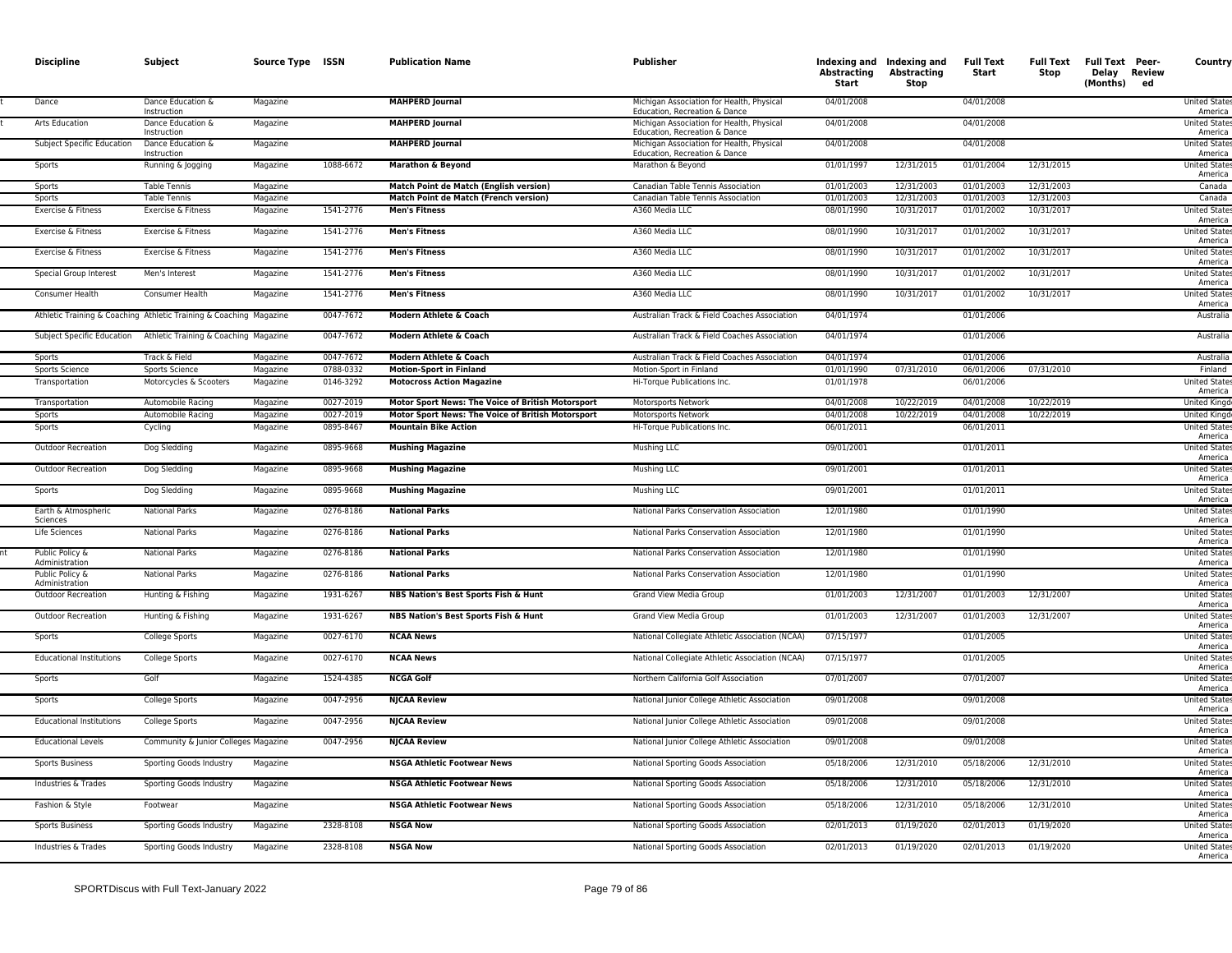| <b>Discipline</b>                      | Subject                                                            | Source Type ISSN     |                        | <b>Publication Name</b>                                                   | <b>Publisher</b>                                                       | <b>Abstracting</b><br>Start | Indexing and Indexing and<br><b>Abstracting</b><br><b>Stop</b> | <b>Full Text</b><br>Start | Full Text<br>Stop        | <b>Full Text Peer-</b><br>Delay Review<br>(Months) ed | Country                                       |
|----------------------------------------|--------------------------------------------------------------------|----------------------|------------------------|---------------------------------------------------------------------------|------------------------------------------------------------------------|-----------------------------|----------------------------------------------------------------|---------------------------|--------------------------|-------------------------------------------------------|-----------------------------------------------|
| Sports Business                        | Sporting Goods Industry                                            | Magazine             | 1045-2087              | <b>NSGA Retail Focus</b>                                                  | National Sporting Goods Association                                    | 08/01/1991                  | 12/31/2012                                                     | 01/01/2005                | 12/31/2012               |                                                       | <b>United State</b><br>America                |
| Industries & Trades                    | Sporting Goods Industry                                            | Magazine             | 1045-2087              | <b>NSGA Retail Focus</b>                                                  | National Sporting Goods Association                                    | 08/01/1991                  | 12/31/2012                                                     | 01/01/2005                | 12/31/2012               |                                                       | <b>United State:</b><br>America               |
| Exercise & Fitness                     | Exercise & Fitness                                                 | Magazine             |                        | <b>NSGA Specialty Fitness News</b>                                        | National Sporting Goods Association                                    | 05/31/2006                  | 08/31/2006                                                     | 05/31/2006                | 08/31/2006               |                                                       | <b>United State:</b><br>America               |
| Exercise & Fitness                     | Exercise & Fitness                                                 | Magazine             |                        | <b>NSGA Specialty Fitness News</b>                                        | National Sporting Goods Association                                    | 05/31/2006                  | 08/31/2006                                                     | 05/31/2006                | 08/31/2006               |                                                       | <b>United State:</b><br>America               |
| Exercise & Fitness                     | Exercise & Fitness                                                 | Magazine             |                        | <b>NSGA Specialty Fitness News</b>                                        | National Sporting Goods Association                                    | 05/31/2006                  | 08/31/2006                                                     | 05/31/2006                | 08/31/2006               |                                                       | <b>United State:</b><br>America               |
| <b>Sports Business</b>                 | Sporting Goods Industry                                            | Magazine             |                        | <b>NSGA Specialty Fitness News</b>                                        | National Sporting Goods Association                                    | 05/31/2006                  | 08/31/2006                                                     | 05/31/2006                | 08/31/2006               |                                                       | <b>United State:</b><br>America               |
| Industries & Trades                    | Sporting Goods Industry                                            | Magazine             |                        | <b>NSGA Specialty Fitness News</b>                                        | National Sporting Goods Association                                    | 05/31/2006                  | 08/31/2006                                                     | 05/31/2006                | 08/31/2006               |                                                       | <b>United State:</b><br>America               |
| Sports                                 | Golf                                                               | Magazine             |                        | <b>NSGA Specialty Golf News</b>                                           | National Sporting Goods Association                                    | 05/11/2006                  | 12/31/2010                                                     | 05/11/2006                | 12/31/2010               |                                                       | <b>United State</b><br>America                |
| <b>Sports Business</b>                 | Sporting Goods Industry                                            | Magazine             |                        | <b>NSGA Specialty Golf News</b>                                           | National Sporting Goods Association                                    | 05/11/2006                  | 12/31/2010                                                     | 05/11/2006                | 12/31/2010               |                                                       | <b>United State:</b><br>America               |
| Industries & Trades                    | Sporting Goods Industry                                            | Magazine             |                        | <b>NSGA Specialty Golf News</b>                                           | National Sporting Goods Association                                    | 05/11/2006<br>01/01/2006    | 12/31/2010                                                     | 05/11/2006                | 12/31/2010               |                                                       | <b>United State:</b><br>America<br>New Zealar |
| Sports<br><b>Clinical Specialties</b>  | Rugby<br>Orthopedic Medicine                                       | Magazine<br>Magazine | 1175-1088<br>1060-3220 | <b>NZ Rugby World</b><br><b>O&amp;P Business News</b>                     | Dark Horse Collective Ltd<br><b>SLACK Incorporated</b>                 | 01/01/2005                  | 03/31/2015                                                     | 01/01/2006<br>01/01/2005  | 12/31/2020<br>12/31/2010 |                                                       | <b>United State</b>                           |
|                                        | Athletic Training & Coaching Athletic Training & Coaching Magazine |                      |                        | <b>Olympic Coach</b>                                                      | United States Olympic Committee                                        | 04/01/1991                  |                                                                | 12/01/2006                |                          |                                                       | America<br><b>United State</b>                |
| Subject Specific Education             | Athletic Training & Coaching Magazine                              |                      |                        | <b>Olympic Coach</b>                                                      | United States Olympic Committee                                        | 04/01/1991                  |                                                                | 12/01/2006                |                          |                                                       | America<br><b>United State:</b>               |
| Olympics                               | Olympics                                                           | Magazine             |                        | <b>Olympic Coach</b>                                                      | United States Olympic Committee                                        | 04/01/1991                  |                                                                | 12/01/2006                |                          |                                                       | America<br><b>United State</b>                |
|                                        |                                                                    |                      |                        |                                                                           |                                                                        |                             |                                                                |                           |                          |                                                       | America                                       |
| Sports<br>Sports Medicine              | Wrestling<br><b>Sports Medicine</b>                                | Magazine<br>Magazine | 0226-1561<br>1060-1872 | <b>Ontario Wrestler</b><br><b>Operative Techniques in Sports Medicine</b> | Ontario Amateur Wrestling Association<br>Elsevier B.V.                 | 01/01/1981<br>04/01/1993    |                                                                | 05/01/2005<br>09/01/2012  | 08/26/2015               |                                                       | Canada<br><b>United State:</b>                |
|                                        |                                                                    |                      |                        |                                                                           |                                                                        |                             |                                                                |                           |                          |                                                       | America                                       |
| <b>Clinical Specialties</b>            | <b>Sports Medicine</b>                                             | Magazine             | 1060-1872              | <b>Operative Techniques in Sports Medicine</b>                            | Elsevier B.V.                                                          | 04/01/1993                  |                                                                | 09/01/2012                | 08/26/2015               |                                                       | <b>United State:</b><br>America               |
| <b>Outdoor Recreation</b>              | Orienteering                                                       | Magazine             | 1015-4965              | <b>Orienteering World</b>                                                 | International Orienteering Federation (IOF)                            | 04/01/1989                  |                                                                | 11/01/2006                |                          |                                                       | Finland                                       |
| <b>Outdoor Recreation</b>              | Orienteering                                                       | Magazine             | 1015-4965              | <b>Orienteering World</b>                                                 | International Orienteering Federation (IOF)                            | 04/01/1989                  |                                                                | 11/01/2006                |                          |                                                       | Finland                                       |
| Sports<br><b>Outdoor Recreation</b>    | Basketball<br><b>Outdoor Recreation</b>                            | Magazine<br>Magazine | 1470-0697<br>0826-3019 | <b>Our Game</b><br><b>Outdoor Recreation Report</b>                       | Canada Basketbal<br>Outdoor Recreation Council of British Columbia     | 09/01/2003<br>06/01/1995    | 07/31/2009<br>03/31/2014                                       | 09/01/2004<br>03/01/2014  | 07/31/2009<br>03/31/2014 |                                                       | Canada<br>Canada                              |
| <b>Outdoor Recreation</b>              | <b>Outdoor Recreation</b>                                          | Magazine             | 0826-3019              | <b>Outdoor Recreation Report</b>                                          | Outdoor Recreation Council of British Columbia                         | 06/01/1995                  | 03/31/2014                                                     | 03/01/2014                | 03/31/2014               |                                                       | Canada                                        |
| Sports                                 | <b>School Sports</b>                                               | Magazine             | 0229-3463              | Pacer                                                                     | Manitoba High Schools Athletic Association                             | 10/01/1975                  |                                                                | 09/01/2004                |                          |                                                       | Canada                                        |
| <b>Educational Institutions</b>        | <b>School Sports</b>                                               | Magazine             | 0229-3463              | Pacer                                                                     | Manitoba High Schools Athletic Association                             | 10/01/1975                  |                                                                | 09/01/2004                |                          |                                                       | Canada                                        |
| <b>Outdoor Recreation</b>              | Rafting & Kayaking                                                 | Magazine             | 1058-5710              | Paddler                                                                   | Paddlesport Publishing Inc.                                            | 08/01/1987                  | 08/31/2009                                                     | 03/01/2007                | 08/31/2009               |                                                       | <b>United State</b><br>America                |
| <b>Outdoor Recreation</b>              | Rafting & Kayaking                                                 | Magazine             | 1058-5710              | Paddler                                                                   | Paddlesport Publishing Inc.                                            | 08/01/1987                  | 08/31/2009                                                     | 03/01/2007                | 08/31/2009               |                                                       | <b>United State:</b><br>America               |
| Sports                                 | Rafting & Kayaking                                                 | Magazine             | 1058-5710              | Paddler                                                                   | Paddlesport Publishing Inc.                                            | 08/01/1987                  | 08/31/2009                                                     | 03/01/2007                | 08/31/2009               |                                                       | <b>United State</b><br>America                |
| <b>Outdoor Recreation</b>              | Canoeing                                                           | Magazine             | 0823-1095              | <b>Paddles Up (English Version)</b>                                       | Canadian Canoe Association                                             | 03/01/1983                  |                                                                | 08/01/2004                |                          |                                                       | Canada                                        |
| <b>Outdoor Recreation</b>              | Canoeing                                                           | Magazine             | 0823-1095              | <b>Paddles Up (English Version)</b>                                       | Canadian Canoe Association                                             | 03/01/1983                  |                                                                | 08/01/2004                |                          |                                                       | Canada                                        |
| Sports<br><b>Outdoor Recreation</b>    | Canoeing<br>Canoeing                                               | Magazine<br>Magazine | 0823-1095<br>0823-1095 | <b>Paddles Up (English Version)</b><br><b>Paddles Up (French Version)</b> | Canadian Canoe Association                                             | 03/01/1983<br>08/01/2004    | 12/01/2012                                                     | 08/01/2004<br>08/01/2004  | 12/01/2012               |                                                       | Canada<br>Canada                              |
| <b>Outdoor Recreation</b>              | Canoeing                                                           | Magazine             | 0823-1095              | <b>Paddles Up (French Version)</b>                                        | Canadian Canoe Association<br>Canadian Canoe Association               | 08/01/2004                  | 12/01/2012                                                     | 08/01/2004                | 12/01/2012               |                                                       | Canada                                        |
| Sports                                 | Canoeing                                                           | Magazine             | 0823-1095              | <b>Paddles Up (French Version)</b>                                        | Canadian Canoe Association                                             | 08/01/2004                  | 12/01/2012                                                     | 08/01/2004                | 12/01/2012               |                                                       | Canada                                        |
| Management                             | Sports Facility Management Magazine                                |                      | 1749-1983              | PanStadia                                                                 | PanStadia Publishing Company                                           | 12/01/2011                  | 12/31/2012                                                     | 12/01/2011                | 12/31/2012               |                                                       | United Kingd                                  |
| <b>Sports Business</b>                 | Sports Facility Management Magazine                                |                      | 1749-1983              | PanStadia                                                                 | PanStadia Publishing Company                                           | 12/01/2011                  | 12/31/2012                                                     | 12/01/2011                | 12/31/2012               |                                                       | <b>United Kingd</b>                           |
| Industries & Trades                    | Sports Facility Management Magazine                                |                      | 1749-1983              | PanStadia                                                                 | PanStadia Publishing Company                                           | 12/01/2011                  | 12/31/2012                                                     | 12/01/2011                | 12/31/2012               |                                                       | United Kingd                                  |
| Architecture                           | <b>Sport Facilities</b>                                            | Magazine             | 1749-1983              | PanStadia                                                                 | PanStadia Publishing Company                                           | 12/01/2011                  | 12/31/2012                                                     | 12/01/2011                | 12/31/2012               |                                                       | United King                                   |
| Arts & Entertainment<br>(General)      | <b>Sport Facilities</b>                                            | Magazine             | 1749-1983              | PanStadia                                                                 | PanStadia Publishing Company                                           | 12/01/2011                  | 12/31/2012                                                     | 12/01/2011                | 12/31/2012               |                                                       | <b>United Kingd</b>                           |
| Construction & Building                | <b>Sport Facilities</b>                                            | Magazine             | 1749-1983              | PanStadia                                                                 | PanStadia Publishing Company                                           | 12/01/2011                  | 12/31/2012                                                     | 12/01/2011                | 12/31/2012               |                                                       | <b>United Kingo</b>                           |
| Management                             | <b>Sport Facilities</b>                                            | Magazine             | 1749-1983              | PanStadia                                                                 | PanStadia Publishing Company                                           | 12/01/2011                  | 12/31/2012                                                     | 12/01/2011                | 12/31/2012               |                                                       | United King                                   |
| <b>Sports Business</b>                 | <b>Sport Facilities</b>                                            | Magazine             | 1749-1983<br>1749-1983 | PanStadia                                                                 | PanStadia Publishing Company                                           | 12/01/2011                  | 12/31/2012                                                     | 12/01/2011                | 12/31/2012               |                                                       | <b>United Kingo</b>                           |
| Industries & Trades<br>Public Policy & | <b>Sport Facilities</b><br>Parks & Recreation                      | Magazine<br>Magazine | 0031-2215              | PanStadia<br>Parks & Recreation                                           | PanStadia Publishing Company<br>National Recreation & Park Association | 12/01/2011<br>06/01/1966    | 12/31/2012                                                     | 12/01/2011<br>07/01/1996  | 12/31/2012               |                                                       | <b>United Kingo</b><br><b>United State</b>    |
| Administration                         | Administration                                                     |                      |                        |                                                                           |                                                                        |                             |                                                                |                           |                          |                                                       | America                                       |
|                                        |                                                                    |                      |                        |                                                                           |                                                                        |                             |                                                                |                           |                          |                                                       |                                               |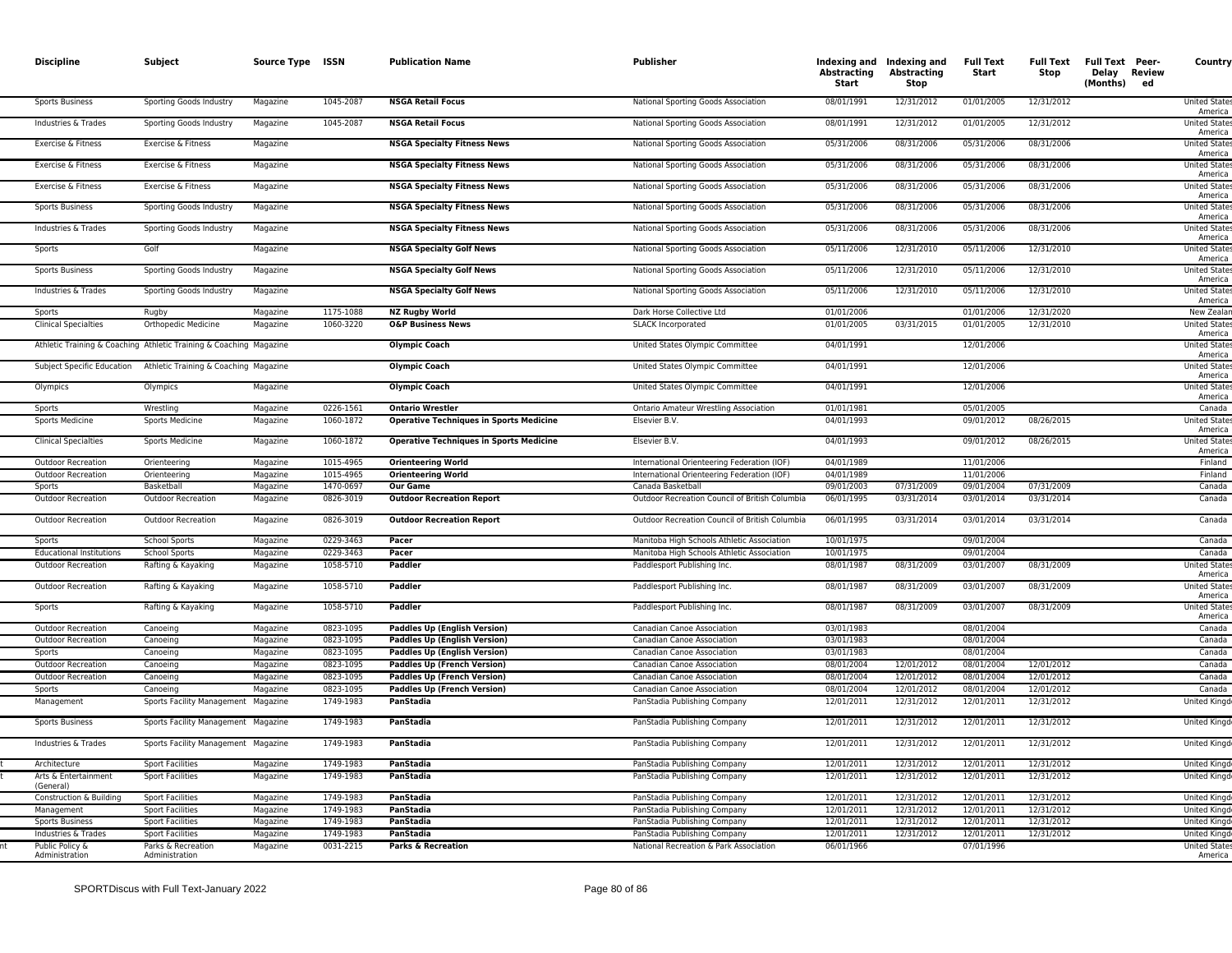| <b>Discipline</b>                        | Subject                                                            | Source Type ISSN     |                        | <b>Publication Name</b>                                                                   | <b>Publisher</b>                                                                 | Abstracting<br>Start     | Indexing and Indexing and<br>Abstracting<br><b>Stop</b> | <b>Full Text</b><br>Start | <b>Full Text</b><br>Stop | <b>Full Text Peer-</b><br>Delay Review<br>(Months)<br>ed | Country                                        |
|------------------------------------------|--------------------------------------------------------------------|----------------------|------------------------|-------------------------------------------------------------------------------------------|----------------------------------------------------------------------------------|--------------------------|---------------------------------------------------------|---------------------------|--------------------------|----------------------------------------------------------|------------------------------------------------|
| Public Policy &<br>Administration        | Parks & Recreation<br>Administration                               | Magazine             | 0031-2215              | <b>Parks &amp; Recreation</b>                                                             | National Recreation & Park Association                                           | 06/01/1966               |                                                         | 07/01/1996                |                          |                                                          | <b>United States</b><br>America                |
| <b>Physical Education</b>                | <b>Physical Education</b>                                          | Magazine             | 0279-0033              | Pennsylvania Journal of Health, Physical Education,<br><b>Recreation &amp; Dance</b>      | PSAHPERD, Inc.                                                                   | 01/01/2008               |                                                         | 01/01/2008                |                          |                                                          | <b>United States</b><br>America                |
| Subject Specific Education               | <b>Physical Education</b>                                          | Magazine             | 0279-0033              | Pennsylvania Journal of Health, Physical Education<br><b>Recreation &amp; Dance</b>       | PSAHPERD, Inc.                                                                   | 01/01/2008               |                                                         | 01/01/2008                |                          |                                                          | <b>United States</b><br>America                |
| Dance                                    | Dance Education &<br>Instruction                                   | Magazine             | 0279-0033              | Pennsylvania Journal of Health, Physical Education<br><b>Recreation &amp; Dance</b>       | PSAHPERD, Inc.                                                                   | 01/01/2008               |                                                         | 01/01/2008                |                          |                                                          | <b>United State</b><br>America                 |
| Arts Education                           | Dance Education &<br>Instruction                                   | Magazine             | 0279-0033              | Pennsylvania Journal of Health, Physical Education<br><b>Recreation &amp; Dance</b>       | PSAHPERD, Inc.                                                                   | 01/01/2008               |                                                         | 01/01/2008                |                          |                                                          | <b>United State</b><br>America                 |
| Subject Specific Education               | Dance Education &<br>Instruction                                   | Magazine             | 0279-0033              | Pennsylvania Journal of Health, Physical Education,<br><b>Recreation &amp; Dance</b>      | PSAHPERD, Inc.                                                                   | 01/01/2008               |                                                         | 01/01/2008                |                          |                                                          | <b>United States</b><br>America                |
| Sports                                   | Soccer                                                             | Magazine             |                        | <b>Performance Conditioning Soccer</b>                                                    | Performance Conditioning Inc.                                                    | 01/01/1994               |                                                         | 06/01/2011                |                          |                                                          | <b>United State</b><br>America                 |
| Sports                                   | Volleyball                                                         | Magazine             | 1544-2411              | Performance Conditioning Volleyball                                                       | Performance Conditioning Inc.                                                    | 01/01/1993               |                                                         | 03/01/2011                |                          |                                                          | <b>United States</b><br>America                |
| <b>Physical Education</b>                | <b>Physical Education</b>                                          | Magazine             | 0843-2635              | <b>Physical Education Digest</b>                                                          | Physical Education Digest/LSCAPE                                                 | 05/01/1990               | 10/31/2004                                              | 09/01/2004                | 10/31/2004               |                                                          | Canada                                         |
| Subject Specific Education               | Physical Education                                                 | Magazine             | 0843-2635              | <b>Physical Education Digest</b>                                                          | Physical Education Digest/LSCAPE                                                 | 05/01/1990               | 10/31/2004                                              | 09/01/2004                | 10/31/2004               |                                                          | Canada                                         |
|                                          | Athletic Training & Coaching Athletic Training & Coaching Magazine |                      | 1492-1685              | <b>Physical Training</b>                                                                  | Kim Taylor                                                                       | 01/01/1920               | 01/31/2017                                              | 01/01/2005                | 01/31/2017               |                                                          | Canada                                         |
| Subject Specific Education               | Athletic Training & Coaching Magazine                              |                      | 1492-1685              | <b>Physical Training</b>                                                                  | Kim Taylor                                                                       | 01/01/1920               | 01/31/2017                                              | 01/01/2005                | 01/31/2017               |                                                          | Canada                                         |
| Sports                                   | <b>Martial Arts</b>                                                | Magazine             | 1492-1685              | <b>Physical Training</b>                                                                  | Kim Taylor                                                                       | 01/01/1920               | 01/31/2017                                              | 01/01/2005                | 01/31/2017               |                                                          | Canada                                         |
| <b>Sports Medicine</b>                   | Performance Enhancing<br>Drugs                                     | Magazine             |                        | <b>Play True</b>                                                                          | World Anti-Doping Agency                                                         | 01/01/2003               |                                                         | 01/01/2004                |                          |                                                          | Canada                                         |
| <b>Clinical Specialties</b>              | Performance Enhancing<br>Drugs                                     | Magazine             |                        | <b>Play True</b>                                                                          | World Anti-Doping Agency                                                         | 01/01/2003               |                                                         | 01/01/2004                |                          |                                                          | Canada                                         |
| Sports                                   | <b>Equestrian Sports</b>                                           | Magazine             | 0090-8762              | <b>Practical Horseman</b>                                                                 | <b>Equine Network</b>                                                            | 12/01/1977               |                                                         | 08/01/1996                |                          |                                                          | <b>United States</b><br>America                |
| <b>Outdoor Recreation</b>                | Boating & Sailing                                                  | Magazine             | 0161-8059              | <b>Practical Sailor</b>                                                                   | Belvoir Media Group                                                              | 01/01/1984               |                                                         | 03/01/2012                |                          |                                                          | <b>United State</b><br>America                 |
| <b>Outdoor Recreation</b>                | Boating & Sailing                                                  | Magazine             | 0161-8059              | <b>Practical Sailor</b>                                                                   | Belvoir Media Group                                                              | 01/01/1984               |                                                         | 03/01/2012                |                          |                                                          | United State<br>America                        |
| Sports                                   | Boating & Sailing                                                  | Magazine             | 0161-8059              | <b>Practical Sailor</b>                                                                   | Belvoir Media Group                                                              | 01/01/1984               |                                                         | 03/01/2012                |                          |                                                          | <b>United State</b><br>America                 |
| Exercise & Fitness                       | Exercise & Fitness                                                 | Magazine             |                        | President's Council on Physical Fitness & Sports Research President's Challenge<br>Digest |                                                                                  | 07/01/1996               | 12/01/2013                                              | 12/01/2003                | 12/01/2013               |                                                          | <b>United States</b><br>America                |
| Exercise & Fitness                       | Exercise & Fitness                                                 | Magazine             |                        | President's Council on Physical Fitness & Sports Research President's Challenge<br>Diaest |                                                                                  | 07/01/1996               | 12/01/2013                                              | 12/01/2003                | 12/01/2013               |                                                          | <b>United State</b><br>America                 |
| Exercise & Fitness                       | Exercise & Fitness                                                 | Magazine             |                        | President's Council on Physical Fitness & Sports Research President's Challenge<br>Digest |                                                                                  | 07/01/1996               | 12/01/2013                                              | 12/01/2003                | 12/01/2013               |                                                          | <b>United States</b><br>America                |
| Sports                                   | <b>Bull Riding</b>                                                 | Magazine             | 1098-495X              | <b>Pro Bull Rider</b>                                                                     | Grand View Media Group                                                           | 02/01/2008               | 01/31/2010                                              | 02/01/2008                | 01/31/2010               |                                                          | <b>United State</b><br>America                 |
| Sports                                   | <b>Martial Arts</b>                                                | Magazine             |                        | Proceedings (Guelph School of Japanese Sword Arts)                                        | Kim Tavlor                                                                       | 01/01/2005               | 07/31/2005                                              | 01/01/2005                | 07/31/2005               |                                                          | Canada                                         |
| Allied Health                            | Physical Therapy                                                   | Magazine             | 1949-3711              | <b>PT in Motion</b>                                                                       | American Physical Therapy Association                                            | 10/01/2009               | 06/30/2020                                              | 10/01/2009                | 06/30/2020               |                                                          | <b>United State</b><br>America                 |
| Therapeutics                             | Physical Therapy                                                   | Magazine             | 1949-3711              | <b>PT in Motion</b>                                                                       | American Physical Therapy Association                                            | 10/01/2009               | 06/30/2020                                              | 10/01/2009                | 06/30/2020               |                                                          | <b>United States</b><br>America                |
| Allied Health                            | Physical Therapy                                                   | Magazine             | 1065-5077              | PT: Magazine of Physical Therapy                                                          | American Physical Therapy Association                                            | 01/01/1992               | 09/30/2009                                              | 07/01/2000                | 09/30/2009               |                                                          | <b>United State</b><br>America<br>United State |
| Therapeutics                             | Physical Therapy                                                   | Magazine             | 1065-5077              | PT: Magazine of Physical Therapy                                                          | American Physical Therapy Association                                            | 01/01/1992               | 09/30/2009                                              | 07/01/2000                | 09/30/2009               |                                                          | America                                        |
| Exercise & Fitness                       | Exercise & Fitness                                                 | Magazine             | 1920-8502<br>1920-8502 | <b>Research Update</b>                                                                    | Governors of the University of Alberta                                           | 09/01/1995<br>09/01/1995 | 05/31/2015<br>05/31/2015                                | 01/01/2007<br>01/01/2007  | 05/31/2015<br>05/31/2015 |                                                          | Canada                                         |
| Exercise & Fitness<br>Exercise & Fitness | Exercise & Fitness<br>Exercise & Fitness                           | Magazine<br>Magazine | 1920-8502              | <b>Research Update</b><br><b>Research Update</b>                                          | Governors of the University of Alberta<br>Governors of the University of Alberta | 09/01/1995               | 05/31/2015                                              | 01/01/2007                | 05/31/2015               |                                                          | Canada<br>Canada                               |
| Engineering                              | <b>Biomedical Engineering</b>                                      | Magazine             | 1575-5622              | Revista de Biomecánica                                                                    | Instituto de Biomecanica de Valencia                                             | 01/01/2021               |                                                         | 01/01/2021                |                          |                                                          | Spain                                          |
| Life Sciences                            | <b>Biomedical Engineering</b>                                      | Magazine             | 1575-5622              | Revista de Biomecánica                                                                    | Instituto de Biomecanica de Valencia                                             | 01/01/2021               |                                                         | 01/01/2021                |                          |                                                          | Spain                                          |
| <b>Medical Sciences</b>                  | <b>Biomedical Engineering</b>                                      | Magazine             | 1575-5622              | Revista de Biomecánica                                                                    | Instituto de Biomecanica de Valencia                                             | 01/01/2021               |                                                         | 01/01/2021                |                          |                                                          | Spain                                          |
| Sports                                   | Cycling                                                            | Magazine             | 1069-2649              | <b>Road Bike Action</b>                                                                   | Hi-Torque Publications Inc                                                       | 06/01/2011               |                                                         | 06/01/2011                |                          |                                                          | <b>United State</b><br>America                 |
| Outdoor Recreation                       | Rowing                                                             | Magazine             | 1489-2952              | <b>Rowing Canada Aviron</b>                                                               | Rowing Canada Aviron                                                             | 05/01/1986               | 12/31/2010                                              | 01/01/2005                | 12/31/2010               |                                                          | Canada                                         |
| <b>Outdoor Recreation</b>                | Rowing                                                             | Magazine             | 1489-2952              | <b>Rowing Canada Aviron</b>                                                               | Rowing Canada Aviron                                                             | 05/01/1986               | 12/31/2010                                              | 01/01/2005                | 12/31/2010               |                                                          | Canada                                         |
| Sports                                   | Rowing                                                             | Magazine             | 1489-2952              | <b>Rowing Canada Aviron</b>                                                               | Rowing Canada Aviron                                                             | 05/01/1986               | 12/31/2010                                              | 01/01/2005                | 12/31/2010               |                                                          | Canada                                         |
| Sports                                   | Rugby                                                              | Magazine             | 0035-9742              | <b>Rugby League Week</b>                                                                  | ARE Media Pty Limited                                                            | 03/02/1988               | 03/23/2017                                              | 01/01/2003                | 03/23/2017               |                                                          | Australia                                      |
| Sports                                   | Running & Jogging                                                  | Magazine             | 0897-1706              | <b>Runner's World</b>                                                                     | Hearst Magazines, a division of Hearst<br>Communications, Inc.                   | 11/01/1971               |                                                         | 05/01/1990                |                          |                                                          | <b>United States</b><br>America                |
| Sports                                   | Running & Jogging                                                  | Magazine             | 0898-5162              | <b>Running &amp; FitNews</b>                                                              | American Running Association                                                     | 01/01/1982               | 03/01/2017                                              | 05/01/2002                | 03/01/2017               |                                                          | <b>United State</b><br>America                 |
| <b>Sports Medicine</b>                   | <b>Sports Medicine</b>                                             | Magazine             | 0898-5162              | <b>Running &amp; FitNews</b>                                                              | American Running Association                                                     | 01/01/1982               | 03/01/2017                                              | 05/01/2002                | 03/01/2017               |                                                          | <b>United State</b><br>America                 |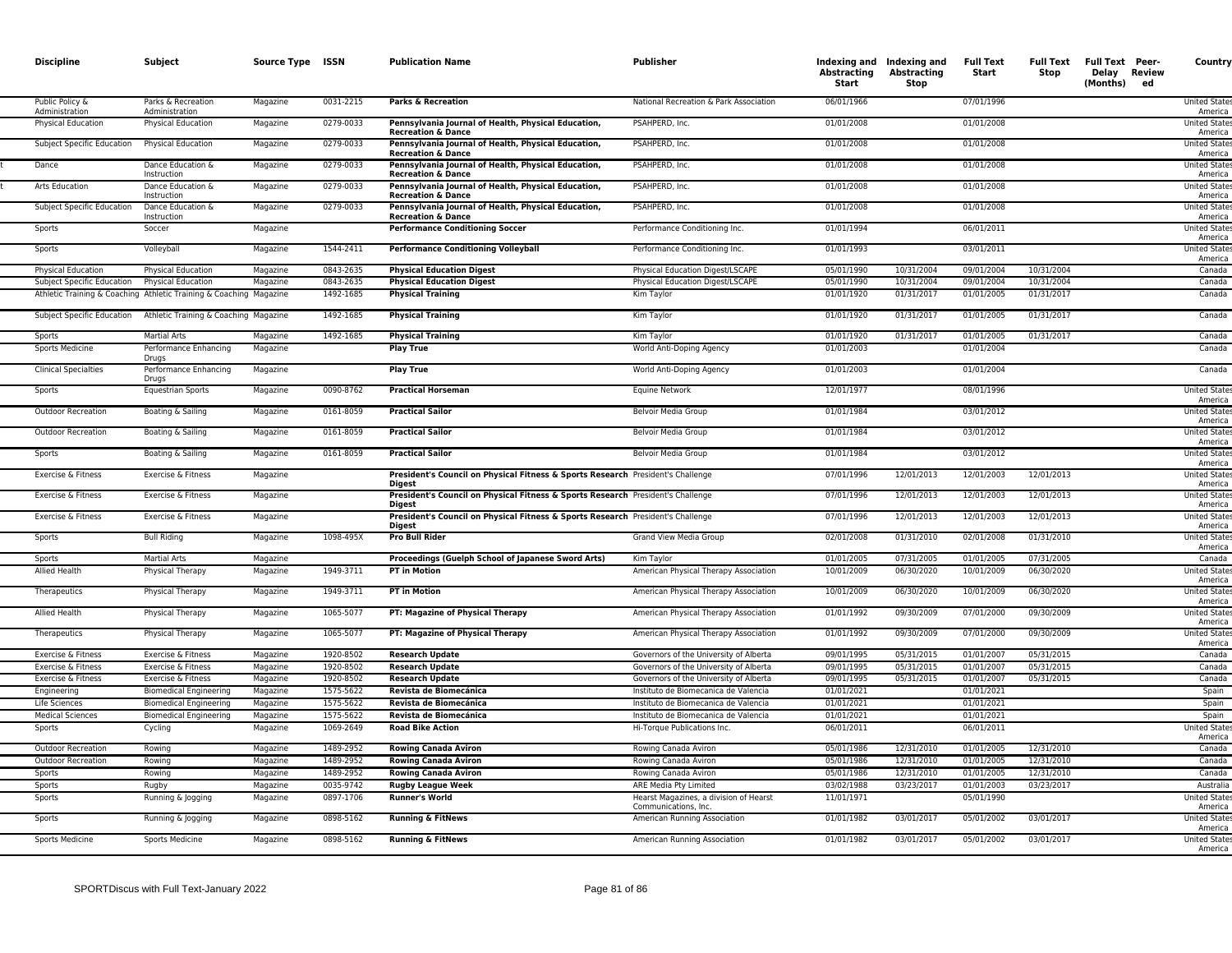| <b>Discipline</b>                              | Subject                                                            | Source Type ISSN |           | <b>Publication Name</b>               | <b>Publisher</b>                                                        | Abstracting<br>Start | Indexing and Indexing and<br>Abstracting<br><b>Stop</b> | <b>Full Text</b><br>Start | Stop       | Full Text Full Text Peer-<br>Delay Review<br>(Months) ed | Country                         |
|------------------------------------------------|--------------------------------------------------------------------|------------------|-----------|---------------------------------------|-------------------------------------------------------------------------|----------------------|---------------------------------------------------------|---------------------------|------------|----------------------------------------------------------|---------------------------------|
| <b>Clinical Specialties</b>                    | <b>Sports Medicine</b>                                             | Magazine         | 0898-5162 | <b>Running &amp; FitNews</b>          | American Running Association                                            | 01/01/1982           | 03/01/2017                                              | 05/01/2002                | 03/01/2017 |                                                          | <b>United States</b><br>America |
| Consumer Health                                | Consumer Health                                                    | Magazine         | 0898-5162 | <b>Running &amp; FitNews</b>          | American Running Association                                            | 01/01/1982           | 03/01/2017                                              | 05/01/2002                | 03/01/2017 |                                                          | <b>United States</b><br>America |
| Earth & Atmospheric<br>Sciences                | Fish                                                               | Magazine         | 0036-3618 | Salt Water Sportsman                  | <b>Bonnier Corporation</b>                                              | 02/01/1979           |                                                         | 01/01/2001                |            |                                                          | <b>United State</b><br>America  |
| Life Sciences                                  | Fish                                                               | Magazine         | 0036-3618 | <b>Salt Water Sportsman</b>           | <b>Bonnier Corporation</b>                                              | 02/01/1979           |                                                         | 01/01/2001                |            |                                                          | <b>United State</b><br>America  |
| Outdoor Recreation                             | Hunting & Fishing                                                  | Magazine         | 0036-3618 | Salt Water Sportsman                  | <b>Bonnier Corporation</b>                                              | 02/01/1979           |                                                         | 01/01/2001                |            |                                                          | United State<br>America         |
| <b>Outdoor Recreation</b>                      | Hunting & Fishing                                                  | Magazine         | 0036-3618 | Salt Water Sportsman                  | <b>Bonnier Corporation</b>                                              | 02/01/1979           |                                                         | 01/01/2001                |            |                                                          | <b>United States</b><br>America |
| Sports                                         | <b>Water Sports</b>                                                | Magazine         | 0036-3618 | Salt Water Sportsman                  | <b>Bonnier Corporation</b>                                              | 02/01/1979           |                                                         | 01/01/2001                |            |                                                          | <b>United States</b><br>America |
| Sports                                         | Skateboarding                                                      | Magazine         | 1535-2889 | Skateboarder                          | A360 Media LLC                                                          | 05/01/2008           | 08/31/2013                                              | 05/01/2008                | 08/31/2013 |                                                          | <b>United States</b><br>America |
| Sports                                         | Snow Skiing                                                        | Magazine         | 0037-6159 | Ski                                   | Pocket Outdoor Media                                                    | 10/01/1974           |                                                         | 01/01/2001                |            |                                                          | <b>United States</b><br>America |
| Sports                                         | Snow Skiing                                                        | Magazine         | 0702-701X | Ski Canada                            | Solstice Publishing Inc.                                                | 11/01/1974           |                                                         | 08/01/2012                |            |                                                          | Canada                          |
| Sports                                         | Snow Skiing                                                        | Magazine         | 0037-6264 | <b>Skiing</b>                         | Active Interest Media, Inc.                                             | 12/01/1972           | 02/28/2017                                              | 01/01/2001                | 02/28/2017 |                                                          | <b>United State</b>             |
|                                                |                                                                    |                  |           |                                       |                                                                         |                      |                                                         |                           |            |                                                          | America                         |
| Sports                                         | Snowboarding                                                       | Magazine         | 1046-0403 | Snowboarder                           | A360 Media LLC                                                          | 05/01/2008           | 02/28/2017                                              | 05/01/2008                | 08/20/2013 |                                                          | <b>United States</b><br>America |
| Sports                                         | Soccer                                                             | Magazine         | 0149-2365 | <b>Soccer Digest</b>                  | Lakeside Publishing Company, LLC                                        | 06/01/1979           | 12/31/2003                                              | 07/01/1998                | 12/31/2003 |                                                          | <b>United States</b><br>America |
|                                                | Athletic Training & Coaching Athletic Training & Coaching Magazine |                  | 0560-3617 | <b>Soccer Journal</b>                 | National Soccer Coaches Association of America                          | 03/01/1979           | 04/04/2017                                              | 09/01/2006                | 04/04/2017 |                                                          | <b>United States</b><br>America |
| Subject Specific Education                     | Athletic Training & Coaching Magazine                              |                  | 0560-3617 | Soccer Journal                        | National Soccer Coaches Association of America                          | 03/01/1979           | 04/04/2017                                              | 09/01/2006                | 04/04/2017 |                                                          | <b>United States</b><br>America |
| Sports                                         | Soccer                                                             | Magazine         | 0560-3617 | <b>Soccer Journal</b>                 | National Soccer Coaches Association of America                          | 03/01/1979           | 04/04/2017                                              | 09/01/2006                | 04/04/2017 |                                                          | <b>United States</b><br>America |
| Complementary &<br><b>Alternative Medicine</b> | <b>Clinical Somatics</b>                                           | Magazine         | 0147-5231 | <b>Somatics</b>                       | Novato Institute for Somatic Research &<br>Training                     | 01/01/1983           |                                                         | 04/01/2008                |            |                                                          | <b>United State</b><br>America  |
| Sports & Leisure (General)                     | Sports & Leisure (General)                                         | Magazine         | 1097-2978 | <b>Southern Sporting Journal</b>      | Grand View Media Group                                                  | 10/01/2002           | 04/30/2009                                              | 10/01/2002                | 04/30/2009 |                                                          | <b>United State</b><br>America  |
| Allied Health                                  | Kinesiology & Exercise<br>Science                                  | Magazine         | 1754-3444 | <b>Sport &amp; Exercise Scientist</b> | British Association of Sport & Exercise Sciences                        | 09/01/2004           |                                                         | 06/01/2006                |            |                                                          | <b>United Kingd</b>             |
| Sports Science                                 | Kinesiology & Exercise<br>Science                                  | Magazine         | 1754-3444 | <b>Sport &amp; Exercise Scientist</b> | British Association of Sport & Exercise Sciences                        | 09/01/2004           |                                                         | 06/01/2006                |            |                                                          | <b>United Kingd</b>             |
| Sports                                         | <b>Water Sports</b>                                                | Magazine         | 1077-985X | <b>Sport Diver</b>                    | PADI (Professional Association of Diving<br>Instructors)                | 01/01/1978           | 01/31/2018                                              | 09/01/2011                | 01/31/2018 |                                                          | <b>United States</b><br>America |
| Earth & Atmospheric<br>Sciences                | <b>Underwater Diving</b>                                           | Magazine         | 1077-985X | <b>Sport Diver</b>                    | PADI (Professional Association of Diving<br>Instructors)                | 01/01/1978           | 01/31/2018                                              | 09/01/2011                | 01/31/2018 |                                                          | <b>United States</b><br>America |
| Life Sciences                                  | <b>Underwater Diving</b>                                           | Magazine         | 1077-985X | <b>Sport Diver</b>                    | PADI (Professional Association of Diving<br>Instructors)                | 01/01/1978           | 01/31/2018                                              | 09/01/2011                | 01/31/2018 |                                                          | <b>United States</b><br>America |
| Sports                                         | <b>Underwater Diving</b>                                           | Magazine         | 1077-985X | <b>Sport Diver</b>                    | PADI (Professional Association of Diving<br>Instructors)                | 01/01/1978           | 01/31/2018                                              | 09/01/2011                | 01/31/2018 |                                                          | <b>United States</b><br>America |
| <b>Sports Medicine</b>                         | <b>Sports Medicine</b>                                             | Magazine         | 1032-5662 | <b>Sport Health</b>                   | Sports Medicine Australia                                               | 01/01/1983           | 06/30/2018                                              | 09/01/2012                | 06/30/2018 |                                                          | Australia                       |
| <b>Clinical Specialties</b>                    | <b>Sports Medicine</b>                                             | Magazine         | 1032-5662 | <b>Sport Health</b>                   | Sports Medicine Australia                                               | 01/01/1983           | 06/30/2018                                              | 09/01/2012                | 06/30/2018 |                                                          | Australia                       |
| Sociology                                      | Sports Sociology                                                   | Magazine         | 1610-3181 | <b>Sport und Gesellschaft</b>         | De Gruyter                                                              | 01/01/2005           |                                                         | 12/01/2006                |            |                                                          | Germany                         |
| Sports Science                                 | Sports Sociology                                                   | Magazine         | 1610-3181 | <b>Sport und Gesellschaft</b>         | De Gruyter                                                              | 01/01/2005           |                                                         | 12/01/2006                |            |                                                          | Germany                         |
| Sports & Leisure (General)                     | Sports & Leisure (General)                                         | Magazine         | 0038-805X | <b>Sporting News</b>                  | American City Business Journal                                          | 02/01/1975           | 03/31/2012                                              | 07/13/1998                | 03/31/2012 |                                                          | <b>United State</b><br>America  |
| Sports                                         | <b>Wheelchair Sports</b>                                           | Magazine         | 0161-6706 | <b>Sports 'n Spokes Magazine</b>      | PVA Publications - a division of Paralyzed<br>Veterans of America, Inc. | 05/01/1975           |                                                         | 11/01/2004                |            |                                                          | <b>United States</b><br>America |
| Sports & Leisure (General)                     | Sports & Leisure (General)                                         | Magazine         |           | <b>Sports Bulletin</b>                | Hong Kong Sports Institute Limited                                      | 11/01/2004           | 12/01/2017                                              | 07/01/2009                | 12/01/2017 |                                                          | Hong Kong                       |
| Transportation                                 | Automobile Racing                                                  | Magazine         | 0300-6387 | <b>Sports Car</b>                     | Sports Car Club of America                                              | 01/01/1981           |                                                         | 07/01/2009                | 01/31/2014 |                                                          | <b>United States</b><br>America |
| <b>Sports</b>                                  | Automobile Racing                                                  | Magazine         | 0300-6387 | <b>Sports Car</b>                     | Sports Car Club of America                                              | 01/01/1981           |                                                         | 07/01/2009                | 01/31/2014 |                                                          | <b>United States</b><br>America |
| Sports & Leisure (General)                     | Sports & Leisure (General)                                         | Magazine         | 0038-822X | <b>Sports Illustrated</b>             | Maven Coalition, Inc.                                                   | 07/09/1900           |                                                         | 09/21/1992                |            |                                                          | <b>United States</b><br>America |
| Special Group Interest                         | Women's Interest                                                   | Magazine         | 1524-9409 | <b>Sports Illustrated for Women</b>   | Maven Coalition, Inc.                                                   | 03/01/1999           | 08/31/2001                                              | 03/01/1999                | 08/31/2001 |                                                          | <b>United States</b><br>America |
| Sports & Leisure (General)                     | Sports & Leisure (General)                                         | Magazine         | 1524-9409 | <b>Sports Illustrated for Women</b>   | Maven Coalition, Inc.                                                   | 03/01/1999           | 08/31/2001                                              | 03/01/1999                | 08/31/2001 |                                                          | <b>United States</b><br>America |
| Special Group Interest                         | Women's Interest                                                   | Magazine         | 1537-6230 | <b>Sports Illustrated Women</b>       | Maven Coalition, Inc.                                                   | 09/01/2001           | 12/31/2002                                              | 09/01/2001                | 12/31/2002 |                                                          | <b>United States</b><br>America |
| Sports & Leisure (General)                     | Sports & Leisure (General)                                         | Magazine         | 1537-6230 | <b>Sports Illustrated Women</b>       | Maven Coalition, Inc.                                                   | 09/01/2001           | 12/31/2002                                              | 09/01/2001                | 12/31/2002 |                                                          | <b>United State</b><br>America  |
|                                                |                                                                    |                  |           |                                       |                                                                         |                      |                                                         |                           |            |                                                          |                                 |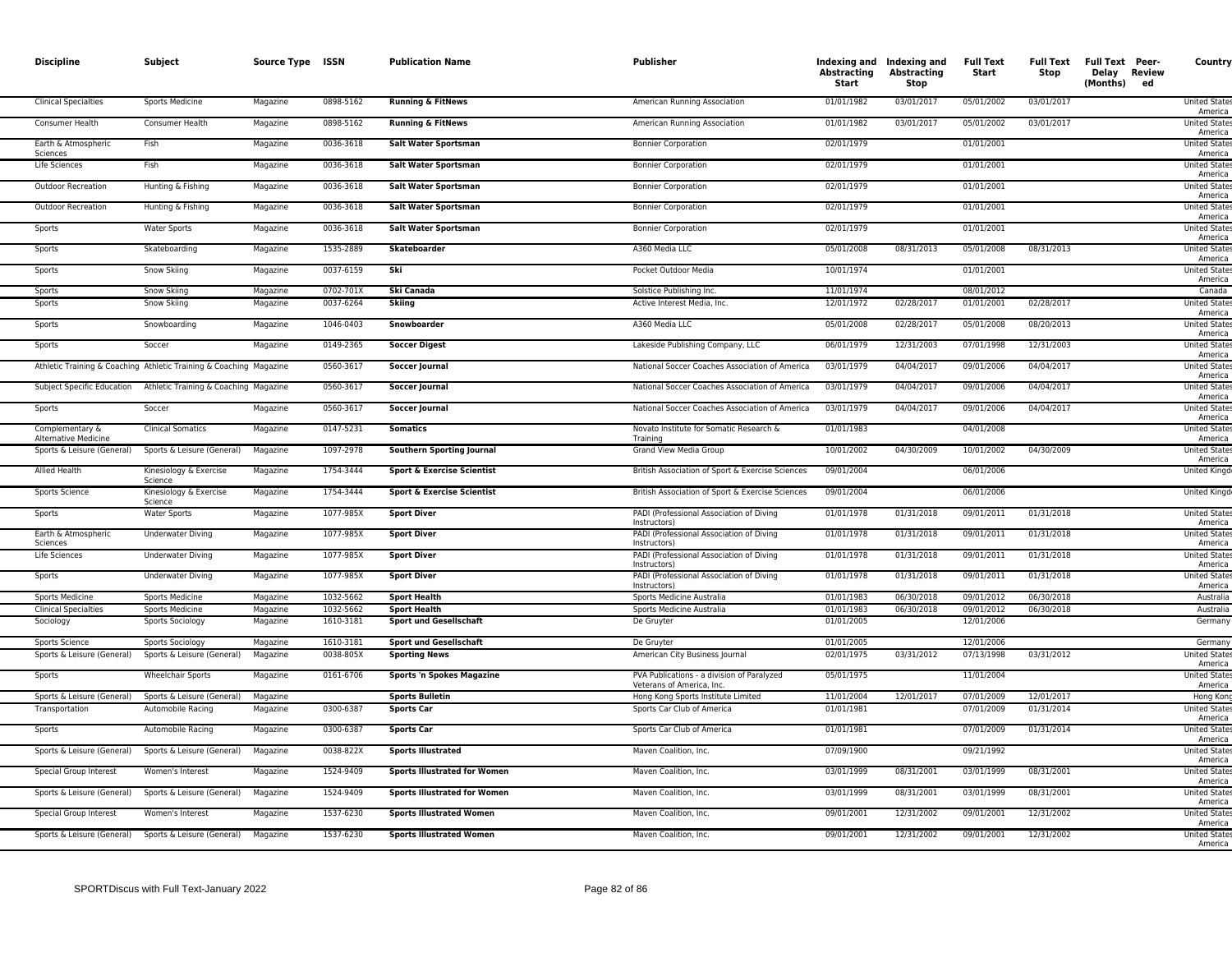| <b>Discipline</b>                 | Subject                              | Source Type ISSN     |                        | <b>Publication Name</b>                          | <b>Publisher</b>                                                    | Abstracting<br>Start     | Indexing and Indexing and<br><b>Abstracting</b><br>Stop | <b>Full Text</b><br>Start | Stop       | Full Text Full Text Peer-<br>Delay Review<br>(Months)<br>ed | Country                                    |
|-----------------------------------|--------------------------------------|----------------------|------------------------|--------------------------------------------------|---------------------------------------------------------------------|--------------------------|---------------------------------------------------------|---------------------------|------------|-------------------------------------------------------------|--------------------------------------------|
| Law                               | <b>Medical Law</b>                   | Magazine             | 1041-696X              | Sports Medicine Standards & Malpractice Reporter | PRC Publishing, Inc.                                                | 01/01/1989               | 12/31/2011                                              | 01/01/2006                | 12/31/2011 |                                                             | <b>United State</b><br>America             |
| Law                               | Medical Law                          | Magazine             | 1041-696X              | Sports Medicine Standards & Malpractice Reporter | PRC Publishing, Inc.                                                | 01/01/1989               | 12/31/2011                                              | 01/01/2006                | 12/31/2011 |                                                             | <b>United State:</b><br>America            |
| <b>Medical Law</b>                | <b>Medical Law</b>                   | Magazine             | 1041-696X              | Sports Medicine Standards & Malpractice Reporter | PRC Publishing, Inc.                                                | 01/01/1989               | 12/31/2011                                              | 01/01/2006                | 12/31/2011 |                                                             | <b>United State</b><br>America             |
| Sports Medicine                   | <b>Sports Medicine</b>               | Magazine             | 1041-696X              | Sports Medicine Standards & Malpractice Reporter | PRC Publishing, Inc.                                                | 01/01/1989               | 12/31/2011                                              | 01/01/2006                | 12/31/2011 |                                                             | <b>United State:</b><br>America            |
| <b>Clinical Specialties</b>       | <b>Sports Medicine</b>               | Magazine             | 1041-696X              | Sports Medicine Standards & Malpractice Reporter | PRC Publishing, Inc.                                                | 01/01/1989               | 12/31/2011                                              | 01/01/2006                | 12/31/2011 |                                                             | <b>United State</b><br>America             |
| Law                               | Sports Law                           | Magazine             | 0893-8210              | Sports, Parks & Recreation Law Reporter          | PRC Publishing, Inc.                                                | 06/01/1988               | 03/31/2012                                              | 03/01/2006                | 03/31/2012 |                                                             | <b>United State</b><br>America             |
| Law                               | Sports Law                           | Magazine             | 0893-8210              | Sports, Parks & Recreation Law Reporter          | PRC Publishing, Inc.                                                | 06/01/1988               | 03/31/2012                                              | 03/01/2006                | 03/31/2012 |                                                             | <b>United State:</b><br>America            |
| Sports & Leisure (General)        | Sports Law                           | Magazine             | 0893-8210              | Sports, Parks & Recreation Law Reporter          | PRC Publishing, Inc.                                                | 06/01/1988               | 03/31/2012                                              | 03/01/2006                | 03/31/2012 |                                                             | <b>United State:</b><br>America            |
| Public Policy &<br>Administration | Parks & Recreation<br>Administration | Magazine             | 0893-8210              | Sports, Parks & Recreation Law Reporter          | PRC Publishing, Inc.                                                | 06/01/1988               | 03/31/2012                                              | 03/01/2006                | 03/31/2012 |                                                             | <b>United State</b><br>America             |
| Public Policy &<br>Administration | Parks & Recreation<br>Administration | Magazine             | 0893-8210              | Sports, Parks & Recreation Law Reporter          | PRC Publishing, Inc.                                                | 06/01/1988               | 03/31/2012                                              | 03/01/2006                | 03/31/2012 |                                                             | <b>United State</b><br>America             |
| Life Sciences                     | Sports Turf Management               | Magazine             | 1932-8362              | <b>SportsField Management</b>                    | Grand View Media Group                                              | 01/01/2014               | 02/28/2018                                              | 01/01/2014                | 02/28/2018 |                                                             | <b>United State</b><br>America             |
| Management                        | Sports Turf Management               | Magazine             | 1932-8362              | <b>SportsField Management</b>                    | Grand View Media Group                                              | 01/01/2014               | 02/28/2018                                              | 01/01/2014                | 02/28/2018 |                                                             | <b>United State</b><br>America             |
| Sports Business                   | Sports Turf Management               | Magazine             | 1932-8362              | <b>SportsField Management</b>                    | Grand View Media Group                                              | 01/01/2014               | 02/28/2018                                              | 01/01/2014                | 02/28/2018 |                                                             | <b>United State</b><br>America             |
| Industries & Trades               | Sports Turf Management               | Magazine             | 1932-8362              | <b>SportsField Management</b>                    | Grand View Media Group                                              | 01/01/2014               | 02/28/2018                                              | 01/01/2014                | 02/28/2018 |                                                             | <b>United States</b><br>America            |
| Architecture                      | <b>Sport Facilities</b>              | Magazine             | 0036-102X              | Sportstättenbau + Bäderanlagen (sb)              | International Association for Sports & Leisure<br>Facilities (IAKS) | 09/01/1972               |                                                         | 07/01/2013                |            |                                                             | Germany                                    |
| Arts & Entertainment<br>(General) | <b>Sport Facilities</b>              | Magazine             | 0036-102X              | Sportstättenbau + Bäderanlagen (sb)              | International Association for Sports & Leisure<br>Facilities (IAKS) | 09/01/1972               |                                                         | 07/01/2013                |            |                                                             | Germany                                    |
| Construction & Building           | <b>Sport Facilities</b>              | Magazine             | 0036-102X              | Sportstättenbau + Bäderanlagen (sb)              | International Association for Sports & Leisure<br>Facilities (IAKS) | 09/01/1972               |                                                         | 07/01/2013                |            |                                                             | Germany                                    |
| Management                        | <b>Sport Facilities</b>              | Magazine             | 0036-102X              | Sportstättenbau + Bäderanlagen (sb)              | International Association for Sports & Leisure<br>Facilities (IAKS) | 09/01/1972               |                                                         | 07/01/2013                |            |                                                             | Germany                                    |
| Sports Business                   | <b>Sport Facilities</b>              | Magazine             | 0036-102X              | Sportstättenbau + Bäderanlagen (sb)              | International Association for Sports & Leisure<br>Facilities (IAKS) | 09/01/1972               |                                                         | 07/01/2013                |            |                                                             | Germany                                    |
| Industries & Trades               | <b>Sport Facilities</b>              | Magazine             | 0036-102X              | Sportstättenbau + Bäderanlagen (sb)              | International Association for Sports & Leisure<br>Facilities (IAKS) | 09/01/1972               |                                                         | 07/01/2013                |            |                                                             | Germany                                    |
| Life Sciences                     | Sports Turf Management               | Magazine             | 1061-687X              | <b>SportsTurf</b>                                | EPG Media & Specialty Information                                   | 02/01/1996               | 01/31/2020                                              | 01/01/2005                | 01/31/2020 |                                                             | <b>United State</b><br>America             |
| Management                        | Sports Turf Management               | Magazine             | 1061-687X              | SportsTurf                                       | EPG Media & Specialty Information                                   | 02/01/1996               | 01/31/2020                                              | 01/01/2005                | 01/31/2020 |                                                             | <b>United State</b><br>America             |
| <b>Sports Business</b>            | Sports Turf Management               | Magazine             | 1061-687X              | SportsTurf                                       | EPG Media & Specialty Information                                   | 02/01/1996               | 01/31/2020                                              | 01/01/2005                | 01/31/2020 |                                                             | <b>United State</b><br>America             |
| Industries & Trades               | Sports Turf Management               | Magazine             | 1061-687X              | SportsTurf                                       | EPG Media & Specialty Information                                   | 02/01/1996               | 01/31/2020                                              | 01/01/2005                | 01/31/2020 |                                                             | <b>United State</b><br>America             |
| Industries & Trades               | Hospitality Industry                 | Magazine             | 0148-4052              | <b>Successful Meetings</b>                       | Northstar Travel Media LLC                                          | 10/01/1980               |                                                         | 01/01/1994                |            |                                                             | <b>United State</b><br>America             |
| Industries & Trades               | <b>Event Planning</b>                | Magazine             | 0148-4052              | <b>Successful Meetings</b>                       | Northstar Travel Media LLC                                          | 10/01/1980               |                                                         | 01/01/1994                |            |                                                             | <b>United State</b><br>America             |
| Life Sciences                     | Golf Course Landscaping              | Magazine             | 1540-0506              | Superintendent                                   | Grand View Media Group                                              | 01/01/2014               | 02/28/2018                                              | 01/01/2014                | 02/28/2018 |                                                             | <b>United State</b><br>America             |
| Sports                            | Surfing                              | Magazine             | 0039-6036              | Surfer                                           | A360 Media LLC                                                      | 07/01/1977               | 10/31/2020                                              | 05/01/2008                | 10/31/2020 |                                                             | <b>United State:</b><br>America            |
| Sports                            | Surfing                              | Magazine             | 0194-9314              | <b>Surfing Magazine</b>                          | A360 Media LLC                                                      | 05/01/2008               | 03/31/2017                                              | 05/01/2008                | 08/20/2013 |                                                             | <b>United State</b><br>America             |
| Sports                            | Swimming & Diving                    | Magazine             | 1082-8486              | <b>Swim Magazine</b>                             | International Swimming Hall of Fame, Inc.                           | 07/01/1992               | 02/28/2005                                              | 01/01/1994                | 02/28/2005 |                                                             | <b>United State:</b><br>America            |
| Sports                            | Swimming & Diving                    | Magazine             | 1445-2545              | <b>Swimming in Australia</b>                     | Australian Swimming Coaches & Teachers<br>Association               | 01/01/1999               |                                                         | 09/01/2013                |            |                                                             | Australia                                  |
| Sports                            | Swimming & Diving                    | Magazine             | 0039-7415              | <b>Swimming Technique</b>                        | International Swimming Hall of Fame, Inc.                           | 07/01/1969               | 12/31/1995                                              | 02/01/1994                | 11/30/1995 |                                                             | <b>United State</b><br>America             |
| Sports                            | Swimming & Diving                    | Magazine             | 0039-7431              | <b>Swimming World</b>                            | International Swimming Hall of Fame, Inc.                           | 03/01/2005               |                                                         | 03/01/2005                |            |                                                             | <b>United State</b><br>America             |
| Sports                            | Swimming & Diving                    | Magazine             | 0039-7431              | Swimming World & Junior Swimmer                  | International Swimming Hall of Fame, Inc.                           | 01/01/1972               | 02/28/2005                                              | 01/01/1994                | 02/28/2005 |                                                             | <b>United State</b><br>America             |
| Sports<br>Sports                  | Fencing<br>Tennis                    | Magazine<br>Magazine | 1747-3799<br>0040-3423 | Sword<br><b>Tennis</b>                           | <b>British Fencing Association</b><br>Tennis Channel, Inc.          | 09/01/1974<br>01/01/1976 |                                                         | 01/01/2008<br>01/01/1995  |            |                                                             | <b>United Kingd</b><br><b>United State</b> |
| Sports                            | Tennis                               |                      | 1545-6609              | <b>Tennis Life</b>                               |                                                                     | 02/01/2008               | 10/31/2011                                              | 02/01/2008                | 10/31/2011 |                                                             | America<br><b>United State</b>             |
|                                   |                                      | Magazine             |                        |                                                  | Goldman Group, Inc.                                                 |                          |                                                         |                           |            |                                                             | America                                    |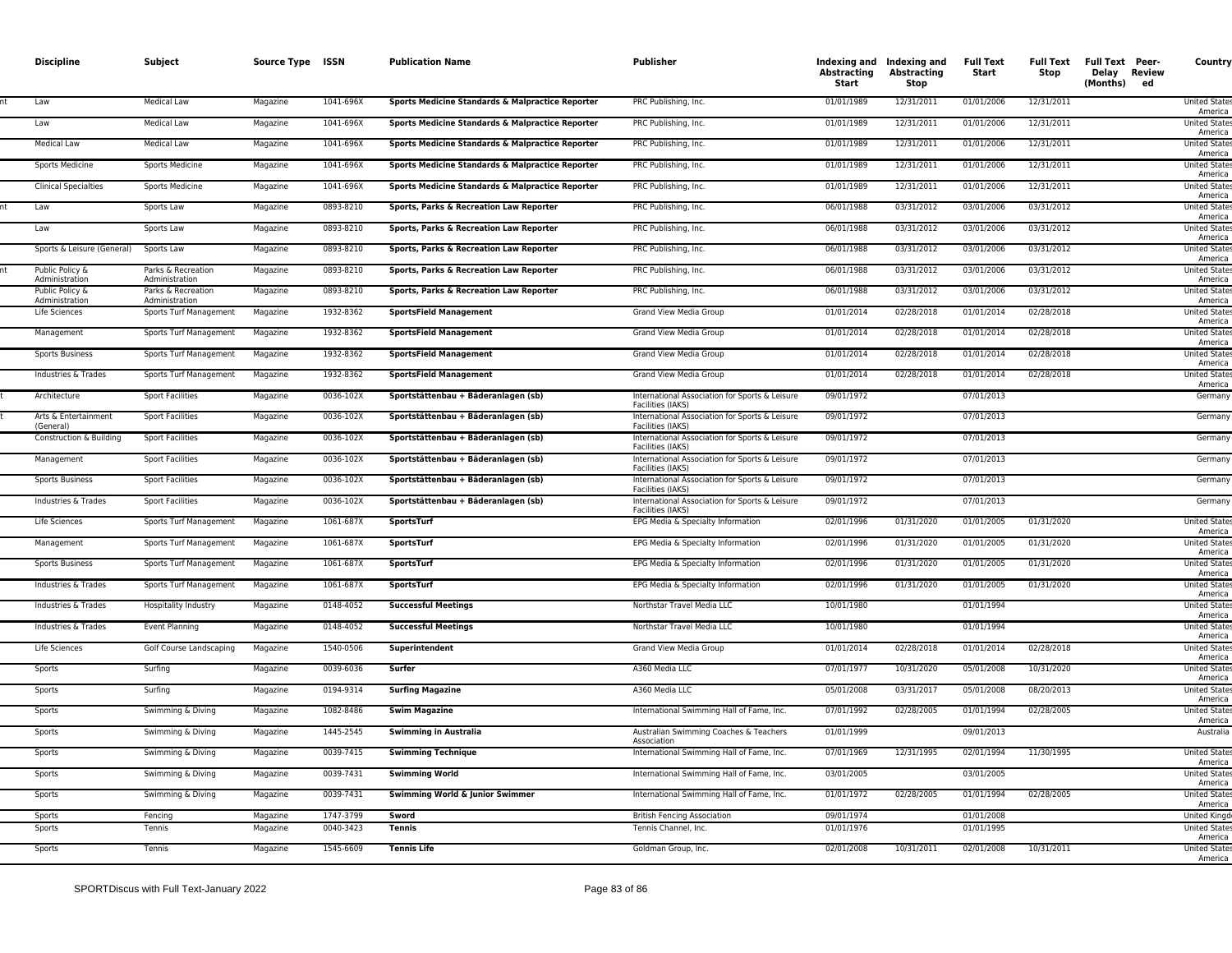| <b>Discipline</b>          | Subject                                                                                  | Source Type ISSN |                        | <b>Publication Name</b>                                                                           | <b>Publisher</b>                                                    | Abstracting<br>Start     | Indexing and Indexing and<br><b>Abstracting</b><br>Stop | <b>Full Text</b><br>Start | <b>Full Text</b><br>Stop | <b>Full Text Peer-</b><br>Delay Review<br>(Months)<br>ed | Country                               |
|----------------------------|------------------------------------------------------------------------------------------|------------------|------------------------|---------------------------------------------------------------------------------------------------|---------------------------------------------------------------------|--------------------------|---------------------------------------------------------|---------------------------|--------------------------|----------------------------------------------------------|---------------------------------------|
| <b>Physical Education</b>  | <b>Physical Education</b>                                                                | Magazine         | 0040-3601              | Teoria i Praktika Fiziceskoj Kul'tury                                                             | Teoriya i Praktika Fizicheskoi Kul'tury                             | 01/01/1892               |                                                         | 02/01/2015                |                          |                                                          | Russian Feder                         |
| Subject Specific Education | Physical Education<br>Athletic Training & Coaching Athletic Training & Coaching Magazine | Magazine         | 0040-3601<br>1085-8792 | Teoria i Praktika Fiziceskoj Kul'tury<br><b>Track Coach</b>                                       | Teoriya i Praktika Fizicheskoi Kul'tury<br>Track & Field News, Inc. | 01/01/1892<br>01/01/1995 |                                                         | 02/01/2015<br>01/01/2007  |                          |                                                          | Russian Feder<br><b>United State:</b> |
|                            |                                                                                          |                  |                        |                                                                                                   |                                                                     |                          |                                                         |                           |                          |                                                          | America                               |
| Subject Specific Education | Athletic Training & Coaching Magazine                                                    |                  | 1085-8792              | <b>Track Coach</b>                                                                                | Track & Field News, Inc.                                            | 01/01/1995               |                                                         | 01/01/2007                |                          |                                                          | <b>United State</b><br>America        |
| Sports                     | Track & Field                                                                            | Magazine         | 1085-8792              | <b>Track Coach</b>                                                                                | Track & Field News, Inc.                                            | 01/01/1995               |                                                         | 01/01/2007                |                          |                                                          | <b>United State</b><br>America        |
| Sports                     | Snowboarding                                                                             | Magazine         | 1046-4611              | <b>TransWorld Snowboarding</b>                                                                    | A360 Media LLC                                                      | 09/01/2011               | 12/31/2018                                              | 09/01/2011                | 12/31/2018               |                                                          | <b>United State</b><br>America        |
| Sports                     | Triathlons                                                                               | Magazine         | 0898-3410              | <b>Triathlete</b>                                                                                 | Pocket Outdoor Media                                                | 01/01/1986               |                                                         | 10/01/2007                |                          |                                                          | <b>United State</b><br>America        |
| Sports                     | Triathlons                                                                               | Magazine         | 1930-0824              | <b>Triathlon Life</b>                                                                             | <b>USA Triathlon</b>                                                | 07/01/2007               | 04/30/2018                                              | 07/01/2007                | 04/30/2018               |                                                          | <b>United State</b><br>America        |
| Life Sciences              | <b>Nutrition Science</b>                                                                 | Magazine         | 0747-4105              | Tufts University Diet & Nutrition Letter                                                          | Tufts University Health & Nutrition Letter                          | 01/01/1992               | 01/31/1997                                              | 01/01/1994                | 01/31/1997               |                                                          | <b>United State</b><br>America        |
| <b>Medical Sciences</b>    | <b>Nutrition Science</b>                                                                 | Magazine         | 0747-4105              | Tufts University Diet & Nutrition Letter                                                          | Tufts University Health & Nutrition Letter                          | 01/01/1992               | 01/31/1997                                              | 01/01/1994                | 01/31/1997               |                                                          | <b>United States</b>                  |
| Industrial Technology      | <b>Nutrition Science</b>                                                                 | Magazine         | 0747-4105              | Tufts University Diet & Nutrition Letter                                                          | Tufts University Health & Nutrition Letter                          | 01/01/1992               | 01/31/1997                                              | 01/01/1994                | 01/31/1997               |                                                          | America<br><b>United States</b>       |
| Exercise & Fitness         | Exercise & Fitness                                                                       | Magazine         | 1526-0143              | Tufts University Health & Nutrition Letter                                                        | Tufts University Health & Nutrition Letter                          | 02/01/1997               |                                                         | 02/01/1997                |                          |                                                          | America<br><b>United States</b>       |
| Exercise & Fitness         | Exercise & Fitness                                                                       | Magazine         | 1526-0143              | Tufts University Health & Nutrition Letter                                                        | Tufts University Health & Nutrition Letter                          | 02/01/1997               |                                                         | 02/01/1997                |                          |                                                          | America<br><b>United States</b>       |
| Exercise & Fitness         | Exercise & Fitness                                                                       | Magazine         | 1526-0143              | Tufts University Health & Nutrition Letter                                                        | Tufts University Health & Nutrition Letter                          | 02/01/1997               |                                                         | 02/01/1997                |                          |                                                          | America<br><b>United State:</b>       |
| Life Sciences              | <b>Nutrition Science</b>                                                                 | Magazine         | 1526-0143              | Tufts University Health & Nutrition Letter                                                        | Tufts University Health & Nutrition Letter                          | 02/01/1997               |                                                         | 02/01/1997                |                          |                                                          | America<br><b>United State:</b>       |
| <b>Medical Sciences</b>    | <b>Nutrition Science</b>                                                                 | Magazine         | 1526-0143              | Tufts University Health & Nutrition Letter                                                        | Tufts University Health & Nutrition Letter                          | 02/01/1997               |                                                         | 02/01/1997                |                          |                                                          | America<br><b>United State</b>        |
| Industrial Technology      | <b>Nutrition Science</b>                                                                 | Magazine         | 1526-0143              | Tufts University Health & Nutrition Letter                                                        | Tufts University Health & Nutrition Letter                          | 02/01/1997               |                                                         | 02/01/1997                |                          |                                                          | America<br><b>United State:</b>       |
| Consumer Health            | Consumer Health                                                                          | Magazine         | 1526-0143              | Tufts University Health & Nutrition Letter                                                        | Tufts University Health & Nutrition Letter                          | 02/01/1997               |                                                         | 02/01/1997                |                          |                                                          | America<br><b>United State:</b>       |
| Arts & Entertainment       | <b>Entertainment Law</b>                                                                 | Magazine         |                        | University of Denver Sports & Entertainment Law Journal University of Denver Sturm College of Law |                                                                     | 01/01/2011               |                                                         | 01/01/2011                |                          |                                                          | America<br><b>United State:</b>       |
| (General)<br>Law           | <b>Entertainment Law</b>                                                                 | Magazine         |                        | University of Denver Sports & Entertainment Law Journal University of Denver Sturm College of Law |                                                                     | 01/01/2011               |                                                         | 01/01/2011                |                          |                                                          | America<br><b>United State:</b>       |
| Law                        | <b>Entertainment Law</b>                                                                 | Magazine         |                        | University of Denver Sports & Entertainment Law Journal University of Denver Sturm College of Law |                                                                     | 01/01/2011               |                                                         | 01/01/2011                |                          |                                                          | America<br><b>United State:</b>       |
| Law                        | Sports Law                                                                               | Magazine         |                        | University of Denver Sports & Entertainment Law Journal University of Denver Sturm College of Law |                                                                     | 01/01/2011               |                                                         | 01/01/2011                |                          |                                                          | America<br><b>United State:</b>       |
| Law                        | Sports Law                                                                               | Magazine         |                        | University of Denver Sports & Entertainment Law Journal University of Denver Sturm College of Law |                                                                     | 01/01/2011               |                                                         | 01/01/2011                |                          |                                                          | America<br><b>United State</b>        |
|                            |                                                                                          |                  |                        |                                                                                                   |                                                                     |                          |                                                         |                           |                          |                                                          | America                               |
| Sports & Leisure (General) | Sports Law                                                                               | Magazine         |                        | University of Denver Sports & Entertainment Law Journal University of Denver Sturm College of Law |                                                                     | 01/01/2011               |                                                         | 01/01/2011                |                          |                                                          | <b>United State:</b><br>America       |
| Physical Education         | Physical Education                                                                       | Magazine         | 0739-4586              | Virginia Journal                                                                                  | VAHPERD                                                             | 11/01/1978               |                                                         | 06/01/2006                |                          |                                                          | <b>United State</b><br>America        |
| Subject Specific Education | <b>Physical Education</b>                                                                | Magazine         | 0739-4586              | Virginia Journal                                                                                  | VAHPERD                                                             | 11/01/1978               |                                                         | 06/01/2006                |                          |                                                          | <b>United State:</b><br>America       |
| Dance                      | Dance Education &<br>Instruction                                                         | Magazine         | 0739-4586              | Virginia Journal                                                                                  | VAHPERD                                                             | 11/01/1978               |                                                         | 06/01/2006                |                          |                                                          | <b>United State</b><br>America        |
| Arts Education             | Dance Education &<br>Instruction                                                         | Magazine         | 0739-4586              | Virginia Journal                                                                                  | VAHPERD                                                             | 11/01/1978               |                                                         | 06/01/2006                |                          |                                                          | <b>United States</b><br>America       |
| Subject Specific Education | Dance Education &<br>Instruction                                                         | Magazine         | 0739-4586              | Virginia Journal                                                                                  | VAHPERD                                                             | 11/01/1978               |                                                         | 06/01/2006                |                          |                                                          | <b>United States</b><br>America       |
| Sports                     | Volleyball                                                                               | Magazine         | 1058-4668              | <b>Volleyball (10584668)</b>                                                                      | Madavor Media                                                       | 05/01/1990               | 04/27/2012                                              | 11/01/2006                | 04/27/2012               |                                                          | <b>United States</b><br>America       |
| Sports                     | <b>Water Sports</b>                                                                      | Magazine         | 0883-7813              | WaterSki                                                                                          | <b>Bonnier Corporation</b>                                          | 02/01/1975               | 10/31/2016                                              | 09/01/2011                | 10/31/2016               |                                                          | <b>United State:</b><br>America       |
|                            | Health & Medicine (General) Health & Medicine (General) Magazine                         |                  | 1496-1008              | <b>Wellness Options</b>                                                                           | Wellness Options Publishing Inc.                                    | 03/01/2002               | 12/31/2008                                              | 01/01/2005                | 12/31/2008               |                                                          | Canada                                |
| Exercise & Fitness         | Exercise & Fitness                                                                       | Magazine         | 1187-7472              | WellSpring                                                                                        | Governors of the University of Alberta                              | 03/01/2000               |                                                         | 01/01/2007                |                          |                                                          | Canada                                |
| Exercise & Fitness         | Exercise & Fitness                                                                       | Magazine         | 1187-7472              | WellSpring                                                                                        | Governors of the University of Alberta                              | 03/01/2000               |                                                         | 01/01/2007                |                          |                                                          | Canada                                |
| Exercise & Fitness         | Exercise & Fitness                                                                       | Magazine         | 1187-7472              | WellSpring                                                                                        | Governors of the University of Alberta                              | 03/01/2000               |                                                         | 01/01/2007                |                          |                                                          | Canada                                |
| Transportation             | Horse-Drawn Carriages                                                                    | Magazine         | 1532-5695              | Whip                                                                                              | <b>American Driving Society</b>                                     | 05/01/1979               |                                                         | 08/01/2007                |                          |                                                          | <b>United State:</b><br>America       |
| Sports                     | Women's Sports                                                                           | Magazine         | 1524-9204              | <b>Women's Basketball</b>                                                                         | Goldman Group, Inc.                                                 | 11/01/2006               | 03/31/2010                                              | 11/01/2006                | 03/31/2010               |                                                          | <b>United State</b><br>America        |
| Sports                     | Basketball                                                                               | Magazine         | 1524-9204              | <b>Women's Basketball</b>                                                                         | Goldman Group, Inc.                                                 | 11/01/2006               | 03/31/2010                                              | 11/01/2006                | 03/31/2010               |                                                          | <b>United State</b><br>America        |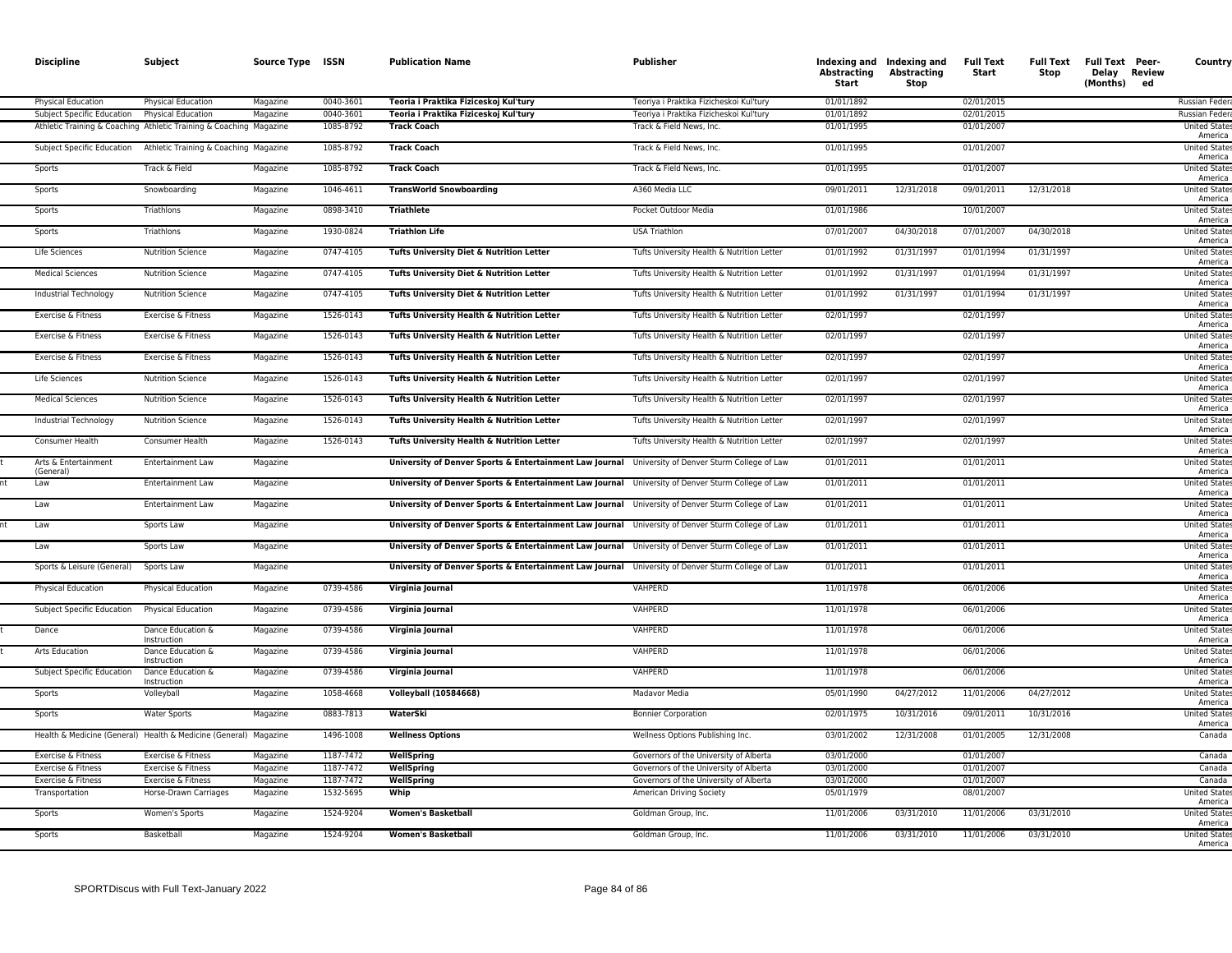| <b>Discipline</b>           | Subject                                                            | Source Type ISSN            |           | <b>Publication Name</b>                                              | <b>Publisher</b>                             | <b>Abstracting</b><br>Start | Indexing and Indexing and<br><b>Abstracting</b><br><b>Stop</b> | <b>Full Text</b><br>Start | Full Text<br>Stop | Full Text Peer-<br>Delay Review<br>(Months) ed | Country                         |
|-----------------------------|--------------------------------------------------------------------|-----------------------------|-----------|----------------------------------------------------------------------|----------------------------------------------|-----------------------------|----------------------------------------------------------------|---------------------------|-------------------|------------------------------------------------|---------------------------------|
| Exercise & Fitness          | Exercise & Fitness                                                 | Magazine                    | 8750-653X | <b>Women's Sports &amp; Fitness</b>                                  | Conde Nast Publications                      | 05/01/1977                  | 04/30/1998                                                     | 08/01/1993                | 04/30/1998        |                                                | <b>United State:</b><br>America |
| Exercise & Fitness          | Exercise & Fitness                                                 | Magazine                    | 8750-653X | <b>Women's Sports &amp; Fitness</b>                                  | <b>Conde Nast Publications</b>               | 05/01/1977                  | 04/30/1998                                                     | 08/01/1993                | 04/30/1998        |                                                | <b>United State:</b><br>America |
| Exercise & Fitness          | Exercise & Fitness                                                 | Magazine                    | 8750-653X | <b>Women's Sports &amp; Fitness</b>                                  | Conde Nast Publications                      | 05/01/1977                  | 04/30/1998                                                     | 08/01/1993                | 04/30/1998        |                                                | <b>United State:</b><br>America |
| <b>Clinical Specialties</b> | Women's Health                                                     | Magazine                    | 8750-653X | <b>Women's Sports &amp; Fitness</b>                                  | <b>Conde Nast Publications</b>               | 05/01/1977                  | 04/30/1998                                                     | 08/01/1993                | 04/30/1998        |                                                | <b>United State:</b><br>America |
|                             | Athletic Training & Coaching Athletic Training & Coaching Magazine |                             |           | <b>World of Soccer Newsletter</b>                                    | World of Soccer                              | 10/01/2009                  | 06/30/2012                                                     | 10/01/2009                | 06/30/2012        |                                                | Canada                          |
| Subject Specific Education  | Athletic Training & Coaching Magazine                              |                             |           | <b>World of Soccer Newsletter</b>                                    | World of Soccer                              | 10/01/2009                  | 06/30/2012                                                     | 10/01/2009                | 06/30/2012        |                                                | Canada                          |
| Sports                      | Soccer                                                             | Magazine                    |           | <b>World of Soccer Newsletter</b>                                    | World of Soccer                              | 10/01/2009                  | 06/30/2012                                                     | 10/01/2009                | 06/30/2012        |                                                | Canada                          |
| Sports                      | Youth Sports                                                       | Magazine                    |           | <b>World of Soccer Newsletter</b>                                    | World of Soccer                              | 10/01/2009                  | 06/30/2012                                                     | 10/01/2009                | 06/30/2012        |                                                | Canada                          |
| Sports                      | Wrestling                                                          | Magazine                    | 0199-6258 | <b>Wrestling USA</b>                                                 | Wrestling U.S.A                              | 09/20/1983                  |                                                                | 03/15/2013                |                   |                                                | <b>United State:</b><br>America |
|                             | Athletic Training & Coaching Athletic Training & Coaching Magazine |                             | 1322-3747 | X's & O's                                                            | Basketball Australia                         | 01/01/1994                  | 03/31/2008                                                     | 06/01/2006                | 03/31/2008        |                                                | Australia                       |
|                             | Subject Specific Education Athletic Training & Coaching Magazine   |                             | 1322-3747 | X's & O's                                                            | Basketball Australia                         | 01/01/1994                  | 03/31/2008                                                     | 06/01/2006                | 03/31/2008        |                                                | Australia                       |
| Sports                      | Basketball                                                         | Magazine                    | 1322-3747 | X's & O's                                                            | Basketball Australia                         | 01/01/1994                  | 03/31/2008                                                     | 06/01/2006                | 03/31/2008        |                                                | Australia                       |
| <b>Outdoor Recreation</b>   | Boating & Sailing                                                  | Magazine                    | 0043-9940 | Yachting                                                             | <b>Bonnier Corporation</b>                   | 03/01/1975                  |                                                                | 01/01/2001                |                   |                                                | <b>United State</b><br>America  |
| <b>Outdoor Recreation</b>   | Boating & Sailing                                                  | Magazine                    | 0043-9940 | Yachting                                                             | <b>Bonnier Corporation</b>                   | 03/01/1975                  |                                                                | 01/01/2001                |                   |                                                | <b>United State:</b><br>America |
| Sports                      | Boating & Sailing                                                  | Magazine                    | 0043-9940 | Yachting                                                             | <b>Bonnier Corporation</b>                   | 03/01/1975                  |                                                                | 01/01/2001                |                   |                                                | <b>United State</b><br>America  |
| <b>Outdoor Recreation</b>   | Yachting                                                           | Magazine                    | 0043-9940 | Yachting                                                             | <b>Bonnier Corporation</b>                   | 03/01/1975                  |                                                                | 01/01/2001                |                   |                                                | <b>United State:</b><br>America |
| <b>Outdoor Recreation</b>   | Yachting                                                           | Magazine                    | 0043-9940 | Yachting                                                             | <b>Bonnier Corporation</b>                   | 03/01/1975                  |                                                                | 01/01/2001                |                   |                                                | <b>United State</b><br>America  |
| Sports                      | Yachting                                                           | Magazine                    | 0043-9940 | Yachting                                                             | <b>Bonnier Corporation</b>                   | 03/01/1975                  |                                                                | 01/01/2001                |                   |                                                | <b>United State:</b><br>America |
| Exercise & Fitness          | Yoga                                                               | Magazine                    | 0191-0965 | Yoga Journal                                                         | Pocket Outdoor Media                         | 02/01/1990                  |                                                                | 02/01/1990                |                   |                                                | <b>United State</b><br>America  |
| Exercise & Fitness          | Yoga                                                               | Magazine                    | 0191-0965 | Yoga Journal                                                         | Pocket Outdoor Media                         | 02/01/1990                  |                                                                | 02/01/1990                |                   |                                                | <b>United State:</b><br>America |
| Exercise & Fitness          | Yoga                                                               | Magazine                    | 0191-0965 | Yoga Journal                                                         | Pocket Outdoor Media                         | 02/01/1990                  |                                                                | 02/01/1990                |                   |                                                | <b>United State</b><br>America  |
| Exercise & Fitness          | Yoga                                                               | Magazine                    |           | Yoga Therapy in Practice                                             | International Association of Yoga Therapists | 09/01/2005                  | 02/28/2009                                                     | 09/01/2005                | 02/28/2009        |                                                | <b>United State:</b><br>America |
| Exercise & Fitness          | Yoga                                                               | Magazine                    |           | Yoga Therapy in Practice                                             | International Association of Yoga Therapists | 09/01/2005                  | 02/28/2009                                                     | 09/01/2005                | 02/28/2009        |                                                | <b>United State</b><br>America  |
| Exercise & Fitness          | Yoga                                                               | Magazine                    |           | Yoga Therapy in Practice                                             | International Association of Yoga Therapists | 09/01/2005                  | 02/28/2009                                                     | 09/01/2005                | 02/28/2009        |                                                | <b>United State:</b><br>America |
| Exercise & Fitness          | Yoga                                                               | Magazine                    | 1945-7235 | <b>Yoga Therapy Today</b>                                            | International Association of Yoga Therapists | 03/01/2009                  |                                                                | 03/01/2009                |                   |                                                | <b>United State</b><br>America  |
| Exercise & Fitness          | Yoga                                                               | Magazine                    | 1945-7235 | <b>Yoga Therapy Today</b>                                            | International Association of Yoga Therapists | 03/01/2009                  |                                                                | 03/01/2009                |                   |                                                | <b>United State:</b><br>America |
| Exercise & Fitness          | Yoga                                                               | Magazine                    | 1945-7235 | Yoga Therapy Today                                                   | International Association of Yoga Therapists | 03/01/2009                  |                                                                | 03/01/2009                |                   |                                                | <b>United State</b><br>America  |
| <b>Business (General)</b>   | <b>Business (General)</b>                                          | Trade Publication 1050-0693 |           | <b>Archery Business</b>                                              | Cole Publishing                              | 12/01/1985                  | 08/31/2019                                                     | 03/01/2007                | 08/31/2019        |                                                | <b>United State:</b><br>America |
| Sports                      | Archery                                                            | Trade Publication 1050-0693 |           | <b>Archery Business</b>                                              | Cole Publishing                              | 12/01/1985                  | 08/31/2019                                                     | 03/01/2007                | 08/31/2019        |                                                | <b>United State</b><br>America  |
| <b>Outdoor Recreation</b>   | Hunting & Fishing                                                  | Trade Publication 1043-5492 |           | <b>Bowhunting World</b>                                              | Cole Publishing                              | 01/01/2007                  | 08/31/2019                                                     | 01/01/2007                | 08/31/2019        |                                                | <b>United State:</b><br>America |
| <b>Outdoor Recreation</b>   | Hunting & Fishing                                                  | Trade Publication 1043-5492 |           | <b>Bowhunting World</b>                                              | Cole Publishing                              | 01/01/2007                  | 08/31/2019                                                     | 01/01/2007                | 08/31/2019        |                                                | <b>United State</b><br>America  |
| Industries & Trades         | Facilities & Grounds<br>Maintenance                                | Trade Publication 0017-4688 |           | <b>Grounds Maintenance</b>                                           | Penton Media, Inc.                           | 11/01/1979                  | 10/31/2006                                                     | 01/01/1997                | 10/31/2006        |                                                | <b>United State</b><br>America  |
| Life Sciences               | Golf Course Landscaping                                            | Trade Publication 0017-4688 |           | <b>Grounds Maintenance</b>                                           | Penton Media, Inc.                           | 11/01/1979                  | 10/31/2006                                                     | 01/01/1997                | 10/31/2006        |                                                | <b>United State:</b><br>America |
| Industries & Trades         | Medical Equipment &<br>Supplies Industry                           | Trade Publication 1059-096X |           | <b>Physical Therapy Products</b>                                     | <b>MEDQOR</b>                                | 03/01/2007                  |                                                                | 03/01/2007                |                   |                                                | <b>United States</b><br>America |
| <b>Medical Equipment</b>    | Medical Equipment &<br>Supplies Industry                           | Trade Publication 1059-096X |           | <b>Physical Therapy Products</b>                                     | <b>MEDQOR</b>                                | 03/01/2007                  |                                                                | 03/01/2007                |                   |                                                | <b>United State</b><br>America  |
| Allied Health               | Physical Therapy                                                   | Trade Publication 1059-096X |           | <b>Physical Therapy Products</b>                                     | MEDQOR                                       | 03/01/2007                  |                                                                | 03/01/2007                |                   |                                                | <b>United States</b><br>America |
| Therapeutics                | Physical Therapy                                                   | Trade Publication 1059-096X |           | <b>Physical Therapy Products</b>                                     | <b>MEDQOR</b>                                | 03/01/2007                  |                                                                | 03/01/2007                |                   |                                                | <b>United State:</b><br>America |
| Therapeutics                | Rehabilitation Therapy                                             | Trade Publication 0899-6237 |           | Rehab Management: The Interdisciplinary Journal of<br>Rehabilitation | MEDQOR                                       | 04/01/1996                  |                                                                | 12/01/2006                |                   |                                                | <b>United State:</b><br>America |
|                             |                                                                    |                             |           |                                                                      |                                              |                             |                                                                |                           |                   |                                                |                                 |